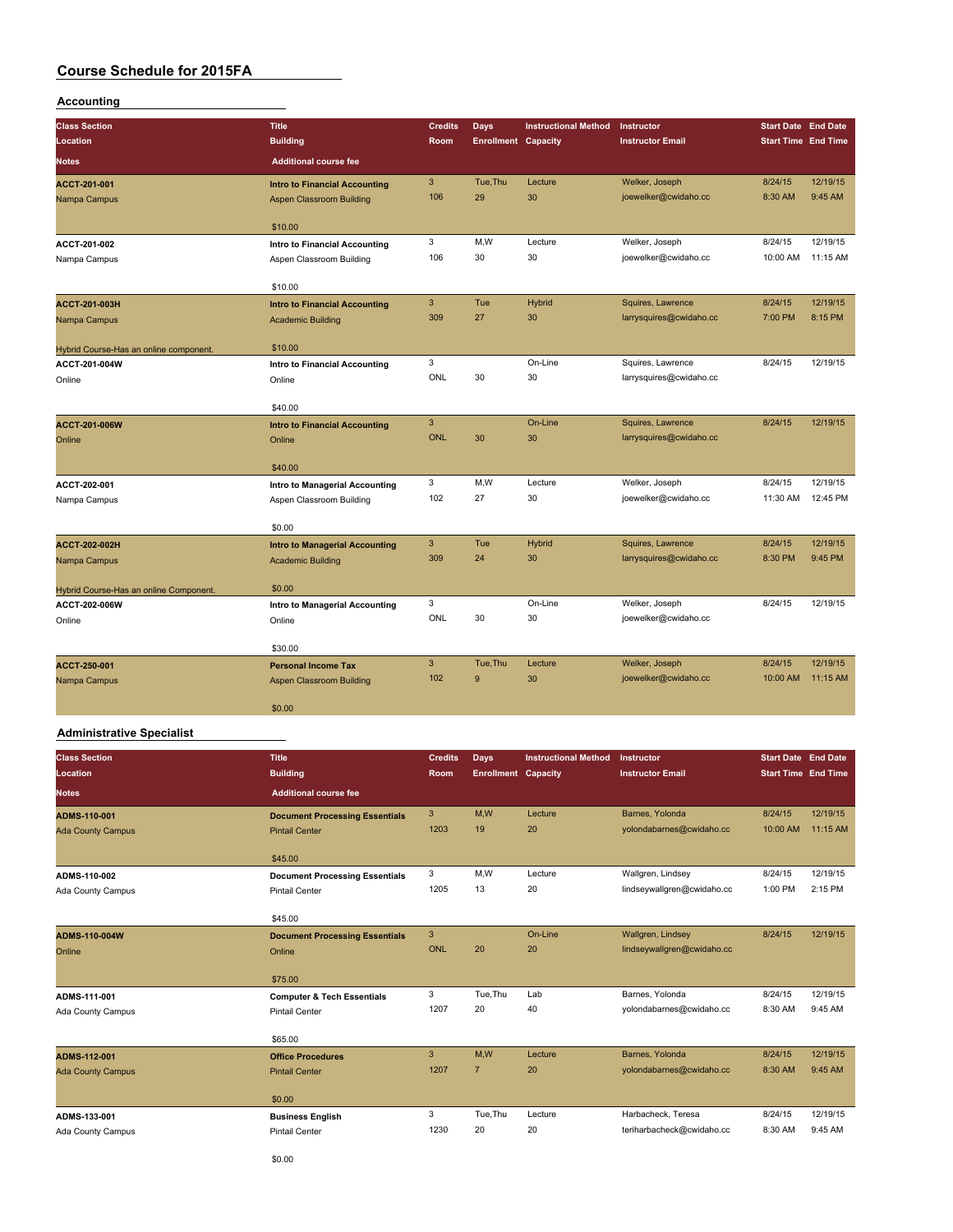| <b>Administrative Specialist</b>                       |                                                        |                         |                            |                             |                                         |                            |                            |
|--------------------------------------------------------|--------------------------------------------------------|-------------------------|----------------------------|-----------------------------|-----------------------------------------|----------------------------|----------------------------|
| <b>Class Section</b>                                   | <b>Title</b>                                           | <b>Credits</b>          | Days                       | <b>Instructional Method</b> | Instructor                              | <b>Start Date End Date</b> |                            |
| Location                                               | <b>Building</b>                                        | Room                    | <b>Enrollment Capacity</b> |                             | <b>Instructor Email</b>                 |                            | <b>Start Time End Time</b> |
| <b>Notes</b>                                           | <b>Additional course fee</b>                           |                         |                            |                             |                                         |                            |                            |
|                                                        |                                                        | $\mathbf{3}$            | M,W                        | Lecture                     |                                         |                            | 12/19/15                   |
| ADMS-133-002                                           | <b>Business English</b>                                | 1230                    | 20                         | 20                          | Miller, Jenny<br>jennymiller@cwidaho.cc | 8/24/15<br>11:30 AM        | 12:45 PM                   |
| <b>Ada County Campus</b>                               | <b>Pintail Center</b>                                  |                         |                            |                             |                                         |                            |                            |
|                                                        | \$0.00                                                 |                         |                            |                             |                                         |                            |                            |
| ADMS-133-003                                           | <b>Business English</b>                                | 3                       | M,W                        | Lecture                     | Harbacheck, Teresa                      | 8/24/15                    | 12/19/15                   |
| Ada County Campus                                      | <b>Pintail Center</b>                                  | 1230                    | 13                         | 20                          | teriharbacheck@cwidaho.cc               | 2:30 PM                    | 3:45 PM                    |
|                                                        |                                                        |                         |                            |                             |                                         |                            |                            |
|                                                        | \$0.00                                                 |                         |                            |                             |                                         |                            |                            |
| ADMS-135-001                                           | <b>Business Editing</b>                                | $\mathbf{3}$            | Tue, Thu                   | Lecture                     | Harbacheck, Teresa                      | 8/24/15                    | 12/19/15                   |
| <b>Ada County Campus</b>                               | <b>Pintail Center</b>                                  | 1205                    | 20                         | 20                          | teriharbacheck@cwidaho.cc               | 1:00 PM                    | 2:15 PM                    |
|                                                        |                                                        |                         |                            |                             |                                         |                            |                            |
|                                                        | \$0.00                                                 |                         |                            |                             |                                         |                            |                            |
| ADMS-138-001                                           | <b>Applied Business Math</b>                           | 3                       | M, W, F                    | Lecture                     | Miller, Jenny                           | 8/24/15                    | 12/19/15                   |
| Ada County Campus                                      | <b>Pintail Center</b>                                  | 1204                    | 24                         | 24                          | jennymiller@cwidaho.cc                  | 10:00 AM                   | 11:15 AM                   |
|                                                        |                                                        |                         |                            |                             |                                         |                            |                            |
|                                                        | \$0.00                                                 |                         |                            |                             |                                         |                            |                            |
| ADMS-138-002                                           | <b>Applied Business Math</b>                           | $\mathbf{3}$            | M,W,F                      | Lecture                     | Miller, Jenny                           | 8/24/15                    | 12/19/15                   |
| <b>Ada County Campus</b>                               | <b>Pintail Center</b>                                  | 1204                    | 20                         | 24                          | jennymiller@cwidaho.cc                  | 2:30 PM                    | 3:45 PM                    |
|                                                        | \$0.00                                                 |                         |                            |                             |                                         |                            |                            |
|                                                        |                                                        | 3                       | Tue, Thu                   | Lecture                     | Miller, Jenny                           | 8/24/15                    | 12/19/15                   |
| ADMS-162-001                                           | <b>Spreadsheet Essentials</b><br><b>Pintail Center</b> | 1207                    | 32                         | 40                          | jennymiller@cwidaho.cc                  | 11:30 AM                   | 12:45 PM                   |
| Ada County Campus                                      |                                                        |                         |                            |                             |                                         |                            |                            |
|                                                        | \$45.00                                                |                         |                            |                             |                                         |                            |                            |
| ADMS-162-002                                           | <b>Spreadsheet Essentials</b>                          | $\mathbf{3}$            | Tue, Thu                   | Lecture                     | Miller, Jenny                           | 8/24/15                    | 12/19/15                   |
| <b>Ada County Campus</b>                               | <b>Pintail Center</b>                                  | 1207                    | 40                         | 40                          | jennymiller@cwidaho.cc                  | 10:00 AM                   | 11:15 AM                   |
|                                                        |                                                        |                         |                            |                             |                                         |                            |                            |
|                                                        | \$45.00                                                |                         |                            |                             |                                         |                            |                            |
| ADMS-162-004H                                          | <b>Spreadsheet Essentials</b>                          | 3                       | M                          | Hybrid                      | Barnes, Yolonda                         | 8/24/15                    | 12/19/15                   |
| Ada County Campus                                      | <b>Pintail Center</b>                                  | 1207                    | 18                         | 20                          | yolondabarnes@cwidaho.cc                | 5:30 PM                    | 6:45 PM                    |
|                                                        |                                                        |                         |                            |                             |                                         |                            |                            |
| Hybrid Course-Has an online component.                 | \$45.00                                                |                         |                            |                             |                                         |                            |                            |
| ADMS-164-001H                                          | <b>Database Essentials</b>                             | $\mathsf 3$             | W                          | Hybrid                      | Daugharthy, Marianne                    | 8/24/15                    | 12/19/15                   |
|                                                        |                                                        | 1207                    |                            |                             | mariannedaugharthy@cwidaho.             |                            | 6:45 PM                    |
| <b>Ada County Campus</b>                               | <b>Pintail Center</b>                                  |                         | 36                         | 40                          | cc                                      | 5:30 PM                    |                            |
|                                                        | \$45.00                                                |                         |                            |                             |                                         |                            |                            |
| Hybrid Course-Has an online component<br>ADMS-164-002W | <b>Database Essentials</b>                             | 3                       |                            | On-Line                     | Daugharthy, Marianne                    | 8/24/15                    | 12/19/15                   |
|                                                        |                                                        |                         |                            |                             | mariannedaugharthy@cwidaho.             |                            |                            |
| Online                                                 | Online                                                 | ONL                     | 40                         | 40                          | cc                                      |                            |                            |
|                                                        |                                                        |                         |                            |                             |                                         |                            |                            |
|                                                        | \$75.00                                                |                         |                            |                             |                                         |                            |                            |
| ADMS-231-001                                           | <b>Business Writing</b>                                | 3                       | M,W                        | Lecture                     | Harbacheck, Teresa                      | 8/24/15                    | 12/19/15                   |
| <b>Ada County Campus</b>                               | <b>Pintail Center</b>                                  | 1203                    | 15                         | 20                          | teriharbacheck@cwidaho.cc               | 1:00 PM                    | 2:15 PM                    |
|                                                        |                                                        |                         |                            |                             |                                         |                            |                            |
|                                                        | \$0.00                                                 |                         |                            |                             |                                         |                            |                            |
| ADMS-231-002                                           | <b>Business Writing</b>                                | 3                       | M,W                        | Lecture                     | Harbacheck, Teresa                      | 8/24/15                    | 12/19/15                   |
| Ada County Campus                                      | <b>Pintail Center</b>                                  | 1205                    | 15                         | 20                          | teriharbacheck@cwidaho.cc               | 10:00 AM                   | 11:15 AM                   |
|                                                        |                                                        |                         |                            |                             |                                         |                            |                            |
|                                                        | \$0.00                                                 | $\mathbf{1}$            |                            | Internship                  | Barnes, Yolonda                         | 8/24/15                    | 12/19/15                   |
| ADMS-293-001                                           | Internship                                             | <b>CMTY</b>             | $\pmb{0}$                  | 10                          | yolondabarnes@cwidaho.cc                |                            |                            |
| <b>Community Locations</b>                             | <b>Community Location</b>                              |                         |                            |                             |                                         |                            |                            |
| <b>Instructor Permission Required</b>                  | \$0.00                                                 |                         |                            |                             |                                         |                            |                            |
| ADMS-293-002                                           | Internship                                             | $\overline{\mathbf{c}}$ |                            | Internship                  | Barnes, Yolonda                         | 8/24/15                    | 12/19/15                   |
| <b>Community Locations</b>                             | Community Location                                     | <b>CMTY</b>             | $\pmb{0}$                  | 10                          | yolondabarnes@cwidaho.cc                |                            |                            |
|                                                        |                                                        |                         |                            |                             |                                         |                            |                            |
| Instructor Permission Required.                        | \$0.00                                                 |                         |                            |                             |                                         |                            |                            |
| ADMS-293-003                                           | Internship                                             | $\mathsf 3$             |                            | Internship                  | Barnes, Yolonda                         | 8/24/15                    | 12/19/15                   |
| <b>Community Locations</b>                             | <b>Community Location</b>                              | <b>CMTY</b>             | $\mathbf{1}$               | 10                          | yolondabarnes@cwidaho.cc                |                            |                            |
|                                                        |                                                        |                         |                            |                             |                                         |                            |                            |
| <b>Instructor Consent Required.</b>                    | \$0.00                                                 |                         |                            |                             |                                         |                            |                            |
| Agriculture                                            |                                                        |                         |                            |                             |                                         |                            |                            |
|                                                        |                                                        |                         |                            |                             |                                         |                            |                            |
| <b>Class Section</b>                                   | <b>Title</b>                                           | <b>Credits</b>          | <b>Days</b>                | <b>Instructional Method</b> | Instructor                              | <b>Start Date End Date</b> |                            |
| Location                                               | <b>Building</b>                                        | Room                    | <b>Enrollment Capacity</b> |                             | <b>Instructor Email</b>                 |                            | <b>Start Time End Time</b> |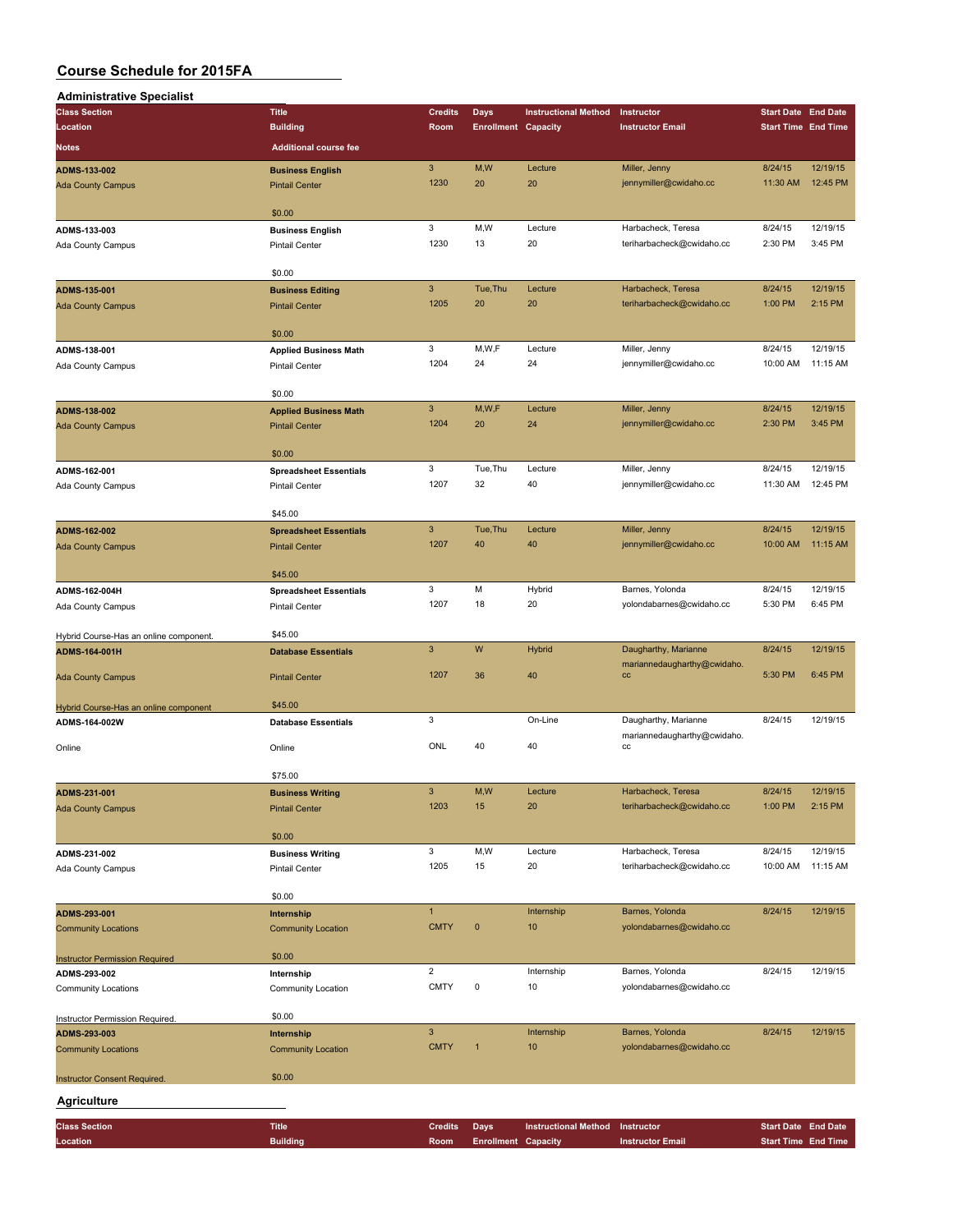| <b>Agriculture</b>               |                                           |                         |                                    |                             |                                       |                                                          |                     |
|----------------------------------|-------------------------------------------|-------------------------|------------------------------------|-----------------------------|---------------------------------------|----------------------------------------------------------|---------------------|
| <b>Notes</b>                     | <b>Additional course fee</b>              |                         |                                    |                             |                                       |                                                          |                     |
| AGRI-104-001I                    | <b>Agriculture Management</b>             | $\overline{\mathbf{4}}$ |                                    | Lecture                     | Cox, Kim                              | 8/24/15                                                  | 12/19/15            |
| <b>Community Locations</b>       | <b>Community Location</b>                 | <b>CMTY</b>             | $\overline{3}$                     | 5                           | taylorcox@cwidaho.cc                  |                                                          |                     |
|                                  | \$0.00                                    |                         |                                    |                             |                                       |                                                          |                     |
| AGRI-109-003                     | <b>Principles of Animal Science</b>       | 3                       | Tue, Thu                           | Lecture                     | Gabbard, Marie                        | 8/24/15                                                  | 12/19/15            |
| Nampa Campus                     | Academic Building                         | 325                     | 16                                 | 32                          | mariegabbard@cwidaho.cc               | 11:30 AM                                                 | 12:45 PM            |
|                                  | \$0.00                                    |                         |                                    |                             |                                       |                                                          |                     |
| AGRI-109L-001W                   | <b>Princ of Animal Science Lab</b>        | $\mathbf{1}$            |                                    | On-Line                     | Marquardt, Jessica                    | 8/24/15                                                  | 12/19/15            |
| Online                           | Online                                    | <b>ONL</b>              | 64                                 | 128                         | jessicamarquardt@cwidaho.cc           |                                                          |                     |
|                                  | \$0.00                                    |                         |                                    |                             |                                       |                                                          |                     |
| AGRI-120-001W                    | <b>Global Food Perspectives</b>           | 3                       |                                    | On-Line                     | Schumaker, Andrea                     | 8/24/15                                                  | 12/19/15            |
| Online                           | Online                                    | <b>ONL</b>              | 30                                 | 30                          | andreaschumaker@cwidaho.cc            |                                                          |                     |
|                                  |                                           |                         |                                    |                             |                                       |                                                          |                     |
|                                  | \$30.00                                   | $\overline{3}$          |                                    | On-Line                     | Schumaker, Andrea                     | 8/24/15                                                  | 12/19/15            |
| AGRI-120-002W<br>Online          | <b>Global Food Perspectives</b><br>Online | <b>ONL</b>              | 30                                 | 30                          | andreaschumaker@cwidaho.cc            |                                                          |                     |
|                                  |                                           |                         |                                    |                             |                                       |                                                          |                     |
|                                  | \$30.00                                   |                         |                                    |                             |                                       |                                                          |                     |
| AGRI-205-001I                    | <b>General Soils</b>                      | 3                       |                                    | Lecture                     | Cox, Kim                              | 8/24/15                                                  | 12/19/15            |
| <b>Community Locations</b>       | Community Location                        | <b>CMTY</b>             | 1                                  | $\mathbf{1}$                | taylorcox@cwidaho.cc                  |                                                          |                     |
|                                  | \$0.00                                    |                         |                                    |                             |                                       |                                                          |                     |
| AGRI-205L-001I                   | <b>General Soils Lab</b>                  | $\mathbf{1}$            |                                    | Lab                         | Cox, Kim                              | 8/24/15                                                  | 12/19/15            |
| <b>Community Locations</b>       | <b>Community Location</b>                 | <b>CMTY</b>             | $\overline{1}$                     | $\overline{1}$              | taylorcox@cwidaho.cc                  |                                                          |                     |
|                                  | \$0.00                                    |                         |                                    |                             |                                       |                                                          |                     |
| <b>Allied Health</b>             |                                           |                         |                                    |                             |                                       |                                                          |                     |
|                                  |                                           |                         |                                    |                             |                                       |                                                          |                     |
| <b>Class Section</b><br>Location | <b>Title</b><br><b>Building</b>           | <b>Credits</b><br>Room  | Days<br><b>Enrollment Capacity</b> | <b>Instructional Method</b> | Instructor<br><b>Instructor Email</b> | <b>Start Date End Date</b><br><b>Start Time End Time</b> |                     |
| <b>Notes</b>                     | <b>Additional course fee</b>              |                         |                                    |                             |                                       |                                                          |                     |
|                                  |                                           |                         |                                    |                             |                                       |                                                          |                     |
| ALLH-101-001                     | <b>Medical Terminology</b>                | $\overline{2}$<br>102   | Thu<br>39                          | Lecture<br>40               | Rosenberg, James                      | 8/24/15<br>8:00 AM                                       | 12/19/15<br>9:40 AM |
| Nampa Campus                     | <b>Aspen Classroom Building</b>           |                         |                                    |                             | jamesrosenberg@cwidaho.cc             |                                                          |                     |
|                                  | \$0.00                                    |                         |                                    |                             |                                       |                                                          |                     |
| ALLH-101-001                     | <b>Medical Terminology</b>                | $\overline{2}$          | Thu                                | Lecture                     | Rosenberg, James                      | 8/24/15                                                  | 12/19/15            |
| Nampa Campus                     | Aspen Classroom Building                  | 104                     | 39                                 | 40                          | jamesrosenberg@cwidaho.cc             | 8:00 AM                                                  | 9:40 AM             |
|                                  | \$0.00                                    |                         |                                    |                             |                                       |                                                          |                     |
| ALLH-101-002W                    | <b>Medical Terminology</b>                | $\overline{2}$          |                                    | On-Line                     | Smit, Melody                          | 8/24/15                                                  | 12/19/15            |
| Online                           | Online                                    | <b>ONL</b>              | 32                                 | 33                          | melodysmit@cwidaho.cc                 |                                                          |                     |

| ALLH-101-002W | <b>Medical Terminology</b>       | 2              |     | On-Line | Smit, Melody              | 8/24/15  | 12/19/15 |
|---------------|----------------------------------|----------------|-----|---------|---------------------------|----------|----------|
| Online        | Online                           | <b>ONL</b>     | 32  | 33      | melodysmit@cwidaho.cc     |          |          |
|               |                                  |                |     |         |                           |          |          |
|               | \$20.00                          |                |     |         |                           |          |          |
| ALLH-101-003W | <b>Medical Terminology</b>       | $\overline{2}$ |     | On-Line | Wolk, Molly               | 8/24/15  | 12/19/15 |
| Online        | Online                           | ONL            | 32  | 33      | mollywolk@cwidaho.cc      |          |          |
|               |                                  |                |     |         |                           |          |          |
|               | \$20.00                          |                |     |         |                           |          |          |
| ALLH-101-004W | <b>Medical Terminology</b>       | $\overline{2}$ |     | On-Line | Hudon, Stephanie          | 8/24/15  | 12/19/15 |
| Online        | Online                           | ONL            | 33  | 33      | stephaniehudon@cwidaho.cc |          |          |
|               |                                  |                |     |         |                           |          |          |
|               | \$20.00                          |                |     |         |                           |          |          |
| ALLH-101-005W | <b>Medical Terminology</b>       | $\overline{2}$ |     | On-Line | Smit, Melody              | 8/24/15  | 12/19/15 |
| Online        | Online                           | ONL            | 31  | 33      | melodysmit@cwidaho.cc     |          |          |
|               |                                  |                |     |         |                           |          |          |
|               | \$20.00                          |                |     |         |                           |          |          |
| ALLH-101-006W | <b>Medical Terminology</b>       | $\overline{2}$ |     | On-Line | Hudon, Stephanie          | 8/24/15  | 12/19/15 |
| Online        | Online                           | <b>ONL</b>     | 33  | 33      | stephaniehudon@cwidaho.cc |          |          |
|               |                                  |                |     |         |                           |          |          |
|               | \$20.00                          |                |     |         |                           |          |          |
| ALLH-101-007W | <b>Medical Terminology</b>       | $\overline{2}$ |     | On-Line | Wolk, Molly               | 8/24/15  | 12/19/15 |
| Online        | Online                           | ONL            | 32  | 33      | mollywolk@cwidaho.cc      |          |          |
|               |                                  |                |     |         |                           |          |          |
|               | \$20.00                          |                |     |         |                           |          |          |
| ALLH-220-001  | <b>Fundamentals of Nutrition</b> | 3              | Thu | Lecture | Rosenberg, James          | 8/24/15  | 12/19/15 |
| Nampa Campus  | <b>Micron Center for PTE</b>     | 2130           | 28  | 28      | jamesrosenberg@cwidaho.cc | 11:30 AM | 1:15 PM  |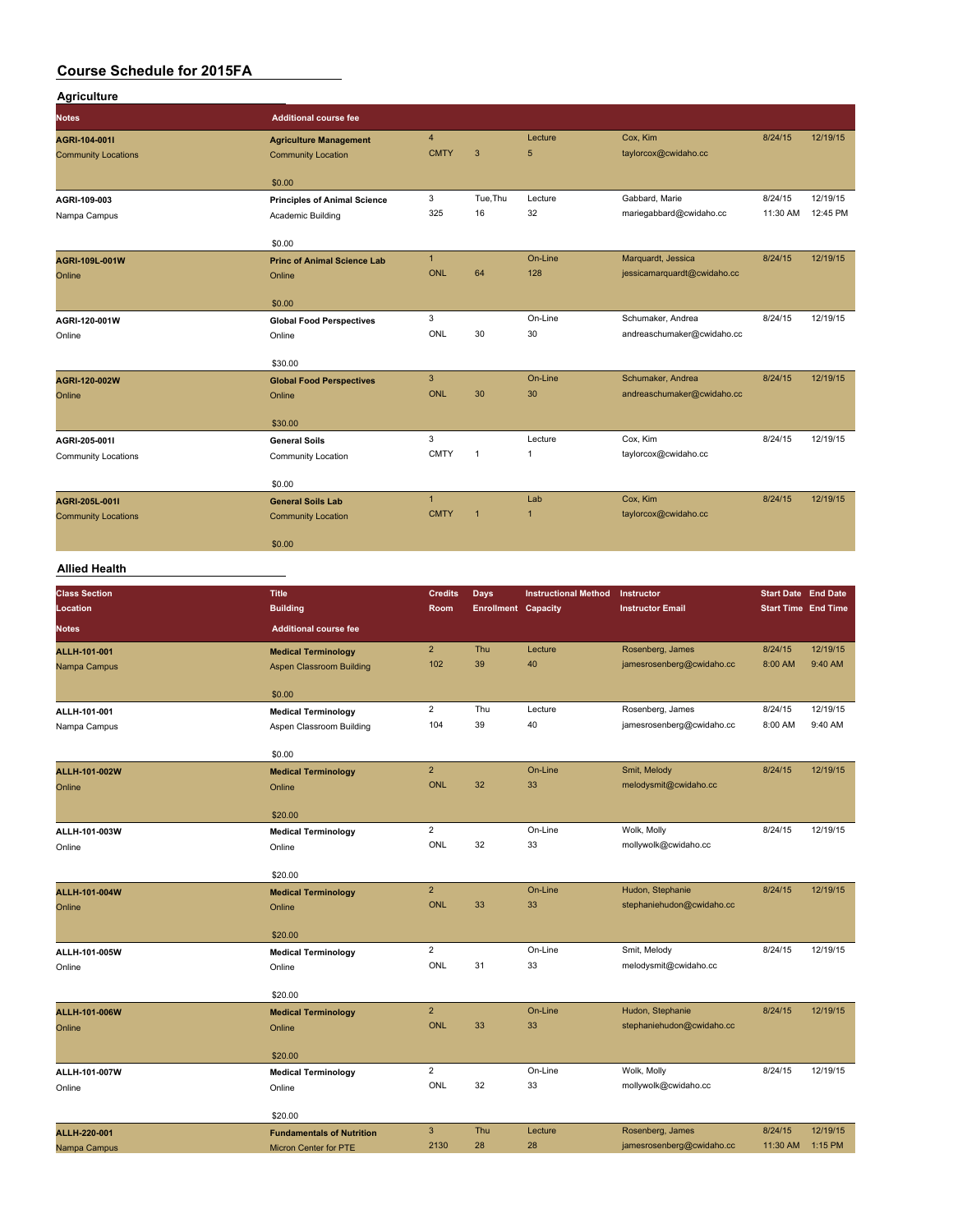| <b>Allied Health</b> |                                  |                |                            |                             |                           |                            |                            |
|----------------------|----------------------------------|----------------|----------------------------|-----------------------------|---------------------------|----------------------------|----------------------------|
| <b>Class Section</b> | <b>Title</b>                     | <b>Credits</b> | <b>Days</b>                | <b>Instructional Method</b> | Instructor                | <b>Start Date End Date</b> |                            |
| Location             | <b>Building</b>                  | Room           | <b>Enrollment Capacity</b> |                             | <b>Instructor Email</b>   |                            | <b>Start Time End Time</b> |
| <b>Notes</b>         | <b>Additional course fee</b>     |                |                            |                             |                           |                            |                            |
|                      | \$0.00                           |                |                            |                             |                           |                            |                            |
| ALLH-220-002         | <b>Fundamentals of Nutrition</b> | 3              | M,W                        | Lecture                     | Albertazzi, Teri          | 8/24/15                    | 12/19/15                   |
| Nampa Campus         | Aspen Classroom Building         | 104            | 35                         | 35                          | terialbertazzi@cwidaho.cc | 10:00 AM                   | 11:15 AM                   |
|                      | \$0.00                           |                |                            |                             |                           |                            |                            |
| ALLH-220-003         | <b>Fundamentals of Nutrition</b> | 3              | M                          | Lecture                     | Albertazzi, Teri          | 8/24/15                    | 12/19/15                   |
| Nampa Campus         | <b>Academic Building</b>         | 322            | 35                         | 35                          | terialbertazzi@cwidaho.cc | 7:00 PM                    | 9:45 PM                    |
|                      | \$0.00                           |                |                            |                             |                           |                            |                            |
| ALLH-220-004         | <b>Fundamentals of Nutrition</b> | 3              | M,W                        | Lecture                     | Ward, Carol               | 8/24/15                    | 12/19/15                   |
| Nampa Campus         | Aspen Classroom Building         | 104            | 28                         | 35                          | carolward@cwidaho.cc      | 8:30 AM                    | 9:45 AM                    |
|                      | \$0.00                           |                |                            |                             |                           |                            |                            |
| ALLH-220-005W        | <b>Fundamentals of Nutrition</b> | 3              |                            | On-Line                     | Albertazzi, Teri          | 8/24/15                    | 12/19/15                   |
| Online               | Online                           | ONL            | 31                         | 33                          | terialbertazzi@cwidaho.cc |                            |                            |
|                      | \$30.00                          |                |                            |                             |                           |                            |                            |
| ALLH-220-006W        | <b>Fundamentals of Nutrition</b> | 3              |                            | On-Line                     | Nelson, Marianne          | 8/24/15                    | 12/19/15                   |
| Online               | Online                           | ONL            | 33                         | 33                          | mariannenelson@cwidaho.cc |                            |                            |
|                      | \$30.00                          |                |                            |                             |                           |                            |                            |
| ALLH-220-007W        | <b>Fundamentals of Nutrition</b> | 3              |                            | On-Line                     | Nelson, Marianne          | 8/24/15                    | 12/19/15                   |
| Online               | Online                           | <b>ONL</b>     | 33                         | 33                          | mariannenelson@cwidaho.cc |                            |                            |
|                      | \$30.00                          |                |                            |                             |                           |                            |                            |
| Anthropology         |                                  |                |                            |                             |                           |                            |                            |

#### **Anthropology**

| <b>Class Section</b><br>Location | <b>Title</b><br><b>Building</b> | <b>Credits</b><br>Room | <b>Days</b><br><b>Enrollment Capacity</b> | <b>Instructional Method</b> | Instructor<br><b>Instructor Email</b> | <b>Start Date End Date</b><br><b>Start Time End Time</b> |          |
|----------------------------------|---------------------------------|------------------------|-------------------------------------------|-----------------------------|---------------------------------------|----------------------------------------------------------|----------|
| <b>Notes</b>                     | <b>Additional course fee</b>    |                        |                                           |                             |                                       |                                                          |          |
| ANTH-101-001                     | <b>Physical Anthropology</b>    | $\mathbf{3}$           | M,W                                       | Lecture                     | Gorrell, Nicole                       | 8/24/15                                                  | 12/19/15 |
| Nampa Campus                     | <b>Academic Building</b>        | 309                    | 40                                        | 40                          | nikkigorrell@cwidaho.cc               | 11:30 AM                                                 | 12:45 PM |
|                                  | \$0.00                          |                        |                                           |                             |                                       |                                                          |          |
| ANTH-101-002                     | <b>Physical Anthropology</b>    | 3                      | Tue, Thu                                  | Lecture                     | Willson, Chris                        | 8/24/15                                                  | 12/19/15 |
| Ada County Campus                | <b>Pintail Center</b>           | 1318                   | 40                                        | 40                          | chriswillson@cwidaho.cc               | 8:30 AM                                                  | 9:45 AM  |
|                                  | \$0.00                          |                        |                                           |                             |                                       |                                                          |          |
| ANTH-101-003W                    | <b>Physical Anthropology</b>    | $\mathbf{3}$           |                                           | On-Line                     | Klikunas, Leonard                     | 8/24/15                                                  | 12/19/15 |
| Online                           | Online                          | <b>ONL</b>             | 34                                        | 35                          | lenklikunas@cwidaho.cc                |                                                          |          |
|                                  | \$30.00                         |                        |                                           |                             |                                       |                                                          |          |
| ANTH-102-001                     | <b>Cultural Anthropology</b>    | 3                      | M,W                                       | Lecture                     | Gorrell, Nicole                       | 8/24/15                                                  | 12/19/15 |
| Nampa Campus                     | Academic Building               | 309                    | 40                                        | 42                          | nikkigorrell@cwidaho.cc               | 2:30 PM                                                  | 3:45 PM  |
|                                  | \$0.00                          |                        |                                           |                             |                                       |                                                          |          |
| <b>ANTH-102-003W</b>             | <b>Cultural Anthropology</b>    | $\mathsf 3$            |                                           | On-Line                     | Gorrell, Nicole                       | 8/24/15                                                  | 12/19/15 |
| Online                           | Online                          | ONL                    | 44                                        | 44                          | nikkigorrell@cwidaho.cc               |                                                          |          |
|                                  | \$30.00                         |                        |                                           |                             |                                       |                                                          |          |
| ANTH-102-004W                    | <b>Cultural Anthropology</b>    | 3                      |                                           | On-Line                     | Gorrell, Nicole                       | 8/24/15                                                  | 12/19/15 |
| Online                           | Online                          | ONL                    | 44                                        | 44                          | nikkigorrell@cwidaho.cc               |                                                          |          |
|                                  | \$30.00                         |                        |                                           |                             |                                       |                                                          |          |
| <b>ANTH-103-001</b>              | <b>Intro to Archaeology</b>     | $\mathbf{3}$           | Tue                                       | Lecture                     | Munch, Marc                           | 8/24/15                                                  | 12/19/15 |
| <b>Ada County Campus</b>         | <b>Pintail Center</b>           | 1318                   | 35                                        | 35                          | marcmunch@cwidaho.cc                  | 7:00 PM                                                  | 9:45 PM  |
|                                  | \$0.00                          |                        |                                           |                             |                                       |                                                          |          |
| ANTH-199-001                     | St: Indigenous Myths & Rituals  | 3                      | M,W                                       | <b>Special Topics</b>       | Gorrell, Nicole                       | 8/24/15                                                  | 12/19/15 |
| Nampa Campus                     | Academic Building               | 309                    | 17                                        | 30                          | nikkigorrell@cwidaho.cc               | 4:00 PM                                                  | 5:15 PM  |
|                                  | \$0.00                          |                        |                                           |                             |                                       |                                                          |          |
| ANTH-293-001W                    | <b>Anthropology Internship</b>  | $\mathbf{1}$           |                                           | On-Line                     | Gorrell, Nicole                       | 8/24/15                                                  | 12/19/15 |
| Online                           | Online                          | <b>ONL</b>             | $\mathbf{0}$                              | 10                          | nikkigorrell@cwidaho.cc               |                                                          |          |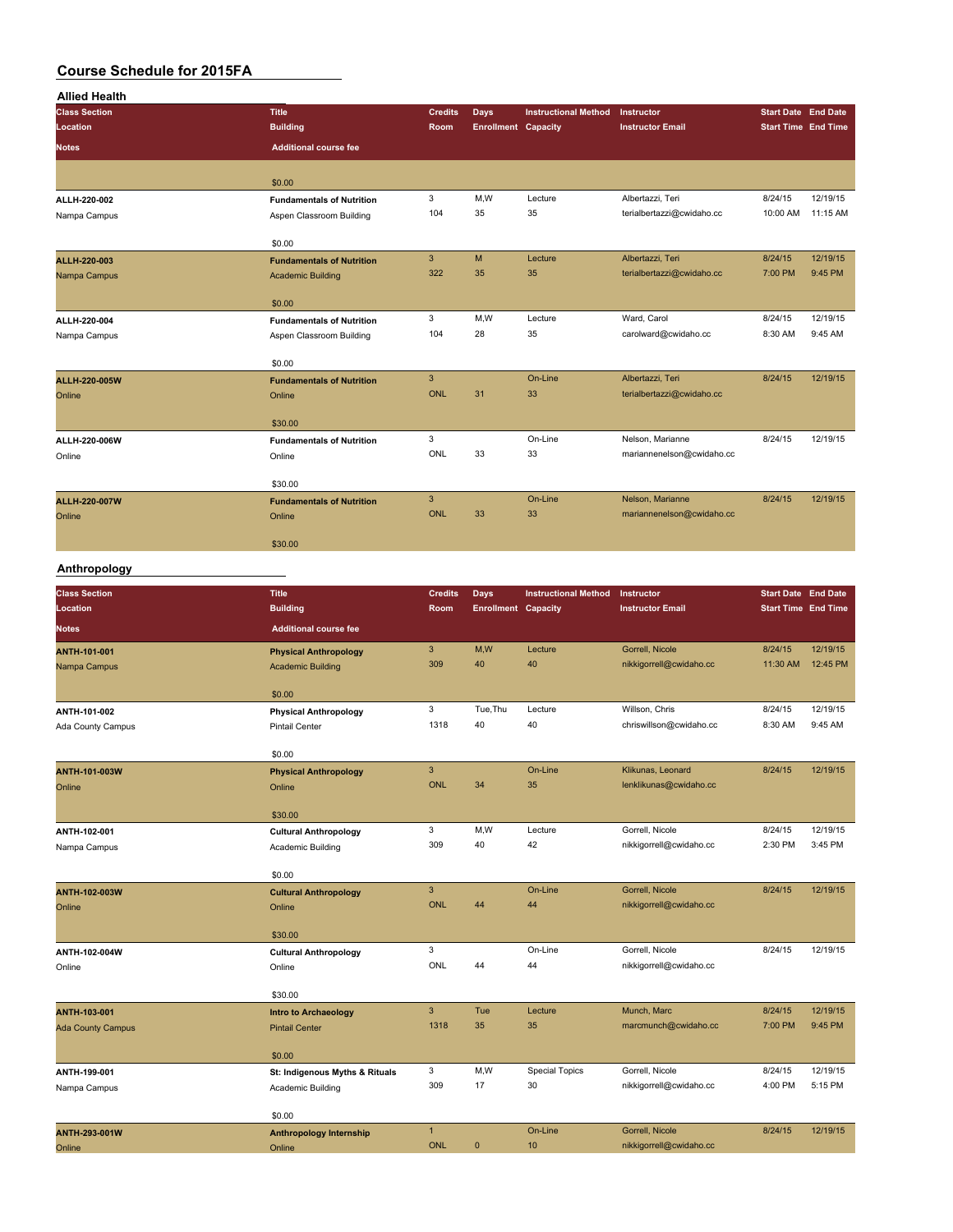| Anthropology         |                       |                |                            |                             |                         |                            |  |
|----------------------|-----------------------|----------------|----------------------------|-----------------------------|-------------------------|----------------------------|--|
| <b>Class Section</b> | <b>Title</b>          | <b>Credits</b> | <b>Days</b>                | <b>Instructional Method</b> | <b>Instructor</b>       | <b>Start Date End Date</b> |  |
| Location             | <b>Building</b>       | Room           | <b>Enrollment Capacity</b> |                             | <b>Instructor Email</b> | <b>Start Time End Time</b> |  |
| <b>Notes</b>         | Additional course fee |                |                            |                             |                         |                            |  |
|                      |                       |                |                            |                             |                         |                            |  |
|                      | \$10.00               |                |                            |                             |                         |                            |  |

#### **Applied Accounting**

| <b>Class Section</b><br>Location      | <b>Title</b><br><b>Building</b>           | <b>Credits</b><br>Room | <b>Days</b><br><b>Enrollment Capacity</b> | <b>Instructional Method</b> | Instructor<br><b>Instructor Email</b> | <b>Start Date End Date</b><br><b>Start Time End Time</b> |          |
|---------------------------------------|-------------------------------------------|------------------------|-------------------------------------------|-----------------------------|---------------------------------------|----------------------------------------------------------|----------|
| <b>Notes</b>                          | <b>Additional course fee</b>              |                        |                                           |                             |                                       |                                                          |          |
| <b>ACNT-151-001</b>                   | <b>Fundamental Accounting Concept</b>     | 3                      | M,W                                       | Lecture                     | <b>Boldt, Michell</b>                 | 8/24/15                                                  | 12/19/15 |
| <b>Ada County Campus</b>              | <b>Pintail Center</b>                     | 1204                   | 30                                        | 30                          | michellboldt@cwidaho.cc               | 11:30 AM                                                 | 12:45 PM |
|                                       | \$0.00                                    |                        |                                           |                             |                                       |                                                          |          |
| ACNT-202-001                          | <b>Business Law and Ethics</b>            | 3                      | Tue, Thu                                  | Lecture                     | Walker, Robert                        | 8/24/15                                                  | 12/19/15 |
| Ada County Campus                     | <b>Pintail Center</b>                     | 1204                   | 30                                        | 30                          | robwalker@cwidaho.cc                  | 11:30 AM                                                 | 12:45 PM |
|                                       | \$0.00                                    |                        |                                           |                             |                                       |                                                          |          |
| <b>ACNT-252-001H</b>                  | <b>Applied Accounting 1</b>               | 3                      | <b>Tue</b>                                | Hybrid                      | Boldt, Michell                        | 8/24/15                                                  | 12/19/15 |
| <b>Ada County Campus</b>              | <b>Pintail Center</b>                     | 1204                   | 15                                        | 30                          | michellboldt@cwidaho.cc               | 1:00 PM                                                  | 2:15 PM  |
| Hybrid Course-Has online component.   | \$0.00                                    |                        |                                           |                             |                                       |                                                          |          |
| ACNT-254-001                          | <b>Taxation, Control &amp; Compliance</b> | 3                      | M,W                                       | Lecture                     | Boldt, Michell                        | 8/24/15                                                  | 12/19/15 |
| Ada County Campus                     | <b>Pintail Center</b>                     | 1208                   | 16                                        | 20                          | michellboldt@cwidaho.cc               | 10:00 AM                                                 | 11:15 AM |
|                                       | \$0.00                                    |                        |                                           |                             |                                       |                                                          |          |
| <b>ACNT-255-002H</b>                  | <b>Computerized Accounting</b>            | 3                      | Tue                                       | Hybrid                      | Boldt. Michell                        | 8/24/15                                                  | 12/19/15 |
| <b>Ada County Campus</b>              | <b>Pintail Center</b>                     | 1203                   | 20                                        | 20                          | michellboldt@cwidaho.cc               | 2:30 PM                                                  | 3:45 PM  |
| Hybrid Course-Has an online component | \$129.00                                  |                        |                                           |                             |                                       |                                                          |          |
| ACNT-255-003W                         | <b>Computerized Accounting</b>            | 3                      |                                           | On-Line                     | Boldt, Michell                        | 8/24/15                                                  | 12/19/15 |
| Online                                | Online                                    | ONL                    | 14                                        | 20                          | michellboldt@cwidaho.cc               |                                                          |          |
|                                       | \$159.00                                  |                        |                                           |                             |                                       |                                                          |          |

### **Art**

| <b>Class Section</b>                         | <b>Title</b>                 | <b>Credits</b> | <b>Days</b>                | <b>Instructional Method</b> | Instructor               | <b>Start Date End Date</b> |          |
|----------------------------------------------|------------------------------|----------------|----------------------------|-----------------------------|--------------------------|----------------------------|----------|
| Location                                     | <b>Building</b>              | Room           | <b>Enrollment Capacity</b> |                             | <b>Instructor Email</b>  | <b>Start Time End Time</b> |          |
| <b>Notes</b>                                 | <b>Additional course fee</b> |                |                            |                             |                          |                            |          |
| <b>ARTS-101-001H</b>                         | <b>Art History 1</b>         | $\mathbf{3}$   | Tue                        | Hybrid                      | Brown, Karen             | 8/24/15                    | 12/19/15 |
| Nampa Campus                                 | <b>Academic Building</b>     | 105            | 45                         | 45                          | karenbrown@cwidaho.cc    | 10:00 AM                   | 11:15 AM |
| Hybrid course - there is an online component | \$0.00                       |                |                            |                             |                          |                            |          |
| ARTS-101-002H                                | Art History 1                | 3              | Thu                        | Hybrid                      | Brown, Karen             | 8/24/15                    | 12/19/15 |
| Nampa Campus                                 | Academic Building            | 105            | 36                         | 45                          | karenbrown@cwidaho.cc    | 10:00 AM                   | 11:15 AM |
| Hybrid course - there is an online component | \$0.00                       |                |                            |                             |                          |                            |          |
| <b>ARTS-101-004W</b>                         | <b>Art History 1</b>         | $\mathbf{3}$   |                            | On-Line                     | Portales, Fonda          | 8/24/15                    | 12/19/15 |
| Online                                       | Online                       | ONL            | 32                         | 33                          | fondaportales@cwidaho.cc |                            |          |
|                                              | \$30.00                      |                |                            |                             |                          |                            |          |
| ARTS-101-005                                 | Art History 1                | 3              | M,W                        | Lecture                     | Manny, Emily             | 8/24/15                    | 12/19/15 |
| Nampa Campus                                 | Academic Building            | 322            | 37                         | 45                          | emilymanny@cwidaho.cc    | 5:30 PM                    | 6:45 PM  |
|                                              | \$0.00                       |                |                            |                             |                          |                            |          |
| <b>ARTS-102-002W</b>                         | <b>Art History 2</b>         | $\mathbf{3}$   |                            | On-Line                     | Brown, Karen             | 8/24/15                    | 12/19/15 |
| Online                                       | Online                       | <b>ONL</b>     | 33                         | 33                          | karenbrown@cwidaho.cc    |                            |          |
|                                              | \$30.00                      |                |                            |                             |                          |                            |          |
| ARTS-105-001H                                | Design 1                     | 3              | Thu                        | Hybrid                      | Fazil, Goran             | 8/24/15                    | 12/19/15 |
| Nampa Campus                                 | Academic Building            | 206            | 72                         | 104                         | goranfazil@cwidaho.cc    | 8:00 AM                    | 10:20 AM |
| Hybrid - there is an online component        | \$40.00                      |                |                            |                             |                          |                            |          |
| ARTS-109-001                                 | <b>Drawing 1</b>             | 3              | Tue, Thu                   | Lecture                     | Fisher, Brenda           | 8/24/15                    | 12/19/15 |
| Nampa Campus                                 | <b>Academic Building</b>     | 206            | 100                        | 104                         | brendafisher@cwidaho.cc  | 1:40 PM                    | 4:00 PM  |
|                                              | \$40.00                      |                |                            |                             |                          |                            |          |
| ARTS-109-003                                 | Drawing 1                    | 3              | M.W                        | Lecture                     | Fazil, Goran             | 8/24/15                    | 12/19/15 |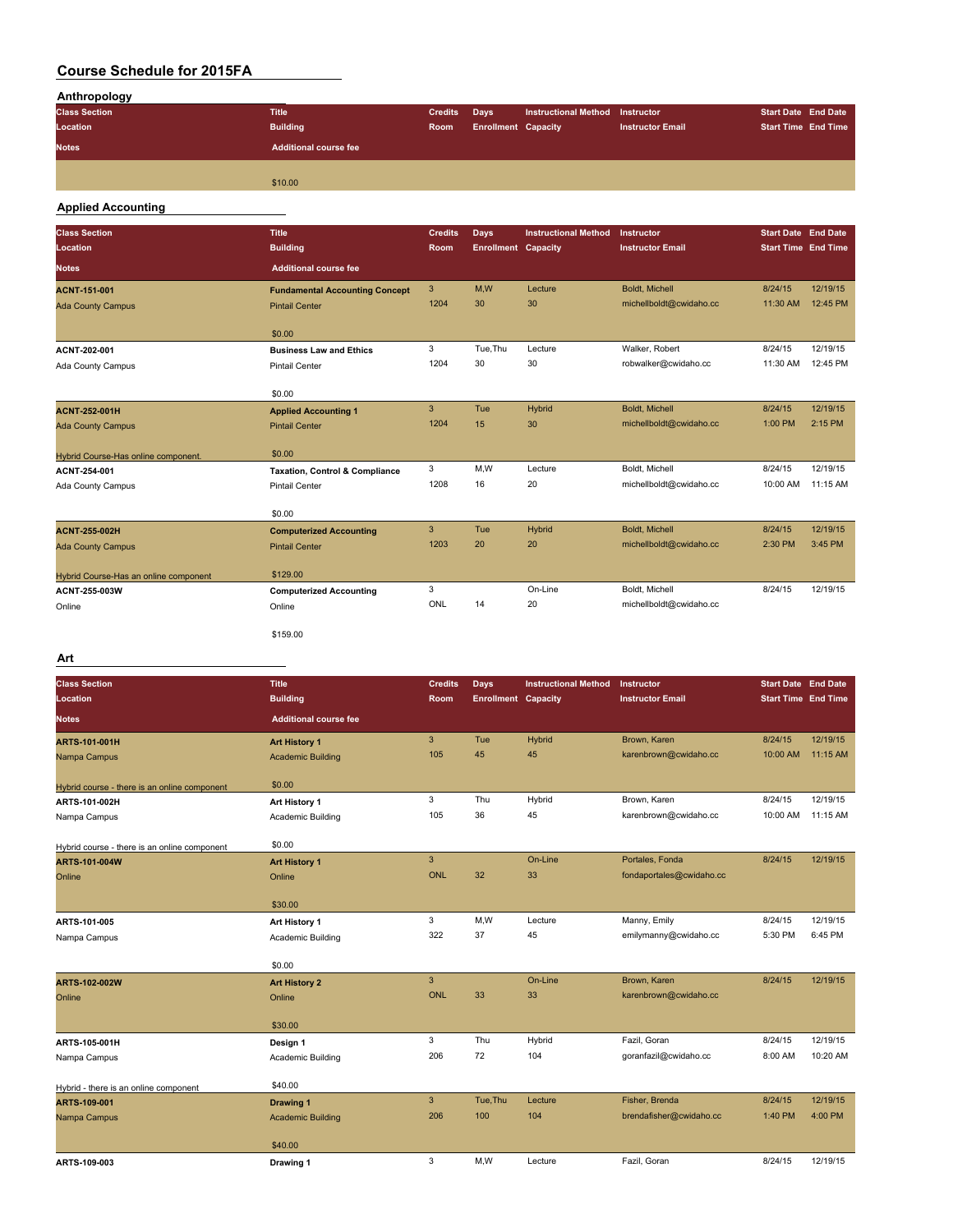| Art                      |                                      |                |                            |                             |                            |                            |          |
|--------------------------|--------------------------------------|----------------|----------------------------|-----------------------------|----------------------------|----------------------------|----------|
| <b>Class Section</b>     | <b>Title</b>                         | <b>Credits</b> | Days                       | <b>Instructional Method</b> | Instructor                 | <b>Start Date End Date</b> |          |
| Location                 | <b>Building</b>                      | Room           | <b>Enrollment Capacity</b> |                             | <b>Instructor Email</b>    | <b>Start Time End Time</b> |          |
| <b>Notes</b>             | <b>Additional course fee</b>         |                |                            |                             |                            |                            |          |
| Nampa Campus             | Academic Building                    | 206            | 104                        | 104                         | goranfazil@cwidaho.cc      | 10:50 AM 1:10 PM           |          |
|                          | \$40.00                              |                |                            |                             |                            |                            |          |
| ARTS-150-001             | <b>Beginning Digital Photography</b> | $\mathbf{3}$   | F,SAT                      | Lecture                     | Hanel, Shawna              | 8/24/15                    | 12/19/15 |
| <b>Ada County Campus</b> | <b>Pintail Center</b>                | 1203           | 76                         | 80                          | shawnahanel@cwidaho.cc     | 10:00 AM                   | 12:20 PM |
|                          | \$0.00                               |                |                            |                             |                            |                            |          |
| ARTS-199-002             | <b>ST: Art Portfolio</b>             | $\mathbf{1}$   | M                          | <b>Special Topics</b>       | Fazil, Goran               | 8/24/15                    | 12/19/15 |
| Nampa Campus             | Academic Building                    | 206            | $\mathsf 0$                | 26                          | goranfazil@cwidaho.cc      | 10:00 AM                   | 10:50 AM |
|                          | \$10.00                              |                |                            |                             |                            |                            |          |
| ARTS-212-001             | Drawing 2                            | 3              | M,W                        | Lecture                     | Fazil, Goran               | 8/24/15                    | 12/19/15 |
| Nampa Campus             | <b>Academic Building</b>             | 206            | 76                         | 104                         | goranfazil@cwidaho.cc      | 4:30 PM                    | 6:50 PM  |
|                          | \$50.00                              |                |                            |                             |                            |                            |          |
| ARTS-215-001             | Painting 1                           | 3              | Tue, Thu                   | Lecture                     | VanDeGrift, April          | 8/24/15                    | 12/19/15 |
| Nampa Campus             | Academic Building                    | 206            | 36                         | 104                         | aprilvandegrift@cwidaho.cc | 4:30 PM                    | 6:50 PM  |
|                          | \$50.00                              |                |                            |                             |                            |                            |          |
| ARTS-275-001             | <b>Painting 2</b>                    | 3              | M,W                        | Lecture                     | VanDeGrift, April          | 8/24/15                    | 12/19/15 |
| Nampa Campus             | <b>Academic Building</b>             | 206            | 40                         | 104                         | aprilvandegrift@cwidaho.cc | 1:40 PM                    | 4:00 PM  |
|                          | \$50.00                              |                |                            |                             |                            |                            |          |

## **Auto Body Technology**

| <b>Class Section</b> | <b>Title</b>                        | <b>Credits</b> | <b>Days</b>                | <b>Instructional Method</b> | Instructor                 | <b>Start Date End Date</b> |          |
|----------------------|-------------------------------------|----------------|----------------------------|-----------------------------|----------------------------|----------------------------|----------|
| Location             | <b>Building</b>                     | Room           | <b>Enrollment Capacity</b> |                             | <b>Instructor Email</b>    | <b>Start Time End Time</b> |          |
| <b>Notes</b>         | <b>Additional course fee</b>        |                |                            |                             |                            |                            |          |
| ATBD-110-001         | <b>Safety</b>                       | $\mathbf{1}$   | M                          | Lecture                     | Music, Terence             | 8/24/15                    | 12/19/15 |
| Nampa Campus         | Micron Center for PTE               | 2202           | 9                          | 18                          | terrymusic@cwidaho.cc      | 7:30 AM                    | 9:30 AM  |
|                      | \$50.00                             |                |                            |                             |                            |                            |          |
| ATBD-110L-001        | <b>Safety Lab</b>                   | $\overline{2}$ | M.Tue.W.Thu Lab            |                             | McConnachie, Sean          | 8/24/15                    | 12/19/15 |
| Nampa Campus         | Micron Center for PTE               | 1401           | 9                          | 18                          | seanmcconnachie@cwidaho.cc | 10:00 AM                   | 11:00 AM |
|                      | \$25.00                             |                |                            |                             |                            |                            |          |
| ATBD-110L-001        | <b>Safety Lab</b>                   | $\overline{2}$ | M.Tue.W.Thu Lab            |                             | Music, Terence             | 8/24/15                    | 12/19/15 |
| Nampa Campus         | Micron Center for PTE               | 1401           | 9                          | 18                          | terrymusic@cwidaho.cc      | 10:00 AM                   | 11:00 AM |
|                      | \$25.00                             |                |                            |                             |                            |                            |          |
| ATBD-120-001         | Welding                             | $\mathbf{1}$   | Tue                        | Lecture                     | Music, Terence             | 8/24/15                    | 12/19/15 |
| Nampa Campus         | Micron Center for PTE               | 2202           | 9                          | 18                          | terrymusic@cwidaho.cc      | 7:30 AM                    | 9:30 AM  |
|                      | \$0.00                              |                |                            |                             |                            |                            |          |
| ATBD-120L-001        | <b>Welding Lab</b>                  | 2 <sup>2</sup> | M.Tue.W.Thu Lab            |                             | Music, Terence             | 8/24/15                    | 12/19/15 |
| Nampa Campus         | Micron Center for PTE               | 1401           | 9                          | 18                          | terrymusic@cwidaho.cc      | 11:00 AM                   | 12:00 PM |
|                      |                                     |                |                            |                             |                            |                            |          |
| ATBD-130-001         | \$75.00<br><b>Minor Repairs</b>     | $\mathbf{1}$   | W                          | Lecture                     | Music, Terence             | 8/24/15                    | 12/19/15 |
| Nampa Campus         | Micron Center for PTE               | 2202           | 9                          | 18                          | terrymusic@cwidaho.cc      | 7:30 AM                    | 9:30 AM  |
|                      |                                     |                |                            |                             |                            |                            |          |
|                      | \$0.00                              |                |                            |                             |                            |                            |          |
| ATBD-130L-001        | <b>Minor Repairs Lab</b>            | $\overline{2}$ | M.Tue.W.Thu Lab            |                             | Music, Terence             | 8/24/15                    | 12/19/15 |
| Nampa Campus         | Micron Center for PTE               | 1401           | 9                          | 18                          | terrymusic@cwidaho.cc      | 1:00 PM                    | 2:00 PM  |
|                      | \$125.00                            |                |                            |                             |                            |                            |          |
| ATBD-140-001         | <b>Detail and Polishing</b>         | $\mathbf{1}$   | Thu,F                      | Lecture                     | Music, Terence             | 8/24/15                    | 12/19/15 |
| Nampa Campus         | Micron Center for PTE               | 2202           | 9                          | 18                          | terrymusic@cwidaho.cc      | 7:30 AM                    | 9:30 AM  |
|                      | \$0.00                              |                |                            |                             |                            |                            |          |
| ATBD-140L-001        | <b>Detail and Polishing Lab</b>     | $\overline{2}$ | M.Tue, W.Thu Lab           |                             | Music, Terence             | 8/24/15                    | 12/19/15 |
| Nampa Campus         | <b>Micron Center for PTE</b>        | 1401           | 9                          | 18                          | terrymusic@cwidaho.cc      | 2:00 PM                    | 3:00 PM  |
|                      |                                     |                |                            |                             |                            |                            |          |
| ATBD-210-001         | \$40.00<br><b>Paint Refinishing</b> | 3              | M, Tue, W, Thu Lecture     |                             | McConnachie, Sean          | 8/24/15                    | 12/19/15 |
| Nampa Campus         | Micron Center for PTE               | 2210           | 10                         | 18                          | seanmcconnachie@cwidaho.cc | 7:30 AM                    | 8:50 AM  |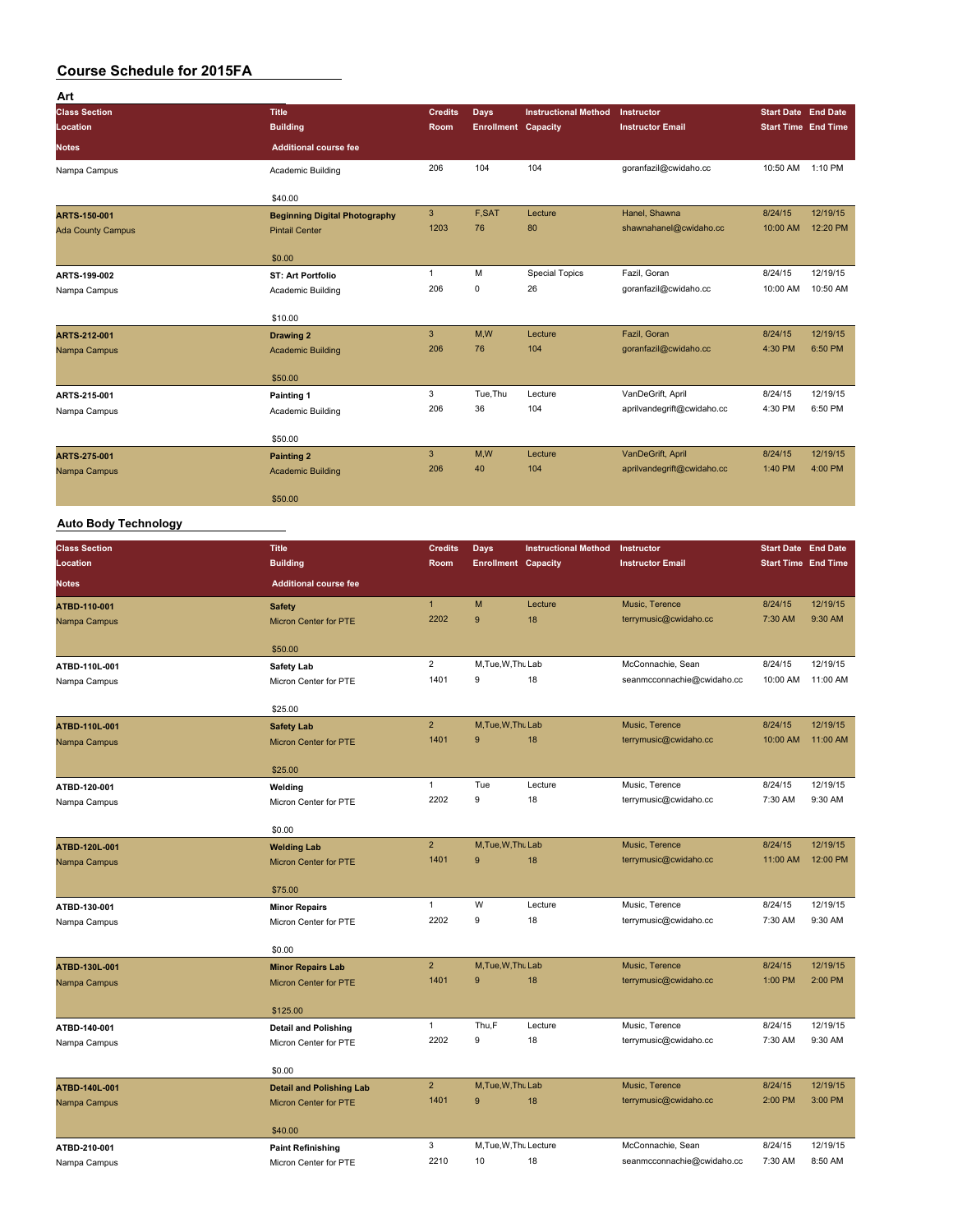| <b>Auto Body Technology</b>                   |                                                                |                         |                            |                             |                            |                            |          |
|-----------------------------------------------|----------------------------------------------------------------|-------------------------|----------------------------|-----------------------------|----------------------------|----------------------------|----------|
| <b>Class Section</b>                          | <b>Title</b>                                                   | <b>Credits</b>          | Days                       | <b>Instructional Method</b> | Instructor                 | <b>Start Date End Date</b> |          |
| <b>Location</b>                               | <b>Building</b>                                                | Room                    | <b>Enrollment Capacity</b> |                             | <b>Instructor Email</b>    | <b>Start Time End Time</b> |          |
| <b>Notes</b>                                  | <b>Additional course fee</b>                                   |                         |                            |                             |                            |                            |          |
|                                               |                                                                |                         |                            |                             |                            |                            |          |
|                                               | \$0.00                                                         |                         |                            |                             |                            |                            |          |
| ATBD-210L-001                                 | <b>Paint Refinishing Lab</b>                                   | 6                       | M, Tue, W, Thu Lab         |                             | McConnachie, Sean          | 8/24/15                    | 12/19/15 |
| Nampa Campus                                  | <b>Micron Center for PTE</b>                                   | 2210                    | 10                         | 18                          | seanmcconnachie@cwidaho.cc | 9:00 AM                    | 10:20 AM |
|                                               |                                                                |                         |                            |                             |                            |                            |          |
|                                               | \$100.00                                                       | $\mathbf{1}$            | M, Tue, W, Thu Lecture     |                             | McConnachie, Sean          | 8/24/15                    | 12/19/15 |
| ATBD-230-001<br>Nampa Campus                  | <b>Advanced Collision Repair</b><br>Micron Center for PTE      | 2210                    | 10                         | 18                          | seanmcconnachie@cwidaho.cc | 10:30 AM                   | 12:20 PM |
|                                               |                                                                |                         |                            |                             |                            |                            |          |
|                                               | \$0.00                                                         |                         |                            |                             |                            |                            |          |
| ATBD-230L-001                                 | <b>Advanced Collision Repair Lab</b>                           | $\overline{\mathbf{c}}$ | M, Tue, W, Thu Lab         |                             | McConnachie, Sean          | 8/24/15                    | 12/19/15 |
| Nampa Campus                                  | Micron Center for PTE                                          | 1401                    | 10                         | 18                          | seanmcconnachie@cwidaho.cc | 12:30 PM                   | 3:00 PM  |
|                                               | \$0.00                                                         |                         |                            |                             |                            |                            |          |
|                                               |                                                                |                         |                            |                             |                            |                            |          |
| <b>Automotive Technology</b>                  |                                                                |                         |                            |                             |                            |                            |          |
| <b>Class Section</b>                          | <b>Title</b>                                                   | <b>Credits</b>          | Days                       | <b>Instructional Method</b> | Instructor                 | <b>Start Date End Date</b> |          |
| Location                                      | <b>Building</b>                                                | Room                    | <b>Enrollment Capacity</b> |                             | <b>Instructor Email</b>    | <b>Start Time End Time</b> |          |
| Notes                                         | <b>Additional course fee</b>                                   |                         |                            |                             |                            |                            |          |
|                                               |                                                                | $\overline{2}$          | M, Tue, W, Thu Lecture     |                             | Anderson, Eric             | 8/24/15                    | 10/17/15 |
| AUTO-111-001<br>Nampa Campus                  | <b>Intro to Auto Service Fundmntl</b><br>Micron Center for PTE | 1201                    | 15                         | 15                          | ericanderson@cwidaho.cc    | 10:00 AM                   | 11:30 AM |
|                                               |                                                                |                         |                            |                             |                            |                            |          |
|                                               | \$0.00                                                         |                         |                            |                             |                            |                            |          |
| AUTO-111-001                                  | Intro to Auto Service Fundmntl                                 | $\overline{2}$          | M, Tue, W, Thu Lecture     |                             | Anderson, Eric             | 8/24/15                    | 10/17/15 |
| Nampa Campus                                  | Micron Center for PTE                                          | 1206                    | 15                         | 15                          | ericanderson@cwidaho.cc    | 10:00 AM                   | 11:30 AM |
|                                               | \$0.00                                                         |                         |                            |                             |                            |                            |          |
|                                               |                                                                | $\overline{2}$          | M, Tue, W, Thu Lecture     |                             | Hubsmith, Wade             | 8/24/15                    | 10/17/15 |
| AUTO-111-001<br>Nampa Campus                  | <b>Intro to Auto Service Fundmntl</b><br>Micron Center for PTE | 1201                    | 15                         | 15                          | wadehubsmith@cwidaho.cc    | 10:00 AM                   | 11:30 AM |
|                                               |                                                                |                         |                            |                             |                            |                            |          |
|                                               | \$0.00                                                         |                         |                            |                             |                            |                            |          |
| AUTO-111-001                                  | Intro to Auto Service Fundmntl                                 | 2                       | M, Tue, W, Thu Lecture     |                             | Hubsmith, Wade             | 8/24/15                    | 10/17/15 |
| Nampa Campus                                  | Micron Center for PTE                                          | 1206                    | 15                         | 15                          | wadehubsmith@cwidaho.cc    | 10:00 AM                   | 11:30 AM |
|                                               | \$0.00                                                         |                         |                            |                             |                            |                            |          |
| AUTO-111-002                                  | Intro to Auto Service Fundmntl                                 | $\overline{2}$          | M, Tue, W, Thu Lecture     |                             | Anderson, Eric             | 8/24/15                    | 10/17/15 |
| Nampa Campus                                  | <b>Micron Center for PTE</b>                                   | 1201                    | 3                          | 5                           | ericanderson@cwidaho.cc    | 10:00 AM                   | 11:30 AM |
|                                               |                                                                |                         |                            |                             |                            |                            |          |
| Tech Prep Only-Instructor Permission Required | \$0.00                                                         |                         |                            |                             |                            |                            |          |
| AUTO-111-002                                  | Intro to Auto Service Fundmntl                                 | 2                       | M, Tue, W, Thu Lecture     |                             | Anderson, Eric             | 8/24/15                    | 10/17/15 |
| Nampa Campus                                  | Micron Center for PTE                                          | 1206                    |                            | 5                           | ericanderson@cwidaho.cc    | 10:00 AM                   | 11:30 AM |
| Tech Prep Only-Instructor Permission Required | \$0.00                                                         |                         |                            |                             |                            |                            |          |
| AUTO-111-002                                  | <b>Intro to Auto Service Fundmntl</b>                          | $\overline{2}$          | M, Tue, W, Thu Lecture     |                             | Hubsmith, Wade             | 8/24/15                    | 10/17/15 |
| Nampa Campus                                  | Micron Center for PTE                                          | 1201                    | 3                          | $\sqrt{5}$                  | wadehubsmith@cwidaho.cc    | 10:00 AM                   | 11:30 AM |
|                                               |                                                                |                         |                            |                             |                            |                            |          |
| Tech Prep Only-Instructor Permission Required | \$0.00                                                         |                         |                            |                             |                            |                            |          |
| AUTO-111-002                                  | Intro to Auto Service Fundmntl                                 | $\overline{c}$          | M, Tue, W, Thu Lecture     |                             | Hubsmith, Wade             | 8/24/15                    | 10/17/15 |
| Nampa Campus                                  | Micron Center for PTE                                          | 1206                    | 3                          | 5                           | wadehubsmith@cwidaho.cc    | 10:00 AM                   | 11:30 AM |
| Tech Prep Only-Instructor Permission Required | \$0.00                                                         |                         |                            |                             |                            |                            |          |
| AUTO-114-001                                  | <b>Auto MLR/Electrical Fundmntls</b>                           | 6                       | M, Tue, W, Thu Lecture     |                             | Anderson, Eric             | 8/24/15                    | 10/17/15 |
| Nampa Campus                                  | <b>Micron Center for PTE</b>                                   | 1201                    | 15                         | 15                          | ericanderson@cwidaho.cc    | 11:35 AM                   | 12:30 PM |
|                                               |                                                                |                         |                            |                             |                            |                            |          |
|                                               | \$0.00                                                         |                         |                            |                             |                            |                            |          |
| AUTO-114-001                                  | <b>Auto MLR/Electrical Fundmntls</b>                           | 6                       | M, Tue, W, Thu Lecture     |                             | Anderson, Eric             | 8/24/15                    | 10/17/15 |
| Nampa Campus                                  | Micron Center for PTE                                          | 1201                    | 15                         | 15                          | ericanderson@cwidaho.cc    | 7:00 AM                    | 9:55 AM  |
|                                               | \$0.00                                                         |                         |                            |                             |                            |                            |          |
| AUTO-114-001                                  | <b>Auto MLR/Electrical Fundmntls</b>                           | 6                       | M, Tue, W, Thu Lecture     |                             | Anderson, Eric             | 8/24/15                    | 10/17/15 |
| Nampa Campus                                  | Micron Center for PTE                                          | 1206                    | 15                         | 15                          | ericanderson@cwidaho.cc    | 11:35 AM                   | 12:30 PM |
|                                               |                                                                |                         |                            |                             |                            |                            |          |
|                                               | \$0.00                                                         |                         |                            |                             |                            |                            |          |

\$0.00 **AUTO-114-001 Auto MLR/Electrical Fundmntls** 6 M,Tue,W,Thu,Lecture Anderson, Eric 8/24/15 10/17/15 Nampa Campus **Micron Center for PTE** 1206 15 15 ericanderson@cwidaho.cc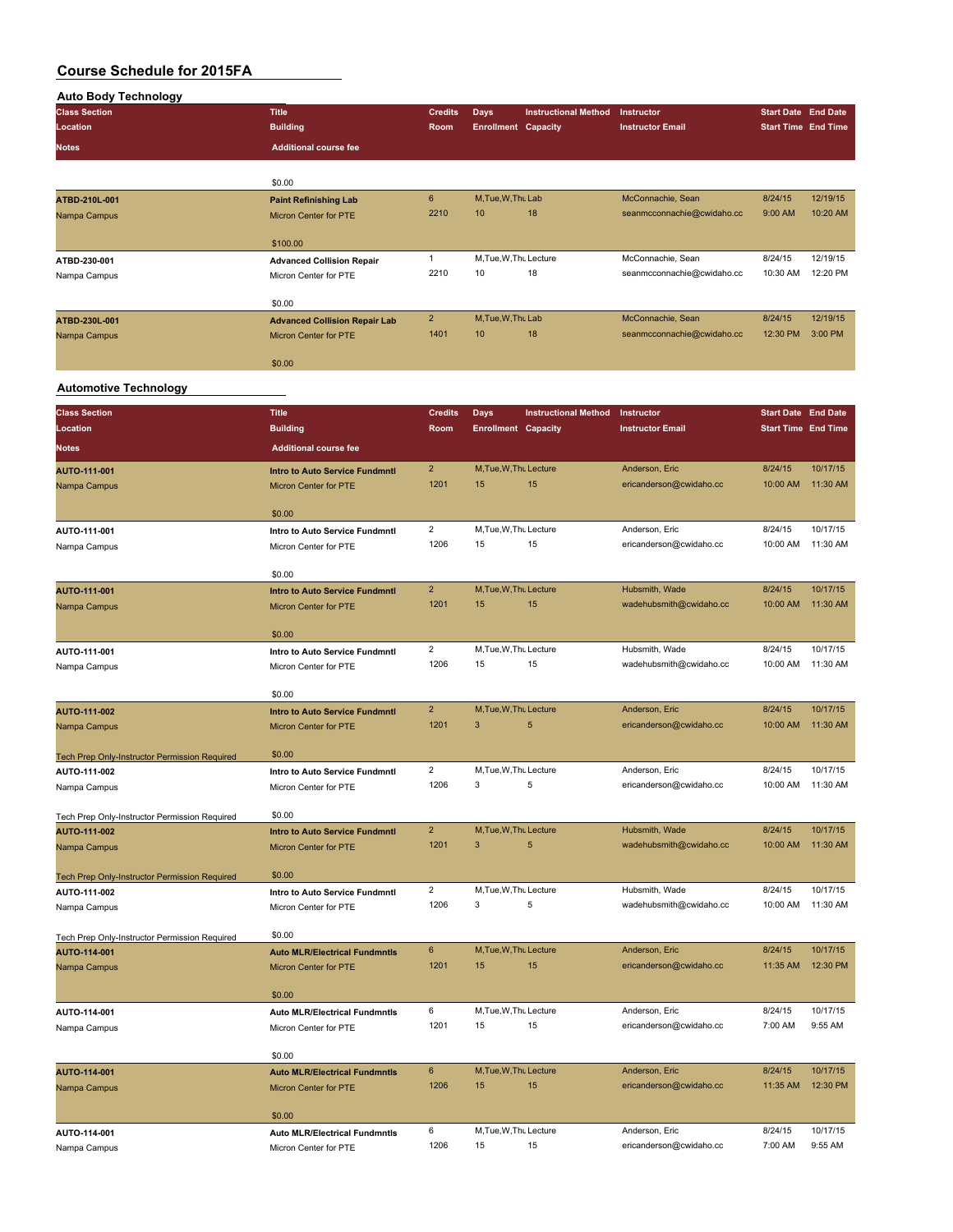| <b>Automotive Technology</b>                         |                                                               |                  |                             |                             |                                           |                            |                            |
|------------------------------------------------------|---------------------------------------------------------------|------------------|-----------------------------|-----------------------------|-------------------------------------------|----------------------------|----------------------------|
| <b>Class Section</b>                                 | <b>Title</b>                                                  | <b>Credits</b>   | Days                        | <b>Instructional Method</b> | Instructor                                | <b>Start Date End Date</b> |                            |
| Location                                             | <b>Building</b>                                               | Room             | <b>Enrollment Capacity</b>  |                             | <b>Instructor Email</b>                   |                            | <b>Start Time End Time</b> |
|                                                      | <b>Additional course fee</b>                                  |                  |                             |                             |                                           |                            |                            |
| <b>Notes</b>                                         |                                                               |                  |                             |                             |                                           |                            |                            |
|                                                      |                                                               |                  |                             |                             |                                           |                            |                            |
|                                                      | \$0.00                                                        | 6                | M, Tue, W, Thu Lecture      |                             | Hubsmith, Wade                            | 8/24/15                    | 10/17/15                   |
| AUTO-114-001                                         | <b>Auto MLR/Electrical Fundmntls</b>                          | 1201             | 15                          | 15                          | wadehubsmith@cwidaho.cc                   | 11:35 AM                   | 12:30 PM                   |
| Nampa Campus                                         | <b>Micron Center for PTE</b>                                  |                  |                             |                             |                                           |                            |                            |
|                                                      | \$0.00                                                        |                  |                             |                             |                                           |                            |                            |
| AUTO-114-001                                         | <b>Auto MLR/Electrical Fundmntls</b>                          | 6                | M, Tue, W, Thu Lecture      |                             | Hubsmith, Wade                            | 8/24/15                    | 10/17/15                   |
| Nampa Campus                                         | Micron Center for PTE                                         | 1201             | 15                          | 15                          | wadehubsmith@cwidaho.cc                   | 7:00 AM                    | 9:55 AM                    |
|                                                      |                                                               |                  |                             |                             |                                           |                            |                            |
|                                                      | \$0.00                                                        |                  |                             |                             |                                           |                            |                            |
| AUTO-114-001                                         | <b>Auto MLR/Electrical Fundmntls</b>                          | $6\phantom{1}$   | M, Tue, W, Thu Lecture      |                             | Hubsmith, Wade                            | 8/24/15                    | 10/17/15                   |
| Nampa Campus                                         | Micron Center for PTE                                         | 1206             | 15                          | 15                          | wadehubsmith@cwidaho.cc                   | 11:35 AM                   | 12:30 PM                   |
|                                                      |                                                               |                  |                             |                             |                                           |                            |                            |
|                                                      | \$0.00                                                        |                  |                             |                             |                                           |                            |                            |
| AUTO-114-001                                         | <b>Auto MLR/Electrical Fundmntls</b>                          | 6                | M, Tue, W, Thu Lecture      |                             | Hubsmith, Wade                            | 8/24/15                    | 10/17/15                   |
| Nampa Campus                                         | Micron Center for PTE                                         | 1206             | 15                          | 15                          | wadehubsmith@cwidaho.cc                   | 7:00 AM                    | 9:55 AM                    |
|                                                      |                                                               |                  |                             |                             |                                           |                            |                            |
|                                                      | \$0.00                                                        |                  |                             |                             |                                           |                            |                            |
| AUTO-114-002                                         | <b>Auto MLR/Electrical Fundmntls</b>                          | $\bf 6$          | M, Tue, W, Thu Lecture      |                             | Anderson, Eric                            | 8/24/15                    | 10/17/15                   |
| Nampa Campus                                         | <b>Micron Center for PTE</b>                                  | 1201             | 3                           | 5                           | ericanderson@cwidaho.cc                   | 11:35 AM                   | 12:30 PM                   |
|                                                      |                                                               |                  |                             |                             |                                           |                            |                            |
| Tech Prep Only-Instructor Permission Required        | \$0.00                                                        |                  |                             |                             |                                           |                            |                            |
| AUTO-114-002                                         | <b>Auto MLR/Electrical Fundmntls</b>                          | 6                | M, Tue, W, Thu Lecture      |                             | Anderson, Eric                            | 8/24/15                    | 10/17/15                   |
| Nampa Campus                                         | Micron Center for PTE                                         | 1201             | 3                           | 5                           | ericanderson@cwidaho.cc                   | 7:00 AM                    | 9:55 AM                    |
|                                                      |                                                               |                  |                             |                             |                                           |                            |                            |
| Tech Prep Only-Instructor Permission Required        | \$0.00                                                        |                  |                             |                             |                                           |                            |                            |
| AUTO-114-002                                         | <b>Auto MLR/Electrical Fundmntls</b>                          | $\boldsymbol{6}$ | M, Tue, W, Thu Lecture      |                             | Anderson, Eric                            | 8/24/15                    | 10/17/15                   |
| Nampa Campus                                         | Micron Center for PTE                                         | 1206             | 3                           | 5                           | ericanderson@cwidaho.cc                   | 11:35 AM                   | 12:30 PM                   |
|                                                      |                                                               |                  |                             |                             |                                           |                            |                            |
| <b>Tech Prep Only-Instructor Permission Required</b> | \$0.00                                                        |                  |                             |                             |                                           |                            |                            |
| AUTO-114-002                                         | <b>Auto MLR/Electrical Fundmntls</b>                          | 6                | M, Tue, W, Thu Lecture      |                             | Anderson, Eric                            | 8/24/15                    | 10/17/15                   |
| Nampa Campus                                         | Micron Center for PTE                                         | 1206             | 3                           | 5                           | ericanderson@cwidaho.cc                   | 7:00 AM                    | 9:55 AM                    |
|                                                      |                                                               |                  |                             |                             |                                           |                            |                            |
| Tech Prep Only-Instructor Permission Required        | \$0.00                                                        |                  |                             |                             |                                           |                            |                            |
| AUTO-114-002                                         | <b>Auto MLR/Electrical Fundmntls</b>                          | 6                | M, Tue, W, Thu Lecture      |                             | Hubsmith, Wade                            | 8/24/15                    | 10/17/15                   |
| Nampa Campus                                         | <b>Micron Center for PTE</b>                                  | 1201             | 3                           | 5                           | wadehubsmith@cwidaho.cc                   | 11:35 AM                   | 12:30 PM                   |
|                                                      |                                                               |                  |                             |                             |                                           |                            |                            |
| <b>Tech Prep Only-Instructor Permission Required</b> | \$0.00                                                        |                  |                             |                             |                                           |                            |                            |
| AUTO-114-002                                         | <b>Auto MLR/Electrical Fundmntls</b>                          | 6                | M, Tue, W, Thu Lecture      |                             | Hubsmith, Wade                            | 8/24/15                    | 10/17/15                   |
| Nampa Campus                                         | Micron Center for PTE                                         | 1201             | 3                           | 5                           | wadehubsmith@cwidaho.cc                   | 7:00 AM                    | 9:55 AM                    |
|                                                      | \$0.00                                                        |                  |                             |                             |                                           |                            |                            |
| Tech Prep Only-Instructor Permission Required        |                                                               |                  |                             |                             |                                           |                            |                            |
| AUTO-114-002                                         | <b>Auto MLR/Electrical Fundmntls</b>                          | 6<br>1206        | M, Tue, W, Thu Lecture<br>3 | 5                           | Hubsmith, Wade<br>wadehubsmith@cwidaho.cc | 8/24/15<br>11:35 AM        | 10/17/15<br>12:30 PM       |
| Nampa Campus                                         | Micron Center for PTE                                         |                  |                             |                             |                                           |                            |                            |
|                                                      | \$0.00                                                        |                  |                             |                             |                                           |                            |                            |
| Tech Prep Only-Instructor Permission Required        |                                                               | 6                | M, Tue, W, Thu Lecture      |                             | Hubsmith, Wade                            | 8/24/15                    | 10/17/15                   |
| AUTO-114-002                                         | <b>Auto MLR/Electrical Fundmntls</b><br>Micron Center for PTE | 1206             | 3                           | 5                           | wadehubsmith@cwidaho.cc                   | 7:00 AM                    | 9:55 AM                    |
| Nampa Campus                                         |                                                               |                  |                             |                             |                                           |                            |                            |
| Tech Prep Only-Instructor Permission Required        | \$0.00                                                        |                  |                             |                             |                                           |                            |                            |
| AUTO-121-001                                         | <b>Automotive Electrical Systems</b>                          | $\mathbf{3}$     | M, Tue, W, Thu Lecture      |                             | Anderson, Eric                            | 10/19/15                   | 11/14/15                   |
| Nampa Campus                                         | <b>Micron Center for PTE</b>                                  | 1208             | 15                          | 15                          | ericanderson@cwidaho.cc                   | 7:00 AM                    | 12:30 PM                   |
|                                                      |                                                               |                  |                             |                             |                                           |                            |                            |
|                                                      | \$50.00                                                       |                  |                             |                             |                                           |                            |                            |
| AUTO-121-001                                         | <b>Automotive Electrical Systems</b>                          | 3                | M, Tue, W, Thu Lecture      |                             | Anderson, Eric                            | 10/19/15                   | 11/14/15                   |
| Nampa Campus                                         | Micron Center for PTE                                         | 1210             | 15                          | 15                          | ericanderson@cwidaho.cc                   | 9:00 AM                    | 10:20 AM                   |
|                                                      |                                                               |                  |                             |                             |                                           |                            |                            |
|                                                      | \$50.00                                                       |                  |                             |                             |                                           |                            |                            |
| AUTO-121-001                                         | <b>Automotive Electrical Systems</b>                          | $\mathbf{3}$     | M, Tue, W, Thu Lecture      |                             | Law, Scott                                | 10/19/15                   | 11/14/15                   |
| Nampa Campus                                         | Micron Center for PTE                                         | 1208             | 15                          | 15                          | scottlaw@cwidaho.cc                       | 7:00 AM                    | 12:30 PM                   |
|                                                      |                                                               |                  |                             |                             |                                           |                            |                            |
|                                                      | \$50.00                                                       |                  |                             |                             |                                           |                            |                            |
| AUTO-121-001                                         | <b>Automotive Electrical Systems</b>                          | 3                | M, Tue, W, Thu Lecture      |                             | Law, Scott                                | 10/19/15                   | 11/14/15                   |
| Nampa Campus                                         | Micron Center for PTE                                         | 1210             | 15                          | 15                          | scottlaw@cwidaho.cc                       | 9:00 AM                    | 10:20 AM                   |
|                                                      |                                                               |                  |                             |                             |                                           |                            |                            |
|                                                      | \$50.00                                                       |                  |                             |                             |                                           |                            |                            |
| AUTO-121-002                                         | <b>Automotive Electrical Systems</b>                          | $\mathbf{3}$     | M, Tue, W, Thu Lecture      |                             | Anderson, Eric                            | 10/19/15                   | 11/14/15                   |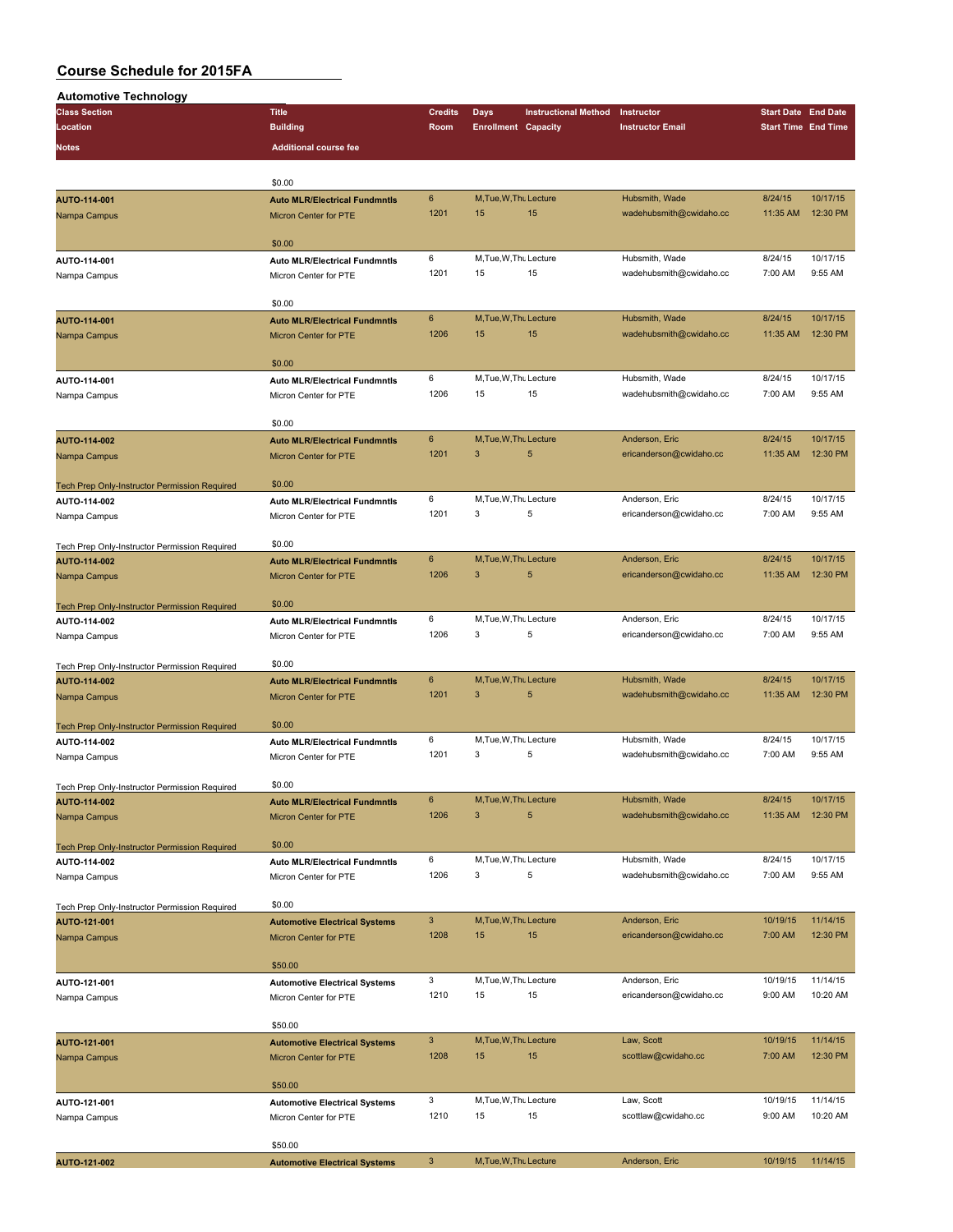| <b>Automotive Technology</b>                         |                                          |                           |                            |                             |                         |                            |          |
|------------------------------------------------------|------------------------------------------|---------------------------|----------------------------|-----------------------------|-------------------------|----------------------------|----------|
| <b>Class Section</b>                                 | <b>Title</b>                             | <b>Credits</b>            | Days                       | <b>Instructional Method</b> | Instructor              | <b>Start Date End Date</b> |          |
| Location                                             | <b>Building</b>                          | Room                      | <b>Enrollment Capacity</b> |                             | <b>Instructor Email</b> | <b>Start Time End Time</b> |          |
|                                                      |                                          |                           |                            |                             |                         |                            |          |
| <b>Notes</b>                                         | <b>Additional course fee</b>             |                           |                            |                             |                         |                            |          |
| Nampa Campus                                         | <b>Micron Center for PTE</b>             | 1208                      | $\mathbf{3}$               | $5\phantom{.0}$             | ericanderson@cwidaho.cc | 7:00 AM                    | 12:30 PM |
| <b>Tech Prep Only-Instructor Permission Required</b> | \$50.00                                  |                           |                            |                             |                         |                            |          |
| AUTO-121-002                                         | <b>Automotive Electrical Systems</b>     | 3                         | M, Tue, W, Thu Lecture     |                             | Anderson, Eric          | 10/19/15                   | 11/14/15 |
|                                                      |                                          | 1210                      | 3                          | 5                           | ericanderson@cwidaho.cc | 9:00 AM                    | 10:20 AM |
| Nampa Campus                                         | Micron Center for PTE                    |                           |                            |                             |                         |                            |          |
|                                                      |                                          |                           |                            |                             |                         |                            |          |
| Tech Prep Only-Instructor Permission Required        | \$50.00                                  |                           |                            |                             |                         |                            |          |
| AUTO-121-002                                         | <b>Automotive Electrical Systems</b>     | $\mathbf{3}$              | M, Tue, W, Thu Lecture     |                             | Law, Scott              | 10/19/15                   | 11/14/15 |
| Nampa Campus                                         | Micron Center for PTE                    | 1208                      | 3                          | 5                           | scottlaw@cwidaho.cc     | 7:00 AM                    | 12:30 PM |
|                                                      |                                          |                           |                            |                             |                         |                            |          |
| <b>Tech Prep Only-Instructor Permission Required</b> | \$50.00                                  |                           |                            |                             |                         |                            |          |
| AUTO-121-002                                         | <b>Automotive Electrical Systems</b>     | 3                         | M, Tue, W, Thu Lecture     |                             | Law, Scott              | 10/19/15                   | 11/14/15 |
| Nampa Campus                                         | Micron Center for PTE                    | 1210                      | 3                          | 5                           | scottlaw@cwidaho.cc     | 9:00 AM                    | 10:20 AM |
|                                                      |                                          |                           |                            |                             |                         |                            |          |
| Tech Prep Only-Instructor Permission Required        | \$50.00                                  |                           |                            |                             |                         |                            |          |
| AUTO-125-001                                         | <b>Automotive Elec Accessories</b>       | $\mathbf{3}$              | M, Tue, W, Thu Lecture     |                             | Anderson, Eric          | 11/16/15                   | 12/19/15 |
|                                                      |                                          | 1208                      | 15                         | 15                          | ericanderson@cwidaho.cc | 7:00 AM                    | 12:30 PM |
| Nampa Campus                                         | <b>Micron Center for PTE</b>             |                           |                            |                             |                         |                            |          |
|                                                      |                                          |                           |                            |                             |                         |                            |          |
|                                                      | \$20.00                                  |                           |                            |                             |                         |                            |          |
| AUTO-125-001                                         | <b>Automotive Elec Accessories</b>       | 3                         | M, Tue, W, Thu Lecture     |                             | Anderson, Eric          | 11/16/15                   | 12/19/15 |
| Nampa Campus                                         | Micron Center for PTE                    | 1210                      | 15                         | 15                          | ericanderson@cwidaho.cc | 9:00 AM                    | 10:20 AM |
|                                                      |                                          |                           |                            |                             |                         |                            |          |
|                                                      | \$20.00                                  |                           |                            |                             |                         |                            |          |
| AUTO-125-001                                         | <b>Automotive Elec Accessories</b>       | $\mathbf{3}$              | M, Tue, W, Thu Lecture     |                             | Law, Scott              | 11/16/15                   | 12/19/15 |
| Nampa Campus                                         | Micron Center for PTE                    | 1208                      | 15                         | 15                          | scottlaw@cwidaho.cc     | 7:00 AM                    | 12:30 PM |
|                                                      |                                          |                           |                            |                             |                         |                            |          |
|                                                      | \$20.00                                  |                           |                            |                             |                         |                            |          |
|                                                      |                                          | 3                         | M.Tue, W.Thu Lecture       |                             | Law, Scott              | 11/16/15                   | 12/19/15 |
| AUTO-125-001                                         | <b>Automotive Elec Accessories</b>       |                           |                            |                             |                         |                            |          |
| Nampa Campus                                         | Micron Center for PTE                    | 1210                      | 15                         | 15                          | scottlaw@cwidaho.cc     | 9:00 AM                    | 10:20 AM |
|                                                      |                                          |                           |                            |                             |                         |                            |          |
|                                                      | \$20.00                                  |                           |                            |                             |                         |                            |          |
| AUTO-125-002                                         | <b>Automotive Elec Accessories</b>       | $\mathbf{3}$              | M, Tue, W, Thu Lecture     |                             | Anderson, Eric          | 11/16/15                   | 12/19/15 |
| Nampa Campus                                         | Micron Center for PTE                    | 1208                      | 3                          | 5                           | ericanderson@cwidaho.cc | 7:00 AM                    | 12:30 PM |
|                                                      |                                          |                           |                            |                             |                         |                            |          |
| Tech Prep Only-Instructor Permission Required        | \$20.00                                  |                           |                            |                             |                         |                            |          |
| AUTO-125-002                                         | <b>Automotive Elec Accessories</b>       | 3                         | M, Tue, W, Thu Lecture     |                             | Anderson, Eric          | 11/16/15                   | 12/19/15 |
| Nampa Campus                                         | Micron Center for PTE                    | 1210                      | 3                          | 5                           | ericanderson@cwidaho.cc | 9:00 AM                    | 10:20 AM |
|                                                      |                                          |                           |                            |                             |                         |                            |          |
|                                                      | \$20.00                                  |                           |                            |                             |                         |                            |          |
| <b>Tech Prep Only-Instructor Permission Required</b> |                                          |                           |                            |                             |                         |                            |          |
| AUTO-125-002                                         | <b>Automotive Elec Accessories</b>       | $\mathbf{3}$              | M, Tue, W, Thu Lecture     |                             | Law, Scott              | 11/16/15                   | 12/19/15 |
| Nampa Campus                                         | Micron Center for PTE                    | 1208                      | 3                          | 5                           | scottlaw@cwidaho.cc     | 7:00 AM                    | 12:30 PM |
|                                                      |                                          |                           |                            |                             |                         |                            |          |
| <b>Tech Prep Only-Instructor Permission Required</b> | \$20.00                                  |                           |                            |                             |                         |                            |          |
| AUTO-125-002                                         | <b>Automotive Elec Accessories</b>       | 3                         | M, Tue, W, Thu Lecture     |                             | Law, Scott              | 11/16/15                   | 12/19/15 |
| Nampa Campus                                         | Micron Center for PTE                    | 1210                      | 3                          | 5                           | scottlaw@cwidaho.cc     | 9:00 AM                    | 10:20 AM |
|                                                      |                                          |                           |                            |                             |                         |                            |          |
| Tech Prep Only-Instructor Permission Required        | \$20.00                                  |                           |                            |                             |                         |                            |          |
|                                                      |                                          | $\mathbf{3}$              | M, Tue, W, Thu Lecture     |                             | Hubsmith, Wade          | 10/19/15                   | 11/14/15 |
| AUTO-131-001                                         | <b>Brakes, ABS &amp; Stability Contr</b> |                           |                            |                             |                         |                            |          |
| Nampa Campus                                         | Micron Center for PTE                    | 1201                      | 10                         | 18                          | wadehubsmith@cwidaho.cc | 7:00 AM                    | 12:30 PM |
|                                                      |                                          |                           |                            |                             |                         |                            |          |
|                                                      | \$35.00                                  |                           |                            |                             |                         |                            |          |
| AUTO-131-001                                         | <b>Brakes, ABS &amp; Stability Contr</b> | 3                         | M, Tue, W, Thu Lecture     |                             | Hubsmith, Wade          | 10/19/15                   | 11/14/15 |
| Nampa Campus                                         | Micron Center for PTE                    | 1207                      | 10                         | 18                          | wadehubsmith@cwidaho.cc | 7:00 AM                    | 12:30 PM |
|                                                      |                                          |                           |                            |                             |                         |                            |          |
|                                                      | \$35.00                                  |                           |                            |                             |                         |                            |          |
| AUTO-135-001                                         | Susp, Steer & 4-Way Alignment            | $\mathbf{3}$              | M, Tue, W, Thu Lecture     |                             | Hubsmith, Wade          | 11/16/15                   | 12/19/15 |
| Nampa Campus                                         | <b>Micron Center for PTE</b>             | 1201                      | 10                         | 18                          | wadehubsmith@cwidaho.cc | 7:00 AM                    | 12:30 PM |
|                                                      |                                          |                           |                            |                             |                         |                            |          |
|                                                      | \$35.00                                  |                           |                            |                             |                         |                            |          |
|                                                      |                                          |                           |                            |                             |                         |                            |          |
| AUTO-135-001                                         | Susp, Steer & 4-Way Alignment            | 3                         | M, Tue, W, Thu Lecture     |                             | Hubsmith, Wade          | 11/16/15                   | 12/19/15 |
| Nampa Campus                                         | Micron Center for PTE                    | 1207                      | 10                         | 18                          | wadehubsmith@cwidaho.cc | 7:00 AM                    | 12:30 PM |
|                                                      |                                          |                           |                            |                             |                         |                            |          |
|                                                      | \$35.00                                  |                           |                            |                             |                         |                            |          |
| AUTO-141-001                                         | <b>Engine Repair</b>                     | $\ensuremath{\mathsf{3}}$ | M, Tue, W, Thu Lecture     |                             | Anderson, Eric          | 8/24/15                    | 9/19/15  |
| Nampa Campus                                         | Micron Center for PTE                    | 1207                      | 10                         | 18                          | ericanderson@cwidaho.cc | 7:00 AM                    | 12:30 PM |
|                                                      |                                          |                           |                            |                             |                         |                            |          |
|                                                      | \$20.00                                  |                           |                            |                             |                         |                            |          |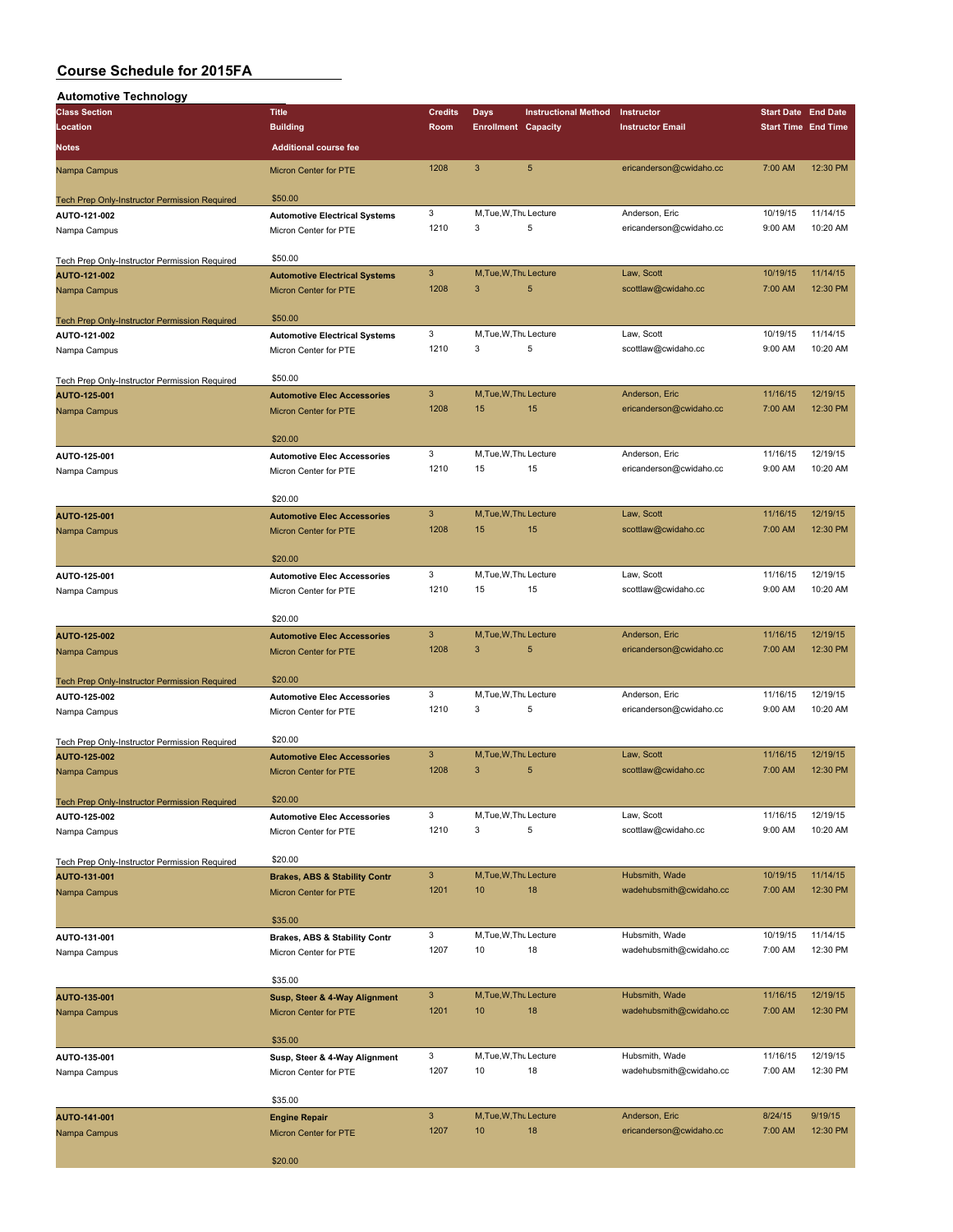| <b>Automotive Technology</b> |                                             |                           |                              |                             |                                           |                            |          |
|------------------------------|---------------------------------------------|---------------------------|------------------------------|-----------------------------|-------------------------------------------|----------------------------|----------|
| <b>Class Section</b>         | <b>Title</b>                                | <b>Credits</b>            | Days                         | <b>Instructional Method</b> | Instructor                                | <b>Start Date End Date</b> |          |
| Location                     | <b>Building</b>                             | Room                      | <b>Enrollment Capacity</b>   |                             | <b>Instructor Email</b>                   | <b>Start Time End Time</b> |          |
| Notes                        | <b>Additional course fee</b>                |                           |                              |                             |                                           |                            |          |
|                              |                                             | 3                         | M, Tue, W, Thu Lecture       |                             |                                           | 8/24/15                    | 9/19/15  |
| AUTO-141-001                 | <b>Engine Repair</b>                        | 1210                      | 10                           | 18                          | Anderson, Eric<br>ericanderson@cwidaho.cc | 7:00 AM                    | 8:50 AM  |
| Nampa Campus                 | Micron Center for PTE                       |                           |                              |                             |                                           |                            |          |
|                              | \$20.00                                     |                           |                              |                             |                                           |                            |          |
| AUTO-141-001                 | <b>Engine Repair</b>                        | $\mathbf{3}$              | M, Tue, W, Thu Lecture       |                             | Weaver, Gary                              | 8/24/15                    | 9/19/15  |
| Nampa Campus                 | Micron Center for PTE                       | 1207                      | 10                           | 18                          | garyweaver@cwidaho.cc                     | 7:00 AM                    | 12:30 PM |
|                              |                                             |                           |                              |                             |                                           |                            |          |
|                              | \$20.00                                     |                           |                              |                             |                                           |                            |          |
| AUTO-141-001                 | <b>Engine Repair</b>                        | 3                         | M, Tue, W, Thu Lecture       |                             | Weaver, Gary                              | 8/24/15                    | 9/19/15  |
| Nampa Campus                 | Micron Center for PTE                       | 1210                      | 10                           | 18                          | garyweaver@cwidaho.cc                     | 7:00 AM                    | 8:50 AM  |
|                              |                                             |                           |                              |                             |                                           |                            |          |
|                              | \$20.00                                     |                           |                              |                             |                                           |                            |          |
| AUTO-145-001                 | <b>Powertrains</b>                          | $\mathbf{3}$              | M, Tue, W, Thu Lecture       |                             | Anderson, Eric                            | 9/21/15                    | 10/17/15 |
| Nampa Campus                 | Micron Center for PTE                       | 1207                      | 10                           | 18                          | ericanderson@cwidaho.cc                   | 7:00 AM                    | 12:30 PM |
|                              |                                             |                           |                              |                             |                                           |                            |          |
|                              | \$0.00                                      |                           |                              |                             |                                           |                            |          |
| AUTO-145-001                 | <b>Powertrains</b>                          | 3                         | M, Tue, W, Thu Lecture       |                             | Anderson, Eric                            | 9/21/15                    | 10/17/15 |
| Nampa Campus                 | Micron Center for PTE                       | 1210                      | 10                           | 18                          | ericanderson@cwidaho.cc                   | 7:00 AM                    | 8:50 AM  |
|                              |                                             |                           |                              |                             |                                           |                            |          |
|                              | \$0.00                                      |                           |                              |                             |                                           |                            |          |
| AUTO-145-001                 | <b>Powertrains</b>                          | $\mathbf{3}$              | M, Tue, W, Thu Lecture       |                             | Weaver, Gary                              | 9/21/15                    | 10/17/15 |
| Nampa Campus                 | Micron Center for PTE                       | 1207                      | 10                           | 18                          | garyweaver@cwidaho.cc                     | 7:00 AM                    | 12:30 PM |
|                              | \$0.00                                      |                           |                              |                             |                                           |                            |          |
|                              |                                             | 3                         | M, Tue, W, Thu Lecture       |                             | Weaver, Gary                              | 9/21/15                    | 10/17/15 |
| AUTO-145-001                 | <b>Powertrains</b><br>Micron Center for PTE | 1210                      | 10                           | 18                          | garyweaver@cwidaho.cc                     | 7:00 AM                    | 8:50 AM  |
| Nampa Campus                 |                                             |                           |                              |                             |                                           |                            |          |
|                              | \$0.00                                      |                           |                              |                             |                                           |                            |          |
| AUTO-250-001                 | <b>Engine Performance</b>                   | $\mathbf{3}$              | M, Tue, W, Thu Lecture       |                             | Anderson, Eric                            | 8/24/15                    | 9/19/15  |
| Nampa Campus                 | Micron Center for PTE                       | 1208                      | 12                           | 17                          | ericanderson@cwidaho.cc                   | 7:00 AM                    | 12:30 PM |
|                              |                                             |                           |                              |                             |                                           |                            |          |
|                              | \$0.00                                      |                           |                              |                             |                                           |                            |          |
| AUTO-250-001                 | <b>Engine Performance</b>                   | 3                         | M, Tue, W, Thu Lecture       |                             | Anderson, Eric                            | 8/24/15                    | 9/19/15  |
| Nampa Campus                 | Micron Center for PTE                       | 1210                      | 12                           | 17                          | ericanderson@cwidaho.cc                   | 9:00 AM                    | 10:20 AM |
|                              |                                             |                           |                              |                             |                                           |                            |          |
|                              | \$0.00                                      |                           |                              |                             |                                           |                            |          |
| AUTO-250-001                 | <b>Engine Performance</b>                   | $\ensuremath{\mathsf{3}}$ | M.Tue, W.Thu Lecture         |                             | Law, Scott                                | 8/24/15                    | 9/19/15  |
| Nampa Campus                 | <b>Micron Center for PTE</b>                | 1208                      | 12                           | 17                          | scottlaw@cwidaho.cc                       | 7:00 AM                    | 12:30 PM |
|                              |                                             |                           |                              |                             |                                           |                            |          |
|                              | \$0.00                                      |                           |                              |                             |                                           |                            |          |
| AUTO-250-001                 | <b>Engine Performance</b>                   | 3                         | M, Tue, W, Thu Lecture       |                             | Law, Scott                                | 8/24/15                    | 9/19/15  |
| Nampa Campus                 | Micron Center for PTE                       | 1210                      | 12                           | 17                          | scottlaw@cwidaho.cc                       | 9:00 AM                    | 10:20 AM |
|                              |                                             |                           |                              |                             |                                           |                            |          |
|                              | \$0.00                                      | $\mathbf{3}$              |                              |                             | Anderson, Eric                            | 9/21/15                    | 10/17/15 |
| AUTO-255-001                 | <b>Advanced Engine Performance</b>          | 1208                      | M, Tue, W, Thu Lecture<br>12 | 17                          | ericanderson@cwidaho.cc                   | 7:00 AM                    | 12:30 PM |
| Nampa Campus                 | <b>Micron Center for PTE</b>                |                           |                              |                             |                                           |                            |          |
|                              | \$0.00                                      |                           |                              |                             |                                           |                            |          |
| AUTO-255-001                 | <b>Advanced Engine Performance</b>          | 3                         | M, Tue, W, Thu Lecture       |                             | Anderson, Eric                            | 9/21/15                    | 10/17/15 |
| Nampa Campus                 | Micron Center for PTE                       | 1210                      | 12                           | 17                          | ericanderson@cwidaho.cc                   | 9:00 AM                    | 10:20 AM |
|                              |                                             |                           |                              |                             |                                           |                            |          |
|                              | \$0.00                                      |                           |                              |                             |                                           |                            |          |
| AUTO-255-001                 | <b>Advanced Engine Performance</b>          | $\mathbf{3}$              | M, Tue, W, Thu Lecture       |                             | Law, Scott                                | 9/21/15                    | 10/17/15 |
| Nampa Campus                 | <b>Micron Center for PTE</b>                | 1208                      | 12                           | 17                          | scottlaw@cwidaho.cc                       | 7:00 AM                    | 12:30 PM |
|                              |                                             |                           |                              |                             |                                           |                            |          |
|                              | \$0.00                                      |                           |                              |                             |                                           |                            |          |
| AUTO-255-001                 | <b>Advanced Engine Performance</b>          | 3                         | M, Tue, W, Thu Lecture       |                             | Law, Scott                                | 9/21/15                    | 10/17/15 |
| Nampa Campus                 | Micron Center for PTE                       | 1210                      | 12                           | 17                          | scottlaw@cwidaho.cc                       | 9:00 AM                    | 10:20 AM |
|                              |                                             |                           |                              |                             |                                           |                            |          |
|                              | \$0.00                                      |                           |                              |                             |                                           |                            |          |
| AUTO-260-001                 | <b>Automatic Transmission Repair</b>        | $\mathbf{3}$              | M, Tue, W, Thu Lecture       |                             | Anderson, Eric                            | 10/19/15                   | 11/14/15 |
| Nampa Campus                 | Micron Center for PTE                       | 1206                      | 12                           | 17                          | ericanderson@cwidaho.cc                   | 7:00 AM                    | 12:30 PM |
|                              |                                             |                           |                              |                             |                                           |                            |          |
|                              | \$0.00                                      |                           |                              |                             |                                           |                            |          |
| AUTO-260-001                 | <b>Automatic Transmission Repair</b>        | 3                         | M, Tue, W, Thu Lecture       |                             | Anderson, Eric                            | 10/19/15                   | 11/14/15 |
| Nampa Campus                 | Micron Center for PTE                       | 1210                      | 12                           | 17                          | ericanderson@cwidaho.cc                   | 7:00 AM                    | 8:50 AM  |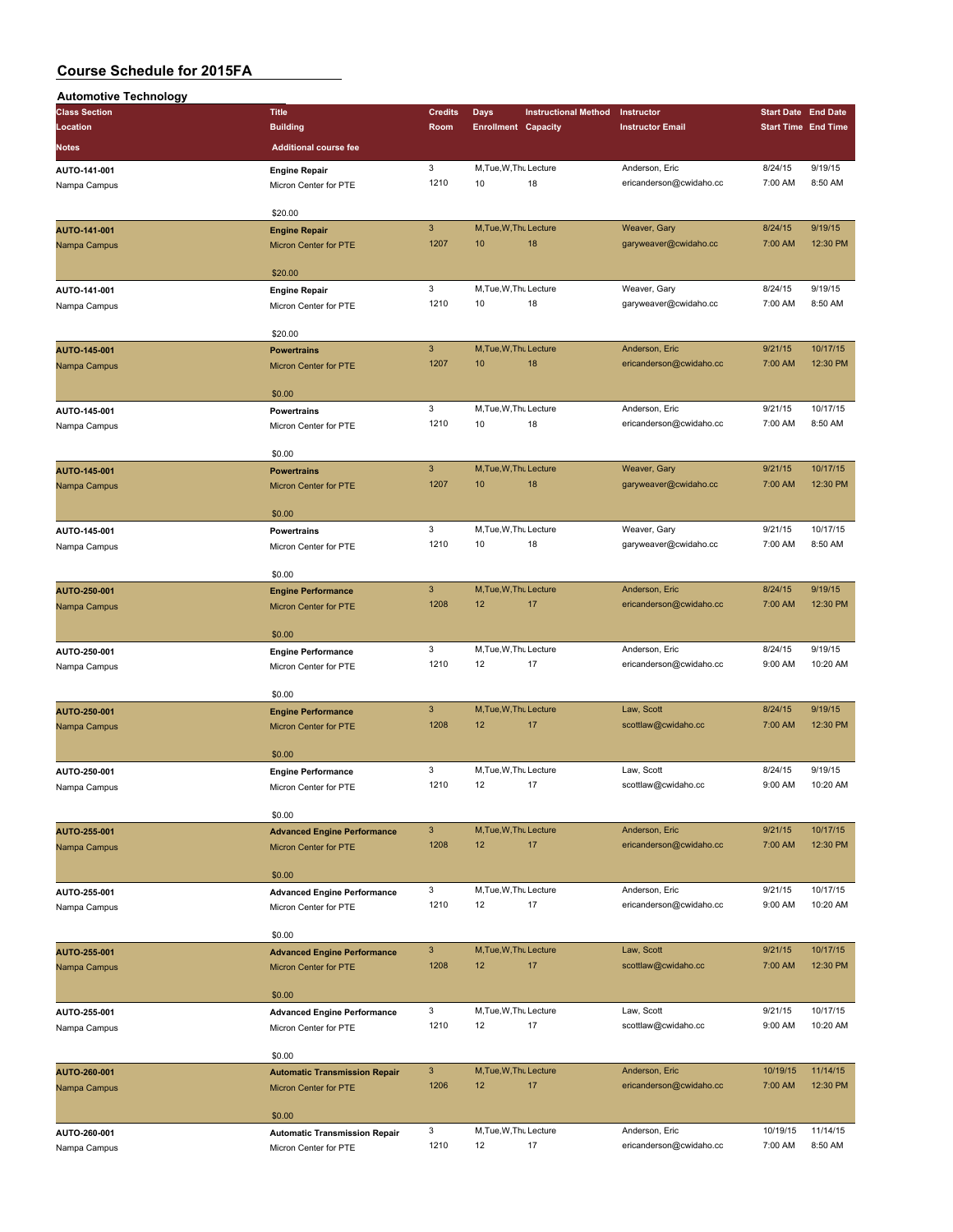| <b>Automotive Technology</b> |                                       |                |                            |                             |                         |                            |          |
|------------------------------|---------------------------------------|----------------|----------------------------|-----------------------------|-------------------------|----------------------------|----------|
| <b>Class Section</b>         | <b>Title</b>                          | <b>Credits</b> | <b>Days</b>                | <b>Instructional Method</b> | Instructor              | <b>Start Date End Date</b> |          |
| Location                     | <b>Building</b>                       | Room           | <b>Enrollment Capacity</b> |                             | <b>Instructor Email</b> | <b>Start Time End Time</b> |          |
| <b>Notes</b>                 | <b>Additional course fee</b>          |                |                            |                             |                         |                            |          |
|                              | \$0.00                                |                |                            |                             |                         |                            |          |
| AUTO-260-001                 | <b>Automatic Transmission Repair</b>  | $\mathbf{3}$   | M, Tue, W, Thu Lecture     |                             | Weaver, Gary            | 10/19/15                   | 11/14/15 |
| Nampa Campus                 | <b>Micron Center for PTE</b>          | 1206           | 12                         | 17                          | garyweaver@cwidaho.cc   | 7:00 AM                    | 12:30 PM |
|                              | \$0.00                                |                |                            |                             |                         |                            |          |
| AUTO-260-001                 | <b>Automatic Transmission Repair</b>  | 3              | M,Tue,W,Thu Lecture        |                             | Weaver, Gary            | 10/19/15                   | 11/14/15 |
| Nampa Campus                 | Micron Center for PTE                 | 1210           | 12                         | 17                          | garyweaver@cwidaho.cc   | 7:00 AM                    | 8:50 AM  |
|                              | \$0.00                                |                |                            |                             |                         |                            |          |
| AUTO-265-001                 | <b>Heating Vent &amp; Air Cond</b>    | 3              | M.Tue.W.Thu Lecture        |                             | Anderson, Eric          | 11/16/15                   | 12/19/15 |
| Nampa Campus                 | <b>Micron Center for PTE</b>          | 1206           | 12                         | 17                          | ericanderson@cwidaho.cc | 7:00 AM                    | 12:30 PM |
|                              | \$25.00                               |                |                            |                             |                         |                            |          |
| AUTO-265-001                 | <b>Heating Vent &amp; Air Cond</b>    | 3              | M, Tue, W, Thu Lecture     |                             | Anderson, Eric          | 11/16/15                   | 12/19/15 |
| Nampa Campus                 | Micron Center for PTE                 | 1210           | 12                         | 17                          | ericanderson@cwidaho.cc | 7:00 AM                    | 8:50 AM  |
|                              | \$25.00                               |                |                            |                             |                         |                            |          |
| AUTO-265-001                 | <b>Heating Vent &amp; Air Cond</b>    | 3              | M, Tue, W, Thu Lecture     |                             | Weaver, Gary            | 11/16/15                   | 12/19/15 |
| Nampa Campus                 | <b>Micron Center for PTE</b>          | 1206           | 12                         | 17                          | garyweaver@cwidaho.cc   | 7:00 AM                    | 12:30 PM |
|                              | \$25.00                               |                |                            |                             |                         |                            |          |
| AUTO-265-001                 | <b>Heating Vent &amp; Air Cond</b>    | 3              | M.Tue, W.Thu Lecture       |                             | Weaver, Gary            | 11/16/15                   | 12/19/15 |
| Nampa Campus                 | Micron Center for PTE                 | 1210           | 12                         | 17                          | garyweaver@cwidaho.cc   | 7:00 AM                    | 8:50 AM  |
|                              | \$25.00                               |                |                            |                             |                         |                            |          |
| AUTO-276-001                 | <b>Automotive Technology Capstone</b> | 12             | M, Tue, W, Thu Lab         |                             | Anderson, Eric          | 8/24/15                    | 12/19/15 |
| Nampa Campus                 | <b>Micron Center for PTE</b>          | 1206           | 15                         | 15                          | ericanderson@cwidaho.cc | 7:00 AM                    | 3:00 PM  |
|                              | \$30.00                               |                |                            |                             |                         |                            |          |

#### **Baking and Pastry Arts**

| <b>Class Section</b>                    | <b>Title</b>                              | <b>Credits</b> | Days                       | <b>Instructional Method</b> | Instructor                | <b>Start Date</b> End Date |          |
|-----------------------------------------|-------------------------------------------|----------------|----------------------------|-----------------------------|---------------------------|----------------------------|----------|
| Location                                | <b>Building</b>                           | Room           | <b>Enrollment Capacity</b> |                             | <b>Instructor Email</b>   | <b>Start Time End Time</b> |          |
| <b>Notes</b>                            | <b>Additional course fee</b>              |                |                            |                             |                           |                            |          |
| <b>BAKE-207-001</b>                     | <b>Cake Decorating &amp; Architecture</b> | $\overline{2}$ | Tue                        | Lecture                     | Coggins, Natasha          | 9/28/15                    | 10/31/15 |
| <b>CWI at BSU</b>                       | <b>Culinary Arts</b>                      | 101            | $\overline{4}$             | 8                           | natashacoggins@cwidaho.cc | 10:30 AM                   | 1:20 PM  |
|                                         |                                           |                |                            |                             |                           |                            |          |
| Restricted: Baking & Pastry Arts Only.  | \$40.00                                   |                |                            |                             |                           |                            | 10/31/15 |
| BAKE-207-001                            | <b>Cake Decorating &amp; Architecture</b> | $\overline{2}$ | W.Thu                      | Lecture                     | Coggins, Natasha          | 9/28/15                    |          |
| CWI at BSU                              | <b>Culinary Arts</b>                      | 117            | 4                          | 8                           | natashacoggins@cwidaho.cc | 10:30 AM                   | 1:20 PM  |
| Restricted: Baking & Pastry Arts Only.  | \$40.00                                   |                |                            |                             |                           |                            |          |
| <b>BAKE-208-001</b>                     | <b>Global Baking</b>                      | $\overline{2}$ | Tue                        | Lecture                     | Holten Baird, Nicole      | 11/2/15                    | 12/12/15 |
| <b>CWI at BSU</b>                       | <b>Culinary Arts</b>                      | 104            | $\overline{4}$             | 8                           | nicolebaird@cwidaho.cc    | 7:00 AM                    | 9:50 AM  |
|                                         |                                           |                |                            |                             |                           |                            |          |
| Restricted: Baking & Pastry Arts only.  | \$40.00                                   |                |                            |                             |                           |                            |          |
| BAKE-208-001                            | <b>Global Baking</b>                      | $\overline{2}$ | W.Thu                      | Lecture                     | Holten Baird, Nicole      | 11/2/15                    | 12/12/15 |
| CWI at BSU                              | <b>Culinary Arts</b>                      | 117            | $\overline{4}$             | 8                           | nicolebaird@cwidaho.cc    | 7:00 AM                    | 9:50 AM  |
| Restricted: Baking & Pastry Arts only.  | \$40.00                                   |                |                            |                             |                           |                            |          |
| BAKE-210-001                            | <b>Entremets Productions</b>              | $\overline{2}$ | Tue, W, Thu, F Lecture     |                             | Steely, Kelly             | 8/24/15                    | 12/19/15 |
| <b>CWI at BSU</b>                       | <b>Culinary Arts</b>                      | 117            | $\mathbf{0}$               | 4                           | kellysteely@cwidaho.cc    | 11:00 AM                   | 1:50 PM  |
|                                         |                                           |                |                            |                             |                           |                            |          |
| Restricted: Baking & Pastry Arts only.  | \$40.00                                   |                |                            |                             |                           |                            |          |
| BAKE-210-003                            | <b>Entremets Productions</b>              | $\overline{2}$ | Tue, W, Thu, F Lecture     |                             | Staff-CWI, General        | 11/2/15                    | 12/12/15 |
| CWI at BSU                              | <b>Culinary Arts</b>                      | 117            | 4                          | 4                           |                           | 11:00 AM                   | 1:50 PM  |
|                                         |                                           |                |                            |                             |                           |                            |          |
| Restricted: Baking & Paastry Arts only. | \$40.00                                   |                |                            |                             |                           |                            |          |
| <b>BAKE-214-001</b>                     | <b>Advanced Baking Historical</b>         | $\overline{2}$ | Tue                        | Lecture                     | Steely, Kelly             | 9/28/15                    | 10/31/15 |
| <b>CWI at BSU</b>                       | <b>Culinary Arts</b>                      | 104            | $\overline{4}$             | 8                           | kellysteely@cwidaho.cc    | 7:00 AM                    | 9:50 AM  |
| Restricted: Baking & Pastry Arts only.  | \$40.00                                   |                |                            |                             |                           |                            |          |
| BAKE-214-001                            | <b>Advanced Baking Historical</b>         | $\overline{2}$ | W.Thu                      | Lecture                     | Steely, Kelly             | 9/28/15                    | 10/31/15 |
| CWI at BSU                              | <b>Culinary Arts</b>                      | 117            | 4                          | 8                           | kellysteely@cwidaho.cc    | 7:00 AM                    | 9:50 AM  |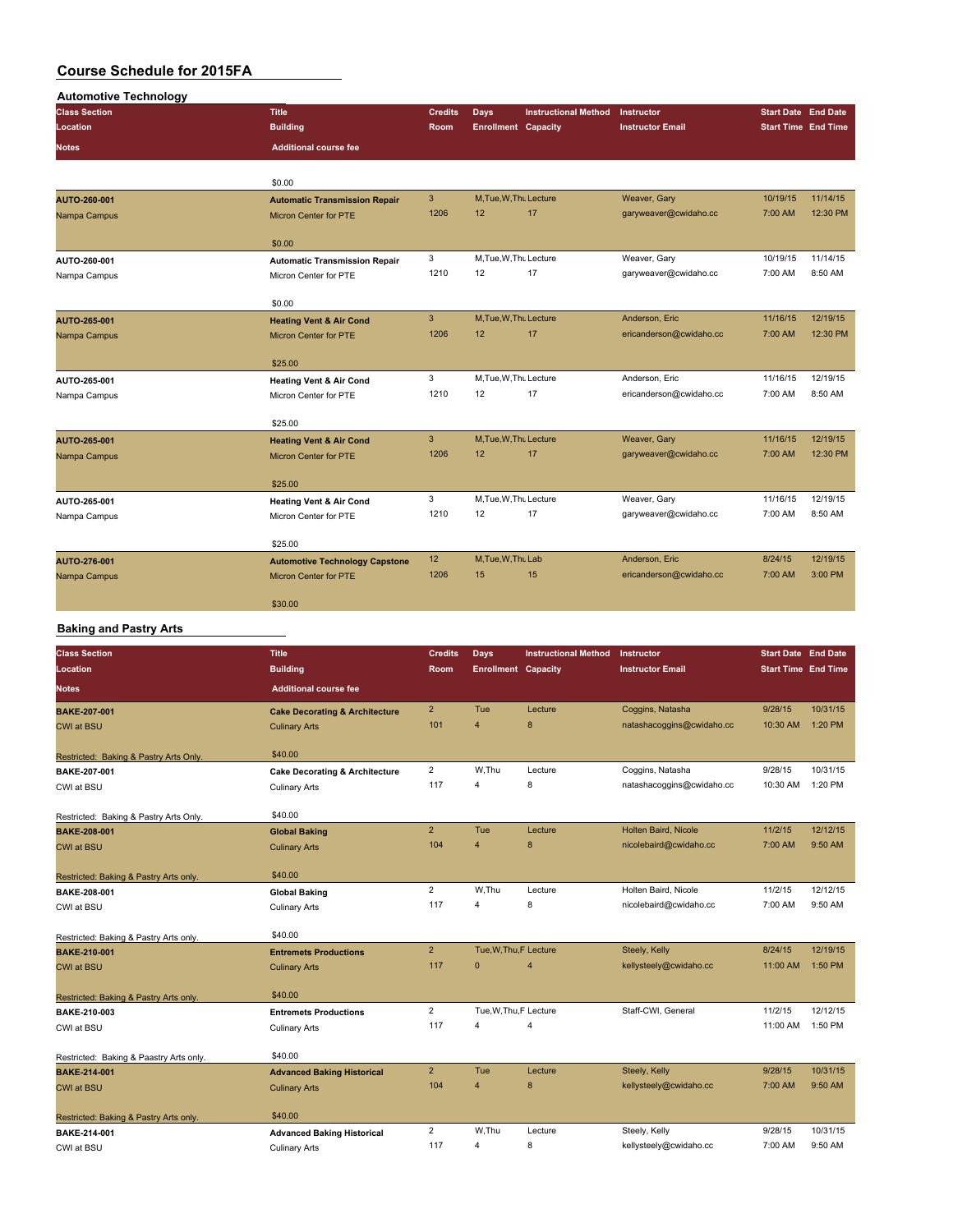| <b>Baking and Pastry Arts</b>                   |                                                      |                         |                            |                             |                            |                            |          |
|-------------------------------------------------|------------------------------------------------------|-------------------------|----------------------------|-----------------------------|----------------------------|----------------------------|----------|
| <b>Class Section</b>                            | <b>Title</b>                                         | <b>Credits</b>          | Days                       | <b>Instructional Method</b> | Instructor                 | <b>Start Date End Date</b> |          |
| Location                                        | <b>Building</b>                                      | Room                    | <b>Enrollment Capacity</b> |                             | <b>Instructor Email</b>    | <b>Start Time End Time</b> |          |
| <b>Notes</b>                                    | <b>Additional course fee</b>                         |                         |                            |                             |                            |                            |          |
|                                                 |                                                      |                         |                            |                             |                            |                            |          |
|                                                 | \$40.00                                              |                         |                            |                             |                            |                            |          |
| Restricted: Baking & Pastry Arts only.          |                                                      | $\overline{\mathbf{c}}$ | M                          | Lecture                     | Holten Baird, Nicole       | 8/24/15                    | 12/19/15 |
| <b>BAKE-225-001</b>                             | <b>Baking &amp; Pastry Arts Showcase</b>             | 101                     | $\overline{4}$             | 12                          | nicolebaird@cwidaho.cc     | 9:00 AM                    | 9:50 AM  |
| <b>CWI at BSU</b>                               | <b>Culinary Arts</b>                                 |                         |                            |                             |                            |                            |          |
| Restricted: Baking and Pastry Arts Majors Only  | \$0.00                                               |                         |                            |                             |                            |                            |          |
| BAKE-225-001                                    | <b>Baking &amp; Pastry Arts Showcase</b>             | $\overline{\mathbf{c}}$ | SAT                        | Lecture                     | Holten Baird, Nicole       | 8/24/15                    | 12/19/15 |
| CWI at BSU                                      | <b>Culinary Arts</b>                                 | 102                     | $\overline{4}$             | 12                          | nicolebaird@cwidaho.cc     | 10:00 AM                   | 10:00 PM |
|                                                 |                                                      |                         |                            |                             |                            |                            |          |
| Restricted: Baking and Pastry Arts Majors Only  | \$0.00                                               |                         |                            |                             |                            |                            |          |
| <b>BAKE-225-001</b>                             | <b>Baking &amp; Pastry Arts Showcase</b>             | $\overline{2}$          | W                          | Lecture                     | Holten Baird, Nicole       | 8/24/15                    | 12/19/15 |
| CWI at BSU                                      | <b>Culinary Arts</b>                                 | 102                     | $\overline{4}$             | 12                          | nicolebaird@cwidaho.cc     | 2:30 PM                    | 10:00 PM |
|                                                 |                                                      |                         |                            |                             |                            |                            |          |
| Restricted: Baking and Pastry Arts Majors Only  | \$0.00                                               |                         |                            |                             |                            |                            |          |
| BAKE-293-001                                    | <b>Baking &amp; Pastry Art Internship</b>            | 4                       |                            | Internship                  | Staff-CWI, General         | 8/24/15                    | 12/19/15 |
| Community Locations                             | Community Location                                   | <b>CMTY</b>             | 0                          | 12                          |                            |                            |          |
|                                                 |                                                      |                         |                            |                             |                            |                            |          |
| Restricted: Baking & Pastry Arts Majors only.   | \$0.00                                               |                         |                            |                             |                            |                            |          |
| <b>BAKE-294-001</b>                             | <b>Baking &amp; Pastry Art Externship</b>            | $\overline{2}$          |                            | Lecture                     | Steely, Kelly              | 8/24/15                    | 12/19/15 |
| <b>Community Locations</b>                      | <b>Community Location</b>                            | <b>CMTY</b>             | $\mathbf{0}$               | 12                          | kellysteely@cwidaho.cc     |                            |          |
|                                                 | \$0.00                                               |                         |                            |                             |                            |                            |          |
| Restricted: Baking and Pastry Arts majors only. |                                                      |                         |                            |                             |                            |                            |          |
| <b>Biology</b>                                  |                                                      |                         |                            |                             |                            |                            |          |
|                                                 |                                                      |                         |                            |                             | Instructor                 | <b>Start Date End Date</b> |          |
| <b>Class Section</b>                            | <b>Title</b>                                         | <b>Credits</b>          | Days                       | <b>Instructional Method</b> |                            |                            |          |
| Location                                        | <b>Building</b>                                      | Room                    | <b>Enrollment Capacity</b> |                             | <b>Instructor Email</b>    | <b>Start Time End Time</b> |          |
| Notes                                           | <b>Additional course fee</b>                         |                         |                            |                             |                            |                            |          |
| <b>BIOL-100-001W</b>                            | <b>Concepts of Biology</b>                           | $\overline{4}$          |                            | On-Line                     | Gabbard, Marie             | 8/24/15                    | 12/19/15 |
| Online                                          | Online                                               | <b>ONL</b>              | 30                         | 30                          | mariegabbard@cwidaho.cc    |                            |          |
|                                                 |                                                      |                         |                            |                             |                            |                            |          |
| Corequisite Biol 100L                           | \$0.00                                               |                         |                            |                             |                            |                            |          |
| BIOL-100-002                                    | <b>Concepts of Biology</b>                           | 4                       | M,W                        | Lecture                     | Jayatilleke, Mala          | 8/24/15                    | 12/19/15 |
| Nampa Campus                                    | Academic Building                                    | 105                     | 29                         | 30                          | malajayatilleke@cwidaho.cc | 4:00 PM                    | 5:15 PM  |
|                                                 |                                                      |                         |                            |                             |                            |                            |          |
| Corequisite: BIOL 100L                          | \$0.00                                               |                         |                            |                             |                            |                            |          |
| BIOL-100-004W                                   | <b>Concepts of Biology</b>                           | $\overline{4}$          |                            | On-Line                     | Gabbard, Marie             | 8/24/15                    | 12/19/15 |
| Online                                          | Online                                               | <b>ONL</b>              | 30                         | 30                          | mariegabbard@cwidaho.cc    |                            |          |
|                                                 |                                                      |                         |                            |                             |                            |                            |          |
| Corequisite Biol 100L                           | \$0.00                                               |                         |                            |                             |                            |                            |          |
| BIOL-100-005W                                   | <b>Concepts of Biology</b>                           | 4                       |                            | On-Line                     | Jensen, Andrew             | 8/24/15                    | 12/19/15 |
| Online                                          | Online                                               | ONL                     | 30                         | 30                          | AndyJensen@cwidaho.cc      |                            |          |
|                                                 |                                                      |                         |                            |                             |                            |                            |          |
| Corequisite Biol 100L                           | \$0.00                                               |                         |                            |                             |                            |                            | 12/19/15 |
| <b>BIOL-100-006</b>                             | <b>Concepts of Biology</b>                           | 4                       | M,W                        | Lecture                     | Heller, Gary               | 8/24/15<br>10:00 AM        |          |
| Nampa Campus                                    | <b>Academic Building</b>                             | 102E                    | 75                         | 75                          | garyheller@cwidaho.cc      |                            | 11:15 AM |
|                                                 | \$0.00                                               |                         |                            |                             |                            |                            |          |
| Corequisite: BIOL 100L                          |                                                      | 4                       | M,W                        | Lecture                     | Perkins, Dusty             | 8/24/15                    | 12/19/15 |
| BIOL-100-007                                    | <b>Concepts of Biology</b><br>Mallard Place Building | 1116                    | 24                         | 24                          | dustyperkins@cwidaho.cc    | 1:00 PM                    | 2:15 PM  |
| Ada County Campus                               |                                                      |                         |                            |                             |                            |                            |          |
| Corequisite: BIOL 100L                          | \$0.00                                               |                         |                            |                             |                            |                            |          |
| BIOL-100-008W                                   | <b>Concepts of Biology</b>                           | 4                       |                            | On-Line                     | Gabbard, Marie             | 8/24/15                    | 12/19/15 |
| Online                                          | Online                                               | ONL                     | 30                         | 30                          | mariegabbard@cwidaho.cc    |                            |          |
|                                                 |                                                      |                         |                            |                             |                            |                            |          |
| <b>Corequisite Biol 100L</b>                    | \$40.00                                              |                         |                            |                             |                            |                            |          |
| BIOL-100-009                                    | <b>Concepts of Biology</b>                           | 4                       | M, W                       | Lecture                     | Perkins, Dusty             | 8/24/15                    | 12/19/15 |
| Ada County Campus                               | <b>Pintail Center</b>                                | 1204                    | 30                         | 30                          | dustyperkins@cwidaho.cc    | 8:30 AM                    | 9:45 AM  |
|                                                 |                                                      |                         |                            |                             |                            |                            |          |
| Corequisite: BIOL 100L                          | \$0.00                                               |                         |                            |                             |                            |                            |          |
| <b>BIOL-100-010</b>                             | <b>Concepts of Biology</b>                           | $\overline{4}$          | Tue, Thu                   | Lecture                     | Rust, Steven               | 8/24/15                    | 12/19/15 |
| <b>Ada County Campus</b>                        | <b>Mallard Place Building</b>                        | 1111                    | 29                         | 30                          | stevenrust@cwidaho.cc      | 2:30 PM                    | 3:45 PM  |
|                                                 |                                                      |                         |                            |                             |                            |                            |          |
| Corequisite BIOL 100L                           | \$0.00                                               |                         |                            |                             |                            |                            |          |
| BIOL-100-011                                    | <b>Concepts of Biology</b>                           | $\overline{4}$          | Tue, Thu                   | Lecture                     | Trapp, James               | 8/24/15                    | 12/19/15 |
| Ada County Campus                               | <b>Pintail Center</b>                                | 1204                    | 30                         | 30                          | jimtrapp@cwidaho.cc        | 5:30 PM                    | 6:45 PM  |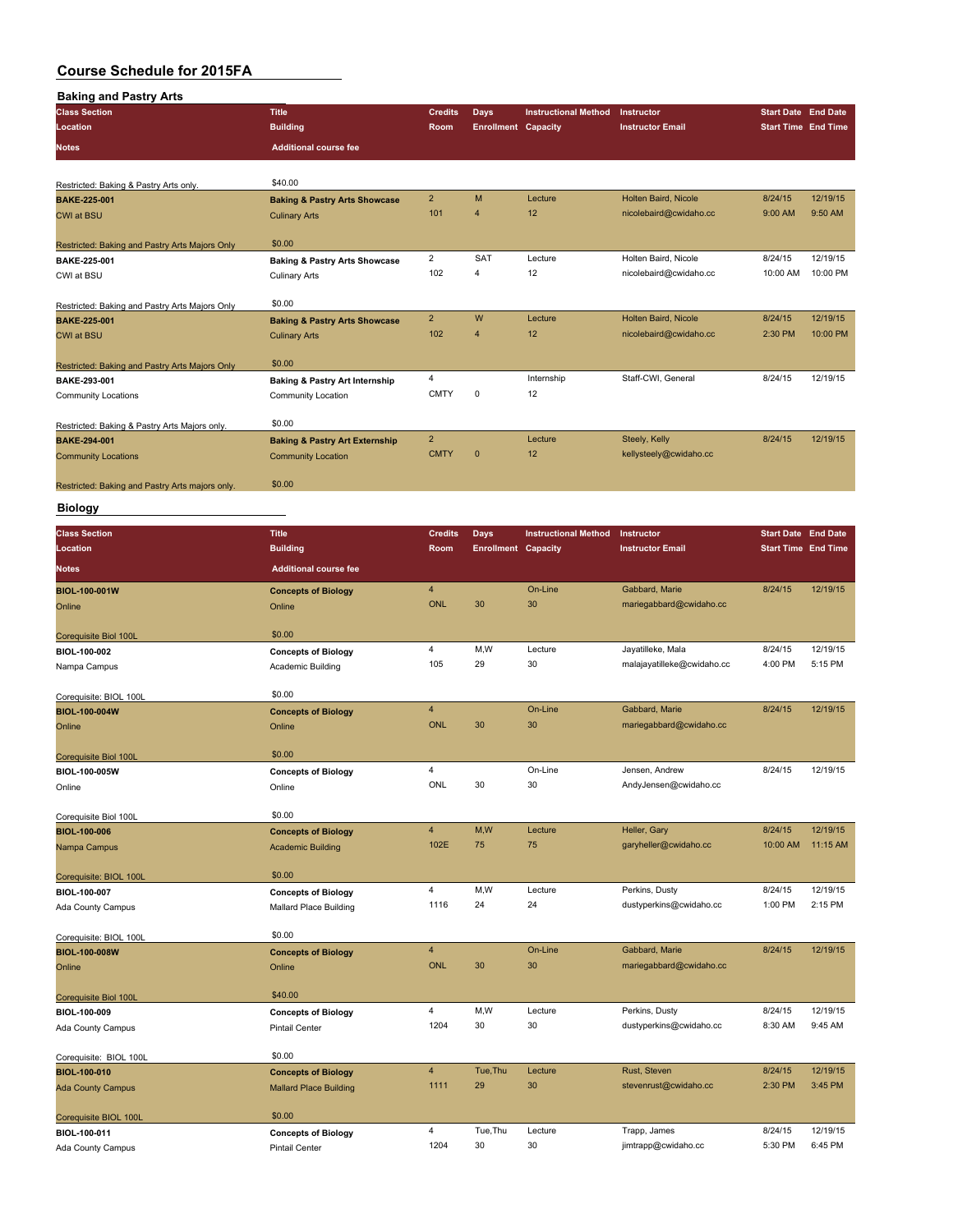| <b>Biology</b>           |                                |                |                            |                             |                            |         |                            |
|--------------------------|--------------------------------|----------------|----------------------------|-----------------------------|----------------------------|---------|----------------------------|
| <b>Class Section</b>     | <b>Title</b>                   | <b>Credits</b> | <b>Days</b>                | <b>Instructional Method</b> | Instructor                 |         | <b>Start Date End Date</b> |
| Location                 | <b>Building</b>                | Room           | <b>Enrollment Capacity</b> |                             | <b>Instructor Email</b>    |         | <b>Start Time End Time</b> |
| <b>Notes</b>             | <b>Additional course fee</b>   |                |                            |                             |                            |         |                            |
|                          |                                |                |                            |                             |                            |         |                            |
|                          |                                |                |                            |                             |                            |         |                            |
| Corequisite: BIOL 100L   | \$0.00                         |                |                            |                             |                            |         |                            |
| <b>BIOL-100-012W</b>     | <b>Concepts of Biology</b>     | 4              |                            | On-Line                     | Moore, Christina           | 8/24/15 | 12/19/15                   |
| Online                   | Online                         | <b>ONL</b>     | 30                         | 30                          | christinamoore2@cwidaho.cc |         |                            |
|                          |                                |                |                            |                             |                            |         |                            |
| Corequisite: BIOL 100L   | \$40.00                        |                |                            |                             |                            |         |                            |
| BIOL-100-013W            | <b>Concepts of Biology</b>     | 4              |                            | On-Line                     | Moore, Christina           | 8/24/15 | 12/19/15                   |
| Online                   | Online                         | <b>ONL</b>     | 30                         | 30                          | christinamoore2@cwidaho.cc |         |                            |
|                          |                                |                |                            |                             |                            |         |                            |
|                          | \$0.00                         |                |                            |                             |                            |         |                            |
| Corequisite: BIOL 100L   |                                | $\overline{4}$ | M,W                        | Lecture                     | Loftin, John               | 8/24/15 | 12/19/15                   |
| <b>BIOL-100-016</b>      | <b>Concepts of Biology</b>     |                |                            |                             |                            |         |                            |
| <b>Ada County Campus</b> | <b>Pintail Center</b>          | 1320           | 16                         | 30                          | jayloftin@cwidaho.cc       | 7:00 PM | 8:15 PM                    |
|                          |                                |                |                            |                             |                            |         |                            |
| Corequisite BIOL 100L    | \$0.00                         |                |                            |                             |                            |         |                            |
| BIOL-100-017             | <b>Concepts of Biology</b>     | $\overline{4}$ | Tue                        | Lecture                     | Rust, Steven               | 8/24/15 | 12/19/15                   |
| Ada County Campus        | <b>Pintail Center</b>          | 1320           | 12                         | 15                          | stevenrust@cwidaho.cc      | 7:00 AM | 9:45 AM                    |
|                          |                                |                |                            |                             |                            |         |                            |
| Corequisite BIOL 100L    | \$0.00                         |                |                            |                             |                            |         |                            |
| BIOL-100-019             | <b>Concepts of Biology</b>     | $\overline{4}$ | Tue, Thu                   | Lecture                     | Wolk, Molly                | 8/24/15 | 12/19/15                   |
| Nampa Campus             | <b>Academic Building</b>       | 105            | 13                         | 30                          | mollywolk@cwidaho.cc       | 7:00 AM | 8:15 AM                    |
|                          |                                |                |                            |                             |                            |         |                            |
| Corequisite Biol 100L    | \$0.00                         |                |                            |                             |                            |         |                            |
| BIOL-100L-001W           | <b>Concepts of Biology Lab</b> | 0              |                            | On-Line                     | Moore, Christina           | 8/24/15 | 12/19/15                   |
|                          |                                | ONL            | 120                        | 120                         | christinamoore2@cwidaho.cc |         |                            |
| Online                   | Online                         |                |                            |                             |                            |         |                            |
|                          |                                |                |                            |                             |                            |         |                            |
| Corequisite: BIOL 100    | \$0.00                         |                |                            |                             |                            |         |                            |
| BIOL-100L-002            | <b>Concepts of Biology Lab</b> | $\mathbf 0$    | Tue                        | Lab                         | Brown, Jennifer            | 8/24/15 | 12/19/15                   |
| <b>Ada County Campus</b> | <b>Mallard Place Building</b>  | 1109           | 56                         | 60                          | jenniferbrown1@cwidaho.cc  | 1:00 PM | 2:45 PM                    |
|                          |                                |                |                            |                             |                            |         |                            |
| Corequisite: BIOL 100    | \$10.00                        |                |                            |                             |                            |         |                            |
| BIOL-100L-003            | <b>Concepts of Biology Lab</b> | 0              | M                          | Lab                         | Rust, Steven               | 8/24/15 | 12/19/15                   |
| Nampa Campus             | Academic Building              | 217            | 120                        | 120                         | stevenrust@cwidaho.cc      | 8:00 AM | 9:45 AM                    |
|                          |                                |                |                            |                             |                            |         |                            |
| Corequisite: BIOL 100    | \$0.00                         |                |                            |                             |                            |         |                            |
| BIOL-100L-004W           | <b>Concepts of Biology Lab</b> | 0              |                            | On-Line                     | Moore, Christina           | 8/24/15 | 12/19/15                   |
| Online                   | Online                         | <b>ONL</b>     | 120                        | 120                         | christinamoore2@cwidaho.cc |         |                            |
|                          |                                |                |                            |                             |                            |         |                            |
| Corequisite: BIOL 100    | \$0.00                         |                |                            |                             |                            |         |                            |
|                          |                                | 0              |                            | On-Line                     | Moore, Christina           | 8/24/15 | 12/19/15                   |
| BIOL-100L-005W           | <b>Concepts of Biology Lab</b> | ONL            | 120                        | 120                         | christinamoore2@cwidaho.cc |         |                            |
| Online                   | Online                         |                |                            |                             |                            |         |                            |
|                          |                                |                |                            |                             |                            |         |                            |
| Corequisite: BIOL 100    | \$0.00                         |                |                            |                             |                            |         |                            |
| <b>BIOL-100L-007</b>     | <b>Concepts of Biology Lab</b> | $\pmb{0}$      | M                          | Lab                         | Jayatilleke, Mala          | 8/24/15 | 12/19/15                   |
| Nampa Campus             | <b>Academic Building</b>       | 220            | 96                         | 120                         | malajayatilleke@cwidaho.cc | 1:00 PM | 2:45 PM                    |
|                          |                                |                |                            |                             |                            |         |                            |
| Corequisite: BIOL 100    | \$10.00                        |                |                            |                             |                            |         |                            |
| BIOL-100L-008W           | <b>Concepts of Biology Lab</b> | 0              |                            | On-Line                     | Moore, Christina           | 8/24/15 | 12/19/15                   |
| Online                   | Online                         | ONL            | 120                        | 120                         | christinamoore2@cwidaho.cc |         |                            |
|                          |                                |                |                            |                             |                            |         |                            |
| Corequisite: BIOL 100    | \$0.00                         |                |                            |                             |                            |         |                            |
| BIOL-100L-011            | <b>Concepts of Biology Lab</b> | $\pmb{0}$      | M                          | Lab                         | Brown, Jennifer            | 8/24/15 | 12/19/15                   |
|                          |                                | 1109           | 60                         | 60                          | jenniferbrown1@cwidaho.cc  | 4:00 PM | 5:45 PM                    |
| <b>Ada County Campus</b> | <b>Mallard Place Building</b>  |                |                            |                             |                            |         |                            |
|                          | \$10.00                        |                |                            |                             |                            |         |                            |
| Corequisite: BIOL 100    |                                |                |                            |                             |                            |         |                            |
| BIOL-100L-012W           | <b>Concepts of Biology Lab</b> | 0              |                            | On-Line                     | Moore, Christina           | 8/24/15 | 12/19/15                   |
| Online                   | Online                         | ONL            | 116                        | 120                         | christinamoore2@cwidaho.cc |         |                            |
|                          |                                |                |                            |                             |                            |         |                            |
| Corequisite: BIOL 100    | \$0.00                         |                |                            |                             |                            |         |                            |
| BIOL-100L-013W           | <b>Concepts of Biology Lab</b> | $\pmb{0}$      |                            | On-Line                     | Moore, Christina           | 8/24/15 | 12/19/15                   |
| Online                   | Online                         | <b>ONL</b>     | 116                        | 120                         | christinamoore2@cwidaho.cc |         |                            |
|                          |                                |                |                            |                             |                            |         |                            |
| Corequisite: BIOL 100    | \$0.00                         |                |                            |                             |                            |         |                            |
| BIOL-100L-015            | <b>Concepts of Biology Lab</b> | 0              | Thu                        | Lab                         | Skow, Dena                 | 8/24/15 | 12/19/15                   |
| Ada County Campus        | Mallard Place Building         | 1109           | 52                         | 60                          | denaskow@cwidaho.cc        | 7:00 AM | 8:45 AM                    |
|                          |                                |                |                            |                             |                            |         |                            |
|                          | \$10.00                        |                |                            |                             |                            |         |                            |
| Corequisite: BIOL 100    |                                | $\pmb{0}$      | Thu                        | Lab                         | Strickler, Karen           | 8/24/15 | 12/19/15                   |
| <b>BIOL-100L-016</b>     | <b>Concepts of Biology Lab</b> |                |                            |                             |                            |         |                            |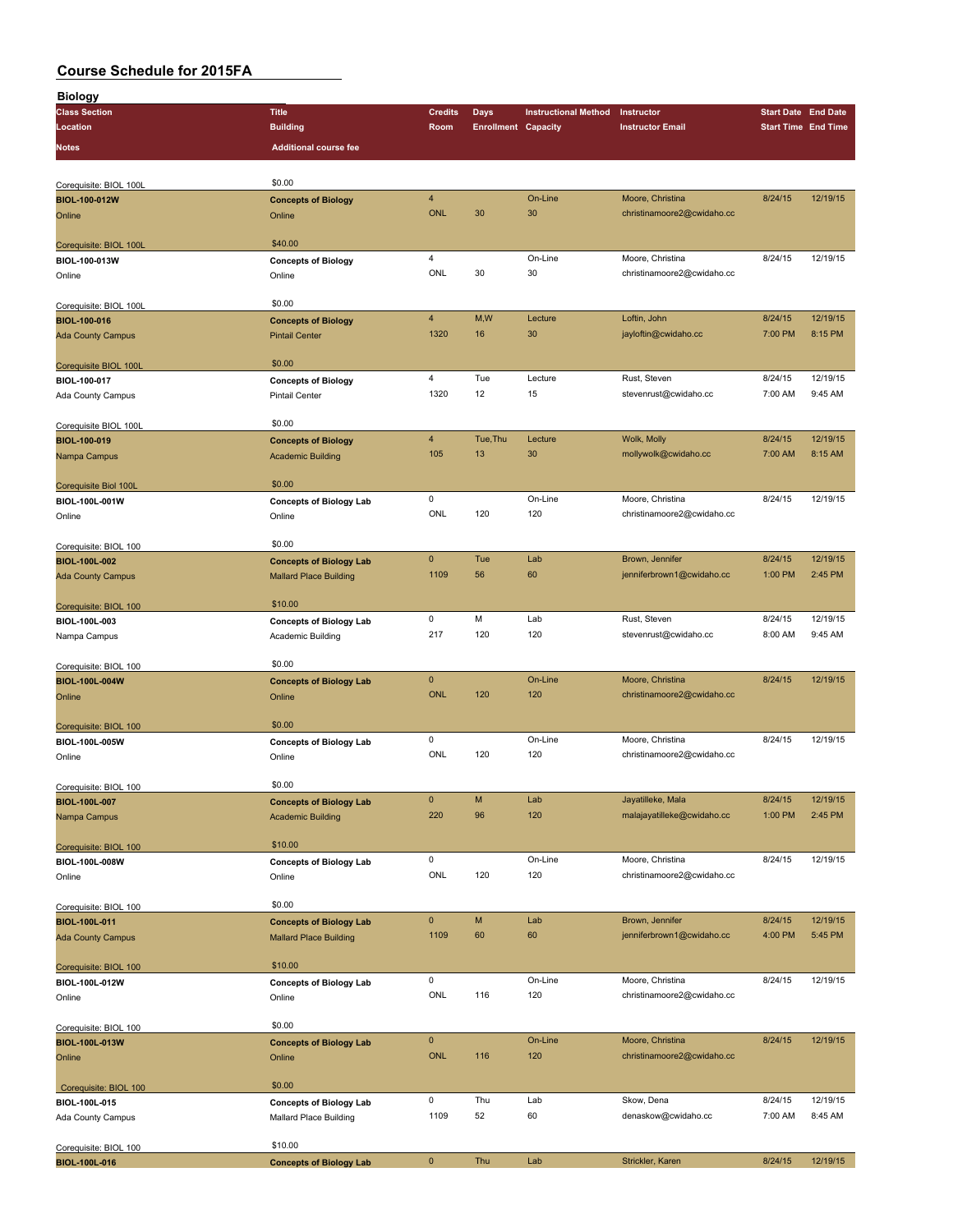| Biology                                          |                                                                 |                |                            |                             |                                   |                            |          |
|--------------------------------------------------|-----------------------------------------------------------------|----------------|----------------------------|-----------------------------|-----------------------------------|----------------------------|----------|
| <b>Class Section</b>                             | <b>Title</b>                                                    | <b>Credits</b> | Days                       | <b>Instructional Method</b> | Instructor                        | <b>Start Date End Date</b> |          |
| Location                                         | <b>Building</b>                                                 | <b>Room</b>    | <b>Enrollment Capacity</b> |                             | <b>Instructor Email</b>           | <b>Start Time End Time</b> |          |
| Notes                                            | <b>Additional course fee</b>                                    |                |                            |                             |                                   |                            |          |
| Nampa Campus                                     | <b>Academic Building</b>                                        | 220            | 32                         | 120                         | karenstrickler@cwidaho.cc         | 7:30 PM                    | 9:15 PM  |
| Corequisite: BIOL 100                            | \$10.00                                                         |                |                            |                             |                                   |                            |          |
| BIOL-100L-017                                    | <b>Concepts of Biology Lab</b>                                  | 0              | Tue                        | Lab                         | Skow, Dena                        | 8/24/15                    | 12/19/15 |
| Nampa Campus                                     | Academic Building                                               | 220            | 96                         | 120                         | denaskow@cwidaho.cc               | 9:00 AM                    | 10:45 AM |
|                                                  |                                                                 |                |                            |                             |                                   |                            |          |
| Corequisite: BIOL 100                            | \$10.00                                                         | $\mathbf 0$    | Tue                        | Lab                         | Heller, Gary                      | 8/24/15                    | 12/19/15 |
| <b>BIOL-100L-019</b><br><b>Ada County Campus</b> | <b>Concepts of Biology Lab</b><br><b>Mallard Place Building</b> | 1109           | 60                         | 60                          | garyheller@cwidaho.cc             | 7:00 PM                    | 8:45 PM  |
|                                                  |                                                                 |                |                            |                             |                                   |                            |          |
| Corequisite: BIOL 100                            | \$10.00                                                         |                |                            |                             |                                   |                            |          |
| BIOL-100L-020                                    | <b>Concepts of Biology Lab</b>                                  | 0              | W                          | Lab                         | Perkins, Dusty                    | 8/24/15                    | 12/19/15 |
| Ada County Campus                                | <b>Mallard Place Building</b>                                   | 1109           | 60                         | 60                          | dustyperkins@cwidaho.cc           | 10:00 AM                   | 11:45 AM |
| Corequisite: BIOL 100                            | \$10.00                                                         |                |                            |                             |                                   |                            |          |
| BIOL-100L-021                                    | <b>Concepts of Biology Lab</b>                                  | $\mathbf 0$    | W                          | Lab                         | Heller, Gary                      | 8/24/15                    | 12/19/15 |
| <b>Ada County Campus</b>                         | <b>Mallard Place Building</b>                                   | 1109           | 60                         | 60                          | garyheller@cwidaho.cc             | 5:30 PM                    | 7:15 PM  |
|                                                  |                                                                 |                |                            |                             |                                   |                            |          |
| Corequisite: BIOL 100                            | \$10.00                                                         | 0              | M                          | Lab                         | Perkins, Dusty                    | 8/24/15                    | 12/19/15 |
| BIOL-100L-022<br>Ada County Campus               | <b>Concepts of Biology Lab</b><br><b>Mallard Place Building</b> | 1109           | 60                         | 60                          | dustyperkins@cwidaho.cc           | 10:00 AM                   | 11:45 AM |
|                                                  |                                                                 |                |                            |                             |                                   |                            |          |
| Corequisite: BIOL 100                            | \$10.00                                                         |                |                            |                             |                                   |                            |          |
| BIOL-100L-023                                    | <b>Concepts of Biology Lab</b>                                  | 0              | Thu                        | Lab                         | Brown, Jennifer                   | 8/24/15                    | 12/19/15 |
| <b>Ada County Campus</b>                         | <b>Mallard Place Building</b>                                   | 1109           | 60                         | 60                          | jenniferbrown1@cwidaho.cc         | 4:00 PM                    | 5:45 PM  |
| Corequisite: BIOL 100                            | \$10.00                                                         |                |                            |                             |                                   |                            |          |
| BIOL-100L-024                                    | <b>Concepts of Biology Lab</b>                                  | 0              | W                          | Lab                         | Skow, Dena                        | 8/24/15                    | 12/19/15 |
| Ada County Campus                                | Mallard Place Building                                          | 1109           | 60                         | 60                          | denaskow@cwidaho.cc               | 8:00 AM                    | 9:45 AM  |
|                                                  | \$10.00                                                         |                |                            |                             |                                   |                            |          |
| Corequisite: BIOL 100<br>BIOL-100L-025           | <b>Concepts of Biology Lab</b>                                  | $\mathbf 0$    | M                          | Lab                         | Strickler, Karen                  | 8/24/15                    | 12/19/15 |
| Nampa Campus                                     | <b>Academic Building</b>                                        | 217            | 112                        | 120                         | karenstrickler@cwidaho.cc         | 5:30 PM                    | 7:15 PM  |
|                                                  |                                                                 |                |                            |                             |                                   |                            |          |
| Corequisite: BIOL 100                            | \$10.00                                                         |                |                            |                             |                                   |                            |          |
| BIOL-100L-028                                    | <b>Concepts of Biology Lab</b>                                  | 0              | Thu                        | Lab                         | Heller, Gary                      | 8/24/15                    | 12/19/15 |
| Ada County Campus                                | Mallard Place Building                                          | 1109           | 32                         | 60                          | garyheller@cwidaho.cc             | 7:00 PM                    | 8:45 PM  |
| Corequisite Biol 100                             | \$10.00                                                         |                |                            |                             |                                   |                            |          |
| <b>BIOL-100L-029</b>                             | <b>Concepts of Biology Lab</b>                                  | $\mathbf 0$    | W                          | Lab                         | Brown, Jennifer                   | 8/24/15                    | 12/19/15 |
| <b>Ada County Campus</b>                         | <b>Mallard Place Building</b>                                   | 1109           | 24                         | 60                          | jenniferbrown1@cwidaho.cc         | 12:00 PM                   | 1:45 PM  |
| Corequisite BIOL 100                             | \$10.00                                                         |                |                            |                             |                                   |                            |          |
| BIOL-105-001                                     | Human Structure & Function                                      | 4              | Tue, Thu                   | Lecture                     | Oppenheimer, Suzanne              | 8/24/15                    | 12/19/15 |
|                                                  |                                                                 | 2209           | 18                         | 24                          | suzanneoppenheimer@cwidah<br>O.CC | 1:00 PM                    | 2:15 PM  |
| Ada County Campus                                | <b>Quail Court Building</b>                                     |                |                            |                             |                                   |                            |          |
| Corequisite: BIOL 105L                           | \$0.00                                                          |                |                            |                             |                                   |                            |          |
| BIOL-105-003W                                    | <b>Human Structure &amp; Function</b>                           | $\overline{4}$ |                            | On-Line                     | Gabbard, Marie                    | 8/24/15                    | 12/19/15 |
| Online                                           | Online                                                          | <b>ONL</b>     | 29                         | 30                          | mariegabbard@cwidaho.cc           |                            |          |
| Corequistie: Biol 105L                           | \$40.00                                                         |                |                            |                             |                                   |                            |          |
| BIOL-105L-001                                    | Human Structure & Function Lab                                  | 0              | Tue                        | Lab                         | Oppenheimer, Suzanne              | 8/24/15                    | 12/19/15 |
|                                                  |                                                                 | 1109           | 16                         | 60                          | suzanneoppenheimer@cwidah<br>O.CC | 11:00 AM                   | 12:45 PM |
| Ada County Campus                                | Mallard Place Building                                          |                |                            |                             |                                   |                            |          |
| Corequisite: BIOL 105                            | \$0.00                                                          |                |                            |                             |                                   |                            |          |
| BIOL-105L-002                                    | <b>Human Structure &amp; Function Lab</b>                       | $\mathbf 0$    | Thu                        | Lab                         | Oppenheimer, Suzanne              | 8/24/15                    | 12/19/15 |
| <b>Ada County Campus</b>                         | <b>Mallard Place Building</b>                                   | 1109           | 60                         | 60                          | suzanneoppenheimer@cwidah<br>O.CC | 11:00 AM                   | 12:45 PM |
|                                                  |                                                                 |                |                            |                             |                                   |                            |          |
| Corequisite: BIOL 105                            | \$0.00                                                          | 0              |                            | On-Line                     | Moore, Christina                  | 8/24/15                    | 12/19/15 |
| BIOL-105L-003W<br>Online                         | Human Structure & Function Lab<br>Online                        | ONL            | 112                        | 120                         | christinamoore2@cwidaho.cc        |                            |          |
|                                                  |                                                                 |                |                            |                             |                                   |                            |          |
| Corequisite: BIOL 105                            | \$0.00                                                          |                |                            |                             |                                   |                            |          |
| BIOL-106-002W                                    | <b>Making Sense of Microbiotic-Me</b>                           | $\mathbf{3}$   |                            | On-Line                     | Paquette, Holly                   | 8/24/15                    | 12/19/15 |
| Online                                           | Online                                                          | <b>ONL</b>     | 35                         | 35                          | hollypaquette@cwidaho.cc          |                            |          |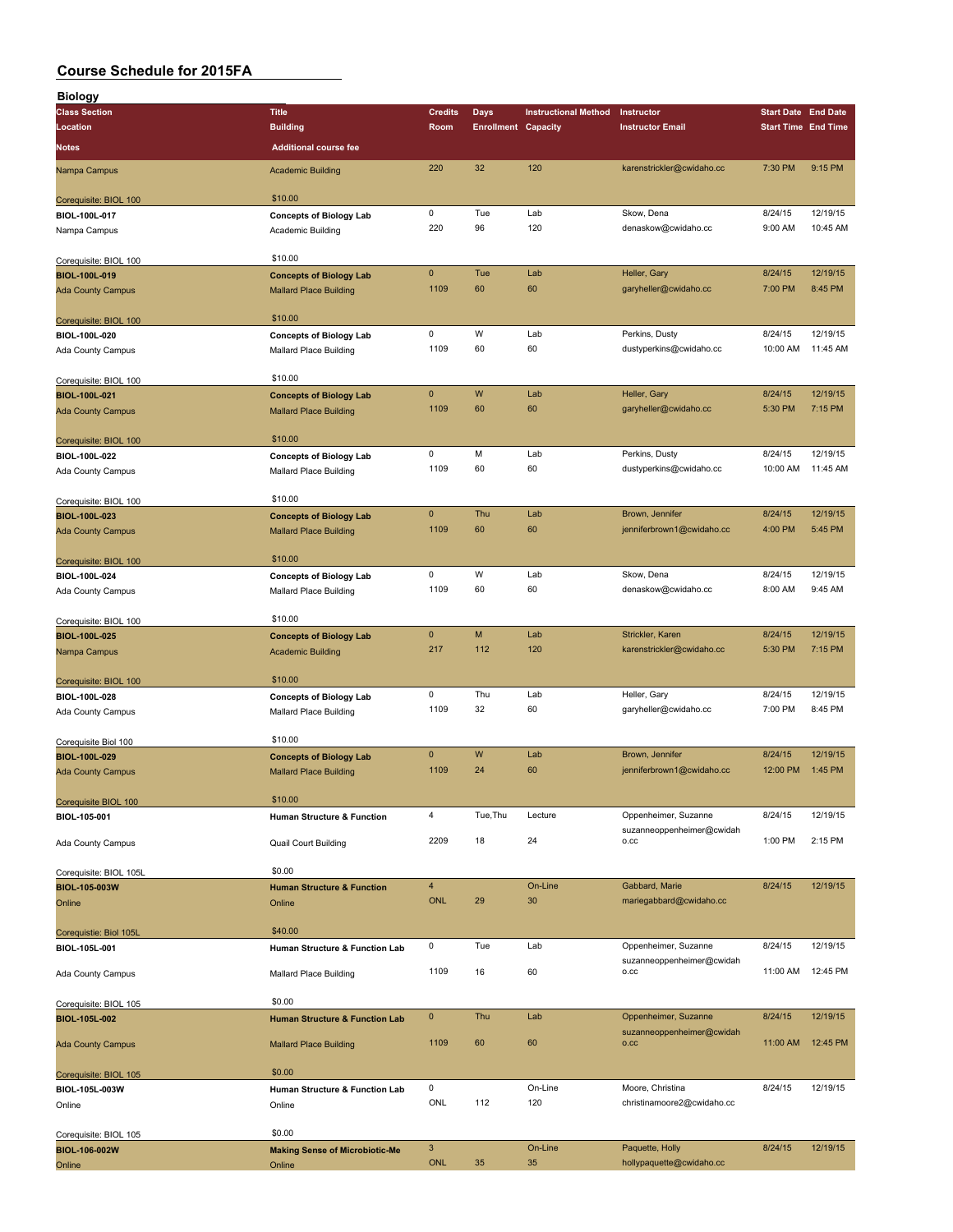| <b>Biology</b>              |                                       |                |                            |                             |                                   |                            |          |
|-----------------------------|---------------------------------------|----------------|----------------------------|-----------------------------|-----------------------------------|----------------------------|----------|
| <b>Class Section</b>        | <b>Title</b>                          | <b>Credits</b> | <b>Days</b>                | <b>Instructional Method</b> | Instructor                        | <b>Start Date End Date</b> |          |
| Location                    | <b>Building</b>                       | Room           | <b>Enrollment Capacity</b> |                             | <b>Instructor Email</b>           | <b>Start Time End Time</b> |          |
|                             |                                       |                |                            |                             |                                   |                            |          |
| Notes                       | <b>Additional course fee</b>          |                |                            |                             |                                   |                            |          |
|                             |                                       |                |                            |                             |                                   |                            |          |
|                             | \$30.00                               |                |                            |                             |                                   |                            |          |
| BIOL-106-004W               | <b>Making Sense of Microbiotic-Me</b> | 3              |                            | On-Line                     | Albertazzi, Teri                  | 8/24/15                    | 12/19/15 |
| Online                      | Online                                | ONL            | 35                         | 35                          | terialbertazzi@cwidaho.cc         |                            |          |
|                             |                                       |                |                            |                             |                                   |                            |          |
|                             | \$30.00                               |                |                            |                             |                                   |                            |          |
| <b>BIOL-106-005W</b>        | <b>Making Sense of Microbiotic-Me</b> | $\mathbf{3}$   |                            | On-Line                     | Rich, Teresa                      | 8/24/15                    | 12/19/15 |
| Online                      | Online                                | <b>ONL</b>     | 35                         | 35                          | teresarich@cwidaho.cc             |                            |          |
|                             |                                       |                |                            |                             |                                   |                            |          |
|                             | \$30.00                               |                |                            |                             |                                   |                            |          |
|                             | <b>Prof in Natural Resources</b>      | $\overline{2}$ | F                          | Lecture                     | Heller, Gary                      | 8/24/15                    | 12/19/15 |
| BIOL-110-001                |                                       | 105            | 23                         | 40                          |                                   | 4:00 PM                    | 4:50 PM  |
| Nampa Campus                | Academic Building                     |                |                            |                             | garyheller@cwidaho.cc             |                            |          |
|                             |                                       |                |                            |                             |                                   |                            |          |
|                             | \$0.00                                |                |                            |                             |                                   |                            |          |
| BIOL-120-001W               | <b>Environmental Science</b>          | $\overline{4}$ |                            | On-Line                     | Leavitt, Hollie                   | 8/24/15                    | 12/19/15 |
| Online                      | Online                                | <b>ONL</b>     | 30                         | 30                          | hollieleavitt@cwidaho.cc          |                            |          |
|                             |                                       |                |                            |                             |                                   |                            |          |
| Corequisite: BIOL 120       | \$40.00                               |                |                            |                             |                                   |                            |          |
| BIOL-120-003                | <b>Environmental Science</b>          | $\overline{4}$ | Tue, Thu                   | Lecture                     | Rust, Steven                      | 8/24/15                    | 12/19/15 |
| Ada County Campus           | <b>Pintail Center</b>                 | 1320           | 25                         | 30                          | stevenrust@cwidaho.cc             | 11:30 AM                   | 12:45 PM |
|                             |                                       |                |                            |                             |                                   |                            |          |
| Corequisite: BIOL 120L      | \$0.00                                |                |                            |                             |                                   |                            |          |
| <b>BIOL-120-004W</b>        | <b>Environmental Science</b>          | $\overline{4}$ |                            | On-Line                     | Leavitt, Hollie                   | 8/24/15                    | 12/19/15 |
|                             | Online                                | <b>ONL</b>     | 30                         | 30                          | hollieleavitt@cwidaho.cc          |                            |          |
| Online                      |                                       |                |                            |                             |                                   |                            |          |
|                             | \$40.00                               |                |                            |                             |                                   |                            |          |
| Corequisite: BIOL 120L      |                                       |                |                            |                             |                                   |                            |          |
| BIOL-120-005W               | <b>Environmental Science</b>          | 4              |                            | On-Line                     | Burkholder, Kasey                 | 8/24/15                    | 12/19/15 |
| Online                      | Online                                | ONL            | 30                         | 30                          | kaseyburkholder@cwidaho.cc        |                            |          |
|                             |                                       |                |                            |                             |                                   |                            |          |
| Corequisite: BIOL 120L      | \$40.00                               |                |                            |                             |                                   |                            |          |
| BIOL-120L-001W              | <b>Environmental Science Lab</b>      | $\mathbf 0$    |                            | On-Line                     | Leavitt, Hollie                   | 8/24/15                    | 12/19/15 |
| Online                      | Online                                | <b>ONL</b>     | 120                        | 120                         | hollieleavitt@cwidaho.cc          |                            |          |
|                             |                                       |                |                            |                             |                                   |                            |          |
| Corequisite: BIOL 120       | \$0.00                                |                |                            |                             |                                   |                            |          |
| BIOL-120L-003               | <b>Environmental Science Lab</b>      | 0              | Tue                        | Lab                         | Wolk, Molly                       | 8/24/15                    | 12/19/15 |
| Ada County Campus           | Mallard Place Building                | 1109           | 36                         | 60                          | mollywolk@cwidaho.cc              | 9:00 AM                    | 10:45 AM |
|                             |                                       |                |                            |                             |                                   |                            |          |
| Corequisite: BIOL 120       | \$12.00                               |                |                            |                             |                                   |                            |          |
| <b>BIOL-120L-004W</b>       | <b>Environmental Science Lab</b>      | $\mathbf 0$    |                            | On-Line                     | Leavitt, Hollie                   | 8/24/15                    | 12/19/15 |
|                             |                                       | <b>ONL</b>     | 120                        | 120                         | hollieleavitt@cwidaho.cc          |                            |          |
| Online                      | Online                                |                |                            |                             |                                   |                            |          |
|                             |                                       |                |                            |                             |                                   |                            |          |
| Corequisite: BIOL 120       | \$0.00                                |                |                            |                             |                                   |                            |          |
| BIOL-120L-005W              | <b>Environmental Science Lab</b>      | $\pmb{0}$      |                            | On-Line                     | Leavitt, Hollie                   | 8/24/15                    | 12/19/15 |
| Online                      | Online                                | ONL            | 120                        | 120                         | hollieleavitt@cwidaho.cc          |                            |          |
|                             |                                       |                |                            |                             |                                   |                            |          |
| Corequisite: BIOL 120       | \$0.00                                |                |                            |                             |                                   |                            |          |
| BIOL-120L-009               | <b>Environmental Science Lab</b>      | $\pmb{0}$      | W                          | Lab                         | Heller, Gary                      | 8/24/15                    | 12/19/15 |
| <b>Ada County Campus</b>    | <b>Mallard Place Building</b>         | 1109           | 56                         | 60                          | garyheller@cwidaho.cc             | 3:30 PM                    | 5:15 PM  |
|                             |                                       |                |                            |                             |                                   |                            |          |
| Corequisite: BIOL 120       | \$12.00                               |                |                            |                             |                                   |                            |          |
| BIOL-199-002W               | <b>ST: Intro to Pharmacology</b>      | 3              |                            | On-Line                     | Bobango, Janet                    | 8/24/15                    | 12/19/15 |
| Online                      | Online                                | ONL            | 13                         | 32                          | janetbobango@cwidaho.cc           |                            |          |
|                             |                                       |                |                            |                             |                                   |                            |          |
| Pre-Req: BIOL 201, CHEM 111 | \$30.00                               |                |                            |                             |                                   |                            |          |
|                             | <b>ST:Princ of Scientiic Researc</b>  | $\mathbf{1}$   | F                          | <b>Special Topics</b>       | McClain, Brian                    | 8/24/15                    | 12/19/15 |
| BIOL-199-003                |                                       | 322            | 12                         | 30                          | brianmcclain@cwidaho.cc           | 3:00 PM                    | 3:50 PM  |
| Nampa Campus                | <b>Academic Building</b>              |                |                            |                             |                                   |                            |          |
|                             |                                       |                |                            |                             |                                   |                            |          |
|                             | \$0.00                                |                |                            |                             |                                   |                            |          |
| BIOL-199-003                | <b>ST:Princ of Scientiic Researc</b>  | $\mathbf{1}$   | $\mathsf F$                | <b>Special Topics</b>       | Oppenheimer, Suzanne              | 8/24/15                    | 12/19/15 |
|                             |                                       | 322            | 12                         | 30                          | suzanneoppenheimer@cwidah<br>O.CC | 3:00 PM                    | 3:50 PM  |
| Nampa Campus                | Academic Building                     |                |                            |                             |                                   |                            |          |
|                             |                                       |                |                            |                             |                                   |                            |          |
|                             | \$0.00                                |                |                            |                             |                                   |                            |          |
| <b>BIOL-201-001</b>         | <b>Biology 1</b>                      | $\overline{4}$ | M,W                        | Lecture                     | Lysne, Steven                     | 8/24/15                    | 12/19/15 |
| Nampa Campus                | <b>Academic Building</b>              | 102E           | 92                         | 95                          | stevelysne@cwidaho.cc             | 8:30 AM                    | 9:45 AM  |
|                             |                                       |                |                            |                             |                                   |                            |          |
| Corequisite: BIOL 201L      | \$0.00                                |                |                            |                             |                                   |                            |          |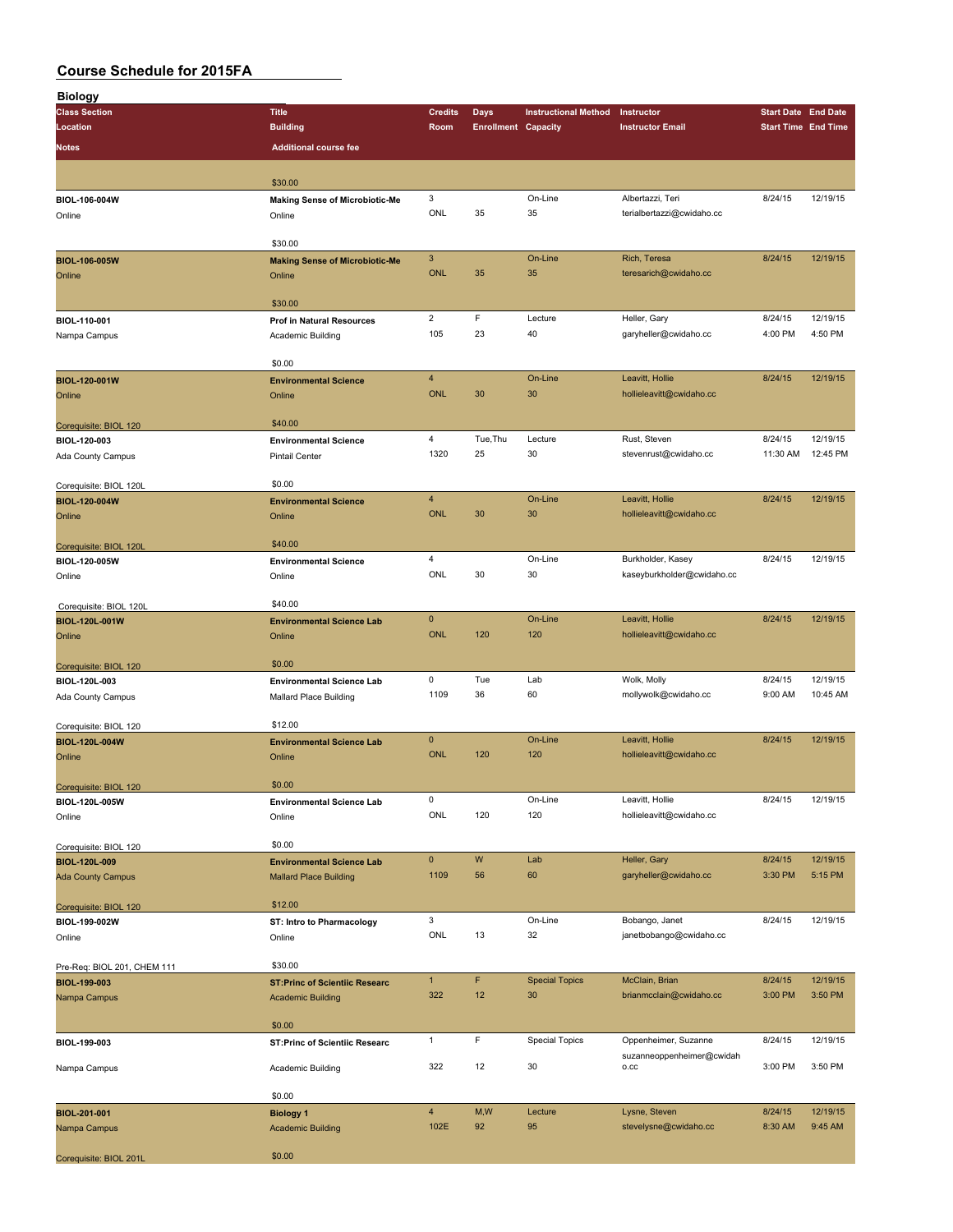| <b>Biology</b>                         |                              |                         |                            |                             |                            |                            |          |
|----------------------------------------|------------------------------|-------------------------|----------------------------|-----------------------------|----------------------------|----------------------------|----------|
| <b>Class Section</b>                   | <b>Title</b>                 | <b>Credits</b>          | Days                       | <b>Instructional Method</b> | Instructor                 | <b>Start Date End Date</b> |          |
| Location                               | <b>Building</b>              | Room                    | <b>Enrollment Capacity</b> |                             | <b>Instructor Email</b>    | <b>Start Time End Time</b> |          |
| Notes                                  | <b>Additional course fee</b> |                         |                            |                             |                            |                            |          |
|                                        |                              |                         |                            |                             |                            |                            |          |
| BIOL-201-002                           | <b>Biology 1</b>             | 4                       | Tue, Thu                   | Lecture                     | Lysne, Steven              | 8/24/15                    | 12/19/15 |
| Nampa Campus                           | Academic Building            | 102E                    | 69                         | 96                          | stevelysne@cwidaho.cc      | 5:30 PM                    | 6:45 PM  |
|                                        | \$0.00                       |                         |                            |                             |                            |                            |          |
| Corequisite: BIOL 201L                 |                              | $\overline{\mathbf{4}}$ |                            |                             |                            |                            |          |
| BIOL-201-003W                          | <b>Biology 1</b>             | <b>ONL</b>              |                            | On-Line                     | Hudon, Stephanie           | 8/24/15                    | 12/19/15 |
| Online                                 | Online                       |                         | 30                         | 30                          | stephaniehudon@cwidaho.cc  |                            |          |
|                                        | \$40.00                      |                         |                            |                             |                            |                            |          |
| Corequisite: BIOL 201<br>BIOL-201-004W |                              | $\overline{4}$          |                            | On-Line                     | Hudon, Stephanie           | 8/24/15                    | 12/19/15 |
|                                        | <b>Biology 1</b>             | ONL                     | 29                         | 30                          | stephaniehudon@cwidaho.cc  |                            |          |
| Online                                 | Online                       |                         |                            |                             |                            |                            |          |
| Corequisite: BIOL 201L                 | \$40.00                      |                         |                            |                             |                            |                            |          |
| <b>BIOL-201-005W</b>                   | <b>Biology 1</b>             | $\overline{4}$          |                            | On-Line                     | Skow, Dena                 | 8/24/15                    | 12/19/15 |
| Online                                 | Online                       | <b>ONL</b>              | 30                         | 30                          | denaskow@cwidaho.cc        |                            |          |
|                                        |                              |                         |                            |                             |                            |                            |          |
| Corequisite: BIOL 201L                 | \$40.00                      |                         |                            |                             |                            |                            |          |
| BIOL-201-006W                          | <b>Biology 1</b>             | $\overline{4}$          |                            | On-Line                     | Skow, Dena                 | 8/24/15                    | 12/19/15 |
| Online                                 | Online                       | <b>ONL</b>              | 20                         | 30                          | denaskow@cwidaho.cc        |                            |          |
|                                        |                              |                         |                            |                             |                            |                            |          |
| Corequisite: Biol 201L                 | \$0.00                       |                         |                            |                             |                            |                            |          |
| BIOL-201L-001                          | <b>Biology 1 Lab</b>         | $\pmb{0}$               | Thu                        | Lab                         | Brown, Jennifer            | 8/24/15                    | 12/19/15 |
| Nampa Campus                           | <b>Academic Building</b>     | 217                     | 120                        | 120                         | jenniferbrown1@cwidaho.cc  | 11:30 AM                   | 2:15 PM  |
|                                        |                              |                         |                            |                             |                            |                            |          |
| Corequisite: BIOL 201                  | \$10.00                      |                         |                            |                             |                            |                            |          |
| BIOL-201L-002                          | <b>Biology 1 Lab</b>         | 0                       | Tue                        | Lab                         | Brown, Jennifer            | 8/24/15                    | 12/19/15 |
| Nampa Campus                           | Academic Building            | 220                     | 120                        | 120                         | jenniferbrown1@cwidaho.cc  | 4:00 PM                    | 6:45 PM  |
|                                        |                              |                         |                            |                             |                            |                            |          |
| Corequisite: BIOL 201                  | \$10.00                      |                         |                            |                             |                            |                            |          |
| BIOL-201L-003                          | <b>Biology 1 Lab</b>         | $\mathbf 0$             | Thu                        | Lab                         | Brown, Jennifer            | 8/24/15                    | 12/19/15 |
| Nampa Campus                           | <b>Academic Building</b>     | 220                     | 120                        | 120                         | jenniferbrown1@cwidaho.cc  | 8:00 AM                    | 10:45 AM |
|                                        |                              |                         |                            |                             |                            |                            |          |
| Corequisite: BIOL 201                  | \$10.00                      |                         |                            |                             |                            |                            |          |
| BIOL-201L-004                          | <b>Biology 1 Lab</b>         | 0                       | Tue                        | Lab                         | Brown, Jennifer            | 8/24/15                    | 12/19/15 |
| Nampa Campus                           | Academic Building            | 220                     | 124                        | 128                         | jenniferbrown1@cwidaho.cc  | 7:00 PM                    | 9:45 PM  |
|                                        |                              |                         |                            |                             |                            |                            |          |
| Corequisite: BIOL 201                  | \$10.00                      | $\mathbf{0}$            | W                          | Lab                         | Green, Michael             | 8/24/15                    | 12/19/15 |
| BIOL-201L-005                          | <b>Biology 1 Lab</b>         | 220                     | 116                        | 120                         | michaelgreen@cwidaho.cc    | 10:00 AM                   | 12:45 PM |
| Nampa Campus                           | <b>Academic Building</b>     |                         |                            |                             |                            |                            |          |
| Corequisite: BIOL 201                  | \$10.00                      |                         |                            |                             |                            |                            |          |
| BIOL-201L-006                          | <b>Biology 1 Lab</b>         | 0                       | W                          | Lab                         | Brown, Jennifer            | 8/24/15                    | 12/19/15 |
| Nampa Campus                           | Academic Building            | 217                     | 104                        | 128                         | jenniferbrown1@cwidaho.cc  | 7:00 PM                    | 9:45 PM  |
|                                        |                              |                         |                            |                             |                            |                            |          |
| Corequisite: BIOL 201                  | \$10.00                      |                         |                            |                             |                            |                            |          |
| BIOL-201L-007                          | <b>Biology 1 Lab</b>         | $\pmb{0}$               | M                          | Lab                         | Brown, Jennifer            | 8/24/15                    | 12/19/15 |
| Nampa Campus                           | <b>Academic Building</b>     | 217                     | 120                        | 120                         | jenniferbrown1@cwidaho.cc  | 11:30 AM                   | 2:15 PM  |
|                                        |                              |                         |                            |                             |                            |                            |          |
| Corequisite: BIOL 201                  | \$10.00                      |                         |                            |                             |                            |                            |          |
| BIOL-201L-008                          | <b>Biology 1 Lab</b>         | 0                       | F                          | Lab                         | Rust, Steven               | 8/24/15                    | 12/19/15 |
| Nampa Campus                           | Academic Building            | 217                     | 120                        | 120                         | stevenrust@cwidaho.cc      | 1:00 PM                    | 3:45 PM  |
|                                        |                              |                         |                            |                             |                            |                            |          |
| Corequisite: BIOL 201                  | \$10.00                      |                         |                            |                             |                            |                            |          |
| BIOL-201L-009                          | <b>Biology 1 Lab</b>         | $\pmb{0}$               | W                          | Lab                         | Brown, Jennifer            | 8/24/15                    | 12/19/15 |
| Nampa Campus                           | <b>Academic Building</b>     | 217                     | 80                         | 120                         | jenniferbrown1@cwidaho.cc  | 8:00 AM                    | 10:45 AM |
|                                        |                              |                         |                            |                             |                            |                            |          |
| Corequisite: BIOL 201                  | \$10.00                      |                         |                            |                             |                            |                            |          |
| BIOL-201L-010                          | <b>Biology 1 Lab</b>         | 0                       | F                          | Lab                         | Jayatilleke, Mala          | 8/24/15                    | 12/19/15 |
| Nampa Campus                           | Academic Building            | 220                     | 56                         | 120                         | malajayatilleke@cwidaho.cc | 5:00 PM                    | 7:45 PM  |
|                                        |                              |                         |                            |                             |                            |                            |          |
| Corequisite: BIOL 201                  | \$10.00                      |                         |                            |                             |                            |                            |          |
| BIOL-202-001                           | <b>Biology 2</b>             | $\overline{4}$          | M,W                        | Lecture                     | Lysne, Steven              | 8/24/15                    | 12/19/15 |
| Nampa Campus                           | <b>Academic Building</b>     | 102E                    | 42                         | 60                          | stevelysne@cwidaho.cc      | 1:00 PM                    | 2:15 PM  |
|                                        | \$0.00                       |                         |                            |                             |                            |                            |          |
| Corequisite: BIOL 202L                 |                              | $\overline{4}$          | <b>SAT</b>                 | Lecture                     | Strickler, Karen           | 8/24/15                    | 12/19/15 |
| BIOL-202-003                           | <b>Biology 2</b>             | 106                     | 12                         | 30                          | karenstrickler@cwidaho.cc  | 11:00 AM                   | 1:45 PM  |
| Nampa Campus                           | Academic Building            |                         |                            |                             |                            |                            |          |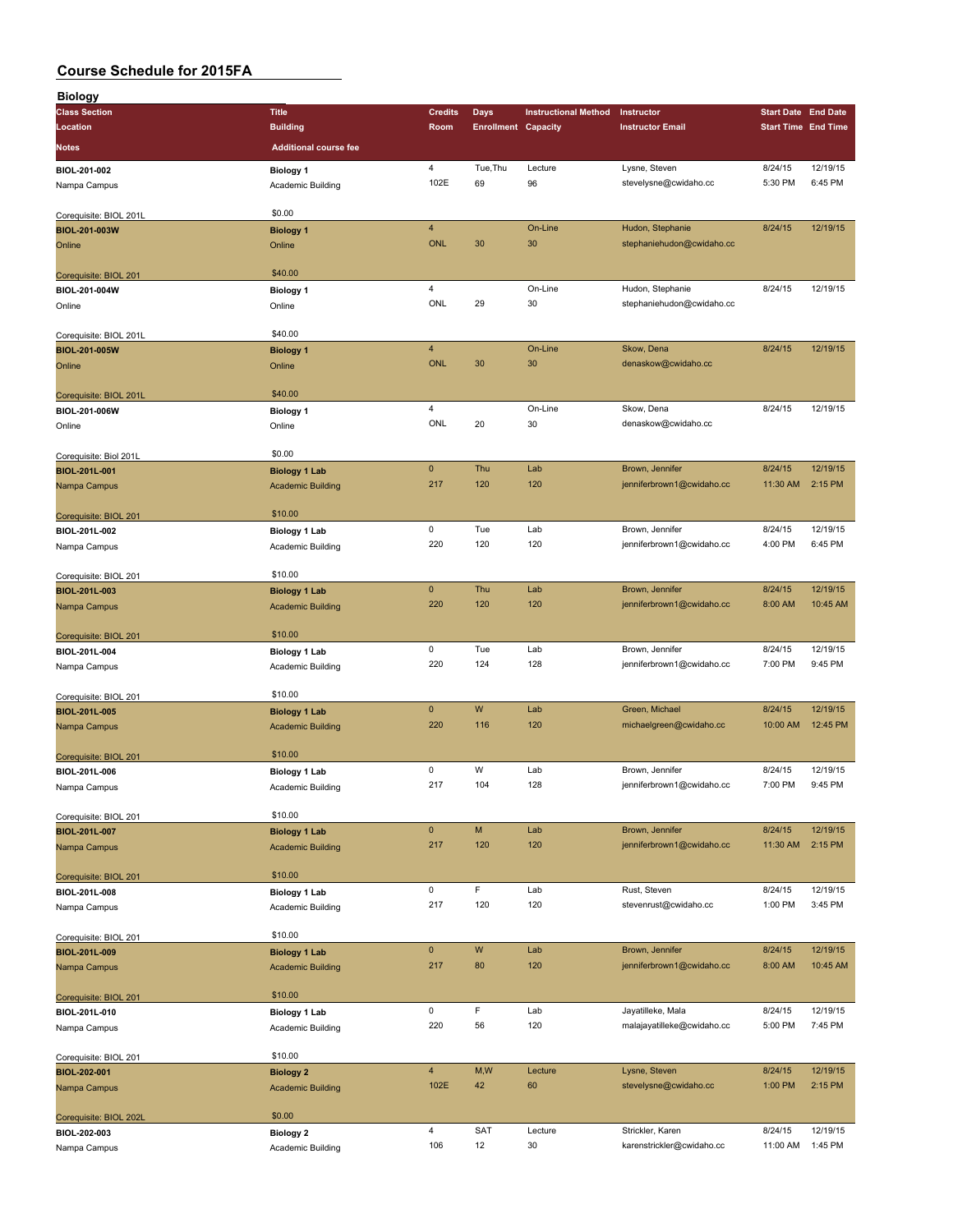| <b>Biology</b>         |                                  |                |                            |                             |                           |                            |          |
|------------------------|----------------------------------|----------------|----------------------------|-----------------------------|---------------------------|----------------------------|----------|
| <b>Class Section</b>   | <b>Title</b>                     | <b>Credits</b> | <b>Days</b>                | <b>Instructional Method</b> | Instructor                | <b>Start Date End Date</b> |          |
| Location               | <b>Building</b>                  | Room           | <b>Enrollment Capacity</b> |                             | <b>Instructor Email</b>   | <b>Start Time End Time</b> |          |
| Notes                  | <b>Additional course fee</b>     |                |                            |                             |                           |                            |          |
|                        |                                  |                |                            |                             |                           |                            |          |
|                        |                                  |                |                            |                             |                           |                            |          |
| Corequisite: BIOL 202L | \$0.00                           |                |                            |                             |                           |                            |          |
| BIOL-202L-002          | <b>Biology 2 Lab</b>             | $\mathbf 0$    | M                          | Lab                         | Lysne, Steven             | 8/24/15                    | 12/19/15 |
| Nampa Campus           | <b>Academic Building</b>         | 217            | 100                        | 120                         | stevelysne@cwidaho.cc     | 2:30 PM                    | 5:15 PM  |
|                        |                                  |                |                            |                             |                           |                            |          |
| Corequisite: BIOL 202  | \$10.00                          |                |                            |                             |                           | 8/24/15                    | 12/19/15 |
| BIOL-202L-003          | Biology 2 Lab                    | $\mathsf 0$    | W                          | Lab                         | Lysne, Steven             |                            |          |
| Nampa Campus           | Academic Building                | 217            | 64                         | 120                         | stevelysne@cwidaho.cc     | 2:30 PM                    | 5:15 PM  |
|                        |                                  |                |                            |                             |                           |                            |          |
| Corequisite: BIOL 202  | \$10.00                          |                |                            |                             |                           | 8/24/15                    | 12/19/15 |
| <b>BIOL-202L-006</b>   | <b>Biology 2 Lab</b>             | $\pmb{0}$      | <b>SAT</b>                 | Lab                         | Strickler, Karen          |                            |          |
| Nampa Campus           | <b>Academic Building</b>         | 217            | 52                         | 120                         | karenstrickler@cwidaho.cc | 2:00 PM                    | 4:45 PM  |
|                        |                                  |                |                            |                             |                           |                            |          |
| Corequisite: BIOL 202  | \$10.00                          |                |                            |                             |                           |                            |          |
| BIOL-204-001           | Intro to Cell Biology            | $\overline{4}$ | M,W                        | Lecture                     | Pekovich, Stevan          | 8/24/15                    | 12/19/15 |
| Nampa Campus           | Academic Building                | 105            | 10                         | 40                          | stevepekovich@cwidaho.cc  | 8:30 AM                    | 9:45 AM  |
|                        |                                  |                |                            |                             |                           |                            |          |
| Corequisite: BIOL 204L | \$0.00                           |                |                            |                             |                           |                            |          |
| BIOL-204L-001          | Intro to Cell Biology Lab        | $\mathbf{0}$   | W                          | Lab                         | Pekovich, Stevan          | 8/24/15                    | 12/19/15 |
| Nampa Campus           | <b>Academic Building</b>         | 217            | 40                         | 80                          | stevepekovich@cwidaho.cc  | 11:30 AM                   | 2:15 PM  |
|                        |                                  |                |                            |                             |                           |                            |          |
| Corequisite: BIOL 204  | \$35.00                          |                |                            |                             |                           |                            |          |
| BIOL-209-001           | <b>General Ecology</b>           | $\overline{4}$ | Tue, Thu                   | Lecture                     | Perkins, Dusty            | 8/24/15                    | 12/19/15 |
| Nampa Campus           | Academic Building                | 105            | 12                         | 20                          | dustyperkins@cwidaho.cc   | 8:30 AM                    | 9:45 AM  |
|                        |                                  |                |                            |                             |                           |                            |          |
| Corequisite: BIOL 209L | \$0.00                           |                |                            |                             |                           |                            |          |
| BIOL-209L-002          | <b>General Ecology Lab</b>       | $\pmb{0}$      | Tue                        | Lab                         | Perkins, Dusty            | 8/24/15                    | 12/19/15 |
| Nampa Campus           | <b>Academic Building</b>         | 217            | 48                         | 80                          | dustyperkins@cwidaho.cc   | 11:30 AM                   | 2:15 PM  |
|                        |                                  |                |                            |                             |                           |                            |          |
|                        | \$20.00                          |                |                            |                             |                           |                            |          |
| BIOL-210-001           | <b>Science Lit &amp; Envrnmt</b> | 3              | M,W                        | Lecture                     | Wolk, Molly               | 8/24/15                    | 12/19/15 |
| Nampa Campus           | Academic Building                | 322            | 11                         | 40                          | mollywolk@cwidaho.cc      | 4:00 PM                    | 5:15 PM  |
|                        |                                  |                |                            |                             |                           |                            |          |
|                        | \$0.00                           |                |                            |                             |                           |                            |          |
| BIOL-221-001           | <b>Intro Microbiology</b>        | $\overline{4}$ | Tue, Thu                   | Lecture                     | Pekovich, Stevan          | 8/24/15                    | 12/19/15 |
| Nampa Campus           | <b>Academic Building</b>         | 102E           | 60                         | 75                          | stevepekovich@cwidaho.cc  | 11:30 AM                   | 12:45 PM |
|                        |                                  |                |                            |                             |                           |                            |          |
| Corequisite: BIOL 221L | \$0.00                           |                |                            |                             |                           |                            |          |
| BIOL-221-002W          | <b>Intro Microbiology</b>        | $\overline{4}$ |                            | On-Line                     | Rich, Teresa              | 8/24/15                    | 12/19/15 |
| Online                 | Online                           | ONL            | 30                         | 30                          | teresarich@cwidaho.cc     |                            |          |
|                        |                                  |                |                            |                             |                           |                            |          |
| Corequisite: BIOL 221L | \$40.00                          |                |                            |                             |                           |                            |          |
| BIOL-221-003W          | <b>Intro Microbiology</b>        | $\overline{4}$ |                            | On-Line                     | Rich, Teresa              | 8/24/15                    | 12/19/15 |
| Online                 | Online                           | <b>ONL</b>     | 29                         | 30                          | teresarich@cwidaho.cc     |                            |          |
|                        |                                  |                |                            |                             |                           |                            |          |
| Corequisite: Biol 221L | \$40.00                          |                |                            |                             |                           |                            |          |
| BIOL-221-004W          | <b>Intro Microbiology</b>        | $\overline{4}$ |                            | On-Line                     | Paquette, Holly           | 8/24/15                    | 12/19/15 |
| Online                 | Online                           | ONL            | 24                         | 30                          | hollypaquette@cwidaho.cc  |                            |          |
|                        |                                  |                |                            |                             |                           |                            |          |
| Corequisite: BIOL 221L | \$40.00                          |                |                            |                             |                           |                            |          |
| BIOL-221-005           | <b>Intro Microbiology</b>        | $\overline{4}$ | Tue, Thu                   | Lecture                     | Pekovich, Stevan          | 8/24/15                    | 12/19/15 |
| Nampa Campus           | <b>Academic Building</b>         | 106            | 49                         | 55                          | stevepekovich@cwidaho.cc  | 5:30 PM                    | 6:45 PM  |
|                        |                                  |                |                            |                             |                           |                            |          |
| Corequisite: BIOL 221L | \$0.00                           |                |                            |                             |                           |                            |          |
| BIOL-221L-001          | Intro Microbiology Lab           | 0              | Tue, Thu                   | Lab                         | Pope, Reginald            | 8/24/15                    | 12/19/15 |
| Nampa Campus           | Academic Building                | 217            | 108                        | 112                         | regpope@cwidaho.cc        | 7:00 AM                    | 8:15 AM  |
|                        |                                  |                |                            |                             |                           |                            |          |
| Corequisite: Biol 221  | \$18.00                          |                |                            |                             |                           |                            |          |
| BIOL-221L-003          | <b>Intro Microbiology Lab</b>    | $\mathbf{0}$   | Tue, Thu                   | Lab                         | Pekovich, Stevan          | 8/24/15                    | 12/19/15 |
| Nampa Campus           | <b>Academic Building</b>         | 217            | 112                        | 112                         | stevepekovich@cwidaho.cc  | 7:00 PM                    | 8:15 PM  |
|                        |                                  |                |                            |                             |                           |                            |          |
| Corequisite: BIOL 221  | \$18.00                          |                |                            |                             |                           |                            |          |
| BIOL-221L-004          | Intro Microbiology Lab           | 0              | Tue, Thu                   | Lab                         | Rich, Teresa              | 8/24/15                    | 12/19/15 |
| Nampa Campus           | Academic Building                | 217            | 112                        | 112                         | teresarich@cwidaho.cc     | 10:00 AM                   | 11:15 AM |
|                        |                                  |                |                            |                             |                           |                            |          |
| Corequisite: BIOL 221  | \$18.00                          |                |                            |                             |                           |                            |          |
| BIOL-221L-005          | <b>Intro Microbiology Lab</b>    | $\pmb{0}$      | Tue, Thu                   | Lab                         | Rich, Teresa              | 8/24/15                    | 12/19/15 |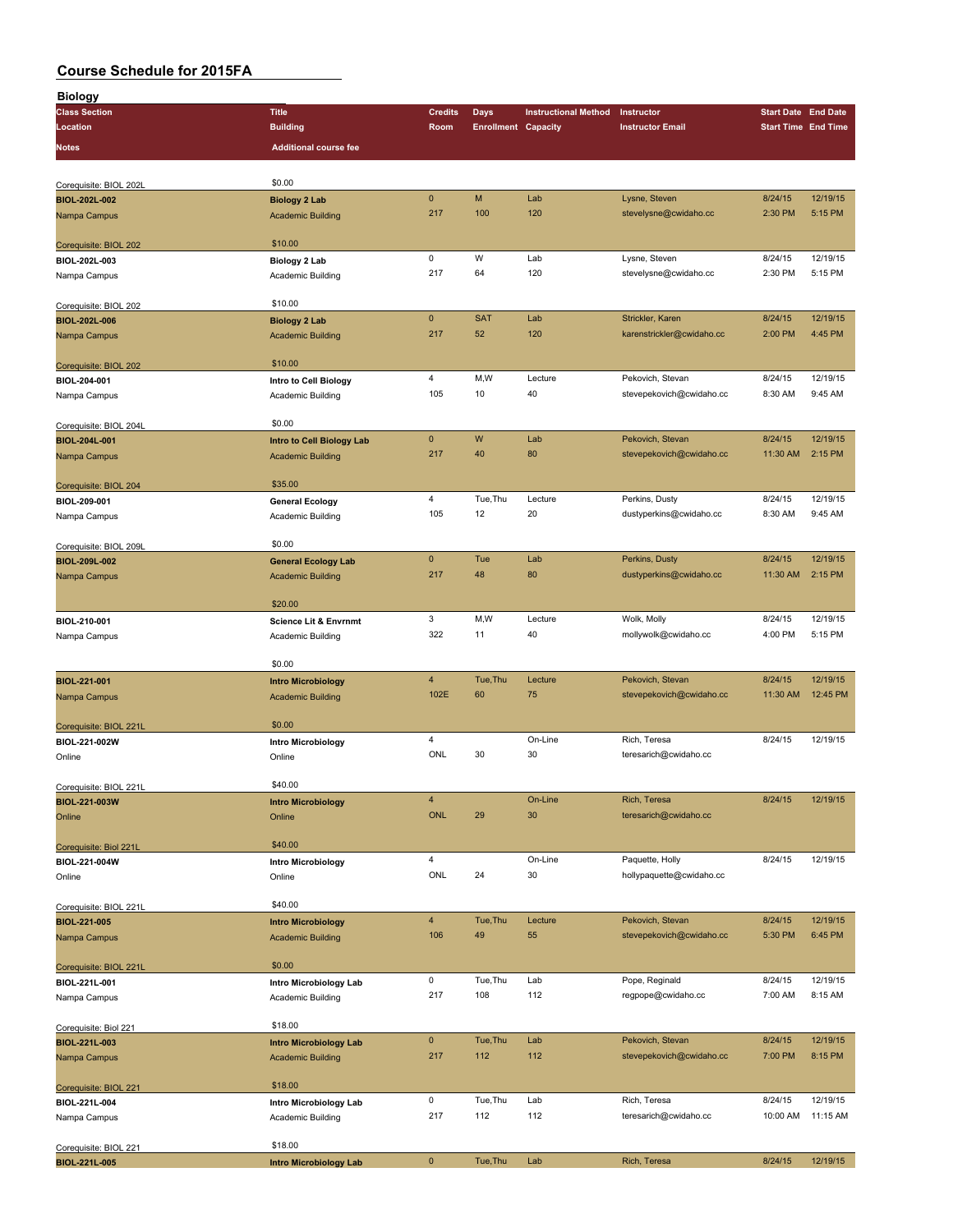| <b>Biology</b>                              |                                                               |                         |                            |                             |                                                   |                            |          |
|---------------------------------------------|---------------------------------------------------------------|-------------------------|----------------------------|-----------------------------|---------------------------------------------------|----------------------------|----------|
| <b>Class Section</b>                        | <b>Title</b>                                                  | <b>Credits</b>          | <b>Days</b>                | <b>Instructional Method</b> | Instructor                                        | <b>Start Date End Date</b> |          |
| Location                                    | <b>Building</b>                                               | Room                    | <b>Enrollment Capacity</b> |                             | <b>Instructor Email</b>                           | <b>Start Time End Time</b> |          |
|                                             | <b>Additional course fee</b>                                  |                         |                            |                             |                                                   |                            |          |
| Notes                                       |                                                               |                         |                            |                             |                                                   |                            |          |
| Nampa Campus                                | <b>Academic Building</b>                                      | 217                     | 108                        | 112                         | teresarich@cwidaho.cc                             | 8:30 AM                    | 9:45 AM  |
| Corequisite: BIOL 221                       | \$18.00                                                       |                         |                            |                             |                                                   |                            |          |
| BIOL-221L-006                               | Intro Microbiology Lab                                        | 0                       | Tue, Thu                   | Lab                         | Pekovich, Stevan                                  | 8/24/15                    | 12/19/15 |
| Nampa Campus                                | Academic Building                                             | 217                     | 112                        | 112                         | stevepekovich@cwidaho.cc                          | 4:00 PM                    | 5:15 PM  |
|                                             |                                                               |                         |                            |                             |                                                   |                            |          |
| Corequisite: BIOL 221                       | \$18.00                                                       | $\mathbf 0$             | Tue, Thu                   | Lab                         | Pekovich, Stevan                                  | 8/24/15                    | 12/19/15 |
| <b>BIOL-221L-007</b>                        | <b>Intro Microbiology Lab</b>                                 | 217                     | 112                        | 112                         | stevepekovich@cwidaho.cc                          | 2:30 PM                    | 3:45 PM  |
| Nampa Campus                                | <b>Academic Building</b>                                      |                         |                            |                             |                                                   |                            |          |
| Corequisite: BIOL 221                       | \$18.00                                                       |                         |                            |                             |                                                   |                            |          |
| BIOL-221L-008                               | Intro Microbiology Lab                                        | 0                       | Tue, Thu                   | Lab                         | Taylor, Stacy                                     | 8/24/15                    | 12/19/15 |
| Nampa Campus                                | Academic Building                                             | 217                     | 92                         | 112                         | stacytaylor@cwidaho.cc                            | 8:30 PM                    | 9:45 PM  |
|                                             | \$18.00                                                       |                         |                            |                             |                                                   |                            |          |
| BIOL-227-001                                | <b>Human Anat &amp; Phys 1</b>                                | $\overline{4}$          | M,W                        | Lecture                     | Gabbard, Marie                                    | 8/24/15                    | 12/19/15 |
| <b>Canyon County Center</b>                 | <b>Canyon County Center</b>                                   | 207AB                   | 40                         | 40                          | mariegabbard@cwidaho.cc                           | 8:30 AM                    | 9:45 AM  |
|                                             |                                                               |                         |                            |                             |                                                   |                            |          |
| Corequisite: BIOL 227L                      | \$0.00                                                        |                         |                            |                             |                                                   |                            |          |
| BIOL-227-002                                | Human Anat & Phys 1                                           | $\overline{\mathbf{4}}$ | M, W                       | Lecture                     | Oppenheimer, Suzanne<br>suzanneoppenheimer@cwidah | 8/24/15                    | 12/19/15 |
| Ada County Campus                           | <b>Pintail Center</b>                                         | 1206                    | 20                         | 30                          | O.CC                                              | 1:00 PM                    | 2:15 PM  |
|                                             |                                                               |                         |                            |                             |                                                   |                            |          |
| Corequisite: BIOL 227L                      | \$0.00                                                        |                         |                            |                             |                                                   |                            |          |
| BIOL-227-004                                | <b>Human Anat &amp; Phys 1</b>                                | $\overline{4}$          | M, W                       | Lecture                     | Jensen, Andrew                                    | 8/24/15                    | 12/19/15 |
| <b>Canyon County Center</b>                 | <b>Canyon County Center</b>                                   | 207AB                   | 40                         | 40                          | AndyJensen@cwidaho.cc                             | 11:30 AM                   | 12:45 PM |
|                                             | \$0.00                                                        |                         |                            |                             |                                                   |                            |          |
| Corequisite: BIOL 227L<br>BIOL-227-005      | Human Anat & Phys 1                                           | 4                       | Tue, Thu                   | Lecture                     | Trapp, James                                      | 8/24/15                    | 12/19/15 |
| Canyon County Center                        | Canyon County Center                                          | 207AB                   | 36                         | 40                          | jimtrapp@cwidaho.cc                               | 1:00 PM                    | 2:15 PM  |
|                                             |                                                               |                         |                            |                             |                                                   |                            |          |
| Corequisite; BIOL 227L                      | \$0.00                                                        |                         |                            |                             |                                                   |                            |          |
| BIOL-227-007                                | <b>Human Anat &amp; Phys 1</b>                                | $\overline{\mathbf{4}}$ | F                          | Lecture                     | Oppenheimer, Suzanne                              | 8/24/15                    | 12/19/15 |
|                                             | <b>Pintail Center</b>                                         | 1230                    | 24                         | 24                          | suzanneoppenheimer@cwidah<br>O.CC                 | 11:00 AM                   | 1:45 PM  |
| Ada County Campus                           |                                                               |                         |                            |                             |                                                   |                            |          |
| Corequisite: Biol 227L                      | \$0.00                                                        |                         |                            |                             |                                                   |                            |          |
| BIOL-227-008                                | Human Anat & Phys 1                                           | $\overline{4}$          | M, W                       | Lecture                     | Green, Michael                                    | 8/24/15                    | 12/19/15 |
| Canyon County Center                        | Canyon County Center                                          | 207AB                   | 38                         | 40                          | michaelgreen@cwidaho.cc                           | 2:30 PM                    | 3:45 PM  |
|                                             |                                                               |                         |                            |                             |                                                   |                            |          |
| Corequisite: BIOL 227L                      | \$0.00                                                        | $\overline{4}$          | <b>SAT</b>                 | Lecture                     | Taylor, Stacy                                     | 8/24/15                    | 12/19/15 |
| BIOL-227-009<br><b>Canyon County Center</b> | <b>Human Anat &amp; Phys 1</b><br><b>Canyon County Center</b> | 207AB                   | 40                         | 40                          | stacytaylor@cwidaho.cc                            | 7:00 AM                    | 9:45 AM  |
|                                             |                                                               |                         |                            |                             |                                                   |                            |          |
| Corequisite: BIOL 227L                      | \$0.00                                                        |                         |                            |                             |                                                   |                            |          |
| BIOL-227-010                                | Human Anat & Phys 1                                           | $\overline{4}$          | Tue, Thu                   | Lecture                     | Green, Michael                                    | 8/24/15                    | 12/19/15 |
| Canyon County Center                        | Canyon County Center                                          | 207AB                   | 39                         | 40                          | michaelgreen@cwidaho.cc                           | 7:00 PM                    | 8:15 PM  |
|                                             |                                                               |                         |                            |                             |                                                   |                            |          |
| Corequisite: BIOL 227L                      | \$0.00                                                        | $\overline{4}$          | Tue, Thu                   | Lecture                     | Paquette, Holly                                   | 8/24/15                    | 12/19/15 |
| BIOL-227-011<br>Canyon County Center        | <b>Human Anat &amp; Phys 1</b><br><b>Canyon County Center</b> | 207AB                   | 37                         | 40                          | hollypaquette@cwidaho.cc                          | 10:00 AM                   | 11:15 AM |
|                                             |                                                               |                         |                            |                             |                                                   |                            |          |
| Corequisite: BIOL 227L                      | \$0.00                                                        |                         |                            |                             |                                                   |                            |          |
| BIOL-227-012                                | Human Anat & Phys 1                                           | $\overline{4}$          | M,W                        | Lecture                     | Oppenheimer, Suzanne                              | 8/24/15                    | 12/19/15 |
| Ada County Campus                           | <b>Quail Court Building</b>                                   | 2209                    | 30                         | 30                          | suzanneoppenheimer@cwidah<br>0.CC                 | 10:00 AM                   | 11:15 AM |
|                                             |                                                               |                         |                            |                             |                                                   |                            |          |
| Coreq: BIOL 227L                            | \$0.00                                                        |                         |                            |                             |                                                   |                            |          |
| BIOL-227L-001                               | Human Anat & Phys 1 Lab                                       | $\pmb{0}$               | <b>SAT</b>                 | Lab                         | Nelson, Marianne                                  | 8/24/15                    | 12/19/15 |
| <b>Canyon County Center</b>                 | <b>Canyon County Center</b>                                   | 226                     | 116                        | 120                         | mariannenelson@cwidaho.cc                         | 10:00 AM                   | 12:45 PM |
|                                             | \$10.00                                                       |                         |                            |                             |                                                   |                            |          |
| Corequisite: BIOL 227<br>BIOL-227L-002      | Human Anat & Phys 1 Lab                                       | 0                       | W                          | Lab                         | Nelson, Marianne                                  | 8/24/15                    | 12/19/15 |
| Canyon County Center                        | Canyon County Center                                          | 226                     | 120                        | 120                         | mariannenelson@cwidaho.cc                         | 10:00 AM                   | 12:45 PM |
|                                             |                                                               |                         |                            |                             |                                                   |                            |          |
| Corequisite: BIOL 227                       | \$10.00                                                       |                         |                            |                             |                                                   |                            |          |
| BIOL-227L-003                               | Human Anat & Phys 1 Lab                                       | $\mathbf{0}$            | F                          | Lab                         | Marquardt, Jessica                                | 8/24/15                    | 12/19/15 |
| <b>Canyon County Center</b>                 | <b>Canyon County Center</b>                                   | 226                     | 120                        | 120                         | jessicamarquardt@cwidaho.cc                       | 8:00 AM                    | 10:45 AM |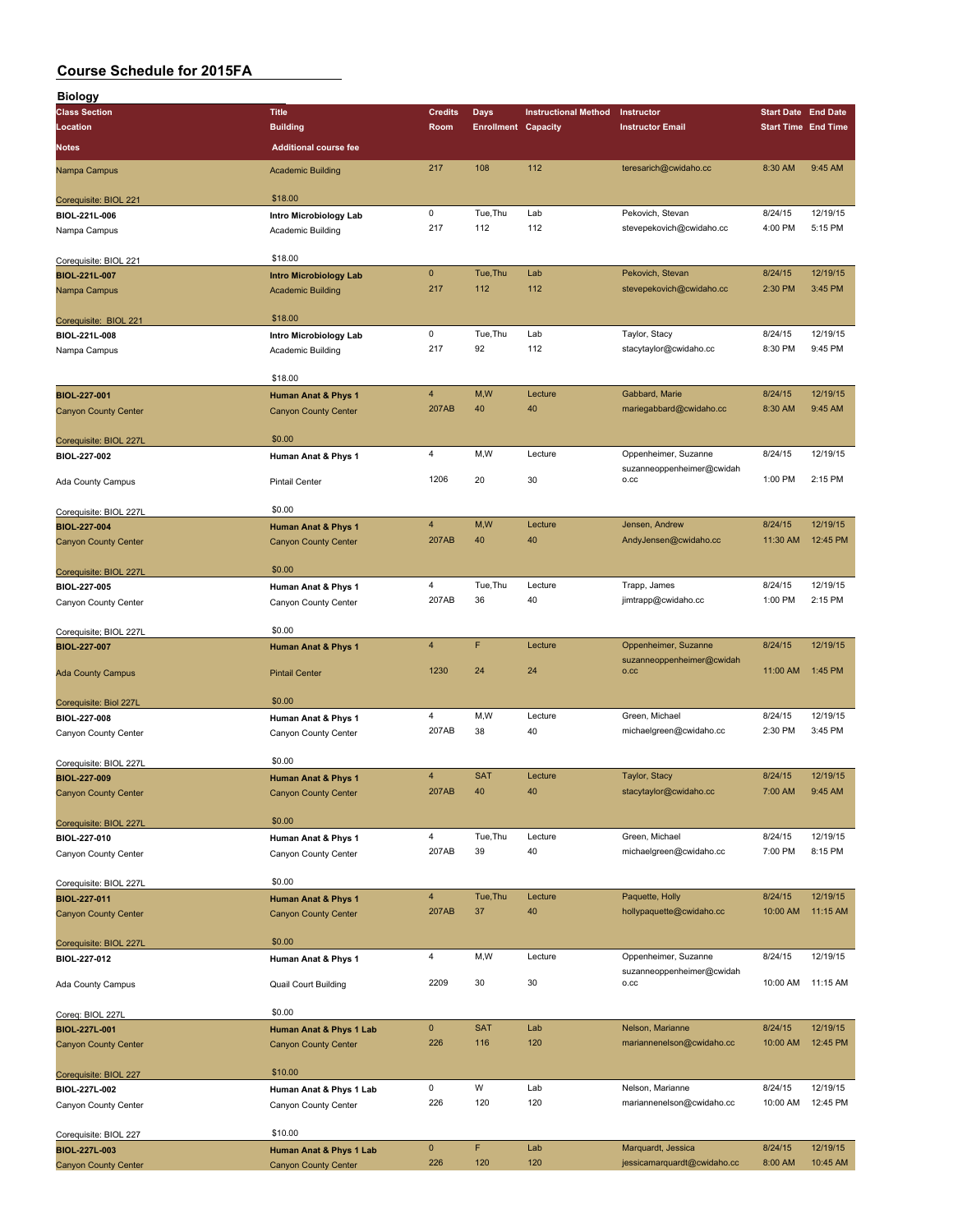| <b>Biology</b>                         |                              |                |                            |                             |                             |                            |          |
|----------------------------------------|------------------------------|----------------|----------------------------|-----------------------------|-----------------------------|----------------------------|----------|
| <b>Class Section</b>                   | <b>Title</b>                 | <b>Credits</b> | Days                       | <b>Instructional Method</b> | Instructor                  | <b>Start Date End Date</b> |          |
| Location                               | <b>Building</b>              | Room           | <b>Enrollment Capacity</b> |                             | <b>Instructor Email</b>     | <b>Start Time End Time</b> |          |
| Notes                                  | <b>Additional course fee</b> |                |                            |                             |                             |                            |          |
|                                        |                              |                |                            |                             |                             |                            |          |
|                                        |                              |                |                            |                             |                             |                            |          |
| Corequisite: BIOL 227                  | \$10.00                      |                |                            |                             |                             |                            |          |
| BIOL-227L-005                          | Human Anat & Phys 1 Lab      | 0              | Thu                        | Lab                         | Nelson, Marianne            | 8/24/15                    | 12/19/15 |
| Canyon County Center                   | Canyon County Center         | 226            | 120                        | 120                         | mariannenelson@cwidaho.cc   | 10:00 AM                   | 12:45 PM |
|                                        |                              |                |                            |                             |                             |                            |          |
| Corequisite: BIOL 227                  | \$10.00                      | $\mathbf{0}$   |                            |                             |                             | 8/24/15                    | 12/19/15 |
| BIOL-227L-006                          | Human Anat & Phys 1 Lab      | 226            | Tue                        | Lab<br>120                  | Staff-CWI, General          |                            |          |
| <b>Canyon County Center</b>            | <b>Canyon County Center</b>  |                | 120                        |                             |                             | 7:00 AM                    | 9:45 AM  |
|                                        |                              |                |                            |                             |                             |                            |          |
| Corequisite: BIOL 227                  | \$10.00                      | 0              | Thu                        | Lab                         | Nelson, Marianne            | 8/24/15                    | 12/19/15 |
| BIOL-227L-007                          | Human Anat & Phys 1 Lab      | 226            | 120                        | 120                         |                             | 4:00 PM                    | 6:45 PM  |
| Canyon County Center                   | Canyon County Center         |                |                            |                             | mariannenelson@cwidaho.cc   |                            |          |
|                                        | \$10.00                      |                |                            |                             |                             |                            |          |
| Corequisite: BIOL 227                  |                              | $\mathbf{0}$   | M                          | Lab                         | Marquardt, Jessica          | 8/24/15                    | 12/19/15 |
| BIOL-227L-008                          | Human Anat & Phys 1 Lab      | 226            | 120                        | 120                         | jessicamarquardt@cwidaho.cc | 1:00 PM                    | 3:45 PM  |
| <b>Canyon County Center</b>            | <b>Canyon County Center</b>  |                |                            |                             |                             |                            |          |
|                                        | \$10.00                      |                |                            |                             |                             |                            |          |
| Corequisite: BIOL 227                  |                              | 0              | SAT                        | Lab                         | Nelson, Marianne            | 8/24/15                    | 12/19/15 |
| BIOL-227L-010                          | Human Anat & Phys 1 Lab      | 226            | 80                         | 120                         | mariannenelson@cwidaho.cc   | 1:00 PM                    | 3:45 PM  |
| Canyon County Center                   | Canyon County Center         |                |                            |                             |                             |                            |          |
|                                        | \$10.00                      |                |                            |                             |                             |                            |          |
| Corequisite: BIOL 227                  |                              | $\mathbf 0$    | W                          | Lab                         | Nelson, Marianne            | 8/24/15                    | 12/19/15 |
| BIOL-227L-012                          | Human Anat & Phys 1 Lab      | 226            | 100                        | 120                         | mariannenelson@cwidaho.cc   | 2:30 PM                    | 5:15 PM  |
| <b>Canyon County Center</b>            | <b>Canyon County Center</b>  |                |                            |                             |                             |                            |          |
|                                        | \$10.00                      |                |                            |                             |                             |                            |          |
| Corequisite: BIOL 227                  |                              | $\mathsf 0$    | F                          | Lab                         | Marquardt, Jessica          | 8/24/15                    | 12/19/15 |
| BIOL-227L-013                          | Human Anat & Phys 1 Lab      | 226            | 120                        | 120                         | jessicamarquardt@cwidaho.cc | 11:30 AM                   | 2:15 PM  |
| Canyon County Center                   | Canyon County Center         |                |                            |                             |                             |                            |          |
|                                        | \$10.00                      |                |                            |                             |                             |                            |          |
| Corequisite: BIOL 227<br>BIOL-227L-015 | Human Anat & Phys 1 Lab      | $\mathbf 0$    | M                          | Lab                         | Green, Michael              | 8/24/15                    | 12/19/15 |
|                                        |                              | 226            | 120                        | 120                         | michaelgreen@cwidaho.cc     | 7:00 PM                    | 9:45 PM  |
| <b>Canyon County Center</b>            | <b>Canyon County Center</b>  |                |                            |                             |                             |                            |          |
| Corequisite: BIOL 227                  | \$10.00                      |                |                            |                             |                             |                            |          |
| BIOL-227L-017                          | Human Anat & Phys 1 Lab      | 0              | Tue                        | Lab                         | Marquardt, Jessica          | 8/24/15                    | 12/19/15 |
|                                        |                              | 226            | 120                        | 120                         | jessicamarquardt@cwidaho.cc | 2:30 PM                    | 5:15 PM  |
| Canyon County Center                   | Canyon County Center         |                |                            |                             |                             |                            |          |
| Corequiste BIOL 227                    | \$10.00                      |                |                            |                             |                             |                            |          |
| BIOL-228-001                           | Human Anat & Phys 2          | $\overline{4}$ | M,W                        | Lecture                     | Gabbard, Marie              | 8/24/15                    | 12/19/15 |
| <b>Canyon County Center</b>            | <b>Canyon County Center</b>  | 207AB          | 33                         | 43                          | mariegabbard@cwidaho.cc     | 7:00 AM                    | 8:15 AM  |
|                                        |                              |                |                            |                             |                             |                            |          |
| Corequisite: BIOL 228L                 | \$0.00                       |                |                            |                             |                             |                            |          |
| BIOL-228-002                           | Human Anat & Phys 2          | 4              | Tue, Thu                   | Lecture                     | Jensen, Andrew              | 8/24/15                    | 12/19/15 |
| Canyon County Center                   | Canyon County Center         | 207AB          | 43                         | 43                          | AndyJensen@cwidaho.cc       | 2:30 PM                    | 3:45 PM  |
|                                        |                              |                |                            |                             |                             |                            |          |
| Corequisite: BIOL 228L                 | \$0.00                       |                |                            |                             |                             |                            |          |
| BIOL-228-003                           | Human Anat & Phys 2          | $\overline{4}$ | M,W                        | Lecture                     | Jensen, Andrew              | 8/24/15                    | 12/19/15 |
| <b>Canyon County Center</b>            | <b>Canyon County Center</b>  | 207AB          | 43                         | 43                          | AndyJensen@cwidaho.cc       | 5:30 PM                    | 6:45 PM  |
|                                        |                              |                |                            |                             |                             |                            |          |
| Corequisite: BIOL 228L                 | \$0.00                       |                |                            |                             |                             |                            |          |
| BIOL-228-004                           | Human Anat & Phys 2          | $\overline{4}$ | M,W                        | Lecture                     | Leavitt, Hollie             | 8/24/15                    | 12/19/15 |
| Canyon County Center                   | Canyon County Center         | 207AB          | 43                         | 43                          | hollieleavitt@cwidaho.cc    | 10:00 AM                   | 11:15 AM |
|                                        |                              |                |                            |                             |                             |                            |          |
| Corequisite: BIOL 228L                 | \$0.00                       |                |                            |                             |                             |                            |          |
| BIOL-228-005                           | Human Anat & Phys 2          | $\overline{4}$ | <b>SAT</b>                 | Lecture                     | Taylor, Stacy               | 8/24/15                    | 12/19/15 |
| <b>Canyon County Center</b>            | <b>Canyon County Center</b>  | <b>220AB</b>   | 38                         | 43                          | stacytaylor@cwidaho.cc      | 10:00 AM                   | 12:45 PM |
|                                        |                              |                |                            |                             |                             |                            |          |
| Corequisite: BIOL 228L                 | \$0.00                       |                |                            |                             |                             |                            |          |
| BIOL-228L-001                          | Human Anat & Phys 2 Lab      | 0              | W                          | Lab                         | Marquardt, Jessica          | 8/24/15                    | 12/19/15 |
| Canyon County Center                   | Canyon County Center         | 229            | 96                         | 96                          | jessicamarquardt@cwidaho.cc | 1:00 PM                    | 3:45 PM  |
|                                        |                              |                |                            |                             |                             |                            |          |
| Corequisite: BIOL 228                  | \$10.00                      |                |                            |                             |                             |                            |          |
| BIOL-228L-002                          | Human Anat & Phys 2 Lab      | $\mathbf 0$    | <b>SAT</b>                 | Lab                         | Nelson, Marianne            | 8/24/15                    | 12/19/15 |
| <b>Canyon County Center</b>            | <b>Canyon County Center</b>  | 229            | 72                         | 96                          | mariannenelson@cwidaho.cc   | 7:00 AM                    | 9:45 AM  |
|                                        |                              |                |                            |                             |                             |                            |          |
| Corequisite: BIOL 228                  | \$10.00                      |                |                            |                             |                             |                            |          |
| BIOL-228L-003                          | Human Anat & Phys 2 Lab      | 0              | Tue                        | Lab                         | Nelson, Marianne            | 8/24/15                    | 12/19/15 |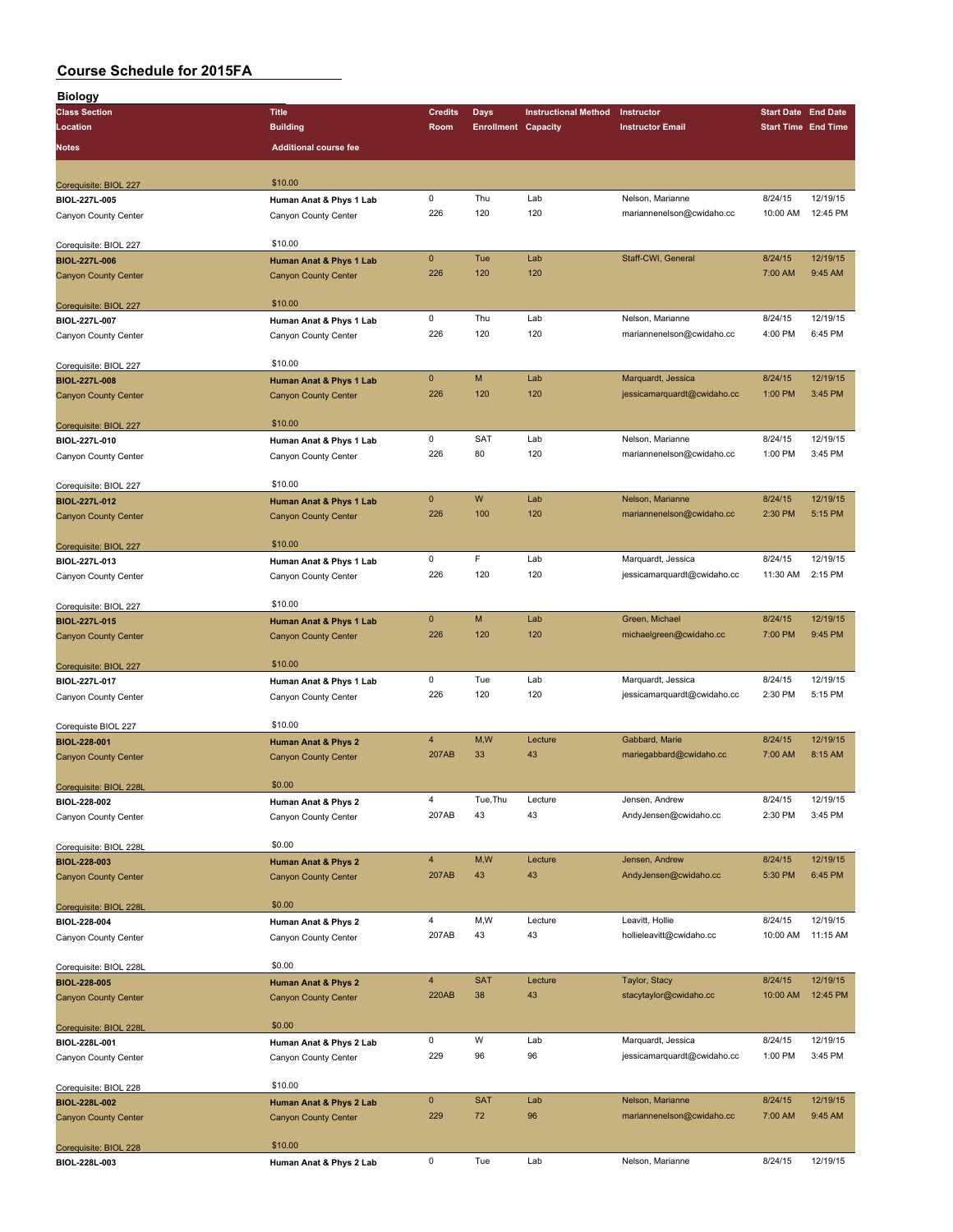| <b>Biology</b>              |                                  |                |                            |                             |                                                   |                            |          |
|-----------------------------|----------------------------------|----------------|----------------------------|-----------------------------|---------------------------------------------------|----------------------------|----------|
| <b>Class Section</b>        | <b>Title</b>                     | <b>Credits</b> | <b>Days</b>                | <b>Instructional Method</b> | Instructor                                        | <b>Start Date End Date</b> |          |
| Location                    | <b>Building</b>                  | Room           | <b>Enrollment Capacity</b> |                             | <b>Instructor Email</b>                           | <b>Start Time End Time</b> |          |
| <b>Notes</b>                | <b>Additional course fee</b>     |                |                            |                             |                                                   |                            |          |
| Canyon County Center        | Canyon County Center             | 229            | 96                         | 96                          | mariannenelson@cwidaho.cc                         | 4:00 PM                    | 6:45 PM  |
| Corequisite: BIOL 228       | \$10.00                          |                |                            |                             |                                                   |                            |          |
| <b>BIOL-228L-004</b>        | Human Anat & Phys 2 Lab          | $\mathbf 0$    | Thu                        | Lab                         | Marquardt, Jessica                                | 8/24/15                    | 12/19/15 |
| <b>Canyon County Center</b> | <b>Canyon County Center</b>      | 229            | 84                         | 96                          | jessicamarquardt@cwidaho.cc                       | 11:30 AM                   | 2:15 PM  |
| Corequisite: BIOL 228       | \$10.00                          |                |                            |                             |                                                   |                            |          |
| BIOL-228L-005               | Human Anat & Phys 2 Lab          | $\mathbf 0$    | W                          | Lab                         | Marquardt, Jessica                                | 8/24/15                    | 12/19/15 |
| Canyon County Center        | Canyon County Center             | 229            | 88                         | 96                          | jessicamarquardt@cwidaho.cc                       | 8:30 AM                    | 11:15 AM |
| Corequisite: BIOL 228       | \$10.00                          |                |                            |                             |                                                   |                            |          |
| BIOL-228L-006               | Human Anat & Phys 2 Lab          | $\mathbf{0}$   | F                          | Lab                         | Nelson, Marianne                                  | 8/24/15                    | 12/19/15 |
| <b>Canyon County Center</b> | <b>Canyon County Center</b>      | 229            | 84                         | 96                          | mariannenelson@cwidaho.cc                         | 1:00 PM                    | 3:45 PM  |
| Corequisite: BIOL 228       | \$10.00                          |                |                            |                             |                                                   |                            |          |
| BIOL-228L-007               | Human Anat & Phys 2 Lab          | $\mathbf 0$    | W                          | Lab                         | Dahl, Eric                                        | 8/24/15                    | 12/19/15 |
| Canyon County Center        | Canyon County Center             | 229            | 96                         | 96                          | ericdahl@cwidaho.cc                               | 7:00 PM                    | 9:45 PM  |
| Corequisite: BIOL 228       | \$10.00                          |                |                            |                             |                                                   |                            |          |
| <b>BIOL-228L-008</b>        | Human Anat & Phys 2 Lab          | $\mathbf 0$    | M                          | Lab                         | Marquardt, Jessica                                | 8/24/15                    | 12/19/15 |
| <b>Canyon County Center</b> | <b>Canyon County Center</b>      | 229            | 88                         | 92                          | jessicamarquardt@cwidaho.cc                       | 10:00 AM                   | 12:45 PM |
| Corequisite: BIOL 228       | \$10.00                          |                |                            |                             |                                                   |                            |          |
| BIOL-228L-009               | Human Anat & Phys 2 Lab          | $\mathbf 0$    | Thu                        | Lab                         | Nelson, Marianne                                  | 8/24/15                    | 12/19/15 |
| Canyon County Center        | Canyon County Center             | 229            | 96                         | 96                          | mariannenelson@cwidaho.cc                         | 7:00 AM                    | 9:45 AM  |
| Corequisite: BIOL 228       | \$10.00                          |                |                            |                             |                                                   |                            |          |
| BIOL-293-001                | <b>Biology Internship</b>        | $\overline{3}$ |                            | Internship                  | Oppenheimer, Suzanne<br>suzanneoppenheimer@cwidah | 8/24/15                    | 12/19/15 |
| <b>Community Locations</b>  | <b>Community Location</b>        | <b>CMTY</b>    | $\overline{2}$             | $\overline{4}$              | O.CC                                              |                            |          |
|                             | \$0.00                           |                |                            |                             |                                                   |                            |          |
| BIOL-296-001                | <b>Biology Independent Study</b> | 3              |                            | Independent Study           | Oppenheimer, Suzanne<br>suzanneoppenheimer@cwidah | 8/24/15                    | 12/19/15 |
| <b>Community Locations</b>  | Community Location               | <b>CMTY</b>    | $\pmb{0}$                  | $\mathbf{1}$                | o.cc                                              |                            |          |
|                             | \$0.00                           |                |                            |                             |                                                   |                            |          |

#### **Business**

| <b>Class Section</b><br>Location | <b>Title</b><br><b>Building</b> | <b>Credits</b><br><b>Room</b> | Days<br><b>Enrollment Capacity</b> | <b>Instructional Method</b> | Instructor<br><b>Instructor Email</b>       | <b>Start Date End Date</b><br><b>Start Time End Time</b> |          |
|----------------------------------|---------------------------------|-------------------------------|------------------------------------|-----------------------------|---------------------------------------------|----------------------------------------------------------|----------|
| <b>Notes</b>                     | <b>Additional course fee</b>    |                               |                                    |                             |                                             |                                                          |          |
| <b>BUSA-101-001</b>              | <b>Intro to Business</b>        | $\mathbf{3}$                  | M,W                                | Lecture                     | Berggren, David                             | 8/24/15                                                  | 12/19/15 |
| Nampa Campus                     | Aspen Classroom Building        | 106                           | 26                                 | 40                          | daveberggren@cwidaho.cc                     | 8:30 AM                                                  | 9:45 AM  |
|                                  | \$0.00                          |                               |                                    |                             |                                             |                                                          |          |
| BUSA-101-002                     | <b>Intro to Business</b>        | 3                             | M,W                                | Lecture                     | Berggren, David                             | 8/24/15                                                  | 12/19/15 |
| Nampa Campus                     | Aspen Classroom Building        | 106                           | 30                                 | 40                          | daveberggren@cwidaho.cc                     | 11:30 AM                                                 | 12:45 PM |
|                                  | \$0.00                          |                               |                                    |                             |                                             |                                                          |          |
| <b>BUSA-101-003</b>              | <b>Intro to Business</b>        | $\overline{3}$                | M,W                                | Lecture                     | Barham, Stephanie                           | 8/24/15                                                  | 12/19/15 |
| <b>Ada County Campus</b>         | <b>Pintail Center</b>           | 1206                          | 30                                 | 30                          | stephaniebarham@cwidaho.cc                  | 11:30 AM                                                 | 12:45 PM |
|                                  | \$0.00                          |                               |                                    |                             |                                             |                                                          |          |
| BUSA-101-004                     | <b>Intro to Business</b>        | 3                             | Tue.Thu                            | Lecture                     | Barham, Stephanie                           | 8/24/15                                                  | 12/19/15 |
| Nampa Campus                     | Aspen Classroom Building        | 106                           | 33                                 | 40                          | stephaniebarham@cwidaho.cc                  | 11:30 AM                                                 | 12:45 PM |
|                                  | \$0.00                          |                               |                                    |                             |                                             |                                                          |          |
| <b>BUSA-101-005W</b>             | <b>Intro to Business</b>        | $\mathbf{3}$                  |                                    | On-Line                     | Petersen, Stephanie                         | 8/24/15                                                  | 12/19/15 |
| Online                           | Online                          | <b>ONL</b>                    | 29                                 | 30                          | stephaniepetersen@cwidaho.c<br>$\mathbf{c}$ |                                                          |          |
|                                  | \$30.00                         |                               |                                    |                             |                                             |                                                          |          |
| BUSA-101-006W                    | <b>Intro to Business</b>        | 3                             |                                    | On-Line                     | Randall, Gary                               | 8/24/15                                                  | 12/19/15 |
| Online                           | Online                          | ONL                           | 30                                 | 30                          | craigrandall@cwidaho.cc                     |                                                          |          |
|                                  |                                 |                               |                                    |                             |                                             |                                                          |          |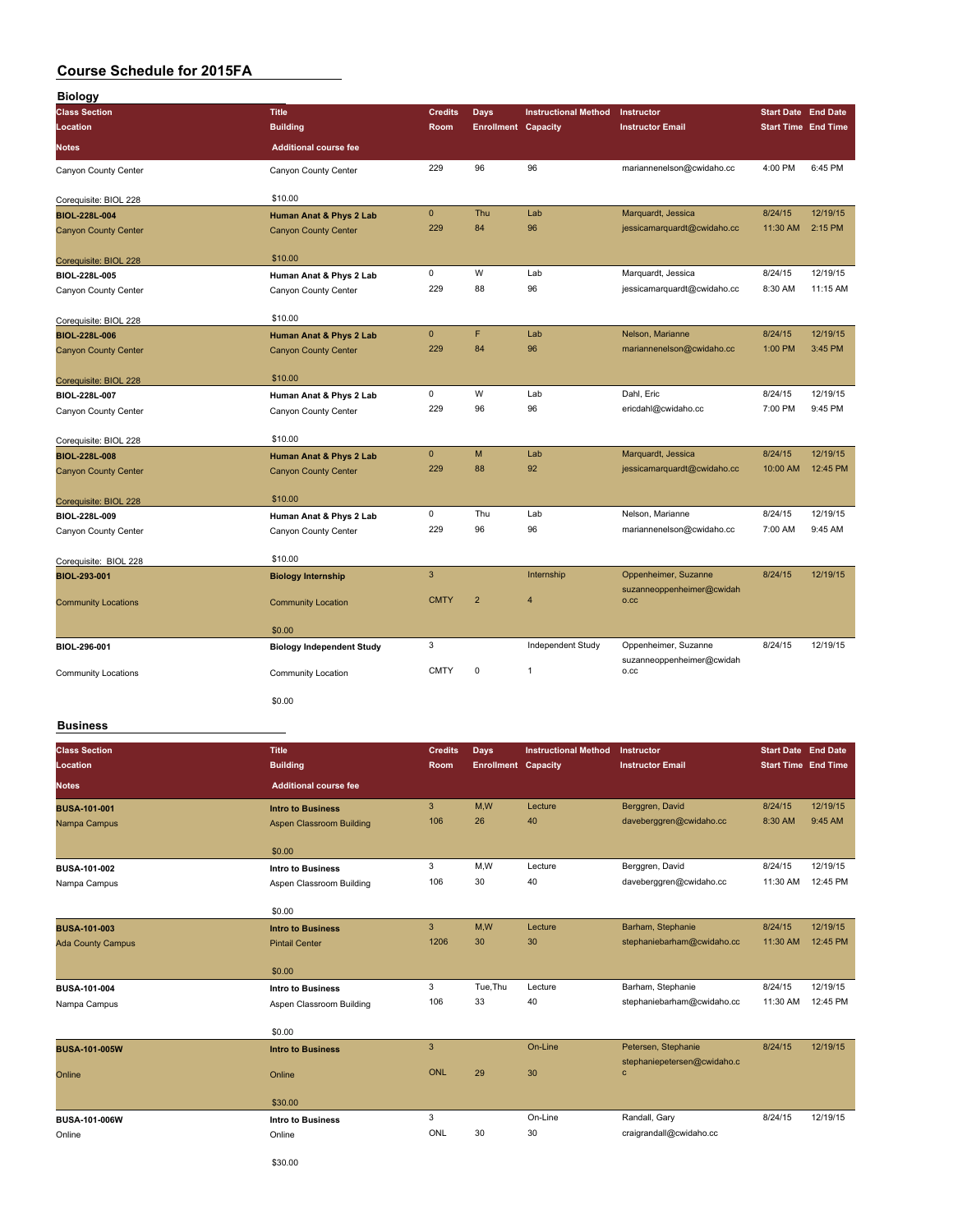| <b>Business</b>                         |                                         |                           |                            |                             |                                                    |                            |          |
|-----------------------------------------|-----------------------------------------|---------------------------|----------------------------|-----------------------------|----------------------------------------------------|----------------------------|----------|
| <b>Class Section</b>                    | <b>Title</b>                            | <b>Credits</b>            | <b>Days</b>                | <b>Instructional Method</b> | Instructor                                         | <b>Start Date End Date</b> |          |
| Location                                | <b>Building</b>                         | Room                      | <b>Enrollment Capacity</b> |                             | <b>Instructor Email</b>                            | <b>Start Time End Time</b> |          |
| Notes                                   | <b>Additional course fee</b>            |                           |                            |                             |                                                    |                            |          |
|                                         |                                         |                           |                            |                             |                                                    |                            |          |
| <b>BUSA-101-007W</b>                    | <b>Intro to Business</b>                | $\sqrt{3}$                |                            | On-Line                     | Petersen, Stephanie<br>stephaniepetersen@cwidaho.c | 8/24/15                    | 12/19/15 |
| Online                                  | Online                                  | <b>ONL</b>                | 30                         | 30                          | C                                                  |                            |          |
|                                         |                                         |                           |                            |                             |                                                    |                            |          |
|                                         | \$30.00                                 |                           |                            |                             |                                                    |                            |          |
| BUSA-201-001                            | <b>Business Communication</b>           | 3                         | Tue, Thu                   | Lecture                     | Nordstrom, John                                    | 8/24/15                    | 12/19/15 |
| Nampa Campus                            | Multipurpose Classroom Bldg             | 205                       | 25                         | 25                          | johnnordstrom@cwidaho.cc                           | 11:30 AM                   | 12:45 PM |
|                                         |                                         |                           |                            |                             |                                                    |                            |          |
|                                         | \$0.00                                  |                           |                            |                             |                                                    |                            |          |
| <b>BUSA-201-002</b>                     | <b>Business Communication</b>           | $\ensuremath{\mathsf{3}}$ | Tue, Thu                   | Lecture                     | Hanson, Ryan                                       | 8/24/15                    | 12/19/15 |
| <b>Ada County Campus</b>                | <b>Pintail Center</b>                   | 1320                      | 25                         | 25                          | ryanhanson@cwidaho.cc                              | 5:30 PM                    | 6:45 PM  |
|                                         |                                         |                           |                            |                             |                                                    |                            |          |
|                                         | \$0.00                                  |                           |                            |                             |                                                    |                            |          |
| BUSA-201-003W                           | <b>Business Communication</b>           | 3                         |                            | On-Line                     | Smith, Kristy                                      | 8/24/15                    | 12/19/15 |
| Online                                  | Online                                  | ONL                       | 25                         | 25                          | brookesmith@cwidaho.cc                             |                            |          |
|                                         |                                         |                           |                            |                             |                                                    |                            |          |
|                                         | \$30.00                                 | $\mathbf{3}$              |                            | On-Line                     |                                                    | 8/24/15                    | 12/19/15 |
| <b>BUSA-201-004W</b>                    | <b>Business Communication</b>           | <b>ONL</b>                | 23                         | 25                          | Smith, Kristy                                      |                            |          |
| Online                                  | Online                                  |                           |                            |                             | brookesmith@cwidaho.cc                             |                            |          |
|                                         | \$30.00                                 |                           |                            |                             |                                                    |                            |          |
|                                         |                                         | 3                         |                            | On-Line                     | Smith, Kristy                                      | 8/24/15                    | 12/19/15 |
| BUSA-201-005W<br>Online                 | <b>Business Communication</b><br>Online | ONL                       | 22                         | 25                          | brookesmith@cwidaho.cc                             |                            |          |
|                                         |                                         |                           |                            |                             |                                                    |                            |          |
|                                         | \$30.00                                 |                           |                            |                             |                                                    |                            |          |
| <b>BUSA-207-001</b>                     | <b>Bus Stats for Dec Making 1</b>       | $\mathbf{3}$              | M, W                       | Lecture                     | Moore, Michelle                                    | 8/24/15                    | 12/19/15 |
| Nampa Campus                            | <b>Aspen Classroom Building</b>         | 126                       | 29                         | 30                          | shellymoore@cwidaho.cc                             | 1:00 PM                    | 2:15 PM  |
|                                         |                                         |                           |                            |                             |                                                    |                            |          |
|                                         | \$0.00                                  |                           |                            |                             |                                                    |                            |          |
| <b>BUSA-207-002</b>                     | <b>Bus Stats for Dec Making 1</b>       | 3                         | Tue, Thu                   | Lecture                     | Moore, Michelle                                    | 8/24/15                    | 12/19/15 |
| Nampa Campus                            | Aspen Classroom Building                | 126                       | 30                         | 30                          | shellymoore@cwidaho.cc                             | 10:00 AM                   | 11:15 AM |
|                                         |                                         |                           |                            |                             |                                                    |                            |          |
|                                         | \$0.00                                  |                           |                            |                             |                                                    |                            |          |
| <b>BUSA-207-003</b>                     | <b>Bus Stats for Dec Making 1</b>       | $\mathbf{3}$              | M,W                        | Lecture                     | Wight, Damaris                                     | 8/24/15                    | 12/19/15 |
| Nampa Campus                            | <b>Academic Building</b>                | 201                       | 30                         | 30                          | damariswight@cwidaho.cc                            | 5:30 PM                    | 6:45 PM  |
|                                         |                                         |                           |                            |                             |                                                    |                            |          |
|                                         | \$0.00                                  |                           |                            |                             |                                                    |                            |          |
| BUSA-207-004W                           | <b>Bus Stats for Dec Making 1</b>       | 3                         |                            | On-Line                     | Berggren, David                                    | 8/24/15                    | 12/19/15 |
| Online                                  | Online                                  | ONL                       | 30                         | 30                          | daveberggren@cwidaho.cc                            |                            |          |
|                                         | \$30.00                                 |                           |                            |                             |                                                    |                            |          |
|                                         |                                         | 3                         |                            | On-Line                     | Berggren, David                                    | 8/24/15                    | 12/19/15 |
| <b>BUSA-207-005W</b>                    | <b>Bus Stats for Dec Making 1</b>       | <b>ONL</b>                | 30                         | 30                          | daveberggren@cwidaho.cc                            |                            |          |
| Online                                  | Online                                  |                           |                            |                             |                                                    |                            |          |
|                                         | \$30.00                                 |                           |                            |                             |                                                    |                            |          |
| BUSA-208-001                            | <b>Bus Stats for Dec Making 2</b>       | 3                         | M,W                        | Lecture                     | Moore, Michelle                                    | 8/24/15                    | 12/19/15 |
| Nampa Campus                            | Aspen Classroom Building                | 126                       | 28                         | 30                          | shellymoore@cwidaho.cc                             | 4:00 PM                    | 5:15 PM  |
|                                         |                                         |                           |                            |                             |                                                    |                            |          |
|                                         | \$0.00                                  |                           |                            |                             |                                                    |                            |          |
| <b>BUSA-208-002</b>                     | <b>Bus Stats for Dec Making 2</b>       | 3 <sup>2</sup>            | Tue, Thu                   | Lecture                     | Moore, Michelle                                    | 8/24/15                    | 12/19/15 |
| Nampa Campus                            | Aspen Classroom Building                | 126                       | 13                         | 30                          | shellymoore@cwidaho.cc                             | 11:30 AM                   | 12:45 PM |
|                                         |                                         |                           |                            |                             |                                                    |                            |          |
|                                         | \$0.00                                  |                           |                            |                             |                                                    |                            |          |
| <b>BUSA-208-005W</b>                    | <b>Bus Stats for Dec Making 2</b>       | 3                         |                            | On-Line                     | Berggren, David                                    | 8/24/15                    | 12/19/15 |
| Online                                  | Online                                  | ONL                       | 11                         | 30                          | daveberggren@cwidaho.cc                            |                            |          |
|                                         |                                         |                           |                            |                             |                                                    |                            |          |
|                                         | \$30.00                                 |                           |                            |                             |                                                    |                            |          |
| <b>BUSA-215-001H</b>                    | <b>Intro to Information Science</b>     | $\ensuremath{\mathsf{3}}$ | M                          | <b>Hybrid</b>               | Zarr, Mark                                         | 8/24/15                    | 12/19/15 |
| Nampa Campus                            | <b>Aspen Classroom Building</b>         | 126                       | 24                         | 32                          | markzarr@cwidaho.cc                                | 8:30 AM                    | 9:45 AM  |
|                                         |                                         |                           |                            |                             |                                                    |                            |          |
| Hybrid course - has an online component | \$36.00                                 |                           |                            |                             |                                                    |                            |          |
| BUSA-215-002                            | Intro to Information Science            | 3                         | M,W                        | Lecture                     | Moore, Michelle                                    | 8/24/15                    | 12/19/15 |
| Nampa Campus                            | Aspen Classroom Building                | 126                       | 32                         | 32                          | shellymoore@cwidaho.cc                             | 2:30 PM                    | 3:45 PM  |
|                                         | \$36.00                                 |                           |                            |                             |                                                    |                            |          |
| <b>BUSA-215-004H</b>                    | <b>Intro to Information Science</b>     | $\mathbf{3}$              | W                          | <b>Hybrid</b>               | Anderson, Michael                                  | 8/24/15                    | 12/19/15 |
| <b>Ada County Campus</b>                | <b>Pintail Center</b>                   | 1203                      | 20                         | 20                          | mikeanderson4@cwidaho.cc                           | 7:00 PM                    | 8:15 PM  |
|                                         |                                         |                           |                            |                             |                                                    |                            |          |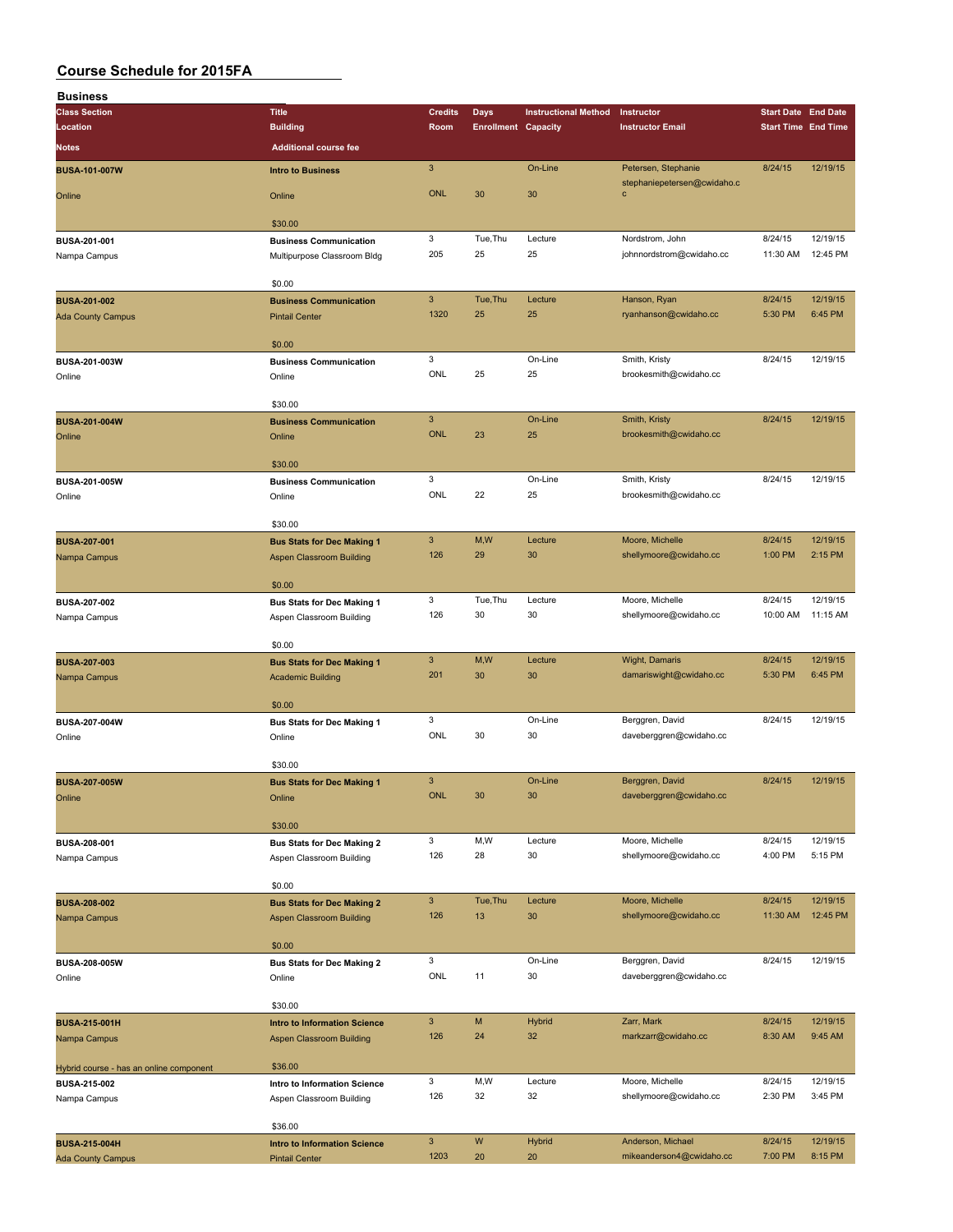| <b>Business</b>                         |                                      |                |                            |                             |                                                    |                            |                            |
|-----------------------------------------|--------------------------------------|----------------|----------------------------|-----------------------------|----------------------------------------------------|----------------------------|----------------------------|
| <b>Class Section</b>                    | <b>Title</b>                         | <b>Credits</b> | <b>Days</b>                | <b>Instructional Method</b> | Instructor                                         | <b>Start Date End Date</b> |                            |
| Location                                | <b>Building</b>                      | Room           | <b>Enrollment Capacity</b> |                             | <b>Instructor Email</b>                            |                            | <b>Start Time End Time</b> |
| Notes                                   | <b>Additional course fee</b>         |                |                            |                             |                                                    |                            |                            |
| Hybrid course - has an online component | \$36.00                              |                |                            |                             |                                                    |                            |                            |
| BUSA-215-006W                           | Intro to Information Science         | 3              |                            | On-Line                     | Moore, Michelle                                    | 8/24/15                    | 12/19/15                   |
| Online                                  | Online                               | ONL            | 30                         | 30                          | shellymoore@cwidaho.cc                             |                            |                            |
|                                         | \$66.00                              |                |                            |                             |                                                    |                            |                            |
| <b>BUSA-215-009W</b>                    | <b>Intro to Information Science</b>  | $\mathbf{3}$   |                            | On-Line                     | Barham, Stephanie                                  | 8/24/15                    | 12/19/15                   |
| Online                                  | Online                               | <b>ONL</b>     | 30                         | 30                          | stephaniebarham@cwidaho.cc                         |                            |                            |
|                                         | \$66.00                              |                |                            |                             |                                                    |                            |                            |
| BUSA-215-010W                           | Intro to Information Science         | 3              |                            | On-Line                     | Anderson, Michael                                  | 8/24/15                    | 12/19/15                   |
| Online                                  | Online                               | ONL            | 29                         | 30                          | mikeanderson4@cwidaho.cc                           |                            |                            |
|                                         | \$66.00                              |                |                            |                             |                                                    |                            |                            |
| <b>BUSA-250-002W</b>                    | <b>Principles of Marketing</b>       | $\overline{3}$ |                            | On-Line                     | Harvey, John                                       | 8/24/15                    | 12/19/15                   |
| Online                                  | Online                               | ONL            | 27                         | 30                          | johnharvey@cwidaho.cc                              |                            |                            |
|                                         | \$30.00                              |                |                            |                             |                                                    |                            |                            |
| BUSA-255-001W                           | <b>Leadership Development Skills</b> | 3              |                            | On-Line                     | Zarr, Mark                                         | 8/24/15                    | 12/19/15                   |
| Online                                  | Online                               | ONL            | 26                         | 30                          | markzarr@cwidaho.cc                                |                            |                            |
|                                         | \$30.00                              |                |                            |                             |                                                    |                            |                            |
| <b>BUSA-256-001W</b>                    | <b>Intro to Int'l Business</b>       | $\overline{3}$ |                            | On-Line                     | Petersen, Stephanie<br>stephaniepetersen@cwidaho.c | 8/24/15                    | 12/19/15                   |
| Online                                  | Online                               | <b>ONL</b>     | 13                         | 30                          | $\mathbf c$                                        |                            |                            |
|                                         | \$30.00                              |                |                            |                             |                                                    |                            |                            |
| BUSA-265-001                            | <b>Legal Environment</b>             | 3              | Tue, Thu                   | Lecture                     | Welker, Joseph                                     | 8/24/15                    | 12/19/15                   |
| Nampa Campus                            | Aspen Classroom Building             | 102            | 24                         | 33                          | joewelker@cwidaho.cc                               | 11:30 AM                   | 12:45 PM                   |
|                                         | \$0.00                               |                |                            |                             |                                                    |                            |                            |
| <b>BUSA-265-004W</b>                    | <b>Legal Environment</b>             | $\mathbf{3}$   |                            | On-Line                     | Harvey, John                                       | 8/24/15                    | 12/19/15                   |
| Online                                  | Online                               | <b>ONL</b>     | 32                         | 30                          | johnharvey@cwidaho.cc                              |                            |                            |
|                                         | \$30.00                              |                |                            |                             |                                                    |                            |                            |
| <b>BUSA-265-005W</b>                    | <b>Legal Environment</b>             | 3              |                            | On-Line                     | Harvey, John                                       | 8/24/15                    | 12/19/15                   |
| Online                                  | Online                               | ONL            | 24                         | 30                          | johnharvey@cwidaho.cc                              |                            |                            |
|                                         | \$30.00                              |                |                            |                             |                                                    |                            |                            |

#### **Certified Dental Assisting**

| <b>Class Section</b><br>Location | <b>Title</b><br><b>Building</b>          | <b>Credits</b><br>Room | Days<br><b>Enrollment Capacity</b> | <b>Instructional Method</b> | Instructor<br><b>Instructor Email</b> | <b>Start Date</b> End Date<br><b>Start Time End Time</b> |          |
|----------------------------------|------------------------------------------|------------------------|------------------------------------|-----------------------------|---------------------------------------|----------------------------------------------------------|----------|
| <b>Notes</b>                     | <b>Additional course fee</b>             |                        |                                    |                             |                                       |                                                          |          |
| <b>DENT-100-001</b>              | <b>Dental Assisting Anatomy</b>          | $\mathbf{1}$           | Thu                                | Lecture                     | Holmes, Elaine                        | 8/24/15                                                  | 12/19/15 |
| <b>Ada County Campus</b>         | <b>Quail Court Building</b>              | 2210                   | 12                                 | 24                          | elaineholmes@cwidaho.cc               | 2:00 PM                                                  | 2:50 PM  |
|                                  | \$0.00                                   |                        |                                    |                             |                                       |                                                          |          |
| DENT-100-001                     | <b>Dental Assisting Anatomy</b>          | $\mathbf{1}$           | Thu                                | Lecture                     | Satake, Monica                        | 8/24/15                                                  | 12/19/15 |
| Ada County Campus                | <b>Quail Court Building</b>              | 2210                   | 12                                 | 24                          | monicasatake@cwidaho.cc               | 2:00 PM                                                  | 2:50 PM  |
|                                  | \$0.00                                   |                        |                                    |                             |                                       |                                                          |          |
| <b>DENT-101-001</b>              | <b>Dental Materials &amp; Procedures</b> | 3                      | Thu                                | Lab                         | Holmes, Elaine                        | 8/24/15                                                  | 12/19/15 |
| <b>Ada County Campus</b>         | <b>Quail Court Building</b>              | 2210                   | 18                                 | 24                          | elaineholmes@cwidaho.cc               | 8:00 AM                                                  | 8:50 AM  |
|                                  | \$175.00                                 |                        |                                    |                             |                                       |                                                          |          |
| DENT-101-001                     | <b>Dental Materials &amp; Procedures</b> | 3                      | Thu                                | Lab                         | Satake, Monica                        | 8/24/15                                                  | 12/19/15 |
| Ada County Campus                | <b>Quail Court Building</b>              | 2210                   | 18                                 | 24                          | monicasatake@cwidaho.cc               | 8:00 AM                                                  | 8:50 AM  |
|                                  | \$175.00                                 |                        |                                    |                             |                                       |                                                          |          |
| <b>DENT-101L-001</b>             | <b>Dental Matris &amp; Procdrs Lab</b>   | $\mathbf{0}$           | Thu                                | Lab                         | Holmes, Elaine                        | 8/24/15                                                  | 12/19/15 |
| <b>Ada County Campus</b>         | <b>Quail Court Building</b>              | 1100                   | 12                                 | 12                          | elaineholmes@cwidaho.cc               | 9:30 AM                                                  | 1:30 PM  |
|                                  | \$0.00                                   |                        |                                    |                             |                                       |                                                          |          |
| DENT-101L-001                    | Dental Matris & Procdrs Lab              | 0                      | Thu                                | Lab                         | Satake, Monica                        | 8/24/15                                                  | 12/19/15 |
| Ada County Campus                | <b>Quail Court Building</b>              | 1100                   | 12                                 | 12                          | monicasatake@cwidaho.cc               | 9:30 AM                                                  | 1:30 PM  |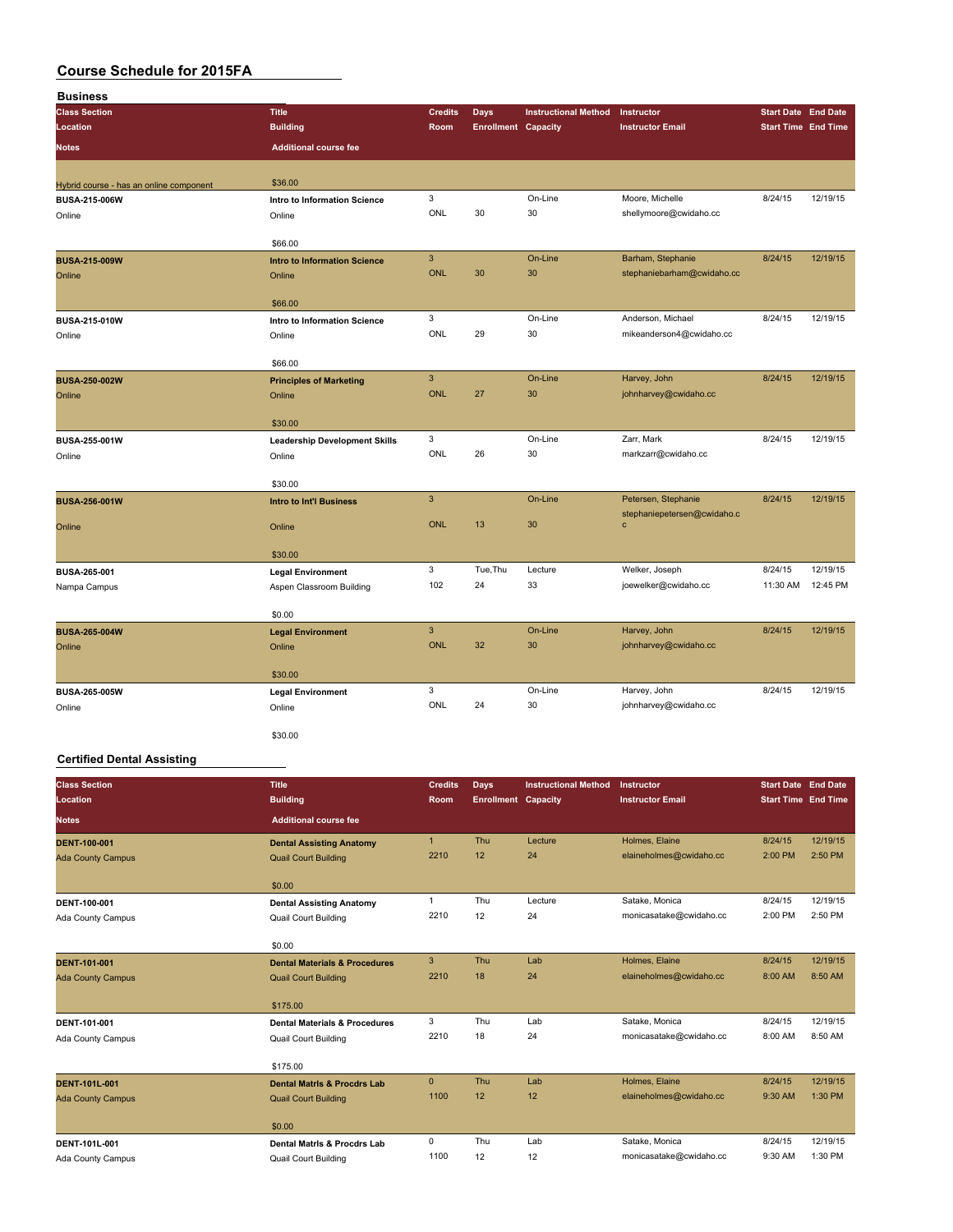| <b>Certified Dental Assisting</b>         |                                                              |                           |                            |                             |                                           |                            |                     |
|-------------------------------------------|--------------------------------------------------------------|---------------------------|----------------------------|-----------------------------|-------------------------------------------|----------------------------|---------------------|
| <b>Class Section</b>                      | <b>Title</b>                                                 | <b>Credits</b>            | <b>Days</b>                | <b>Instructional Method</b> | Instructor                                | <b>Start Date End Date</b> |                     |
| Location                                  | <b>Building</b>                                              | Room                      | <b>Enrollment Capacity</b> |                             | <b>Instructor Email</b>                   | <b>Start Time End Time</b> |                     |
| Notes                                     | <b>Additional course fee</b>                                 |                           |                            |                             |                                           |                            |                     |
|                                           | \$0.00                                                       |                           |                            |                             |                                           |                            |                     |
| DENT-101L-002                             | <b>Dental Matris &amp; Procdrs Lab</b>                       | $\pmb{0}$                 | F                          | Lab                         | Holmes, Elaine                            | 8/24/15                    | 12/19/15            |
| <b>Ada County Campus</b>                  | <b>Quail Court Building</b>                                  | 1100                      | $6\phantom{1}$             | 12                          | elaineholmes@cwidaho.cc                   | 1:00 PM                    | 5:00 PM             |
|                                           |                                                              |                           |                            |                             |                                           |                            |                     |
|                                           | \$0.00                                                       |                           |                            |                             |                                           |                            |                     |
| DENT-101L-002                             | Dental Matris & Procdrs Lab                                  | 0<br>1100                 | F<br>6                     | Lab<br>12                   | Satake, Monica<br>monicasatake@cwidaho.cc | 8/24/15<br>1:00 PM         | 12/19/15<br>5:00 PM |
| Ada County Campus                         | Quail Court Building                                         |                           |                            |                             |                                           |                            |                     |
|                                           | \$0.00                                                       |                           |                            |                             |                                           |                            |                     |
| <b>DENT-102-001</b>                       | <b>Dental Clinical Skills 1</b>                              | $\overline{2}$            | M                          | Lecture                     | Holmes, Elaine                            | 8/24/15                    | 12/19/15            |
| <b>Ada County Campus</b>                  | <b>Quail Court Building</b>                                  | 1100                      | 12                         | 12                          | elaineholmes@cwidaho.cc                   | 10:30 AM                   | 11:20 AM            |
|                                           | \$0.00                                                       |                           |                            |                             |                                           |                            |                     |
| DENT-102-001                              | <b>Dental Clinical Skills 1</b>                              | $\overline{2}$            | M                          | Lecture                     | Satake, Monica                            | 8/24/15                    | 12/19/15            |
| Ada County Campus                         | Quail Court Building                                         | 1100                      | 12                         | 12                          | monicasatake@cwidaho.cc                   | 10:30 AM                   | 11:20 AM            |
|                                           |                                                              |                           |                            |                             |                                           |                            |                     |
|                                           | \$0.00                                                       |                           |                            |                             |                                           |                            |                     |
| <b>DENT-102-002</b>                       | <b>Dental Clinical Skills 1</b>                              | $\overline{2}$            | F                          | Lab                         | Holmes, Elaine                            | 8/24/15                    | 12/19/15            |
| <b>Ada County Campus</b>                  | <b>Quail Court Building</b>                                  | 1100                      | 6                          | 12                          | elaineholmes@cwidaho.cc                   | 8:00 AM                    | 8:50 AM             |
|                                           | \$0.00                                                       |                           |                            |                             |                                           |                            |                     |
| DENT-102-002                              | <b>Dental Clinical Skills 1</b>                              | $\overline{2}$            | F                          | Lab                         | Satake, Monica                            | 8/24/15                    | 12/19/15            |
| Ada County Campus                         | Quail Court Building                                         | 1100                      | 6                          | 12                          | monicasatake@cwidaho.cc                   | 8:00 AM                    | 8:50 AM             |
|                                           |                                                              |                           |                            |                             |                                           |                            |                     |
|                                           | \$0.00<br><b>Dental Clinical Skills 1 Lab</b>                | $\mathbf{0}$              | M                          | Lab                         | Holmes, Elaine                            | 8/24/15                    | 12/19/15            |
| DENT-102L-001<br><b>Ada County Campus</b> | <b>Quail Court Building</b>                                  | 1100                      | 12                         | 12                          | elaineholmes@cwidaho.cc                   | 11:30 AM                   | 2:30 PM             |
|                                           |                                                              |                           |                            |                             |                                           |                            |                     |
|                                           | \$0.00                                                       |                           |                            |                             |                                           |                            |                     |
| DENT-102L-001                             | Dental Clinical Skills 1 Lab                                 | 0                         | M                          | Lab                         | Satake, Monica                            | 8/24/15                    | 12/19/15            |
| Ada County Campus                         | Quail Court Building                                         | 1100                      | 12                         | 12                          | monicasatake@cwidaho.cc                   | 11:30 AM                   | 2:30 PM             |
|                                           | \$0.00                                                       |                           |                            |                             |                                           |                            |                     |
| <b>DENT-102L-002</b>                      | <b>Dental Clinical Skills 1 Lab</b>                          | $\pmb{0}$                 | F                          | Lab                         | Holmes, Elaine                            | 8/24/15                    | 12/19/15            |
| <b>Ada County Campus</b>                  | <b>Quail Court Building</b>                                  | 1100                      | 6                          | 12                          | elaineholmes@cwidaho.cc                   | 9:00 AM                    | 12:00 PM            |
|                                           |                                                              |                           |                            |                             |                                           |                            |                     |
| DENT-102L-002                             | \$0.00<br>Dental Clinical Skills 1 Lab                       | 0                         | F                          | Lab                         | Satake, Monica                            | 8/24/15                    | 12/19/15            |
| Ada County Campus                         | Quail Court Building                                         | 1100                      | 6                          | 12                          | monicasatake@cwidaho.cc                   | 9:00 AM                    | 12:00 PM            |
|                                           |                                                              |                           |                            |                             |                                           |                            |                     |
|                                           | \$0.00                                                       |                           |                            |                             |                                           |                            |                     |
| DENT-104-001                              | <b>Dental Radiography</b>                                    | $\ensuremath{\mathsf{3}}$ | M                          | Lecture                     | Holmes, Elaine                            | 8/24/15                    | 12/19/15            |
| <b>Ada County Campus</b>                  | <b>Quail Court Building</b>                                  | 2210                      | 18                         | 24                          | elaineholmes@cwidaho.cc                   | 8:00 AM                    | 9:40 AM             |
|                                           | \$0.00                                                       |                           |                            |                             |                                           |                            |                     |
| DENT-104L-001                             | Dental Radiography Lab                                       | 0                         | Tue                        | Lab                         | Holmes, Elaine                            | 8/24/15                    | 12/19/15            |
| Ada County Campus                         | <b>Quail Court Building</b>                                  | 1100                      | 6                          | 6                           | elaineholmes@cwidaho.cc                   | 1:30 PM                    | 3:30 PM             |
|                                           |                                                              |                           |                            |                             |                                           |                            |                     |
|                                           | \$0.00                                                       | $\mathbf 0$               | Tue                        | Lab                         | Holmes, Elaine                            | 8/24/15                    | 12/19/15            |
| DENT-104L-002<br><b>Ada County Campus</b> | <b>Dental Radiography Lab</b><br><b>Quail Court Building</b> | 1100                      | $\bf 6$                    | 6                           | elaineholmes@cwidaho.cc                   | 11:30 AM                   | 1:30 PM             |
|                                           |                                                              |                           |                            |                             |                                           |                            |                     |
|                                           | \$0.00                                                       |                           |                            |                             |                                           |                            |                     |
| DENT-104L-003                             | Dental Radiography Lab                                       | 0                         | W                          | Lab                         | Holmes, Elaine                            | 8/24/15                    | 12/19/15            |
| Ada County Campus                         | <b>Quail Court Building</b>                                  | 1100                      | 6                          | 6                           | elaineholmes@cwidaho.cc                   | 12:30 PM                   | 2:30 PM             |
|                                           | \$0.00                                                       |                           |                            |                             |                                           |                            |                     |
| DENT-104L-004                             | <b>Dental Radiography Lab</b>                                | $\pmb{0}$                 | M                          | Lab                         | Holmes, Elaine                            | 8/24/15                    | 12/19/15            |
| <b>Ada County Campus</b>                  | <b>Quail Court Building</b>                                  | 1100                      | $\pmb{0}$                  | $\boldsymbol{6}$            | elaineholmes@cwidaho.cc                   | 3:00 PM                    | 5:00 PM             |
|                                           |                                                              |                           |                            |                             |                                           |                            |                     |
|                                           | \$0.00                                                       | $\mathbf{1}$              | Thu                        | Lecture                     | Holmes, Elaine                            | 8/24/15                    | 12/19/15            |
| DENT-108-001<br>Ada County Campus         | <b>Dental Office Management</b><br><b>Pintail Center</b>     | 1205                      | 12                         | 24                          | elaineholmes@cwidaho.cc                   | 3:00 PM                    | 3:50 PM             |
|                                           |                                                              |                           |                            |                             |                                           |                            |                     |
|                                           | \$0.00                                                       |                           |                            |                             |                                           |                            |                     |
| <b>DENT-108-001</b>                       | <b>Dental Office Management</b>                              | $\mathbf{1}$              | Thu                        | Lecture                     | Satake, Monica                            | 8/24/15                    | 12/19/15            |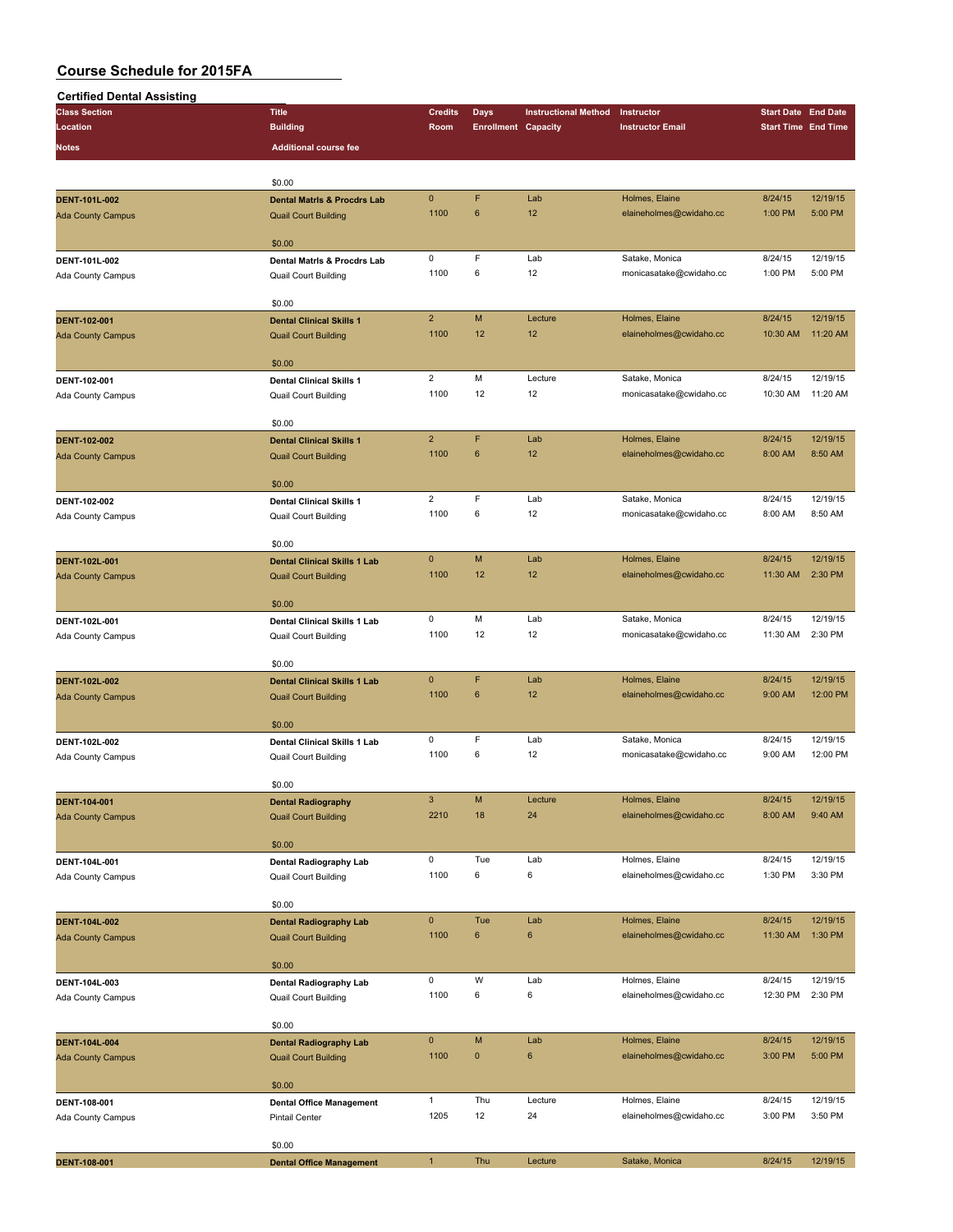| <b>Class Section</b>       | <b>Title</b>                              | <b>Credits</b> | <b>Days</b>                | <b>Instructional Method</b> | Instructor              | <b>Start Date End Date</b> |          |
|----------------------------|-------------------------------------------|----------------|----------------------------|-----------------------------|-------------------------|----------------------------|----------|
| Location                   | <b>Building</b>                           | Room           | <b>Enrollment Capacity</b> |                             | <b>Instructor Email</b> | <b>Start Time End Time</b> |          |
| <b>Notes</b>               | <b>Additional course fee</b>              |                |                            |                             |                         |                            |          |
| <b>Ada County Campus</b>   | <b>Pintail Center</b>                     | 1205           | 12                         | 24                          | monicasatake@cwidaho.cc | 3:00 PM                    | 3:50 PM  |
|                            | \$0.00                                    |                |                            |                             |                         |                            |          |
| DENT-109-001               | Public Health & Dental Hygiene            | $\mathbf{1}$   | W                          | Lecture                     | Holmes, Elaine          | 8/24/15                    | 12/19/15 |
| <b>Ada County Campus</b>   | <b>Quail Court Building</b>               | 2210           | 18                         | 24                          | elaineholmes@cwidaho.cc | 11:30 AM                   | 12:30 PM |
|                            | \$0.00                                    |                |                            |                             |                         |                            |          |
| <b>DENT-109-001</b>        | <b>Public Health &amp; Dental Hygiene</b> | $\mathbf{1}$   | W                          | Lecture                     | Satake, Monica          | 8/24/15                    | 12/19/15 |
| <b>Ada County Campus</b>   | <b>Quail Court Building</b>               | 2210           | 18                         | 24                          | monicasatake@cwidaho.cc | 11:30 AM                   | 12:30 PM |
|                            | \$0.00                                    |                |                            |                             |                         |                            |          |
| DENT-150-001               | <b>Intro to Dental Assisting</b>          | $\mathbf{1}$   | Tue                        | Lecture                     | Holmes, Elaine          | 8/24/15                    | 9/26/15  |
| <b>Ada County Campus</b>   | <b>Quail Court Building</b>               | 2210           | 12                         | 24                          | elaineholmes@cwidaho.cc | 8:00 AM                    | 10:30 AM |
|                            | \$0.00                                    |                |                            |                             |                         |                            |          |
| <b>DENT-150-001</b>        | <b>Intro to Dental Assisting</b>          | $\mathbf{1}$   | Tue                        | Lecture                     | Satake, Monica          | 8/24/15                    | 9/26/15  |
| <b>Ada County Campus</b>   | <b>Quail Court Building</b>               | 2210           | 12                         | 24                          | monicasatake@cwidaho.cc | 8:00 AM                    | 10:30 AM |
|                            | \$0.00                                    |                |                            |                             |                         |                            |          |
| DENT-151-001               | Dental Theory 1                           | 3              | W                          | Lecture                     | Holmes, Elaine          | 8/24/15                    | 12/19/15 |
| <b>Ada County Campus</b>   | <b>Quail Court Building</b>               | 2210           | 18                         | 24                          | elaineholmes@cwidaho.cc | 8:00 AM                    | 10:30 AM |
|                            | \$0.00                                    |                |                            |                             |                         |                            |          |
| <b>DENT-152-001</b>        | <b>Dental Theory 2</b>                    | $\overline{2}$ | Tue                        | Lecture                     | Holmes, Elaine          | 9/28/15                    | 12/12/15 |
| <b>Ada County Campus</b>   | <b>Quail Court Building</b>               | 2210           | 18                         | 24                          | elaineholmes@cwidaho.cc | 8:00 AM                    | 10:30 AM |
|                            | \$0.00                                    |                |                            |                             |                         |                            |          |
| DENT-152-001               | Dental Theory 2                           | $\overline{2}$ | Tue                        | Lecture                     | Satake, Monica          | 9/28/15                    | 12/12/15 |
| Ada County Campus          | Quail Court Building                      | 2210           | 18                         | 24                          | monicasatake@cwidaho.cc | 8:00 AM                    | 10:30 AM |
|                            | \$0.00                                    |                |                            |                             |                         |                            |          |
| <b>DENT-225-001</b>        | <b>Adv Dental Assisting Practic 1</b>     | $\bf 6$        |                            | Lab                         | Holmes, Elaine          | 8/24/15                    | 12/19/15 |
| <b>Community Locations</b> | <b>Community Location</b>                 | <b>CMTY</b>    | 8                          | 12                          | elaineholmes@cwidaho.cc |                            |          |
|                            | \$0.00                                    |                |                            |                             |                         |                            |          |

## **Chemistry**

| <b>Class Section</b>        | <b>Title</b>                          | <b>Credits</b> | <b>Days</b>                | <b>Instructional Method</b> | Instructor               | <b>Start Date End Date</b> |          |
|-----------------------------|---------------------------------------|----------------|----------------------------|-----------------------------|--------------------------|----------------------------|----------|
| Location                    | <b>Building</b>                       | Room           | <b>Enrollment Capacity</b> |                             | <b>Instructor Email</b>  | <b>Start Time End Time</b> |          |
| Notes                       | <b>Additional course fee</b>          |                |                            |                             |                          |                            |          |
| CHEM-100-001                | <b>Chemistry in Everyday Life</b>     | $\overline{4}$ | Tue.Thu                    | Lecture                     | Hess, Bryan              | 8/24/15                    | 12/19/15 |
| Nampa Campus                | <b>Academic Building</b>              | 106            | 48                         | 48                          | bryanhess@cwidaho.cc     | 8:30 AM                    | 9:45 AM  |
| Corequisite: CHEM 100L      | \$0.00                                |                |                            |                             |                          |                            |          |
| CHEM-100-002W               | <b>Chemistry in Everyday Life</b>     | $\overline{4}$ |                            | On-Line                     | Flock, Rebecca           | 8/24/15                    | 12/19/15 |
| Online                      | Online                                | ONL            | 34                         | 34                          | rebeccaflock@cwidaho.cc  |                            |          |
| Corequisite: CHEM 100L 002W | \$40.00                               |                |                            |                             |                          |                            |          |
| <b>CHEM-100L-001</b>        | <b>Chemistry in Everyday Life Lab</b> | $\mathbf{0}$   | Tue                        | Lab                         | Flock, Rebecca           | 8/24/15                    | 12/19/15 |
| Nampa Campus                | <b>Academic Building</b>              | 216            | 24                         | 24                          | rebeccaflock@cwidaho.cc  | 10:00 AM                   | 11:45 AM |
| Corequisite: CHEM 100       | \$15.00                               |                |                            |                             |                          |                            |          |
| CHEM-100L-002W              | Chemistry in Everyday Life Lab        | $\mathbf 0$    |                            | On-Line                     | Flock, Rebecca           | 8/24/15                    | 12/19/15 |
| Online                      | Online                                | ONL            | 136                        | 136                         | rebeccaflock@cwidaho.cc  |                            |          |
| Corequisite: CHEM 100 002W  | \$0.00                                |                |                            |                             |                          |                            |          |
| CHEM-100L-004               | <b>Chemistry in Everyday Life Lab</b> | $\mathbf{0}$   | M                          | Lab                         | Chevreau, Andre          | 8/24/15                    | 12/19/15 |
| Nampa Campus                | <b>Academic Building</b>              | 216            | 24                         | 24                          | andrechevreau@cwidaho.cc | 1:00 PM                    | 2:45 PM  |
| Corequisite: CHEM 100       | \$15.00                               |                |                            |                             |                          |                            |          |
| CHEM-101-001                | <b>Intro to Chemistry</b>             | 4              | Tue, Thu                   | Lecture                     | Chevreau, Andre          | 8/24/15                    | 12/19/15 |
| Nampa Campus                | Academic Building                     | 106            | 48                         | 48                          | andrechevreau@cwidaho.cc | 10:00 AM                   | 11:15 AM |
| Corequisite: CHEM 101L      | \$0.00                                |                |                            |                             |                          |                            |          |
| CHEM-101-002                | <b>Intro to Chemistry</b>             | $\overline{4}$ | <b>SAT</b>                 | Lecture                     | Shaskus, John            | 8/24/15                    | 12/19/15 |
| Nampa Campus                | Academic Building                     | 105            | 27                         | 28                          | johnshaskus@cwidaho.cc   | 9:00 AM                    | 11:45 AM |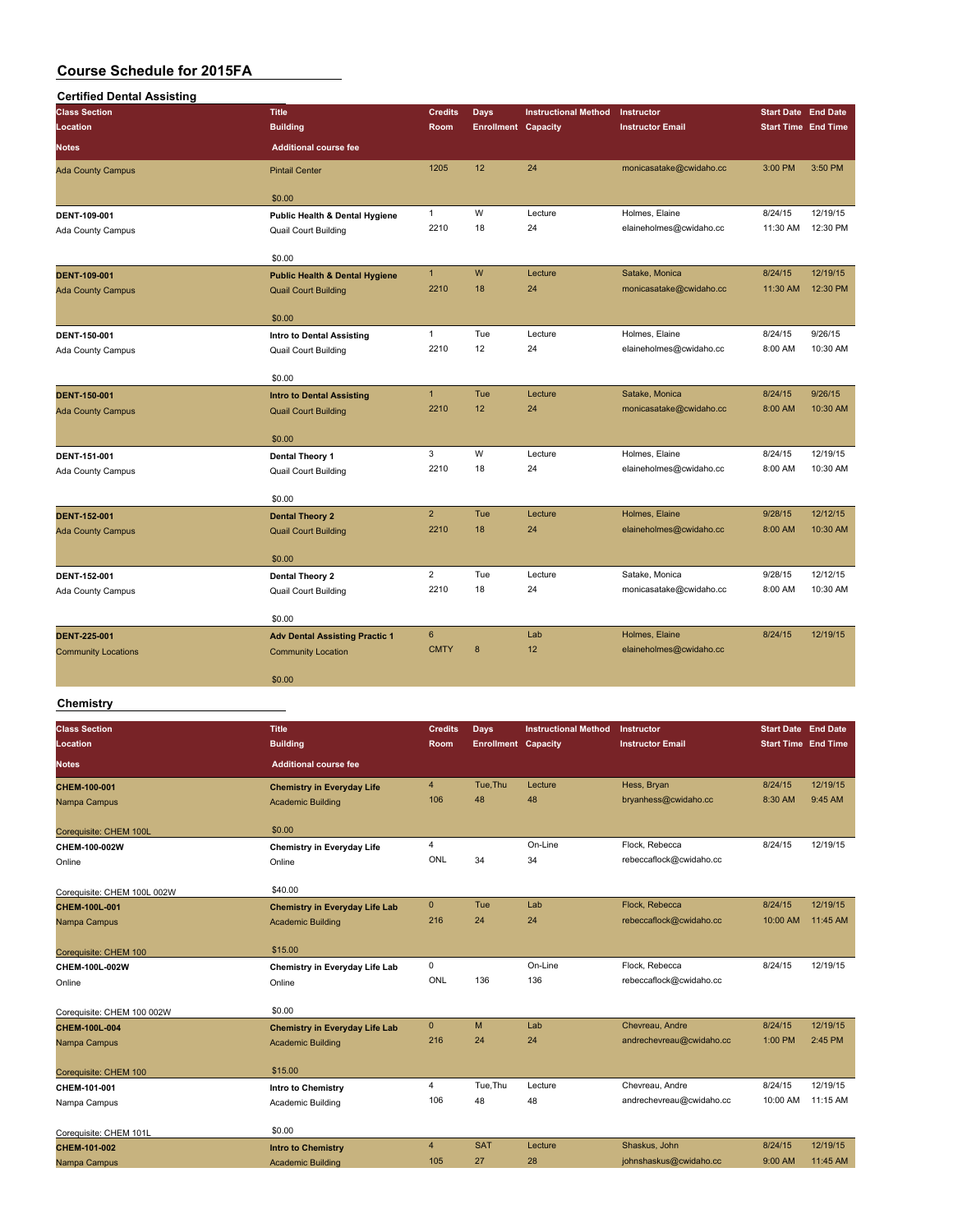| Chemistry              |                                       |                |                            |                             |                          |                            |          |
|------------------------|---------------------------------------|----------------|----------------------------|-----------------------------|--------------------------|----------------------------|----------|
| <b>Class Section</b>   | <b>Title</b>                          | <b>Credits</b> | Days                       | <b>Instructional Method</b> | Instructor               | <b>Start Date End Date</b> |          |
| Location               | <b>Building</b>                       | Room           | <b>Enrollment Capacity</b> |                             | <b>Instructor Email</b>  | <b>Start Time End Time</b> |          |
| <b>Notes</b>           | <b>Additional course fee</b>          |                |                            |                             |                          |                            |          |
|                        |                                       |                |                            |                             |                          |                            |          |
|                        |                                       |                |                            |                             |                          |                            |          |
| Corequisite: CHEM 101L | \$0.00                                |                |                            |                             |                          |                            |          |
| CHEM-101-003           | Intro to Chemistry                    | $\overline{4}$ | M,W                        | Lecture                     | Shaskus, John            | 8/24/15                    | 12/19/15 |
| Nampa Campus           | Academic Building                     | 106            | 52                         | 52                          | johnshaskus@cwidaho.cc   | 1:00 PM                    | 2:15 PM  |
|                        |                                       |                |                            |                             |                          |                            |          |
| Corequisite: CHEM 101L | \$0.00                                |                |                            |                             |                          |                            |          |
| CHEM-101-004           | <b>Intro to Chemistry</b>             | $\overline{4}$ | Tue                        | Lecture                     | Kusterer, James          | 8/24/15                    | 12/19/15 |
| Nampa Campus           | <b>Academic Building</b>              | 102E           | 65                         | 72                          | jimkusterer@cwidaho.cc   | 7:00 PM                    | 9:45 PM  |
|                        |                                       |                |                            |                             |                          |                            |          |
| Corequisite: CHEM 101L | \$0.00                                |                |                            |                             |                          |                            |          |
| CHEM-101L-001          | Intro to Chemistry Lab                | $\mathsf 0$    | W                          | Lab                         | Hess, Bryan              | 8/24/15                    | 12/19/15 |
| Nampa Campus           | Academic Building                     | 216            | 24                         | 24                          | bryanhess@cwidaho.cc     | 10:00 AM                   | 12:45 PM |
|                        |                                       |                |                            |                             |                          |                            |          |
| Corequisite: CHEM 101  | \$25.00                               |                |                            |                             |                          |                            |          |
| CHEM-101L-002          | <b>Intro to Chemistry Lab</b>         | $\mathbf{0}$   | <b>SAT</b>                 | Lab                         | Shaskus, John            | 8/24/15                    | 12/19/15 |
| Nampa Campus           | <b>Academic Building</b>              | 216            | 24                         | 24                          | johnshaskus@cwidaho.cc   | 12:00 PM                   | 2:45 PM  |
|                        |                                       |                |                            |                             |                          |                            |          |
| Corequisite: CHEM 101  | \$25.00                               |                |                            |                             |                          |                            |          |
| CHEM-101L-003          | Intro to Chemistry Lab                | 0              | Tue                        | Lab                         | McClain, Brian           | 8/24/15                    | 12/19/15 |
| Nampa Campus           | Academic Building                     | 216            | 24                         | 24                          | brianmcclain@cwidaho.cc  | 1:00 PM                    | 3:45 PM  |
|                        |                                       |                |                            |                             |                          |                            |          |
| Corequisite: CHEM 101  | \$25.00                               |                |                            |                             |                          |                            |          |
| CHEM-101L-004          | <b>Intro to Chemistry Lab</b>         | $\mathbf{0}$   | F                          | Lab                         | Hess, Bryan              | 8/24/15                    | 12/19/15 |
| Nampa Campus           | <b>Academic Building</b>              | 216            | 24                         | 24                          | bryanhess@cwidaho.cc     | 2:30 PM                    | 5:15 PM  |
|                        |                                       |                |                            |                             |                          |                            |          |
| Corequisite: CHEM 101  | \$25.00                               |                |                            |                             |                          |                            |          |
| CHEM-101L-005          | Intro to Chemistry Lab                | $\mathsf 0$    | Thu                        | Lab                         | McClain, Brian           | 8/24/15                    | 12/19/15 |
| Nampa Campus           | Academic Building                     | 216            | 24                         | 24                          | brianmcclain@cwidaho.cc  | 1:00 PM                    | 3:45 PM  |
|                        |                                       |                |                            |                             |                          |                            |          |
| Corequisite: CHEM 101  | \$25.00                               |                |                            |                             |                          |                            |          |
| CHEM-101L-009          | <b>Intro to Chemistry Lab</b>         | $\mathbf{0}$   | Thu                        | Lab                         | Chevreau, Andre          | 8/24/15                    | 12/19/15 |
| Nampa Campus           | <b>Academic Building</b>              | 216            | 24                         | 24                          | andrechevreau@cwidaho.cc | 7:00 PM                    | 9:45 PM  |
|                        |                                       |                |                            |                             |                          |                            |          |
| Corequisite: CHEM 101  | \$25.00                               |                |                            |                             |                          |                            |          |
| CHEM-101L-011          | Intro to Chemistry Lab                | $\mathsf 0$    | Tue                        | Lab                         | Cox, Carole              | 8/24/15                    | 12/19/15 |
|                        |                                       | 216            | 24                         | 24                          | carolecox@cwidaho.cc     | 7:00 PM                    | 9:45 PM  |
| Nampa Campus           | Academic Building                     |                |                            |                             |                          |                            |          |
|                        | \$25.00                               |                |                            |                             |                          |                            |          |
| Corequisite: CHEM 101  |                                       | $\mathbf 0$    | W                          | Lab                         | McClain, Brian           | 8/24/15                    | 12/19/15 |
| CHEM-101L-012          | <b>Intro to Chemistry Lab</b>         | 216            | 24                         | 24                          | brianmcclain@cwidaho.cc  | 4:00 PM                    | 6:45 PM  |
| Nampa Campus           | <b>Academic Building</b>              |                |                            |                             |                          |                            |          |
|                        | \$25.00                               |                |                            |                             |                          |                            |          |
| Corequisite: CHEM 100  |                                       |                |                            |                             |                          |                            |          |
| CHEM-102-001           | Essen of Organic & Biochem            | 5              | M,W                        | Lecture                     | Flock, Rebecca           | 8/24/15                    | 12/19/15 |
| Nampa Campus           | Academic Building                     | 322            | 39                         | 48                          | rebeccaflock@cwidaho.cc  | 11:00 AM                   | 12:50 PM |
|                        |                                       |                |                            |                             |                          |                            |          |
| Corequisite: CHEM 102L | \$0.00                                |                |                            |                             |                          |                            |          |
| CHEM-102-002           | <b>Essen of Organic &amp; Biochem</b> | $\sqrt{5}$     | Tue, Thu                   | Lecture                     | Kusterer, James          | 8/24/15                    | 12/19/15 |
| Nampa Campus           | <b>Academic Building</b>              | 105            | 24                         | 24                          | jimkusterer@cwidaho.cc   | 4:00 PM                    | 5:50 PM  |
|                        |                                       |                |                            |                             |                          |                            |          |
| Corequisite: CHEM 102L | \$0.00                                |                |                            |                             |                          |                            |          |
| CHEM-102L-001          | Essen of Organic & Biochem Lab        | 0              | W                          | Lab                         | Flock, Rebecca           | 8/24/15                    | 12/19/15 |
| Nampa Campus           | Academic Building                     | 319            | 22                         | 24                          | rebeccaflock@cwidaho.cc  | 2:30 PM                    | 5:15 PM  |
|                        |                                       |                |                            |                             |                          |                            |          |
| Corequisite: CHEM 102  | \$15.00                               |                |                            |                             |                          |                            |          |
| CHEM-102L-002          | Essen of Organic & Biochem Lab        | $\mathbf 0$    | М                          | Lab                         | Flock, Rebecca           | 8/24/15                    | 12/19/15 |
| Nampa Campus           | <b>Academic Building</b>              | 319            | 24                         | 24                          | rebeccaflock@cwidaho.cc  | 2:30 PM                    | 5:15 PM  |
|                        |                                       |                |                            |                             |                          |                            |          |
| Corequisite: CHEM 102  | \$15.00                               |                |                            |                             |                          |                            |          |
| CHEM-102L-003          | Essen of Organic & Biochem Lab        | 0              | М                          | Lab                         | Fisher, Michael          | 8/24/15                    | 12/19/15 |
| Nampa Campus           | Academic Building                     | 319            | 17                         | 24                          | mikefisher@cwidaho.cc    | 5:30 PM                    | 8:15 PM  |
|                        |                                       |                |                            |                             |                          |                            |          |
| Corequisite: CHEM 102  | \$15.00                               |                |                            |                             |                          |                            |          |
| CHEM-111-001           | <b>Prin of Chemistry 1</b>            | $\sqrt{5}$     | M, W                       | Lecture                     | Hess, Bryan              | 8/24/15                    | 12/19/15 |
| Nampa Campus           | <b>Academic Building</b>              | 106            | 28                         | 48                          | bryanhess@cwidaho.cc     | 4:00 PM                    | 5:50 PM  |
|                        |                                       |                |                            |                             |                          |                            |          |
| Corequisite: CHEM 111L | \$0.00                                |                |                            |                             |                          |                            |          |
| CHEM-111-002           | Prin of Chemistry 1                   | $\,$ 5 $\,$    | M,W                        | Lecture                     | Hess, Bryan              | 8/24/15                    | 12/19/15 |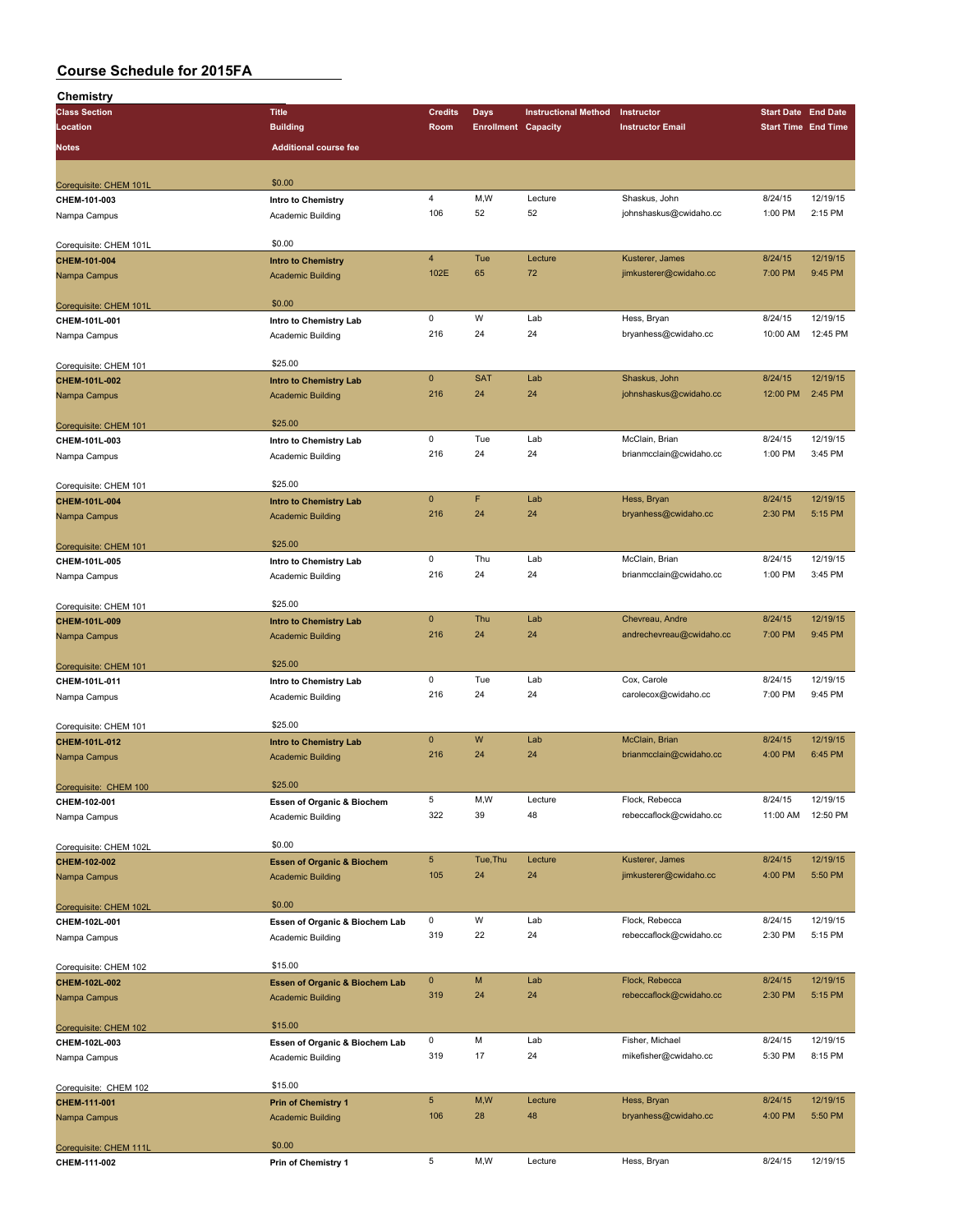| Chemistry                                          |                                  |                 |                            |                             |                          |                            |          |
|----------------------------------------------------|----------------------------------|-----------------|----------------------------|-----------------------------|--------------------------|----------------------------|----------|
| <b>Class Section</b>                               | <b>Title</b>                     | <b>Credits</b>  | <b>Days</b>                | <b>Instructional Method</b> | Instructor               | <b>Start Date End Date</b> |          |
| Location                                           | <b>Building</b>                  | Room            | <b>Enrollment Capacity</b> |                             | <b>Instructor Email</b>  | <b>Start Time End Time</b> |          |
| <b>Notes</b>                                       | <b>Additional course fee</b>     |                 |                            |                             |                          |                            |          |
| Nampa Campus                                       | <b>Academic Building</b>         | 322             | 45                         | 48                          | bryanhess@cwidaho.cc     | 2:00 PM                    | 3:50 PM  |
| Corequisite Chem 111L                              | \$0.00                           |                 |                            |                             |                          |                            |          |
| CHEM-111L-001                                      | <b>Principles of Chem 1 Lab</b>  | $\mathbf{0}$    | W                          | Lab                         | Fisher, Michael          | 8/24/15                    | 12/19/15 |
| Nampa Campus                                       | <b>Academic Building</b>         | 319             | 23                         | 24                          | mikefisher@cwidaho.cc    | 6:00 PM                    | 8:45 PM  |
| Corequisite: CHEM 111                              | \$15.00                          |                 |                            |                             |                          |                            |          |
| CHEM-111L-002                                      | Principles of Chem 1 Lab         | $\pmb{0}$       | F.                         | Lab                         | Chevreau, Andre          | 8/24/15                    | 12/19/15 |
| Nampa Campus                                       | <b>Academic Building</b>         | 319             | 21                         | 24                          | andrechevreau@cwidaho.cc | 2:00 PM                    | 4:45 PM  |
| Corequisite: CHEM 111                              | \$15.00                          |                 |                            |                             |                          |                            |          |
| CHEM-111L-003                                      | <b>Principles of Chem 1 Lab</b>  | $\mathbf{0}$    | W                          | Lab                         | Carter, Ray              | 8/24/15                    | 12/19/15 |
| Nampa Campus                                       | <b>Academic Building</b>         | 319             | 23                         | 24                          | raycarter@cwidaho.cc     | 8:00 AM                    | 10:45 AM |
| Corequisite: Chem 111                              | \$15.00                          |                 |                            |                             |                          |                            |          |
| CHEM-111L-004                                      | Principles of Chem 1 Lab         | $\mathsf 0$     | M                          | Lab                         | Carter, Ray              | 8/24/15                    | 12/19/15 |
| Nampa Campus                                       | Academic Building                | 319             | 6                          | 24                          | raycarter@cwidaho.cc     | 8:00 AM                    | 10:45 AM |
| Corequisite: Chem 111                              | \$15.00                          |                 |                            |                             |                          |                            |          |
| CHEM-112-001                                       | <b>Principles of Chem 2</b>      | $5\phantom{.0}$ | Tue, Thu                   | Lecture                     | Burdge, Julia            | 8/24/15                    | 12/19/15 |
| Nampa Campus                                       | <b>Academic Building</b>         | 320             | 19                         | 20                          | juliaburdge@cwidaho.cc   | 8:30 AM                    | 9:45 AM  |
| Corequisite: CHEM 112L                             | \$0.00                           |                 |                            |                             |                          |                            |          |
| CHEM-112L-001                                      | Principles of Chem 2 Lab         | 0               | Tue, Thu                   | Lab                         | McClain, Brian           | 8/24/15                    | 12/19/15 |
| Nampa Campus                                       | Academic Building                | 319             | 18                         | 20                          | brianmcclain@cwidaho.cc  | 10:00 AM                   | 12:45 PM |
| Corequisite: CHEM 112                              | \$15.00                          |                 |                            |                             |                          |                            |          |
| CHEM-190-001                                       | <b>Math Skills for Chemistry</b> | $\mathbf{1}$    | F                          | Lecture                     | Shaskus, John            | 8/24/15                    | 10/17/15 |
| Nampa Campus                                       | <b>Academic Building</b>         | 102E            | $6\phantom{1}$             | 56                          | johnshaskus@cwidaho.cc   | 9:00 AM                    | 10:40 AM |
| 8 Week Course Corequisite: CHEM 101 or CHEM<br>111 | \$0.00                           |                 |                            |                             |                          |                            |          |
| CHEM-298-001                                       | <b>Organic Chemistry 1</b>       | 4               | Tue, Thu                   | Lecture                     | Shaskus, John            | 8/24/15                    | 12/19/15 |
| Nampa Campus                                       | Academic Building                | 325             | 14                         | 24                          | johnshaskus@cwidaho.cc   | 9:00 AM                    | 10:50 AM |
| Corequisite: CHEM 298L                             | \$0.00                           |                 |                            |                             |                          |                            |          |
| CHEM-298L-001                                      | <b>Organic Chemistry 1 Lab</b>   | $\pmb{0}$       | Thu                        | Lab                         | Shaskus, John            | 8/24/15                    | 12/19/15 |
| Nampa Campus                                       | <b>Academic Building</b>         | 319             | 14                         | 24                          | johnshaskus@cwidaho.cc   | 1:00 PM                    | 3:45 PM  |
| Corequisite: Chem 298                              | \$25.00                          |                 |                            |                             |                          |                            |          |

#### **Cisco Network & Security Tech**

| <b>Class Section</b><br>Location            | <b>Title</b><br><b>Building</b>      | <b>Credits</b><br>Room | <b>Days</b><br><b>Enrollment Capacity</b> | <b>Instructional Method</b> | <b>Instructor</b><br><b>Instructor Email</b> | <b>Start Date End Date</b><br><b>Start Time End Time</b> |          |
|---------------------------------------------|--------------------------------------|------------------------|-------------------------------------------|-----------------------------|----------------------------------------------|----------------------------------------------------------|----------|
| <b>Notes</b>                                | <b>Additional course fee</b>         |                        |                                           |                             |                                              |                                                          |          |
| <b>CNST-123-001</b>                         | <b>Network Fundamentals</b>          | 6                      | M, Tue, W, Thu Lecture                    |                             | Herz, Jason                                  | 8/24/15                                                  | 10/17/15 |
| <b>Ada County Campus</b>                    | <b>Pintail Center</b>                | 1332                   | 42                                        | 42                          | jasonherz@cwidaho.cc                         | 9:00 AM                                                  | 1:00 PM  |
| For Internetworking & Comm Tech Majors only | \$20.00                              |                        |                                           |                             |                                              |                                                          |          |
| CNST-125-001                                | <b>Basic Routing &amp; Switching</b> | 6                      | M, Tue, W, Thu Lecture                    |                             | Herz, Jason                                  | 10/19/15                                                 | 12/19/15 |
| Ada County Campus                           | <b>Pintail Center</b>                | 1332                   | 44                                        | 44                          | jasonherz@cwidaho.cc                         | 9:00 AM                                                  | 1:00 PM  |
| For Internetworking & Comm Tech Majors Only | \$150.00                             |                        |                                           |                             |                                              |                                                          |          |
| <b>CNST-230-001</b>                         | <b>Linux Essentials</b>              | $\overline{4}$         | M, Tue, W, Thu Lecture                    |                             | Kirkendall, K                                | 8/24/15                                                  | 12/19/15 |
| <b>Ada County Campus</b>                    | <b>Pintail Center</b>                | 1332                   | 13                                        | 20                          | kkirkendall@cwidaho.cc                       | 5:30 PM                                                  | 6:30 PM  |
|                                             | \$20.00                              |                        |                                           |                             |                                              |                                                          |          |
| CNST-231-001                                | <b>Network Security</b>              | 4                      | M, Tue, W, Thu Lecture                    |                             | Kirkendall, K                                | 8/24/15                                                  | 12/19/15 |
| Ada County Campus                           | <b>Pintail Center</b>                | 1332                   | 13                                        | 20                          | kkirkendall@cwidaho.cc                       | 6:45 PM                                                  | 7:45 PM  |
|                                             | \$20.00                              |                        |                                           |                             |                                              |                                                          |          |
| CNST-233-001                                | <b>Wireless Technology</b>           | $\overline{4}$         | M, Tue, W, Thu Lecture                    |                             | Kirkendall, K                                | 8/24/15                                                  | 12/19/15 |
| <b>Ada County Campus</b>                    | <b>Pintail Center</b>                | 1332                   | 13                                        | 20                          | kkirkendall@cwidaho.cc                       | 8:00 PM                                                  | 9:00 PM  |
|                                             | \$0.00                               |                        |                                           |                             |                                              |                                                          |          |
| Communication                               |                                      |                        |                                           |                             |                                              |                                                          |          |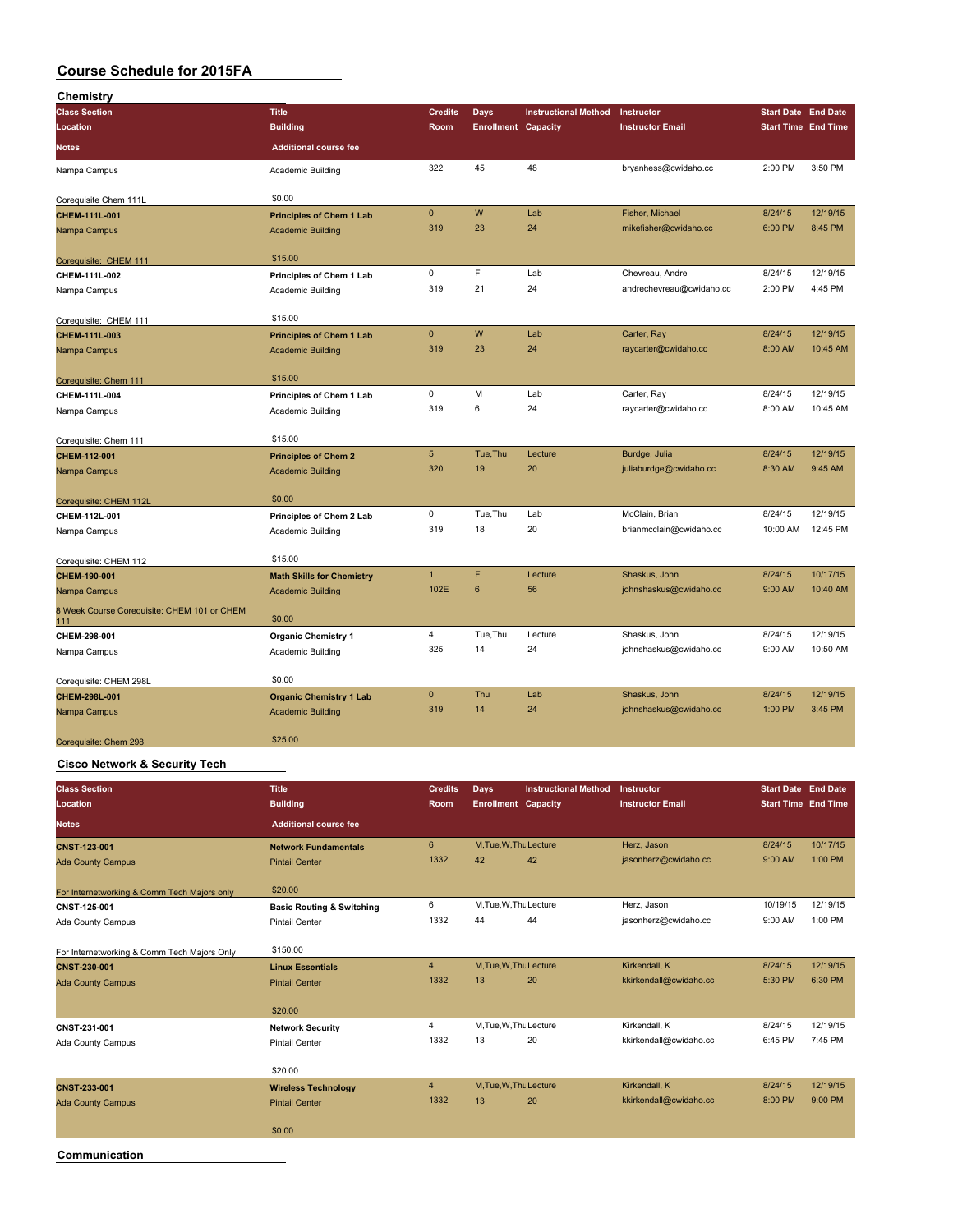| Communication            |                                   |                |                            |                             |                                           |                            |                            |
|--------------------------|-----------------------------------|----------------|----------------------------|-----------------------------|-------------------------------------------|----------------------------|----------------------------|
| <b>Class Section</b>     | <b>Title</b>                      | <b>Credits</b> | <b>Days</b>                | <b>Instructional Method</b> | Instructor                                | <b>Start Date End Date</b> |                            |
| Location                 | <b>Building</b>                   | Room           | <b>Enrollment Capacity</b> |                             | <b>Instructor Email</b>                   |                            | <b>Start Time End Time</b> |
| Notes                    | <b>Additional course fee</b>      |                |                            |                             |                                           |                            |                            |
| COMM-101-001             | <b>Fund of Oral Communication</b> | $\mathbf{3}$   | M,W                        | Lecture                     | Kunz, Teresa                              | 8/24/15                    | 12/19/15                   |
| Nampa Campus             | <b>Academic Building</b>          | 320            | 33                         | 33                          | teresakunz@cwidaho.cc                     | 10:00 AM                   | 11:15 AM                   |
|                          |                                   |                |                            |                             |                                           |                            |                            |
|                          | \$0.00                            |                |                            |                             |                                           |                            |                            |
| COMM-101-002             | <b>Fund of Oral Communication</b> | 3              | M,W                        | Lecture                     | Rowing, Johnny                            | 8/24/15                    | 12/19/15                   |
| Nampa Campus             | Academic Building                 | 320            | 33                         | 33                          | johnnyrowing@cwidaho.cc                   | 1:00 PM                    | 2:15 PM                    |
|                          |                                   |                |                            |                             |                                           |                            |                            |
|                          | \$0.00                            |                |                            |                             |                                           |                            |                            |
| COMM-101-003             | <b>Fund of Oral Communication</b> | $\mathbf{3}$   | M,W                        | Lecture                     | Mahoney, Michelle                         | 8/24/15                    | 12/19/15                   |
| <b>Ada County Campus</b> | <b>Pintail Center</b>             | 1302           | 30                         | 30                          | michellemahoney@cwidaho.cc                | 1:00 PM                    | 2:15 PM                    |
|                          |                                   |                |                            |                             |                                           |                            |                            |
|                          | \$0.00                            |                |                            |                             |                                           |                            |                            |
| COMM-101-004             | <b>Fund of Oral Communication</b> | 3              | Tue, Thu                   | Lecture                     | Reese, Randall                            | 8/24/15                    | 12/19/15                   |
| <b>Ada County Campus</b> | <b>Pintail Center</b>             | 1302           | 27                         | 30                          | randyreese@cwidaho.cc                     | 8:30 AM                    | 9:45 AM                    |
|                          |                                   |                |                            |                             |                                           |                            |                            |
|                          | \$0.00                            | $\mathbf{3}$   | M,W                        | Lecture                     |                                           | 8/24/15                    | 12/19/15                   |
| COMM-101-005             | <b>Fund of Oral Communication</b> | 320            | 32                         | 33                          | Rowing, Johnny<br>johnnyrowing@cwidaho.cc | 11:30 AM                   | 12:45 PM                   |
| Nampa Campus             | <b>Academic Building</b>          |                |                            |                             |                                           |                            |                            |
|                          | \$0.00                            |                |                            |                             |                                           |                            |                            |
| COMM-101-006             | <b>Fund of Oral Communication</b> | 3              | M,W                        | Lecture                     | Rowing, Johnny                            | 8/24/15                    | 12/19/15                   |
| Nampa Campus             | Academic Building                 | 320            | 33                         | 33                          | johnnyrowing@cwidaho.cc                   | 2:30 PM                    | 3:45 PM                    |
|                          |                                   |                |                            |                             |                                           |                            |                            |
|                          | \$0.00                            |                |                            |                             |                                           |                            |                            |
| COMM-101-007             | <b>Fund of Oral Communication</b> | $\mathbf{3}$   | Tue, Thu                   | Lecture                     | Gatfield, James                           | 8/24/15                    | 12/19/15                   |
| Nampa Campus             | <b>Academic Building</b>          | 320            | 32                         | 33                          | jimgatfield@cwidaho.cc                    | 1:00 PM                    | 2:15 PM                    |
|                          |                                   |                |                            |                             |                                           |                            |                            |
|                          | \$0.00                            |                |                            |                             |                                           |                            |                            |
| COMM-101-008             | <b>Fund of Oral Communication</b> | 3              | Tue, Thu                   | Lecture                     | Gatfield, James                           | 8/24/15                    | 12/19/15                   |
| Nampa Campus             | Academic Building                 | 320            | 33                         | 33                          | jimgatfield@cwidaho.cc                    | 11:30 AM                   | 12:45 PM                   |
|                          |                                   |                |                            |                             |                                           |                            |                            |
|                          | \$0.00                            |                |                            |                             |                                           |                            |                            |
| COMM-101-009             | <b>Fund of Oral Communication</b> | $\mathbf{3}$   | M,W                        | Lecture                     | Reese, Randall                            | 8/24/15                    | 12/19/15                   |
| <b>Ada County Campus</b> | <b>Pintail Center</b>             | 1302           | 29                         | 30                          | randyreese@cwidaho.cc                     | 10:00 AM                   | 11:15 AM                   |
|                          |                                   |                |                            |                             |                                           |                            |                            |
|                          | \$0.00                            | 3              | M,W                        | Lecture                     | Reese, Randall                            | 8/24/15                    | 12/19/15                   |
| COMM-101-010             | <b>Fund of Oral Communication</b> | 1302           | 29                         | 30                          | randyreese@cwidaho.cc                     | 7:00 AM                    | 8:15 AM                    |
| Ada County Campus        | <b>Pintail Center</b>             |                |                            |                             |                                           |                            |                            |
|                          | \$0.00                            |                |                            |                             |                                           |                            |                            |
| COMM-101-011             | <b>Fund of Oral Communication</b> | $\mathbf{3}$   | M,W                        | Lecture                     | Mahoney, Michelle                         | 8/24/15                    | 12/19/15                   |
| <b>Ada County Campus</b> | <b>Pintail Center</b>             | 1302           | 28                         | 30                          | michellemahoney@cwidaho.cc                | 8:30 AM                    | 9:45 AM                    |
|                          |                                   |                |                            |                             |                                           |                            |                            |
|                          | \$0.00                            |                |                            |                             |                                           |                            |                            |
| COMM-101-012             | <b>Fund of Oral Communication</b> | 3              | M, W                       | Lecture                     | Mahoney, Michelle                         | 8/24/15                    | 12/19/15                   |
| <b>Ada County Campus</b> | <b>Pintail Center</b>             | 1302           | 30                         | 30                          | michellemahoney@cwidaho.cc                | 11:30 AM                   | 12:45 PM                   |
|                          |                                   |                |                            |                             |                                           |                            |                            |
|                          | \$0.00                            |                |                            |                             |                                           |                            |                            |
| COMM-101-013             | <b>Fund of Oral Communication</b> | $\mathbf{3}$   | M,W                        | Lecture                     | Jenkins, Steven                           | 8/24/15                    | 12/19/15                   |
| Nampa Campus             | <b>Academic Building</b>          | 320            | 33                         | 33                          | stevejenkins@cwidaho.cc                   | 7:00 AM                    | 8:15 AM                    |
|                          |                                   |                |                            |                             |                                           |                            |                            |
|                          | \$0.00                            |                |                            |                             |                                           |                            |                            |
| COMM-101-014             | <b>Fund of Oral Communication</b> | 3              | M,W                        | Lecture                     | Forrester, Vandye                         | 8/24/15                    | 12/19/15                   |
| Ada County Campus        | <b>Pintail Center</b>             | 1302           | 30                         | 30                          | vandyeforrester@cwidaho.cc                | 2:30 PM                    | 3:45 PM                    |
|                          | \$0.00                            |                |                            |                             |                                           |                            |                            |
| COMM-101-015             | <b>Fund of Oral Communication</b> | $\mathbf{3}$   | Tue, Thu                   | Lecture                     | Daniel, Gary                              | 8/24/15                    | 12/19/15                   |
|                          |                                   | 1506           | 26                         | 26                          | garydaniel@cwidaho.cc                     | 5:30 PM                    | 6:45 PM                    |
| Nampa Campus             | Micron Center for PTE             |                |                            |                             |                                           |                            |                            |
|                          | \$0.00                            |                |                            |                             |                                           |                            |                            |
| COMM-101-016             | <b>Fund of Oral Communication</b> | 3              | Tue, Thu                   | Lecture                     | Reese, Randall                            | 8/24/15                    | 12/19/15                   |
| Ada County Campus        | <b>Pintail Center</b>             | 1302           | 29                         | 30                          | randyreese@cwidaho.cc                     | 11:30 AM                   | 12:45 PM                   |
|                          |                                   |                |                            |                             |                                           |                            |                            |
|                          | \$0.00                            |                |                            |                             |                                           |                            |                            |
| COMM-101-017             | <b>Fund of Oral Communication</b> | $\mathbf{3}$   | Tue, Thu                   | Lecture                     | Reese, Randall                            | 8/24/15                    | 12/19/15                   |
| <b>Ada County Campus</b> | <b>Pintail Center</b>             | 1302           | 29                         | 30                          | randyreese@cwidaho.cc                     | 1:00 PM                    | 2:15 PM                    |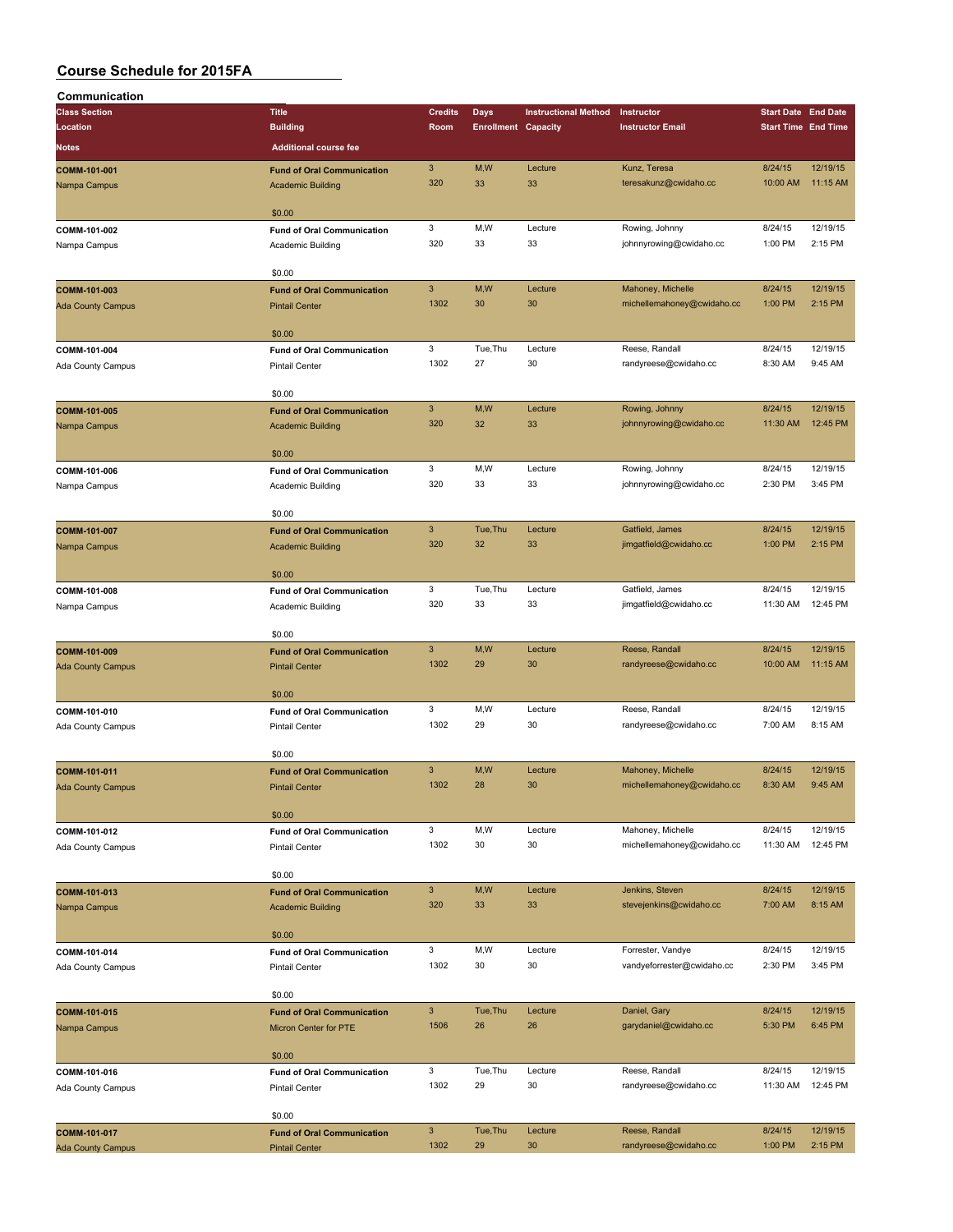| Communication            |                                             |                           |                            |                             |                                                    |         |                            |
|--------------------------|---------------------------------------------|---------------------------|----------------------------|-----------------------------|----------------------------------------------------|---------|----------------------------|
| <b>Class Section</b>     | <b>Title</b>                                | <b>Credits</b>            | Days                       | <b>Instructional Method</b> | Instructor                                         |         | <b>Start Date End Date</b> |
| Location                 | <b>Building</b>                             | Room                      | <b>Enrollment Capacity</b> |                             | <b>Instructor Email</b>                            |         | <b>Start Time End Time</b> |
| <b>Notes</b>             | <b>Additional course fee</b>                |                           |                            |                             |                                                    |         |                            |
|                          |                                             |                           |                            |                             |                                                    |         |                            |
|                          | \$0.00                                      |                           |                            |                             |                                                    |         |                            |
| COMM-101-018             | <b>Fund of Oral Communication</b>           | $\mathbf 3$               | W                          | Lecture                     | Vanderboegh, Matthew                               | 8/24/15 | 12/19/15                   |
| Nampa Campus             | Academic Building                           | 320                       | 30                         | 33                          | mattvanderboegh@cwidaho.cc                         | 7:00 PM | 9:45 PM                    |
|                          |                                             |                           |                            |                             |                                                    |         |                            |
|                          | \$0.00                                      |                           |                            |                             |                                                    |         |                            |
| COMM-101-019             | <b>Fund of Oral Communication</b>           | $\mathbf{3}$              | Thu                        | Lecture                     | Hudson, Megan                                      | 8/24/15 | 12/19/15                   |
| Nampa Campus             | <b>Academic Building</b>                    | 320                       | 33                         | 33                          | meganhudson@cwidaho.cc                             | 7:00 PM | 9:45 PM                    |
|                          | \$0.00                                      |                           |                            |                             |                                                    |         |                            |
| COMM-101-020             | <b>Fund of Oral Communication</b>           | $\mathbf 3$               | Tue                        | Lecture                     | Van Diepen, Kristen                                | 8/24/15 | 12/19/15                   |
| Ada County Campus        | <b>Pintail Center</b>                       | 1302                      | 30                         | 30                          | kristenvandiepen@cwidaho.cc                        | 7:00 PM | 9:45 PM                    |
|                          |                                             |                           |                            |                             |                                                    |         |                            |
|                          | \$0.00                                      |                           |                            |                             |                                                    |         |                            |
| COMM-101-021             | <b>Fund of Oral Communication</b>           | $\mathbf{3}$              | W                          | Lecture                     | Anderson-Trimboli, Shannon                         | 8/24/15 | 12/19/15                   |
| <b>Ada County Campus</b> | <b>Pintail Center</b>                       | 1302                      | 4                          | 30                          | shannontrimboli@cwidaho.cc                         | 7:00 PM | 9:45 PM                    |
|                          |                                             |                           |                            |                             |                                                    |         |                            |
| COMM-101-022             | \$0.00<br><b>Fund of Oral Communication</b> | $\mathbf 3$               | Tue, Thu                   | Lecture                     | Forrester, Vandye                                  | 8/24/15 | 12/19/15                   |
| Ada County Campus        | Mallard Place Building                      | 1108                      | 24                         | 24                          | vandyeforrester@cwidaho.cc                         | 2:30 PM | 3:45 PM                    |
|                          |                                             |                           |                            |                             |                                                    |         |                            |
|                          | \$0.00                                      |                           |                            |                             |                                                    |         |                            |
| COMM-101-024             | <b>Fund of Oral Communication</b>           | $\mathbf{3}$              | Tue, Thu                   | Lecture                     | Kunz, Teresa                                       | 8/24/15 | 12/19/15                   |
| <b>Ada County Campus</b> | <b>Pintail Center</b>                       | 1302                      | 30                         | 30                          | teresakunz@cwidaho.cc                              | 4:00 PM | 5:15 PM                    |
|                          |                                             |                           |                            |                             |                                                    |         |                            |
|                          | \$0.00                                      | 3                         |                            |                             |                                                    |         |                            |
| COMM-101-026W            | <b>Fund of Oral Communication</b>           | ONL                       | 33                         | On-Line<br>33               | Vanderboegh, Matthew<br>mattvanderboegh@cwidaho.cc | 8/24/15 | 12/19/15                   |
| Online                   | Online                                      |                           |                            |                             |                                                    |         |                            |
|                          | \$30.00                                     |                           |                            |                             |                                                    |         |                            |
| COMM-101-027             | <b>Fund of Oral Communication</b>           | $\ensuremath{\mathsf{3}}$ | M,W                        | Lecture                     | Van Diepen, Kristen                                | 8/24/15 | 12/19/15                   |
| Nampa Campus             | <b>Academic Building</b>                    | 320                       | 32                         | 33                          | kristenvandiepen@cwidaho.cc                        | 8:30 AM | 9:45 AM                    |
|                          |                                             |                           |                            |                             |                                                    |         |                            |
|                          | \$0.00                                      |                           |                            |                             |                                                    |         |                            |
| COMM-101-028             | <b>Fund of Oral Communication</b>           | 3                         | Tue, Thu                   | Lecture                     | Estell, Pamela                                     | 8/24/15 | 12/19/15                   |
| Canyon County Center     | Canyon County Center                        | 230                       | 29                         | 30                          | pamestell@cwidaho.cc                               | 8:30 AM | 9:45 AM                    |
|                          | \$0.00                                      |                           |                            |                             |                                                    |         |                            |
| COMM-101-029             | <b>Fund of Oral Communication</b>           | $\mathbf{3}$              | Tue, Thu                   | Lecture                     | Bennett, Michelle                                  | 8/24/15 | 12/19/15                   |
| Nampa Campus             | <b>Academic Building</b>                    | 320                       | 24                         | 30                          | michellebennett@cwidaho.cc                         | 2:30 PM | 3:45 PM                    |
|                          |                                             |                           |                            |                             |                                                    |         |                            |
|                          | \$0.00                                      |                           |                            |                             |                                                    |         |                            |
| COMM-101-030W            | <b>Fund of Oral Communication</b>           | 3                         |                            | On-Line                     | Vanderboegh, Matthew                               | 8/24/15 | 12/19/15                   |
| Online                   | Online                                      | ONL                       | 33                         | 33                          | mattvanderboegh@cwidaho.cc                         |         |                            |
|                          |                                             |                           |                            |                             |                                                    |         |                            |
|                          | \$0.00                                      | $\mathbf{3}$              |                            | On-Line                     | Rausch, Robin                                      | 8/24/15 | 12/19/15                   |
| COMM-101-031W<br>Online  | <b>Fund of Oral Communication</b><br>Online | ONL                       | 33                         | 33                          | robinrausch@cwidaho.cc                             |         |                            |
|                          |                                             |                           |                            |                             |                                                    |         |                            |
|                          | \$30.00                                     |                           |                            |                             |                                                    |         |                            |
| COMM-101-032W            | <b>Fund of Oral Communication</b>           | 3                         |                            | On-Line                     | Fyock, Hilda                                       | 8/24/15 | 12/19/15                   |
| Online                   | Online                                      | ONL                       | 30                         | 33                          | hildafyock@cwidaho.cc                              |         |                            |
|                          |                                             |                           |                            |                             |                                                    |         |                            |
|                          | \$30.00                                     |                           |                            |                             |                                                    |         |                            |
| COMM-101-033W            | <b>Fund of Oral Communication</b>           | $\mathbf{3}$              |                            | On-Line                     | Daniel, Gary                                       | 8/24/15 | 12/19/15                   |
| Online                   | Online                                      | <b>ONL</b>                | 32                         | 33                          | garydaniel@cwidaho.cc                              |         |                            |
|                          | \$30.00                                     |                           |                            |                             |                                                    |         |                            |
| COMM-101-034W            | <b>Fund of Oral Communication</b>           | 3                         |                            | On-Line                     | Rausch, Robin                                      | 8/24/15 | 12/19/15                   |
| Online                   | Online                                      | ONL                       | 32                         | 33                          | robinrausch@cwidaho.cc                             |         |                            |
|                          |                                             |                           |                            |                             |                                                    |         |                            |
|                          | \$30.00                                     |                           |                            |                             |                                                    |         |                            |
| COMM-101-035W            | <b>Fund of Oral Communication</b>           | $\ensuremath{\mathsf{3}}$ |                            | On-Line                     | Poston, James                                      | 8/24/15 | 12/19/15                   |
| Online                   | Online                                      | ONL                       | 32                         | 33                          | jimposton@cwidaho.cc                               |         |                            |
|                          |                                             |                           |                            |                             |                                                    |         |                            |
|                          | \$30.00                                     | 3                         |                            | On-Line                     | Daniel, Gary                                       | 8/24/15 | 12/19/15                   |
| COMM-101-036W            | <b>Fund of Oral Communication</b>           |                           |                            |                             |                                                    |         |                            |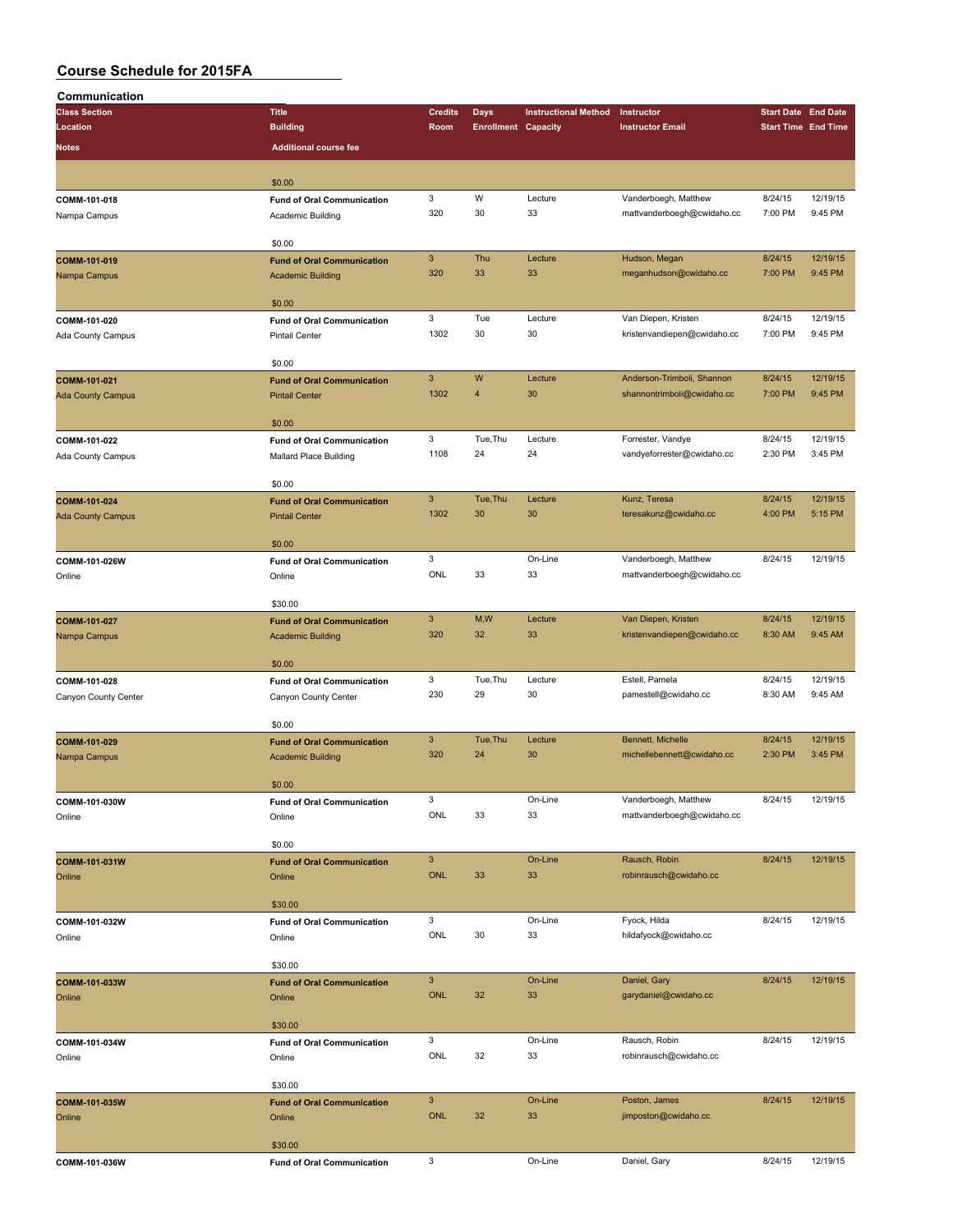| Communication                                         |                                         |                |                            |                             |                            |                            |          |
|-------------------------------------------------------|-----------------------------------------|----------------|----------------------------|-----------------------------|----------------------------|----------------------------|----------|
| <b>Class Section</b>                                  | <b>Title</b>                            | <b>Credits</b> | Days                       | <b>Instructional Method</b> | Instructor                 | <b>Start Date End Date</b> |          |
| Location                                              | <b>Building</b>                         | Room           | <b>Enrollment Capacity</b> |                             | <b>Instructor Email</b>    | <b>Start Time End Time</b> |          |
| Notes                                                 | <b>Additional course fee</b>            |                |                            |                             |                            |                            |          |
| Online                                                | Online                                  | ONL            | 32                         | 33                          | garydaniel@cwidaho.cc      |                            |          |
|                                                       |                                         |                |                            |                             |                            |                            |          |
|                                                       | \$30.00                                 |                |                            |                             |                            |                            |          |
| COMM-101-037W                                         | <b>Fund of Oral Communication</b>       | $\mathbf{3}$   |                            | On-Line                     | Vanderboegh, Matthew       | 8/24/15                    | 12/19/15 |
| Online                                                | Online                                  | <b>ONL</b>     | 33                         | 33                          | mattvanderboegh@cwidaho.cc |                            |          |
|                                                       |                                         |                |                            |                             |                            |                            |          |
|                                                       | \$30.00                                 |                |                            |                             |                            |                            |          |
| COMM-101-038W                                         | <b>Fund of Oral Communication</b>       | 3              |                            | On-Line                     | Brackley, Autumn           | 8/24/15                    | 12/19/15 |
| Online                                                | Online                                  | ONL            | 18                         | 33                          | autumnbrackley@cwidaho.cc  |                            |          |
|                                                       | \$30.00                                 |                |                            |                             |                            |                            |          |
| COMM-101-900                                          | <b>Fund of Oral Communication</b>       | $\mathbf{3}$   | Tue                        | Lecture                     | Poston, James              | 8/24/15                    | 12/19/15 |
| <b>Community Locations</b>                            | Micron Technology - BOISE               | 128B           | 20                         | 20                          | jimposton@cwidaho.cc       | 6:00 PM                    | 9:00 PM  |
| Micron Technology in Boise. Security clearance        |                                         |                |                            |                             |                            |                            |          |
| req'd. Contact Paula Smith<br>(paulasmith@micron.com) | \$0.00                                  |                |                            |                             |                            |                            |          |
| COMM-102-001                                          | <b>Interpersonal Communication</b>      | 3              | M,W                        | Lecture                     | Rysavy, Wayne              | 8/24/15                    | 12/19/15 |
| Nampa Campus                                          | Academic Building                       | 105            | 29                         | 35                          | waynerysavy@cwidaho.cc     | 1:00 PM                    | 2:15 PM  |
|                                                       |                                         |                |                            |                             |                            |                            |          |
|                                                       | \$0.00                                  |                |                            |                             |                            |                            |          |
| COMM-105-001                                          | Intercollegiate Speech&debate           | $\mathbf{3}$   | F                          | Lecture                     | Rowing, Johnny             | 8/24/15                    | 12/19/15 |
| Nampa Campus                                          | <b>Academic Building</b>                | 320            | 15                         | 18                          | johnnyrowing@cwidaho.cc    | 8:00 AM                    | 2:00 PM  |
|                                                       |                                         |                |                            |                             |                            |                            |          |
|                                                       | \$100.00                                |                |                            |                             |                            |                            |          |
| COMM-105-002                                          | Intercollegiate Speech&debate           | 3              | F                          | Lecture                     | Gatfield, James            | 8/24/15                    | 12/19/15 |
| Nampa Campus                                          | Academic Building                       | 322            | 15                         | 18                          | jimgatfield@cwidaho.cc     | 8:00 AM                    | 2:00 PM  |
|                                                       |                                         |                |                            |                             |                            |                            |          |
|                                                       | \$100.00                                |                |                            |                             |                            |                            |          |
| COMM-140-001                                          | <b>Digital Communication</b>            | $\mathbf{3}$   | M,W                        | Lecture                     | Gatfield, James            | 8/24/15                    | 12/19/15 |
| Nampa Campus                                          | <b>Academic Building</b>                | 320            | 18                         | 40                          | jimgatfield@cwidaho.cc     | 4:00 PM                    | 5:15 PM  |
|                                                       |                                         |                |                            |                             |                            |                            |          |
|                                                       | \$0.00                                  |                |                            |                             |                            |                            |          |
| COMM-171-001                                          | Intro to Mass Communication             | 3              | Tue, Thu                   | Lecture                     | Mahoney, Michelle          | 8/24/15                    | 12/19/15 |
| Ada County Campus                                     | <b>Pintail Center</b>                   | 1302           | 29                         | 30                          | michellemahoney@cwidaho.cc | 10:00 AM                   | 11:15 AM |
|                                                       |                                         |                |                            |                             |                            |                            |          |
|                                                       | \$0.00                                  |                |                            |                             |                            |                            |          |
| COMM-199-001                                          | <b>St: Media Storytelling</b>           | $\mathbf{3}$   | Tue, Thu                   | <b>Special Topics</b>       | Mahoney, Michelle          | 8/24/15                    | 12/19/15 |
| <b>Ada County Campus</b>                              | <b>Pintail Center</b>                   | 1203           | 15                         | 20                          | michellemahoney@cwidaho.cc | 8:30 AM                    | 9:45 AM  |
|                                                       |                                         |                |                            |                             |                            |                            |          |
|                                                       | \$125.00                                |                |                            |                             |                            |                            |          |
| COMM-201-001                                          | <b>Business &amp; Prof Speaking</b>     | 3              | Tue                        | Lecture                     | Rowing, Johnny             | 8/24/15                    | 12/19/15 |
| Nampa Campus                                          | Academic Building                       | 320            | 29                         | 35                          | johnnyrowing@cwidaho.cc    | 7:00 PM                    | 9:45 PM  |
|                                                       |                                         |                |                            |                             |                            |                            |          |
|                                                       | \$0.00                                  | $\mathbf{3}$   | Tue, Thu                   | Lecture                     | Rowing, Johnny             | 8/24/15                    | 12/19/15 |
| COMM-209-001                                          | <b>Critical Thinking &amp; Argument</b> | 320            | 14                         | 32                          | johnnyrowing@cwidaho.cc    | 10:00 AM                   | 11:15 AM |
| Nampa Campus                                          | <b>Academic Building</b>                |                |                            |                             |                            |                            |          |
|                                                       | \$0.00                                  |                |                            |                             |                            |                            |          |
| COMM-280-001H                                         | <b>Communication Portfolio</b>          | $\mathbf{1}$   | Tue                        | Hybrid                      | Bennett, Michelle          | 8/24/15                    | 12/19/15 |
|                                                       |                                         | 320            | $\overline{\mathbf{4}}$    | 30                          | michellebennett@cwidaho.cc | 4:00 PM                    | 4:50 PM  |
| Nampa Campus                                          | Academic Building                       |                |                            |                             |                            |                            |          |
| Hybrid course - has an online component               | \$0.00                                  |                |                            |                             |                            |                            |          |
| COMM-293-001W                                         | <b>Communication Internship</b>         | $\mathbf{3}$   |                            | On-Line                     | Mahoney, Michelle          | 8/24/15                    | 12/19/15 |
| Online                                                | Online                                  | <b>ONL</b>     | $\pmb{0}$                  | 5                           | michellemahoney@cwidaho.cc |                            |          |
|                                                       |                                         |                |                            |                             |                            |                            |          |
|                                                       | \$30.00                                 |                |                            |                             |                            |                            |          |
|                                                       |                                         |                |                            |                             |                            |                            |          |

#### **Computer Info Sys Applications**

| <b>Class Section</b><br>Location | <b>Title</b><br><b>Building</b>     | <b>Credits</b><br><b>Room</b> | Days<br><b>Enrollment Capacity</b> | <b>Instructional Method</b> | Instructor<br><b>Instructor Email</b> | <b>Start Date End Date</b><br><b>Start Time End Time</b> |          |
|----------------------------------|-------------------------------------|-------------------------------|------------------------------------|-----------------------------|---------------------------------------|----------------------------------------------------------|----------|
| <b>Notes</b>                     | <b>Additional course fee</b>        |                               |                                    |                             |                                       |                                                          |          |
| CISA-101-001                     | <b>Office Applications Overview</b> | 3                             | Tue.Thu                            | Lecture                     | Mulder, Alexander                     | 8/24/15                                                  | 12/19/15 |
| Nampa Campus                     | Aspen Classroom Building            | 126                           | 31                                 | 36                          | lexmulder@cwidaho.cc                  | 1:00 PM                                                  | 2:15 PM  |
|                                  | \$0.00                              |                               |                                    |                             |                                       |                                                          |          |
| CISA-101-003                     | <b>Office Applications Overview</b> | 3                             | M,W                                | Lecture                     | Duley, Alanna                         | 8/24/15                                                  | 12/19/15 |
| Ada County Campus                | Pintail Center                      | 1205                          | 19                                 | 20                          | lanaduley@cwidaho.cc                  | 2:30 PM                                                  | 3:45 PM  |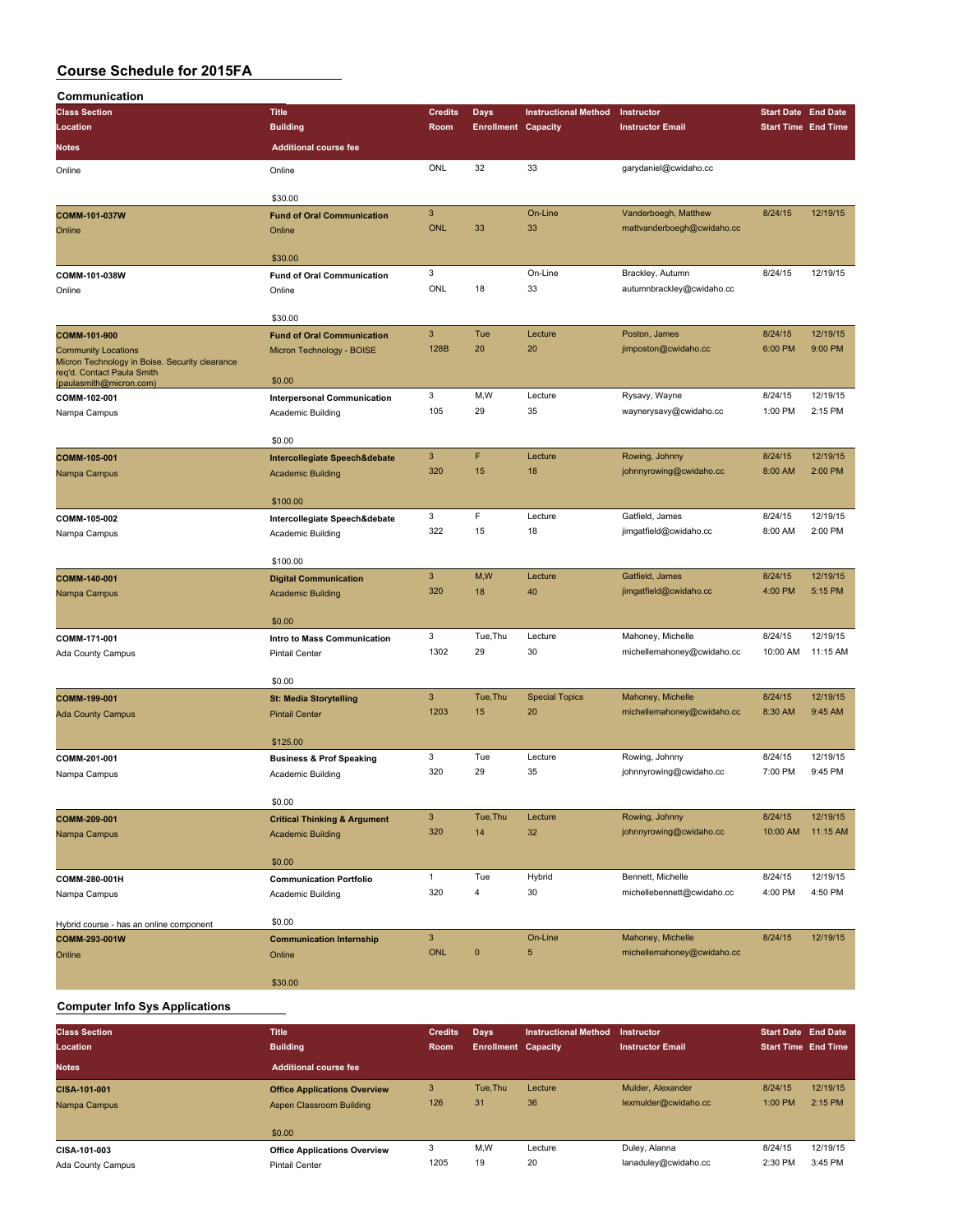| <b>Computer Info Sys Applications</b>   |                                               |                           |                            |                             |                             |                            |                      |
|-----------------------------------------|-----------------------------------------------|---------------------------|----------------------------|-----------------------------|-----------------------------|----------------------------|----------------------|
| <b>Class Section</b>                    | <b>Title</b>                                  | <b>Credits</b>            | Days                       | <b>Instructional Method</b> | Instructor                  | <b>Start Date End Date</b> |                      |
| Location                                | <b>Building</b>                               | Room                      | <b>Enrollment Capacity</b> |                             | <b>Instructor Email</b>     | <b>Start Time End Time</b> |                      |
|                                         | <b>Additional course fee</b>                  |                           |                            |                             |                             |                            |                      |
| <b>Notes</b>                            |                                               |                           |                            |                             |                             |                            |                      |
|                                         | \$0.00                                        |                           |                            |                             |                             |                            |                      |
| CISA-101-004                            | <b>Office Applications Overview</b>           | $\mathbf{3}$              | M,W                        | Lecture                     | Mulder, Alexander           | 8/24/15                    | 12/19/15             |
| Nampa Campus                            | <b>Aspen Classroom Building</b>               | 126                       | 25                         | 36                          | lexmulder@cwidaho.cc        | 11:30 AM                   | 12:45 PM             |
|                                         | \$0.00                                        |                           |                            |                             |                             |                            |                      |
|                                         |                                               | 3                         |                            | On-Line                     | Straub, Scott               | 8/24/15                    | 12/19/15             |
| CISA-101-005W                           | <b>Office Applications Overview</b>           | ONL                       | 32                         | 33                          | scottstraub@cwidaho.cc      |                            |                      |
| Online                                  | Online                                        |                           |                            |                             |                             |                            |                      |
|                                         | \$30.00                                       |                           |                            |                             |                             |                            |                      |
| CISA-101-006W                           | <b>Office Applications Overview</b>           | $\mathbf{3}$              |                            | On-Line                     | Straub, Scott               | 8/24/15                    | 12/19/15             |
| Online                                  | Online                                        | <b>ONL</b>                | 32                         | 33                          | scottstraub@cwidaho.cc      |                            |                      |
|                                         |                                               |                           |                            |                             |                             |                            |                      |
|                                         | \$30.00                                       |                           |                            |                             |                             |                            |                      |
| CISA-101-008W                           | <b>Office Applications Overview</b>           | 3                         |                            | On-Line                     | Straub, Scott               | 8/24/15                    | 12/19/15             |
| Online                                  | Online                                        | ONL                       | 33                         | 33                          | scottstraub@cwidaho.cc      |                            |                      |
|                                         | \$30.00                                       |                           |                            |                             |                             |                            |                      |
| CISA-101-010                            | <b>Office Applications Overview</b>           | $\mathbf{3}$              | Tue, Thu                   | Lecture                     | Duley, Alanna               | 8/24/15                    | 12/19/15             |
| <b>Ada County Campus</b>                | <b>Pintail Center</b>                         | 1203                      | 12                         | 20                          | lanaduley@cwidaho.cc        | 4:00 PM                    | 5:15 PM              |
|                                         |                                               |                           |                            |                             |                             |                            |                      |
|                                         | \$0.00                                        |                           |                            |                             |                             |                            |                      |
| CISA-101-011H                           | <b>Office Applications Overview</b>           | 3                         | Thu                        | Hybrid                      | Straub, Scott               | 8/24/15                    | 12/19/15             |
| Ada County Campus                       | <b>Pintail Center</b>                         | 1207                      | 14                         | 20                          | scottstraub@cwidaho.cc      | 2:30 PM                    | 3:45 PM              |
| Hybrid course - has an online component | \$0.00                                        |                           |                            |                             |                             |                            |                      |
| CISA-101-015                            | <b>Office Applications Overview</b>           | $\ensuremath{\mathsf{3}}$ | M,W                        | Lecture                     | Mulder, Alexander           | 8/24/15                    | 12/19/15             |
| Nampa Campus                            | <b>Aspen Classroom Building</b>               | 126                       | 18                         | 36                          | lexmulder@cwidaho.cc        | 10:00 AM                   | 11:15 AM             |
|                                         |                                               |                           |                            |                             |                             |                            |                      |
|                                         | \$0.00                                        |                           |                            |                             |                             |                            |                      |
| CISA-101-016                            | <b>Office Applications Overview</b>           | 3<br>1205                 | M,W                        | Lecture                     | Rensink, Kevin              | 8/24/15                    | 12/19/15<br>12:45 PM |
| Ada County Campus                       | <b>Pintail Center</b>                         |                           | 17                         | 20                          | KevinRensink@cwidaho.cc     | 11:30 AM                   |                      |
|                                         | \$0.00                                        |                           |                            |                             |                             |                            |                      |
| CISA-101-022                            | <b>Office Applications Overview</b>           | $\mathbf{3}$              | Tue, Thu                   | Lecture                     | Sadikovic, Belma            | 8/24/15                    | 12/19/15             |
| <b>Ada County Campus</b>                | <b>Pintail Center</b>                         | 1203                      | 14                         | 20                          | belmasadikovic@cwidaho.cc   | 7:00 PM                    | 8:15 PM              |
|                                         | \$0.00                                        |                           |                            |                             |                             |                            |                      |
|                                         |                                               | $\mathbf{1}$              |                            | On-Line                     | Lund, Jenni                 | 11/2/15                    | 12/12/15             |
| CISA-115-001W<br>Online                 | <b>Introduction to Spreadsheets</b><br>Online | ONL                       | 20                         | 30                          | jenlund@cwidaho.cc          |                            |                      |
|                                         |                                               |                           |                            |                             |                             |                            |                      |
| 5 week course.                          | \$10.00                                       |                           |                            |                             |                             |                            |                      |
| CISA-116-001W                           | <b>Spreadsheet Applications</b>               | $\mathbf{3}$              |                            | On-Line                     | Duley, Alanna               | 8/24/15                    | 12/19/15             |
| Online                                  | Online                                        | ONL                       | 16                         | 30                          | lanaduley@cwidaho.cc        |                            |                      |
|                                         | \$30.00                                       |                           |                            |                             |                             |                            |                      |
| CISA-135-001W                           | Intro to Presentation Software                | $\mathbf{1}$              |                            | On-Line                     | Daugharthy, Marianne        | 9/28/15                    | 10/31/15             |
|                                         |                                               |                           |                            |                             | mariannedaugharthy@cwidaho. |                            |                      |
| Online                                  | Online                                        | ONL                       | 12                         | 30                          | cc                          |                            |                      |
| 5 week course.                          | \$10.00                                       |                           |                            |                             |                             |                            |                      |
| CISA-141-001W                           | <b>Intro to Word Processing</b>               | $\mathbf{1}$              |                            | On-Line                     | Daugharthy, Marianne        | 8/24/15                    | 9/26/15              |
|                                         |                                               |                           |                            |                             | mariannedaugharthy@cwidaho. |                            |                      |
| Online                                  | Online                                        | ONL                       | $\boldsymbol{9}$           | 30                          | cc                          |                            |                      |
| 5 week course.                          | \$10.00                                       |                           |                            |                             |                             |                            |                      |
|                                         |                                               |                           |                            |                             |                             |                            |                      |

#### **Computer Support Specialist**

| <b>Class Section</b><br>Location                            | <b>Title</b><br><b>Building</b>                                | <b>Credits</b><br><b>Room</b> | Days<br><b>Enrollment Capacity</b> | Instructional Method | Instructor<br><b>Instructor Email</b>  | <b>Start Date End Date</b><br><b>Start Time End Time</b> |                       |
|-------------------------------------------------------------|----------------------------------------------------------------|-------------------------------|------------------------------------|----------------------|----------------------------------------|----------------------------------------------------------|-----------------------|
| <b>Notes</b>                                                | <b>Additional course fee</b>                                   |                               |                                    |                      |                                        |                                                          |                       |
| <b>CSSP-103-001</b><br><b>Ada County Campus</b>             | <b>Customer Service for Help Desk</b><br><b>Pintail Center</b> | 2<br>1425                     | Tue.Thu<br>18                      | Lecture<br>18        | Dunbar, Donald<br>dondunbar@cwidaho.cc | 8/24/15<br>12:10 PM                                      | 12/19/15<br>$1:00$ PM |
| For Computer Support Specialist Majors only<br>CSSP-104-001 | \$0.00<br><b>Technical Fundamentals</b>                        | 4                             | M.Tue.W.Thu Lecture                |                      | Dunbar, Donald                         | 8/24/15                                                  | 9/26/15               |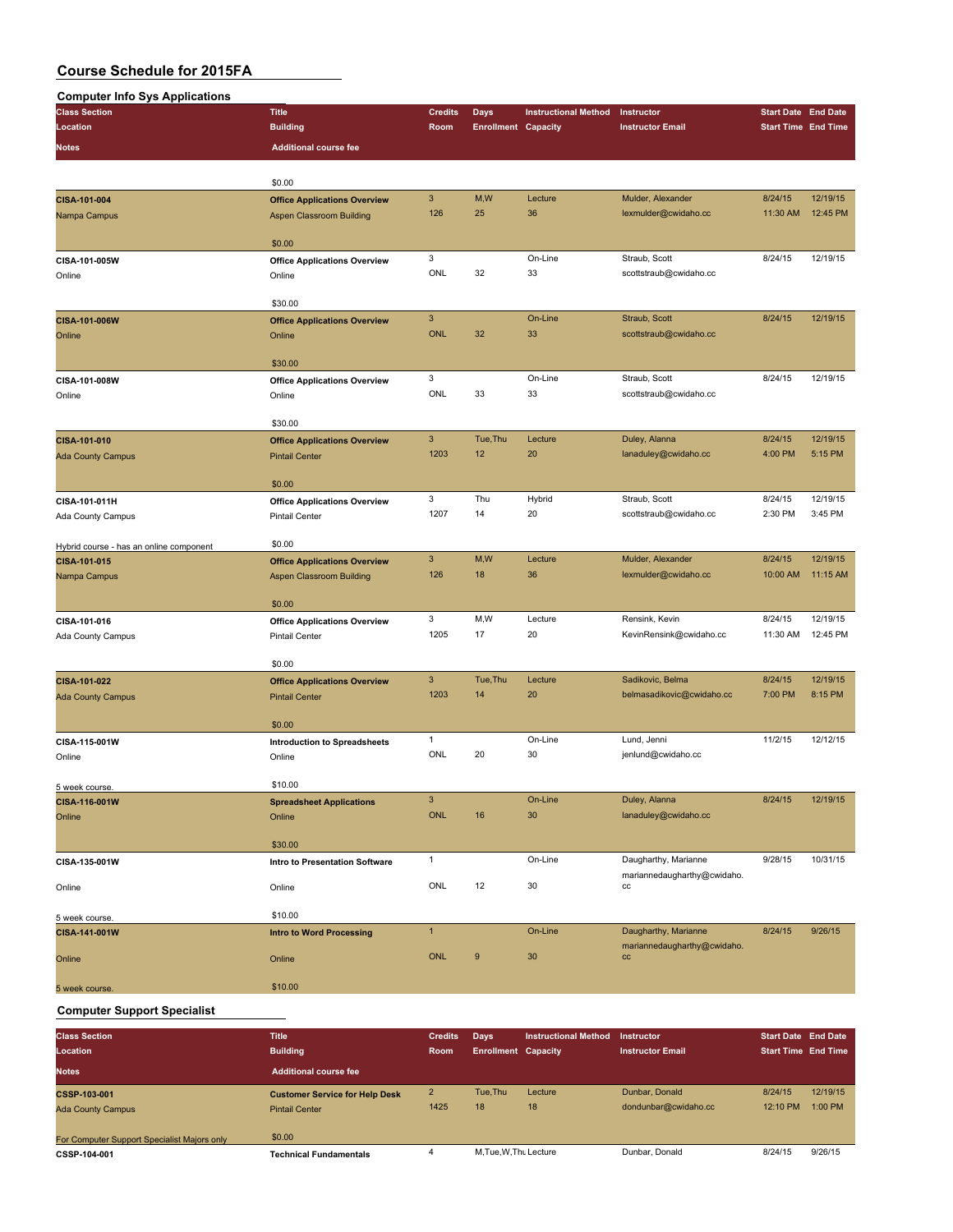## **Computer Support Specialist**

| sompater capport opeeranst<br><b>Class Section</b> | <b>Title</b>                        | <b>Credits</b> | <b>Days</b>                | <b>Instructional Method</b> | Instructor               | <b>Start Date End Date</b> |          |
|----------------------------------------------------|-------------------------------------|----------------|----------------------------|-----------------------------|--------------------------|----------------------------|----------|
| Location                                           | <b>Building</b>                     | <b>Room</b>    | <b>Enrollment Capacity</b> |                             | <b>Instructor Email</b>  | <b>Start Time End Time</b> |          |
| <b>Notes</b>                                       | <b>Additional course fee</b>        |                |                            |                             |                          |                            |          |
| Ada County Campus                                  | <b>Pintail Center</b>               | 1425           | 36                         | 36                          | dondunbar@cwidaho.cc     | 8:00 AM                    | 12:00 PM |
| For Computer Support Specialist Majors only        | \$280.00                            |                |                            |                             |                          |                            |          |
| <b>CSSP-106-001</b>                                | <b>Surv Peripheral Technologies</b> | $\overline{4}$ | M, Tue, W, Thu Lecture     |                             | Dunbar, Donald           | 9/28/15                    | 10/31/15 |
| <b>Ada County Campus</b>                           | <b>Pintail Center</b>               | 1425           | 36                         | 36                          | dondunbar@cwidaho.cc     | 8:00 AM                    | 12:00 PM |
| For Computer Support Specialist Majors only        | \$10.00                             |                |                            |                             |                          |                            |          |
| CSSP-108-001                                       | <b>Adv Peripheral Technologies</b>  | 4              | M, Tue, W, Thu Lecture     |                             | Dunbar, Donald           | 11/2/15                    | 12/12/15 |
| Ada County Campus                                  | <b>Pintail Center</b>               | 1425           | 36                         | 36                          | dondunbar@cwidaho.cc     | 8:00 AM                    | 12:00 PM |
| For Computer Support Specialist Majors only        | \$0.00                              |                |                            |                             |                          |                            |          |
| CSSP-210-001                                       | <b>Principles of Networking</b>     | $\overline{4}$ | M, Tue, W, Thu Lecture     |                             | Anderson, Bartt          | 8/24/15                    | 9/26/15  |
| <b>Ada County Campus</b>                           | <b>Pintail Center</b>               | 1406           | 28                         | 36                          | barttanderson@cwidaho.cc | 8:00 AM                    | 12:00 PM |
|                                                    | \$0.00                              |                |                            |                             |                          |                            |          |
| CSSP-212-001                                       | <b>Advanced Networking</b>          | $\overline{4}$ | M, Tue, W, Thu Lecture     |                             | Anderson, Bartt          | 9/28/15                    | 10/31/15 |
| Ada County Campus                                  | <b>Pintail Center</b>               | 1406           | 28                         | 36                          | barttanderson@cwidaho.cc | 8:00 AM                    | 12:00 PM |
|                                                    | \$0.00                              |                |                            |                             |                          |                            |          |
| <b>CSSP-214-001</b>                                | <b>Network Troubleshooting</b>      | $\overline{4}$ | M, Tue, W, Thu Lecture     |                             | Anderson, Bartt          | 11/2/15                    | 12/12/15 |
| <b>Ada County Campus</b>                           | <b>Pintail Center</b>               | 1406           | 28                         | 36                          | barttanderson@cwidaho.cc | 8:00 AM                    | 12:00 PM |
|                                                    | \$0.00                              |                |                            |                             |                          |                            |          |
|                                                    |                                     |                |                            |                             |                          |                            |          |

| <b>Class Section</b><br><b>Location</b><br><b>Notes</b>                                                                                                                                                                                                                                                                                                                                                                                                                                                                                                                                                                                                                                                                                                               | <b>Title</b><br><b>Building</b><br><b>Additional course fee</b>    | <b>Credits</b><br>Room | <b>Days</b><br><b>Enrollment Capacity</b> | <b>Instructional Method</b> | Instructor<br><b>Instructor Email</b> | <b>Start Date End Date</b><br><b>Start Time End Time</b> |                     |
|-----------------------------------------------------------------------------------------------------------------------------------------------------------------------------------------------------------------------------------------------------------------------------------------------------------------------------------------------------------------------------------------------------------------------------------------------------------------------------------------------------------------------------------------------------------------------------------------------------------------------------------------------------------------------------------------------------------------------------------------------------------------------|--------------------------------------------------------------------|------------------------|-------------------------------------------|-----------------------------|---------------------------------------|----------------------------------------------------------|---------------------|
| CWID-101-001<br><b>Ada County Campus</b><br>Beginner's Rocket Science This course will take<br>you on a journey to learn what it takes to get into<br>space. We will begin with an introduction to some<br>basic math and physics, so you can build your first<br>rocket. Along the way, we will discuss historical<br>connections and discoveries, so you can better<br>understand the process of traveling to space and<br>staying there. Eventually you will be ready to take<br>on a much larger mission as you work with your<br>peers in a simulation to land a person on the moon.                                                                                                                                                                             | <b>CWID:Beg Rocket Science</b><br><b>Pintail Center</b><br>\$40.00 | 3<br>1207              | M.W<br>20                                 | Lecture<br>20               | Smith, Eric<br>ericsmith2@cwidaho.cc  | 8/24/15<br>1:00 PM                                       | 12/19/15<br>2:15 PM |
| CWID-101-002                                                                                                                                                                                                                                                                                                                                                                                                                                                                                                                                                                                                                                                                                                                                                          | <b>CWID: Cryptography</b>                                          | 3                      | Tue, Thu                                  | Lecture                     | Kelley, Maia                          | 8/24/15                                                  | 12/19/15            |
| Ada County Campus<br>Cryptography: Secret and Not-So-Secret Codes<br>Throughout history, cryptography has evolved from<br>messages written on the shaved heads of servants<br>to highly robust computer encryption. In this<br>course, we will examine the history of<br>cryptography, study several cryptosystems, and<br>practice techniques for cracking those<br>cryptosystems. In addition, we will be examining<br>our current level of dependence on cryptography,<br>for instance, in our banking systems and cell<br>phones. The mathematics required to understand<br>and implement these cryptosystems is the<br>equivalent of four years of high school<br>mathematics. This class is designed to appeal to<br>both history and math/science buffs alike! | <b>Pintail Center</b><br>\$40.00                                   | 1208                   | 27                                        | 27                          | maiakelley@cwidaho.cc                 | 10:00 AM                                                 | 11:15 AM            |
| CWID-101-003                                                                                                                                                                                                                                                                                                                                                                                                                                                                                                                                                                                                                                                                                                                                                          | <b>CWID: Ebola in the News</b>                                     | 3                      | M,W                                       | Lecture                     | Rich, Teresa                          | 8/24/15                                                  | 12/19/15            |
| <b>Canyon County Center</b><br>Ebola in the News Are the diseases that make front<br>page news worse than local outbreaks such as<br>measles, and mumps? What makes a disease<br>newsworthy? This CWID course will take a<br>scientists perspective on diseases including the<br>development of vaccines. The course would<br>compare current outbreaks such as Ebola in West<br>Africa with more local outbreaks such as measles,<br>whooping cough, and bird flu. Development of the<br>Ebola vaccine will be explored and compared to<br>older vaccines such as those for measles and<br>mumps.                                                                                                                                                                    | <b>Canyon County Center</b><br>\$40.00                             | 230                    | 27                                        | 27                          | teresarich@cwidaho.cc                 | 10:00 AM                                                 | 11:15 AM            |
| CWID-101-004                                                                                                                                                                                                                                                                                                                                                                                                                                                                                                                                                                                                                                                                                                                                                          | <b>CWID:Fantastical Futures</b>                                    | 3                      | M.W                                       | Lecture                     | Della Badia, Carl                     | 8/24/15                                                  | 12/19/15            |
| Nampa Campus                                                                                                                                                                                                                                                                                                                                                                                                                                                                                                                                                                                                                                                                                                                                                          | Academic Building                                                  | 325                    | 23                                        | 24                          | carldellabadia@cwidaho.cc             | 5:30 PM                                                  | 6:45 PM             |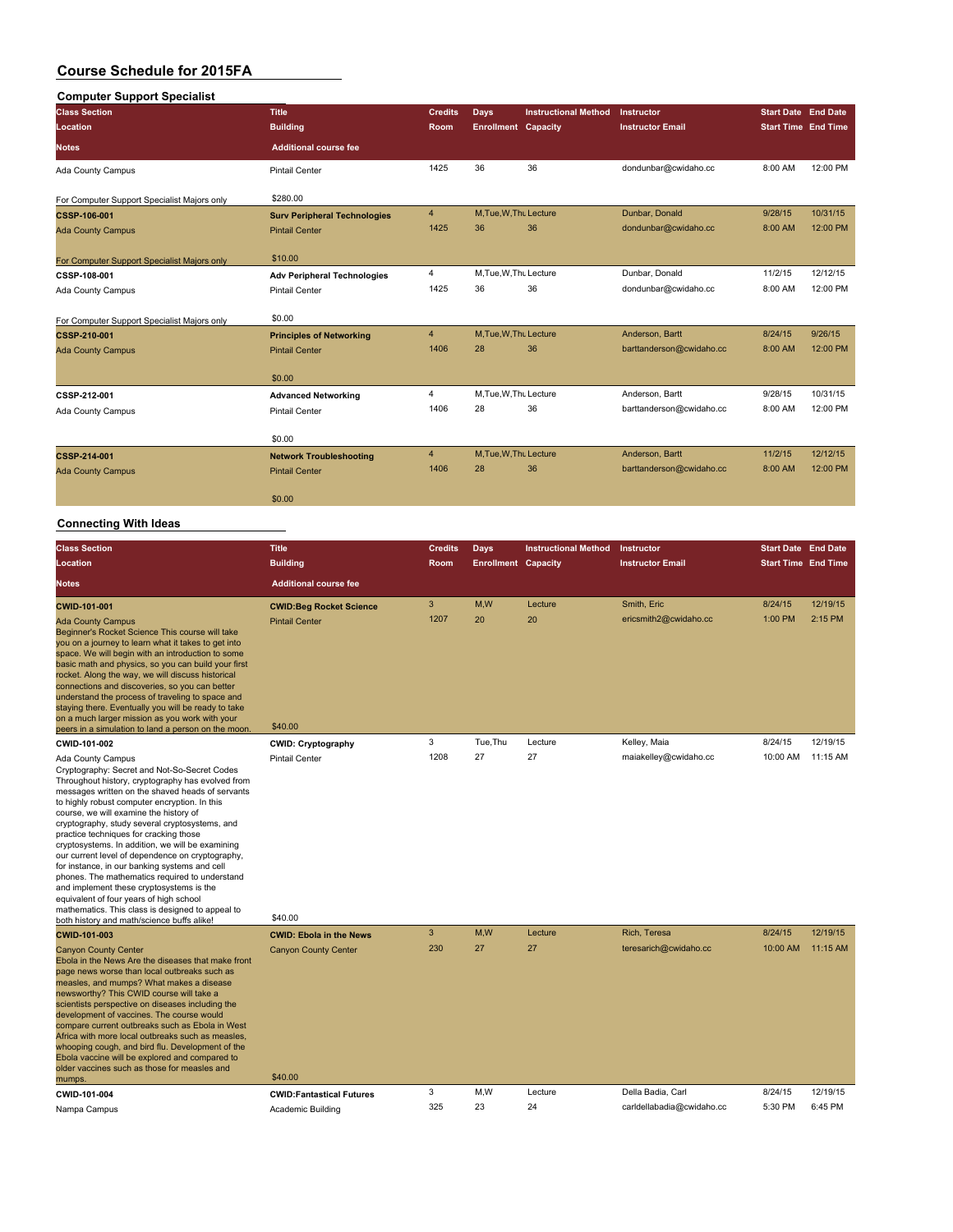| ,,,,,,,,,,,,<br><b>Class Section</b>                                                                                                                                                                                                                                                                                                                                                                                                                                                                                                                                                                                                                                                                                                                                                                                                                                                                                                        | <b>Title</b>                                          | <b>Credits</b> | Days                       | <b>Instructional Method</b> | Instructor                | <b>Start Date End Date</b> |          |
|---------------------------------------------------------------------------------------------------------------------------------------------------------------------------------------------------------------------------------------------------------------------------------------------------------------------------------------------------------------------------------------------------------------------------------------------------------------------------------------------------------------------------------------------------------------------------------------------------------------------------------------------------------------------------------------------------------------------------------------------------------------------------------------------------------------------------------------------------------------------------------------------------------------------------------------------|-------------------------------------------------------|----------------|----------------------------|-----------------------------|---------------------------|----------------------------|----------|
| Location                                                                                                                                                                                                                                                                                                                                                                                                                                                                                                                                                                                                                                                                                                                                                                                                                                                                                                                                    | <b>Building</b>                                       | Room           | <b>Enrollment Capacity</b> |                             | <b>Instructor Email</b>   | <b>Start Time End Time</b> |          |
| <b>Notes</b>                                                                                                                                                                                                                                                                                                                                                                                                                                                                                                                                                                                                                                                                                                                                                                                                                                                                                                                                | <b>Additional course fee</b>                          |                |                            |                             |                           |                            |          |
| Fantastical Futures and What They Teach Us<br>Science Fiction is a genre that explores not only a<br>fantastical future or alternative present, but it also<br>plays a pivotal role in critically examining our<br>current societies. Through literature and film, we<br>will investigate the larger questions of what it<br>means to exist on earth today. How are science<br>and technology shaping our societies? What are<br>humanity's greatest challenges? What role can<br>science fiction play in helping us understand our<br>own communities and ourselves, and ultimately,<br>what it means to be human?                                                                                                                                                                                                                                                                                                                         | \$40.00                                               |                |                            |                             |                           |                            |          |
| <b>CWID-101-006H</b>                                                                                                                                                                                                                                                                                                                                                                                                                                                                                                                                                                                                                                                                                                                                                                                                                                                                                                                        | <b>CWID: Health Shenanigans</b>                       | 3              | M                          | <b>Hybrid</b>               | Crotty, Leah              | 8/24/15                    | 12/19/15 |
| Nampa Campus<br>Health Shenanigans This course will explore<br>current fallacies related to being in a state of "good<br>health." Students will learn how to scrutinize health<br>information to identify fraudulent or ill-informed<br>advertisements that claim to alter the human.<br>People might be awed by fanciful research studies<br>or unreasonable promises. These tactics may<br>promote fear and devalue legitimate science. At<br>the end of this course, students will have learned to<br>be educated consumers, adopting skills that will<br>lead to academic success, and improved ability to<br>decipher the information that surrounds us. Hybrid                                                                                                                                                                                                                                                                        | Aspen Classroom Building                              | 101            | 27                         | 27                          | leahcrotty@cwidaho.cc     | 7:00 PM                    | 8:15 PM  |
| course-Has an online component.<br>CWID-101-007H                                                                                                                                                                                                                                                                                                                                                                                                                                                                                                                                                                                                                                                                                                                                                                                                                                                                                            | \$40.00                                               | 3              | Tue                        | Hybrid                      | Johanek, Kimberly         | 8/24/15                    | 12/19/15 |
| Nampa Campus<br>Heroes and Villains What does it mean to be a<br>hero or a villain? We will consider both famous and<br>obscure examples of unique individuals and their<br>circumstances. Heroic stories can inspire us to be<br>persistent and resilient in the face of trials, whereas<br>stories of villains can serve as a warning and<br>strengthen our resolve. What factors lead to an<br>individual's success or failure? Various case<br>studies will be examined relating to topics such as<br>culture, opportunity, personality, genius,<br>persistence, and achievement. This is an<br>interdisciplinary course, primarily drawing from<br>sociology, psychology, and history. You will be able<br>to develop practical tools to define your own<br>personal and professional goals and determine<br>how you can overcome obstacles to achieve your                                                                            | <b>CWID: Heroes and Villains</b><br>Academic Building | 309            | 27                         | 27                          | kimjohanek@cwidaho.cc     | 8:30 AM                    | 9:45 AM  |
| goals. Hybrid course-Has an online component.<br><b>CWID-101-008W</b>                                                                                                                                                                                                                                                                                                                                                                                                                                                                                                                                                                                                                                                                                                                                                                                                                                                                       | \$40.00<br><b>CWID:I'd Rather Be Gaming</b>           | 3              |                            | On-Line                     | Billing, Carol            | 8/24/15                    | 12/19/15 |
| Online<br>Some believe that to neglect students who have a<br>passion for the booming gaming industry is a<br>travesty. This course seeks to engage gamers and<br>non-gamers alike and connect their strengths in the<br>gaming world with those needed to succeed in<br>college. We will examine the different sides of the<br>argument, "is gaming a waste of time?" Students<br>interested in gaming will be given the opportunity to<br>evaluate their academic strengths and personality<br>and understand how they align with world of<br>gaming. All students will complete the course<br>better prepared to win in college, and with good<br>time management, students might even learn how<br>to reserve some time to play. NOTE: Online<br>sections of CWID are designed for students in fully<br>online degrees. Students who are taking any face-<br>to-face classes should select a face-to-face or<br>hybrid section of CWID. | Online<br>\$70.00                                     | <b>ONL</b>     | 26                         | 27                          | carolbilling@cwidaho.cc   |                            |          |
| CWID-101-009H                                                                                                                                                                                                                                                                                                                                                                                                                                                                                                                                                                                                                                                                                                                                                                                                                                                                                                                               | <b>CWID: Heroes and Villians</b>                      | 3              | Thu                        | Hybrid                      | Johanek, Kimberly         | 8/24/15                    | 12/19/15 |
| Nampa Campus<br>Heroes and Villains What does it mean to be a<br>hero or a villain? We will consider both famous and<br>obscure examples of unique individuals and their<br>circumstances. Heroic stories can inspire us to be<br>persistent and resilient in the face of trials, whereas<br>stories of villains can serve as a warning and<br>strengthen our resolve. What factors lead to an<br>individual's success or failure? Various case<br>studies will be examined relating to topics such as<br>culture, opportunity, personality, genius,<br>persistence, and achievement. This is an<br>interdisciplinary course, primarily drawing from<br>sociology, psychology, and history. You will be able<br>to develop practical tools to define your own<br>personal and professional goals and determine<br>how you can overcome obstacles to achieve your<br>goals. Hybrid course-Has an online component.                           | Aspen Classroom Building<br>\$40.00                   | 127            | 27                         | 27                          | kimjohanek@cwidaho.cc     | 11:30 AM                   | 12:45 PM |
| CWID-101-010                                                                                                                                                                                                                                                                                                                                                                                                                                                                                                                                                                                                                                                                                                                                                                                                                                                                                                                                | <b>CWID:Language and Identity</b>                     | 3              | M, W                       | Lecture                     | Pereira, Carolyn          | 8/24/15                    | 12/19/15 |
| <b>Ada County Campus</b>                                                                                                                                                                                                                                                                                                                                                                                                                                                                                                                                                                                                                                                                                                                                                                                                                                                                                                                    | <b>Pintail Center</b>                                 | 1320           | 26                         | 27                          | carolynpereira@cwidaho.cc | 10:00 AM                   | 11:15 AM |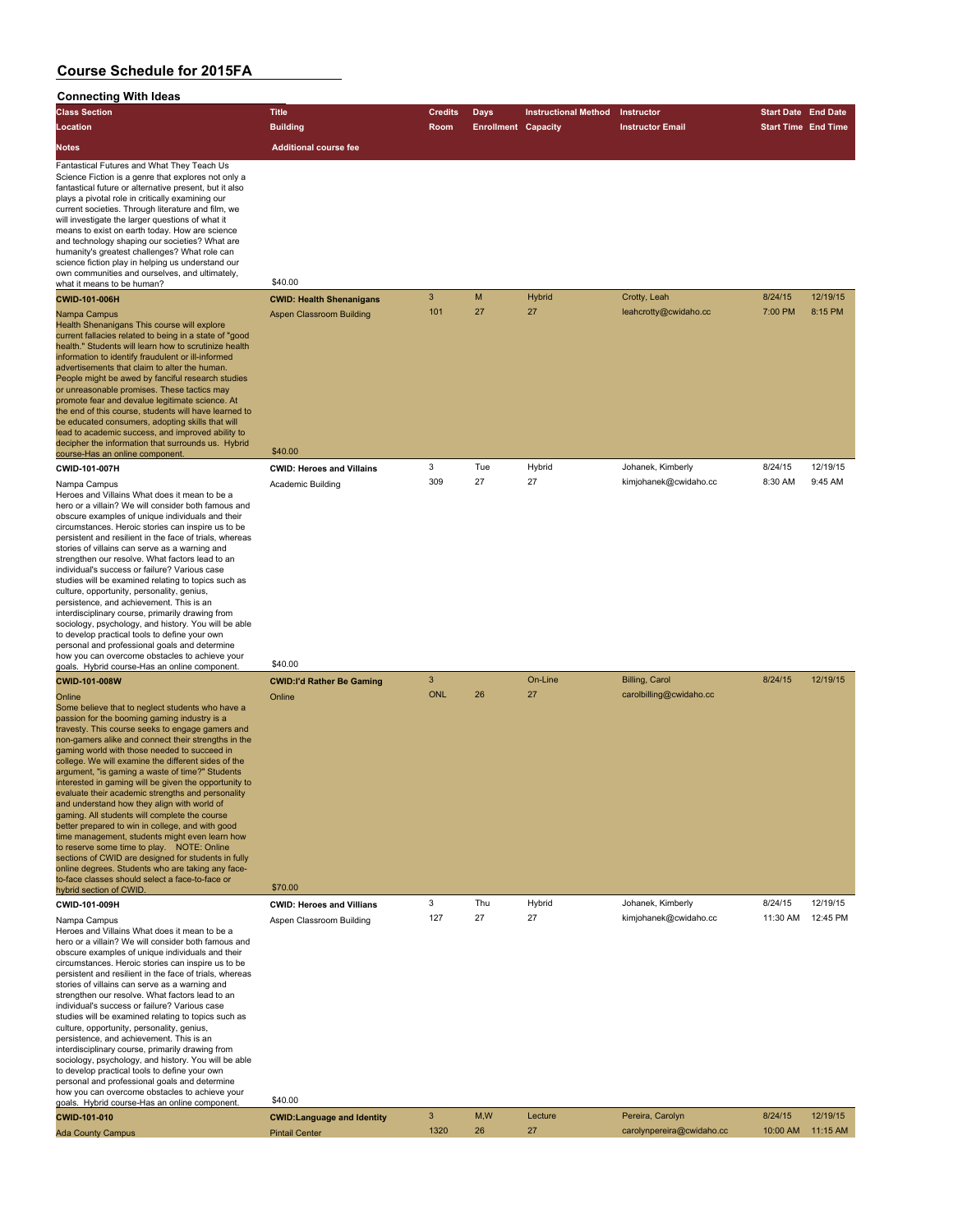| oonnoom.y<br><b>THEF RACAS</b><br><b>Class Section</b>                                                                                                                                                                                                                                                                                                                                                                                                                                                                                                                                                                                                                                                                                                                                                                             | <b>Title</b>                                                | <b>Credits</b> | Days                       | <b>Instructional Method</b> | Instructor                | <b>Start Date End Date</b> |          |
|------------------------------------------------------------------------------------------------------------------------------------------------------------------------------------------------------------------------------------------------------------------------------------------------------------------------------------------------------------------------------------------------------------------------------------------------------------------------------------------------------------------------------------------------------------------------------------------------------------------------------------------------------------------------------------------------------------------------------------------------------------------------------------------------------------------------------------|-------------------------------------------------------------|----------------|----------------------------|-----------------------------|---------------------------|----------------------------|----------|
| Location                                                                                                                                                                                                                                                                                                                                                                                                                                                                                                                                                                                                                                                                                                                                                                                                                           | <b>Building</b>                                             | Room           | <b>Enrollment Capacity</b> |                             | <b>Instructor Email</b>   | <b>Start Time End Time</b> |          |
| <b>Notes</b>                                                                                                                                                                                                                                                                                                                                                                                                                                                                                                                                                                                                                                                                                                                                                                                                                       | <b>Additional course fee</b>                                |                |                            |                             |                           |                            |          |
| Language and Identity Is French really the<br>language of love? German the language of war?<br>Does the way you speak or write affect the way<br>others perceive you? Does your lexicon determine<br>whether or not you get a job? Should it? These<br>questions and more will be addressed through<br>movies, social media and literature. We will explore<br>how the basic building blocks of language affect<br>communication and how a person's native<br>language impacts their identity and their<br>perspective of the world. Students will learn how an<br>awareness of the world. Students will learn how an<br>awareness of language and identity can help them<br>to better navigate and participate in a multilingual<br>world.                                                                                        | \$40.00                                                     |                |                            |                             |                           |                            |          |
| CWID-101-011                                                                                                                                                                                                                                                                                                                                                                                                                                                                                                                                                                                                                                                                                                                                                                                                                       | <b>CWID: Fantastical Futures</b>                            | 3              | Tue, Thu                   | Lecture                     | Della Badia, Carl         | 8/24/15                    | 12/19/15 |
| Nampa Campus<br>Fantastical Futures and What They Teach Us<br>Science Fiction is a genre that explores not only a<br>fantastical future or alternative present, but it also<br>plays a pivotal role in critically examining our<br>current societies. Through literature and film, we<br>will investigate the larger questions of what it<br>means to exist on earth today. How are science<br>and technology shaping our societies? What are<br>humanity's greatest challenges? What role can<br>science fiction play in helping us understand our<br>own communities and ourselves, and ultimately,<br>what it means to be human?                                                                                                                                                                                                | Academic Building<br>\$40.00                                | 218            | 27                         | 27                          | carldellabadia@cwidaho.cc | 8:30 AM                    | 9:45 AM  |
| <b>CWID-101-012</b>                                                                                                                                                                                                                                                                                                                                                                                                                                                                                                                                                                                                                                                                                                                                                                                                                | <b>CWID: Understanding Wealth</b>                           | 3              | Tue                        | Lecture                     | Camp, Roya                | 8/24/15                    | 12/19/15 |
| <b>Ada County Campus</b><br>Making Millions: Understanding Wealth This course<br>equips students for college through the history,<br>context, and modern reference points of capital as<br>it moves through their lives. The origins of money,<br>modern myths about wealth, disparities between<br>and among groups, genders, ages, and cultures,<br>taboos, vices, principles, manias, and more will be<br>explored, allowing students to begin to build a<br>values structure and personal concepts around<br>worth, priorities, and reliance on self and others.<br>Students will come away having participated in<br>robust dialogue around money and will have an<br>opportunity to explore realistic dimensions of<br>wealth and value, and the chance to construct a<br>perspective on assets that can serve them reliably | <b>Pintail Center</b><br>\$40.00                            | 1320           | 23                         | 27                          | royacamp@cwidaho.cc       | 7:00 PM                    | 9:45 PM  |
| throughout their lives                                                                                                                                                                                                                                                                                                                                                                                                                                                                                                                                                                                                                                                                                                                                                                                                             |                                                             | 3              | Tue                        | Hybrid                      | Holt, Janel               | 8/24/15                    | 12/19/15 |
| CWID-101-013H<br>Ada County Campus<br>Media Literacy Media are central to culture and<br>contribute daily to our communication,<br>socialization, and core beliefs. This course is<br>designed to help students develop skills to<br>effectively analyze media messages for function,<br>intent and bias, and understand how this<br>information contributes meaning to the lives of<br>individuals and to society as a whole. Students will<br>also create a personal media project to                                                                                                                                                                                                                                                                                                                                            | <b>CWID:Media Literacy</b><br><b>Mallard Place Building</b> | 1111           | 27                         | 27                          | janelholt@cwidaho.cc      | 1:00 PM                    | 2:15 PM  |
| demonstrate concepts covered in the course.<br>Hybrid course-Has an online component                                                                                                                                                                                                                                                                                                                                                                                                                                                                                                                                                                                                                                                                                                                                               | \$40.00                                                     |                |                            |                             |                           |                            |          |
| <b>CWID-101-014</b>                                                                                                                                                                                                                                                                                                                                                                                                                                                                                                                                                                                                                                                                                                                                                                                                                | <b>CWID: Media Literacy</b>                                 | $\mathbf{3}$   | M,W                        | Lecture                     | Wolford, Abigail          | 8/24/15                    | 12/19/15 |
| <b>Ada County Campus</b><br>Media Literacy Media are central to culture and<br>contribute daily to our communication,<br>socialization, and core beliefs. This course is<br>designed to help students develop skills to<br>effectively analyze media messages for function,<br>intent and bias, and understand how this<br>information contributes meaning to the lives of<br>individuals and to society as a whole. Students will<br>also create a personal media project to<br>demonstrate concepts covered in the course.<br>Hybrid course-Has an online component                                                                                                                                                                                                                                                              | <b>Pintail Center</b><br>\$40.00                            | 1320           | $\overline{2}$             | 27                          | abbywolford@cwidaho.cc    | 4:00 PM                    | 5:15 PM  |
| CWID-101-015                                                                                                                                                                                                                                                                                                                                                                                                                                                                                                                                                                                                                                                                                                                                                                                                                       | <b>CWID: Show Me the Money</b>                              | 3              | F                          | Lecture                     | Wagner, Randal            | 8/24/15                    | 12/19/15 |
| Ada County Campus                                                                                                                                                                                                                                                                                                                                                                                                                                                                                                                                                                                                                                                                                                                                                                                                                  | <b>Pintail Center</b>                                       | 1211           | 24                         | 24                          | randalwagner@cwidaho.cc   | 8:00 AM                    | 10:45 AM |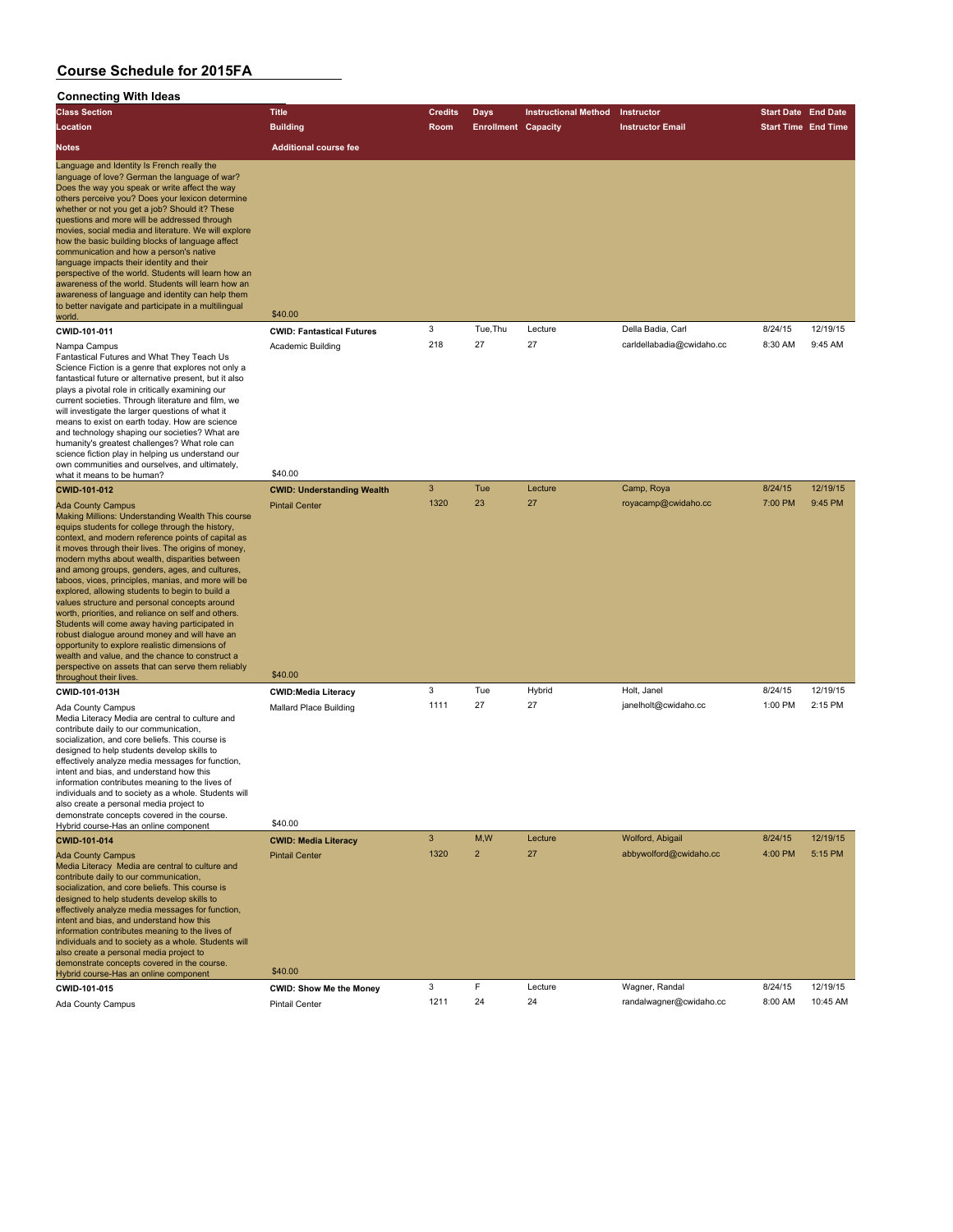| <b>Class Section</b>                                                                                                                                                                                                                                                                                                                                                                                                                                                                                                                                                                                                                                                                                                                                                                                                                                                                                                                                                                                                                                                       | <b>Title</b>                     | <b>Credits</b> | <b>Days</b>                | <b>Instructional Method</b> | Instructor                | <b>Start Date End Date</b> |          |
|----------------------------------------------------------------------------------------------------------------------------------------------------------------------------------------------------------------------------------------------------------------------------------------------------------------------------------------------------------------------------------------------------------------------------------------------------------------------------------------------------------------------------------------------------------------------------------------------------------------------------------------------------------------------------------------------------------------------------------------------------------------------------------------------------------------------------------------------------------------------------------------------------------------------------------------------------------------------------------------------------------------------------------------------------------------------------|----------------------------------|----------------|----------------------------|-----------------------------|---------------------------|----------------------------|----------|
| Location                                                                                                                                                                                                                                                                                                                                                                                                                                                                                                                                                                                                                                                                                                                                                                                                                                                                                                                                                                                                                                                                   | <b>Building</b>                  | <b>Room</b>    | <b>Enrollment Capacity</b> |                             | <b>Instructor Email</b>   | <b>Start Time End Time</b> |          |
| Notes                                                                                                                                                                                                                                                                                                                                                                                                                                                                                                                                                                                                                                                                                                                                                                                                                                                                                                                                                                                                                                                                      | <b>Additional course fee</b>     |                |                            |                             |                           |                            |          |
| Show Me The Money Too many students ask "why<br>do I have to take math?" In this class, students will<br>explore the math they are currently using and help<br>them gain a better understanding of the need for<br>math in their personal lives, managing their money,<br>planning for their future and the potential use of<br>math in different careers that they haven't thought<br>of. We will use spreadsheets to develop a budget<br>and to track expenses, to estimate \$s needed for<br>short term and long term goals, students will read a<br>book from a selected list of personal finance self-<br>help books and write a short report on it, they will<br>be sharpening their math skills by practicing<br>adding, subtracting, multiplying and dividing,<br>decimal numbers, fractions, ratios, percent's and<br>using variables.                                                                                                                                                                                                                            | \$40.00                          |                |                            |                             |                           |                            |          |
| <b>CWID-101-015W</b>                                                                                                                                                                                                                                                                                                                                                                                                                                                                                                                                                                                                                                                                                                                                                                                                                                                                                                                                                                                                                                                       | <b>CWID: Heroes and Villians</b> | 3              |                            | On-Line                     | Cowger, Alicia            | 8/24/15                    | 12/19/15 |
| Online<br>Heroes and Villains What does it mean to be a<br>hero or a villain? We will consider both famous and<br>obscure examples of unique individuals and their<br>circumstances. Heroic stories can inspire us to be<br>persistent and resilient in the face of trials, whereas<br>stories of villains can serve as a warning and<br>strengthen our resolve. What factors lead to an<br>individual's success or failure? Various case<br>studies will be examined relating to topics such as<br>culture, opportunity, personality, genius,<br>persistence, and achievement. This is an<br>interdisciplinary course, primarily drawing from<br>sociology, psychology, and history. You will be able<br>to develop practical tools to define your own<br>personal and professional goals and determine<br>how you can overcome obstacles to achieve your<br>goals. NOTE: Online sections of CWID are<br>designed for students in fully online degrees.<br>Students who are taking any face-to-face classes<br>should select a face-to-face or hybrid section of<br>CWID. | Online<br>\$70.00                | ONL            | 27                         | 27                          | aliciacowger@cwidaho.cc   |                            |          |
| CWID-101-016                                                                                                                                                                                                                                                                                                                                                                                                                                                                                                                                                                                                                                                                                                                                                                                                                                                                                                                                                                                                                                                               | <b>CWID: Movies and Culture</b>  | 3              | F.                         | Lecture                     | McMorrow, Sharon          | 8/24/15                    | 12/19/15 |
| <b>Ada County Campus</b><br>Beyond the Academy Awards: Movies and Culture<br>Most Americans, by the time they're eighteen, have<br>watched more than a thousand movies. They can                                                                                                                                                                                                                                                                                                                                                                                                                                                                                                                                                                                                                                                                                                                                                                                                                                                                                           | <b>Pintail Center</b>            | 1302           | 27                         | 27                          | sharonmcmorrow@cwidaho.cc | 11:00 AM                   | 1:45 PM  |

watched more than a thousand movies. They can<br>quote lines from Batman Returns and sing the<br>entire sound track from Frozen. But do movies<br>simply reflect our culture, or are they much more powerful, influencing the way we think, the choices<br>we make, and how other people treat us? The<br>purpose of this class is to examine these questions<br>using a variety of contemporary American films,<br>both narrative and documen social attitudes and as a means for self-reflection and decision-making. \$40.00

| <b>CWID-101-017</b>                                                                                                                                                                                                                                                                                                                                                                                                                                                                                                                                                                                                                                                                                                                     | <b>CWID: Music and Politics</b>      | 3   | Tue,Thu | Lecture | Davis, Jeffrey             | 8/24/15  | 12/19/15 |
|-----------------------------------------------------------------------------------------------------------------------------------------------------------------------------------------------------------------------------------------------------------------------------------------------------------------------------------------------------------------------------------------------------------------------------------------------------------------------------------------------------------------------------------------------------------------------------------------------------------------------------------------------------------------------------------------------------------------------------------------|--------------------------------------|-----|---------|---------|----------------------------|----------|----------|
| Nampa Campus<br>Music and Politics: From Beethoven to Bono Can<br>Bono save the world? That's the question Time<br>magazine asked in 2002. Whether he can or not.<br>the activities of musicians like Bono illustrate how<br>music and politics are deeply connected. This<br>course examines the relationship of music and<br>musicians to the brokers of power during the past<br>200 years of Western music history. Also explored<br>are the ways musicians have negotiated the issues<br>of patronage, censorship and propaganda. The<br>course will also discuss the role of musician as the<br>voice of the people through the music of protest<br>and patriotism and examine how music has been<br>used in political campaigns. | Academic Building<br>\$40.00         | 218 | 27      | 27      | jeffreydavis@cwidaho.cc    | 1:00 PM  | 2:15 PM  |
| CWID-101-018H                                                                                                                                                                                                                                                                                                                                                                                                                                                                                                                                                                                                                                                                                                                           | <b>CWID:Myth in Criminal Justice</b> | 3   | W       | Hybrid  | Breach, Stephanie          | 8/24/15  | 12/19/15 |
| Nampa Campus<br>Myth Busters in Criminal Justice Are you a crime<br>drama junkie? Do you think you know all there is to<br>know about the criminal justice system? This<br>course will explore and dispel common myths in<br>the criminal justice about things such as crime<br>rates, Miranda warnings, and the death penalty.<br>Additionally we will critically examine statistics and<br>research, as well as look to Supreme Court cases<br>for explanations. Hybrid course-Has an online                                                                                                                                                                                                                                          | Academic Building<br>\$40.00         | 105 | 26      | 27      | stephaniebreach@cwidaho.cc | 11:30 AM | 12:45 PM |
| component                                                                                                                                                                                                                                                                                                                                                                                                                                                                                                                                                                                                                                                                                                                               |                                      |     |         |         |                            |          |          |

| "<br><b>CWID-101-019</b> | <b>CWID: Digital Citizenship</b> |     | M.W | Lecture | Mulder, Alexander    | 8/24/15 | 12/19/15  |
|--------------------------|----------------------------------|-----|-----|---------|----------------------|---------|-----------|
| Nampa Campus             | <b>Academic Building</b>         | 201 | 20  |         | lexmulder@cwidaho.cc | 8:30 AM | $9:45$ AM |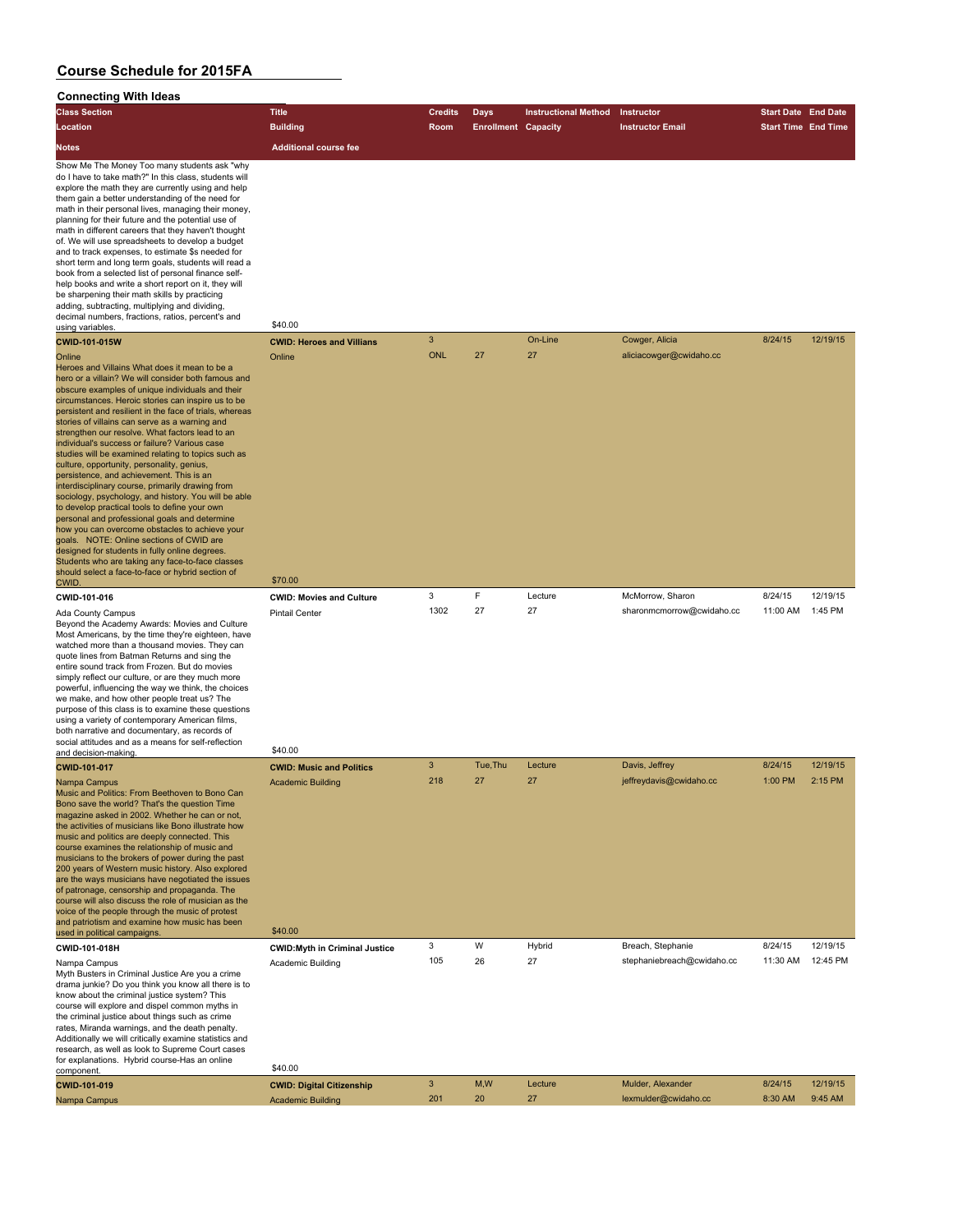| --<br><br><b>Class Section</b>                                                                                                                                                                                                                                                                                                                                                                                                                                                                                                                                                                                                                                                                                                                                                                                                                                                                                                                                                                                                                                    | <b>Title</b>                                                         | <b>Credits</b> | Days                       | <b>Instructional Method</b> | Instructor              | <b>Start Date End Date</b> |          |
|-------------------------------------------------------------------------------------------------------------------------------------------------------------------------------------------------------------------------------------------------------------------------------------------------------------------------------------------------------------------------------------------------------------------------------------------------------------------------------------------------------------------------------------------------------------------------------------------------------------------------------------------------------------------------------------------------------------------------------------------------------------------------------------------------------------------------------------------------------------------------------------------------------------------------------------------------------------------------------------------------------------------------------------------------------------------|----------------------------------------------------------------------|----------------|----------------------------|-----------------------------|-------------------------|----------------------------|----------|
| Location                                                                                                                                                                                                                                                                                                                                                                                                                                                                                                                                                                                                                                                                                                                                                                                                                                                                                                                                                                                                                                                          | <b>Building</b>                                                      | Room           | <b>Enrollment Capacity</b> |                             | <b>Instructor Email</b> | <b>Start Time End Time</b> |          |
| <b>Notes</b>                                                                                                                                                                                                                                                                                                                                                                                                                                                                                                                                                                                                                                                                                                                                                                                                                                                                                                                                                                                                                                                      | <b>Additional course fee</b>                                         |                |                            |                             |                         |                            |          |
| Digital Citizenship The focus of this course will be a<br>fun and provocative look at how technology is<br>changing us inside and outside of the classroom.<br>Networks are resources that provide you with<br>valuable information. Networking is not just about<br>computers, cell phones, Facebook, and Twitter.<br>Networking is also working together on<br>assignments and finding help through services you<br>might not have considered yet. So what are the<br>advantages and disadvantages of all these<br>networks around you? In this course we will<br>address networking as a concept, not just as a<br>technical option. You will learn how to use<br>computer related networks such as email, cloud<br>networking, and other non-computer related<br>networks, that are available to you as a student,<br>when attending CWI. Students will learn how to<br>take responsibility of learning in both the traditional<br>and the classroom with more technology                                                                                     | \$40.00                                                              |                |                            |                             |                         |                            |          |
| CWID-101-020                                                                                                                                                                                                                                                                                                                                                                                                                                                                                                                                                                                                                                                                                                                                                                                                                                                                                                                                                                                                                                                      | <b>CWID:Refugees In Idaho</b>                                        | 3              | Tue, Thu                   | Lecture                     | Compton, Erica          | 8/24/15                    | 12/19/15 |
| Ada County Campus<br>Our Newest Neighbors: Refugees in Idaho A<br>refugee is someone who has fled his or her country<br>due to a fear of persecution for reasons of race,<br>religion, nationality, membership of a particular<br>social group or political opinion. International<br>intervention with refugees has resulted in refugee<br>resettlement communities throughout the United<br>States including Idaho. In this course, we will<br>explore Idaho's history of refugee resettlement,<br>some of the challenges our newest residents face,                                                                                                                                                                                                                                                                                                                                                                                                                                                                                                            | <b>Pintail Center</b>                                                | 1230           | 24                         | 24                          | ericacompton@cwidaho.cc | 7:00 PM                    | 8:15 PM  |
| and what they contribute to our community.                                                                                                                                                                                                                                                                                                                                                                                                                                                                                                                                                                                                                                                                                                                                                                                                                                                                                                                                                                                                                        | \$40.00                                                              | $\sqrt{3}$     | Tue, Thu                   |                             | Frank, Nicole           | 8/24/15                    | 12/19/15 |
| <b>CWID-101-021</b><br>Nampa Campus<br>Periodic Madness "Why did Gandhi hate iodine (I,<br>53)? How did radium (Ra, 88) nearly ruin Marie<br>Curie's reputation? And why is gallium (Ga, 31) the<br>go-to element for laboratory pranksters? The<br>Periodic Table is a crowning scientific<br>achievement, but it's also a treasure trove of<br>adventure, betrayal, and obsession."-The<br>Disappearing Spoon In this course, we will spend<br>the semester following the elements laid out for us<br>on the periodic table. We will see the role these<br>elements have played in both our past and our<br>future. The course will utilize a project based<br>learning approach and culminate with a project<br>focused on a single element within the table.<br>Ultimately, students will gain a new understanding<br>of how the atoms in the periodic table create the<br>world around us.                                                                                                                                                                   | <b>CWID: Periodic Madness</b><br><b>Academic Building</b><br>\$40.00 | 309            | 27                         | Lecture<br>27               | nicolefrank@cwidaho.cc  | 10:00 AM                   | 11:15 AM |
| CWID-101-022W                                                                                                                                                                                                                                                                                                                                                                                                                                                                                                                                                                                                                                                                                                                                                                                                                                                                                                                                                                                                                                                     | <b>CWID:Murder by Poison:Toxicol</b>                                 | 3              |                            | On-Line                     | Jensen, Andrew          | 8/24/15                    | 12/19/15 |
| Online<br>Poison and Murder: Toxicology in the Age of<br>Prohibition "Dosis facit venenum" or "The dose<br>makes the poison." - Paracelsus The course will<br>use case studies from the text The Poisoner's<br>Handbook: Murder and the Birth of Forensic<br>Medicine in the Jazz Age to both humanize<br>scientists and to show real world applications of<br>scientific research. Two projects during the class<br>will reinforce these ideals by recreating simulated<br>murder investigations. The focus of this course is<br>to learn the beginnings of the scientific method,<br>critical thinking, quantitative reasoning, and<br>interdisciplinary science by studying accounts of<br>poisoners and the scientists who caught them.<br>Students will explore success strategies for the<br>class through group work and research using<br>online and real world tools provided by the college.<br>NOTE: Online sections of CWID are designed for<br>students in fully online degrees. Students who are<br>taking any face-to-face classes should select a | Online<br>\$70.00                                                    | ONL            | 26                         | 27                          | AndyJensen@cwidaho.cc   |                            |          |
| face-to-face or hybrid section of CWID.<br><b>CWID-101-023W</b>                                                                                                                                                                                                                                                                                                                                                                                                                                                                                                                                                                                                                                                                                                                                                                                                                                                                                                                                                                                                   |                                                                      | $\mathbf{3}$   |                            | On-Line                     | Jensen, Andrew          | 8/24/15                    | 12/19/15 |
| Online                                                                                                                                                                                                                                                                                                                                                                                                                                                                                                                                                                                                                                                                                                                                                                                                                                                                                                                                                                                                                                                            | <b>CWID: Murder by Poison-Toxiic</b><br>Online                       | <b>ONL</b>     | 25                         | 27                          | AndyJensen@cwidaho.cc   |                            |          |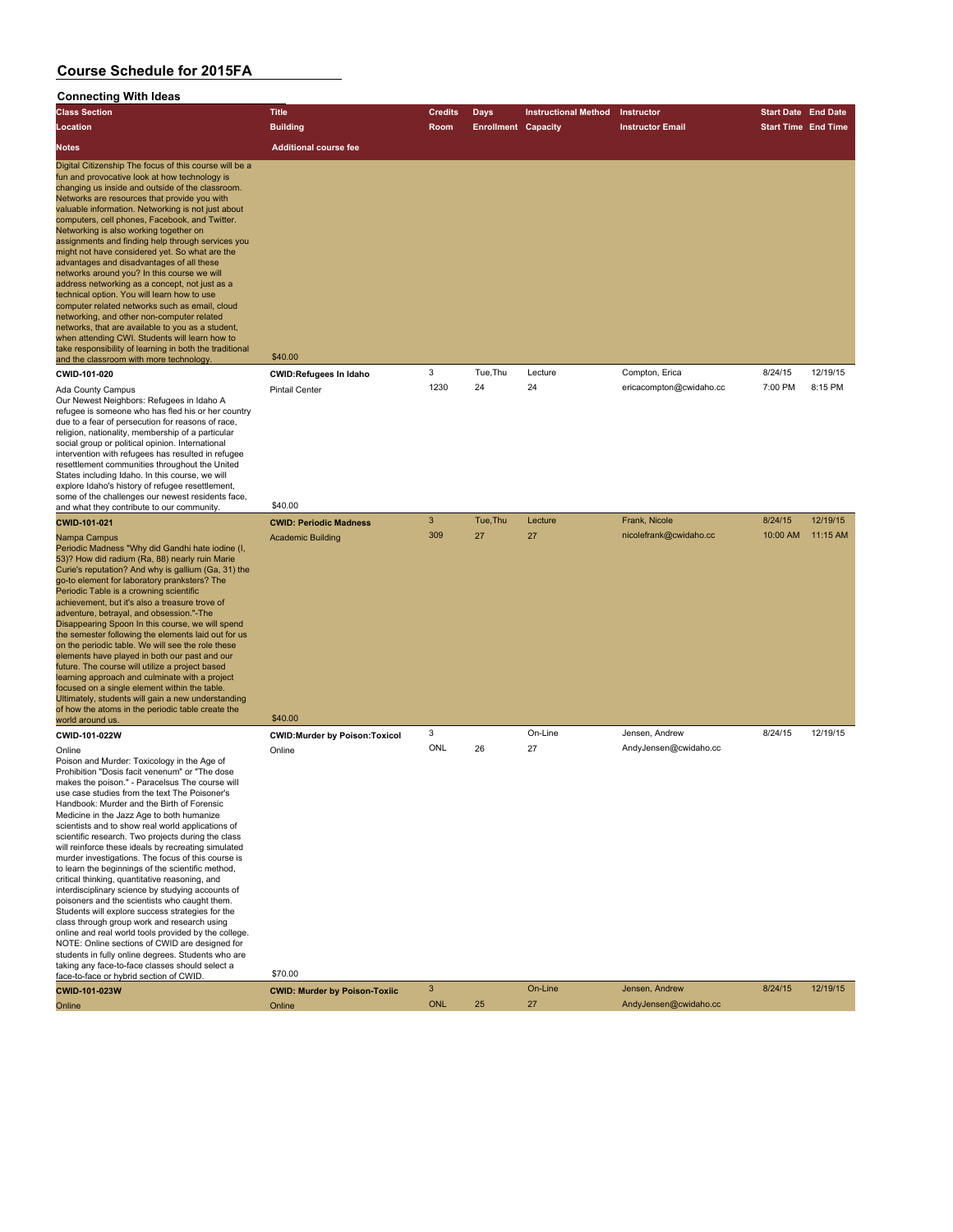| ັບບາກເບບເກາສູ<br><b>Class Section</b>                                                                                                                                                                                                                                                                                                                                                                                                                                                                                                                                                                                                                                                                                                                                                                                                                                                                                                                                                                                                                                                                                                                                                                                                | <b>Title</b>                                                           | <b>Credits</b> | Days                       | <b>Instructional Method</b> | Instructor                            | <b>Start Date End Date</b> |                     |
|--------------------------------------------------------------------------------------------------------------------------------------------------------------------------------------------------------------------------------------------------------------------------------------------------------------------------------------------------------------------------------------------------------------------------------------------------------------------------------------------------------------------------------------------------------------------------------------------------------------------------------------------------------------------------------------------------------------------------------------------------------------------------------------------------------------------------------------------------------------------------------------------------------------------------------------------------------------------------------------------------------------------------------------------------------------------------------------------------------------------------------------------------------------------------------------------------------------------------------------|------------------------------------------------------------------------|----------------|----------------------------|-----------------------------|---------------------------------------|----------------------------|---------------------|
| Location                                                                                                                                                                                                                                                                                                                                                                                                                                                                                                                                                                                                                                                                                                                                                                                                                                                                                                                                                                                                                                                                                                                                                                                                                             | <b>Building</b>                                                        | Room           | <b>Enrollment Capacity</b> |                             | <b>Instructor Email</b>               | <b>Start Time End Time</b> |                     |
|                                                                                                                                                                                                                                                                                                                                                                                                                                                                                                                                                                                                                                                                                                                                                                                                                                                                                                                                                                                                                                                                                                                                                                                                                                      | <b>Additional course fee</b>                                           |                |                            |                             |                                       |                            |                     |
| Notes                                                                                                                                                                                                                                                                                                                                                                                                                                                                                                                                                                                                                                                                                                                                                                                                                                                                                                                                                                                                                                                                                                                                                                                                                                |                                                                        |                |                            |                             |                                       |                            |                     |
| Poison and Murder: Toxicology in the Age of<br>Prohibition Dosis facit venenum" or "The dose<br>makes the poison." -Paracelsus The course will<br>use case studies from the text The Poisoner's<br>Handbook: Murder and the Birth of Forensic<br>Medicine in the Jazz Age to both humanize<br>scientists and to show real world applications of<br>scientific research. Two projects during the class<br>will reinforce these ideals by recreating simulated<br>murder investigations. The focus of this course is<br>to learn the beginnings of the scientific method,<br>critical thinking, quantitative reasoning, and<br>interdisciplinary science by studying accounts of<br>poisoners and the scientists who caught them.<br>Students will explore success strategies for the<br>class through group work and research using<br>online and real world tools provided by the college.<br>NOTE: Online sections of CWID are designed for<br>students in fully online degrees. Students who are<br>taking any face-to-face classes should select a<br>face-to-face or hybrid section of CWID                                                                                                                                      | \$70.00                                                                |                |                            |                             |                                       |                            |                     |
| CWID-101-024H                                                                                                                                                                                                                                                                                                                                                                                                                                                                                                                                                                                                                                                                                                                                                                                                                                                                                                                                                                                                                                                                                                                                                                                                                        | <b>CWID: Rated Reality</b>                                             | 3              | Thu                        | Hybrid                      | Armstrong, Jacob                      | 8/24/15                    | 12/19/15            |
| Nampa Campus<br>Rated (R)eality: Exploring Controversy in Media<br>and Society "This is your last chance. After this,<br>there is no turning back. You take the blue pill - the<br>story ends, you wake up in your bed and believe<br>whatever you want to believe. You take the red pill<br>- you stay in Wonderland and I show you how deep<br>the rabbit-hole goes." - Morpheus, The Matrix For<br>some, the experience of becoming a college<br>student can be very different then what they had<br>expected or imagined. We all hold ideas and<br>assumptions about the way things "really are," and<br>about how the world works. When those ideas and<br>assumptions are challenged, it can be both<br>uncomfortable and liberating. This course<br>introduces students to the college experience and<br>to ways of thinking and learning that can be both<br>challenging and rewarding. By sociologically<br>exploring interesting (and sometimes controversial)<br>topics that are relevant in contemporary media and<br>society, students will develop strategies for<br>success in college as well as gain new and<br>important insights into the ways in which they are<br>shaped by - and connected to - the community, | Aspen Classroom Building                                               | 106            | 26                         | 27                          | jacobarmstrong@cwidaho.cc             | 1:00 PM                    | 2:15 PM             |
| society and culture in which they live. Hybrid<br>course-Has an online component.                                                                                                                                                                                                                                                                                                                                                                                                                                                                                                                                                                                                                                                                                                                                                                                                                                                                                                                                                                                                                                                                                                                                                    | \$40.00                                                                |                |                            |                             |                                       |                            |                     |
| CWID-101-026<br><b>Ada County Campus</b><br>What Are the Chances? Newspapers love to<br>splash big headlines about death by shark, but did<br>you realize that you are more likely to be killed by a<br>statistician than by a shark? This topic will take a<br>light-hearted but rigorous approach to probability,<br>giving you the opportunity to exercise some fairly<br>simple mathematical operations while thinking<br>about some fairly complex ideas. The theme will be<br>approached from a variety of disciplines, looking<br>not only at the mathematical concepts of<br>probability, but also at its historical and<br>philosophical underpinnings. Don't be afraid to sign<br>up just because your math background is shaky!<br>All calculations will be done with calculators, and<br>nothing is more complex than simple addition,<br>subtraction, multiplication, and division. About two-<br>thirds of the material in this course is not covered<br>in any other math course at CWI.                                                                                                                                                                                                                              | <b>CWID: What are the Chances?</b><br><b>Pintail Center</b><br>\$40.00 | 3<br>1230      | M, W<br>24                 | Lecture<br>24               | Thomas, Gary<br>garythomas@cwidaho.cc | 8/24/15<br>8:30 AM         | 12/19/15<br>9:45 AM |
| CWID-101-027W                                                                                                                                                                                                                                                                                                                                                                                                                                                                                                                                                                                                                                                                                                                                                                                                                                                                                                                                                                                                                                                                                                                                                                                                                        | <b>CWID: I'd Rather Be Gaming</b>                                      | 3              |                            | On-Line                     | Billing, Carol                        | 8/24/15                    | 12/19/15            |
| Online<br>Some believe that to neglect students who have a<br>passion for the booming gaming industry is a<br>travesty. This course seeks to engage gamers and<br>non-gamers alike and connect their strengths in the<br>gaming world with those needed to succeed in<br>college. We will examine the different sides of the<br>argument, "is gaming a waste of time?" Students<br>interested in gaming will be given the opportunity to<br>evaluate their academic strengths and personality<br>and understand how they align with world of<br>gaming. All students will complete the course<br>better prepared to win in college, and with good<br>time management, students might even learn how<br>to reserve some time to play. NOTE: Online<br>sections of CWID are designed for students in fully<br>online degrees. Students who are taking any face-<br>to-face classes should select a face-to-face or                                                                                                                                                                                                                                                                                                                     | Online                                                                 | ONL            | 27                         | 27                          | carolbilling@cwidaho.cc               |                            |                     |
| hybrid section of CWID.                                                                                                                                                                                                                                                                                                                                                                                                                                                                                                                                                                                                                                                                                                                                                                                                                                                                                                                                                                                                                                                                                                                                                                                                              | \$70.00                                                                |                |                            |                             |                                       |                            |                     |
| CWID-101-028                                                                                                                                                                                                                                                                                                                                                                                                                                                                                                                                                                                                                                                                                                                                                                                                                                                                                                                                                                                                                                                                                                                                                                                                                         | <b>CWID:Mod Apocalyptic Horror</b>                                     | 3              | M,W                        | Lecture                     | Coonrod, Fredrick                     | 8/24/15                    | 12/19/15            |
| <b>Ada County Campus</b>                                                                                                                                                                                                                                                                                                                                                                                                                                                                                                                                                                                                                                                                                                                                                                                                                                                                                                                                                                                                                                                                                                                                                                                                             | <b>Pintail Center</b>                                                  | 1208           | 27                         | 27                          | RickCoonrod@cwidaho.cc                | 5:30 PM                    | 6:45 PM             |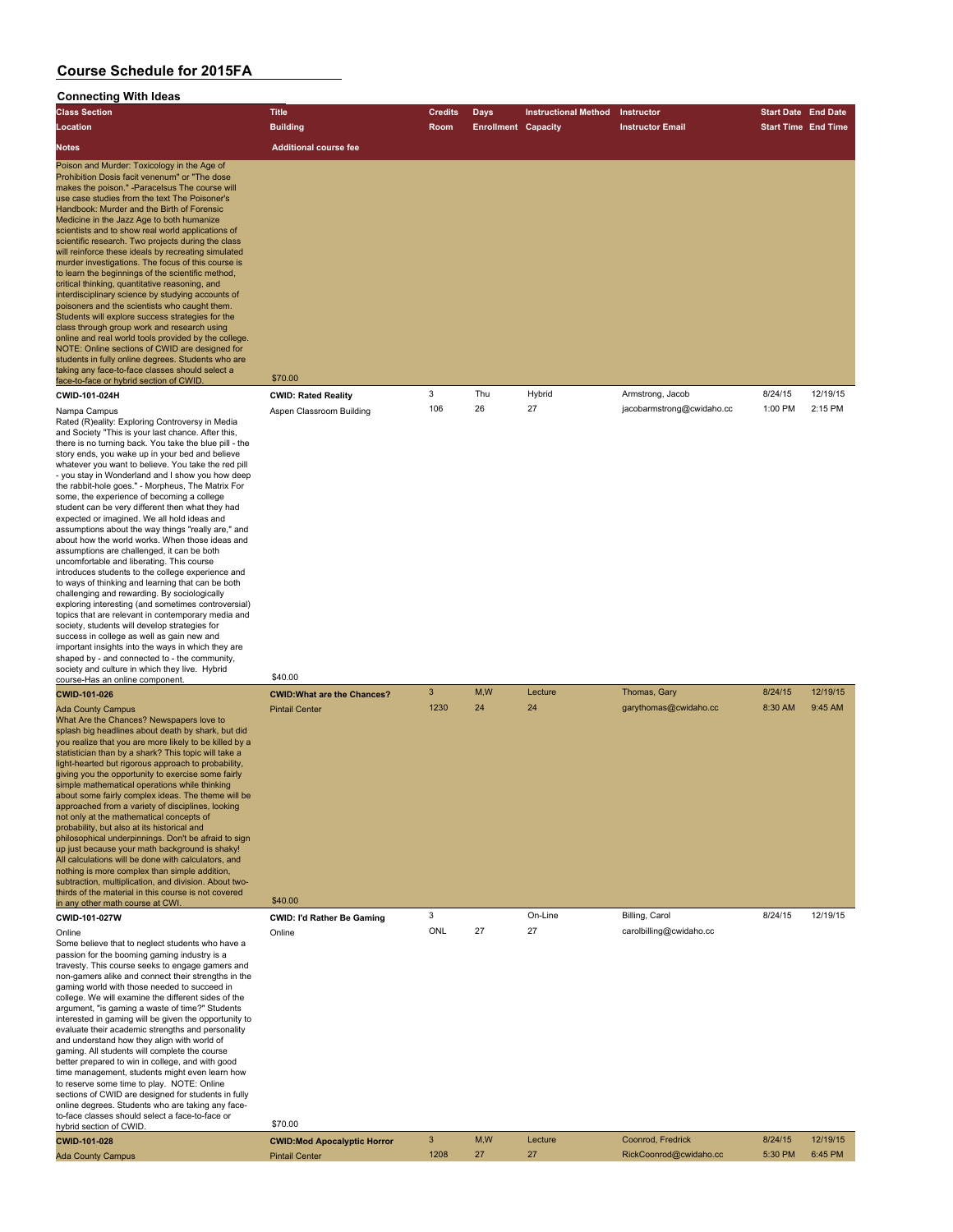#### **Connecting With Ideas**

| <b>Class Section</b>                                                                                                                                                                                                                                                                                                                                                                                                                                                                                                                                                                                                                                                                                                                                                                                                                                                                                                                                                                                                                                              | <b>Title</b>                                                              | <b>Credits</b> | Days                       | <b>Instructional Method</b> | Instructor                                         | <b>Start Date End Date</b> |          |
|-------------------------------------------------------------------------------------------------------------------------------------------------------------------------------------------------------------------------------------------------------------------------------------------------------------------------------------------------------------------------------------------------------------------------------------------------------------------------------------------------------------------------------------------------------------------------------------------------------------------------------------------------------------------------------------------------------------------------------------------------------------------------------------------------------------------------------------------------------------------------------------------------------------------------------------------------------------------------------------------------------------------------------------------------------------------|---------------------------------------------------------------------------|----------------|----------------------------|-----------------------------|----------------------------------------------------|----------------------------|----------|
| Location                                                                                                                                                                                                                                                                                                                                                                                                                                                                                                                                                                                                                                                                                                                                                                                                                                                                                                                                                                                                                                                          | <b>Building</b>                                                           | Room           | <b>Enrollment Capacity</b> |                             | <b>Instructor Email</b>                            | <b>Start Time End Time</b> |          |
| Notes                                                                                                                                                                                                                                                                                                                                                                                                                                                                                                                                                                                                                                                                                                                                                                                                                                                                                                                                                                                                                                                             | <b>Additional course fee</b>                                              |                |                            |                             |                                                    |                            |          |
| Modern Apocalyptic Horror Television shows like<br>The Walking Dead, fiction like Stephen King's The<br>Stand, and movies like I Am Legend captivate<br>audiences and make millions in sales. These<br>narratives offer a bleak view of the aftermath of an<br>apocalypse, where the human race is nearly wiped<br>out by disease, monsters, or cataclysm, and where<br>the last survivors of humanity are forced to fight<br>against these horrors, and often each other, to<br>survive. Why is our culture obsessed with the idea<br>of a prolonged, horrific apocalypse? What about<br>the genre appeals to a wide range of people? This<br>class will explore the apocalyptic horror genre in<br>television, film, radio, and print. It will examine the<br>ideas of culture, religion, technology, world events,<br>and heroism in the genre in an attempt to uncover<br>why we are all infected with the idea of apocalyptic<br><u>horror.</u>                                                                                                              | \$40.00                                                                   |                |                            |                             |                                                    |                            |          |
| CWID-101-029W                                                                                                                                                                                                                                                                                                                                                                                                                                                                                                                                                                                                                                                                                                                                                                                                                                                                                                                                                                                                                                                     | <b>CWID:Murder by Poison:Toxicol</b>                                      | 3              |                            | On-Line                     | Jensen, Andrew                                     | 8/24/15                    | 12/19/15 |
| Online<br>Poison and Murder: Toxicology in the Age of<br>Prohibition "Dosis facit venenum" or "The dose<br>makes the poison." - Paracelsus The course will<br>use case studies from the text The Poisoner's<br>Handbook: Murder and the Birth of Forensic<br>Medicine in the Jazz Age to both humanize<br>scientists and to show real world applications of<br>scientific research. Two projects during the class<br>will reinforce these ideals by recreating simulated<br>murder investigations. The focus of this course is<br>to learn the beginnings of the scientific method,<br>critical thinking, quantitative reasoning, and<br>interdisciplinary science by studying accounts of<br>poisoners and the scientists who caught them.<br>Students will explore success strategies for the<br>class through group work and research using<br>online and real world tools provided by the college.<br>NOTE: Online sections of CWID are designed for<br>students in fully online degrees. Students who are<br>taking any face-to-face classes should select a | Online                                                                    | ONL            | 27                         | 27                          | AndyJensen@cwidaho.cc                              |                            |          |
| face-to-face or hybrid section of CWID.<br>CWID-101-030                                                                                                                                                                                                                                                                                                                                                                                                                                                                                                                                                                                                                                                                                                                                                                                                                                                                                                                                                                                                           | \$70.00                                                                   | 3              | Tue, Thu                   | Lecture                     | Bond, Courtney                                     | 8/24/15                    | 12/19/15 |
| Ada County Campus<br>The Art of Influence "I haven't the slightest idea<br>how to change people, but still I keep a long list of<br>prospective candidates just in case I should ever<br>figure it out." _ David Sedaris, Naked. This course<br>will assess the elements necessary to create<br>lasting and meaningful change in yourself and the<br>world around you. We will delve into the topic of<br>what makes change happen and how the world<br>around us is uniquely designed to influence our<br>behaviors. Using this knowledge, you will create<br>unique projects of influence and change intended<br>to make a positive difference in your life.                                                                                                                                                                                                                                                                                                                                                                                                    | <b>CWID: Art of Influence</b><br><b>Mallard Place Building</b><br>\$40.00 | 1108           | 24                         | 24                          | courtneybond@cwidaho.cc                            | 4:00 PM                    | 5:15 PM  |
| CWID-101-031                                                                                                                                                                                                                                                                                                                                                                                                                                                                                                                                                                                                                                                                                                                                                                                                                                                                                                                                                                                                                                                      | <b>CWID: Fantastical Futures</b>                                          | 3              | Tue, Thu                   | Lecture                     | Della Badia, Carl                                  | 8/24/15                    | 12/19/15 |
| Nampa Campus<br>Fantastical Futures and What They Teach Us<br>Science Fiction is a genre that explores not only a<br>fantastical future or alternative present, but it also<br>plays a pivotal role in critically examining our<br>current societies. Through literature and film, we<br>will investigate the larger questions of what it<br>means to exist on earth today. How are science<br>and technology shaping our societies? What are<br>humanity's greatest challenges? What role can<br>science fiction play in helping us understand our<br>own communities and ourselves, and ultimately,                                                                                                                                                                                                                                                                                                                                                                                                                                                             | Academic Building                                                         | 309            | 27                         | 27                          | carldellabadia@cwidaho.cc                          | 2:30 PM                    | 3:45 PM  |
| what it means to be human?                                                                                                                                                                                                                                                                                                                                                                                                                                                                                                                                                                                                                                                                                                                                                                                                                                                                                                                                                                                                                                        | \$40.00                                                                   |                |                            |                             |                                                    |                            |          |
| CWID-101-032                                                                                                                                                                                                                                                                                                                                                                                                                                                                                                                                                                                                                                                                                                                                                                                                                                                                                                                                                                                                                                                      | <b>CWID:Psyc of Everyday Thnking</b>                                      | 3              | Tue, Thu                   | Lecture                     | Schoenherr, Heather<br>heatherschoenherr@cwidaho.c | 8/24/15                    | 12/19/15 |
| <b>Ada County Campus</b><br>The Psychology of Everyday Thinking: Think<br>Better, Do Better How can you make better<br>choices? Why do you believe in weird things? Can<br>stereotypes be beneficial? In this class, we will<br>examine these questions and factors influencing<br>how we perceive the world around us through<br>various thinking patterns. You will learn tools based<br>on psychological research that will allow you to<br>better understand the "why" behind our thoughts<br>and behavior. This knowledge will be beneficial in<br>your college life in facilitating successful<br>interactions with teachers and fellow students by                                                                                                                                                                                                                                                                                                                                                                                                         | <b>Pintail Center</b><br>\$40.00                                          | 1206           | 27                         | 27                          | C                                                  | 11:30 AM                   | 12:45 PM |
| better understanding behavior of self and others.<br>CWID-101-033                                                                                                                                                                                                                                                                                                                                                                                                                                                                                                                                                                                                                                                                                                                                                                                                                                                                                                                                                                                                 |                                                                           | 3              | Tue, Thu                   | Lecture                     | Curry, Timothy                                     | 8/24/15                    | 12/19/15 |
|                                                                                                                                                                                                                                                                                                                                                                                                                                                                                                                                                                                                                                                                                                                                                                                                                                                                                                                                                                                                                                                                   | <b>CWID: The Science of Speed</b>                                         |                |                            |                             |                                                    |                            |          |

Nampa Campus Aspen Classroom Building 101 21 27 timcurry@cwidaho.cc 2:30 PM 3:45 PM 2:45 PM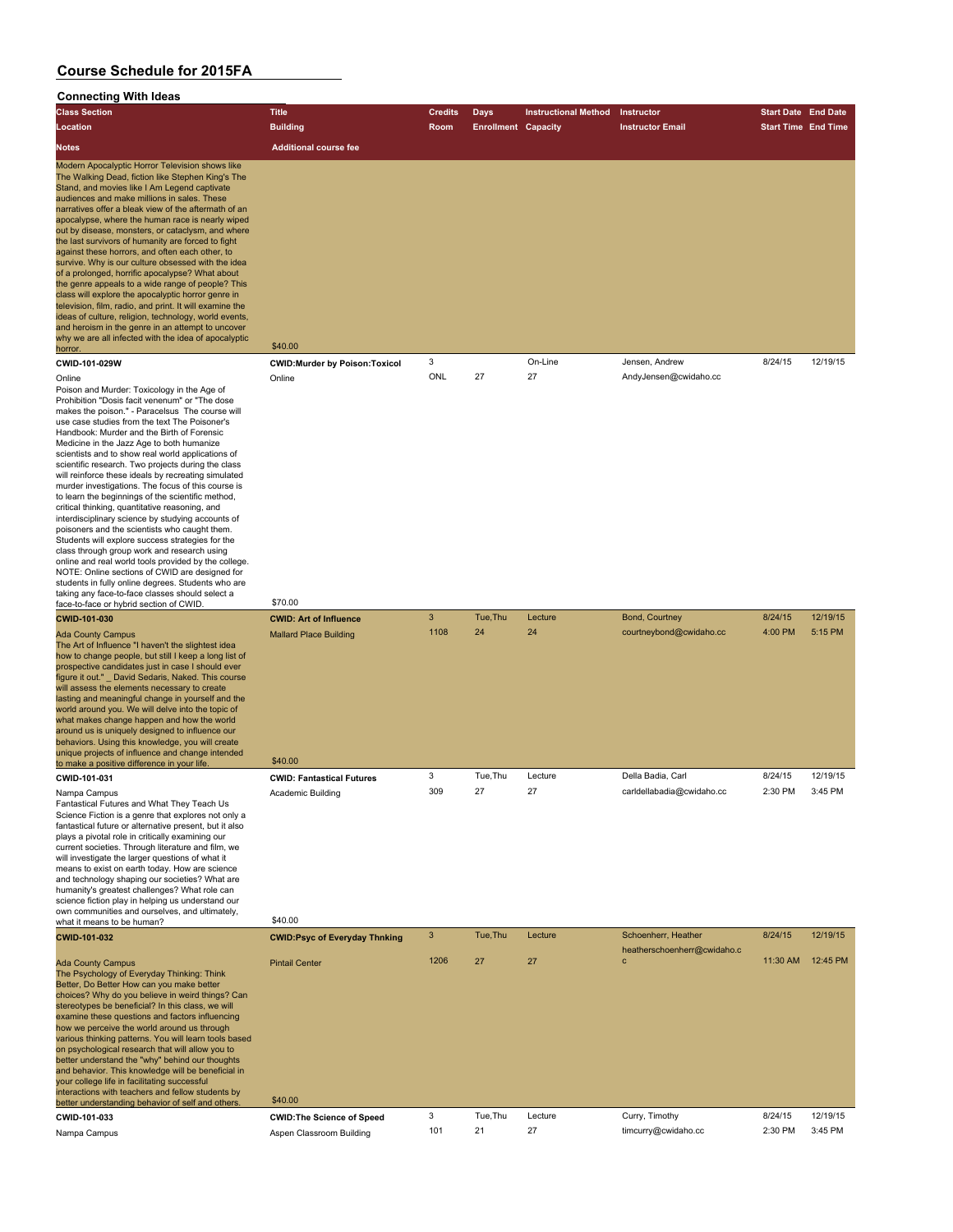| <b>Connecting With Ideas</b>                                                                                                                                                                                                                                                                                                                                                                                                                                                                                                                                                                                                                                                                                                                                                                                                                                                                                                                                                                                                                                                                                         |                                                  |                        |                                           |                             |                                       |                                                          |                     |
|----------------------------------------------------------------------------------------------------------------------------------------------------------------------------------------------------------------------------------------------------------------------------------------------------------------------------------------------------------------------------------------------------------------------------------------------------------------------------------------------------------------------------------------------------------------------------------------------------------------------------------------------------------------------------------------------------------------------------------------------------------------------------------------------------------------------------------------------------------------------------------------------------------------------------------------------------------------------------------------------------------------------------------------------------------------------------------------------------------------------|--------------------------------------------------|------------------------|-------------------------------------------|-----------------------------|---------------------------------------|----------------------------------------------------------|---------------------|
| <b>Class Section</b><br>Location                                                                                                                                                                                                                                                                                                                                                                                                                                                                                                                                                                                                                                                                                                                                                                                                                                                                                                                                                                                                                                                                                     | <b>Title</b><br><b>Building</b>                  | <b>Credits</b><br>Room | <b>Days</b><br><b>Enrollment Capacity</b> | <b>Instructional Method</b> | Instructor<br><b>Instructor Email</b> | <b>Start Date End Date</b><br><b>Start Time End Time</b> |                     |
| <b>Notes</b>                                                                                                                                                                                                                                                                                                                                                                                                                                                                                                                                                                                                                                                                                                                                                                                                                                                                                                                                                                                                                                                                                                         | <b>Additional course fee</b>                     |                        |                                           |                             |                                       |                                                          |                     |
| The Science of Speed Have you ever wondered<br>what makes Usain Bolt the fastest man on Earth?<br>How did Chris Johnson run a 4.24 second 40 yard<br>dash? Why and how did Lance Armstrong cheat?<br>What goes into creating an elite athlete or being<br>the best team in the world? Science and lots of it!<br>Science plays a key role in how athletes train, how<br>they compete, what they eat, and, unfortunately,<br>how they cheat. Throughout the term this course<br>explores a range of topics in the world of science in<br>sports including, sports nutrition, sports<br>performance, sport injury and doping in sport. In<br>addition to all these topics students will be able to<br>have several first hand experiences in the CWI<br>Human Performance and Health Lab to perform<br>certain sport specific tests to see where they stand<br>when compared to the best athletes in the world.                                                                                                                                                                                                        | \$40.00                                          |                        |                                           |                             |                                       |                                                          |                     |
| CWID-101-034                                                                                                                                                                                                                                                                                                                                                                                                                                                                                                                                                                                                                                                                                                                                                                                                                                                                                                                                                                                                                                                                                                         | <b>CWID: Tombs, Temples, Mummies</b>             | $\mathbf{3}$<br>127    | Tue, Thu<br>27                            | Lecture<br>27               | Brown, Karen<br>karenbrown@cwidaho.cc | 8/24/15<br>2:30 PM                                       | 12/19/15<br>3:45 PM |
| Nampa Campus<br>Tombs, Temples and Mummies: Art and<br>Architecture of Ancient Egypt and the Modern<br>World The art and architecture of Ancient Egypt<br>has tantalized imaginations for some 2500 years.<br>This course will explore the cultural production of<br>Ancient Egypt so students gain an understanding<br>of the development and importance of specific art<br>forms and their relationship to its history. We will<br>then examine the fascination Egypt has had for the<br>West as a result of events like the French<br>campaign from 1798-1801 and the discovery in<br>1922 of the tomb of King Tutankhamun. These<br>have influenced the creation of such diverse things<br>as funerary structures, buildings, film and video,<br>and fashion.                                                                                                                                                                                                                                                                                                                                                    | <b>Aspen Classroom Building</b><br>\$40.00       |                        |                                           |                             |                                       |                                                          |                     |
| CWID-101-035                                                                                                                                                                                                                                                                                                                                                                                                                                                                                                                                                                                                                                                                                                                                                                                                                                                                                                                                                                                                                                                                                                         | <b>CWID:Welcome to X-Men</b>                     | 3                      | M,W                                       | Lecture                     | Gatfield, James                       | 8/24/15                                                  | 12/19/15            |
| Nampa Campus<br>Welcome to The X-Men: Diversity & Discrimination<br>as Explored by Marvel's "Mutants" One of the most<br>popular imprints in the history of Marvel Comics,<br>the "X-Men" serve to allow readers the ability to<br>explore the complicated nature of diversity and<br>discrimination in modern society. As intolerance<br>based on race, religion, gender, sexuality and a<br>variety of other factors permeate our news and<br>social media, the "X-Men" present a popular<br>cultural lens to consider the consequences of an<br>"us vs. them" battle. This course will consider the<br>role that diversity plays in our modern world, using<br>the X-Men as a discussion focus as we explore<br>common themes present in global diversity.<br>Discussions will move through the history of the<br>imprint, exploring themes of race, gender, and<br>sexuality as modeled through the lens of the X-<br>Men. The course will culminate with an assignment<br>in which students will explore diversity and<br>discrimination through the viewpoint of individual<br>characters in the X-Men mythos. | Academic Building<br>\$40.00                     | 105                    | 27                                        | 27                          | jimgatfield@cwidaho.cc                | 5:30 PM                                                  | 6:45 PM             |
| CWID-101-036                                                                                                                                                                                                                                                                                                                                                                                                                                                                                                                                                                                                                                                                                                                                                                                                                                                                                                                                                                                                                                                                                                         | <b>CWID:Literature of Flyfishing</b>             | 3                      | Tue, Thu                                  | Lecture                     | Newberry, Christina                   | 8/24/15                                                  | 12/19/15            |
| <b>Ada County Campus</b><br>Water, Words, and Wonder: The Literature of Fly<br>Fishing "It is not fly fishing if you are not looking for<br>answers to questions," wrote Norman MacLean,<br>the author of A River Runs Through It. The art and<br>practice of fly fishing holds mystique for serious<br>anglers and weekend dabblers alike. In this course,<br>we will read, discuss, and write about true and<br>true-ish stories, essays, and poems about fly<br>fishing, which include some of the most loved                                                                                                                                                                                                                                                                                                                                                                                                                                                                                                                                                                                                     | <b>Pintail Center</b>                            | 1208                   | 24                                        | 27                          | meagannewberry@cwidaho.cc             | 11:30 AM                                                 | 12:45 PM            |
| writings in the English language.<br>CWID-101-038                                                                                                                                                                                                                                                                                                                                                                                                                                                                                                                                                                                                                                                                                                                                                                                                                                                                                                                                                                                                                                                                    | \$40.00<br><b>CWID: True Lies: Short Fiction</b> | 3                      | Tue, Thu                                  | Lecture                     | Collins, Malia                        | 8/24/15                                                  | 12/19/15            |
| Ada County Campus<br>True Lies: Short Fiction about Real Life According<br>to Stephen King, "Fiction is a lie, and good fiction is<br>the truth inside the lie." In this course, we will<br>examine stories that walk the line between fiction<br>and nonfiction and how contemporary writers<br>illuminate real-life difficulties. We will read Tim<br>O'Brien on war, Lorrie Moore on cancer, Amy<br>Hempel on her worst secret, and Sherman Alexie<br>on leaving home. We will explore the kinds of<br>truths that might lend themselves to fiction and<br>discuss how fiction helps us to navigate our lives<br>and our world. Students will have the opportunity to<br>experiment with turning their own life into fiction.                                                                                                                                                                                                                                                                                                                                                                                     | <b>Pintail Center</b><br>\$40.00                 | 1320                   | 24                                        | 27                          | maliacollins@cwidaho.cc               | 1:00 PM                                                  | 2:15 PM             |

**CWID-101-039W CWID:YOLO Exist in Mod World** 3 On-Line Wilson, Harold 8/24/15 12/19/15

Online Contract Contract Contract Contract Contract Contract Contract Contract Contract Contract Contract Contract Contract Contract Contract Contract Contract Contract Contract Contract Contract Contract Contract Contract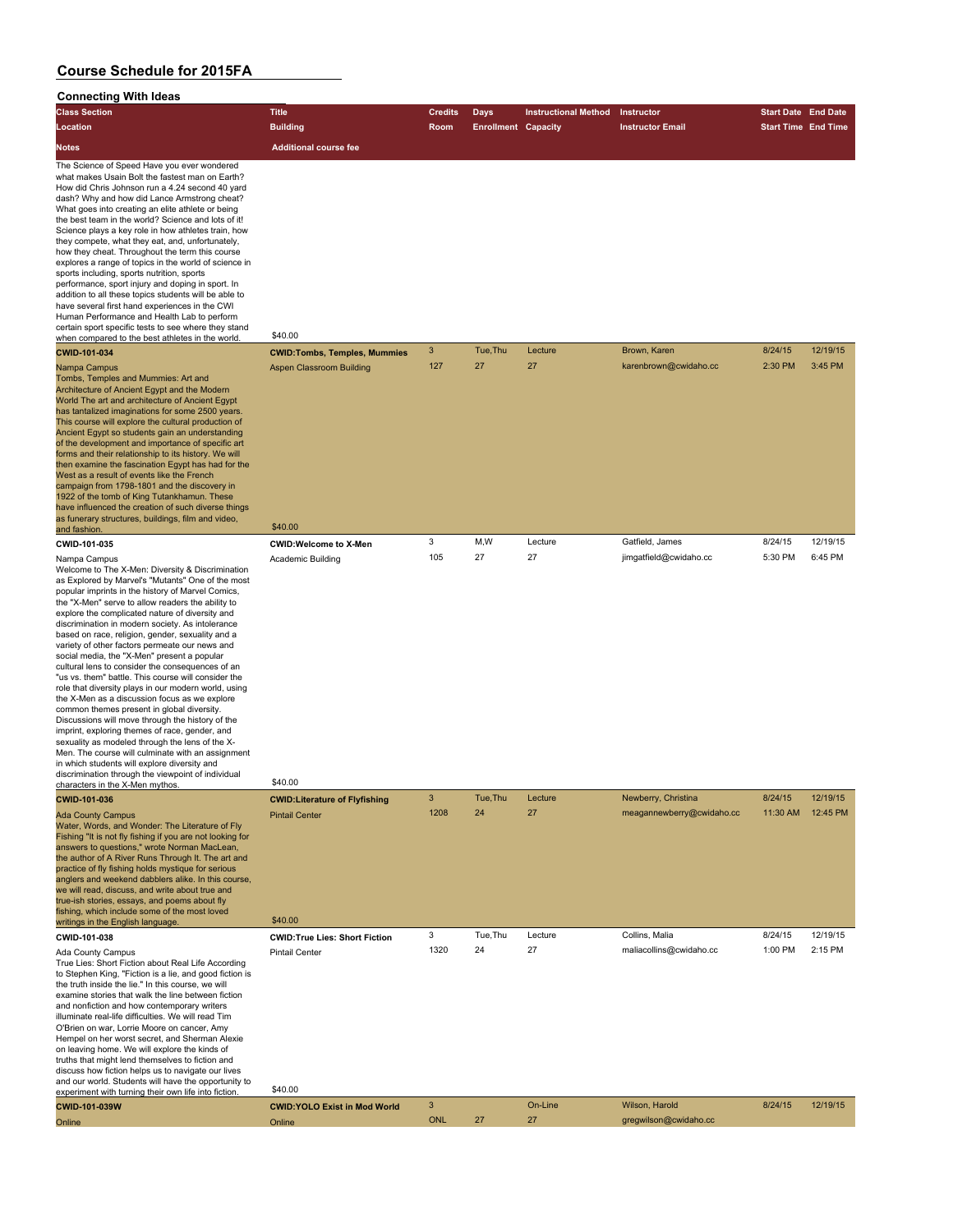#### **Connecting With Ideas**

| <b>Class Section</b>                                                                                                                                                                                                                                                                                                                                                                                                                                                                                                                                                                                                                                                                                                                                                                                                                                                                                                                                                                                 | <b>Title</b>                       | <b>Credits</b> | <b>Days</b>                | <b>Instructional Method</b> | Instructor               | <b>Start Date End Date</b> |          |
|------------------------------------------------------------------------------------------------------------------------------------------------------------------------------------------------------------------------------------------------------------------------------------------------------------------------------------------------------------------------------------------------------------------------------------------------------------------------------------------------------------------------------------------------------------------------------------------------------------------------------------------------------------------------------------------------------------------------------------------------------------------------------------------------------------------------------------------------------------------------------------------------------------------------------------------------------------------------------------------------------|------------------------------------|----------------|----------------------------|-----------------------------|--------------------------|----------------------------|----------|
| Location                                                                                                                                                                                                                                                                                                                                                                                                                                                                                                                                                                                                                                                                                                                                                                                                                                                                                                                                                                                             | <b>Building</b>                    | <b>Room</b>    | <b>Enrollment Capacity</b> |                             | <b>Instructor Email</b>  | <b>Start Time End Time</b> |          |
| <b>Notes</b>                                                                                                                                                                                                                                                                                                                                                                                                                                                                                                                                                                                                                                                                                                                                                                                                                                                                                                                                                                                         | <b>Additional course fee</b>       |                |                            |                             |                          |                            |          |
| YOLO: Existing in the Modern World You only live<br>once is a popular tag line of our modern society.<br>While some say it just started with a rap song,<br>Soren Kierkegaard, a dusty old Dane who lived<br>more than 150 years ago, had some ideas that<br>look remarkably like the phrase we use today.<br>Through a study of some of his main themes of<br>philosophy such as 'passionate inwardness',<br>'subjectivity', 'the individual', and 'the leap of faith',<br>we will go on a cultural treasure hunt to see these<br>very popular themes reflected in the movies.<br>music, and short stories that are all around us. By<br>the time you have finished this course, you will be<br>able to decide for yourself if Kierkegaard is indeed<br>the first one with the hashtag YOLO. NOTE:<br>Online sections of CWID are designed for students<br>in fully online degrees. Students who are taking<br>any face-to-face classes should select a face-to-<br>face or hybrid section of CWID. | \$70.00                            |                |                            |                             |                          |                            |          |
| CWID-101-040W                                                                                                                                                                                                                                                                                                                                                                                                                                                                                                                                                                                                                                                                                                                                                                                                                                                                                                                                                                                        | <b>CWID New Dystopian Hero</b>     | 3              |                            | On-Line                     | Ascuena, Andrea          | 8/24/15                    | 12/19/15 |
| Online<br>The New Dystopian Hero Dystopian stories like<br>Divergent, The Hunger Games or The Giver are<br>set in a time when things have gone horribly wrong<br>in the world, and they warn about where our culture<br>may end up if we aren't careful. In this class we will<br>examine some of these storylines to see what kind<br>of messages they are sending about current<br>American values. Ultimately, we will try to decipher<br>how these books and movies define the new<br>American hero. NOTE: Online sections of CWID<br>are designed for students in fully online degrees.<br>Students who are taking any face-to-face classes<br>should select a face-to-face or hybrid section of<br>CWID.                                                                                                                                                                                                                                                                                       | Online<br>\$40.00                  | ONL            | 23                         | 27                          | andreaascuena@cwidaho.cc |                            |          |
| CWID-101-042                                                                                                                                                                                                                                                                                                                                                                                                                                                                                                                                                                                                                                                                                                                                                                                                                                                                                                                                                                                         | <b>CWID: Western Writers/Myths</b> | 3              | Tue.Thu                    | Lecture                     | Nicholas, David          | 8/24/15                    | 12/19/15 |
| <b>Ada County Campus</b><br>Idaho's Wild West: Idaho Writers and Western<br>Myths and Stereotypes The American West                                                                                                                                                                                                                                                                                                                                                                                                                                                                                                                                                                                                                                                                                                                                                                                                                                                                                  | <b>Pintail Center</b>              | 1320           | 14                         | 27                          | davenicholas@cwidaho.cc  | 2:30 PM                    | 3:45 PM  |

Myths and Stereotypes The American West conjures images of cowboys and outlaws, gold mines and uncharted wilderness, Wild West shows and Hollywood, vast, empty spaces and suburban sprawl. It has long been viewed as rugged territory where the hearty, the visionary, and the brave can claim fortune, freedom, and fame. It is a land as much myth as reality, full of contradiction and complexity. Literature has played a role in creating, perpetuating, and debunking these myths. This course will introduce you to various Idaho writers and their writings. Through their fiction and non-fiction-much of it set in the state of Idaho, we will explore the ever-changing West and analyze its many meanings. How do these writers and stories envision the West, and how do these visions fit with your own, as a College of Western Idaho with your own, as a college of western identity and the \$40.00 student?

Making Millions: Understanding Wealth This course equips students for college through the history, context, and modern reference points of capital as it moves through their lives. The origins of money, modern myths about wealth, disparities between and among groups, genders, ages, and cultures, taboos, vices, principles, manias, and more will be explored, allowing students to begin to build a values structure and personal concepts around worth, priorities, and reliance on self and others. Students will come away having participated in robust dialogue around money and will have an opportunity to explore realistic dimensions of wealth and value, and the chance to construct a perspective on assets that can serve them reliably perspective on assets that can serve them reliably<br>throughout their lives. \$40.00

**CWID-101-043 CWID: Understanding Wealth** 3 Thu Lecture Camp, Roya 8/24/15 12/19/15 Ada County Campus **Ada County Campus** Pintail Center 1302 24 27 royacamp@cwidaho.cc

| <b>CWID-101-044</b>      | <b>CWID: Mod Apocalyptic Horror</b> |      | Lecture | Coonrod, Fredrick      | 8/24/15          | 12/19/15 |
|--------------------------|-------------------------------------|------|---------|------------------------|------------------|----------|
| <b>Ada County Campus</b> | <b>Pintail Center</b>               | 1208 |         | RickCoonrod@cwidaho.cc | 11:00 AM 1:45 PM |          |
|                          |                                     |      |         |                        |                  |          |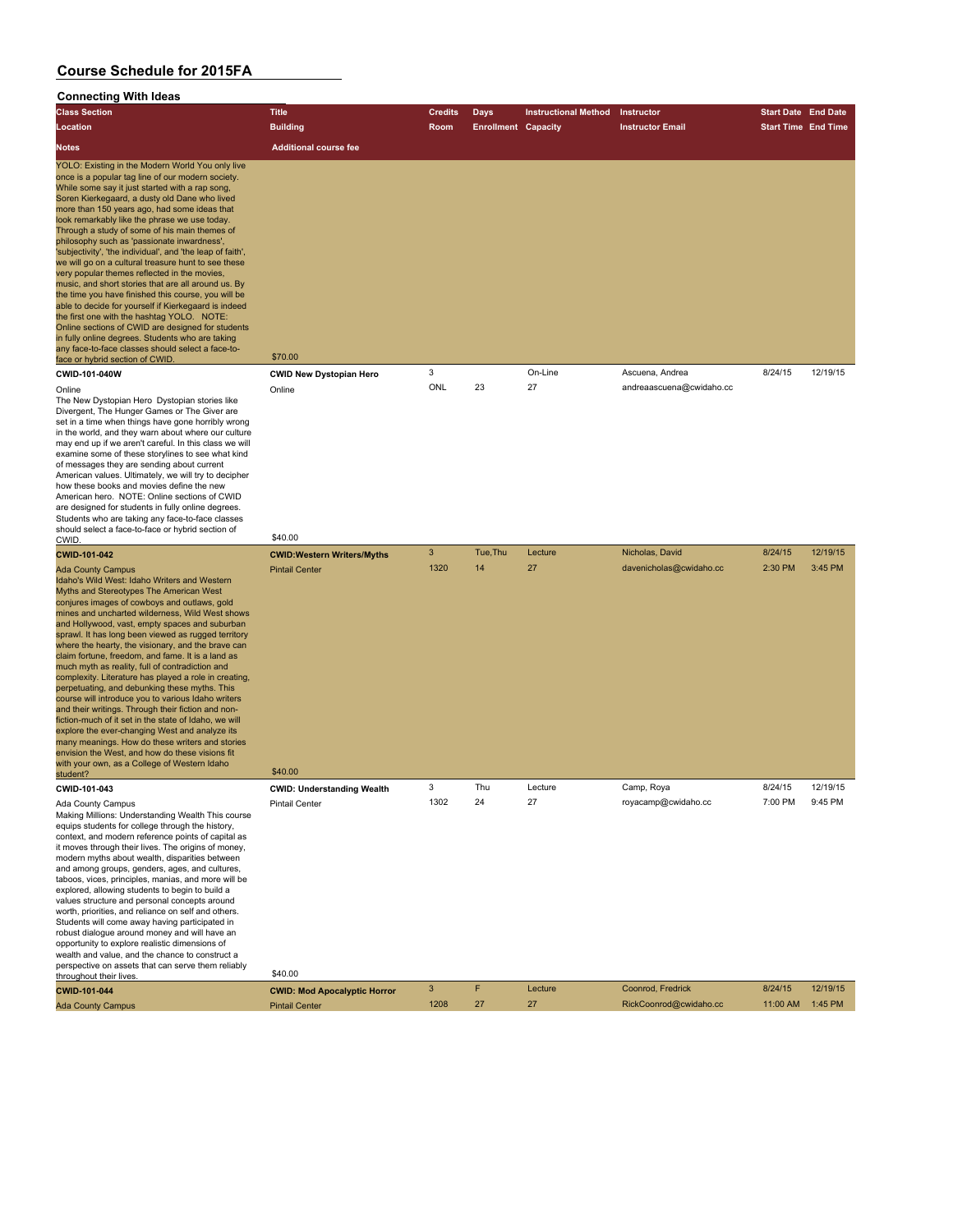#### **Connecting With Ideas**

| oonnecung with ideas<br><b>Class Section</b>                                                                                                                                                                                                                                                                                                                                                                                                                                                                                                                                                                                                                                                                                                                                                                                                                                                                                                                                                                   | <b>Title</b>                                                           | <b>Credits</b> | <b>Days</b>                | <b>Instructional Method</b> | Instructor                                | <b>Start Date End Date</b> |                     |
|----------------------------------------------------------------------------------------------------------------------------------------------------------------------------------------------------------------------------------------------------------------------------------------------------------------------------------------------------------------------------------------------------------------------------------------------------------------------------------------------------------------------------------------------------------------------------------------------------------------------------------------------------------------------------------------------------------------------------------------------------------------------------------------------------------------------------------------------------------------------------------------------------------------------------------------------------------------------------------------------------------------|------------------------------------------------------------------------|----------------|----------------------------|-----------------------------|-------------------------------------------|----------------------------|---------------------|
| Location                                                                                                                                                                                                                                                                                                                                                                                                                                                                                                                                                                                                                                                                                                                                                                                                                                                                                                                                                                                                       | <b>Building</b>                                                        | Room           | <b>Enrollment Capacity</b> |                             | <b>Instructor Email</b>                   | <b>Start Time End Time</b> |                     |
| <b>Notes</b>                                                                                                                                                                                                                                                                                                                                                                                                                                                                                                                                                                                                                                                                                                                                                                                                                                                                                                                                                                                                   | <b>Additional course fee</b>                                           |                |                            |                             |                                           |                            |                     |
| Modern Apocalyptic Horror Television shows like<br>The Walking Dead, fiction like Stephen King's The<br>Stand, and movies like I Am Legend captivate<br>audiences and make millions in sales. These<br>narratives offer a bleak view of the aftermath of an<br>apocalypse, where the human race is nearly wiped<br>out by disease, monsters, or cataclysm, and where<br>the last survivors of humanity are forced to fight<br>against these horrors, and often each other, to<br>survive. Why is our culture obsessed with the idea<br>of a prolonged, horrific apocalypse? What about<br>the genre appeals to a wide range of people? This<br>class will explore the apocalyptic horror genre in<br>television, film, radio, and print. It will examine the<br>ideas of culture, religion, technology, world events,<br>and heroism in the genre in an attempt to uncover<br>why we are all infected with the idea of apocalyptic<br>horror.                                                                  | \$40.00                                                                |                |                            |                             |                                           |                            |                     |
| CWID-101-045                                                                                                                                                                                                                                                                                                                                                                                                                                                                                                                                                                                                                                                                                                                                                                                                                                                                                                                                                                                                   | <b>CWID: Music and Politics</b>                                        | 3              | M,W                        | Lecture                     | Davis, Jeffrey                            | 8/24/15                    | 12/19/15            |
| Nampa Campus<br>Music and Politics: From Beethoven to Bono Can<br>Bono save the world? That's the question Time<br>magazine asked in 2002. Whether he can or not,<br>the activities of musicians like Bono illustrate how<br>music and politics are deeply connected. This<br>course examines the relationship of music and<br>musicians to the brokers of power during the past<br>200 years of Western music history. Also explored<br>are the ways musicians have negotiated the issues<br>of patronage, censorship and propaganda. The<br>course will also discuss the role of musician as the<br>voice of the people through the music of protest<br>and patriotism and examine how music has been                                                                                                                                                                                                                                                                                                        | Academic Building<br>\$40.00                                           | 218            | 27                         | 27                          | jeffreydavis@cwidaho.cc                   | 10:00 AM                   | 11:15 AM            |
| used in political campaigns.<br>CWID-101-046                                                                                                                                                                                                                                                                                                                                                                                                                                                                                                                                                                                                                                                                                                                                                                                                                                                                                                                                                                   | <b>CWID:Myths Criminal Justice</b>                                     | $\mathbf{3}$   | Tue, Thu                   | Lecture                     | Breach, Stephanie                         | 8/24/15                    | 12/19/15            |
| <b>Ada County Campus</b><br>Myth Busters in Criminal Justice Are you a crime<br>drama junkie? Do you think you know all there is to<br>know about the criminal justice system? This<br>course will explore and dispel common myths in<br>the criminal justice about things such as crime<br>rates, Miranda warnings, and the death penalty.<br>Additionally we will critically examine statistics and<br>research, as well as look to Supreme Court cases                                                                                                                                                                                                                                                                                                                                                                                                                                                                                                                                                      | <b>Pintail Center</b>                                                  | 1230           | 22                         | 24                          | stephaniebreach@cwidaho.cc                | 10:00 AM                   | 11:15 AM            |
| for explanations                                                                                                                                                                                                                                                                                                                                                                                                                                                                                                                                                                                                                                                                                                                                                                                                                                                                                                                                                                                               | \$40.00                                                                |                |                            |                             |                                           |                            |                     |
| CWID-101-047<br>Nampa Campus<br>Digital Citizenship The focus of this course will be a<br>fun and provocative look at how technology is<br>changing us inside and outside of the classroom.<br>Networks are resources that provide you with<br>valuable information. Networking is not just about<br>computers, cell phones, Facebook, and Twitter.<br>Networking is also working together on<br>assignments and finding help through services you<br>might not have considered yet. So what are the<br>advantages and disadvantages of all these<br>networks around you? In this course we will<br>address networking as a concept, not just as a<br>technical option. You will learn how to use<br>computer related networks such as email, cloud<br>networking, and other non-computer related<br>networks, that are available to you as a student,<br>when attending CWI. Students will learn how to<br>take responsibility of learning in both the traditional<br>and the classroom with more technology. | <b>CWID:Digital Citizenship</b><br>Aspen Classroom Building<br>\$40.00 | 3<br>126       | Tue, Thu<br>15             | Lecture<br>27               | Mulder, Alexander<br>lexmulder@cwidaho.cc | 8/24/15<br>2:30 PM         | 12/19/15<br>3:45 PM |
| CWID-101-050                                                                                                                                                                                                                                                                                                                                                                                                                                                                                                                                                                                                                                                                                                                                                                                                                                                                                                                                                                                                   | <b>CWID:Heroes and Villians</b>                                        | $\mathbf{3}$   | Tue, Thu                   | Lecture                     | McCurdy, Jana                             | 8/24/15                    | 12/19/15            |
| Nampa Campus<br>Heroes and Villains What does it mean to be a<br>hero or a villain? We will consider both famous and<br>obscure examples of unique individuals and their<br>circumstances. Heroic stories can inspire us to be<br>persistent and resilient in the face of trials, whereas<br>stories of villains can serve as a warning and<br>strengthen our resolve. What factors lead to an<br>individual's success or failure? Various case<br>studies will be examined relating to topics such as<br>culture, opportunity, personality, genius,<br>persistence, and achievement. This is an<br>interdisciplinary course, primarily drawing from<br>sociology, psychology, and history. You will be able<br>to develop practical tools to define your own<br>personal and professional goals and determine<br>how you can overcome obstacles to achieve your<br>goals.                                                                                                                                     | <b>Academic Building</b><br>\$40.00                                    | 325            | 27                         | 27                          | janamccurdy@cwidaho.cc                    | 4:00 PM                    | 5:15 PM             |
| CWID-101-052W                                                                                                                                                                                                                                                                                                                                                                                                                                                                                                                                                                                                                                                                                                                                                                                                                                                                                                                                                                                                  | <b>CWID:New Dystopian Hero</b>                                         | 3              |                            | On-Line                     | Ascuena, Andrea                           | 8/24/15                    | 12/19/15            |
| Online                                                                                                                                                                                                                                                                                                                                                                                                                                                                                                                                                                                                                                                                                                                                                                                                                                                                                                                                                                                                         | Online                                                                 | ONL            | 27                         | 27                          | andreaascuena@cwidaho.cc                  |                            |                     |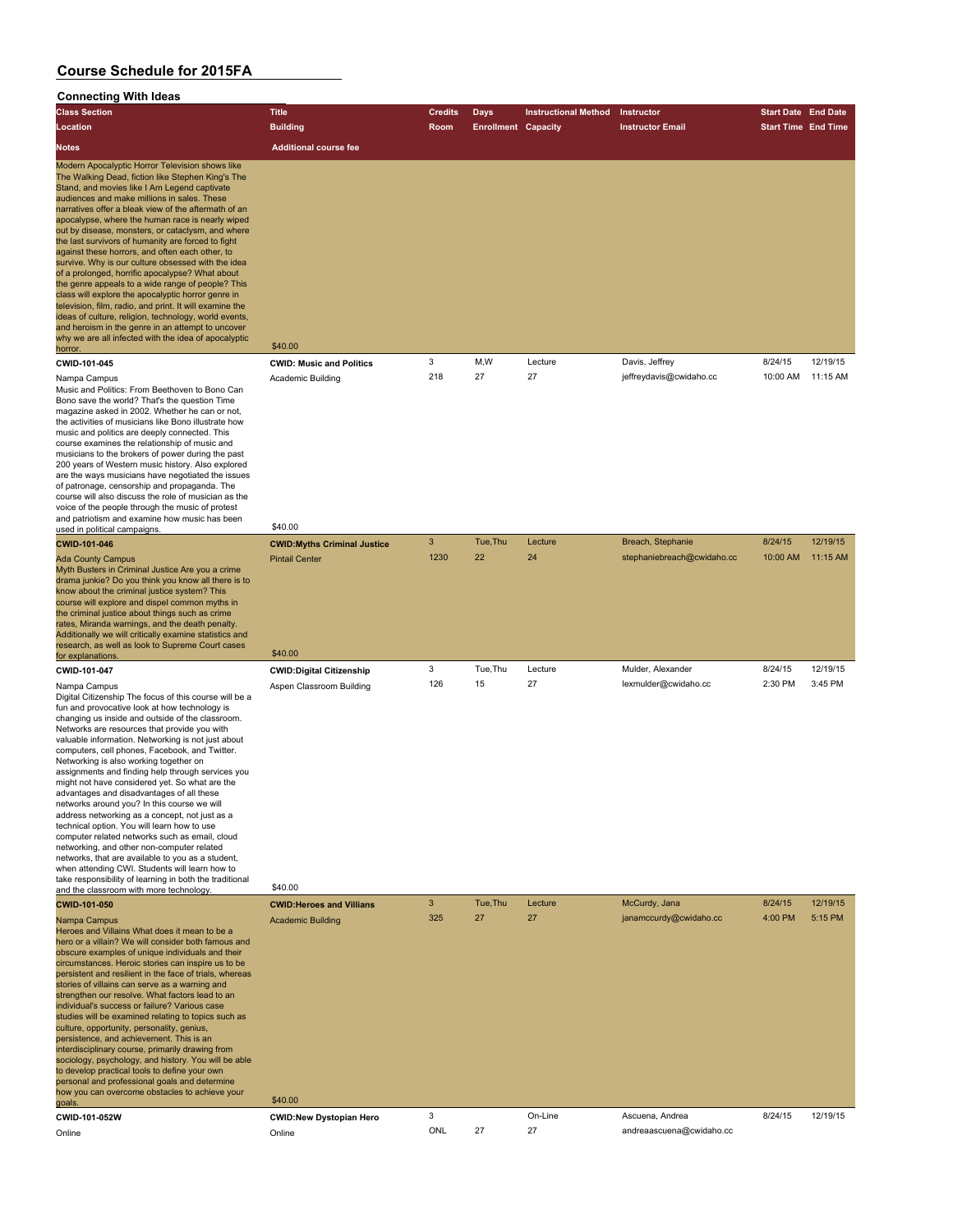#### **Connecting With Ideas**

| <b>Class Section</b>                                                                                                                                                                                                                                                                                                                                                                                                                                                                                                                                                                                                                                                                                                                                                                                                                                                                                                                                                                                                                                                                                                                 | <b>Title</b>                                                         | <b>Credits</b>                   | <b>Days</b>                | <b>Instructional Method</b> | Instructor                                 | <b>Start Date End Date</b> |                      |
|--------------------------------------------------------------------------------------------------------------------------------------------------------------------------------------------------------------------------------------------------------------------------------------------------------------------------------------------------------------------------------------------------------------------------------------------------------------------------------------------------------------------------------------------------------------------------------------------------------------------------------------------------------------------------------------------------------------------------------------------------------------------------------------------------------------------------------------------------------------------------------------------------------------------------------------------------------------------------------------------------------------------------------------------------------------------------------------------------------------------------------------|----------------------------------------------------------------------|----------------------------------|----------------------------|-----------------------------|--------------------------------------------|----------------------------|----------------------|
| Location                                                                                                                                                                                                                                                                                                                                                                                                                                                                                                                                                                                                                                                                                                                                                                                                                                                                                                                                                                                                                                                                                                                             | <b>Building</b>                                                      | Room                             | <b>Enrollment Capacity</b> |                             | <b>Instructor Email</b>                    | <b>Start Time End Time</b> |                      |
| <b>Notes</b>                                                                                                                                                                                                                                                                                                                                                                                                                                                                                                                                                                                                                                                                                                                                                                                                                                                                                                                                                                                                                                                                                                                         | <b>Additional course fee</b>                                         |                                  |                            |                             |                                            |                            |                      |
| The New Dystopian Hero Dystopian stories like<br>Divergent, The Hunger Games or The Giver are<br>set in a time when things have gone horribly wrong<br>in the world, and they warn about where our culture<br>may end up if we aren't careful. In this class we will<br>examine some of these storylines to see what kind<br>of messages they are sending about current<br>American values. Ultimately, we will try to decipher<br>how these books and movies define the new<br>American hero. NOTE: Online sections of CWID<br>are designed for students in fully online degrees.<br>Students who are taking any face-to-face classes<br>should select a face-to-face or hybrid section of<br>CWID.                                                                                                                                                                                                                                                                                                                                                                                                                                 | \$70.00                                                              |                                  |                            |                             |                                            |                            |                      |
| CWID-101-053                                                                                                                                                                                                                                                                                                                                                                                                                                                                                                                                                                                                                                                                                                                                                                                                                                                                                                                                                                                                                                                                                                                         | <b>CWID:Psyc of Everyday Thinkng</b>                                 | $\mathbf{3}$                     | Tue, Thu                   | Lecture                     | Schoenherr, Heather                        | 8/24/15                    | 12/19/15             |
| <b>Ada County Campus</b><br>The Psychology of Everyday Thinking: Think<br>Better, Do Better How can you make better<br>choices? Why do you believe in weird things? Can<br>stereotypes be beneficial? In this class, we will<br>examine these questions and factors influencing<br>how we perceive the world around us through<br>various thinking patterns. You will learn tools based<br>on psychological research that will allow you to<br>better understand the "why" behind our thoughts<br>and behavior. This knowledge will be beneficial in<br>your college life in facilitating successful<br>interactions with teachers and fellow students by                                                                                                                                                                                                                                                                                                                                                                                                                                                                            | <b>Pintail Center</b>                                                | 1204                             | 27                         | 27                          | heatherschoenherr@cwidaho.c<br>$\mathbf c$ | 2:30 PM                    | 3:45 PM              |
| better understanding behavior of self and others.                                                                                                                                                                                                                                                                                                                                                                                                                                                                                                                                                                                                                                                                                                                                                                                                                                                                                                                                                                                                                                                                                    | \$40.00                                                              |                                  |                            |                             |                                            |                            |                      |
| CWID-101-054<br>Nampa Campus<br>Tombs, Temples and Mummies: Art and<br>Architecture of Ancient Egypt and the Modern<br>World The art and architecture of Ancient Egypt<br>has tantalized imaginations for some 2500 years.<br>This course will explore the cultural production of<br>Ancient Egypt so students gain an understanding<br>of the development and importance of specific art<br>forms and their relationship to its history. We will<br>then examine the fascination Egypt has had for the<br>West as a result of events like the French<br>campaign from 1798-1801 and the discovery in<br>1922 of the tomb of King Tutankhamun. These<br>have influenced the creation of such diverse things                                                                                                                                                                                                                                                                                                                                                                                                                          | <b>CWID:Tombs, Temples, Mummies</b><br>Aspen Classroom Building      | 3<br>108                         | M,W<br>27                  | Lecture<br>27               | Brown, Karen<br>karenbrown@cwidaho.cc      | 8/24/15<br>11:30 AM        | 12/19/15<br>12:45 PM |
| as funerary structures, buildings, film and video,                                                                                                                                                                                                                                                                                                                                                                                                                                                                                                                                                                                                                                                                                                                                                                                                                                                                                                                                                                                                                                                                                   |                                                                      |                                  |                            |                             |                                            |                            |                      |
| and fashion.                                                                                                                                                                                                                                                                                                                                                                                                                                                                                                                                                                                                                                                                                                                                                                                                                                                                                                                                                                                                                                                                                                                         | \$40.00                                                              |                                  |                            |                             |                                            |                            |                      |
| CWID-101-055<br>Nampa Campus<br>Welcome to The X-Men: Diversity & Discrimination<br>as Explored by Marvel's "Mutants" One of the most<br>popular imprints in the history of Marvel Comics,<br>the "X-Men" serve to allow readers the ability to<br>explore the complicated nature of diversity and<br>discrimination in modern society. As intolerance<br>based on race, religion, gender, sexuality and a<br>variety of other factors permeate our news and<br>social media, the "X-Men" present a popular<br>cultural lens to consider the consequences of an<br>"us vs. them" battle. This course will consider the<br>role that diversity plays in our modern world, using<br>the X-Men as a discussion focus as we explore<br>common themes present in global diversity.<br>Discussions will move through the history of the<br>imprint, exploring themes of race, gender, and<br>sexuality as modeled through the lens of the X-<br>Men. The course will culminate with an assignment<br>in which students will explore diversity and<br>discrimination through the viewpoint of individual<br>characters in the X-Men mythos. | <b>CWID: Welcome to X-Men</b><br><b>Academic Building</b><br>\$40.00 | $\ensuremath{\mathsf{3}}$<br>309 | Tue, Thu<br>27             | Lecture<br>27               | Gatfield, James<br>jimgatfield@cwidaho.cc  | 8/24/15<br>4:00 PM         | 12/19/15<br>5:15 PM  |
| CWID-101-056                                                                                                                                                                                                                                                                                                                                                                                                                                                                                                                                                                                                                                                                                                                                                                                                                                                                                                                                                                                                                                                                                                                         | <b>CWID: What Are the Chances?</b>                                   | 3                                | Tue, Thu                   | Lecture                     | Thomas, Gary                               | 8/24/15                    | 12/19/15             |
| Ada County Campus<br>What Are the Chances? Newspapers love to<br>splash big headlines about death by shark, but did<br>you realize that you are more likely to be killed by a<br>statistician than by a shark? This topic will take a<br>light-hearted but rigorous approach to probability,<br>giving you the opportunity to exercise some fairly<br>simple mathematical operations while thinking<br>about some fairly complex ideas. The theme will be<br>approached from a variety of disciplines, looking<br>not only at the mathematical concepts of<br>probability, but also at its historical and<br>philosophical underpinnings. Don't be afraid to sign<br>up just because your math background is shaky!<br>All calculations will be done with calculators, and<br>nothing is more complex than simple addition,<br>subtraction, multiplication, and division. About two-<br>thirds of the material in this course is not covered<br>in any other math course at CWI.                                                                                                                                                     | <b>Pintail Center</b><br>\$40.00                                     | 1208                             | 27                         | 27                          | garythomas@cwidaho.cc                      | 5:30 PM                    | 6:45 PM              |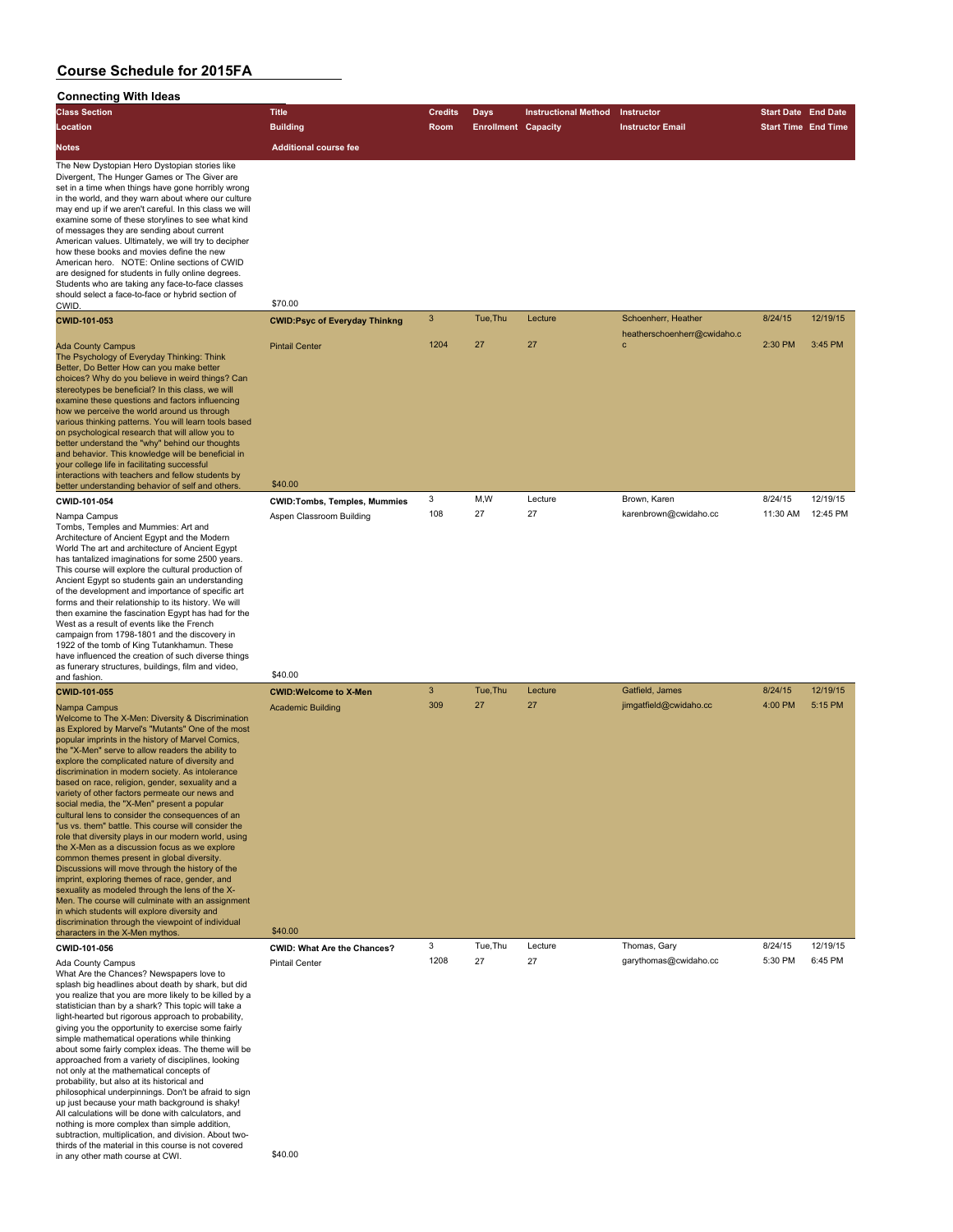| Connecting with ideas                                                                                                                                                                                                                                                                                                                                                                                                                                                                                                                                                                                                                                                                                                                                                                                                                                                                                                                                                                                                                                            |                                                               |                     |                            |                             |                                       |                            |          |
|------------------------------------------------------------------------------------------------------------------------------------------------------------------------------------------------------------------------------------------------------------------------------------------------------------------------------------------------------------------------------------------------------------------------------------------------------------------------------------------------------------------------------------------------------------------------------------------------------------------------------------------------------------------------------------------------------------------------------------------------------------------------------------------------------------------------------------------------------------------------------------------------------------------------------------------------------------------------------------------------------------------------------------------------------------------|---------------------------------------------------------------|---------------------|----------------------------|-----------------------------|---------------------------------------|----------------------------|----------|
| <b>Class Section</b>                                                                                                                                                                                                                                                                                                                                                                                                                                                                                                                                                                                                                                                                                                                                                                                                                                                                                                                                                                                                                                             | <b>Title</b>                                                  | <b>Credits</b>      | <b>Days</b>                | <b>Instructional Method</b> | Instructor                            | <b>Start Date End Date</b> |          |
| <b>Location</b>                                                                                                                                                                                                                                                                                                                                                                                                                                                                                                                                                                                                                                                                                                                                                                                                                                                                                                                                                                                                                                                  | <b>Building</b>                                               | Room                | <b>Enrollment Capacity</b> |                             | <b>Instructor Email</b>               | <b>Start Time End Time</b> |          |
| Notes                                                                                                                                                                                                                                                                                                                                                                                                                                                                                                                                                                                                                                                                                                                                                                                                                                                                                                                                                                                                                                                            | <b>Additional course fee</b>                                  |                     |                            |                             |                                       |                            |          |
| <b>CWID-101-057</b>                                                                                                                                                                                                                                                                                                                                                                                                                                                                                                                                                                                                                                                                                                                                                                                                                                                                                                                                                                                                                                              | <b>CWID:Language and Identity</b>                             | $\mathbf{3}$        | M,W                        | Lecture                     | Pereira, Carolyn                      | 8/24/15                    | 12/19/15 |
| <b>Ada County Campus</b><br>Language and Identity Is French really the<br>language of love? German the language of war?<br>Does the way you speak or write affect the way<br>others perceive you? Does your lexicon determine<br>whether or not you get a job? Should it? These<br>questions and more will be addressed through<br>movies, social media and literature. We will explore<br>how the basic building blocks of language affect<br>communication and how a person's native<br>language impacts their identity and their<br>perspective of the world. Students will learn how an<br>awareness of the world. Students will learn how an<br>awareness of language and identity can help them<br>to better navigate and participate in a multilingual<br>world.                                                                                                                                                                                                                                                                                          | <b>Pintail Center</b><br>\$40.00                              | 1211                | $\overline{4}$             | 24                          | carolynpereira@cwidaho.cc             | 5:30 PM                    | 6:45 PM  |
| CWID-101-058W                                                                                                                                                                                                                                                                                                                                                                                                                                                                                                                                                                                                                                                                                                                                                                                                                                                                                                                                                                                                                                                    | <b>CWID: Heroes and Villains</b>                              | 3                   |                            | On-Line                     | Molitor, Allison                      | 8/24/15                    | 12/19/15 |
| Online                                                                                                                                                                                                                                                                                                                                                                                                                                                                                                                                                                                                                                                                                                                                                                                                                                                                                                                                                                                                                                                           | Online                                                        | ONL                 | 27                         | 27                          | allisonmolitor@cwidaho.cc             |                            |          |
| Heroes and Villains What does it mean to be a<br>hero or a villain? We will consider both famous and<br>obscure examples of unique individuals and their<br>circumstances. Heroic stories can inspire us to be<br>persistent and resilient in the face of trials, whereas<br>stories of villains can serve as a warning and<br>strengthen our resolve. What factors lead to an<br>individual's success or failure? Various case<br>studies will be examined relating to topics such as<br>culture, opportunity, personality, genius,<br>persistence, and achievement. This is an<br>interdisciplinary course, primarily drawing from<br>sociology, psychology, and history. You will be able<br>to develop practical tools to define your own<br>personal and professional goals and determine<br>how you can overcome obstacles to achieve your<br>goals. NOTE: Online sections of CWID are<br>designed for students in fully online degrees.<br>Students who are taking any face-to-face classes<br>should select a face-to-face or hybrid section of<br>CWID. | \$50.00                                                       |                     |                            |                             |                                       |                            |          |
| CWID-101-059H                                                                                                                                                                                                                                                                                                                                                                                                                                                                                                                                                                                                                                                                                                                                                                                                                                                                                                                                                                                                                                                    | <b>CWID: Heroes and Villains</b>                              | $\mathbf{3}$        | Thu                        | Hybrid                      | Johanek, Kimberly                     | 8/24/15                    | 12/19/15 |
| Nampa Campus<br>Heroes and Villains What does it mean to be a<br>hero or a villain? We will consider both famous and<br>obscure examples of unique individuals and their<br>circumstances. Heroic stories can inspire us to be<br>persistent and resilient in the face of trials, whereas<br>stories of villains can serve as a warning and<br>strengthen our resolve. What factors lead to an<br>individual's success or failure? Various case<br>studies will be examined relating to topics such as<br>culture, opportunity, personality, genius,<br>persistence, and achievement. This is an<br>interdisciplinary course, primarily drawing from<br>sociology, psychology, and history. You will be able<br>to develop practical tools to define your own<br>personal and professional goals and determine<br>how you can overcome obstacles to achieve your<br>goals. Hybrid course-Has an online component.                                                                                                                                                | <b>Academic Building</b><br>\$40.00                           | 309                 | 27                         | 27                          | kimjohanek@cwidaho.cc                 | 8:30 AM                    | 9:45 AM  |
| CWID-101-060                                                                                                                                                                                                                                                                                                                                                                                                                                                                                                                                                                                                                                                                                                                                                                                                                                                                                                                                                                                                                                                     | <b>CWID: New Dystopian Hero</b>                               | 3                   | M,W                        | Lecture                     | Purvis Aldrich, Jennifer              | 8/24/15                    | 12/19/15 |
| Nampa Campus<br>The New Dystopian Hero Dystopian stories like<br>Divergent, The Hunger Games or The Giver are<br>set in a time when things have gone horribly wrong<br>in the world, and they warn about where our culture<br>may end up if we aren't careful. In this class we will<br>examine some of these storylines to see what kind<br>of messages they are sending about current<br>American values. Ultimately, we will try to decipher<br>how these books and movies define the new                                                                                                                                                                                                                                                                                                                                                                                                                                                                                                                                                                     | Academic Building                                             | 218                 | 27                         | 27                          | christianaldrich@cwidaho.cc           | 8:30 AM                    | 9:45 AM  |
| American hero.                                                                                                                                                                                                                                                                                                                                                                                                                                                                                                                                                                                                                                                                                                                                                                                                                                                                                                                                                                                                                                                   | \$40.00                                                       |                     |                            |                             |                                       |                            | 12/19/15 |
| CWID-101-061<br>Nampa Campus                                                                                                                                                                                                                                                                                                                                                                                                                                                                                                                                                                                                                                                                                                                                                                                                                                                                                                                                                                                                                                     | <b>Cwid:what Are the Chances?</b><br><b>Academic Building</b> | $\mathbf{3}$<br>301 | <b>SAT</b><br>20           | Lecture<br>27               | Thomas, Gary<br>garythomas@cwidaho.cc | 8/24/15<br>2:00 PM         | 4:45 PM  |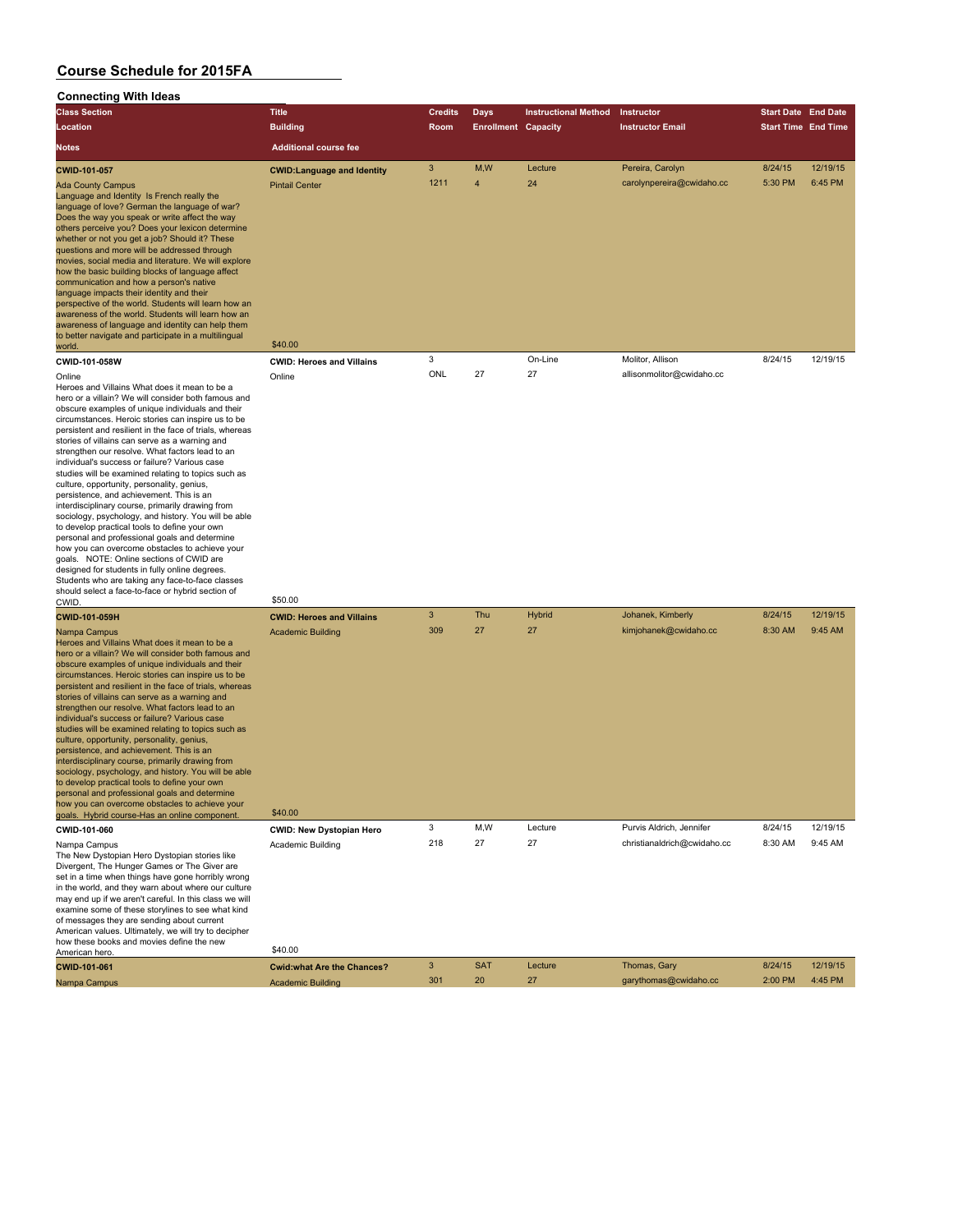#### **Connecting With Ideas**

| <b>Class Section</b>                                                                                                                                                                                                                                                                                                                                                                                                                                                                                                                                                                                                                                                                                                                                                                                                                                                                                                                                        | <b>Title</b>                     | <b>Credits</b> | Days                       | <b>Instructional Method</b> | <b>Instructor</b>       | <b>Start Date End Date</b> |          |
|-------------------------------------------------------------------------------------------------------------------------------------------------------------------------------------------------------------------------------------------------------------------------------------------------------------------------------------------------------------------------------------------------------------------------------------------------------------------------------------------------------------------------------------------------------------------------------------------------------------------------------------------------------------------------------------------------------------------------------------------------------------------------------------------------------------------------------------------------------------------------------------------------------------------------------------------------------------|----------------------------------|----------------|----------------------------|-----------------------------|-------------------------|----------------------------|----------|
| Location                                                                                                                                                                                                                                                                                                                                                                                                                                                                                                                                                                                                                                                                                                                                                                                                                                                                                                                                                    | <b>Building</b>                  | Room           | <b>Enrollment Capacity</b> |                             | <b>Instructor Email</b> | <b>Start Time End Time</b> |          |
| <b>Notes</b>                                                                                                                                                                                                                                                                                                                                                                                                                                                                                                                                                                                                                                                                                                                                                                                                                                                                                                                                                | <b>Additional course fee</b>     |                |                            |                             |                         |                            |          |
| What Are the Chances? Newspapers love to<br>splash big headlines about death by shark, but did<br>you realize that you are more likely to be killed by a<br>statistician than by a shark? This topic will take a<br>light-hearted but rigorous approach to probability.<br>giving you the opportunity to exercise some fairly<br>simple mathematical operations while thinking<br>about some fairly complex ideas. The theme will be<br>approached from a variety of disciplines, looking<br>not only at the mathematical concepts of<br>probability, but also at its historical and<br>philosophical underpinnings. Don't be afraid to sign<br>up just because your math background is shaky!<br>All calculations will be done with calculators, and<br>nothing is more complex than simple addition,<br>subtraction, multiplication, and division. About two-<br>thirds of the material in this course is not covered<br>in any other math course at CWI. | \$40.00                          |                |                            |                             |                         |                            |          |
| CWID-101-062                                                                                                                                                                                                                                                                                                                                                                                                                                                                                                                                                                                                                                                                                                                                                                                                                                                                                                                                                | <b>CWID: Heroes and Villians</b> | 3              | F                          | Lecture                     | McCurdy, Jana           | 8/24/15                    | 12/19/15 |
| Nampa Campus<br>Herees and Villains, What does it mean to be a                                                                                                                                                                                                                                                                                                                                                                                                                                                                                                                                                                                                                                                                                                                                                                                                                                                                                              | Academic Building                | 301            | 8                          | 27                          | janamccurdy@cwidaho.cc  | 8:00 AM                    | 10:45 AM |

Heroes and Villains What does it mean to be a hero or a villain? We will consider both famous and obscure examples of unique individuals and their circumstances. Heroic stories can inspire us to be persistent and resilient in the face of trials, whereas stories of villains can serve as a warning and strengthen our resolve. What factors lead to an individual's success or failure? Various case studies will be examined relating to topics such as culture, opportunity, personality, genius, persistence, and achievement. This is an interdisciplinary course, primarily drawing from sociology, psychology, and history. You will be able to develop practical tools to define your own personal and professional goals and determine how you can overcome obstacles to achieve your<br>goals. goals. \$40.00

I'd Rather Be Gaming Some believe that to neglect students who have a passion for the booming gaming industry is a travesty. This course seeks to engage gamers and non-gamers alike and connect their strengths in the gaming world with those needed to succeed in college. We will examine the different sides of the argument, "is gaming a waste of time?" Students interested in gaming will be given the opportunity to evaluate their academic strengths and personality and understand how they align with world of gaming. All students will complete the course better prepared to win in college, and with good time management, students might even learn how to reserve some time to play. NOTE: Online sections of CWID are designed for students in fully online degrees. Students who are taking any face-to-face classes should select a

face-to-face or hybrid section of CWID. \$70.00 **CWID-101-065H CWID: Health Shenanigans** 3 Thu Hybrid Crotty, Leah 8/24/15 12/19/15 Nampa Campus Aspen Classroom Building 126 27 27 27 leahcrotty@cwidaho.cc 7:00 PM 8:15 PM 8:15 PM Health Shenanigans This course will explore current fallacies related to being in a state of "good health." Students will learn how to scrutinize health information to identify fraudulent or ill-informed advertisements that claim to alter the human. People might be awed by fanciful research studies or unreasonable promises. These tactics may promote fear and devalue legitimate science. At the end of this course, students will have learned to be educated consumers, adopting skills that will lead to academic success, and improved ability to decipher the information that surrounds us. Hybrid course-Has an online component \$40.00 **CWID-101-066 CWID: The Science of Speed** 3 M,W Lecture Curry, Timothy 8/24/15 12/19/15 Nampa Campus **Aspen Classroom Building** 101 26 27 timcurry@cwidaho.cc 10:00 AM 11:15 AM

| CWID-101-063W                                                                                                                                                                                                                                                                                                                                                                                                                                                                                                                                                                                                                                                                                                  | <b>CWID:New Dystopian Hero</b>   | 3          |    | On-Line | Ascuena, Andrea          | 8/24/15 | 12/19/15 |
|----------------------------------------------------------------------------------------------------------------------------------------------------------------------------------------------------------------------------------------------------------------------------------------------------------------------------------------------------------------------------------------------------------------------------------------------------------------------------------------------------------------------------------------------------------------------------------------------------------------------------------------------------------------------------------------------------------------|----------------------------------|------------|----|---------|--------------------------|---------|----------|
| Online<br>The New Dystopian Hero Dystopian stories like<br>Divergent, The Hunger Games or The Giver are<br>set in a time when things have gone horribly wrong<br>in the world, and they warn about where our culture<br>may end up if we aren't careful. In this class we will<br>examine some of these storylines to see what kind<br>of messages they are sending about current<br>American values. Ultimately, we will try to decipher<br>how these books and movies define the new<br>American hero. NOTE: Online sections of CWID<br>are designed for students in fully online degrees.<br>Students who are taking any face-to-face classes<br>should select a face-to-face or hybrid section of<br>CWID. | Online<br>\$70.00                | <b>ONL</b> | 25 | 27      | andreaascuena@cwidaho.cc |         |          |
| CWID-101-064W                                                                                                                                                                                                                                                                                                                                                                                                                                                                                                                                                                                                                                                                                                  | <b>CWID:I'd Rather Be Gaming</b> | 3          |    | On-Line | Billing, Carol           | 8/24/15 | 12/19/15 |
| Online<br>I'd Rather Be Gaming Some believe that to neglect<br>students who have a passion for the booming<br>gaming industry is a travesty. This course seeks to<br>engage gamers and non-gamers alike and connect<br>their strenaths in the aamina world with those                                                                                                                                                                                                                                                                                                                                                                                                                                          | Online                           | ONL        | 27 | 27      | carolbilling@cwidaho.cc  |         |          |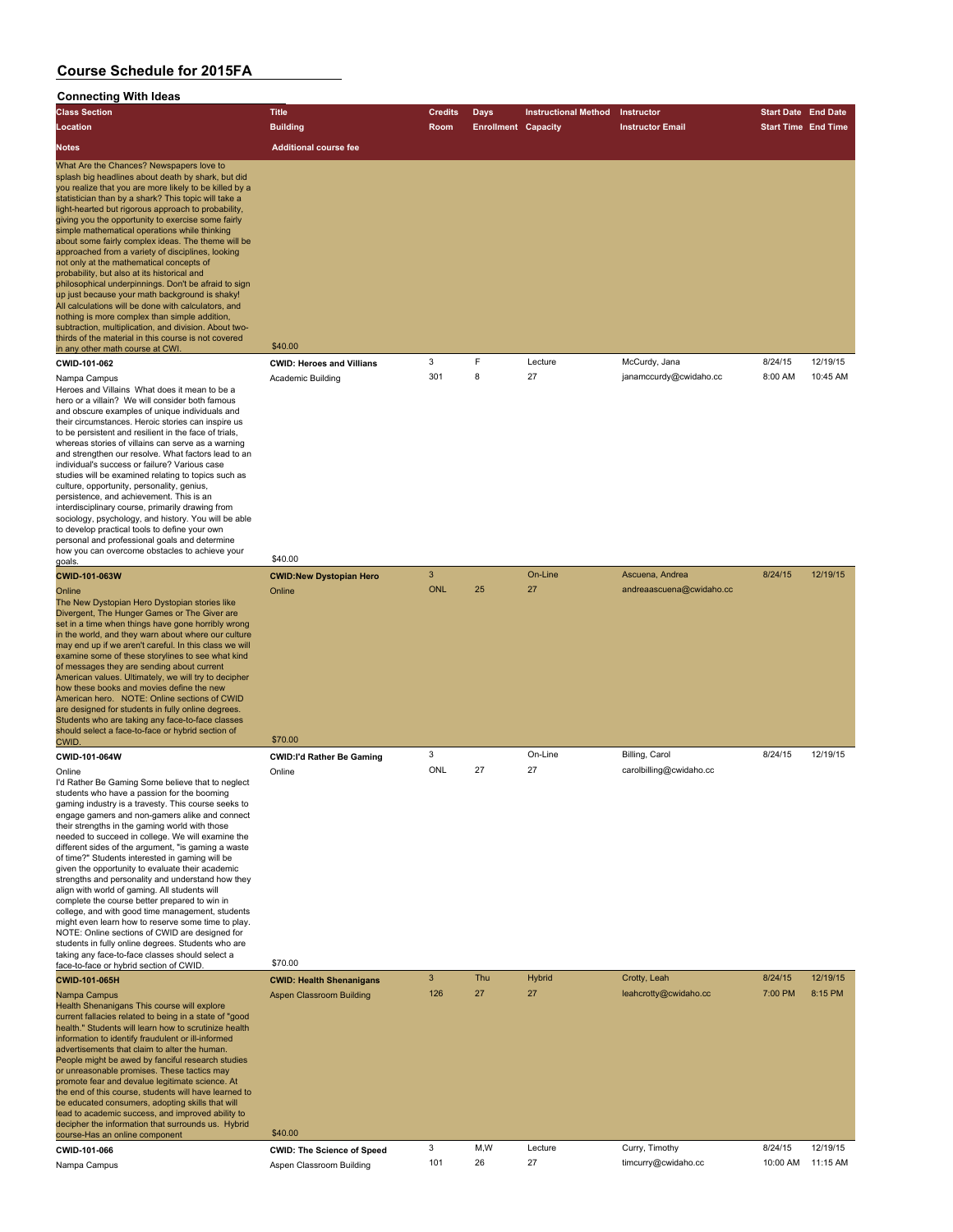#### **Connecting With Ideas**

| Comnecting With Ideas                                                                                                                                                                                                                                                                                                                                                                                                                                                                                                                                                                                                                                                                                                                                                                                                                                                                                                                                                                                                                                                      |                                  |                |                            |                             |                           |                            |          |
|----------------------------------------------------------------------------------------------------------------------------------------------------------------------------------------------------------------------------------------------------------------------------------------------------------------------------------------------------------------------------------------------------------------------------------------------------------------------------------------------------------------------------------------------------------------------------------------------------------------------------------------------------------------------------------------------------------------------------------------------------------------------------------------------------------------------------------------------------------------------------------------------------------------------------------------------------------------------------------------------------------------------------------------------------------------------------|----------------------------------|----------------|----------------------------|-----------------------------|---------------------------|----------------------------|----------|
| <b>Class Section</b>                                                                                                                                                                                                                                                                                                                                                                                                                                                                                                                                                                                                                                                                                                                                                                                                                                                                                                                                                                                                                                                       | <b>Title</b>                     | <b>Credits</b> | <b>Days</b>                | <b>Instructional Method</b> | Instructor                | <b>Start Date End Date</b> |          |
| Location                                                                                                                                                                                                                                                                                                                                                                                                                                                                                                                                                                                                                                                                                                                                                                                                                                                                                                                                                                                                                                                                   | <b>Building</b>                  | Room           | <b>Enrollment Capacity</b> |                             | <b>Instructor Email</b>   | <b>Start Time End Time</b> |          |
| <b>Notes</b>                                                                                                                                                                                                                                                                                                                                                                                                                                                                                                                                                                                                                                                                                                                                                                                                                                                                                                                                                                                                                                                               | <b>Additional course fee</b>     |                |                            |                             |                           |                            |          |
| The Science of Speed Have you ever wondered<br>what makes Usain Bolt the fastest man on Earth?<br>How did Chris Johnson run a 4.24 second 40 yard<br>dash? Why and how did Lance Armstrong cheat?<br>What goes into creating an elite athlete or being<br>the best team in the world? Science and lots of it!<br>Science plays a key role in how athletes train, how<br>they compete, what they eat, and, unfortunately,<br>how they cheat. Throughout the term this course<br>explores a range of topics in the world of science in<br>sports including, sports nutrition, sports<br>performance, sport injury and doping in sport. In<br>addition to all these topics students will be able to<br>have several first hand experiences in the CWI<br>Human Performance and Health Lab to perform<br>certain sport specific tests to see where they stand<br>when compared to the best athletes in the world.                                                                                                                                                              | \$40.00                          |                |                            |                             |                           |                            |          |
| <b>CWID-101-067W</b>                                                                                                                                                                                                                                                                                                                                                                                                                                                                                                                                                                                                                                                                                                                                                                                                                                                                                                                                                                                                                                                       | <b>CWID: Heroes and Villains</b> | $\mathbf{3}$   |                            | On-Line                     | Molitor, Allison          | 8/24/15                    | 12/19/15 |
| Online<br>Heroes and Villains What does it mean to be a<br>hero or a villain? We will consider both famous<br>and obscure examples of unique individuals and<br>their circumstances. Heroic stories can inspire us<br>to be persistent and resilient in the face of trials,<br>whereas stories of villains can serve as a warning<br>and strengthen our resolve. What factors lead to<br>an individual's success or failure? Various case<br>studies will be examined relating to topics such as<br>culture, opportunity, personality, genius,<br>persistence, and achievement. This is an<br>interdisciplinary course, primarily drawing from<br>sociology, psychology, and history. You will be<br>able to develop practical tools to define your own<br>personal and professional goals and determine<br>how you can overcome obstacles to achieve your<br>goals. NOTE: Online sections of CWID are<br>designed for students in fully online degrees.<br>Students who are taking any face-to-face classes<br>should select a face-to-face or hybrid section of<br>CWID. | Online<br>\$70.00                | <b>ONL</b>     | 18                         | 27                          | allisonmolitor@cwidaho.cc |                            |          |

#### **Criminal Justice**

| <b>Class Section</b>     | <b>Title</b>                     | <b>Credits</b> | Days                       | <b>Instructional Method</b> | Instructor                | <b>Start Date End Date</b> |          |
|--------------------------|----------------------------------|----------------|----------------------------|-----------------------------|---------------------------|----------------------------|----------|
| Location                 | <b>Building</b>                  | Room           | <b>Enrollment Capacity</b> |                             | <b>Instructor Email</b>   | <b>Start Time End Time</b> |          |
| <b>Notes</b>             | <b>Additional course fee</b>     |                |                            |                             |                           |                            |          |
| CRIJ-101-001             | <b>Intro to Criminal Justice</b> | 3              | M,W                        | Lecture                     | <b>Brechwald, Matthew</b> | 8/24/15                    | 12/19/15 |
| <b>Ada County Campus</b> | <b>Pintail Center</b>            | 1318           | 32                         | 40                          | mattbrechwald@cwidaho.cc  | 5:30 PM                    | 6:45 PM  |
|                          | \$0.00                           |                |                            |                             |                           |                            |          |
| CRIJ-101-002             | <b>Intro to Criminal Justice</b> | 3              | M,W                        | Lecture                     | Brechwald, Matthew        | 8/24/15                    | 12/19/15 |
| Nampa Campus             | Academic Building                | 106            | 40                         | 40                          | mattbrechwald@cwidaho.cc  | 11:30 AM                   | 12:45 PM |
|                          | \$0.00                           |                |                            |                             |                           |                            |          |
| CRIJ-101-003W            | <b>Intro to Criminal Justice</b> | 3              |                            | On-Line                     | Wood, McKenzie            | 8/24/15                    | 12/19/15 |
| Online                   | Online                           | <b>ONL</b>     | 35                         | 35                          | mckenziewood@cwidaho.cc   |                            |          |
|                          | \$30.00                          |                |                            |                             |                           |                            |          |
| CRIJ-101-004W            | <b>Intro to Criminal Justice</b> | 3              |                            | On-Line                     | Wood, McKenzie            | 8/24/15                    | 12/19/15 |
| Online                   | Online                           | ONL            | 20                         | 35                          | mckenziewood@cwidaho.cc   |                            |          |
|                          | \$30.00                          |                |                            |                             |                           |                            |          |
| CRIJ-102-001             | <b>Intro to Police</b>           | 3              | M,W                        | Lecture                     | <b>Brechwald, Matthew</b> | 8/24/15                    | 12/19/15 |
| <b>Ada County Campus</b> | <b>Pintail Center</b>            | 1206           | 28                         | 30                          | mattbrechwald@cwidaho.cc  | 7:00 PM                    | 8:15 PM  |
|                          | \$0.00                           |                |                            |                             |                           |                            |          |
| CRIJ-102-002             | <b>Intro to Police</b>           | 3              | M,W                        | Lecture                     | Forsman, LeRoy            | 8/24/15                    | 12/19/15 |
| Canyon County Center     | Canyon County Center             | 112AB          | 10                         | 10                          | leroyforsman@cwidaho.cc   | 10:00 AM                   | 11:30 AM |
|                          | \$0.00                           |                |                            |                             |                           |                            |          |
| CRIJ-102-004W            | <b>Intro to Police</b>           | 3              |                            | On-Line                     | Brechwald, Matthew        | 8/24/15                    | 12/19/15 |
| Online                   | Online                           | <b>ONL</b>     | 34                         | 35                          | mattbrechwald@cwidaho.cc  |                            |          |
|                          | \$30.00                          |                |                            |                             |                           |                            |          |
| CRIJ-102-005             | Intro to Police                  | 3              | M,W                        | Lecture                     | Forsman, LeRoy            | 8/24/15                    | 12/19/15 |
| Canyon County Center     | Canyon County Center             | 112AB          | 4                          | 20                          | leroyforsman@cwidaho.cc   | 10:00 AM                   | 11:30 AM |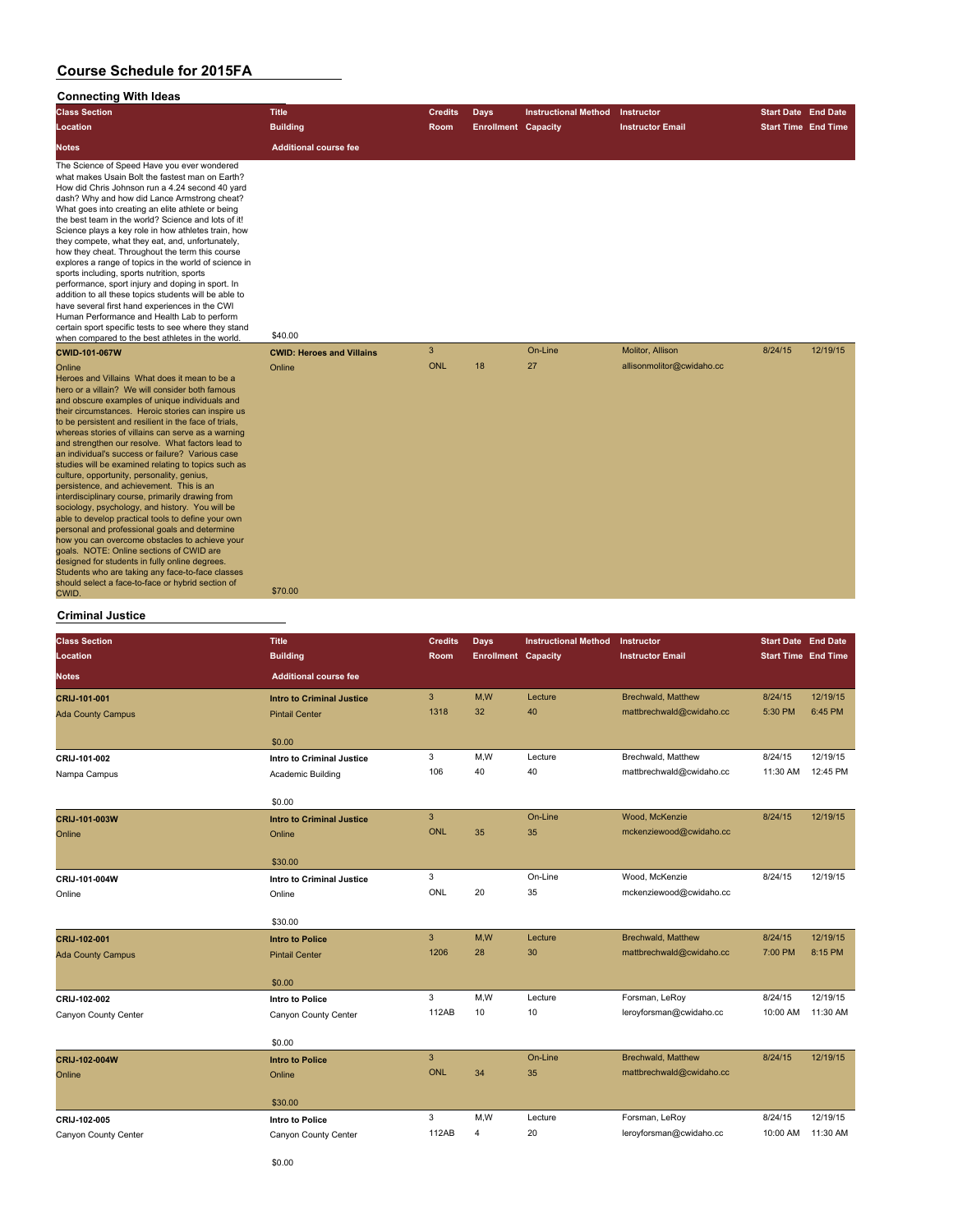| <b>Criminal Justice</b>                 |                                                            |                           |                            |                             |                            |                            |                      |
|-----------------------------------------|------------------------------------------------------------|---------------------------|----------------------------|-----------------------------|----------------------------|----------------------------|----------------------|
| <b>Class Section</b>                    | <b>Title</b>                                               | <b>Credits</b>            | Days                       | <b>Instructional Method</b> | Instructor                 | <b>Start Date End Date</b> |                      |
| Location                                | <b>Building</b>                                            | Room                      | <b>Enrollment Capacity</b> |                             | <b>Instructor Email</b>    | <b>Start Time End Time</b> |                      |
| Notes                                   | <b>Additional course fee</b>                               |                           |                            |                             |                            |                            |                      |
| CRIJ-103-001                            | Intro to Law & Justice                                     | $\overline{3}$            | M,W                        | Lecture                     | Breach, Stephanie          | 8/24/15                    | 12/19/15             |
| Nampa Campus                            | <b>Academic Building</b>                                   | 105                       | 41                         | 42                          | stephaniebreach@cwidaho.cc | 10:00 AM                   | 11:15 AM             |
|                                         | \$0.00                                                     |                           |                            |                             |                            |                            |                      |
| CRIJ-103-002                            | Intro to Law & Justice                                     | 3                         | Tue, Thu                   | Lecture                     | Breach, Stephanie          | 8/24/15                    | 12/19/15             |
| Ada County Campus                       | <b>Pintail Center</b>                                      | 1318                      | 42                         | 42                          | stephaniebreach@cwidaho.cc | 1:00 PM                    | 2:15 PM              |
|                                         | \$0.00                                                     |                           |                            |                             |                            |                            |                      |
| CRIJ-103-003W                           | Intro to Law & Justice                                     | $\overline{3}$            |                            | On-Line                     | Wood, McKenzie             | 8/24/15                    | 12/19/15             |
| Online                                  | Online                                                     | ONL                       | 35                         | 35                          | mckenziewood@cwidaho.cc    |                            |                      |
|                                         | \$30.00                                                    |                           |                            |                             |                            |                            |                      |
| CRIJ-103-004W                           | Intro to Law & Justice                                     | 3                         |                            | On-Line                     | Wood, McKenzie             | 8/24/15                    | 12/19/15             |
| Online                                  | Online                                                     | ONL                       | 35                         | 35                          | mckenziewood@cwidaho.cc    |                            |                      |
|                                         |                                                            |                           |                            |                             |                            |                            |                      |
|                                         | \$30.00                                                    |                           |                            |                             |                            |                            |                      |
| CRIJ-104-001H                           | <b>Intro to Corrections</b>                                | $\mathbf{3}$<br>105       | M<br>30                    | <b>Hybrid</b><br>40         | Breach, Stephanie          | 8/24/15<br>11:30 AM        | 12/19/15<br>12:45 PM |
| Nampa Campus                            | <b>Academic Building</b>                                   |                           |                            |                             | stephaniebreach@cwidaho.cc |                            |                      |
| Hybrid course - has an online component | \$0.00                                                     |                           |                            |                             |                            |                            |                      |
| CRIJ-104-003W                           | <b>Intro to Corrections</b>                                | 3                         |                            | On-Line                     | Wood, McKenzie             | 8/24/15                    | 12/19/15             |
| Online                                  | Online                                                     | ONL                       | 35                         | 35                          | mckenziewood@cwidaho.cc    |                            |                      |
|                                         | \$30.00                                                    |                           |                            |                             |                            |                            |                      |
| CRIJ-275-001H                           | <b>Criminal Evidence Law</b>                               | $\ensuremath{\mathsf{3}}$ | Tue                        | Hybrid                      | Topmiller, Christopher     | 8/24/15                    | 12/19/15             |
| Nampa Campus                            | <b>Academic Building</b>                                   | 106                       | 26                         | 30                          | christopmiller@cwidaho.cc  | 7:00 PM                    | 8:15 PM              |
| Hybrid course - has an online component | \$0.00                                                     |                           |                            |                             |                            |                            |                      |
| CRIJ-275-002W                           | <b>Criminal Evidence Law</b>                               | 3                         |                            | On-Line                     | Huskey, Molly              | 8/24/15                    | 12/19/15             |
| Online                                  | Online                                                     | ONL                       | 35                         | 35                          | mollyhuskey@cwidaho.cc     |                            |                      |
|                                         |                                                            |                           |                            |                             |                            |                            |                      |
|                                         | \$30.00                                                    | $\mathbf{3}$              | Tue                        | <b>Hybrid</b>               | Schafer, Nicole            | 8/24/15                    | 12/19/15             |
| CRIJ-276-001H                           | Law of Arrest Search & Seizure<br><b>Academic Building</b> | 106                       | 24                         | 30                          | nicoleschafer@cwidaho.cc   | 8:30 PM                    | 9:45 PM              |
| Nampa Campus                            |                                                            |                           |                            |                             |                            |                            |                      |
| Hybrid course - has an online component | \$0.00                                                     |                           |                            |                             |                            |                            |                      |
| CRIJ-276-002W                           | Law of Arrest Search & Seizure                             | 3                         |                            | On-Line                     | Huskey, Molly              | 8/24/15                    | 12/19/15             |
| Online                                  | Online                                                     | ONL                       | 35                         | 35                          | mollyhuskey@cwidaho.cc     |                            |                      |
|                                         | \$30.00                                                    |                           |                            |                             |                            |                            |                      |
| CRIJ-293-001H                           | <b>Criminal Justice Internship</b>                         | 3                         |                            | Internship                  | Breach, Stephanie          | 8/24/15                    | 12/19/15             |
| <b>Community Locations</b>              | <b>Community Location</b>                                  | <b>CMTY</b>               | $\pmb{0}$                  | 10                          | stephaniebreach@cwidaho.cc |                            |                      |
|                                         |                                                            |                           |                            |                             |                            |                            |                      |
| Hybrid Course. Has an online Component. | \$0.00                                                     |                           |                            |                             |                            |                            |                      |

**Culinary Arts**

| <b>Class Section</b>                                               | <b>Title</b>                       | <b>Credits</b> | <b>Days</b>                | <b>Instructional Method</b> | Instructor                  | <b>Start Date End Date</b> |          |
|--------------------------------------------------------------------|------------------------------------|----------------|----------------------------|-----------------------------|-----------------------------|----------------------------|----------|
| Location                                                           | <b>Building</b>                    | Room           | <b>Enrollment Capacity</b> |                             | <b>Instructor Email</b>     | <b>Start Time End Time</b> |          |
| <b>Notes</b>                                                       | <b>Additional course fee</b>       |                |                            |                             |                             |                            |          |
| <b>CULI-107-003</b>                                                | <b>Guest Relations and Service</b> | $\overline{2}$ | Tue, W, Thu, F Lecture     |                             | Staff-CWI, General          | 11/2/15                    | 12/12/15 |
| <b>CWI at BSU</b>                                                  | <b>Culinary Arts</b>               | 102            | $\overline{2}$             | 8                           |                             | 10:45 AM                   | 1:35 PM  |
| Restricted: Culinary Arts & Baking & Pastry Arts<br>Only           | \$30.00                            |                |                            |                             |                             |                            |          |
| CULI-128-001                                                       | <b>Global Cuisine</b>              | $\overline{2}$ | Tue                        | Lecture                     | Holten Baird, Nicole        | 9/28/15                    | 10/31/15 |
| CWI at BSU                                                         | <b>Culinary Arts</b>               | 104            | 8                          | 14                          | nicolebaird@cwidaho.cc      | 7:00 AM                    | 9:50 AM  |
| Restricted: Culinary Arts majors and Baking &<br>Pastry Arts only. | \$40.00                            |                |                            |                             |                             |                            |          |
| <b>CULI-128-001</b>                                                | <b>Global Cuisine</b>              | $\overline{2}$ | W.Thu                      | Lecture                     | Holten Baird, Nicole        | 9/28/15                    | 10/31/15 |
| <b>CWI at BSU</b>                                                  | <b>Culinary Arts</b>               | 119            | 8                          | 14                          | nicolebaird@cwidaho.cc      | 7:00 AM                    | 9:50 AM  |
| Restricted: Culinary Arts majors and Baking &<br>Pastry Arts only. | \$40.00                            |                |                            |                             |                             |                            |          |
| CULI-128-002                                                       | <b>Global Cuisine</b>              | $\overline{2}$ | Tue                        | Lecture                     | Holten Baird, Nicole        | 9/28/15                    | 10/31/15 |
| CWI at BSU                                                         | <b>Culinary Arts</b>               | 104            | 3                          | 14                          | nicolebaird@cwidaho.cc      | 7:00 AM                    | 9:50 AM  |
|                                                                    | \$40.00                            |                |                            |                             |                             |                            |          |
| <b>CULI-128-002</b>                                                | <b>Global Cuisine</b>              | $\overline{2}$ | W.Thu                      | Lecture                     | <b>Holten Baird, Nicole</b> | 9/28/15                    | 10/31/15 |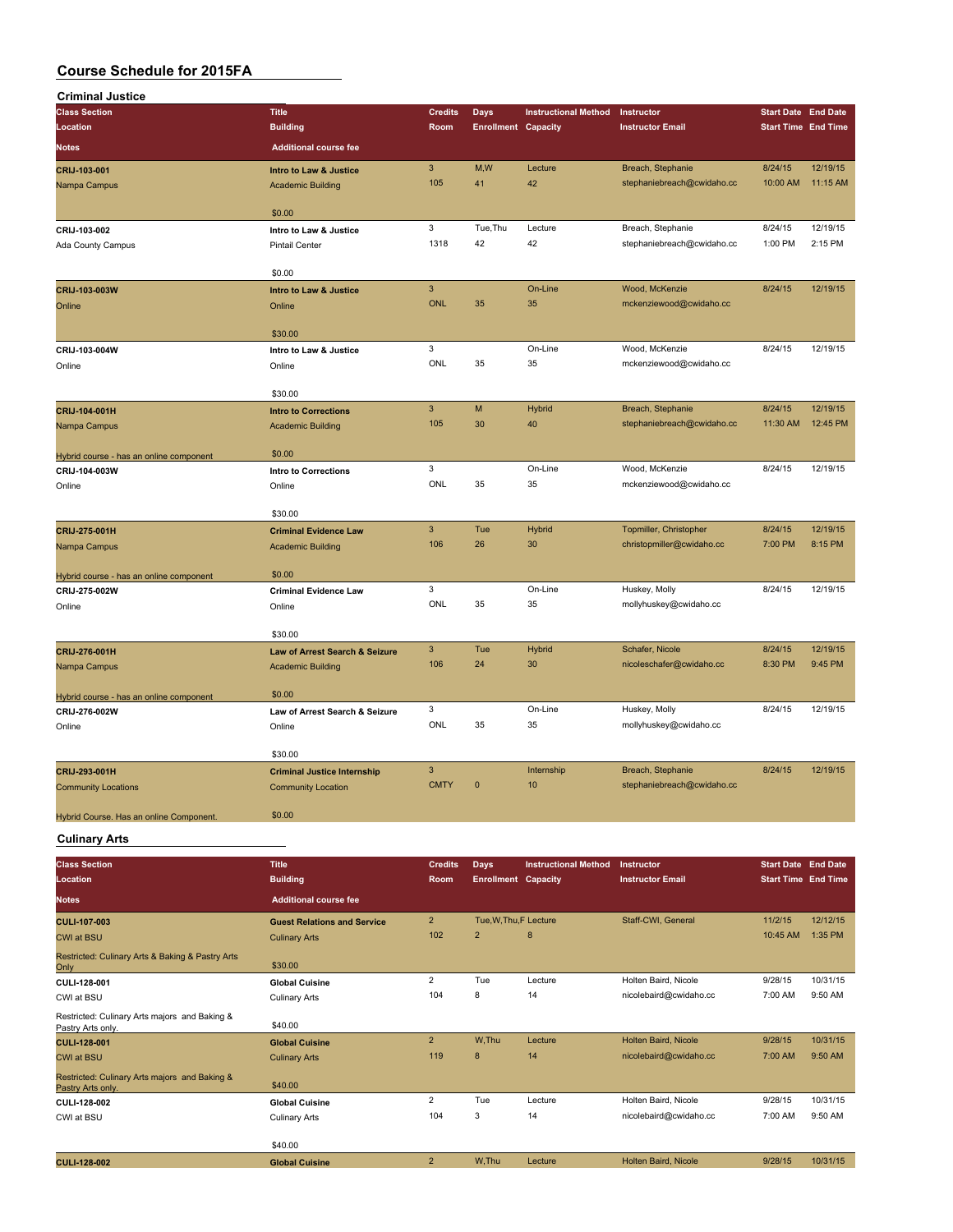| <b>Culinary Arts</b>                                              |                                                          |                       |                            |                             |                                                |                            |                    |
|-------------------------------------------------------------------|----------------------------------------------------------|-----------------------|----------------------------|-----------------------------|------------------------------------------------|----------------------------|--------------------|
| <b>Class Section</b>                                              | <b>Title</b>                                             | <b>Credits</b>        | <b>Days</b>                | <b>Instructional Method</b> | Instructor                                     | <b>Start Date End Date</b> |                    |
| Location                                                          | <b>Building</b>                                          | Room                  | <b>Enrollment Capacity</b> |                             | <b>Instructor Email</b>                        | <b>Start Time End Time</b> |                    |
| Notes                                                             | <b>Additional course fee</b>                             |                       |                            |                             |                                                |                            |                    |
| <b>CWI at BSU</b>                                                 | <b>Culinary Arts</b>                                     | 119                   | 3                          | 14                          | nicolebaird@cwidaho.cc                         | 2:30 PM                    | 5:20 PM            |
|                                                                   | \$40.00                                                  |                       |                            |                             |                                                |                            |                    |
| CULI-132-001                                                      | <b>Nutrition for Foodservice</b>                         | $\overline{2}$        | Tue                        | Lecture                     | Holten Baird, Nicole                           | 8/24/15                    | 9/26/15            |
| CWI at BSU                                                        | <b>Culinary Arts</b>                                     | 104                   | 24                         | 28                          | nicolebaird@cwidaho.cc                         | 7:00 AM                    | 9:50 AM            |
| Restricted: Culinary Arts majors and Baking &                     | \$40.00                                                  |                       |                            |                             |                                                |                            |                    |
| Pastry Arts only.<br><b>CULI-132-001</b>                          | <b>Nutrition for Foodservice</b>                         | $\overline{2}$        | Tue                        | Lecture                     | Myers, Karen                                   | 8/24/15                    | 9/26/15            |
| <b>CWI at BSU</b>                                                 | <b>Culinary Arts</b>                                     | 104                   | 24                         | 28                          | karenmyers@cwidaho.cc                          | 7:00 AM                    | 9:50 AM            |
| Restricted: Culinary Arts majors and Baking &<br>Pastry Arts only | \$40.00                                                  |                       |                            |                             |                                                |                            |                    |
| CULI-132-001                                                      | <b>Nutrition for Foodservice</b>                         | $\overline{2}$        | Tue                        | Lecture                     | Ward, Carol                                    | 8/24/15                    | 9/26/15            |
| CWI at BSU                                                        | <b>Culinary Arts</b>                                     | 104                   | 24                         | 28                          | carolward@cwidaho.cc                           | 7:00 AM                    | 9:50 AM            |
| Restricted: Culinary Arts majors and Baking &<br>Pastry Arts only | \$40.00                                                  |                       |                            |                             |                                                |                            |                    |
| CULI-132-001                                                      | <b>Nutrition for Foodservice</b>                         | $\overline{2}$<br>119 | W.Thu<br>24                | Lab<br>28                   | Holten Baird, Nicole<br>nicolebaird@cwidaho.cc | 8/24/15                    | 9/26/15<br>9:50 AM |
| <b>CWI at BSU</b>                                                 | <b>Culinary Arts</b>                                     |                       |                            |                             |                                                | 7:00 AM                    |                    |
| Restricted: Culinary Arts majors and Baking &<br>Pastry Arts only | \$40.00                                                  |                       |                            |                             |                                                |                            |                    |
| CULI-132-001                                                      | <b>Nutrition for Foodservice</b>                         | $\overline{2}$        | W.Thu                      | Lab                         | Myers, Karen                                   | 8/24/15                    | 9/26/15            |
| CWI at BSU                                                        | <b>Culinary Arts</b>                                     | 119                   | 24                         | 28                          | karenmyers@cwidaho.cc                          | 7:00 AM                    | 9:50 AM            |
| Restricted: Culinary Arts majors and Baking &<br>Pastry Arts only | \$40.00                                                  |                       |                            |                             |                                                |                            |                    |
| <b>CULI-132-001</b>                                               | <b>Nutrition for Foodservice</b>                         | $\overline{2}$        | W.Thu                      | Lab                         | Ward, Carol                                    | 8/24/15                    | 9/26/15            |
| <b>CWI at BSU</b>                                                 | <b>Culinary Arts</b>                                     | 119                   | 24                         | 28                          | carolward@cwidaho.cc                           | 7:00 AM                    | 9:50 AM            |
| Restricted: Culinary Arts majors and Baking &<br>Pastry Arts only | \$40.00                                                  |                       |                            |                             |                                                |                            |                    |
| CULI-132-002                                                      | <b>Nutrition for Foodservice</b>                         | $\overline{2}$        | Tue                        | Lecture                     | Holten Baird, Nicole                           | 8/24/15                    | 9/26/15            |
| CWI at BSU                                                        | <b>Culinary Arts</b>                                     | 104                   | 4                          | 28                          | nicolebaird@cwidaho.cc                         | 7:00 AM                    | 9:50 AM            |
|                                                                   | \$40.00                                                  |                       |                            |                             |                                                |                            |                    |
| <b>CULI-132-002</b>                                               | <b>Nutrition for Foodservice</b>                         | $\overline{2}$        | Tue                        | Lecture                     | Myers, Karen                                   | 8/24/15                    | 9/26/15            |
| CWI at BSU                                                        | <b>Culinary Arts</b>                                     | 104                   | 4                          | 28                          | karenmyers@cwidaho.cc                          | 7:00 AM                    | 9:50 AM            |
|                                                                   |                                                          |                       |                            |                             |                                                |                            |                    |
| CULI-132-002                                                      | \$40.00<br><b>Nutrition for Foodservice</b>              | $\overline{2}$        | Tue                        | Lecture                     | Ward, Carol                                    | 8/24/15                    | 9/26/15            |
| CWI at BSU                                                        | <b>Culinary Arts</b>                                     | 104                   | $\overline{4}$             | 28                          | carolward@cwidaho.cc                           | 7:00 AM                    | 9:50 AM            |
|                                                                   |                                                          |                       |                            |                             |                                                |                            |                    |
|                                                                   | \$40.00                                                  | $\overline{2}$        | W.Thu                      | Lab                         | Holten Baird, Nicole                           | 8/24/15                    | 9/26/15            |
| <b>CULI-132-002</b><br><b>CWI at BSU</b>                          | <b>Nutrition for Foodservice</b><br><b>Culinary Arts</b> | 119                   | $\overline{4}$             | 28                          | nicolebaird@cwidaho.cc                         | 2:30 PM                    | 5:20 PM            |
|                                                                   |                                                          |                       |                            |                             |                                                |                            |                    |
|                                                                   | \$40.00                                                  |                       |                            |                             |                                                |                            |                    |
| CULI-132-002                                                      | <b>Nutrition for Foodservice</b>                         | $\overline{2}$<br>119 | W,Thu<br>4                 | Lab<br>28                   | Myers, Karen<br>karenmyers@cwidaho.cc          | 8/24/15<br>2:30 PM         | 9/26/15<br>5:20 PM |
| CWI at BSU                                                        | <b>Culinary Arts</b>                                     |                       |                            |                             |                                                |                            |                    |
|                                                                   | \$40.00                                                  |                       |                            |                             |                                                |                            |                    |
| <b>CULI-132-002</b>                                               | <b>Nutrition for Foodservice</b>                         | $\overline{2}$        | W,Thu                      | Lab                         | Ward, Carol                                    | 8/24/15                    | 9/26/15            |
| CWI at BSU                                                        | <b>Culinary Arts</b>                                     | 119                   | $\overline{4}$             | 28                          | carolward@cwidaho.cc                           | 2:30 PM                    | 5:20 PM            |
|                                                                   | \$40.00                                                  |                       |                            |                             |                                                |                            |                    |
| CULI-208-001                                                      | <b>Beverage Management</b>                               | $\overline{2}$        | M                          | Lecture                     | Duncan, Nicholas                               | 8/24/15                    | 12/19/15           |
| CWI at BSU                                                        | <b>Culinary Arts</b>                                     | 104                   | 12                         | 12                          | nicholasduncan@cwidaho.cc                      | 10:00 AM                   | 11:50 AM           |
| Restricted: Culinary Arts majors only.                            | \$30.00                                                  |                       |                            |                             |                                                |                            |                    |
| <b>CULI-211-001</b>                                               | <b>Advanced Production Lab</b>                           | $\mathbf{3}$          | M                          | Lab                         | Steely, Kelly                                  | 8/24/15                    | 9/26/15            |
| <b>CWI at BSU</b>                                                 | <b>Culinary Arts</b>                                     | 119                   | $\overline{4}$             | $\overline{\mathbf{4}}$     | kellysteely@cwidaho.cc                         | 12:00 PM                   | 1:50 PM            |
|                                                                   | \$40.00                                                  |                       |                            |                             |                                                |                            |                    |
| Restricted: Culinary Arts Majors Only<br>CULI-211-001             | <b>Advanced Production Lab</b>                           | 3                     | Tue, W, Thu, F Lab         |                             | Steely, Kelly                                  | 8/24/15                    | 9/26/15            |
| CWI at BSU                                                        | <b>Culinary Arts</b>                                     | 119                   | $\overline{\mathbf{4}}$    | 4                           | kellysteely@cwidaho.cc                         | 10:00 AM                   | 1:50 PM            |
|                                                                   |                                                          |                       |                            |                             |                                                |                            |                    |
| Restricted: Culinary Arts Majors Only<br><b>CULI-211-002</b>      | \$40.00<br><b>Advanced Production Lab</b>                | $\mathbf{3}$          | M                          | Lab                         | Duncan, Nicholas                               | 9/28/15                    | 10/31/15           |
| <b>CWI at BSU</b>                                                 | <b>Culinary Arts</b>                                     | 119                   | $\overline{4}$             | 4                           | nicholasduncan@cwidaho.cc                      | 12:00 PM                   | 1:50 PM            |
|                                                                   |                                                          |                       |                            |                             |                                                |                            |                    |
| Restricted: Culinary Arts majors only.                            | \$40.00                                                  |                       |                            |                             |                                                |                            |                    |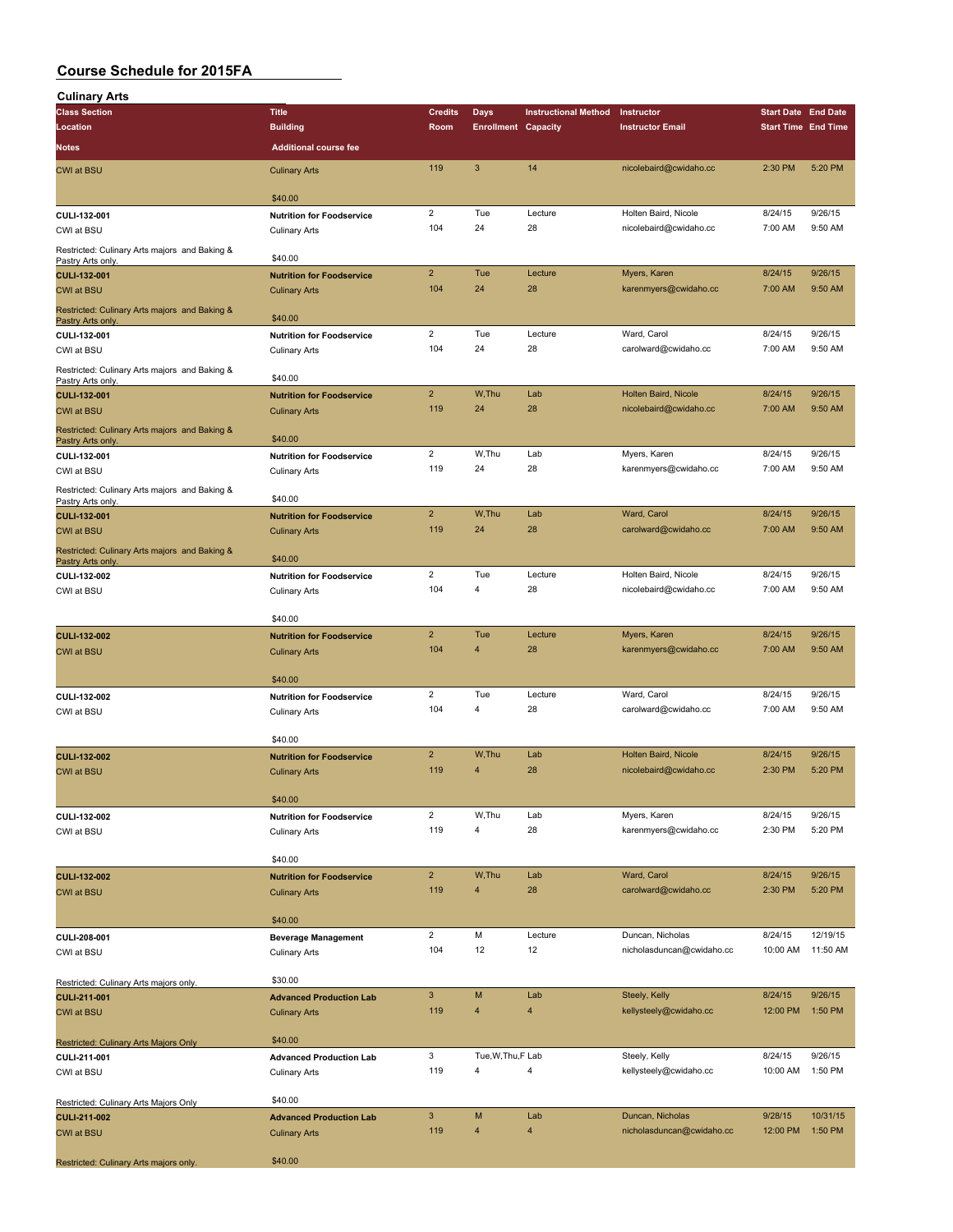| <b>Culinary Arts</b>                                          |                                                         |                  |                            |                             |                                         |                            |                     |
|---------------------------------------------------------------|---------------------------------------------------------|------------------|----------------------------|-----------------------------|-----------------------------------------|----------------------------|---------------------|
| <b>Class Section</b>                                          | <b>Title</b>                                            | <b>Credits</b>   | Days                       | <b>Instructional Method</b> | Instructor                              | <b>Start Date End Date</b> |                     |
| Location                                                      | <b>Building</b>                                         | Room             | <b>Enrollment Capacity</b> |                             | <b>Instructor Email</b>                 | <b>Start Time End Time</b> |                     |
| <b>Notes</b>                                                  | <b>Additional course fee</b>                            |                  |                            |                             |                                         |                            |                     |
| CULI-211-002                                                  | <b>Advanced Production Lab</b>                          | 3                | Tue, W, Thu, F Lab         |                             | Duncan, Nicholas                        | 9/28/15                    | 10/31/15            |
| CWI at BSU                                                    | <b>Culinary Arts</b>                                    | 119              | 4                          | 4                           | nicholasduncan@cwidaho.cc               | 10:00 AM                   | 1:50 PM             |
| Restricted: Culinary Arts majors only.                        | \$40.00                                                 |                  |                            |                             |                                         |                            |                     |
| <b>CULI-211-003</b>                                           | <b>Advanced Production Lab</b>                          | 3                | M                          | Lab                         | Duncan, Nicholas                        | 11/2/15                    | 12/12/15            |
| <b>CWI at BSU</b>                                             | <b>Culinary Arts</b>                                    | 119              | 4                          | 4                           | nicholasduncan@cwidaho.cc               | 12:00 PM                   | 1:50 PM             |
|                                                               | \$40.00                                                 |                  |                            |                             |                                         |                            |                     |
| Restricted: Culinary Arts majors only<br>CULI-211-003         | <b>Advanced Production Lab</b>                          | 3                | Tue, W, Thu, F Lab         |                             | Duncan, Nicholas                        | 11/2/15                    | 12/12/15            |
| CWI at BSU                                                    | <b>Culinary Arts</b>                                    | 119              | 4                          | 4                           | nicholasduncan@cwidaho.cc               | 10:00 AM                   | 1:50 PM             |
|                                                               |                                                         |                  |                            |                             |                                         |                            |                     |
| Restricted: Culinary Arts majors only.                        | \$40.00                                                 | $\overline{2}$   | F                          | Lecture                     | Holten Baird, Nicole                    | 9/28/15                    | 12/12/15            |
| <b>CULI-220-001</b><br><b>CWI at BSU</b>                      | <b>Supervisory Development</b><br><b>Culinary Arts</b>  | 104              | 16                         | 18                          | nicolebaird@cwidaho.cc                  | 7:00 AM                    | 9:50 AM             |
| Restricted: Culinary Arts & Baking & Pastry Arts              |                                                         |                  |                            |                             |                                         |                            |                     |
| majors only                                                   | \$0.00                                                  |                  |                            |                             |                                         |                            |                     |
| CULI-225-001                                                  | <b>Culinary Arts Showcase</b>                           | 3<br>104         | M<br>12                    | Lab<br>12                   | Duncan, Nicholas                        | 8/24/15<br>8:30 AM         | 12/19/15<br>9:50 AM |
| CWI at BSU                                                    | <b>Culinary Arts</b>                                    |                  |                            |                             | nicholasduncan@cwidaho.cc               |                            |                     |
| Restricted: Culinary Arts majors only.                        | \$0.00                                                  |                  |                            |                             |                                         |                            |                     |
| <b>CULI-225-001</b>                                           | <b>Culinary Arts Showcase</b>                           | $\mathbf{3}$     | <b>SAT</b>                 | Lab                         | Duncan, Nicholas                        | 8/24/15                    | 12/19/15            |
| <b>CWI at BSU</b>                                             | <b>Culinary Arts</b>                                    | 102              | 12                         | 12                          | nicholasduncan@cwidaho.cc               | 10:00 AM                   | 10:00 PM            |
| Restricted: Culinary Arts majors only.                        | \$0.00                                                  |                  |                            |                             |                                         |                            |                     |
| CULI-225-001                                                  | <b>Culinary Arts Showcase</b>                           | 3                | W                          | Lab                         | Duncan, Nicholas                        | 8/24/15                    | 12/19/15            |
| CWI at BSU                                                    | <b>Culinary Arts</b>                                    | 102              | 12                         | 12                          | nicholasduncan@cwidaho.cc               | 2:30 PM                    | 10:00 PM            |
|                                                               | \$0.00                                                  |                  |                            |                             |                                         |                            |                     |
| Restricted: Culinary Arts majors only.<br><b>CULI-226-001</b> | <b>Advanced Food Systems</b>                            | $\mathbf{1}$     | F                          | Lecture                     | Duncan, Nicholas                        | 8/24/15                    | 12/19/15            |
| <b>CWI at BSU</b>                                             | <b>Culinary Arts</b>                                    | 104              | 17                         | 18                          | nicholasduncan@cwidaho.cc               | 7:00 AM                    | 9:50 AM             |
| Restricted: Culinary Arts & Baking & Pastry Arts              |                                                         |                  |                            |                             |                                         |                            |                     |
| Majors Only.                                                  | \$0.00                                                  | $\mathbf{1}$     | W                          | Lecture                     | Duncan, Nicholas                        | 8/24/15                    | 12/19/15            |
| CULI-226-001<br>CWI at BSU                                    | <b>Advanced Food Systems</b><br><b>Culinary Arts</b>    | 104              | 17                         | 18                          | nicholasduncan@cwidaho.cc               | 7:00 AM                    | 1:50 PM             |
| Restricted: Culinary Arts & Baking & Pastry Arts              |                                                         |                  |                            |                             |                                         |                            |                     |
| Majors Only.                                                  | \$0.00                                                  |                  |                            |                             |                                         |                            |                     |
| <b>CULI-293-001</b>                                           | <b>Culinary Internship</b>                              | 4<br><b>CMTY</b> |                            | Internship<br>12            | Steely, Kelly<br>kellysteely@cwidaho.cc | 8/24/15                    | 12/19/15            |
| <b>Community Locations</b>                                    | <b>Community Location</b>                               |                  |                            |                             |                                         |                            |                     |
| Restricted: Culinary Arts majors only.                        | \$0.00                                                  |                  |                            |                             |                                         |                            |                     |
| CULI-294-001                                                  | <b>Culinary Externship</b>                              | 2                |                            | Internship                  | Steely, Kelly                           | 8/24/15                    | 12/19/15            |
| Community Locations                                           | Community Location                                      | <b>CMTY</b>      | 0                          | 12                          | kellysteely@cwidaho.cc                  |                            |                     |
| Restricted: Culinary Arts only.                               | \$0.00                                                  |                  |                            |                             |                                         |                            |                     |
| <b>Drafting Tech</b>                                          |                                                         |                  |                            |                             |                                         |                            |                     |
|                                                               |                                                         |                  |                            |                             |                                         |                            |                     |
| <b>Class Section</b>                                          | <b>Title</b>                                            | <b>Credits</b>   | <b>Days</b>                | <b>Instructional Method</b> | Instructor                              | <b>Start Date End Date</b> |                     |
| Location                                                      | <b>Building</b>                                         | Room             | <b>Enrollment Capacity</b> |                             | <b>Instructor Email</b>                 | <b>Start Time</b> End Time |                     |
| <b>Notes</b>                                                  | <b>Additional course fee</b>                            |                  |                            |                             |                                         |                            |                     |
| DRFT-100-001                                                  | <b>Material &amp; Process Manufact.</b>                 | $\mathbf{3}$     | M,W,F                      | Lecture                     | Staff-CWI, General                      | 8/24/15                    | 12/19/15            |
| Nampa Campus                                                  | Micron Center for PTE                                   | 2131             | 18                         | 24                          |                                         | 1:00 PM                    | 1:50 PM             |
|                                                               | \$0.00                                                  |                  |                            |                             |                                         |                            |                     |
| DRFT-101-001                                                  | <b>Drafting Basics</b>                                  | $\overline{2}$   | M                          | Lecture                     | Staff-CWI, General                      | 8/24/15                    | 12/19/15            |
| Nampa Campus                                                  | Micron Center for PTE                                   | 2131             | 17                         | 24                          |                                         | 8:00 AM                    | 9:50 AM             |
|                                                               | \$0.00                                                  |                  |                            |                             |                                         |                            |                     |
| DRFT-101L-001                                                 | <b>Drafting Basics Lab</b>                              | 3                | Tue, W, Thu, F Lab         |                             | Staff-CWI, General                      | 8/24/15                    | 12/19/15            |
| Nampa Campus                                                  | Micron Center for PTE                                   | 2131             | 17                         | 24                          |                                         | 8:00 AM                    | 9:50 AM             |
|                                                               |                                                         |                  |                            |                             |                                         |                            |                     |
|                                                               | \$0.00                                                  | 1                | M                          | Lecture                     | Staff-CWI, General                      |                            | 12/19/15            |
| DRFT-109-001<br>Nampa Campus                                  | <b>Introduction to AutoCAD</b><br>Micron Center for PTE | 2131             | 18                         | 24                          |                                         | 8/24/15<br>10:00 AM        | 10:50 AM            |
|                                                               |                                                         |                  |                            |                             |                                         |                            |                     |
|                                                               | \$0.00                                                  |                  |                            |                             |                                         |                            |                     |

**DRFT-109L-001 Introduction to AutoCAD Lab** 2 Tue,W,Thu,F Lab Staff-CWI, General 8/24/15 12/19/15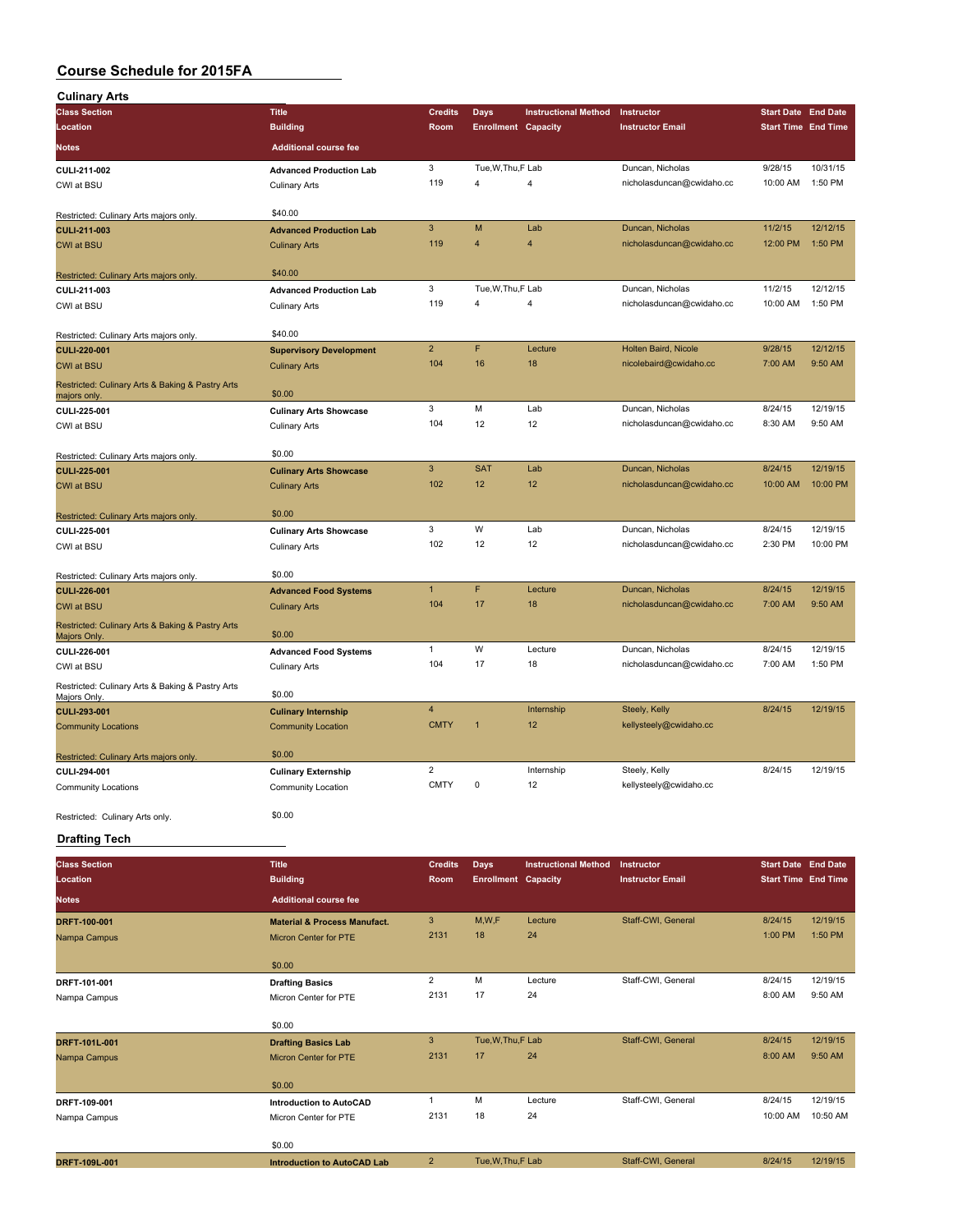| <b>Drafting Tech</b>                  |                                          |                |                            |                             |                         |                            |          |
|---------------------------------------|------------------------------------------|----------------|----------------------------|-----------------------------|-------------------------|----------------------------|----------|
| <b>Class Section</b>                  | <b>Title</b>                             | <b>Credits</b> | <b>Days</b>                | <b>Instructional Method</b> | Instructor              | <b>Start Date End Date</b> |          |
| <b>Location</b>                       | <b>Building</b>                          | Room           | <b>Enrollment Capacity</b> |                             | <b>Instructor Email</b> | <b>Start Time End Time</b> |          |
| <b>Notes</b>                          | <b>Additional course fee</b>             |                |                            |                             |                         |                            |          |
| Nampa Campus                          | <b>Micron Center for PTE</b>             | 2131           | 18                         | 24                          |                         | 10:00 AM                   | 10:50 AM |
|                                       | \$10.00                                  |                |                            |                             |                         |                            |          |
| DRFT-139-001                          | <b>Applied Math for Drafting</b>         | 3              | M,W,F                      | Lecture                     | Green, Robert           | 8/24/15                    | 12/19/15 |
| Nampa Campus                          | Micron Center for PTE                    | 2131           | 17                         | 24                          | robgreen@cwidaho.cc     | 2:00 PM                    | 2:50 PM  |
|                                       | \$0.00                                   |                |                            |                             |                         |                            |          |
| DRFT-201-001                          | <b>Civil Drafting and Math</b>           | $\overline{2}$ | M                          | Lecture                     | Green, Robert           | 8/24/15                    | 12/19/15 |
| Nampa Campus                          | Micron Center for PTE                    | 2124           | 12                         | 24                          | robgreen@cwidaho.cc     | 10:00 AM                   | 11:50 AM |
|                                       | \$0.00                                   |                |                            |                             |                         |                            |          |
| DRFT-201L-001                         | <b>Civil Drafting Lab</b>                | $\overline{4}$ | Tue, W, Thu, F Lab         |                             | Green, Robert           | 8/24/15                    | 12/19/15 |
| Nampa Campus                          | Micron Center for PTE                    | 2124           | 12                         | 24                          | robgreen@cwidaho.cc     | 10:00 AM                   | 11:50 AM |
|                                       | \$0.00                                   |                |                            |                             |                         |                            |          |
| DRFT-203-001                          | <b>Machine Drafting &amp; Design</b>     | $\mathbf{1}$   | M                          | Lecture                     | Green, Robert           | 8/24/15                    | 12/19/15 |
| Nampa Campus                          | <b>Micron Center for PTE</b>             | 2124           | 12                         | 24                          | robgreen@cwidaho.cc     | 8:00 AM                    | 9:50 AM  |
|                                       | \$0.00                                   |                |                            |                             |                         |                            |          |
| DRFT-203L-001                         | <b>Machine Drafting &amp; Design Lab</b> | 3              | Tue, W, Thu, F Lab         |                             | Green, Robert           | 8/24/15                    | 12/19/15 |
| Nampa Campus                          | Micron Center for PTE                    | 2124           | 12                         | 24                          | robgreen@cwidaho.cc     | 8:00 AM                    | 9:50 AM  |
|                                       | \$10.00                                  |                |                            |                             |                         |                            |          |
| DRFT-209-001                          | <b>Advanced AutoCAD in 3D</b>            | $\mathbf{1}$   | M                          | Lecture                     | Staff-CWI, General      | 8/24/15                    | 12/19/15 |
| Nampa Campus                          | Micron Center for PTE                    | 2124           | 12                         | 24                          |                         | 12:00 PM                   | 12:50 PM |
|                                       | \$0.00                                   |                |                            |                             |                         |                            |          |
| DRFT-209L-001                         | Advanced AutoCAD in 3D Lab               | $\overline{2}$ | Tue, W, Thu, F Lab         |                             | Staff-CWI, General      | 8/24/15                    | 12/19/15 |
| Nampa Campus                          | Micron Center for PTE                    | 2124           | 12                         | 24                          |                         | 12:00 PM                   | 12:50 PM |
|                                       |                                          |                |                            |                             |                         |                            |          |
|                                       | \$10.00                                  |                |                            |                             |                         |                            |          |
| DRFT-296-001I                         | <b>Drafting Tech Independent Stdy</b>    | 3              |                            | Lecture                     | Staff-CWI, General      | 8/24/15                    | 12/19/15 |
| <b>Community Locations</b>            | <b>Community Location</b>                | <b>CMTY</b>    | 1                          | $\mathbf{1}$                |                         |                            |          |
| <b>Instructor Permission Required</b> | \$0.00                                   |                |                            |                             |                         |                            |          |
| DRFT-296-0021                         | <b>Drafting Tech Independent Stdy</b>    | $\overline{2}$ |                            | Lecture                     | Staff-CWI, General      | 8/24/15                    | 12/19/15 |
| <b>Community Locations</b>            | Community Location                       | <b>CMTY</b>    | $\mathbf{1}$               | $\mathbf{1}$                |                         |                            |          |
| Instructor Permission Required.       | \$0.00                                   |                |                            |                             |                         |                            |          |

#### **Early Childhood Education**

| <b>Class Section</b>                                                                         | <b>Title</b>                            | <b>Credits</b> | Days                       | <b>Instructional Method</b> | Instructor                | <b>Start Date End Date</b> |          |
|----------------------------------------------------------------------------------------------|-----------------------------------------|----------------|----------------------------|-----------------------------|---------------------------|----------------------------|----------|
| Location                                                                                     | <b>Building</b>                         | <b>Room</b>    | <b>Enrollment Capacity</b> |                             | <b>Instructor Email</b>   | <b>Start Time End Time</b> |          |
| <b>Notes</b>                                                                                 | <b>Additional course fee</b>            |                |                            |                             |                           |                            |          |
| ECED-100-001                                                                                 | <b>Foundations of Early Child Ed</b>    | $\overline{2}$ | W                          | Lecture                     | Armstrong, Julie          | 8/24/15                    | 12/19/15 |
| Nampa Campus                                                                                 | Multipurpose Classroom Bldg             | 205            | 12                         | 15                          | juliearmstrong@cwidaho.cc | 4:00 PM                    | 5:45 PM  |
| Prereg: Compass Writing Score of 70 or ENGL<br>101 Instructor Permission Required            | \$0.00                                  |                |                            |                             |                           |                            |          |
| ECED-100-001                                                                                 | <b>Foundations of Early Child Ed</b>    | $\overline{2}$ | W                          | Lecture                     | Noonan, Elizabeth         | 8/24/15                    | 12/19/15 |
| Nampa Campus                                                                                 | Multipurpose Classroom Bldg             | 205            | 12                         | 15                          | bonnienoonan@cwidaho.cc   | 4:00 PM                    | 5:45 PM  |
| Prereg: Compass Writing Score of 70 or ENGL<br>101 Instructor Permission Required            | \$0.00                                  |                |                            |                             |                           |                            |          |
| ECED-101-001                                                                                 | <b>Child Development &amp; Guidance</b> | $\overline{2}$ | M                          | Lecture                     | Noonan, Elizabeth         | 8/24/15                    | 12/19/15 |
| Nampa Campus                                                                                 | Multipurpose Classroom Bldg             | 205            | 17                         | 20                          | bonnienoonan@cwidaho.cc   | 4:00 PM                    | 5:45 PM  |
| Prereg/Coreg: ECED 100 Instructor Permission<br>Required.                                    | \$0.00                                  |                |                            |                             |                           |                            |          |
| ECED-105-001                                                                                 | <b>Teaching Young Children 1</b>        | 4              | M                          | Lecture                     | Armstrong, Julie          | 8/24/15                    | 12/19/15 |
| Nampa Campus                                                                                 | Multipurpose Classroom Bldg             | 101            | 10                         | 10                          | juliearmstrong@cwidaho.cc | 2:30 PM                    | 3:30 PM  |
| Prereg/Coreg: ECED 100. Instructor permission<br>required. Includes 6 hours weekly practicum | \$0.00                                  |                |                            |                             |                           |                            |          |
| ECED-105-001                                                                                 | <b>Teaching Young Children 1</b>        | $\overline{4}$ | M                          | Lecture                     | Noonan, Elizabeth         | 8/24/15                    | 12/19/15 |
| Nampa Campus                                                                                 | Multipurpose Classroom Bldg             | 101            | 10                         | 10                          | bonnienoonan@cwidaho.cc   | 2:30 PM                    | 3:30 PM  |
| Prereg/Coreg: ECED 100. Instructor permission<br>required. Includes 6 hours weekly practicum | \$0.00                                  |                |                            |                             |                           |                            |          |
| ECED-105-001                                                                                 | <b>Teaching Young Children 1</b>        | 4              | M.W                        | Lecture                     | Armstrong, Julie          | 8/24/15                    | 12/19/15 |
| Nampa Campus                                                                                 | Multipurpose Classroom Bldg             | 101            | 10                         | 10                          | juliearmstrong@cwidaho.cc | 8:45 AM                    | 12:00 PM |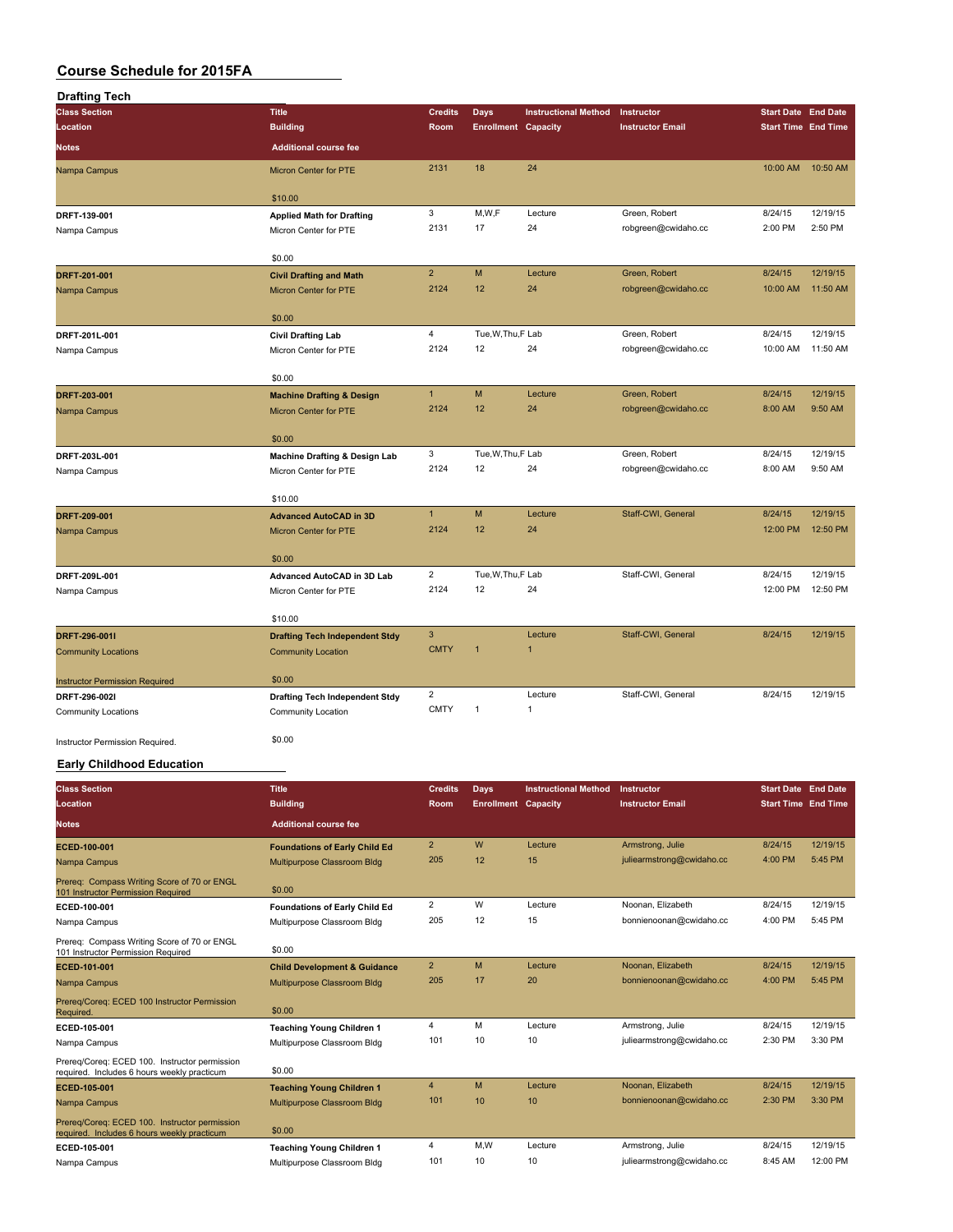#### **Course Schedule for 2015FA Early Childhood Education**

 $\overline{\phantom{a}}$ 

| <b>Early Childhood Education</b>                                                             |                                                                 |                              |                            |                             |                                              |                            |                     |
|----------------------------------------------------------------------------------------------|-----------------------------------------------------------------|------------------------------|----------------------------|-----------------------------|----------------------------------------------|----------------------------|---------------------|
| <b>Class Section</b>                                                                         | <b>Title</b>                                                    | <b>Credits</b>               | Days                       | <b>Instructional Method</b> | Instructor                                   | <b>Start Date End Date</b> |                     |
| Location                                                                                     | <b>Building</b>                                                 | Room                         | <b>Enrollment Capacity</b> |                             | <b>Instructor Email</b>                      | <b>Start Time End Time</b> |                     |
| <b>Notes</b>                                                                                 | <b>Additional course fee</b>                                    |                              |                            |                             |                                              |                            |                     |
| Prereq/Coreq: ECED 100. Instructor permission<br>required. Includes 6 hours weekly practicum | \$0.00                                                          |                              |                            |                             |                                              |                            |                     |
| ECED-105-001                                                                                 | <b>Teaching Young Children 1</b>                                | 4                            | M,W                        | Lecture                     | Noonan, Elizabeth                            | 8/24/15                    | 12/19/15            |
| Nampa Campus                                                                                 | Multipurpose Classroom Bldg                                     | 101                          | 10                         | 10                          | bonnienoonan@cwidaho.cc                      | 8:45 AM                    | 12:00 PM            |
| Prereq/Coreq: ECED 100. Instructor permission                                                | \$0.00                                                          |                              |                            |                             |                                              |                            |                     |
| required. Includes 6 hours weekly practicum<br>ECED-105-002                                  | <b>Teaching Young Children 1</b>                                | 4                            | M                          | Lab                         | Noonan, Elizabeth                            | 8/24/15                    | 12/19/15            |
| Nampa Campus                                                                                 | Multipurpose Classroom Bldg                                     | 101                          | 8                          | 8                           | bonnienoonan@cwidaho.cc                      | 2:30 PM                    | 3:30 PM             |
| Preq/Coreq: ECED 100. Instructor permission                                                  |                                                                 |                              |                            |                             |                                              |                            |                     |
| required Includes 6 hours of weekly practicum                                                | \$0.00                                                          | 4                            | Tue, Thu                   | Lecture                     | Noonan, Elizabeth                            | 8/24/15                    | 12/19/15            |
| ECED-105-002<br>Nampa Campus                                                                 | <b>Teaching Young Children 1</b><br>Multipurpose Classroom Bldg | 101                          | 8                          | 8                           | bonnienoonan@cwidaho.cc                      | 8:45 AM                    | 12:00 PM            |
|                                                                                              |                                                                 |                              |                            |                             |                                              |                            |                     |
| Preq/Coreq: ECED 100. Instructor permission<br>required Includes 6 hours of weekly practicum | \$0.00                                                          |                              |                            |                             |                                              |                            |                     |
| ECED-105-003W                                                                                | <b>Teaching Young Children 1</b>                                | 4                            |                            | On-Line                     | Lauer, Sherri                                | 8/24/15                    | 12/19/15            |
| Online                                                                                       | Online                                                          | ONL                          | 4                          | 8                           | sherrilauer@cwidaho.cc                       |                            |                     |
| Prereq/Coreq: ECED 100. Instructor Permission                                                |                                                                 |                              |                            |                             |                                              |                            |                     |
| Req Includes 6 hours of weekly practicum.                                                    | \$40.00                                                         | 4                            | M                          | Lecture                     | Armstrong, Julie                             | 8/24/15                    | 12/19/15            |
| ECED-106-001                                                                                 | <b>Teaching Young Children 2</b>                                | 205                          | $\overline{1}$             | 3                           | juliearmstrong@cwidaho.cc                    | 2:30 PM                    | 3:30 PM             |
| Nampa Campus                                                                                 | Multipurpose Classroom Bldg                                     |                              |                            |                             |                                              |                            |                     |
| Prereq/Coreq: ECED 100. Instructor permission<br>required. Inlcudes 6 hours weekly practicum | \$0.00                                                          |                              |                            |                             |                                              |                            |                     |
| ECED-106-001                                                                                 | <b>Teaching Young Children 2</b>                                | 4                            | M                          | Lecture                     | Noonan, Elizabeth                            | 8/24/15                    | 12/19/15            |
| Nampa Campus                                                                                 | Multipurpose Classroom Bldg                                     | 205                          | $\mathbf{1}$               | 3                           | bonnienoonan@cwidaho.cc                      | 2:30 PM                    | 3:30 PM             |
| Prereq/Coreq: ECED 100. Instructor permission                                                |                                                                 |                              |                            |                             |                                              |                            |                     |
| required. Inlcudes 6 hours weekly practicum                                                  | \$0.00                                                          | 4                            | M,W                        | Lecture                     | Armstrong, Julie                             | 8/24/15                    | 12/19/15            |
| ECED-106-001                                                                                 | <b>Teaching Young Children 2</b><br>Multipurpose Classroom Bldg | 101                          | $\mathbf{1}$               | 3                           | juliearmstrong@cwidaho.cc                    | 8:45 AM                    | 12:00 PM            |
| Nampa Campus                                                                                 |                                                                 |                              |                            |                             |                                              |                            |                     |
| Prereq/Coreq: ECED 100. Instructor permission<br>required. Inlcudes 6 hours weekly practicum | \$0.00                                                          |                              |                            |                             |                                              |                            |                     |
| ECED-106-001                                                                                 | <b>Teaching Young Children 2</b>                                | 4                            | M, W                       | Lecture                     | Noonan, Elizabeth                            | 8/24/15                    | 12/19/15            |
| Nampa Campus                                                                                 | Multipurpose Classroom Bldg                                     | 101                          | 1                          | 3                           | bonnienoonan@cwidaho.cc                      | 8:45 AM                    | 12:00 PM            |
| Prereq/Coreq: ECED 100. Instructor permission                                                |                                                                 |                              |                            |                             |                                              |                            |                     |
| required. Inlcudes 6 hours weekly practicum                                                  | \$0.00                                                          |                              |                            |                             |                                              |                            |                     |
| ECED-106-002                                                                                 | <b>Teaching Young Children 2</b>                                | 4<br>205                     | M<br>$\overline{2}$        | Lecture<br>4                | Noonan, Elizabeth<br>bonnienoonan@cwidaho.cc | 8/24/15<br>2:30 PM         | 12/19/15<br>3:30 PM |
| Nampa Campus                                                                                 | Multipurpose Classroom Bldg                                     |                              |                            |                             |                                              |                            |                     |
| Prereq/Coreq: ECED 100. Instructor permission<br>required Includes 6 hours weekly practicum  | \$0.00                                                          |                              |                            |                             |                                              |                            |                     |
| ECED-106-002                                                                                 | <b>Teaching Young Children 2</b>                                | 4                            | Tue, Thu                   | Lecture                     | Noonan, Elizabeth                            | 8/24/15                    | 12/19/15            |
| Nampa Campus                                                                                 | Multipurpose Classroom Bldg                                     | 101                          | $\overline{2}$             | 4                           | bonnienoonan@cwidaho.cc                      | 8:45 AM                    | 12:00 PM            |
| Prereq/Coreq: ECED 100. Instructor permission                                                |                                                                 |                              |                            |                             |                                              |                            |                     |
| required Includes 6 hours weekly practicum                                                   | \$0.00                                                          |                              |                            |                             |                                              |                            |                     |
| ECED-106-003W                                                                                | <b>Teaching Young Children 2</b>                                | $\overline{4}$<br><b>ONL</b> | $\overline{4}$             | On-Line<br>6                | Lauer, Sherri                                | 8/24/15                    | 12/19/15            |
| Online                                                                                       | Online                                                          |                              |                            |                             | sherrilauer@cwidaho.cc                       |                            |                     |
| Preg/Coreg: ECED 100. Instructor Permission<br>Required. Includes 6 hours weekly practicum   | \$40.00                                                         |                              |                            |                             |                                              |                            |                     |
| ECED-141-001W                                                                                | Health, Safety & Nutr Children                                  | 3                            |                            | On-Line                     | Noonan, Elizabeth                            | 8/24/15                    | 12/19/15            |
| Online                                                                                       | Online                                                          | ONL                          | 20                         | 20                          | bonnienoonan@cwidaho.cc                      |                            |                     |
|                                                                                              |                                                                 |                              |                            |                             |                                              |                            |                     |
| Preq/Coreq: ECED 100                                                                         | \$30.00                                                         |                              |                            |                             |                                              |                            |                     |
| ECED-171-001                                                                                 | <b>Curriculum of the Young Child</b>                            | 3                            | Tue                        | Lecture                     | Lauer, Sherri                                | 8/24/15                    | 12/19/15            |
| Nampa Campus                                                                                 | Multipurpose Classroom Bldg                                     | 205                          | 15                         | 18                          | sherrilauer@cwidaho.cc                       | 6:00 PM                    | 8:30 PM             |
| Prereq/coreq: ECED 100                                                                       | \$0.00                                                          |                              |                            |                             |                                              |                            |                     |
| ECED-171-001                                                                                 | <b>Curriculum of the Young Child</b>                            | 3                            | Tue                        | Lecture                     | Noonan, Elizabeth                            | 8/24/15                    | 12/19/15            |
| Nampa Campus                                                                                 | Multipurpose Classroom Bldg                                     | 205                          | 15                         | 18                          | bonnienoonan@cwidaho.cc                      | 6:00 PM                    | 8:30 PM             |
|                                                                                              |                                                                 |                              |                            |                             |                                              |                            |                     |
| Prereq/coreq: ECED 100                                                                       | \$0.00                                                          |                              |                            |                             |                                              |                            |                     |
| ECED-202-001H                                                                                | <b>Child Growth &amp; Development</b>                           | 4                            | M                          | <b>Hybrid</b>               | Lauer, Sherri                                | 8/24/15                    | 12/19/15            |
| Nampa Campus                                                                                 | Multipurpose Classroom Bldg                                     | 205                          | 13                         | 15                          | sherrilauer@cwidaho.cc                       | 6:00 PM                    | 8:30 PM             |
| Prereq: ECED 100. Hybrid course - 1 hour of                                                  |                                                                 |                              |                            |                             |                                              |                            |                     |
| online component.<br>ECED-203-001                                                            | \$0.00<br>Early Childhood Ed Practicum                          | 6                            | Thu                        | Lecture                     | Lauer, Sherri                                | 8/24/15                    | 12/19/15            |
| Nampa Campus                                                                                 | Multipurpose Classroom Bldg                                     | 101                          | 3                          | 4                           | sherrilauer@cwidaho.cc                       | 12:15 PM                   | 4:00 PM             |
|                                                                                              |                                                                 |                              |                            |                             |                                              |                            |                     |
| Prereq: ECED 101, 106, 141, 171, 173, 183, 184<br>Instr permission required.                 | \$20.00                                                         |                              |                            |                             |                                              |                            |                     |
| ECED-203-001                                                                                 | <b>Early Childhood Ed Practicum</b>                             | $\boldsymbol{6}$             | Tue, W                     | Lecture                     | Lauer, Sherri                                | 8/24/15                    | 12/19/15            |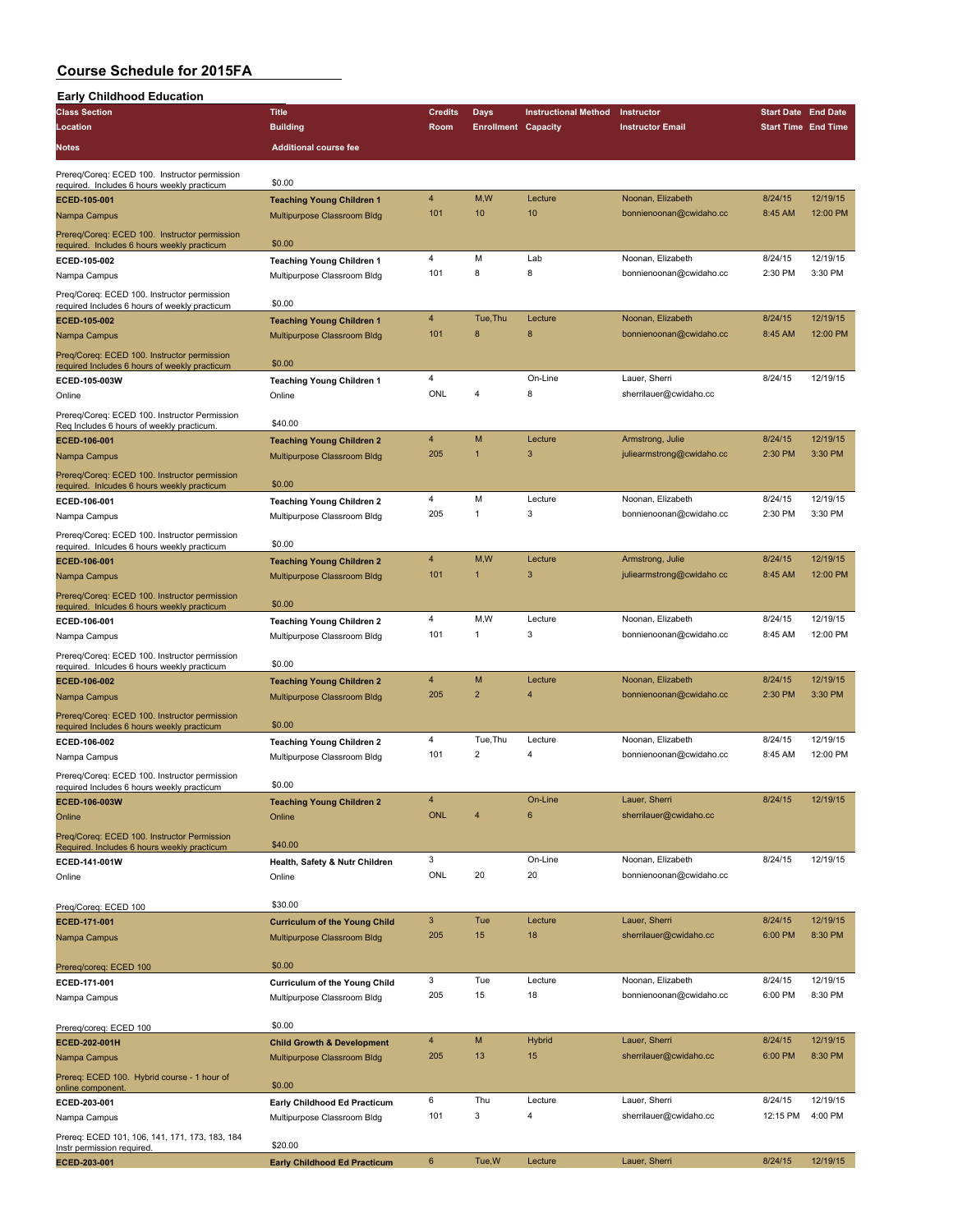| <b>Early Childhood Education</b>                         |                                                                    |                |                            |                             |                                              |                            |          |
|----------------------------------------------------------|--------------------------------------------------------------------|----------------|----------------------------|-----------------------------|----------------------------------------------|----------------------------|----------|
| <b>Class Section</b>                                     | <b>Title</b>                                                       | <b>Credits</b> | <b>Days</b>                | <b>Instructional Method</b> | Instructor                                   | <b>Start Date End Date</b> |          |
| Location                                                 | <b>Building</b>                                                    | Room           | <b>Enrollment Capacity</b> |                             | <b>Instructor Email</b>                      | <b>Start Time End Time</b> |          |
| Notes                                                    | <b>Additional course fee</b>                                       |                |                            |                             |                                              |                            |          |
| Nampa Campus                                             | Multipurpose Classroom Bldg                                        | 101            | $\mathbf{3}$               | $\overline{\mathbf{4}}$     | sherrilauer@cwidaho.cc                       | 12:15 PM 3:30 PM           |          |
| Prereq: ECED 101, 106, 141, 171, 173, 183, 184           |                                                                    |                |                            |                             |                                              |                            |          |
| Instr permission required                                | \$20.00                                                            |                |                            |                             |                                              |                            |          |
| ECED-203-002W                                            | Early Childhood Ed Practicum                                       | 6              |                            | On-Line                     | Noonan, Elizabeth                            | 8/24/15                    | 12/19/15 |
| Online<br>Prereq: ECED 101, 106, 141, 171, 173, 183, 184 | Online                                                             | ONL            | 6                          | 6                           | bonnienoonan@cwidaho.cc                      |                            |          |
| Instructor Permission Required. Includes 10 hours        |                                                                    |                |                            |                             |                                              |                            |          |
| of Practicum.                                            | \$80.00                                                            | $\overline{2}$ |                            |                             |                                              | 8/24/15                    | 12/19/15 |
| ECED-258-001<br>Nampa Campus                             | <b>Prog for School Age Children</b><br>Multipurpose Classroom Bldg | 205            | Thu<br>10                  | Lecture<br>15               | Noonan, Elizabeth<br>bonnienoonan@cwidaho.cc | 4:00 PM                    | 5:45 PM  |
|                                                          |                                                                    |                |                            |                             |                                              |                            |          |
| Prereq: ECED 100                                         | \$0.00                                                             |                |                            |                             |                                              |                            |          |
| ECED-258-001                                             | Prog for School Age Children                                       | $\overline{2}$ | Thu                        | Lecture                     | Staff-CWI, General                           | 8/24/15                    | 12/19/15 |
| Nampa Campus                                             | Multipurpose Classroom Bldg                                        | 205            | 10                         | 15                          |                                              | 4:00 PM                    | 5:45 PM  |
|                                                          |                                                                    |                |                            |                             |                                              |                            |          |
| Prereq: ECED 100                                         | \$0.00                                                             |                |                            |                             |                                              |                            |          |
| <b>Economics</b>                                         |                                                                    |                |                            |                             |                                              |                            |          |
| <b>Class Section</b>                                     | <b>Title</b>                                                       | <b>Credits</b> | <b>Days</b>                | <b>Instructional Method</b> | Instructor                                   | <b>Start Date End Date</b> |          |
| Location                                                 | <b>Building</b>                                                    | Room           | <b>Enrollment Capacity</b> |                             | <b>Instructor Email</b>                      | <b>Start Time End Time</b> |          |
|                                                          |                                                                    |                |                            |                             |                                              |                            |          |
| Notes                                                    | <b>Additional course fee</b>                                       |                |                            |                             |                                              |                            |          |
| ECON-201-001                                             | <b>Principles of Macroeconomics</b>                                | $\mathbf{3}$   | M,W                        | Lecture                     | Ackerman, Stephen                            | 8/24/15                    | 12/19/15 |
| Nampa Campus                                             | <b>Aspen Classroom Building</b>                                    | 102            | 38                         | 40                          | steveackerman@cwidaho.cc                     | 8:30 AM                    | 9:45 AM  |
|                                                          | \$0.00                                                             |                |                            |                             |                                              |                            |          |
| ECON-201-002                                             | <b>Principles of Macroeconomics</b>                                | 3              | M,W                        | Lecture                     | Cox, Kim                                     | 8/24/15                    | 12/19/15 |
| Ada County Campus                                        | <b>Pintail Center</b>                                              | 1318           | 40                         | 40                          | taylorcox@cwidaho.cc                         | 4:00 PM                    | 5:15 PM  |
|                                                          |                                                                    |                |                            |                             |                                              |                            |          |
|                                                          | \$0.00                                                             |                |                            |                             |                                              |                            |          |
| ECON-201-003                                             | <b>Principles of Macroeconomics</b>                                | $\mathbf{3}$   | Thu                        | Lecture                     | Cox, Kim                                     | 8/24/15                    | 12/19/15 |
| <b>Ada County Campus</b>                                 | <b>Pintail Center</b>                                              | 1320           | 30                         | 30                          | taylorcox@cwidaho.cc                         | 7:00 PM                    | 9:45 PM  |
|                                                          | \$0.00                                                             |                |                            |                             |                                              |                            |          |
| ECON-201-004                                             | <b>Principles of Macroeconomics</b>                                | 3              | Tue, Thu                   | Lecture                     | Ackerman, Stephen                            | 8/24/15                    | 12/19/15 |
| Nampa Campus                                             | Aspen Classroom Building                                           | 102            | 42                         | 40                          | steveackerman@cwidaho.cc                     | 1:00 PM                    | 2:15 PM  |
|                                                          |                                                                    |                |                            |                             |                                              |                            |          |
|                                                          | \$0.00                                                             |                |                            |                             |                                              |                            |          |
| ECON-201-009W                                            | <b>Principles of Macroeconomics</b>                                | $\mathbf{3}$   |                            | On-Line                     | Root, Skye                                   | 8/24/15                    | 12/19/15 |
| Online                                                   | Online                                                             | <b>ONL</b>     | 31                         | 30                          | skyeroot@cwidaho.cc                          |                            |          |
|                                                          | \$30.00                                                            |                |                            |                             |                                              |                            |          |
| ECON-201-010W                                            | <b>Principles of Macroeconomics</b>                                | 3              |                            | On-Line                     | Root, Skye                                   | 8/24/15                    | 12/19/15 |
| Online                                                   | Online                                                             | ONL            | 31                         | 30                          | skyeroot@cwidaho.cc                          |                            |          |
|                                                          |                                                                    |                |                            |                             |                                              |                            |          |
|                                                          | \$30.00                                                            |                |                            |                             |                                              |                            |          |
| ECON-201-012W                                            | <b>Principles of Macroeconomics</b>                                | $\mathsf 3$    |                            | On-Line                     | Root, Skye                                   | 8/24/15                    | 12/19/15 |
| Online                                                   | Online                                                             | <b>ONL</b>     | 29                         | 30                          | skyeroot@cwidaho.cc                          |                            |          |
|                                                          | \$30.00                                                            |                |                            |                             |                                              |                            |          |
| ECON-202-001                                             | <b>Principles of Microeconomics</b>                                | 3              | M,W                        | Lecture                     | Ackerman, Stephen                            | 8/24/15                    | 12/19/15 |
| Nampa Campus                                             | Aspen Classroom Building                                           | 102            | 31                         | 40                          | steveackerman@cwidaho.cc                     | 2:30 PM                    | 3:45 PM  |
|                                                          |                                                                    |                |                            |                             |                                              |                            |          |
|                                                          | \$0.00                                                             |                |                            |                             |                                              |                            |          |
| ECON-202-003                                             | <b>Principles of Microeconomics</b>                                | $\mathbf{3}$   | M,W                        | Lecture                     | Ackerman, Stephen                            | 8/24/15                    | 12/19/15 |
| Nampa Campus                                             | Aspen Classroom Building                                           | 127            | 26                         | 40                          | steveackerman@cwidaho.cc                     | 1:00 PM                    | 2:15 PM  |
|                                                          | \$0.00                                                             |                |                            |                             |                                              |                            |          |
| ECON-202-004                                             | <b>Principles of Microeconomics</b>                                | 3              | Tue, Thu                   | Lecture                     | Ackerman, Stephen                            | 8/24/15                    | 12/19/15 |
| Nampa Campus                                             | Aspen Classroom Building                                           | 106            | 21                         | 40                          | steveackerman@cwidaho.cc                     | 2:30 PM                    | 3:45 PM  |
|                                                          |                                                                    |                |                            |                             |                                              |                            |          |
|                                                          | \$0.00                                                             |                |                            |                             |                                              |                            |          |
| ECON-202-007W                                            | <b>Principles of Microeconomics</b>                                | $\mathbf{3}$   |                            | On-Line                     | Ronk, Megan                                  | 8/24/15                    | 12/19/15 |
| Online                                                   | Online                                                             | <b>ONL</b>     | 33                         | 30                          | meganronk@cwidaho.cc                         |                            |          |
|                                                          |                                                                    |                |                            |                             |                                              |                            |          |
| ECON-202-008W                                            | \$30.00                                                            | 3              |                            | On-Line                     | Ronk, Megan                                  | 8/24/15                    | 12/19/15 |
| Online                                                   | <b>Principles of Microeconomics</b><br>Online                      | ONL            | 33                         | 30                          | meganronk@cwidaho.cc                         |                            |          |
|                                                          |                                                                    |                |                            |                             |                                              |                            |          |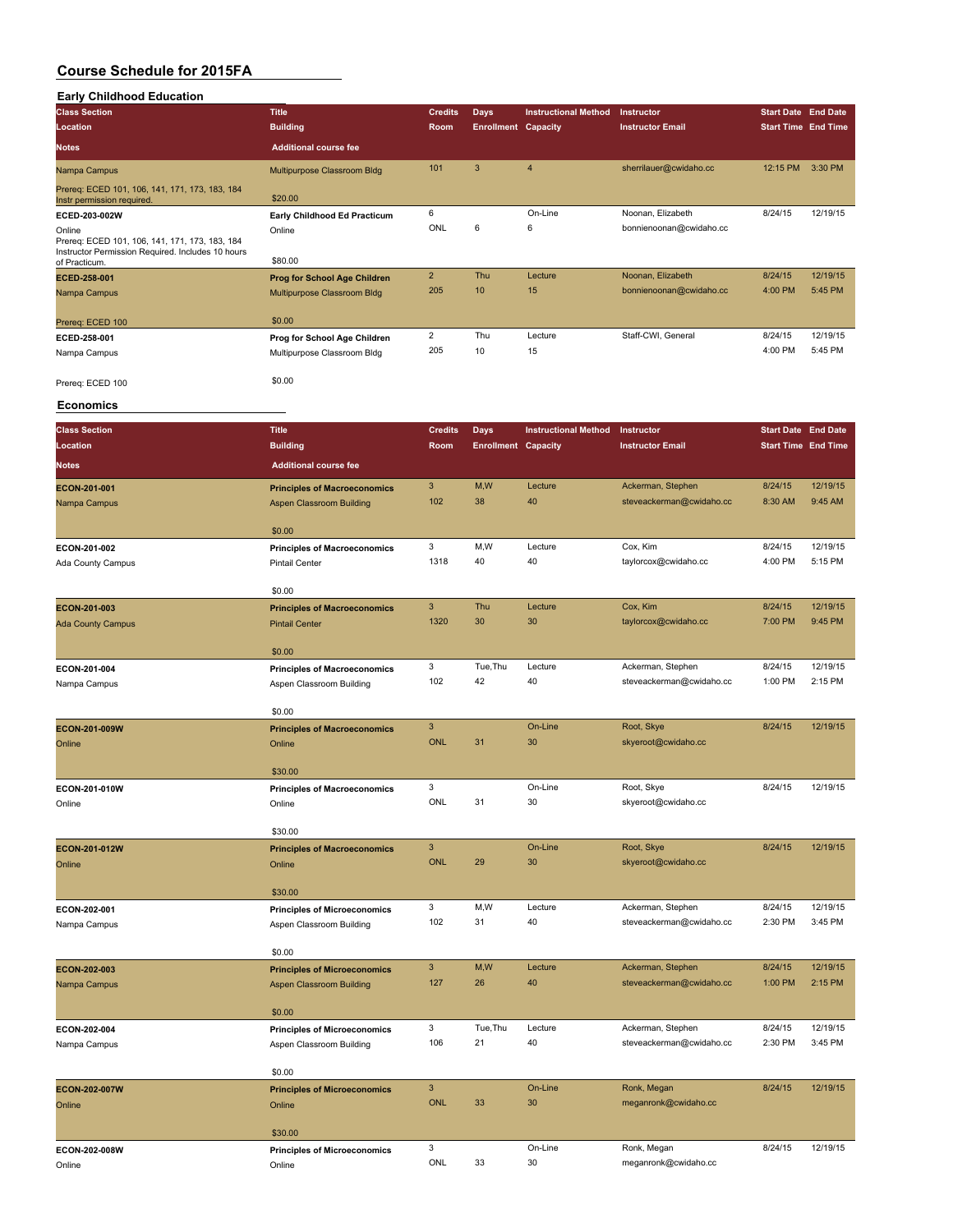| <b>Economics</b>                       |                                       |                     |                            |                                 |                                                  |                            |                     |
|----------------------------------------|---------------------------------------|---------------------|----------------------------|---------------------------------|--------------------------------------------------|----------------------------|---------------------|
| <b>Class Section</b>                   | <b>Title</b>                          | <b>Credits</b>      | <b>Days</b>                | <b>Instructional Method</b>     | Instructor                                       | <b>Start Date End Date</b> |                     |
| Location                               | <b>Building</b>                       | Room                | <b>Enrollment Capacity</b> |                                 | <b>Instructor Email</b>                          | <b>Start Time End Time</b> |                     |
| Notes                                  | <b>Additional course fee</b>          |                     |                            |                                 |                                                  |                            |                     |
|                                        |                                       |                     |                            |                                 |                                                  |                            |                     |
|                                        | \$30.00                               |                     |                            |                                 |                                                  |                            |                     |
| ECON-202-009W                          | <b>Principles of Microeconomics</b>   | $\mathbf{3}$        |                            | On-Line                         | Ronk, Megan                                      | 8/24/15                    | 12/19/15            |
| Online                                 | Online                                | <b>ONL</b>          | 30                         | 30                              | meganronk@cwidaho.cc                             |                            |                     |
|                                        |                                       |                     |                            |                                 |                                                  |                            |                     |
|                                        | \$30.00                               |                     |                            |                                 |                                                  |                            |                     |
|                                        |                                       |                     |                            |                                 |                                                  |                            |                     |
| <b>Education</b>                       |                                       |                     |                            |                                 |                                                  |                            |                     |
| <b>Class Section</b>                   | <b>Title</b>                          | <b>Credits</b>      | <b>Days</b>                | <b>Instructional Method</b>     | Instructor                                       | <b>Start Date End Date</b> |                     |
| Location                               | <b>Building</b>                       | Room                | <b>Enrollment Capacity</b> |                                 | <b>Instructor Email</b>                          | <b>Start Time End Time</b> |                     |
| <b>Notes</b>                           | <b>Additional course fee</b>          |                     |                            |                                 |                                                  |                            |                     |
|                                        |                                       |                     |                            |                                 |                                                  |                            |                     |
| EDUC-101-001                           | <b>Step 1: Inquiry Approach Teach</b> | $\mathbf{1}$        | Thu                        | Lecture                         | Rapley, Douglas                                  | 8/24/15                    | 12/19/15            |
| Nampa Campus                           | Multipurpose Classroom Bldg           | 205                 | 12                         | 25                              | dougrapley@cwidaho.cc                            | 2:30 PM                    | 3:40 PM             |
|                                        |                                       |                     |                            |                                 |                                                  |                            |                     |
|                                        | \$0.00                                |                     |                            |                                 |                                                  |                            |                     |
| EDUC-102-001                           | Step 2: Inquiry-Basd Lssn Dsgn        | $\mathbf{1}$<br>205 | Thu<br>5                   | Lecture<br>15                   | Rapley, Douglas                                  | 8/24/15                    | 12/19/15<br>1:50 PM |
| Nampa Campus                           | Multipurpose Classroom Bldg           |                     |                            |                                 | dougrapley@cwidaho.cc                            | 1:00 PM                    |                     |
|                                        | \$0.00                                |                     |                            |                                 |                                                  |                            |                     |
| EDUC-110-001W                          | <b>Peer Tutor Training</b>            | $\mathbf{1}$        |                            | On-Line                         | Coonrod, Fredrick                                | 8/24/15                    | 10/17/15            |
| Online                                 | Online                                | <b>ONL</b>          | 12                         | 30                              | RickCoonrod@cwidaho.cc                           |                            |                     |
|                                        |                                       |                     |                            |                                 |                                                  |                            |                     |
| 1st 8 weeks                            | \$10.00                               |                     |                            |                                 |                                                  |                            |                     |
| EDUC-199-001                           | St: Children's Literature             | 3                   | Tue, Thu                   | <b>Special Topics</b>           | Jewkes, Leslie                                   | 8/24/15                    | 12/19/15            |
| Nampa Campus                           | Multipurpose Classroom Bldg           | 205                 | 5                          | 15                              | lesliejewkes@cwidaho.cc                          | 8:30 AM                    | 9:45 AM             |
|                                        |                                       |                     |                            |                                 |                                                  |                            |                     |
| Cross Listed with Engl 199             | \$0.00                                |                     |                            |                                 |                                                  |                            |                     |
| EDUC-201-002                           | <b>Foundations of Education</b>       | $\mathbf{3}$        | M,W                        | Lecture                         | <b>Billing, Carol</b>                            | 8/24/15                    | 12/19/15            |
| Nampa Campus                           | Multipurpose Classroom Bldg           | 205                 | 27                         | 30                              | carolbilling@cwidaho.cc                          | 10:00 AM                   | 11:15 AM            |
|                                        |                                       |                     |                            |                                 |                                                  |                            |                     |
|                                        | \$0.00                                |                     |                            |                                 |                                                  |                            |                     |
| EDUC-201-003W                          | <b>Foundations of Education</b>       | 3                   |                            | On-Line                         | Billing, Carol                                   | 8/24/15                    | 12/19/15            |
| Online                                 | Online                                | ONL                 | 29                         | 30                              | carolbilling@cwidaho.cc                          |                            |                     |
|                                        |                                       |                     |                            |                                 |                                                  |                            |                     |
|                                        | \$30.00                               | $\mathbf{1}$        | W                          | Lecture                         |                                                  |                            | 12/19/15            |
| EDUC-202-001                           | <b>Field Experience</b>               | 205                 | 20                         | 20                              | <b>Billing, Carol</b><br>carolbilling@cwidaho.cc | 8/24/15<br>11:30 AM        | 12:20 PM            |
| Nampa Campus                           | Multipurpose Classroom Bldg           |                     |                            |                                 |                                                  |                            |                     |
|                                        | \$0.00                                |                     |                            |                                 |                                                  |                            |                     |
| EDUC-202-002W                          | <b>Field Experience</b>               | $\mathbf{1}$        |                            | On-Line                         | Billing, Carol                                   | 8/24/15                    | 12/19/15            |
| Online                                 | Online                                | <b>ONL</b>          | 19                         | 20                              | carolbilling@cwidaho.cc                          |                            |                     |
|                                        |                                       |                     |                            |                                 |                                                  |                            |                     |
|                                        | \$10.00                               |                     |                            |                                 |                                                  |                            |                     |
| EDUC-202-003W                          | <b>Field Experience</b>               | $\mathbf{1}$        |                            | On-Line                         | Billing, Carol                                   | 8/24/15                    | 12/19/15            |
| Online                                 | Online                                | <b>ONL</b>          | 20                         | 20                              | carolbilling@cwidaho.cc                          |                            |                     |
|                                        |                                       |                     |                            |                                 |                                                  |                            |                     |
|                                        | \$10.00                               |                     |                            |                                 |                                                  |                            |                     |
| EDUC-204-001W                          | Families, Commun & Culture            | 3                   |                            | On-Line                         | Billing, Carol                                   | 8/24/15                    | 12/19/15            |
| Online                                 | Online                                | ONL                 | 30                         | 30                              | carolbilling@cwidaho.cc                          |                            |                     |
|                                        |                                       |                     |                            |                                 |                                                  |                            |                     |
|                                        | \$30.00                               |                     |                            |                                 |                                                  |                            |                     |
| EDUC-205-001H                          | <b>Develop/Individual Differences</b> | $\mathbf{3}$        | Tue                        | <b>Hybrid</b>                   | Raass, Natalie                                   | 8/24/15                    | 12/19/15            |
| Nampa Campus                           | Multipurpose Classroom Bldg           | 205                 | 28                         | 30                              | natalieraass@cwidaho.cc                          | 4:00 PM                    | 5:15 PM             |
|                                        |                                       |                     |                            |                                 |                                                  |                            |                     |
| Hybrid Course-Has an online component. | \$0.00                                | 3                   |                            | On-Line                         | Straub, Scott                                    | 8/24/15                    | 12/19/15            |
| EDUC-215-001W                          | <b>Educational Technology</b>         | ONL                 | 30                         | 30                              | scottstraub@cwidaho.cc                           |                            |                     |
| Online                                 | Online                                |                     |                            |                                 |                                                  |                            |                     |
|                                        | \$30.00                               |                     |                            |                                 |                                                  |                            |                     |
| EDUC-290-001W                          | <b>Education Exit Seminar</b>         | $\overline{1}$      |                            | On-Line                         | Straub, Scott                                    | 8/24/15                    | 12/19/15            |
| Online                                 | Online                                | <b>ONL</b>          | $\overline{7}$             | 30                              | scottstraub@cwidaho.cc                           |                            |                     |
|                                        |                                       |                     |                            |                                 |                                                  |                            |                     |
|                                        | \$10.00                               |                     |                            |                                 |                                                  |                            |                     |
|                                        |                                       |                     |                            |                                 |                                                  |                            |                     |
| <b>Electronics Technology</b>          |                                       |                     |                            |                                 |                                                  |                            |                     |
| <b>Class Section</b>                   | <b>Title</b>                          | Credits Days        |                            | Instructional Method Instructor |                                                  | <b>Start Date End Date</b> |                     |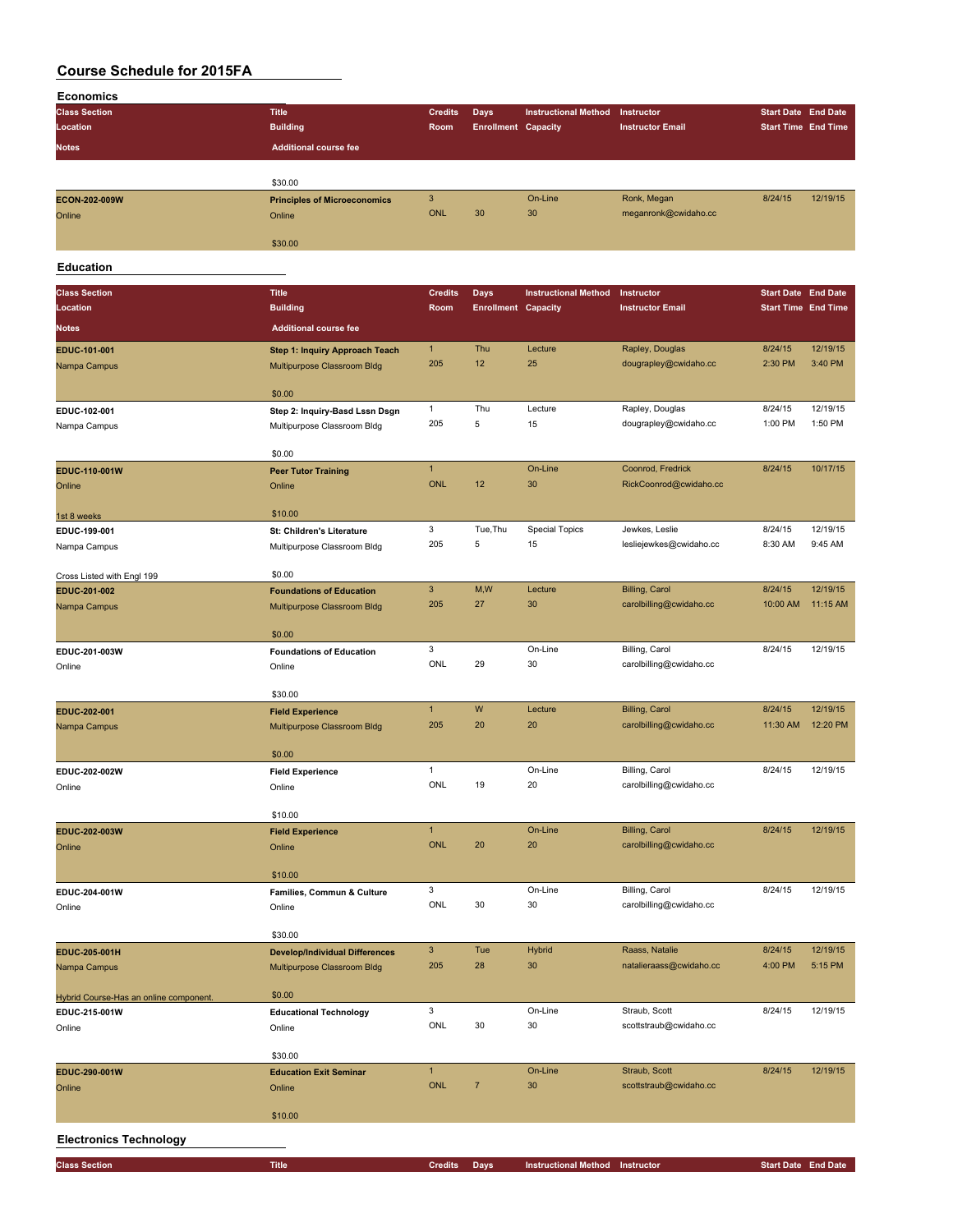| <b>Electronics Technology</b>                                                |                                                    |                         |                        |                            |                          |          |                            |
|------------------------------------------------------------------------------|----------------------------------------------------|-------------------------|------------------------|----------------------------|--------------------------|----------|----------------------------|
| Location                                                                     | <b>Building</b>                                    | Room                    |                        | <b>Enrollment Capacity</b> | <b>Instructor Email</b>  |          | <b>Start Time End Time</b> |
| Notes                                                                        | <b>Additional course fee</b>                       |                         |                        |                            |                          |          |                            |
|                                                                              |                                                    |                         |                        |                            |                          |          |                            |
| ELTC-115-001                                                                 | <b>Appl Math for Electronics</b>                   | 3                       | M, W, F                | Lecture                    | Wilhite, Jeffrey         | 8/24/15  | 12/19/15                   |
| Nampa Campus                                                                 | Micron Center for PTE                              | 2138                    | 18                     | 18                         | jeffwilhite@cwidaho.cc   | 8:00 AM  | 8:50 AM                    |
|                                                                              | \$0.00                                             |                         |                        |                            |                          |          |                            |
|                                                                              |                                                    | 3                       | F                      | Lecture                    | Wilhite, Jeffrey         | 8/24/15  | 10/17/15                   |
| ELTC-120-001                                                                 | <b>DC Electronics Theory</b>                       | 2138                    | 18                     | 18                         | jeffwilhite@cwidaho.cc   | 9:00 AM  | 11:50 AM                   |
| Nampa Campus                                                                 | Micron Center for PTE                              |                         |                        |                            |                          |          |                            |
|                                                                              | \$0.00                                             |                         |                        |                            |                          |          |                            |
| ELTC-120-001                                                                 | <b>DC Electronics Theory</b>                       | 3                       | M,W,Thu                | Lecture                    | Wilhite, Jeffrey         | 8/24/15  | 10/17/15                   |
| Nampa Campus                                                                 | <b>Micron Center for PTE</b>                       | 2138                    | 18                     | 18                         | jeffwilhite@cwidaho.cc   | 9:00 AM  | 9:50 AM                    |
|                                                                              |                                                    |                         |                        |                            |                          |          |                            |
|                                                                              | \$0.00                                             |                         |                        |                            |                          |          |                            |
| ELTC-120-900                                                                 | <b>DC Electronics Theory</b>                       | 3                       | Thu,F                  | Lecture                    | Scuka, Michael           | 8/24/15  | 12/19/15                   |
| <b>Community Locations</b>                                                   | Micron Technology - BOISE                          | 127C                    | 8                      | 12                         | mikescuka@cwidaho.cc     | 7:30 AM  | 9:00 AM                    |
| Micron Technology in Boise. Security clearance                               |                                                    |                         |                        |                            |                          |          |                            |
| req'd. Contact Paula Smith<br>(paulasmith@micron.com)                        | \$0.00                                             |                         |                        |                            |                          |          |                            |
| ELTC-120L-001                                                                | <b>DC Electronics Lab</b>                          | $\overline{2}$          | M,W,Thu                | Lab                        | Wilhite, Jeffrey         | 8/24/15  | 10/17/15                   |
| Nampa Campus                                                                 | Micron Center for PTE                              | 2138                    | 18                     | 18                         | jeffwilhite@cwidaho.cc   | 10:00 AM | 12:20 PM                   |
|                                                                              |                                                    |                         |                        |                            |                          |          |                            |
|                                                                              | \$55.00                                            |                         |                        |                            |                          |          |                            |
| ELTC-120L-900                                                                | <b>DC Electronics Lab</b>                          | $\overline{\mathbf{c}}$ | Thu,F                  | Lab                        | Scuka, Michael           | 8/24/15  | 12/19/15                   |
| <b>Community Locations</b>                                                   | Micron Technology - BOISE                          | 127C                    | 9                      | 12                         | mikescuka@cwidaho.cc     | 9:00 AM  | 12:00 PM                   |
| Micron Technology in Boise. Security clearance                               |                                                    |                         |                        |                            |                          |          |                            |
| req'd. Contact Paula Smith<br>paulasmith@micron.com)                         | \$55.00                                            |                         |                        |                            |                          |          |                            |
| ELTC-130-001                                                                 | <b>AC Electronics Theory</b>                       | 3                       | F                      | Lecture                    | Wilhite, Jeffrey         | 10/19/15 | 12/19/15                   |
| Nampa Campus                                                                 | <b>Micron Center for PTE</b>                       | 2138                    | 18                     | 18                         | jeffwilhite@cwidaho.cc   | 9:00 AM  | 11:50 AM                   |
|                                                                              |                                                    |                         |                        |                            |                          |          |                            |
|                                                                              | \$0.00                                             |                         |                        |                            |                          |          |                            |
| ELTC-130-001                                                                 | <b>AC Electronics Theory</b>                       | 3                       | M,W,Thu                | Lecture                    | Wilhite, Jeffrey         | 10/19/15 | 12/19/15                   |
| Nampa Campus                                                                 | Micron Center for PTE                              | 2138                    | 18                     | 18                         | jeffwilhite@cwidaho.cc   | 9:00 AM  | 9:50 AM                    |
|                                                                              |                                                    |                         |                        |                            |                          |          |                            |
|                                                                              | \$0.00                                             |                         |                        |                            |                          |          |                            |
| ELTC-130L-001                                                                | <b>AC Electronics Lab</b>                          | $\overline{2}$          | M,W,Thu                | Lab                        | Wilhite, Jeffrey         | 10/19/15 | 12/19/15                   |
| Nampa Campus                                                                 | Micron Center for PTE                              | 2138                    | 18                     | 18                         | jeffwilhite@cwidaho.cc   | 10:00 AM | 12:20 PM                   |
|                                                                              |                                                    |                         |                        |                            |                          |          |                            |
|                                                                              | \$40.00                                            |                         |                        |                            |                          |          |                            |
| ELTC-135-001                                                                 | Hand Tool Basic & Wrkplce Sfty                     | 1                       | W                      | Lecture                    | Sherrange, Andrew        | 8/24/15  | 10/17/15                   |
| Nampa Campus                                                                 | Micron Center for PTE                              | 2143                    | 17                     | 18                         | andysherrange@cwidaho.cc | 1:30 PM  | 3:20 PM                    |
|                                                                              | \$15.00                                            |                         |                        |                            |                          |          |                            |
|                                                                              |                                                    | $\mathbf{1}$            | Thu                    | Lecture                    | Scuka, Michael           | 8/24/15  | 10/17/15                   |
| ELTC-135-900                                                                 | <b>Hand Tool Basic &amp; Wrkplce Sfty</b>          | 127C                    | 5                      | 12                         | mikescuka@cwidaho.cc     | 1:30 PM  | 3:20 PM                    |
| <b>Community Locations</b><br>Micron Technology in Boise. Security clearance | Micron Technology - BOISE                          |                         |                        |                            |                          |          |                            |
| req'd. Contact Paula Smith                                                   |                                                    |                         |                        |                            |                          |          |                            |
| (paulasmith@micron.com)                                                      | \$15.00                                            | 3                       | F                      | Lecture                    | Palagi, Vincent          | 8/24/15  | 10/17/15                   |
| ELTC-140-001                                                                 | <b>Analog Electronics</b>                          | 2132                    | 6                      | 18                         |                          | 8:00 AM  | 9:50 AM                    |
| Nampa Campus                                                                 | Micron Center for PTE                              |                         |                        |                            | vincentpalagi@cwidaho.cc |          |                            |
|                                                                              | \$0.00                                             |                         |                        |                            |                          |          |                            |
|                                                                              |                                                    | 3                       | M, Tue, W, Thu Lecture |                            | Palagi, Vincent          | 8/24/15  | 10/17/15                   |
| ELTC-140-001                                                                 | <b>Analog Electronics</b><br>Micron Center for PTE | 2132                    | 6                      | 18                         | vincentpalagi@cwidaho.cc | 8:00 AM  | 8:50 AM                    |
| Nampa Campus                                                                 |                                                    |                         |                        |                            |                          |          |                            |
|                                                                              | \$0.00                                             |                         |                        |                            |                          |          |                            |
| ELTC-140-900                                                                 | <b>Analog Electronics</b>                          | 3                       | M,Tue                  | Lecture                    | Scuka, Michael           | 8/24/15  | 12/19/15                   |
| Community Locations                                                          | Micron Technology - BOISE                          | 127C                    | 10                     | 12                         | mikescuka@cwidaho.cc     | 7:30 AM  | 9:00 AM                    |
| Micron Technology in Boise. Security clearance                               |                                                    |                         |                        |                            |                          |          |                            |
| req'd. Contact Paula Smith                                                   | \$0.00                                             |                         |                        |                            |                          |          |                            |
| (paulasmith@micron.com)<br>ELTC-140L-001                                     | <b>Analog Electronics Lab</b>                      | $\overline{2}$          | M, Tue, W, Thu Lab     |                            | Palagi, Vincent          | 8/24/15  | 10/17/15                   |
| Nampa Campus                                                                 | Micron Center for PTE                              | 2132                    | $\bf 6$                | 18                         | vincentpalagi@cwidaho.cc | 9:00 AM  | 10:50 AM                   |
|                                                                              |                                                    |                         |                        |                            |                          |          |                            |
|                                                                              | \$90.00                                            |                         |                        |                            |                          |          |                            |
| ELTC-140L-900                                                                | <b>Analog Electronics Lab</b>                      | $\overline{2}$          | M,Tue                  | Lab                        | Scuka, Michael           | 8/24/15  | 12/19/15                   |
| <b>Community Locations</b>                                                   | Micron Technology - BOISE                          | 127C                    | 10                     | 12                         | mikescuka@cwidaho.cc     | 9:00 AM  | 12:00 PM                   |
| Micron Technology in Boise. Security clearance                               |                                                    |                         |                        |                            |                          |          |                            |
| req'd. Contact Paula Smith<br>(paulasmith@micron.com)                        | \$90.00                                            |                         |                        |                            |                          |          |                            |
| ELTC-150-001                                                                 | <b>Digital Electronics</b>                         | $\mathbf{3}$            | F                      | Lecture                    | Douglas, Mikel           | 10/19/15 | 12/19/15                   |
| Nampa Campus                                                                 | Micron Center for PTE                              | 2133                    | $\overline{7}$         | 18                         | mikeldouglas@cwidaho.cc  | 8:00 AM  | 9:50 AM                    |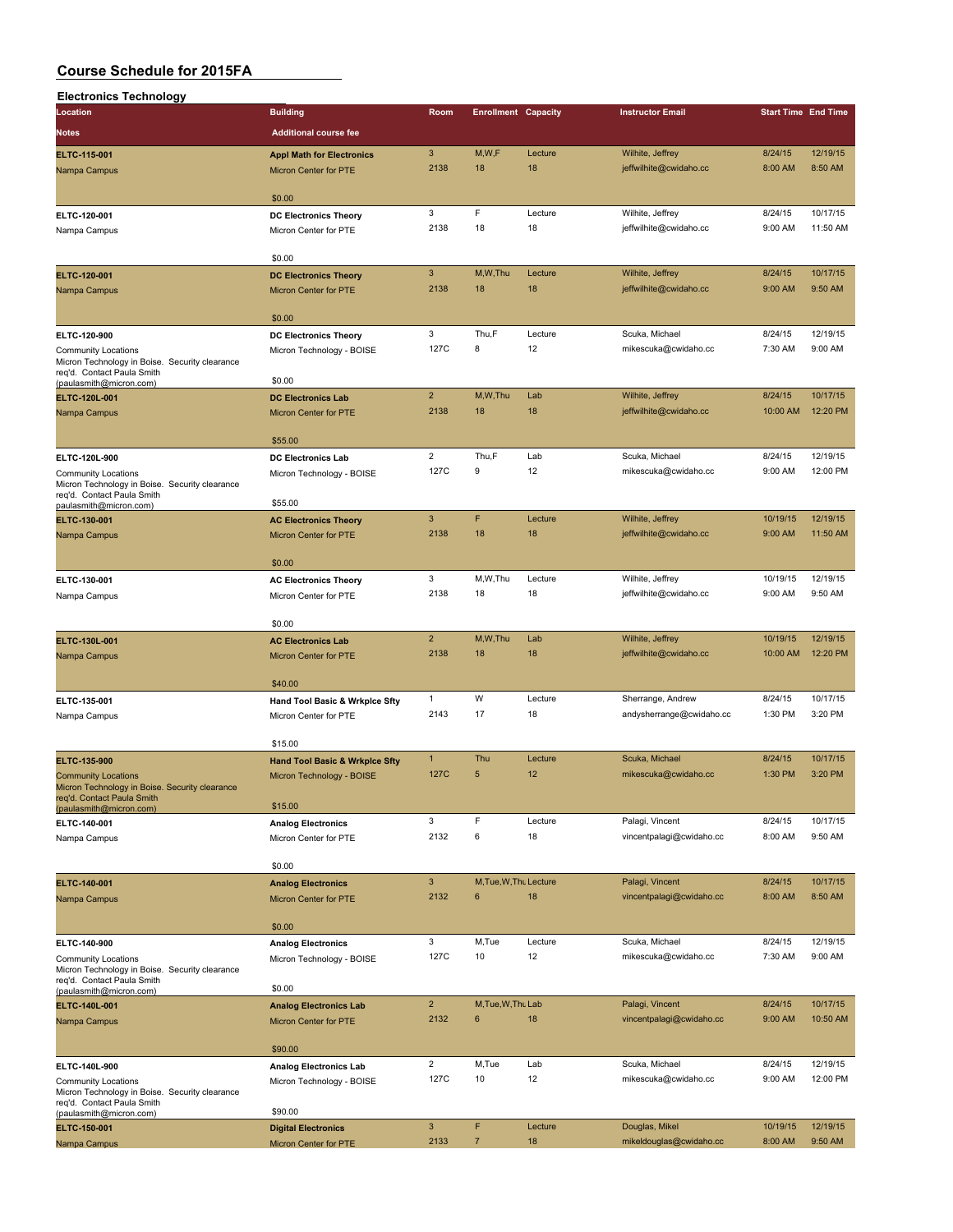| <b>Electronics Technology</b> |                                                               |                           |                                          |                             |                          |                            |                            |
|-------------------------------|---------------------------------------------------------------|---------------------------|------------------------------------------|-----------------------------|--------------------------|----------------------------|----------------------------|
| <b>Class Section</b>          | <b>Title</b>                                                  | <b>Credits</b>            | Days                                     | <b>Instructional Method</b> | Instructor               | <b>Start Date End Date</b> |                            |
| Location                      | <b>Building</b>                                               | Room                      | <b>Enrollment Capacity</b>               |                             | <b>Instructor Email</b>  |                            | <b>Start Time End Time</b> |
| Notes                         | <b>Additional course fee</b>                                  |                           |                                          |                             |                          |                            |                            |
|                               |                                                               |                           |                                          |                             |                          |                            |                            |
|                               |                                                               |                           |                                          |                             |                          |                            |                            |
|                               | \$0.00                                                        | 3                         |                                          |                             |                          |                            | 12/19/15                   |
| ELTC-150-001                  | <b>Digital Electronics</b>                                    | 2133                      | M, Tue, W, Thu Lecture<br>$\overline{7}$ | 18                          | Douglas, Mikel           | 10/19/15                   | 8:50 AM                    |
| Nampa Campus                  | Micron Center for PTE                                         |                           |                                          |                             | mikeldouglas@cwidaho.cc  | 8:00 AM                    |                            |
|                               | \$0.00                                                        |                           |                                          |                             |                          |                            |                            |
| ELTC-150L-001                 | <b>Digital Electronics Lab</b>                                | $\overline{2}$            | M, Tue, W, Thu Lab                       |                             | Douglas, Mikel           | 10/19/15                   | 12/19/15                   |
| Nampa Campus                  | Micron Center for PTE                                         | 2133                      | $\overline{7}$                           | 18                          | mikeldouglas@cwidaho.cc  | 9:00 AM                    | 10:50 AM                   |
|                               |                                                               |                           |                                          |                             |                          |                            |                            |
|                               | \$35.00                                                       |                           |                                          |                             |                          |                            |                            |
| ELTC-195-001                  | Comp Programming & Networking                                 | $\overline{2}$            | Thu                                      | Lecture                     | Palagi, Vincent          | 8/24/15                    | 12/19/15                   |
| Nampa Campus                  | Micron Center for PTE                                         | 2132                      | 16                                       | 18                          | vincentpalagi@cwidaho.cc | 1:00 PM                    | 2:50 PM                    |
|                               |                                                               |                           |                                          |                             |                          |                            |                            |
|                               | \$0.00                                                        |                           |                                          |                             |                          |                            |                            |
| ELTC-200-001                  | <b>Programmable Logic Controllers</b>                         | $\overline{2}$            | M,Tue                                    | Lecture                     | Douglas, Mikel           | 8/24/15                    | 10/17/15                   |
| Nampa Campus                  | <b>Micron Center for PTE</b>                                  | 2133                      | 11                                       | 15                          | mikeldouglas@cwidaho.cc  | 8:00 AM                    | 9:50 AM                    |
|                               |                                                               |                           |                                          |                             |                          |                            |                            |
|                               | \$0.00                                                        |                           |                                          |                             |                          |                            |                            |
| ELTC-200L-001                 | Program Logic Controllers Lab                                 | $\mathbf{1}$              | M,Tue                                    | Lab                         | Douglas, Mikel           | 8/24/15                    | 10/17/15                   |
| Nampa Campus                  | Micron Center for PTE                                         | 2133                      | 11                                       | 15                          | mikeldouglas@cwidaho.cc  | 10:00 AM                   | 11:50 AM                   |
|                               | \$15.00                                                       |                           |                                          |                             |                          |                            |                            |
|                               |                                                               | $\overline{2}$            | M,Tue                                    | Lecture                     | Palagi, Vincent          | 10/19/15                   | 12/19/15                   |
| ELTC-210-001                  | <b>Microprocessor Systems</b><br><b>Micron Center for PTE</b> | 2132                      | 22                                       | 30                          | vincentpalagi@cwidaho.cc | 8:00 AM                    | 9:50 AM                    |
| Nampa Campus                  |                                                               |                           |                                          |                             |                          |                            |                            |
|                               | \$0.00                                                        |                           |                                          |                             |                          |                            |                            |
| ELTC-210L-001                 | Microprocessor Systems Lab                                    | $\mathbf{1}$              | M.Tue                                    | Lab                         | Palagi, Vincent          | 10/19/15                   | 12/19/15                   |
| Nampa Campus                  | Micron Center for PTE                                         | 2132                      | 11                                       | 15                          | vincentpalagi@cwidaho.cc | 10:00 AM                   | 11:50 AM                   |
|                               |                                                               |                           |                                          |                             |                          |                            |                            |
|                               | \$195.00                                                      |                           |                                          |                             |                          |                            |                            |
| ELTC-220-001                  | <b>Sensors &amp; Electronic Controls</b>                      | $\ensuremath{\mathsf{3}}$ | Thu,F                                    | Lecture                     | Sherrange, Andrew        | 8/24/15                    | 12/19/15                   |
| Nampa Campus                  | <b>Micron Center for PTE</b>                                  | 2143                      | 10                                       | 18                          | andysherrange@cwidaho.cc | 8:00 AM                    | 9:50 AM                    |
|                               |                                                               |                           |                                          |                             |                          |                            |                            |
|                               | \$0.00                                                        |                           |                                          |                             |                          |                            |                            |
| ELTC-220L-001                 | Sensors & Elect Controls Lab                                  | $\mathbf{1}$              | Thu,F                                    | Lab                         | Sherrange, Andrew        | 8/24/15                    | 12/19/15                   |
| Nampa Campus                  | Micron Center for PTE                                         | 2143                      | 10                                       | 18                          | andysherrange@cwidaho.cc | 10:00 AM                   | 11:50 AM                   |
|                               | \$15.00                                                       |                           |                                          |                             |                          |                            |                            |
| ELTC-230-001                  | <b>Robotics Fluid Power &amp; Automtn</b>                     | $\overline{2}$            | M,Tue                                    | Lecture                     | Palagi, Vincent          | 8/24/15                    | 12/19/15                   |
| Nampa Campus                  | Micron Center for PTE                                         | 2132                      | 12                                       | 15                          | vincentpalagi@cwidaho.cc | 1:00 PM                    | 1:50 PM                    |
|                               |                                                               |                           |                                          |                             |                          |                            |                            |
|                               | \$0.00                                                        |                           |                                          |                             |                          |                            |                            |
| ELTC-230L-001                 | Robotics, Fluid Power, Auto Lb                                | $\overline{c}$            | M,Tue                                    | Lab                         | Palagi, Vincent          | 8/24/15                    | 12/19/15                   |
| Nampa Campus                  | Micron Center for PTE                                         | 2132                      | 12                                       | 15                          | vincentpalagi@cwidaho.cc | 2:00 PM                    | 3:50 PM                    |
|                               |                                                               |                           |                                          |                             |                          |                            |                            |
|                               | \$15.00                                                       |                           |                                          |                             |                          |                            |                            |
| ELTC-240-001                  | <b>Modulation &amp; Transmission Tech</b>                     | $\overline{2}$            | M,Tue                                    | Lecture                     | Sherrange, Andrew        | 8/24/15                    | 10/17/15                   |
| Nampa Campus                  | <b>Micron Center for PTE</b>                                  | 2143                      | 11                                       | 18                          | andysherrange@cwidaho.cc | 8:00 AM                    | 9:50 AM                    |
|                               | \$0.00                                                        |                           |                                          |                             |                          |                            |                            |
| ELTC-240L-001                 |                                                               | $\mathbf{1}$              | M,Tue                                    | Lab                         | Sherrange, Andrew        | 8/24/15                    | 10/17/15                   |
| Nampa Campus                  | <b>Modulation and Trans Tech Lab</b><br>Micron Center for PTE | 2143                      | 13                                       | 18                          | andysherrange@cwidaho.cc | 10:00 AM                   | 11:50 AM                   |
|                               |                                                               |                           |                                          |                             |                          |                            |                            |
|                               | \$35.00                                                       |                           |                                          |                             |                          |                            |                            |
| ELTC-245-001                  | <b>Wireless Comm Networks</b>                                 | $\overline{2}$            | M,Tue                                    | Lecture                     | Sherrange, Andrew        | 10/19/15                   | 12/19/15                   |
| Nampa Campus                  | Micron Center for PTE                                         | 2143                      | 11                                       | 18                          | andysherrange@cwidaho.cc | 8:00 AM                    | 9:50 AM                    |
|                               |                                                               |                           |                                          |                             |                          |                            |                            |
|                               | \$0.00                                                        |                           |                                          |                             |                          |                            |                            |
| ELTC-245L-001                 | Wireless Comm Network Lab                                     | $\mathbf{1}$              | M,Tue                                    | Lab                         | Sherrange, Andrew        | 10/19/15                   | 12/19/15                   |
| Nampa Campus                  | Micron Center for PTE                                         | 2143                      | 11                                       | 18                          | andysherrange@cwidaho.cc | 10:00 AM                   | 11:50 AM                   |
|                               |                                                               |                           |                                          |                             |                          |                            |                            |
|                               | \$15.00                                                       | $\mathbf{1}$              |                                          | On-Line                     | Douglas, Mikel           | 8/24/15                    | 12/19/15                   |
| ELTC-250-001W                 | <b>Industry Certification</b>                                 | <b>ONL</b>                | 11                                       | 20                          | mikeldouglas@cwidaho.cc  |                            |                            |
| Online                        | Online                                                        |                           |                                          |                             |                          |                            |                            |
|                               | \$175.00                                                      |                           |                                          |                             |                          |                            |                            |
| ELTC-280-001                  | Renewable Energy Technology                                   | 3                         | Tue, W                                   | Lecture                     | Douglas, Mikel           | 8/24/15                    | 10/17/15                   |
|                               |                                                               |                           |                                          |                             |                          |                            |                            |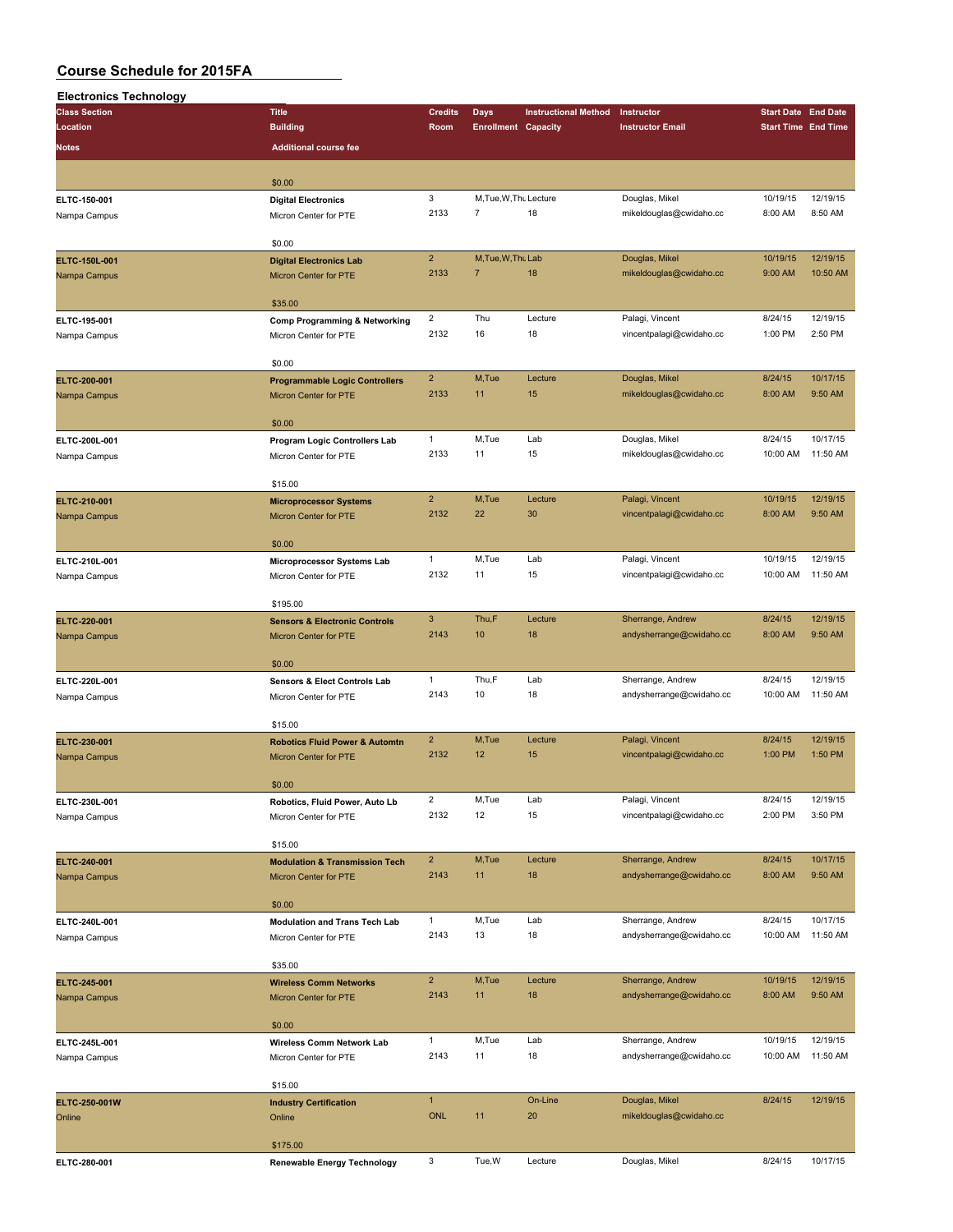| <b>Electronics Technology</b> |                                  |                |                            |                             |                          |                            |          |
|-------------------------------|----------------------------------|----------------|----------------------------|-----------------------------|--------------------------|----------------------------|----------|
| <b>Class Section</b>          | <b>Title</b>                     | <b>Credits</b> | <b>Days</b>                | <b>Instructional Method</b> | Instructor               | <b>Start Date End Date</b> |          |
| Location                      | <b>Building</b>                  | Room           | <b>Enrollment Capacity</b> |                             | <b>Instructor Email</b>  | <b>Start Time End Time</b> |          |
| <b>Notes</b>                  | <b>Additional course fee</b>     |                |                            |                             |                          |                            |          |
| Nampa Campus                  | Micron Center for PTE            | 2133           | 8                          | 18                          | mikeldouglas@cwidaho.cc  | 1:00 PM                    | 3:50 PM  |
|                               | \$0.00                           |                |                            |                             |                          |                            |          |
| ELTC-280L-001                 | <b>Renewable Energy Tech Lab</b> | $\blacksquare$ | Tue                        | Lab                         | Douglas, Mikel           | 10/19/15                   | 12/19/15 |
| Nampa Campus                  | Micron Center for PTE            | 2133           | 8                          | 18                          | mikeldouglas@cwidaho.cc  | 1:00 PM                    | 3:50 PM  |
|                               | \$15.00                          |                |                            |                             |                          |                            |          |
| ELTC-290-001                  | <b>Applied Mechatronics</b>      | $\overline{2}$ | W                          | Lecture                     | Sherrange, Andrew        | 8/24/15                    | 12/19/15 |
| Nampa Campus                  | Micron Center for PTE            | 2143           | 14                         | 16                          | andysherrange@cwidaho.cc | 11:00 AM                   | 12:50 PM |
|                               | \$65.00                          |                |                            |                             |                          |                            |          |

#### **Engineering**

| <b>Class Section</b> | <b>Title</b>                       | <b>Credits</b> | Days                       | <b>Instructional Method</b> | Instructor              | <b>Start Date End Date</b> |          |
|----------------------|------------------------------------|----------------|----------------------------|-----------------------------|-------------------------|----------------------------|----------|
| Location             | <b>Building</b>                    | Room           | <b>Enrollment Capacity</b> |                             | <b>Instructor Email</b> | <b>Start Time End Time</b> |          |
| <b>Notes</b>         | <b>Additional course fee</b>       |                |                            |                             |                         |                            |          |
| ENGI-120-001         | <b>Introduction to Engineering</b> | $\overline{2}$ | M,W                        | Lecture                     | Keenan, Robert          | 8/24/15                    | 12/19/15 |
| Nampa Campus         | <b>Academic Building</b>           | 309            | 26                         | 30                          | robertkeenan@cwidaho.cc | 8:30 AM                    | 9:20 AM  |
|                      | \$0.00                             |                |                            |                             |                         |                            |          |
|                      |                                    |                |                            |                             |                         |                            |          |

# **English**

| <b>Class Section</b>     | <b>Title</b>                    | <b>Credits</b>        | <b>Days</b>                | <b>Instructional Method</b> | Instructor                  | <b>Start Date End Date</b> |          |
|--------------------------|---------------------------------|-----------------------|----------------------------|-----------------------------|-----------------------------|----------------------------|----------|
| Location                 | <b>Building</b>                 | Room                  | <b>Enrollment Capacity</b> |                             | <b>Instructor Email</b>     | <b>Start Time End Time</b> |          |
| <b>Notes</b>             | <b>Additional course fee</b>    |                       |                            |                             |                             |                            |          |
| ENGL-100-001             | <b>English Composition Plus</b> | $\overline{2}$        | Tue, Thu                   | Lecture                     | Purvis Aldrich, Jennifer    | 8/24/15                    | 12/19/15 |
| Nampa Campus             | <b>Academic Building</b>        | 303                   | 12                         | 12                          | christianaldrich@cwidaho.cc | 10:00 AM                   | 10:50 AM |
|                          |                                 |                       |                            |                             |                             |                            |          |
|                          | \$0.00                          |                       | Tue, Thu                   | Lecture                     |                             | 8/24/15                    | 12/19/15 |
| ENGL-100-002             | <b>English Composition Plus</b> | $\overline{2}$<br>303 | 12                         | 12                          | Della Badia, Carl           | 11:30 AM                   | 12:20 PM |
| Nampa Campus             | Academic Building               |                       |                            |                             | carldellabadia@cwidaho.cc   |                            |          |
|                          | \$0.00                          |                       |                            |                             |                             |                            |          |
| ENGL-100-003             | <b>English Composition Plus</b> | $\overline{2}$        | Tue, Thu                   | Lecture                     | Gladd, Joel                 | 8/24/15                    | 12/19/15 |
| Nampa Campus             | <b>Academic Building</b>        | 303                   | 12                         | 12                          | joelgladd@cwidaho.cc        | 8:30 AM                    | 9:20 AM  |
|                          | \$0.00                          |                       |                            |                             |                             |                            |          |
| ENGL-100-004             | <b>English Composition Plus</b> | $\overline{2}$        | M, W                       | Lecture                     | Draney, Jenica              | 8/24/15                    | 12/19/15 |
| Ada County Campus        | Pintail Center                  | 1414                  | 11                         | 12                          | jenicadraney@cwidaho.cc     | 1:00 PM                    | 1:50 PM  |
|                          |                                 |                       |                            |                             |                             |                            |          |
|                          | \$0.00                          |                       |                            |                             |                             |                            |          |
| <b>ENGL-100-005</b>      | <b>English Composition Plus</b> | $\overline{2}$        | M,W                        | Lecture                     | Nicholas, David             | 8/24/15                    | 12/19/15 |
| <b>Ada County Campus</b> | <b>Pintail Center</b>           | 1414                  | 11                         | 12                          | davenicholas@cwidaho.cc     | 2:30 PM                    | 3:20 PM  |
|                          | \$0.00                          |                       |                            |                             |                             |                            |          |
| ENGL-100-006             | <b>English Composition Plus</b> | $\overline{2}$        | M, W                       | Lecture                     | Collins, Malia              | 8/24/15                    | 12/19/15 |
| Ada County Campus        | Pintail Center                  | 1414                  | 12                         | 12                          | maliacollins@cwidaho.cc     | 11:30 AM                   | 12:20 PM |
|                          |                                 |                       |                            |                             |                             |                            |          |
|                          | \$0.00                          |                       |                            |                             |                             |                            |          |
| <b>ENGL-100-007</b>      | <b>English Composition Plus</b> | $\overline{2}$        | M,W                        | Lecture                     | Ascuena, Andrea             | 8/24/15                    | 12/19/15 |
| Nampa Campus             | <b>Academic Building</b>        | 303                   | 11                         | 12                          | andreaascuena@cwidaho.cc    | 11:30 AM                   | 12:20 PM |
|                          | \$0.00                          |                       |                            |                             |                             |                            |          |
| ENGL-100-008             | <b>English Composition Plus</b> | $\overline{2}$        | M,W                        | Lecture                     | Strickland, Sandie          | 8/24/15                    | 12/19/15 |
| Nampa Campus             | Academic Building               | 303                   | 12                         | 12                          | sandiestrickland@cwidaho.cc | 10:00 AM                   | 10:50 AM |
|                          |                                 |                       |                            |                             |                             |                            |          |
|                          | \$0.00                          |                       |                            |                             |                             |                            |          |
| ENGL-100-009             | <b>English Composition Plus</b> | $\overline{2}$        | M,W                        | Lecture                     | Ascuena, Andrea             | 8/24/15                    | 12/19/15 |
| Nampa Campus             | <b>Academic Building</b>        | 303                   | 12                         | 12                          | andreaascuena@cwidaho.cc    | 8:30 AM                    | 9:20 AM  |
|                          | \$0.00                          |                       |                            |                             |                             |                            |          |
| ENGL-100-010             | <b>English Composition Plus</b> | $\overline{2}$        | Tue, Thu                   | Lecture                     | Ray-Karpen, Ruth            | 8/24/15                    | 12/19/15 |
| Nampa Campus             | Academic Building               | 303                   | 12                         | 12                          | ruthkarpen@cwidaho.cc       | 4:00 PM                    | 4:50 PM  |
|                          |                                 |                       |                            |                             |                             |                            |          |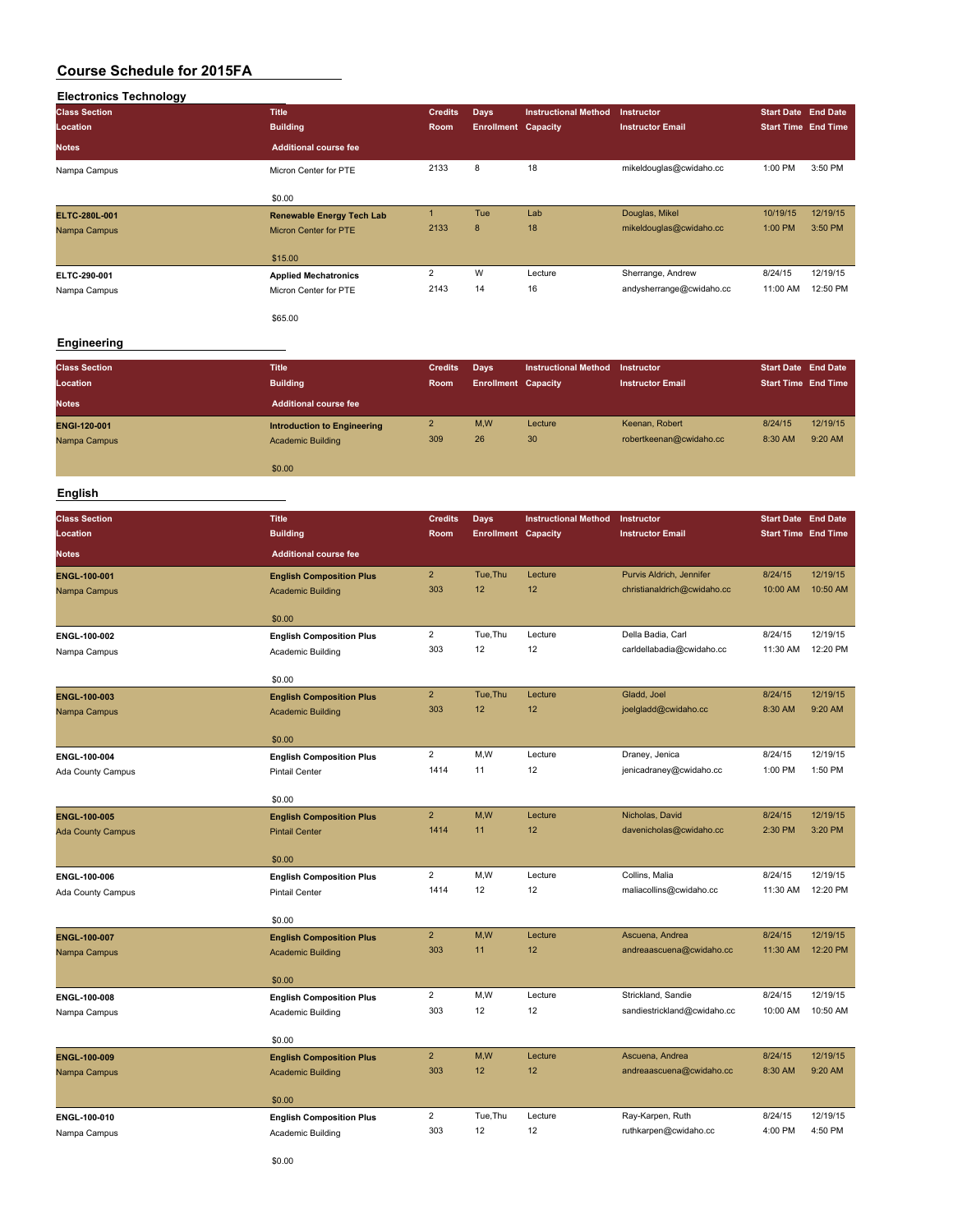| English                      |                                                          |                         |                            |                             |                                            |                     |                            |
|------------------------------|----------------------------------------------------------|-------------------------|----------------------------|-----------------------------|--------------------------------------------|---------------------|----------------------------|
| <b>Class Section</b>         | <b>Title</b>                                             | <b>Credits</b>          | <b>Days</b>                | <b>Instructional Method</b> | Instructor                                 |                     | <b>Start Date End Date</b> |
| Location                     | <b>Building</b>                                          | Room                    | <b>Enrollment Capacity</b> |                             | <b>Instructor Email</b>                    |                     | <b>Start Time End Time</b> |
| Notes                        | <b>Additional course fee</b>                             |                         |                            |                             |                                            |                     |                            |
| ENGL-100-011                 | <b>English Composition Plus</b>                          | $\overline{2}$          | Tue, Thu                   | Lecture                     | Berg, Paul                                 | 8/24/15             | 12/19/15                   |
| <b>Ada County Campus</b>     | <b>Pintail Center</b>                                    | 1414                    | 11                         | 11                          | paulberg@cwidaho.cc                        | 11:30 AM            | 12:20 PM                   |
|                              |                                                          |                         |                            |                             |                                            |                     |                            |
|                              | \$0.00                                                   |                         |                            |                             |                                            |                     |                            |
| ENGL-100-012                 | <b>English Composition Plus</b>                          | $\overline{2}$<br>1414  | Tue, Thu<br>12             | Lecture<br>12               | Nicholas, David<br>davenicholas@cwidaho.cc | 8/24/15<br>10:00 AM | 12/19/15<br>10:50 AM       |
| Ada County Campus            | <b>Pintail Center</b>                                    |                         |                            |                             |                                            |                     |                            |
|                              | \$0.00                                                   |                         |                            |                             |                                            |                     |                            |
| ENGL-100-013                 | <b>English Composition Plus</b>                          | $\overline{2}$          | Tue, Thu                   | Lecture                     | Purvis Aldrich, Jennifer                   | 8/24/15             | 12/19/15                   |
| Nampa Campus                 | <b>Academic Building</b>                                 | 303                     | 12                         | 12                          | christianaldrich@cwidaho.cc                | 1:00 PM             | 1:50 PM                    |
|                              |                                                          |                         |                            |                             |                                            |                     |                            |
|                              | \$0.00                                                   |                         |                            |                             |                                            |                     |                            |
| ENGL-100-014                 | <b>English Composition Plus</b>                          | $\overline{2}$          | M,W                        | Lecture                     | Kyle, Catherine                            | 8/24/15             | 12/19/15<br>3:20 PM        |
| Nampa Campus                 | Academic Building                                        | 303                     | 12                         | 12                          | catherinekyle@cwidaho.cc                   | 2:30 PM             |                            |
|                              | \$0.00                                                   |                         |                            |                             |                                            |                     |                            |
| ENGL-100-015                 | <b>English Composition Plus</b>                          | $\overline{2}$          | M,W                        | Lecture                     | Witt, Ryan                                 | 8/24/15             | 12/19/15                   |
| Nampa Campus                 | <b>Academic Building</b>                                 | 303                     | 12                         | 12                          | ryanwitt@cwidaho.cc                        | 1:00 PM             | 1:50 PM                    |
|                              |                                                          |                         |                            |                             |                                            |                     |                            |
|                              | \$0.00                                                   |                         |                            |                             |                                            |                     |                            |
| ENGL-100-016                 | <b>English Composition Plus</b>                          | $\overline{2}$          | Tue, Thu                   | Lecture                     | Witt, Ryan                                 | 8/24/15             | 12/19/15                   |
| Ada County Campus            | <b>Pintail Center</b>                                    | 1414                    | 12                         | 12                          | ryanwitt@cwidaho.cc                        | 1:00 PM             | 1:50 PM                    |
|                              | \$0.00                                                   |                         |                            |                             |                                            |                     |                            |
| ENGL-100-017                 | <b>English Composition Plus</b>                          | $\overline{2}$          | Tue, Thu                   | Lecture                     | Newberry, Christina                        | 8/24/15             | 12/19/15                   |
| <b>Ada County Campus</b>     | <b>Pintail Center</b>                                    | 1414                    | 12                         | 12                          | meagannewberry@cwidaho.cc                  | 2:30 PM             | 3:20 PM                    |
|                              |                                                          |                         |                            |                             |                                            |                     |                            |
|                              | \$0.00                                                   |                         |                            |                             |                                            |                     |                            |
| ENGL-100-018                 | <b>English Composition Plus</b>                          | $\overline{2}$          | M,W                        | Lecture                     | Long, Elizabeth                            | 8/24/15             | 12/19/15                   |
| Nampa Campus                 | Micron Center for PTE                                    | 1210                    | 12                         | 12                          | lizalong@cwidaho.cc                        | 1:00 PM             | 1:50 PM                    |
|                              | \$0.00                                                   |                         |                            |                             |                                            |                     |                            |
|                              | <b>English Composition Plus</b>                          | $\overline{2}$          | Tue, Thu                   | Lecture                     | Fehrer, Amanda                             | 8/24/15             | 12/19/15                   |
| ENGL-100-019<br>Nampa Campus | <b>Academic Building</b>                                 | 303                     | 12                         | 12                          | amandafehrer@cwidaho.cc                    | 7:00 PM             | 7:50 PM                    |
|                              |                                                          |                         |                            |                             |                                            |                     |                            |
|                              | \$0.00                                                   |                         |                            |                             |                                            |                     |                            |
| ENGL-100-020                 | <b>English Composition Plus</b>                          | $\overline{2}$          | M,W                        | Lecture                     | Lefavour, Nicole                           | 8/24/15             | 12/19/15                   |
| Ada County Campus            | <b>Pintail Center</b>                                    | 1414                    | 12                         | 12                          | nicolelefavour@cwidaho.cc                  | 5:30 PM             | 6:20 PM                    |
|                              | \$0.00                                                   |                         |                            |                             |                                            |                     |                            |
| ENGL-100-021                 | <b>English Composition Plus</b>                          | $\overline{2}$          | Tue, Thu                   | Lecture                     | Long, Elizabeth                            | 8/24/15             | 12/19/15                   |
| Nampa Campus                 | Aspen Classroom Building                                 | 108                     | 12                         | 12                          | lizalong@cwidaho.cc                        | 8:30 AM             | 9:20 AM                    |
|                              |                                                          |                         |                            |                             |                                            |                     |                            |
|                              | \$0.00                                                   |                         |                            |                             |                                            |                     |                            |
| ENGL-100-022                 | <b>English Composition Plus</b>                          | $\overline{a}$          | M,W                        | Lecture                     | Lefavour, Nicole                           | 8/24/15             | 12/19/15                   |
| Ada County Campus            | Pintail Center                                           | 1414                    | 12                         | 12                          | nicolelefavour@cwidaho.cc                  | 10:00 AM            | 10:50 AM                   |
|                              | \$0.00                                                   |                         |                            |                             |                                            |                     |                            |
| ENGL-100-024                 | <b>English Composition Plus</b>                          | $\overline{2}$          | M, W                       | Lecture                     | Staff-CWI, General                         | 8/24/15             | 12/19/15                   |
| <b>Ada County Campus</b>     | <b>Pintail Center</b>                                    | 1230                    | 12                         | 12                          |                                            | 1:00 PM             | 1:50 PM                    |
|                              |                                                          |                         |                            |                             |                                            |                     |                            |
|                              | \$0.00                                                   |                         |                            |                             |                                            |                     |                            |
| ENGL-100-025                 | <b>English Composition Plus</b>                          | $\overline{\mathbf{c}}$ | Tue, Thu                   | Lecture                     | Palmer, Cynthia                            | 8/24/15             | 12/19/15                   |
| Nampa Campus                 | Academic Building                                        | 303                     | 12                         | 12                          | joypalmer@cwidaho.cc                       | 2:30 PM             | 3:20 PM                    |
|                              | \$0.00                                                   |                         |                            |                             |                                            |                     |                            |
| ENGL-100-030                 | <b>English Composition Plus</b>                          | $\overline{2}$          | Tue, Thu                   | Lecture                     | Stavoe, Laura                              | 8/24/15             | 12/19/15                   |
| Nampa Campus                 | <b>Academic Building</b>                                 | 325                     | 12                         | 12                          | laurastavoe@cwidaho.cc                     | 7:00 PM             | 7:50 PM                    |
|                              |                                                          |                         |                            |                             |                                            |                     |                            |
|                              | \$0.00                                                   |                         |                            |                             |                                            |                     |                            |
| ENGL-100-031                 | <b>English Composition Plus</b>                          | $\overline{2}$          | M,W                        | Lecture                     | Staff-CWI, General                         | 8/24/15             | 12/19/15                   |
| Ada County Campus            | Mallard Place Building                                   | 1116                    | 12                         | 12                          |                                            | 2:30 PM             | 3:20 PM                    |
|                              | \$0.00                                                   |                         |                            |                             |                                            |                     |                            |
| ENGL-100-032                 |                                                          | $\overline{2}$          | Tue, Thu                   | Lecture                     | Ottey, John                                | 8/24/15             | 12/19/15                   |
| <b>Ada County Campus</b>     | <b>English Composition Plus</b><br><b>Pintail Center</b> | 1414                    | 12                         | 12                          | johnottey@cwidaho.cc                       | 8:30 AM             | 9:25 AM                    |
|                              |                                                          |                         |                            |                             |                                            |                     |                            |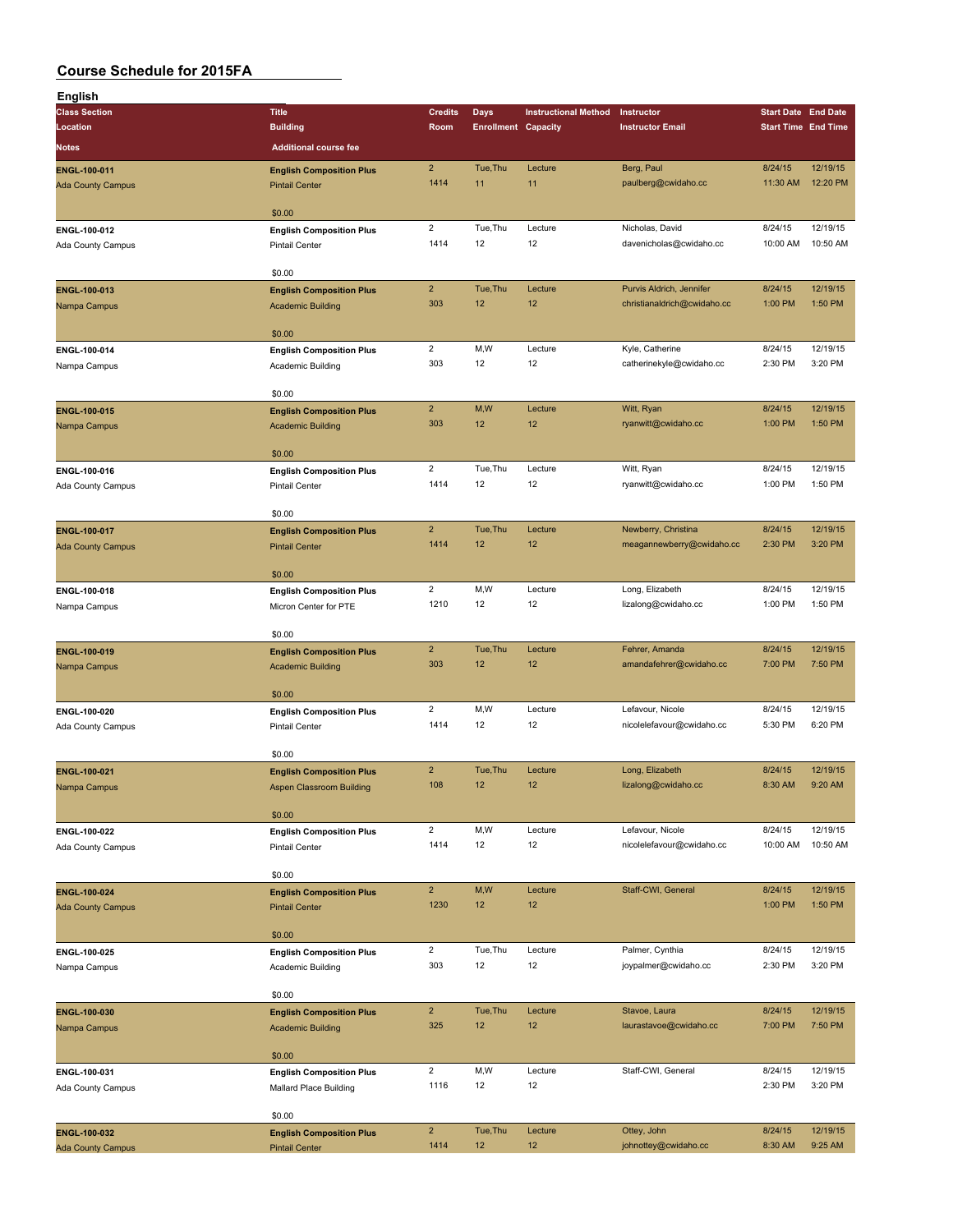| English                                     |                                                                |                        |                            |                             |                                           |                    |                            |
|---------------------------------------------|----------------------------------------------------------------|------------------------|----------------------------|-----------------------------|-------------------------------------------|--------------------|----------------------------|
| <b>Class Section</b>                        | <b>Title</b>                                                   | <b>Credits</b>         | <b>Days</b>                | <b>Instructional Method</b> | Instructor                                |                    | <b>Start Date End Date</b> |
| Location                                    | <b>Building</b>                                                | Room                   | <b>Enrollment Capacity</b> |                             | <b>Instructor Email</b>                   |                    | <b>Start Time End Time</b> |
| <b>Notes</b>                                | <b>Additional course fee</b>                                   |                        |                            |                             |                                           |                    |                            |
|                                             |                                                                |                        |                            |                             |                                           |                    |                            |
|                                             | \$0.00                                                         |                        |                            |                             |                                           |                    |                            |
| ENGL-100-034                                | <b>English Composition Plus</b>                                | $\overline{2}$         | M, W                       | Lecture                     | Beautrow, Lynne                           | 8/24/15            | 12/19/15                   |
| Ada County Campus                           | <b>Pintail Center</b>                                          | 1414                   | 12                         | 12                          | lynnebeautrow@cwidaho.cc                  | 7:00 PM            | 7:50 PM                    |
|                                             | \$0.00                                                         |                        |                            |                             |                                           |                    |                            |
| ENGL-100-035                                | <b>English Composition Plus</b>                                | $\overline{2}$         | Tue, Thu                   | Lecture                     | Staff-CWI, General                        | 8/24/15            | 12/19/15                   |
| Nampa Campus                                | <b>Academic Building</b>                                       | 309                    | 12                         | 12                          |                                           | 1:00 PM            | 1:50 PM                    |
|                                             |                                                                |                        |                            |                             |                                           |                    |                            |
|                                             | \$0.00                                                         |                        |                            |                             |                                           |                    |                            |
| ENGL-100-036                                | <b>English Composition Plus</b>                                | $\overline{2}$         | Tue, Thu                   | Lecture                     | Scott, David                              | 8/24/15            | 12/19/15                   |
| Ada County Campus                           | <b>Pintail Center</b>                                          | 1414                   | 12                         | 12                          | davidscott@cwidaho.cc                     | 8:30 PM            | 9:20 PM                    |
|                                             |                                                                |                        |                            |                             |                                           |                    |                            |
|                                             | \$0.00                                                         | $\overline{2}$         | M,W                        | Lecture                     | Michaelson, Mark                          | 8/24/15            | 12/19/15                   |
| ENGL-100-043<br>Nampa Campus                | <b>English Composition Plus</b><br><b>Academic Building</b>    | 105                    | 12                         | 12                          | markmichaelson@cwidaho.cc                 | 8:30 PM            | 9:20 PM                    |
|                                             |                                                                |                        |                            |                             |                                           |                    |                            |
|                                             | \$0.00                                                         |                        |                            |                             |                                           |                    |                            |
| ENGL-100-044                                | <b>English Composition Plus</b>                                | $\overline{c}$         | <b>SAT</b>                 | Lecture                     | Fehrer, Amanda                            | 8/24/15            | 12/19/15                   |
| Ada County Campus                           | <b>Pintail Center</b>                                          | 1206                   | 12                         | 12                          | amandafehrer@cwidaho.cc                   | 11:00 AM           | 12:50 PM                   |
|                                             |                                                                |                        |                            |                             |                                           |                    |                            |
|                                             | \$0.00                                                         |                        |                            |                             |                                           |                    |                            |
| ENGL-100-045                                | <b>English Composition Plus</b>                                | $\overline{2}$<br>1116 | Tue, Thu<br>12             | Lecture<br>12               | Staff-CWI, General                        | 8/24/15<br>2:30 PM | 12/19/15<br>3:20 PM        |
| <b>Ada County Campus</b>                    | <b>Mallard Place Building</b>                                  |                        |                            |                             |                                           |                    |                            |
|                                             | \$0.00                                                         |                        |                            |                             |                                           |                    |                            |
| ENGL-100-048                                | <b>English Composition Plus</b>                                | $\overline{2}$         | Tue, Thu                   | Lecture                     | Beautrow, Lynne                           | 8/24/15            | 12/19/15                   |
| Nampa Campus                                | Academic Building                                              | 303                    | 12                         | 12                          | lynnebeautrow@cwidaho.cc                  | 5:30 PM            | 6:20 PM                    |
|                                             |                                                                |                        |                            |                             |                                           |                    |                            |
|                                             | \$0.00                                                         |                        |                            |                             |                                           |                    |                            |
| ENGL-100-049                                | <b>English Composition Plus</b>                                | $\mathbf 2$            | M,W                        | Lecture                     | Fowler, Bret                              | 8/24/15            | 12/19/15                   |
| Nampa Campus                                | <b>Academic Building</b>                                       | 303                    | 12                         | 12                          | bretfowler@cwidaho.cc                     | 8:30 PM            | 9:20 PM                    |
|                                             | \$0.00                                                         |                        |                            |                             |                                           |                    |                            |
| ENGL-100-051                                | <b>English Composition Plus</b>                                | $\overline{2}$         | M,W                        | Lecture                     | Exline, Eric                              | 8/24/15            | 12/19/15                   |
| Ada County Campus                           | Pintail Center                                                 | 1205                   | $\overline{7}$             | 10                          | ericexline@cwidaho.cc                     | 8:30 PM            | 9:20 PM                    |
|                                             |                                                                |                        |                            |                             |                                           |                    |                            |
|                                             | \$0.00                                                         |                        |                            |                             |                                           |                    |                            |
| ENGL-100-052                                | <b>English Composition Plus</b>                                | $\overline{2}$         | M,W                        | Lecture                     | Berg, Paul                                | 8/24/15            | 12/19/15                   |
| <b>Ada County Campus</b>                    | <b>Pintail Center</b>                                          | 1414                   | 12                         | 12                          | paulberg@cwidaho.cc                       | 8:30 PM            | 9:20 PM                    |
|                                             |                                                                |                        |                            |                             |                                           |                    |                            |
|                                             | \$0.00                                                         | $\overline{2}$         | M,W                        | Lecture                     | Della Badia, Carl                         | 8/24/15            | 12/19/15                   |
| ENGL-100-053<br>Nampa Campus                | <b>English Composition Plus</b><br>Academic Building           | 303                    | 12                         | 12                          | carldellabadia@cwidaho.cc                 | 4:00 PM            | 4:50 PM                    |
|                                             |                                                                |                        |                            |                             |                                           |                    |                            |
|                                             | \$0.00                                                         |                        |                            |                             |                                           |                    |                            |
| ENGL-100-054                                | <b>English Composition Plus</b>                                | $\overline{2}$         | M,W                        | Lecture                     | Fowler, Bret                              | 8/24/15            | 12/19/15                   |
| Nampa Campus                                | <b>Academic Building</b>                                       | 303                    | 12                         | 12                          | bretfowler@cwidaho.cc                     | 5:30 PM            | 6:20 PM                    |
|                                             |                                                                |                        |                            |                             |                                           |                    |                            |
|                                             | \$0.00                                                         |                        |                            |                             |                                           |                    |                            |
| ENGL-100-056                                | <b>English Composition Plus</b>                                | $\overline{2}$<br>1414 | M,W<br>12                  | Lecture<br>12               | Collins, Malia<br>maliacollins@cwidaho.cc | 8/24/15<br>8:30 AM | 12/19/15<br>9:20 AM        |
| Ada County Campus                           | Pintail Center                                                 |                        |                            |                             |                                           |                    |                            |
|                                             | \$0.00                                                         |                        |                            |                             |                                           |                    |                            |
| <b>ENGL-100-057</b>                         | <b>English Composition Plus</b>                                | $\overline{2}$         | M,W                        | Lecture                     | Draney, Jenica                            | 8/24/15            | 12/19/15                   |
| <b>Ada County Campus</b>                    | <b>Pintail Center</b>                                          | 1414                   | 12                         | 12                          | jenicadraney@cwidaho.cc                   | 4:00 PM            | 4:50 PM                    |
|                                             |                                                                |                        |                            |                             |                                           |                    |                            |
|                                             | \$0.00                                                         |                        |                            |                             |                                           |                    |                            |
| ENGL-100-059                                | <b>English Composition Plus</b>                                | $\overline{c}$         | Tue, Thu                   | Lecture                     | Scripps, John                             | 8/24/15            | 12/19/15                   |
| Ada County Campus                           | Pintail Center                                                 | 1414                   | 12                         | 12                          | johnscripps@cwidaho.cc                    | 4:00 PM            | 4:50 PM                    |
|                                             |                                                                |                        |                            |                             |                                           |                    |                            |
|                                             | \$0.00                                                         | $\overline{2}$         | Tue, Thu                   | Lecture                     | Gladd, Joel                               | 8/24/15            | 12/19/15                   |
| ENGL-100-060<br><b>Canyon County Center</b> | <b>English Composition Plus</b><br><b>Canyon County Center</b> | 238                    | 12                         | 12                          | joelgladd@cwidaho.cc                      | 2:30 PM            | 3:20 PM                    |
|                                             |                                                                |                        |                            |                             |                                           |                    |                            |
|                                             | \$0.00                                                         |                        |                            |                             |                                           |                    |                            |
| ENGL-100-063                                | <b>English Composition Plus</b>                                | $\overline{2}$         | M,W                        | Lecture                     | Jones, Jesse                              | 8/24/15            | 12/19/15                   |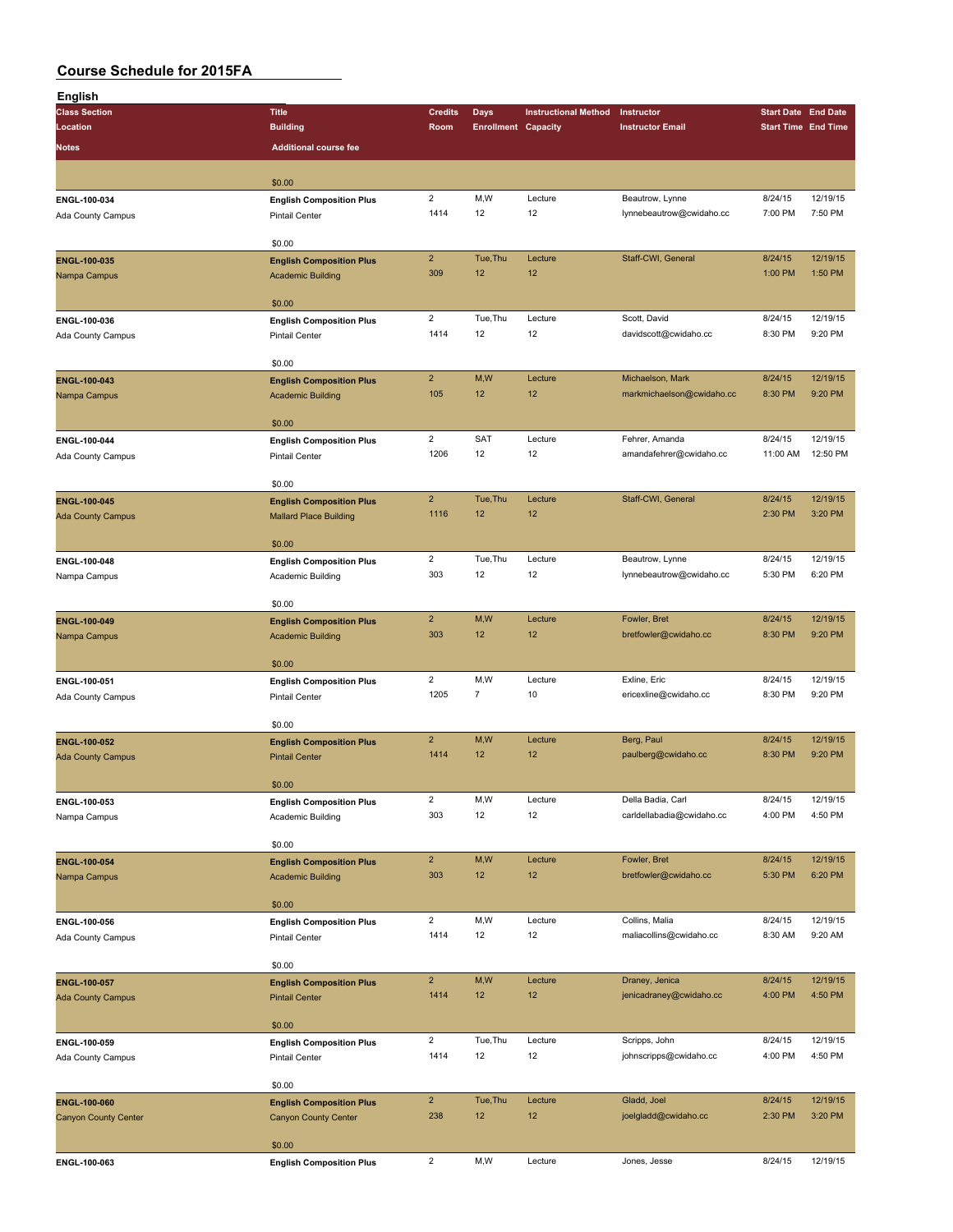| English                  |                                 |                           |                            |                             |                             |                            |          |
|--------------------------|---------------------------------|---------------------------|----------------------------|-----------------------------|-----------------------------|----------------------------|----------|
| <b>Class Section</b>     | <b>Title</b>                    | <b>Credits</b>            | Days                       | <b>Instructional Method</b> | Instructor                  | <b>Start Date End Date</b> |          |
| Location                 | <b>Building</b>                 | Room                      | <b>Enrollment Capacity</b> |                             | <b>Instructor Email</b>     | <b>Start Time End Time</b> |          |
| <b>Notes</b>             | <b>Additional course fee</b>    |                           |                            |                             |                             |                            |          |
|                          |                                 |                           |                            |                             |                             |                            |          |
| Nampa Campus             | Academic Building               | 303                       | 12                         | 12                          | jessejones@cwidaho.cc       | 7:00 PM                    | 7:50 PM  |
|                          |                                 |                           |                            |                             |                             |                            |          |
|                          | \$0.00                          |                           |                            |                             |                             |                            |          |
| ENGL-100-066             | <b>English Composition Plus</b> | $\mathbf 2$               | Tue, Thu                   | Lecture                     | Scripps, John               | 8/24/15                    | 12/19/15 |
| <b>Ada County Campus</b> | <b>Pintail Center</b>           | 1414                      | 12                         | 12                          | johnscripps@cwidaho.cc      | 7:00 PM                    | 7:50 PM  |
|                          |                                 |                           |                            |                             |                             |                            |          |
|                          | \$0.00                          |                           |                            |                             |                             |                            |          |
| ENGL-100-068             | <b>English Composition Plus</b> | $\overline{2}$            | Tue, Thu                   | Lecture                     | Scott, David                | 8/24/15                    | 12/19/15 |
| Ada County Campus        | <b>Pintail Center</b>           | 1414                      | 12                         | 12                          | davidscott@cwidaho.cc       | 5:30 PM                    | 6:20 PM  |
|                          |                                 |                           |                            |                             |                             |                            |          |
|                          | \$0.00                          |                           |                            |                             |                             |                            |          |
| ENGL-100-070             | <b>English Composition Plus</b> | $\overline{2}$            | M,W                        | Lecture                     | Staff-CWI, General          | 8/24/15                    | 12/19/15 |
| Nampa Campus             | <b>Academic Building</b>        | 218                       | 12                         | 12                          |                             | 5:30 PM                    | 6:20 PM  |
|                          |                                 |                           |                            |                             |                             |                            |          |
|                          | \$0.00                          |                           |                            |                             |                             |                            |          |
| ENGL-100-071             | <b>English Composition Plus</b> | $\overline{2}$            | Tue, Thu                   | Lecture                     | Staff-CWI, General          | 8/24/15                    | 12/19/15 |
| <b>Ada County Campus</b> | Pintail Center                  | 1230                      | 12                         | 12                          |                             | 5:30 PM                    | 6:20 PM  |
|                          |                                 |                           |                            |                             |                             |                            |          |
|                          | \$0.00                          |                           |                            |                             |                             |                            |          |
| ENGL-100-072             | <b>English Composition Plus</b> | $\overline{2}$            | Tue.Thu                    | Lecture                     | Strickland, Sandie          | 8/24/15                    | 12/19/15 |
| Nampa Campus             | Micron Center for PTE           | 2130                      | 12                         | 12                          | sandiestrickland@cwidaho.cc | 10:00 AM                   | 10:50 AM |
|                          |                                 |                           |                            |                             |                             |                            |          |
|                          | \$0.00                          |                           |                            |                             |                             |                            |          |
| ENGL-100-074             | <b>English Composition Plus</b> | $\overline{2}$            | Tue, Thu                   | Lecture                     | Collins, Malia              | 8/24/15                    | 12/19/15 |
| Ada County Campus        | Quail Court Building            | 2209                      | 3                          | 12                          | maliacollins@cwidaho.cc     | 10:00 AM                   | 10:50 AM |
|                          |                                 |                           |                            |                             |                             |                            |          |
|                          | \$0.00                          |                           |                            |                             |                             |                            |          |
| ENGL-101-001             | <b>English Composition 1</b>    | $\ensuremath{\mathsf{3}}$ | Tue, Thu                   | Lecture                     | Purvis Aldrich, Jennifer    | 8/24/15                    | 12/19/15 |
| Nampa Campus             | <b>Academic Building</b>        | 301                       | 14                         | 14                          | christianaldrich@cwidaho.cc | 8:30 AM                    | 9:45 AM  |
|                          |                                 |                           |                            |                             |                             |                            |          |
|                          | \$0.00                          |                           |                            |                             |                             |                            |          |
| ENGL-101-002             | <b>English Composition 1</b>    | 3                         | Tue, Thu                   | Lecture                     | Della Badia, Carl           | 8/24/15                    | 12/19/15 |
| Nampa Campus             | Academic Building               | 301                       | 14                         | 14                          | carldellabadia@cwidaho.cc   | 10:00 AM                   | 11:15 AM |
|                          |                                 |                           |                            |                             |                             |                            |          |
|                          | \$0.00                          |                           |                            |                             |                             |                            |          |
| ENGL-101-003             | <b>English Composition 1</b>    | $\mathbf{3}$              | Tue, Thu                   | Lecture                     | Gladd, Joel                 | 8/24/15                    | 12/19/15 |
| Nampa Campus             | <b>Academic Building</b>        | 301                       | 14                         | 14                          | joelgladd@cwidaho.cc        | 7:00 AM                    | 8:15 AM  |
|                          |                                 |                           |                            |                             |                             |                            |          |
|                          | \$0.00                          |                           |                            |                             |                             |                            |          |
| ENGL-101-004             | <b>English Composition 1</b>    | 3                         | M,W                        | Lecture                     | Draney, Jenica              | 8/24/15                    | 12/19/15 |
| Ada County Campus        | <b>Pintail Center</b>           | 1211                      | 12                         | 12                          | jenicadraney@cwidaho.cc     | 11:30 AM                   | 12:45 PM |
|                          |                                 |                           |                            |                             |                             |                            |          |
|                          | \$0.00                          |                           |                            |                             |                             |                            |          |
| ENGL-101-005             | <b>English Composition 1</b>    | $\ensuremath{\mathsf{3}}$ | M,W                        | Lecture                     | Nicholas, David             | 8/24/15                    | 12/19/15 |
| <b>Ada County Campus</b> | <b>Pintail Center</b>           | 1211                      | 12                         | 12                          | davenicholas@cwidaho.cc     | 1:00 PM                    | 2:15 PM  |
|                          |                                 |                           |                            |                             |                             |                            |          |
|                          | \$0.00                          |                           |                            |                             |                             |                            |          |
| ENGL-101-006             | <b>English Composition 1</b>    | 3                         | M,W                        | Lecture                     | Collins, Malia              | 8/24/15                    | 12/19/15 |
| Ada County Campus        | Pintail Center                  | 1206                      | 14                         | 14                          | maliacollins@cwidaho.cc     | 10:00 AM                   | 11:15 AM |
|                          |                                 |                           |                            |                             |                             |                            |          |
|                          | \$0.00                          |                           |                            |                             |                             |                            |          |
| ENGL-101-007             | <b>English Composition 1</b>    | $\ensuremath{\mathsf{3}}$ | M,W                        | Lecture                     | Ascuena, Andrea             | 8/24/15                    | 12/19/15 |
| Nampa Campus             | <b>Academic Building</b>        | 301                       | 14                         | 14                          | andreaascuena@cwidaho.cc    | 10:00 AM                   | 11:15 AM |
|                          |                                 |                           |                            |                             |                             |                            |          |
|                          | \$0.00                          |                           |                            |                             |                             |                            |          |
| ENGL-101-008             | <b>English Composition 1</b>    | $\mathbf 3$               | M, W                       | Lecture                     | Strickland, Sandie          | 8/24/15                    | 12/19/15 |
| Nampa Campus             | Academic Building               | 301                       | 14                         | 14                          | sandiestrickland@cwidaho.cc | 8:30 AM                    | 9:45 AM  |
|                          |                                 |                           |                            |                             |                             |                            |          |
|                          | \$0.00                          |                           |                            |                             |                             |                            |          |
| ENGL-101-009             | <b>English Composition 1</b>    | $\ensuremath{\mathsf{3}}$ | M,W                        | Lecture                     | Ascuena, Andrea             | 8/24/15                    | 12/19/15 |
| Nampa Campus             | <b>Academic Building</b>        | 301                       | 14                         | 14                          | andreaascuena@cwidaho.cc    | 7:00 AM                    | 8:15 AM  |
|                          |                                 |                           |                            |                             |                             |                            |          |
|                          | \$0.00                          |                           |                            |                             |                             |                            |          |
| ENGL-101-010             | <b>English Composition 1</b>    | 3                         | Tue, Thu                   | Lecture                     | Ray-Karpen, Ruth            | 8/24/15                    | 12/19/15 |
| Nampa Campus             | Academic Building               | 301                       | 14                         | 14                          | ruthkarpen@cwidaho.cc       | 2:30 PM                    | 3:45 PM  |
|                          |                                 |                           |                            |                             |                             |                            |          |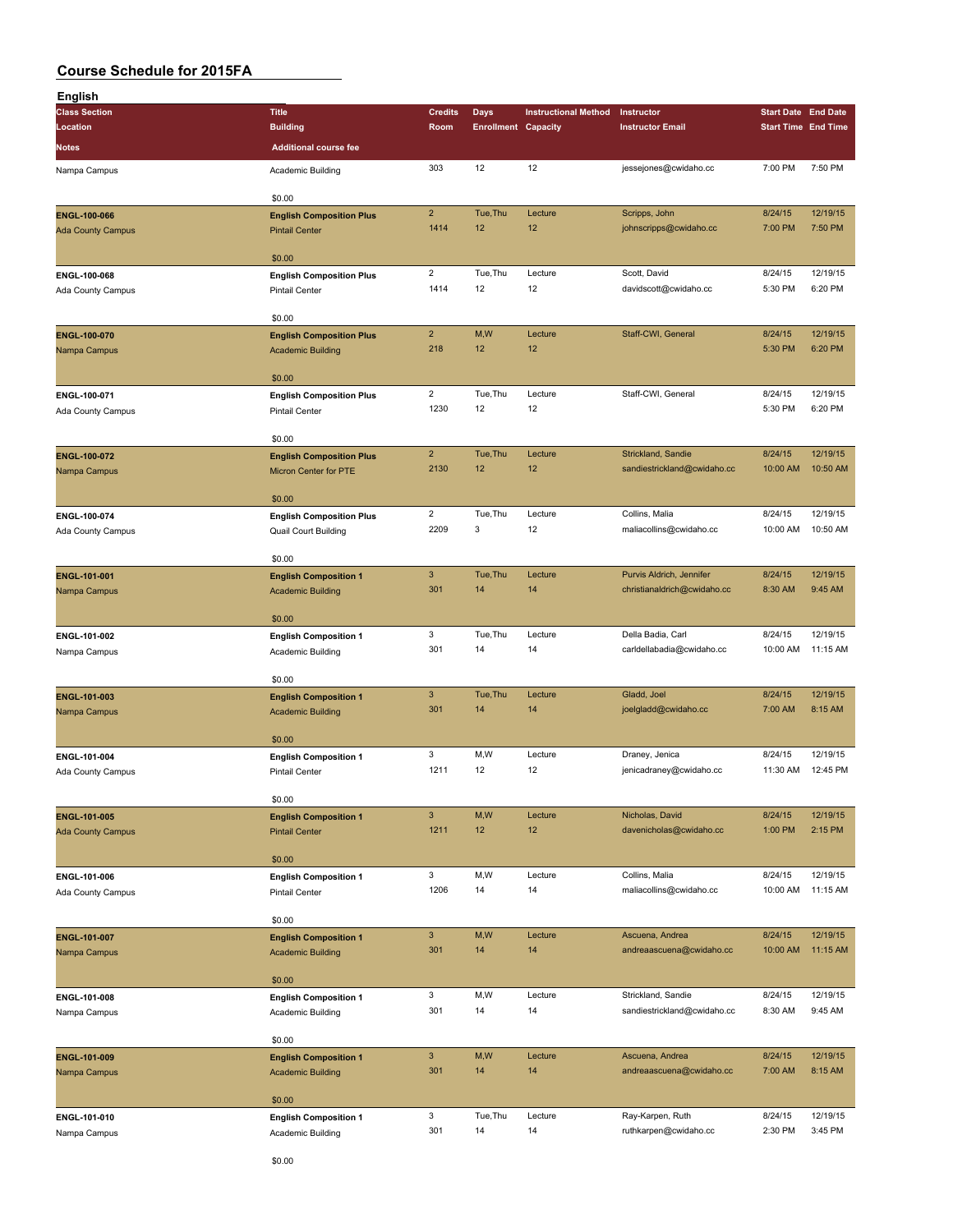| English                  |                              |                           |                            |                             |                             |                            |          |
|--------------------------|------------------------------|---------------------------|----------------------------|-----------------------------|-----------------------------|----------------------------|----------|
| <b>Class Section</b>     | <b>Title</b>                 | <b>Credits</b>            | Days                       | <b>Instructional Method</b> | Instructor                  | <b>Start Date End Date</b> |          |
| Location                 | <b>Building</b>              | Room                      | <b>Enrollment Capacity</b> |                             | <b>Instructor Email</b>     | <b>Start Time End Time</b> |          |
| <b>Notes</b>             | <b>Additional course fee</b> |                           |                            |                             |                             |                            |          |
|                          |                              |                           |                            |                             |                             |                            |          |
| ENGL-101-011             | <b>English Composition 1</b> | $\ensuremath{\mathsf{3}}$ | Tue, Thu                   | Lecture                     | Berg, Paul                  | 8/24/15                    | 12/19/15 |
| <b>Ada County Campus</b> | <b>Pintail Center</b>        | 1211                      | 13                         | 12                          | paulberg@cwidaho.cc         | 10:00 AM                   | 11:15 AM |
|                          |                              |                           |                            |                             |                             |                            |          |
|                          | \$0.00                       |                           |                            |                             |                             |                            |          |
| ENGL-101-012             | <b>English Composition 1</b> | 3                         | Tue, Thu                   | Lecture                     | Nicholas, David             | 8/24/15                    | 12/19/15 |
| <b>Ada County Campus</b> | <b>Pintail Center</b>        | 1206                      | 14                         | 14                          | davenicholas@cwidaho.cc     | 8:30 AM                    | 9:45 AM  |
|                          |                              |                           |                            |                             |                             |                            |          |
|                          | \$0.00                       |                           |                            |                             |                             |                            |          |
| ENGL-101-013             | <b>English Composition 1</b> | $\mathbf{3}$              | Tue, Thu                   | Lecture                     | Purvis Aldrich, Jennifer    | 8/24/15                    | 12/19/15 |
| Nampa Campus             | <b>Academic Building</b>     | 301                       | 14                         | 14                          | christianaldrich@cwidaho.cc | 11:30 AM                   | 12:45 PM |
|                          |                              |                           |                            |                             |                             |                            |          |
|                          | \$0.00                       |                           |                            |                             |                             |                            |          |
| ENGL-101-014             | <b>English Composition 1</b> | 3                         | M,W                        | Lecture                     | Kyle, Catherine             | 8/24/15                    | 12/19/15 |
| Nampa Campus             | Academic Building            | 301                       | 14                         | 14                          | catherinekyle@cwidaho.cc    | 1:00 PM                    | 2:15 PM  |
|                          |                              |                           |                            |                             |                             |                            |          |
|                          | \$0.00                       |                           |                            |                             |                             |                            |          |
| ENGL-101-015             | <b>English Composition 1</b> | $\mathbf{3}$              | M,W                        | Lecture                     | Witt, Ryan                  | 8/24/15                    | 12/19/15 |
| Nampa Campus             | <b>Academic Building</b>     | 301                       | 14                         | 14                          | ryanwitt@cwidaho.cc         | 11:30 AM                   | 12:45 PM |
|                          |                              |                           |                            |                             |                             |                            |          |
|                          | \$0.00                       |                           |                            |                             |                             |                            |          |
| ENGL-101-016             | <b>English Composition 1</b> | 3                         | Tue, Thu                   | Lecture                     | Witt, Ryan                  | 8/24/15                    | 12/19/15 |
| Ada County Campus        | <b>Pintail Center</b>        | 1211                      | 12                         | 12                          | ryanwitt@cwidaho.cc         | 11:30 AM                   | 12:45 PM |
|                          |                              |                           |                            |                             |                             |                            |          |
|                          | \$0.00                       |                           |                            |                             |                             |                            |          |
| ENGL-101-017             | <b>English Composition 1</b> | $\mathbf{3}$              | Tue, Thu                   | Lecture                     | Newberry, Christina         | 8/24/15                    | 12/19/15 |
| <b>Ada County Campus</b> | <b>Pintail Center</b>        | 1211                      | 12                         | 12                          | meagannewberry@cwidaho.cc   | 1:00 PM                    | 2:15 PM  |
|                          |                              |                           |                            |                             |                             |                            |          |
|                          | \$0.00                       |                           |                            |                             |                             |                            |          |
|                          |                              | 3                         | M, W                       | Lecture                     | Long, Elizabeth             | 8/24/15                    | 12/19/15 |
| ENGL-101-018             | <b>English Composition 1</b> | 2130                      | 13                         | 14                          | lizalong@cwidaho.cc         | 11:30 AM                   | 12:45 PM |
| Nampa Campus             | Micron Center for PTE        |                           |                            |                             |                             |                            |          |
|                          | \$0.00                       |                           |                            |                             |                             |                            |          |
|                          |                              | $\mathsf 3$               | Tue, Thu                   | Lecture                     | Fehrer, Amanda              | 8/24/15                    | 12/19/15 |
| ENGL-101-019             | <b>English Composition 1</b> |                           |                            |                             |                             |                            |          |
| Nampa Campus             | <b>Academic Building</b>     | 301                       | 14                         | 14                          | amandafehrer@cwidaho.cc     | 5:30 PM                    | 6:45 PM  |
|                          |                              |                           |                            |                             |                             |                            |          |
|                          | \$0.00                       |                           |                            |                             |                             |                            |          |
| ENGL-101-020             | <b>English Composition 1</b> | 3                         | M, W                       | Lecture                     | Lefavour, Nicole            | 8/24/15                    | 12/19/15 |
| Ada County Campus        | <b>Pintail Center</b>        | 1211                      | 11                         | 12                          | nicolelefavour@cwidaho.cc   | 4:00 PM                    | 5:15 PM  |
|                          |                              |                           |                            |                             |                             |                            |          |
|                          | \$0.00                       |                           |                            |                             |                             |                            |          |
| ENGL-101-021             | <b>English Composition 1</b> | $\mathbf{3}$              | Tue, Thu                   | Lecture                     | Long, Elizabeth             | 8/24/15                    | 12/19/15 |
| Nampa Campus             | Aspen Classroom Building     | 101                       | 14                         | 14                          | lizalong@cwidaho.cc         | 7:00 AM                    | 8:15 AM  |
|                          |                              |                           |                            |                             |                             |                            |          |
|                          | \$0.00                       |                           |                            |                             |                             |                            |          |
| ENGL-101-022             | <b>English Composition 1</b> | 3                         | M,W                        | Lecture                     | Lefavour, Nicole            | 8/24/15                    | 12/19/15 |
| Ada County Campus        | Pintail Center               | 1206                      | 14                         | 14                          | nicolelefavour@cwidaho.cc   | 8:30 AM                    | 9:45 AM  |
|                          |                              |                           |                            |                             |                             |                            |          |
|                          | \$0.00                       |                           |                            |                             |                             |                            |          |
| ENGL-101-023W            | <b>English Composition 1</b> | $\mathbf{3}$              |                            | On-Line                     | Bowen, Kathryn              | 8/24/15                    | 12/19/15 |
| Online                   | Online                       | <b>ONL</b>                | 26                         | 26                          | kathrynbowen@cwidaho.cc     |                            |          |
|                          |                              |                           |                            |                             |                             |                            |          |
|                          | \$30.00                      |                           |                            |                             |                             |                            |          |
| ENGL-101-024             | <b>English Composition 1</b> | 3                         | M, W                       | Lecture                     | Staff-CWI, General          | 8/24/15                    | 12/19/15 |
| Ada County Campus        | <b>Pintail Center</b>        | 1208                      | 14                         | 14                          |                             | 11:30 AM                   | 12:45 PM |
|                          |                              |                           |                            |                             |                             |                            |          |
|                          | \$0.00                       |                           |                            |                             |                             |                            |          |
| ENGL-101-025             | <b>English Composition 1</b> | $\mathbf{3}$              | Tue, Thu                   | Lecture                     | Palmer, Cynthia             | 8/24/15                    | 12/19/15 |
| Nampa Campus             | <b>Academic Building</b>     | 301                       | 14                         | 14                          | joypalmer@cwidaho.cc        | 1:00 PM                    | 2:15 PM  |
|                          |                              |                           |                            |                             |                             |                            |          |
|                          | \$0.00                       |                           |                            |                             |                             |                            |          |
| ENGL-101-026W            |                              | 3                         |                            | On-Line                     | Bowen, Kathryn              | 8/24/15                    | 12/19/15 |
|                          | <b>English Composition 1</b> | ONL                       | 26                         | 26                          | kathrynbowen@cwidaho.cc     |                            |          |
| Online                   | Online                       |                           |                            |                             |                             |                            |          |
|                          | \$30.00                      |                           |                            |                             |                             |                            |          |
|                          |                              |                           |                            |                             |                             |                            |          |
| <b>ENGL-101-027W</b>     | <b>English Composition 1</b> | $\mathbf{3}$              |                            | On-Line                     | Feeley, Melanie             | 8/24/15                    | 12/19/15 |
| Online                   | Online                       | <b>ONL</b>                | 26                         | 26                          | melaniefeeley@cwidaho.cc    |                            |          |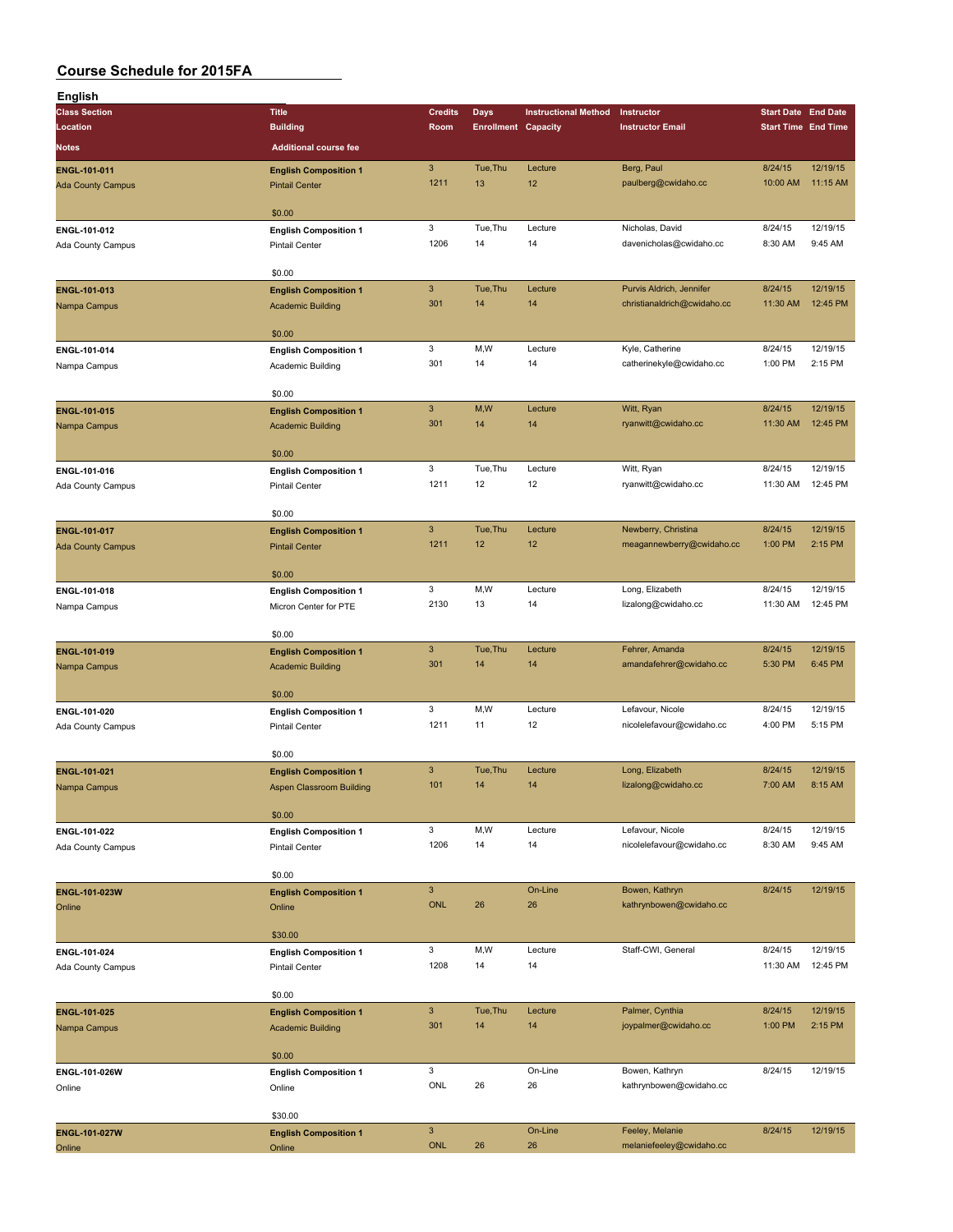| English                                                                                                                                                                                                                                                                               |                               |                           |                            |                             |                                           |                            |                      |
|---------------------------------------------------------------------------------------------------------------------------------------------------------------------------------------------------------------------------------------------------------------------------------------|-------------------------------|---------------------------|----------------------------|-----------------------------|-------------------------------------------|----------------------------|----------------------|
| <b>Class Section</b>                                                                                                                                                                                                                                                                  | <b>Title</b>                  | <b>Credits</b>            | Days                       | <b>Instructional Method</b> | Instructor                                | <b>Start Date End Date</b> |                      |
| Location                                                                                                                                                                                                                                                                              | <b>Building</b>               | Room                      | <b>Enrollment Capacity</b> |                             | <b>Instructor Email</b>                   | <b>Start Time End Time</b> |                      |
| <b>Notes</b>                                                                                                                                                                                                                                                                          | <b>Additional course fee</b>  |                           |                            |                             |                                           |                            |                      |
|                                                                                                                                                                                                                                                                                       |                               |                           |                            |                             |                                           |                            |                      |
|                                                                                                                                                                                                                                                                                       |                               |                           |                            |                             |                                           |                            |                      |
|                                                                                                                                                                                                                                                                                       | \$30.00                       |                           |                            |                             | Feeley, Melanie                           |                            |                      |
| ENGL-101-028W                                                                                                                                                                                                                                                                         | <b>English Composition 1</b>  | 3<br>ONL                  | 26                         | On-Line<br>26               |                                           | 8/24/15                    | 12/19/15             |
| Online                                                                                                                                                                                                                                                                                | Online                        |                           |                            |                             | melaniefeeley@cwidaho.cc                  |                            |                      |
|                                                                                                                                                                                                                                                                                       | \$30.00                       |                           |                            |                             |                                           |                            |                      |
|                                                                                                                                                                                                                                                                                       |                               | $\mathbf{3}$              |                            | On-Line                     | Feeley, Melanie                           | 8/24/15                    | 12/19/15             |
|                                                                                                                                                                                                                                                                                       | <b>English Composition 1</b>  | <b>ONL</b>                | 25                         | 26                          | melaniefeeley@cwidaho.cc                  |                            |                      |
|                                                                                                                                                                                                                                                                                       | Online                        |                           |                            |                             |                                           |                            |                      |
|                                                                                                                                                                                                                                                                                       | \$30.00                       |                           |                            |                             |                                           |                            |                      |
|                                                                                                                                                                                                                                                                                       | <b>English Composition 1</b>  | 3                         | Tue, Thu                   | Lecture                     | Stavoe, Laura                             | 8/24/15                    | 12/19/15             |
|                                                                                                                                                                                                                                                                                       | Academic Building             | 325                       | 13                         | 14                          | laurastavoe@cwidaho.cc                    | 5:30 PM                    | 6:45 PM              |
|                                                                                                                                                                                                                                                                                       |                               |                           |                            |                             |                                           |                            |                      |
|                                                                                                                                                                                                                                                                                       | \$0.00                        |                           |                            |                             |                                           |                            |                      |
|                                                                                                                                                                                                                                                                                       | <b>English Composition 1</b>  | $\ensuremath{\mathsf{3}}$ | M,W                        | Lecture                     | Staff-CWI, General                        | 8/24/15                    | 12/19/15             |
|                                                                                                                                                                                                                                                                                       | <b>Mallard Place Building</b> | 1111                      | 14                         | 14                          |                                           | 1:00 PM                    | 2:15 PM              |
|                                                                                                                                                                                                                                                                                       |                               |                           |                            |                             |                                           |                            |                      |
|                                                                                                                                                                                                                                                                                       | \$0.00                        |                           |                            |                             |                                           |                            |                      |
|                                                                                                                                                                                                                                                                                       | <b>English Composition 1</b>  | 3                         | Tue, Thu                   | Lecture                     | Ottey, John                               | 8/24/15                    | 12/19/15             |
|                                                                                                                                                                                                                                                                                       | <b>Pintail Center</b>         | 1211                      | 12                         | 12                          | johnottey@cwidaho.cc                      | 7:00 AM                    | 8:15 AM              |
|                                                                                                                                                                                                                                                                                       |                               |                           |                            |                             |                                           |                            |                      |
|                                                                                                                                                                                                                                                                                       | \$0.00                        |                           |                            |                             |                                           |                            |                      |
| ENGL-101-034                                                                                                                                                                                                                                                                          | <b>English Composition 1</b>  | $\mathbf{3}$              | M,W                        | Lecture                     | Beautrow, Lynne                           | 8/24/15                    | 12/19/15             |
| <b>Ada County Campus</b>                                                                                                                                                                                                                                                              | <b>Pintail Center</b>         | 1320                      | 14                         | 14                          | lynnebeautrow@cwidaho.cc                  | 5:30 PM                    | 6:45 PM              |
|                                                                                                                                                                                                                                                                                       |                               |                           |                            |                             |                                           |                            |                      |
|                                                                                                                                                                                                                                                                                       | \$0.00                        |                           |                            |                             |                                           |                            |                      |
| ENGL-101-035                                                                                                                                                                                                                                                                          | <b>English Composition 1</b>  | $\mathbf 3$               | Tue, Thu                   | Lecture                     | Staff-CWI, General                        | 8/24/15                    | 12/19/15             |
| Nampa Campus                                                                                                                                                                                                                                                                          | Academic Building             | 309                       | 14                         | 14                          |                                           | 11:30 AM                   | 12:45 PM             |
|                                                                                                                                                                                                                                                                                       |                               |                           |                            |                             |                                           |                            |                      |
|                                                                                                                                                                                                                                                                                       | \$0.00                        |                           |                            |                             |                                           |                            |                      |
| ENGL-101-036                                                                                                                                                                                                                                                                          | <b>English Composition 1</b>  | $\mathbf{3}$              | Tue, Thu                   | Lecture                     | Scott, David                              | 8/24/15                    | 12/19/15             |
| <b>Ada County Campus</b>                                                                                                                                                                                                                                                              | <b>Pintail Center</b>         | 1211                      | 11                         | 12                          | davidscott@cwidaho.cc                     | 7:00 PM                    | 8:15 PM              |
|                                                                                                                                                                                                                                                                                       |                               |                           |                            |                             |                                           |                            |                      |
|                                                                                                                                                                                                                                                                                       | \$0.00                        |                           |                            |                             |                                           |                            |                      |
| ENGL-101-037W                                                                                                                                                                                                                                                                         | <b>English Composition 1</b>  | $\mathbf 3$               |                            | On-Line                     | Staff-CWI, General                        | 8/24/15                    | 12/19/15             |
| Online                                                                                                                                                                                                                                                                                | Online                        | ONL                       | 0                          | 26                          |                                           |                            |                      |
|                                                                                                                                                                                                                                                                                       |                               |                           |                            |                             |                                           |                            |                      |
|                                                                                                                                                                                                                                                                                       | \$30.00                       |                           |                            |                             |                                           |                            |                      |
| ENGL-101-043                                                                                                                                                                                                                                                                          | <b>English Composition 1</b>  | $\mathbf{3}$              | M,W                        | Lecture                     | Michaelson, Mark                          | 8/24/15                    | 12/19/15             |
|                                                                                                                                                                                                                                                                                       | <b>Academic Building</b>      | 105                       | 3                          | 14                          | markmichaelson@cwidaho.cc                 | 7:00 PM                    | 8:15 PM              |
|                                                                                                                                                                                                                                                                                       | \$0.00                        |                           |                            |                             |                                           |                            |                      |
|                                                                                                                                                                                                                                                                                       |                               | $\ensuremath{\mathsf{3}}$ |                            |                             |                                           |                            |                      |
|                                                                                                                                                                                                                                                                                       | <b>English Composition 1</b>  | 1206                      | SAT<br>13                  | Lecture<br>14               | Fehrer, Amanda<br>amandafehrer@cwidaho.cc | 8/24/15<br>8:00 AM         | 12/19/15<br>10:45 AM |
|                                                                                                                                                                                                                                                                                       | Pintail Center                |                           |                            |                             |                                           |                            |                      |
| ENGL-101-029W<br>Online<br>ENGL-101-030<br>Nampa Campus<br>ENGL-101-031<br><b>Ada County Campus</b><br>ENGL-101-032<br>Ada County Campus<br>Nampa Campus<br>ENGL-101-044<br>Ada County Campus<br>ENGL-101-045<br><b>Ada County Campus</b><br>ENGL-101-046W<br>Online<br>ENGL-101-047W | \$0.00                        |                           |                            |                             |                                           |                            |                      |
|                                                                                                                                                                                                                                                                                       |                               | $\mathbf{3}$              | Tue, Thu                   | Lecture                     | Staff-CWI, General                        | 8/24/15                    | 12/19/15             |
|                                                                                                                                                                                                                                                                                       | <b>English Composition 1</b>  | 1108                      | 12                         | 12                          |                                           | 1:00 PM                    | 2:15 PM              |
|                                                                                                                                                                                                                                                                                       | <b>Mallard Place Building</b> |                           |                            |                             |                                           |                            |                      |
|                                                                                                                                                                                                                                                                                       | \$0.00                        |                           |                            |                             |                                           |                            |                      |
|                                                                                                                                                                                                                                                                                       | <b>English Composition 1</b>  | 3                         |                            | On-Line                     | Feeley, Melanie                           | 8/24/15                    | 12/19/15             |
|                                                                                                                                                                                                                                                                                       | Online                        | ONL                       | 26                         | 26                          | melaniefeeley@cwidaho.cc                  |                            |                      |
|                                                                                                                                                                                                                                                                                       |                               |                           |                            |                             |                                           |                            |                      |
|                                                                                                                                                                                                                                                                                       | \$30.00                       |                           |                            |                             |                                           |                            |                      |
|                                                                                                                                                                                                                                                                                       | <b>English Composition 1</b>  | $\mathbf{3}$              |                            | On-Line                     | Lowry, Jennifer                           | 8/24/15                    | 12/19/15             |
| Online                                                                                                                                                                                                                                                                                | Online                        | <b>ONL</b>                | 24                         | 26                          | jennylowry@cwidaho.cc                     |                            |                      |
|                                                                                                                                                                                                                                                                                       |                               |                           |                            |                             |                                           |                            |                      |
|                                                                                                                                                                                                                                                                                       | \$30.00                       |                           |                            |                             |                                           |                            |                      |
| ENGL-101-048                                                                                                                                                                                                                                                                          | <b>English Composition 1</b>  | 3                         | Tue, Thu                   | Lecture                     | Beautrow, Lynne                           | 8/24/15                    | 12/19/15             |
| Nampa Campus                                                                                                                                                                                                                                                                          | Academic Building             | 301                       | 14                         | 14                          | lynnebeautrow@cwidaho.cc                  | 4:00 PM                    | 5:15 PM              |
|                                                                                                                                                                                                                                                                                       |                               |                           |                            |                             |                                           |                            |                      |
|                                                                                                                                                                                                                                                                                       | \$0.00                        |                           |                            |                             |                                           |                            |                      |
| ENGL-101-049                                                                                                                                                                                                                                                                          | <b>English Composition 1</b>  | $\mathbf{3}$              | M,W                        | Lecture                     | Fowler, Bret                              | 8/24/15                    | 12/19/15             |
| Nampa Campus                                                                                                                                                                                                                                                                          | <b>Academic Building</b>      | 301                       | 14                         | 14                          | bretfowler@cwidaho.cc                     | 7:00 PM                    | 8:15 PM              |
|                                                                                                                                                                                                                                                                                       |                               |                           |                            |                             |                                           |                            |                      |
|                                                                                                                                                                                                                                                                                       | \$0.00                        |                           |                            |                             |                                           |                            |                      |
| ENGL-101-051                                                                                                                                                                                                                                                                          | <b>English Composition 1</b>  | $\mathbf 3$               | M,W                        | Lecture                     | Exline, Eric                              | 8/24/15                    | 12/19/15             |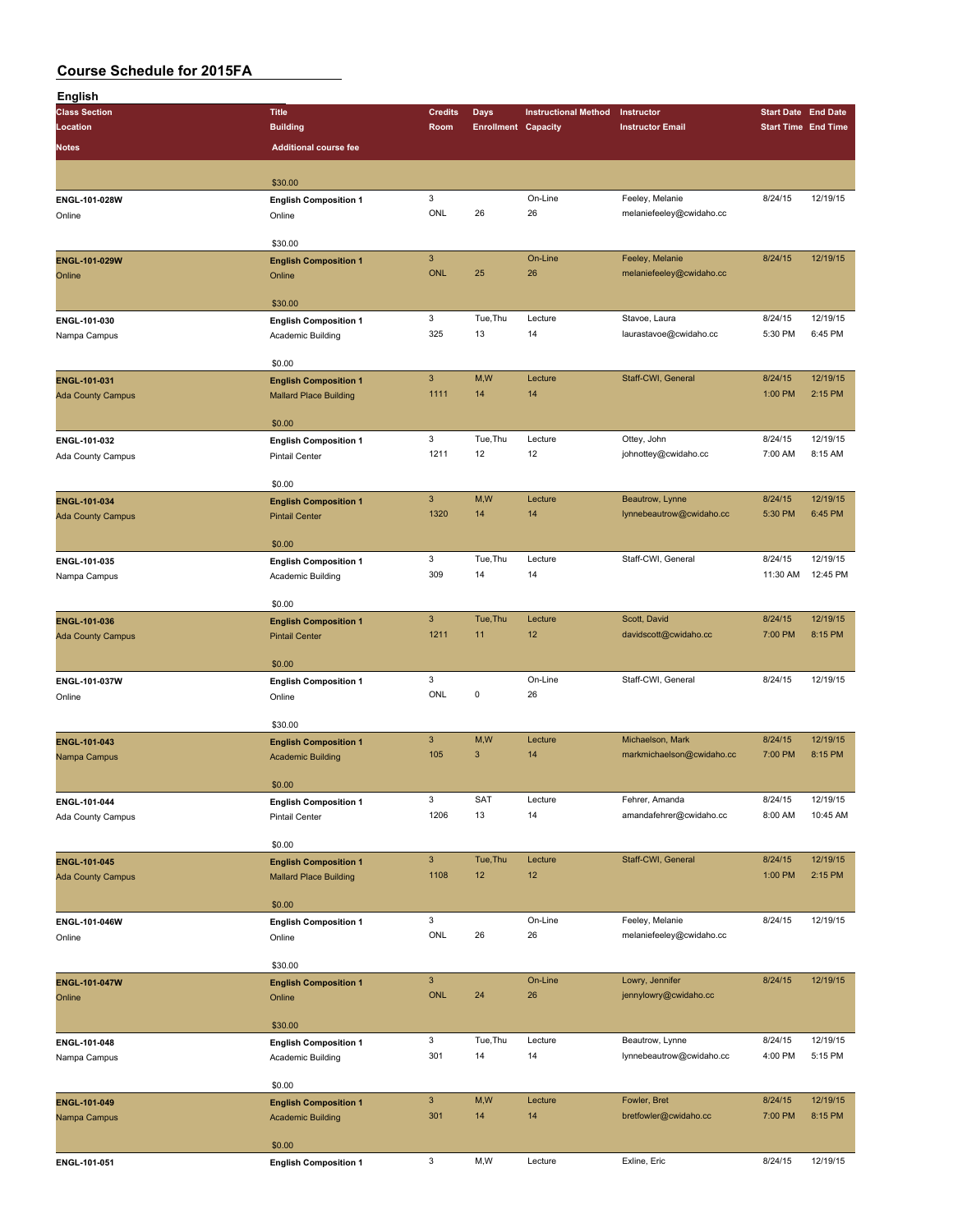| English                                               |                                                       |                           |                            |                             |                                         |                                                                                                                                                                                                                                                                                                               |          |
|-------------------------------------------------------|-------------------------------------------------------|---------------------------|----------------------------|-----------------------------|-----------------------------------------|---------------------------------------------------------------------------------------------------------------------------------------------------------------------------------------------------------------------------------------------------------------------------------------------------------------|----------|
| <b>Class Section</b>                                  | <b>Title</b>                                          | <b>Credits</b>            | Days                       | <b>Instructional Method</b> | Instructor                              | <b>Start Date End Date</b>                                                                                                                                                                                                                                                                                    |          |
| Location                                              | <b>Building</b>                                       | Room                      | <b>Enrollment Capacity</b> |                             | <b>Instructor Email</b>                 |                                                                                                                                                                                                                                                                                                               |          |
| Notes                                                 | <b>Additional course fee</b>                          |                           |                            |                             |                                         |                                                                                                                                                                                                                                                                                                               |          |
|                                                       |                                                       | 1205                      | $\mathsf 0$                | 10                          | ericexline@cwidaho.cc                   |                                                                                                                                                                                                                                                                                                               | 8:15 PM  |
| Ada County Campus                                     | <b>Pintail Center</b>                                 |                           |                            |                             |                                         |                                                                                                                                                                                                                                                                                                               |          |
|                                                       | \$0.00                                                |                           |                            |                             |                                         |                                                                                                                                                                                                                                                                                                               |          |
| ENGL-101-052                                          | <b>English Composition 1</b>                          | $\ensuremath{\mathsf{3}}$ | M,W                        | Lecture                     | Berg, Paul                              |                                                                                                                                                                                                                                                                                                               | 12/19/15 |
| <b>Ada County Campus</b>                              | <b>Pintail Center</b>                                 | 1211                      | 12                         | 12                          | paulberg@cwidaho.cc                     |                                                                                                                                                                                                                                                                                                               | 8:15 PM  |
|                                                       |                                                       |                           |                            |                             |                                         |                                                                                                                                                                                                                                                                                                               |          |
|                                                       | \$0.00                                                |                           |                            |                             |                                         |                                                                                                                                                                                                                                                                                                               |          |
| ENGL-101-053                                          | <b>English Composition 1</b>                          | 3                         | M,W                        | Lecture                     | Della Badia, Carl                       | 8/24/15                                                                                                                                                                                                                                                                                                       | 12/19/15 |
| Nampa Campus                                          | Academic Building                                     | 301                       | 14                         | 14                          | carldellabadia@cwidaho.cc               | 2:30 PM                                                                                                                                                                                                                                                                                                       | 3:45 PM  |
|                                                       |                                                       |                           |                            |                             |                                         |                                                                                                                                                                                                                                                                                                               |          |
|                                                       | \$0.00                                                |                           |                            |                             |                                         |                                                                                                                                                                                                                                                                                                               |          |
| ENGL-101-054                                          | <b>English Composition 1</b>                          | $\ensuremath{\mathsf{3}}$ | M,W                        | Lecture                     | Fowler, Bret                            | 8/24/15                                                                                                                                                                                                                                                                                                       | 12/19/15 |
| Nampa Campus                                          | <b>Academic Building</b>                              | 301                       | 14                         | 14                          | bretfowler@cwidaho.cc                   | 4:00 PM                                                                                                                                                                                                                                                                                                       | 5:15 PM  |
|                                                       |                                                       |                           |                            |                             |                                         |                                                                                                                                                                                                                                                                                                               |          |
|                                                       | \$0.00                                                |                           |                            |                             |                                         |                                                                                                                                                                                                                                                                                                               |          |
| ENGL-101-056                                          | <b>English Composition 1</b>                          | 3                         | M, W                       | Lecture                     | Collins, Malia                          | 8/24/15                                                                                                                                                                                                                                                                                                       | 12/19/15 |
| Ada County Campus                                     | <b>Pintail Center</b>                                 | 1211                      | 12                         | 12                          | maliacollins@cwidaho.cc                 |                                                                                                                                                                                                                                                                                                               | 8:15 AM  |
|                                                       |                                                       |                           |                            |                             |                                         |                                                                                                                                                                                                                                                                                                               |          |
|                                                       | \$0.00                                                |                           |                            |                             |                                         |                                                                                                                                                                                                                                                                                                               |          |
| ENGL-101-057                                          | <b>English Composition 1</b>                          | $\mathbf{3}$              | M,W                        | Lecture                     | Draney, Jenica                          |                                                                                                                                                                                                                                                                                                               | 12/19/15 |
| <b>Ada County Campus</b>                              | <b>Pintail Center</b>                                 | 1320                      | 14                         | 14                          | jenicadraney@cwidaho.cc                 |                                                                                                                                                                                                                                                                                                               | 3:45 PM  |
|                                                       |                                                       |                           |                            |                             |                                         |                                                                                                                                                                                                                                                                                                               |          |
|                                                       | \$0.00                                                | 3                         | Tue, Thu                   | Lecture                     |                                         |                                                                                                                                                                                                                                                                                                               | 12/19/15 |
| ENGL-101-059                                          | <b>English Composition 1</b>                          | 1211                      | 12                         | 12                          | Scripps, John<br>johnscripps@cwidaho.cc |                                                                                                                                                                                                                                                                                                               | 3:45 PM  |
| Ada County Campus                                     | Pintail Center                                        |                           |                            |                             |                                         |                                                                                                                                                                                                                                                                                                               |          |
|                                                       | \$0.00                                                |                           |                            |                             |                                         |                                                                                                                                                                                                                                                                                                               |          |
|                                                       |                                                       | $\ensuremath{\mathsf{3}}$ | Tue, Thu                   | Lecture                     | Gladd, Joel                             |                                                                                                                                                                                                                                                                                                               | 12/19/15 |
| ENGL-101-060                                          | <b>English Composition 1</b>                          | 237                       | 14                         | 14                          | joelgladd@cwidaho.cc                    |                                                                                                                                                                                                                                                                                                               | 2:15 PM  |
| <b>Canyon County Center</b>                           | <b>Canyon County Center</b>                           |                           |                            |                             |                                         |                                                                                                                                                                                                                                                                                                               |          |
|                                                       | \$0.00                                                |                           |                            |                             |                                         |                                                                                                                                                                                                                                                                                                               |          |
| ENGL-101-063                                          | <b>English Composition 1</b>                          | 3                         | M, W                       | Lecture                     | Jones, Jesse                            | 8/24/15                                                                                                                                                                                                                                                                                                       | 12/19/15 |
| Nampa Campus                                          | Academic Building                                     | 301                       | 14                         | 14                          | jessejones@cwidaho.cc                   | 5:30 PM                                                                                                                                                                                                                                                                                                       | 6:45 PM  |
|                                                       |                                                       |                           |                            |                             |                                         |                                                                                                                                                                                                                                                                                                               |          |
|                                                       | \$0.00                                                |                           |                            |                             |                                         |                                                                                                                                                                                                                                                                                                               |          |
| ENGL-101-066                                          | <b>English Composition 1</b>                          | $\ensuremath{\mathsf{3}}$ | Tue, Thu                   | Lecture                     | Scripps, John                           | 8/24/15                                                                                                                                                                                                                                                                                                       | 12/19/15 |
| <b>Ada County Campus</b>                              | <b>Pintail Center</b>                                 | 1211                      | 9                          | 12                          | johnscripps@cwidaho.cc                  | <b>Start Time End Time</b><br>7:00 PM<br>8/24/15<br>7:00 PM<br>7:00 AM<br>8/24/15<br>2:30 PM<br>8/24/15<br>2:30 PM<br>8/24/15<br>1:00 PM<br>5:30 PM<br>8/24/15<br>4:00 PM<br>8/24/15<br>4:00 PM<br>8/24/15<br>4:00 PM<br>8/24/15<br>8:30 AM<br>8/24/15<br>8:30 AM<br>8/24/15<br>6:00 PM<br>8/24/15<br>8:30 AM | 6:45 PM  |
|                                                       |                                                       |                           |                            |                             |                                         |                                                                                                                                                                                                                                                                                                               |          |
|                                                       | \$0.00                                                |                           |                            |                             |                                         |                                                                                                                                                                                                                                                                                                               |          |
| ENGL-101-068                                          | <b>English Composition 1</b>                          | 3                         | Tue, Thu                   | Lecture                     | Scott, David                            |                                                                                                                                                                                                                                                                                                               | 12/19/15 |
| Ada County Campus                                     | <b>Pintail Center</b>                                 | 1211                      | 12                         | 12                          | davidscott@cwidaho.cc                   |                                                                                                                                                                                                                                                                                                               | 5:15 PM  |
|                                                       |                                                       |                           |                            |                             |                                         |                                                                                                                                                                                                                                                                                                               |          |
|                                                       | \$0.00                                                |                           |                            |                             |                                         |                                                                                                                                                                                                                                                                                                               |          |
| ENGL-101-070                                          | <b>English Composition 1</b>                          | $\ensuremath{\mathsf{3}}$ | M,W                        | Lecture                     | Staff-CWI, General                      |                                                                                                                                                                                                                                                                                                               | 12/19/15 |
| Nampa Campus                                          | <b>Academic Building</b>                              | 218                       | 8                          | 14                          |                                         |                                                                                                                                                                                                                                                                                                               | 5:15 PM  |
|                                                       |                                                       |                           |                            |                             |                                         |                                                                                                                                                                                                                                                                                                               |          |
|                                                       | \$0.00                                                |                           |                            |                             |                                         |                                                                                                                                                                                                                                                                                                               |          |
| ENGL-101-071                                          | <b>English Composition 1</b>                          | 3                         | Tue, Thu                   | Lecture                     | Staff-CWI, General                      |                                                                                                                                                                                                                                                                                                               | 12/19/15 |
| Ada County Campus                                     | <b>Pintail Center</b>                                 | 1206                      | 0                          | 12                          |                                         |                                                                                                                                                                                                                                                                                                               | 5:15 PM  |
|                                                       | \$0.00                                                |                           |                            |                             |                                         |                                                                                                                                                                                                                                                                                                               |          |
|                                                       |                                                       | $\mathbf{3}$              | Tue, Thu                   | Lecture                     | Strickland, Sandie                      |                                                                                                                                                                                                                                                                                                               | 12/19/15 |
| ENGL-101-072                                          | <b>English Composition 1</b><br>Micron Center for PTE | 2130                      | 12                         | 12                          | sandiestrickland@cwidaho.cc             |                                                                                                                                                                                                                                                                                                               | 9:45 AM  |
| Nampa Campus                                          |                                                       |                           |                            |                             |                                         |                                                                                                                                                                                                                                                                                                               |          |
|                                                       | \$0.00                                                |                           |                            |                             |                                         |                                                                                                                                                                                                                                                                                                               |          |
| ENGL-101-074                                          | <b>English Composition 1</b>                          | 3                         | Tue, Thu                   | Lecture                     | Collins, Malia                          |                                                                                                                                                                                                                                                                                                               | 12/19/15 |
| Ada County Campus                                     | Quail Court Building                                  | 2209                      | 1                          | 12                          | maliacollins@cwidaho.cc                 |                                                                                                                                                                                                                                                                                                               | 9:45 AM  |
|                                                       |                                                       |                           |                            |                             |                                         |                                                                                                                                                                                                                                                                                                               |          |
|                                                       | \$0.00                                                |                           |                            |                             |                                         |                                                                                                                                                                                                                                                                                                               |          |
| ENGL-101-900                                          | <b>English Composition 1</b>                          | $\ensuremath{\mathsf{3}}$ | Thu                        | Lecture                     | Terry, Michael                          |                                                                                                                                                                                                                                                                                                               | 12/19/15 |
| <b>Community Locations</b>                            | Micron Technology - BOISE                             | 128B                      | 5                          | 10                          | michaelterry@cwidaho.cc                 |                                                                                                                                                                                                                                                                                                               | 9:00 PM  |
| Micron Technology in Boise. Security clearance        |                                                       |                           |                            |                             |                                         |                                                                                                                                                                                                                                                                                                               |          |
| req'd. Contact Paula Smith<br>(paulasmith@micron.com) | \$0.00                                                |                           |                            |                             |                                         |                                                                                                                                                                                                                                                                                                               |          |
| ENGL-101P-001                                         | <b>English Composition 1</b>                          | 3                         | Tue, Thu                   | Lecture                     | Purvis Aldrich, Jennifer                |                                                                                                                                                                                                                                                                                                               | 12/19/15 |
| Nampa Campus                                          | Academic Building                                     | 301                       | 12                         | 12                          | christianaldrich@cwidaho.cc             |                                                                                                                                                                                                                                                                                                               | 9:45 AM  |
|                                                       |                                                       |                           |                            |                             |                                         |                                                                                                                                                                                                                                                                                                               |          |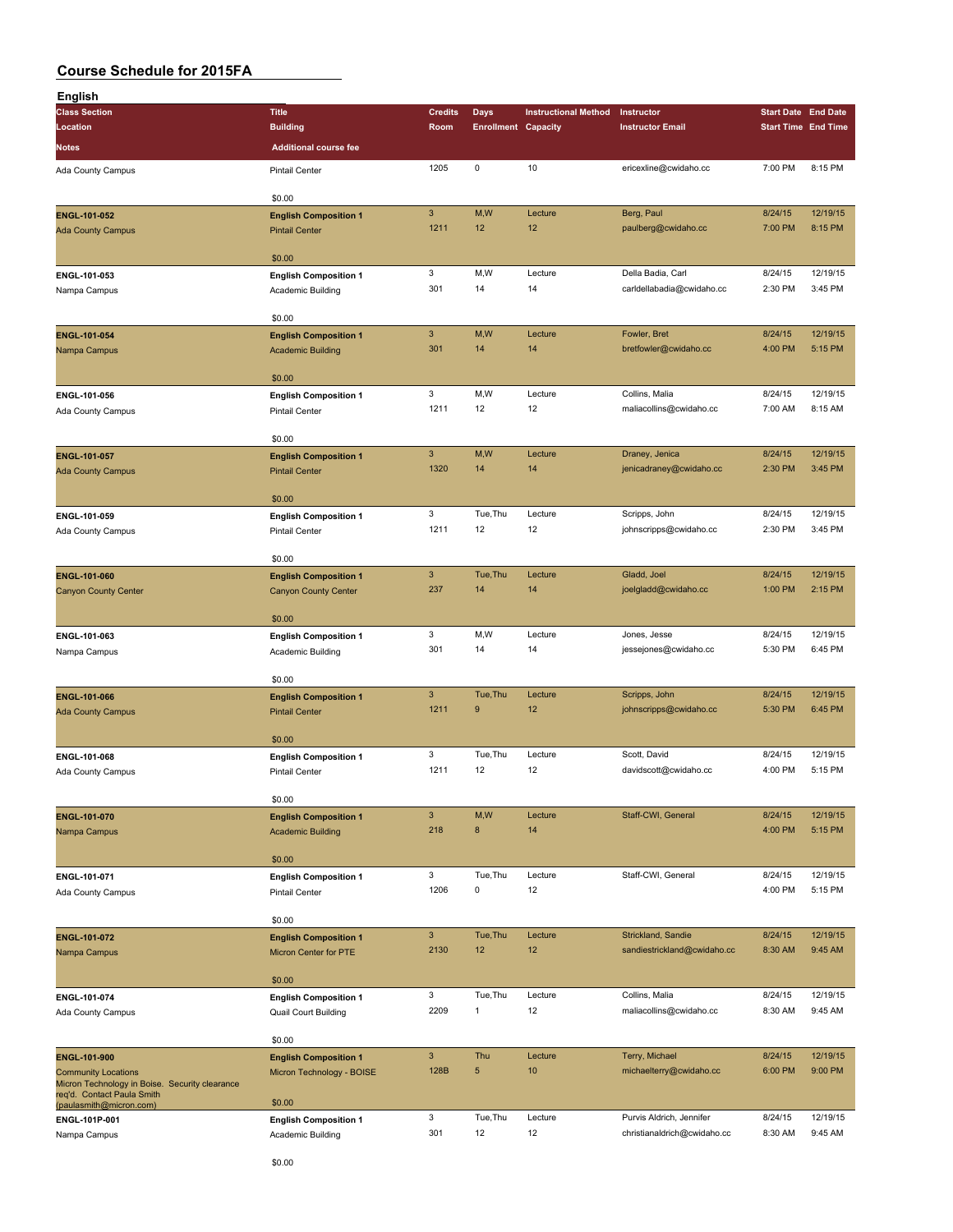| English                  |                              |                |                            |                             |                             |                            |          |
|--------------------------|------------------------------|----------------|----------------------------|-----------------------------|-----------------------------|----------------------------|----------|
| <b>Class Section</b>     | <b>Title</b>                 | <b>Credits</b> | <b>Days</b>                | <b>Instructional Method</b> | Instructor                  | <b>Start Date End Date</b> |          |
| Location                 | <b>Building</b>              | Room           | <b>Enrollment Capacity</b> |                             | <b>Instructor Email</b>     | <b>Start Time End Time</b> |          |
| Notes                    | <b>Additional course fee</b> |                |                            |                             |                             |                            |          |
|                          |                              |                |                            |                             |                             |                            |          |
| <b>ENGL-101P-002</b>     | <b>English Composition 1</b> | $\mathbf{3}$   | Tue, Thu                   | Lecture                     | Della Badia, Carl           | 8/24/15                    | 12/19/15 |
| Nampa Campus             | <b>Academic Building</b>     | 301            | 12                         | 12                          | carldellabadia@cwidaho.cc   | 10:00 AM                   | 11:15 AM |
|                          |                              |                |                            |                             |                             |                            |          |
|                          | \$0.00                       |                |                            |                             |                             |                            |          |
| ENGL-101P-003            | <b>English Composition 1</b> | 3              | Tue, Thu                   | Lecture                     | Gladd, Joel                 | 8/24/15                    | 12/19/15 |
| Nampa Campus             | Academic Building            | 301            | 12                         | 12                          | joelgladd@cwidaho.cc        | 7:00 AM                    | 8:15 AM  |
|                          |                              |                |                            |                             |                             |                            |          |
|                          | \$0.00                       |                |                            |                             |                             |                            |          |
|                          |                              | $\mathsf 3$    | M,W                        | Lecture                     |                             | 8/24/15                    | 12/19/15 |
| ENGL-101P-004            | <b>English Composition 1</b> |                |                            |                             | Draney, Jenica              |                            |          |
| <b>Ada County Campus</b> | <b>Pintail Center</b>        | 1211           | 11                         | 12                          | jenicadraney@cwidaho.cc     | 11:30 AM                   | 12:45 PM |
|                          |                              |                |                            |                             |                             |                            |          |
|                          | \$0.00                       |                |                            |                             |                             |                            |          |
| ENGL-101P-005            | <b>English Composition 1</b> | 3              | M,W                        | Lecture                     | Nicholas, David             | 8/24/15                    | 12/19/15 |
| Ada County Campus        | <b>Pintail Center</b>        | 1211           | 11                         | 12                          | davenicholas@cwidaho.cc     | 1:00 PM                    | 2:15 PM  |
|                          |                              |                |                            |                             |                             |                            |          |
|                          | \$0.00                       |                |                            |                             |                             |                            |          |
| ENGL-101P-006            | <b>English Composition 1</b> | $\mathbf{3}$   | M,W                        | Lecture                     | Collins, Malia              | 8/24/15                    | 12/19/15 |
| <b>Ada County Campus</b> | <b>Pintail Center</b>        | 1206           | 12                         | 12                          | maliacollins@cwidaho.cc     | 10:00 AM                   | 11:15 AM |
|                          |                              |                |                            |                             |                             |                            |          |
|                          | \$0.00                       |                |                            |                             |                             |                            |          |
|                          |                              | 3              | M,W                        | Lecture                     | Ascuena, Andrea             | 8/24/15                    | 12/19/15 |
| ENGL-101P-007            | <b>English Composition 1</b> |                |                            | 12                          |                             |                            |          |
| Nampa Campus             | Academic Building            | 301            | 11                         |                             | andreaascuena@cwidaho.cc    | 10:00 AM                   | 11:15 AM |
|                          |                              |                |                            |                             |                             |                            |          |
|                          | \$0.00                       |                |                            |                             |                             |                            |          |
| <b>ENGL-101P-008</b>     | <b>English Composition 1</b> | $\mathbf{3}$   | M,W                        | Lecture                     | Strickland, Sandie          | 8/24/15                    | 12/19/15 |
| Nampa Campus             | <b>Academic Building</b>     | 301            | 12                         | 12                          | sandiestrickland@cwidaho.cc | 8:30 AM                    | 9:45 AM  |
|                          |                              |                |                            |                             |                             |                            |          |
|                          | \$0.00                       |                |                            |                             |                             |                            |          |
| ENGL-101P-009            | <b>English Composition 1</b> | 3              | M, W                       | Lecture                     | Ascuena, Andrea             | 8/24/15                    | 12/19/15 |
| Nampa Campus             | Academic Building            | 301            | 12                         | 12                          | andreaascuena@cwidaho.cc    | 7:00 AM                    | 8:15 AM  |
|                          |                              |                |                            |                             |                             |                            |          |
|                          | \$0.00                       |                |                            |                             |                             |                            |          |
| ENGL-101P-010            | <b>English Composition 1</b> | $\mathbf{3}$   | Tue, Thu                   | Lecture                     | Ray-Karpen, Ruth            | 8/24/15                    | 12/19/15 |
|                          |                              | 301            | 12                         | 12                          | ruthkarpen@cwidaho.cc       | 2:30 PM                    | 3:45 PM  |
| Nampa Campus             | <b>Academic Building</b>     |                |                            |                             |                             |                            |          |
|                          |                              |                |                            |                             |                             |                            |          |
|                          | \$0.00                       |                |                            |                             |                             |                            |          |
| ENGL-101P-011            | <b>English Composition 1</b> | 3              | Tue, Thu                   | Lecture                     | Berg, Paul                  | 8/24/15                    | 12/19/15 |
| Ada County Campus        | <b>Pintail Center</b>        | 1211           | 11                         | 12                          | paulberg@cwidaho.cc         | 10:00 AM                   | 11:15 AM |
|                          |                              |                |                            |                             |                             |                            |          |
|                          | \$0.00                       |                |                            |                             |                             |                            |          |
| <b>ENGL-101P-012</b>     | <b>English Composition 1</b> | $\mathbf{3}$   | Tue, Thu                   | Lecture                     | Nicholas, David             | 8/24/15                    | 12/19/15 |
| <b>Ada County Campus</b> | <b>Pintail Center</b>        | 1206           | 12                         | 12                          | davenicholas@cwidaho.cc     | 8:30 AM                    | 9:45 AM  |
|                          |                              |                |                            |                             |                             |                            |          |
|                          | \$0.00                       |                |                            |                             |                             |                            |          |
| ENGL-101P-013            | <b>English Composition 1</b> | 3              | Tue, Thu                   | Lecture                     | Purvis Aldrich, Jennifer    | 8/24/15                    | 12/19/15 |
|                          | Academic Building            | 301            | 12                         | 12                          | christianaldrich@cwidaho.cc | 11:30 AM                   | 12:45 PM |
| Nampa Campus             |                              |                |                            |                             |                             |                            |          |
|                          | \$0.00                       |                |                            |                             |                             |                            |          |
|                          |                              | $\mathbf{3}$   |                            |                             |                             |                            |          |
| ENGL-101P-014            | <b>English Composition 1</b> |                | M,W                        | Lecture                     | Kyle, Catherine             | 8/24/15                    | 12/19/15 |
| Nampa Campus             | <b>Academic Building</b>     | 301            | 12                         | 12                          | catherinekyle@cwidaho.cc    | 1:00 PM                    | 2:15 PM  |
|                          |                              |                |                            |                             |                             |                            |          |
|                          | \$0.00                       |                |                            |                             |                             |                            |          |
| ENGL-101P-015            | <b>English Composition 1</b> | 3              | M,W                        | Lecture                     | Witt, Ryan                  | 8/24/15                    | 12/19/15 |
| Nampa Campus             | Academic Building            | 301            | 12                         | 12                          | ryanwitt@cwidaho.cc         | 11:30 AM                   | 12:45 PM |
|                          |                              |                |                            |                             |                             |                            |          |
|                          | \$0.00                       |                |                            |                             |                             |                            |          |
| ENGL-101P-016            | <b>English Composition 1</b> | $\mathbf{3}$   | Tue, Thu                   | Lecture                     | Witt, Ryan                  | 8/24/15                    | 12/19/15 |
| <b>Ada County Campus</b> | <b>Pintail Center</b>        | 1211           | 12                         | 12                          | ryanwitt@cwidaho.cc         | 11:30 AM                   | 12:45 PM |
|                          |                              |                |                            |                             |                             |                            |          |
|                          | \$0.00                       |                |                            |                             |                             |                            |          |
|                          |                              | 3              | Tue, Thu                   | Lecture                     | Newberry, Christina         | 8/24/15                    | 12/19/15 |
| ENGL-101P-017            | <b>English Composition 1</b> |                |                            |                             |                             |                            |          |
| Ada County Campus        | <b>Pintail Center</b>        | 1211           | 12                         | 12                          | meagannewberry@cwidaho.cc   | 1:00 PM                    | 2:15 PM  |
|                          |                              |                |                            |                             |                             |                            |          |
|                          | \$0.00                       |                |                            |                             |                             |                            |          |
| ENGL-101P-018            | <b>English Composition 1</b> | $\mathbf{3}$   | M,W                        | Lecture                     | Long, Elizabeth             | 8/24/15                    | 12/19/15 |
| Nampa Campus             | Micron Center for PTE        | 2130           | 12                         | 12                          | lizalong@cwidaho.cc         | 11:30 AM                   | 12:45 PM |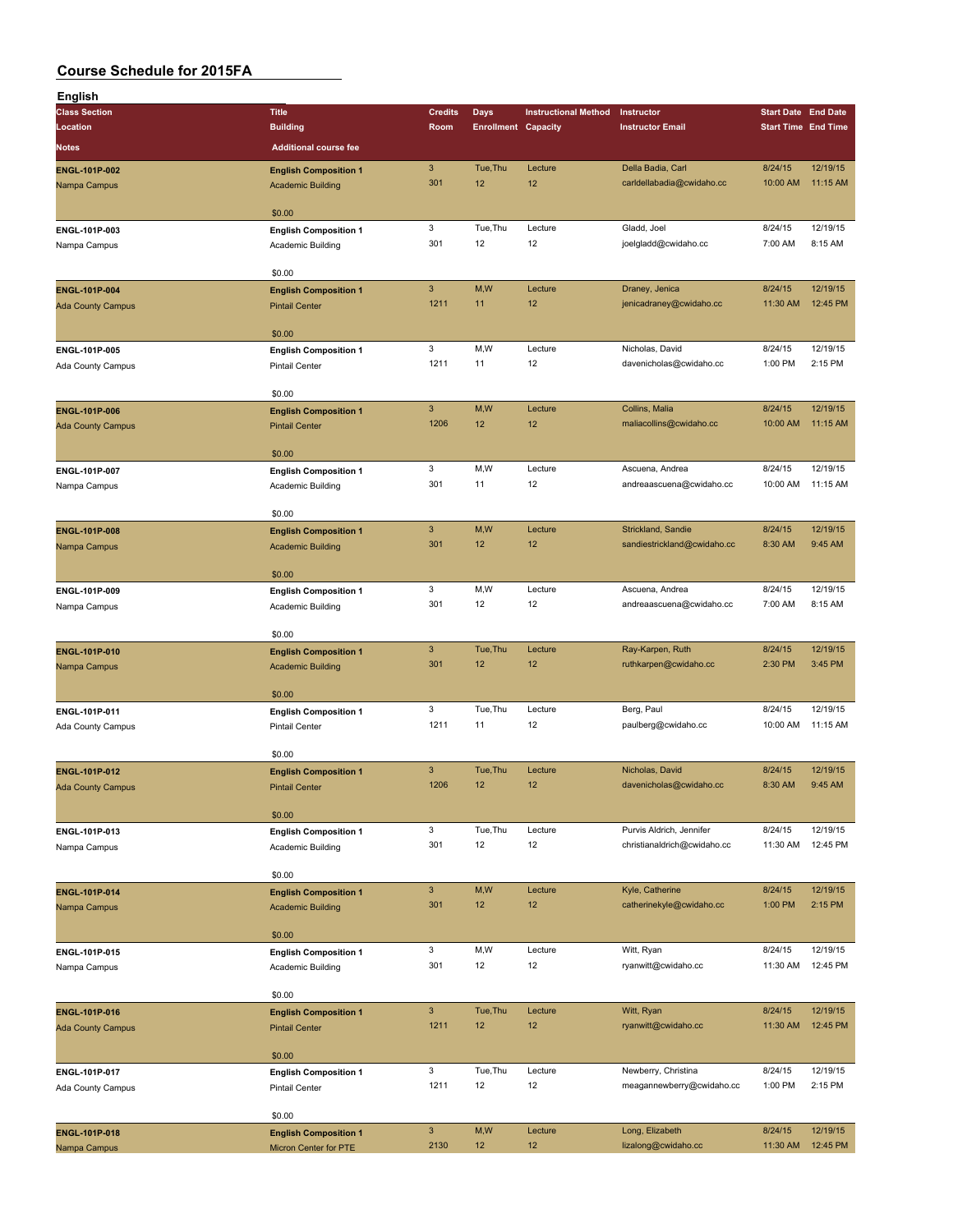| English                       |                                                       |                                   |                            |                             |                                               |                    |                            |
|-------------------------------|-------------------------------------------------------|-----------------------------------|----------------------------|-----------------------------|-----------------------------------------------|--------------------|----------------------------|
| <b>Class Section</b>          | <b>Title</b>                                          | <b>Credits</b>                    | <b>Days</b>                | <b>Instructional Method</b> | Instructor                                    |                    | <b>Start Date End Date</b> |
| Location                      | <b>Building</b>                                       | Room                              | <b>Enrollment Capacity</b> |                             | <b>Instructor Email</b>                       |                    | <b>Start Time End Time</b> |
| <b>Notes</b>                  | <b>Additional course fee</b>                          |                                   |                            |                             |                                               |                    |                            |
|                               |                                                       |                                   |                            |                             |                                               |                    |                            |
|                               | \$0.00                                                |                                   |                            |                             |                                               |                    |                            |
| ENGL-101P-019                 | <b>English Composition 1</b>                          | 3                                 | Tue, Thu                   | Lecture                     | Fehrer, Amanda                                | 8/24/15            | 12/19/15                   |
| Nampa Campus                  | Academic Building                                     | 301                               | 12                         | 12                          | amandafehrer@cwidaho.cc                       | 5:30 PM            | 6:45 PM                    |
|                               |                                                       |                                   |                            |                             |                                               |                    |                            |
|                               | \$0.00                                                | $\mathbf{3}$                      | M,W                        | Lecture                     | Lefavour, Nicole                              | 8/24/15            | 12/19/15                   |
| <b>ENGL-101P-020</b>          | <b>English Composition 1</b><br><b>Pintail Center</b> | 1211                              | 12                         | 12                          | nicolelefavour@cwidaho.cc                     | 4:00 PM            | 5:15 PM                    |
| <b>Ada County Campus</b>      |                                                       |                                   |                            |                             |                                               |                    |                            |
|                               | \$0.00                                                |                                   |                            |                             |                                               |                    |                            |
| ENGL-101P-021                 | <b>English Composition 1</b>                          | $\mathbf 3$                       | Tue, Thu                   | Lecture                     | Long, Elizabeth                               | 8/24/15            | 12/19/15                   |
| Nampa Campus                  | Aspen Classroom Building                              | 101                               | 12                         | 12                          | lizalong@cwidaho.cc                           | 7:00 AM            | 8:15 AM                    |
|                               |                                                       |                                   |                            |                             |                                               |                    |                            |
|                               | \$0.00                                                |                                   |                            |                             |                                               |                    |                            |
| ENGL-101P-022                 | <b>English Composition 1</b>                          | $\ensuremath{\mathsf{3}}$<br>1206 | M,W<br>12                  | Lecture<br>12               | Lefavour, Nicole<br>nicolelefavour@cwidaho.cc | 8/24/15<br>8:30 AM | 12/19/15<br>9:45 AM        |
| <b>Ada County Campus</b>      | <b>Pintail Center</b>                                 |                                   |                            |                             |                                               |                    |                            |
|                               | \$0.00                                                |                                   |                            |                             |                                               |                    |                            |
| ENGL-101P-024                 | <b>English Composition 1</b>                          | $\mathbf 3$                       | M,W                        | Lecture                     | Staff-CWI, General                            | 8/24/15            | 12/19/15                   |
| Ada County Campus             | Pintail Center                                        | 1208                              | 12                         | 12                          |                                               | 11:30 AM           | 12:45 PM                   |
|                               |                                                       |                                   |                            |                             |                                               |                    |                            |
|                               | \$0.00                                                |                                   |                            |                             |                                               |                    |                            |
| <b>ENGL-101P-025</b>          | <b>English Composition 1</b>                          | $\mathbf{3}$                      | Tue, Thu                   | Lecture                     | Palmer, Cynthia                               | 8/24/15            | 12/19/15                   |
| Nampa Campus                  | <b>Academic Building</b>                              | 301                               | 12                         | 12                          | joypalmer@cwidaho.cc                          | 1:00 PM            | 2:15 PM                    |
|                               | \$0.00                                                |                                   |                            |                             |                                               |                    |                            |
| ENGL-101P-030                 | <b>English Composition 1</b>                          | 3                                 | Tue, Thu                   | Lecture                     | Stavoe, Laura                                 | 8/24/15            | 12/19/15                   |
| Nampa Campus                  | Academic Building                                     | 325                               | 12                         | 12                          | laurastavoe@cwidaho.cc                        | 5:30 PM            | 6:45 PM                    |
|                               |                                                       |                                   |                            |                             |                                               |                    |                            |
|                               | \$0.00                                                |                                   |                            |                             |                                               |                    |                            |
| ENGL-101P-031                 | <b>English Composition 1</b>                          | $\ensuremath{\mathsf{3}}$         | M,W                        | Lecture                     | Staff-CWI, General                            | 8/24/15            | 12/19/15                   |
| <b>Ada County Campus</b>      | <b>Mallard Place Building</b>                         | 1111                              | 12                         | 12                          |                                               | 1:00 PM            | 2:15 PM                    |
|                               | \$0.00                                                |                                   |                            |                             |                                               |                    |                            |
| ENGL-101P-032                 | <b>English Composition 1</b>                          | $\mathbf 3$                       | Tue, Thu                   | Lecture                     | Ottey, John                                   | 8/24/15            | 12/19/15                   |
| Ada County Campus             | <b>Pintail Center</b>                                 | 1211                              | 12                         | 12                          | johnottey@cwidaho.cc                          | 7:00 AM            | 8:15 AM                    |
|                               |                                                       |                                   |                            |                             |                                               |                    |                            |
|                               | \$0.00                                                |                                   |                            |                             |                                               |                    |                            |
| ENGL-101P-034                 | <b>English Composition 1</b>                          | $\mathbf{3}$                      | M,W                        | Lecture                     | Beautrow, Lynne                               | 8/24/15            | 12/19/15                   |
| <b>Ada County Campus</b>      | <b>Pintail Center</b>                                 | 1320                              | 12                         | 12                          | lynnebeautrow@cwidaho.cc                      | 5:30 PM            | 6:45 PM                    |
|                               | \$0.00                                                |                                   |                            |                             |                                               |                    |                            |
|                               |                                                       | 3                                 | Tue, Thu                   | Lecture                     | Staff-CWI, General                            | 8/24/15            | 12/19/15                   |
| ENGL-101P-035<br>Nampa Campus | <b>English Composition 1</b><br>Academic Building     | 309                               | 12                         | 12                          |                                               | 11:30 AM           | 12:45 PM                   |
|                               |                                                       |                                   |                            |                             |                                               |                    |                            |
|                               | \$0.00                                                |                                   |                            |                             |                                               |                    |                            |
| ENGL-101P-036                 | <b>English Composition 1</b>                          | $\mathbf{3}$                      | Tue, Thu                   | Lecture                     | Scott, David                                  | 8/24/15            | 12/19/15                   |
| <b>Ada County Campus</b>      | <b>Pintail Center</b>                                 | 1211                              | 12                         | 12                          | davidscott@cwidaho.cc                         | 7:00 PM            | 8:15 PM                    |
|                               |                                                       |                                   |                            |                             |                                               |                    |                            |
|                               | \$0.00                                                |                                   |                            |                             |                                               |                    | 12/19/15                   |
| ENGL-101P-043                 | <b>English Composition 1</b>                          | 3<br>105                          | M,W<br>12                  | Lecture<br>12               | Michaelson, Mark<br>markmichaelson@cwidaho.cc | 8/24/15<br>7:00 PM | 8:15 PM                    |
| Nampa Campus                  | Academic Building                                     |                                   |                            |                             |                                               |                    |                            |
|                               | \$0.00                                                |                                   |                            |                             |                                               |                    |                            |
| ENGL-101P-044                 | <b>English Composition 1</b>                          | $\ensuremath{\mathsf{3}}$         | <b>SAT</b>                 | Lecture                     | Fehrer, Amanda                                | 8/24/15            | 12/19/15                   |
| <b>Ada County Campus</b>      | <b>Pintail Center</b>                                 | 1206                              | 12                         | 12                          | amandafehrer@cwidaho.cc                       | 8:00 AM            | 10:45 AM                   |
|                               |                                                       |                                   |                            |                             |                                               |                    |                            |
|                               | \$0.00                                                |                                   |                            |                             |                                               |                    |                            |
| ENGL-101P-045                 | <b>English Composition 1</b>                          | 3                                 | Tue, Thu                   | Lecture<br>12               | Staff-CWI, General                            | 8/24/15            | 12/19/15                   |
| Ada County Campus             | Mallard Place Building                                | 1108                              | 12                         |                             |                                               | 1:00 PM            | 2:15 PM                    |
|                               | \$0.00                                                |                                   |                            |                             |                                               |                    |                            |
| <b>ENGL-101P-048</b>          | <b>English Composition 1</b>                          | $\ensuremath{\mathsf{3}}$         | Tue, Thu                   | Lecture                     | Beautrow, Lynne                               | 8/24/15            | 12/19/15                   |
| Nampa Campus                  | <b>Academic Building</b>                              | 301                               | 12                         | 12                          | lynnebeautrow@cwidaho.cc                      | 4:00 PM            | 5:15 PM                    |
|                               |                                                       |                                   |                            |                             |                                               |                    |                            |
|                               | \$0.00                                                |                                   |                            |                             |                                               |                    |                            |
| ENGL-101P-049                 | <b>English Composition 1</b>                          | $\mathbf 3$                       | M,W                        | Lecture                     | Fowler, Bret                                  | 8/24/15            | 12/19/15                   |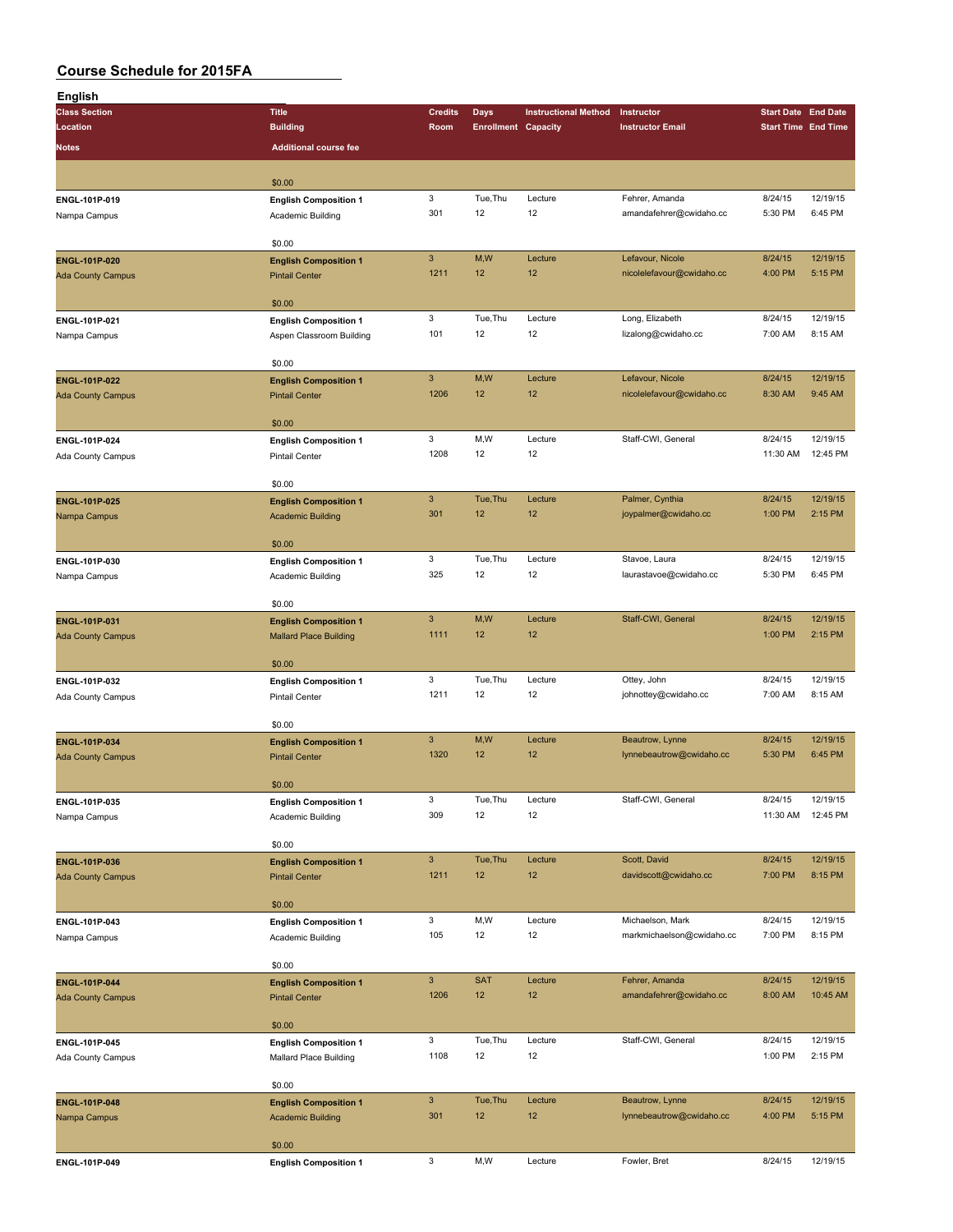| English                                                                                                                                                                                                                                                                                                                                                                                                                                                                                                                                                                                                                                                                                                                                                                                                                                                                                                                                                                  |                                                                                    |                                                                                                                                                                                                                                                                                                                                                                                                                                                                                                                                                                                                                                                                                                                                                                                                                                                                                                                                                                                                                                                                                                                                                                                                                                                                                                                                                                                   |                |                             |                                                                                                                                                                              |                                                                        |                     |
|--------------------------------------------------------------------------------------------------------------------------------------------------------------------------------------------------------------------------------------------------------------------------------------------------------------------------------------------------------------------------------------------------------------------------------------------------------------------------------------------------------------------------------------------------------------------------------------------------------------------------------------------------------------------------------------------------------------------------------------------------------------------------------------------------------------------------------------------------------------------------------------------------------------------------------------------------------------------------|------------------------------------------------------------------------------------|-----------------------------------------------------------------------------------------------------------------------------------------------------------------------------------------------------------------------------------------------------------------------------------------------------------------------------------------------------------------------------------------------------------------------------------------------------------------------------------------------------------------------------------------------------------------------------------------------------------------------------------------------------------------------------------------------------------------------------------------------------------------------------------------------------------------------------------------------------------------------------------------------------------------------------------------------------------------------------------------------------------------------------------------------------------------------------------------------------------------------------------------------------------------------------------------------------------------------------------------------------------------------------------------------------------------------------------------------------------------------------------|----------------|-----------------------------|------------------------------------------------------------------------------------------------------------------------------------------------------------------------------|------------------------------------------------------------------------|---------------------|
| <b>Class Section</b>                                                                                                                                                                                                                                                                                                                                                                                                                                                                                                                                                                                                                                                                                                                                                                                                                                                                                                                                                     | <b>Title</b>                                                                       | <b>Credits</b>                                                                                                                                                                                                                                                                                                                                                                                                                                                                                                                                                                                                                                                                                                                                                                                                                                                                                                                                                                                                                                                                                                                                                                                                                                                                                                                                                                    | Days           | <b>Instructional Method</b> | Instructor                                                                                                                                                                   | <b>Start Date End Date</b>                                             |                     |
| Location                                                                                                                                                                                                                                                                                                                                                                                                                                                                                                                                                                                                                                                                                                                                                                                                                                                                                                                                                                 | <b>Building</b>                                                                    | Room                                                                                                                                                                                                                                                                                                                                                                                                                                                                                                                                                                                                                                                                                                                                                                                                                                                                                                                                                                                                                                                                                                                                                                                                                                                                                                                                                                              |                |                             | <b>Instructor Email</b>                                                                                                                                                      |                                                                        |                     |
| Notes                                                                                                                                                                                                                                                                                                                                                                                                                                                                                                                                                                                                                                                                                                                                                                                                                                                                                                                                                                    | <b>Additional course fee</b>                                                       |                                                                                                                                                                                                                                                                                                                                                                                                                                                                                                                                                                                                                                                                                                                                                                                                                                                                                                                                                                                                                                                                                                                                                                                                                                                                                                                                                                                   |                |                             |                                                                                                                                                                              |                                                                        |                     |
| Nampa Campus                                                                                                                                                                                                                                                                                                                                                                                                                                                                                                                                                                                                                                                                                                                                                                                                                                                                                                                                                             | Academic Building                                                                  | 301                                                                                                                                                                                                                                                                                                                                                                                                                                                                                                                                                                                                                                                                                                                                                                                                                                                                                                                                                                                                                                                                                                                                                                                                                                                                                                                                                                               | 12             | 12                          | bretfowler@cwidaho.cc                                                                                                                                                        | 7:00 PM                                                                | 8:15 PM             |
|                                                                                                                                                                                                                                                                                                                                                                                                                                                                                                                                                                                                                                                                                                                                                                                                                                                                                                                                                                          |                                                                                    |                                                                                                                                                                                                                                                                                                                                                                                                                                                                                                                                                                                                                                                                                                                                                                                                                                                                                                                                                                                                                                                                                                                                                                                                                                                                                                                                                                                   |                |                             |                                                                                                                                                                              |                                                                        |                     |
|                                                                                                                                                                                                                                                                                                                                                                                                                                                                                                                                                                                                                                                                                                                                                                                                                                                                                                                                                                          | \$0.00                                                                             |                                                                                                                                                                                                                                                                                                                                                                                                                                                                                                                                                                                                                                                                                                                                                                                                                                                                                                                                                                                                                                                                                                                                                                                                                                                                                                                                                                                   |                |                             |                                                                                                                                                                              |                                                                        |                     |
| ENGL-101P-051                                                                                                                                                                                                                                                                                                                                                                                                                                                                                                                                                                                                                                                                                                                                                                                                                                                                                                                                                            | <b>English Composition 1</b>                                                       | $\mathbf{3}$                                                                                                                                                                                                                                                                                                                                                                                                                                                                                                                                                                                                                                                                                                                                                                                                                                                                                                                                                                                                                                                                                                                                                                                                                                                                                                                                                                      | M,W            | Lecture                     | Exline, Eric                                                                                                                                                                 | 8/24/15                                                                | 12/19/15            |
| <b>Ada County Campus</b>                                                                                                                                                                                                                                                                                                                                                                                                                                                                                                                                                                                                                                                                                                                                                                                                                                                                                                                                                 | <b>Pintail Center</b>                                                              | 1205                                                                                                                                                                                                                                                                                                                                                                                                                                                                                                                                                                                                                                                                                                                                                                                                                                                                                                                                                                                                                                                                                                                                                                                                                                                                                                                                                                              | $\overline{7}$ | 10                          | ericexline@cwidaho.cc                                                                                                                                                        | 7:00 PM                                                                | 8:15 PM             |
|                                                                                                                                                                                                                                                                                                                                                                                                                                                                                                                                                                                                                                                                                                                                                                                                                                                                                                                                                                          |                                                                                    |                                                                                                                                                                                                                                                                                                                                                                                                                                                                                                                                                                                                                                                                                                                                                                                                                                                                                                                                                                                                                                                                                                                                                                                                                                                                                                                                                                                   |                |                             |                                                                                                                                                                              |                                                                        |                     |
|                                                                                                                                                                                                                                                                                                                                                                                                                                                                                                                                                                                                                                                                                                                                                                                                                                                                                                                                                                          | \$0.00                                                                             |                                                                                                                                                                                                                                                                                                                                                                                                                                                                                                                                                                                                                                                                                                                                                                                                                                                                                                                                                                                                                                                                                                                                                                                                                                                                                                                                                                                   |                |                             |                                                                                                                                                                              |                                                                        |                     |
| ENGL-101P-052                                                                                                                                                                                                                                                                                                                                                                                                                                                                                                                                                                                                                                                                                                                                                                                                                                                                                                                                                            |                                                                                    |                                                                                                                                                                                                                                                                                                                                                                                                                                                                                                                                                                                                                                                                                                                                                                                                                                                                                                                                                                                                                                                                                                                                                                                                                                                                                                                                                                                   |                |                             |                                                                                                                                                                              |                                                                        | 12/19/15<br>8:15 PM |
| Ada County Campus                                                                                                                                                                                                                                                                                                                                                                                                                                                                                                                                                                                                                                                                                                                                                                                                                                                                                                                                                        |                                                                                    |                                                                                                                                                                                                                                                                                                                                                                                                                                                                                                                                                                                                                                                                                                                                                                                                                                                                                                                                                                                                                                                                                                                                                                                                                                                                                                                                                                                   |                |                             |                                                                                                                                                                              |                                                                        |                     |
|                                                                                                                                                                                                                                                                                                                                                                                                                                                                                                                                                                                                                                                                                                                                                                                                                                                                                                                                                                          | \$0.00                                                                             |                                                                                                                                                                                                                                                                                                                                                                                                                                                                                                                                                                                                                                                                                                                                                                                                                                                                                                                                                                                                                                                                                                                                                                                                                                                                                                                                                                                   |                |                             |                                                                                                                                                                              |                                                                        |                     |
|                                                                                                                                                                                                                                                                                                                                                                                                                                                                                                                                                                                                                                                                                                                                                                                                                                                                                                                                                                          |                                                                                    | $\mathbf{3}$                                                                                                                                                                                                                                                                                                                                                                                                                                                                                                                                                                                                                                                                                                                                                                                                                                                                                                                                                                                                                                                                                                                                                                                                                                                                                                                                                                      | M,W            | Lecture                     | Della Badia, Carl                                                                                                                                                            | 8/24/15                                                                | 12/19/15            |
| Nampa Campus                                                                                                                                                                                                                                                                                                                                                                                                                                                                                                                                                                                                                                                                                                                                                                                                                                                                                                                                                             | <b>Academic Building</b>                                                           | 301                                                                                                                                                                                                                                                                                                                                                                                                                                                                                                                                                                                                                                                                                                                                                                                                                                                                                                                                                                                                                                                                                                                                                                                                                                                                                                                                                                               | 12             | 12                          | carldellabadia@cwidaho.cc                                                                                                                                                    | 2:30 PM                                                                | 3:45 PM             |
|                                                                                                                                                                                                                                                                                                                                                                                                                                                                                                                                                                                                                                                                                                                                                                                                                                                                                                                                                                          |                                                                                    |                                                                                                                                                                                                                                                                                                                                                                                                                                                                                                                                                                                                                                                                                                                                                                                                                                                                                                                                                                                                                                                                                                                                                                                                                                                                                                                                                                                   |                |                             |                                                                                                                                                                              |                                                                        |                     |
|                                                                                                                                                                                                                                                                                                                                                                                                                                                                                                                                                                                                                                                                                                                                                                                                                                                                                                                                                                          | \$0.00                                                                             |                                                                                                                                                                                                                                                                                                                                                                                                                                                                                                                                                                                                                                                                                                                                                                                                                                                                                                                                                                                                                                                                                                                                                                                                                                                                                                                                                                                   |                |                             |                                                                                                                                                                              |                                                                        |                     |
| ENGL-101P-054                                                                                                                                                                                                                                                                                                                                                                                                                                                                                                                                                                                                                                                                                                                                                                                                                                                                                                                                                            | <b>English Composition 1</b>                                                       |                                                                                                                                                                                                                                                                                                                                                                                                                                                                                                                                                                                                                                                                                                                                                                                                                                                                                                                                                                                                                                                                                                                                                                                                                                                                                                                                                                                   |                | Lecture                     | Fowler, Bret                                                                                                                                                                 | 8/24/15                                                                | 12/19/15            |
| Nampa Campus                                                                                                                                                                                                                                                                                                                                                                                                                                                                                                                                                                                                                                                                                                                                                                                                                                                                                                                                                             | Academic Building                                                                  |                                                                                                                                                                                                                                                                                                                                                                                                                                                                                                                                                                                                                                                                                                                                                                                                                                                                                                                                                                                                                                                                                                                                                                                                                                                                                                                                                                                   |                |                             |                                                                                                                                                                              |                                                                        | 5:15 PM             |
|                                                                                                                                                                                                                                                                                                                                                                                                                                                                                                                                                                                                                                                                                                                                                                                                                                                                                                                                                                          |                                                                                    | <b>Enrollment Capacity</b><br>3<br>M,W<br>Lecture<br>Berg, Paul<br><b>English Composition 1</b><br>1211<br>12<br>12<br>paulberg@cwidaho.cc<br><b>Pintail Center</b><br>3<br>M, W<br>12<br>12<br>301<br>bretfowler@cwidaho.cc<br>$\mathbf{3}$<br>M,W<br>Collins, Malia<br>Lecture<br>1211<br>12<br>12<br>maliacollins@cwidaho.cc<br>3<br>M,W<br>Lecture<br>Draney, Jenica<br>1320<br>12<br>12<br>jenicadraney@cwidaho.cc<br>$\mathbf{3}$<br>Tue, Thu<br>Scripps, John<br>Lecture<br>1211<br>12<br>12<br>johnscripps@cwidaho.cc<br>3<br>Tue, Thu<br>Lecture<br>Gladd, Joel<br>237<br>12<br>12<br>joelgladd@cwidaho.cc<br>$\mathbf{3}$<br>M,W<br>Jones, Jesse<br>Lecture<br>12<br>12<br>301<br>jessejones@cwidaho.cc<br>3<br>Tue, Thu<br>Scripps, John<br>Lecture<br>1211<br>12<br>12<br>johnscripps@cwidaho.cc<br>$\mathsf 3$<br>Tue, Thu<br>Scott, David<br>Lecture<br>1211<br>12<br>davidscott@cwidaho.cc<br>12<br>3<br>M,W<br>Lecture<br>Staff-CWI, General<br>218<br>12<br>12<br>$\mathbf{3}$<br>Tue, Thu<br>Staff-CWI, General<br>Lecture<br>1206<br>12<br>12<br>3<br>Tue, Thu<br>Lecture<br>Strickland, Sandie<br>12<br>2130<br>12<br>sandiestrickland@cwidaho.cc<br>$\mathbf{3}$<br>Tue, Thu<br>Collins, Malia<br>Lecture<br>12<br>2209<br>$\mathbf{3}$<br>maliacollins@cwidaho.cc<br>3<br>Tue, Thu<br>Lecture<br>Heald, Denise<br>101<br>26<br>26<br>deniseheald@cwidaho.cc |                |                             |                                                                                                                                                                              |                                                                        |                     |
|                                                                                                                                                                                                                                                                                                                                                                                                                                                                                                                                                                                                                                                                                                                                                                                                                                                                                                                                                                          |                                                                                    |                                                                                                                                                                                                                                                                                                                                                                                                                                                                                                                                                                                                                                                                                                                                                                                                                                                                                                                                                                                                                                                                                                                                                                                                                                                                                                                                                                                   |                |                             |                                                                                                                                                                              |                                                                        | 12/19/15            |
|                                                                                                                                                                                                                                                                                                                                                                                                                                                                                                                                                                                                                                                                                                                                                                                                                                                                                                                                                                          |                                                                                    |                                                                                                                                                                                                                                                                                                                                                                                                                                                                                                                                                                                                                                                                                                                                                                                                                                                                                                                                                                                                                                                                                                                                                                                                                                                                                                                                                                                   |                |                             |                                                                                                                                                                              | 7:00 AM                                                                | 8:15 AM             |
|                                                                                                                                                                                                                                                                                                                                                                                                                                                                                                                                                                                                                                                                                                                                                                                                                                                                                                                                                                          |                                                                                    |                                                                                                                                                                                                                                                                                                                                                                                                                                                                                                                                                                                                                                                                                                                                                                                                                                                                                                                                                                                                                                                                                                                                                                                                                                                                                                                                                                                   |                |                             |                                                                                                                                                                              |                                                                        |                     |
|                                                                                                                                                                                                                                                                                                                                                                                                                                                                                                                                                                                                                                                                                                                                                                                                                                                                                                                                                                          | \$0.00                                                                             |                                                                                                                                                                                                                                                                                                                                                                                                                                                                                                                                                                                                                                                                                                                                                                                                                                                                                                                                                                                                                                                                                                                                                                                                                                                                                                                                                                                   |                |                             |                                                                                                                                                                              |                                                                        |                     |
| ENGL-101P-057                                                                                                                                                                                                                                                                                                                                                                                                                                                                                                                                                                                                                                                                                                                                                                                                                                                                                                                                                            | <b>English Composition 1</b>                                                       |                                                                                                                                                                                                                                                                                                                                                                                                                                                                                                                                                                                                                                                                                                                                                                                                                                                                                                                                                                                                                                                                                                                                                                                                                                                                                                                                                                                   |                |                             |                                                                                                                                                                              | 8/24/15                                                                | 12/19/15            |
| Ada County Campus                                                                                                                                                                                                                                                                                                                                                                                                                                                                                                                                                                                                                                                                                                                                                                                                                                                                                                                                                        | <b>Pintail Center</b>                                                              |                                                                                                                                                                                                                                                                                                                                                                                                                                                                                                                                                                                                                                                                                                                                                                                                                                                                                                                                                                                                                                                                                                                                                                                                                                                                                                                                                                                   |                |                             |                                                                                                                                                                              | 2:30 PM                                                                | 3:45 PM             |
|                                                                                                                                                                                                                                                                                                                                                                                                                                                                                                                                                                                                                                                                                                                                                                                                                                                                                                                                                                          |                                                                                    |                                                                                                                                                                                                                                                                                                                                                                                                                                                                                                                                                                                                                                                                                                                                                                                                                                                                                                                                                                                                                                                                                                                                                                                                                                                                                                                                                                                   |                |                             |                                                                                                                                                                              |                                                                        |                     |
|                                                                                                                                                                                                                                                                                                                                                                                                                                                                                                                                                                                                                                                                                                                                                                                                                                                                                                                                                                          |                                                                                    |                                                                                                                                                                                                                                                                                                                                                                                                                                                                                                                                                                                                                                                                                                                                                                                                                                                                                                                                                                                                                                                                                                                                                                                                                                                                                                                                                                                   |                |                             |                                                                                                                                                                              |                                                                        |                     |
|                                                                                                                                                                                                                                                                                                                                                                                                                                                                                                                                                                                                                                                                                                                                                                                                                                                                                                                                                                          |                                                                                    |                                                                                                                                                                                                                                                                                                                                                                                                                                                                                                                                                                                                                                                                                                                                                                                                                                                                                                                                                                                                                                                                                                                                                                                                                                                                                                                                                                                   |                |                             |                                                                                                                                                                              |                                                                        | 12/19/15<br>3:45 PM |
|                                                                                                                                                                                                                                                                                                                                                                                                                                                                                                                                                                                                                                                                                                                                                                                                                                                                                                                                                                          |                                                                                    |                                                                                                                                                                                                                                                                                                                                                                                                                                                                                                                                                                                                                                                                                                                                                                                                                                                                                                                                                                                                                                                                                                                                                                                                                                                                                                                                                                                   |                |                             |                                                                                                                                                                              |                                                                        |                     |
|                                                                                                                                                                                                                                                                                                                                                                                                                                                                                                                                                                                                                                                                                                                                                                                                                                                                                                                                                                          |                                                                                    |                                                                                                                                                                                                                                                                                                                                                                                                                                                                                                                                                                                                                                                                                                                                                                                                                                                                                                                                                                                                                                                                                                                                                                                                                                                                                                                                                                                   |                |                             |                                                                                                                                                                              |                                                                        |                     |
|                                                                                                                                                                                                                                                                                                                                                                                                                                                                                                                                                                                                                                                                                                                                                                                                                                                                                                                                                                          |                                                                                    |                                                                                                                                                                                                                                                                                                                                                                                                                                                                                                                                                                                                                                                                                                                                                                                                                                                                                                                                                                                                                                                                                                                                                                                                                                                                                                                                                                                   |                |                             |                                                                                                                                                                              | 8/24/15                                                                | 12/19/15            |
| Canyon County Center                                                                                                                                                                                                                                                                                                                                                                                                                                                                                                                                                                                                                                                                                                                                                                                                                                                                                                                                                     | Canyon County Center                                                               |                                                                                                                                                                                                                                                                                                                                                                                                                                                                                                                                                                                                                                                                                                                                                                                                                                                                                                                                                                                                                                                                                                                                                                                                                                                                                                                                                                                   |                |                             |                                                                                                                                                                              | 1:00 PM                                                                | 2:15 PM             |
|                                                                                                                                                                                                                                                                                                                                                                                                                                                                                                                                                                                                                                                                                                                                                                                                                                                                                                                                                                          |                                                                                    |                                                                                                                                                                                                                                                                                                                                                                                                                                                                                                                                                                                                                                                                                                                                                                                                                                                                                                                                                                                                                                                                                                                                                                                                                                                                                                                                                                                   |                |                             |                                                                                                                                                                              |                                                                        |                     |
|                                                                                                                                                                                                                                                                                                                                                                                                                                                                                                                                                                                                                                                                                                                                                                                                                                                                                                                                                                          | \$0.00                                                                             |                                                                                                                                                                                                                                                                                                                                                                                                                                                                                                                                                                                                                                                                                                                                                                                                                                                                                                                                                                                                                                                                                                                                                                                                                                                                                                                                                                                   |                |                             |                                                                                                                                                                              |                                                                        |                     |
| ENGL-101P-063                                                                                                                                                                                                                                                                                                                                                                                                                                                                                                                                                                                                                                                                                                                                                                                                                                                                                                                                                            | <b>English Composition 1</b><br>8/24/15<br><b>English Composition 1</b><br>5:30 PM |                                                                                                                                                                                                                                                                                                                                                                                                                                                                                                                                                                                                                                                                                                                                                                                                                                                                                                                                                                                                                                                                                                                                                                                                                                                                                                                                                                                   | 12/19/15       |                             |                                                                                                                                                                              |                                                                        |                     |
| Nampa Campus                                                                                                                                                                                                                                                                                                                                                                                                                                                                                                                                                                                                                                                                                                                                                                                                                                                                                                                                                             | <b>Academic Building</b>                                                           |                                                                                                                                                                                                                                                                                                                                                                                                                                                                                                                                                                                                                                                                                                                                                                                                                                                                                                                                                                                                                                                                                                                                                                                                                                                                                                                                                                                   |                |                             | 8/24/15<br>7:00 PM<br>4:00 PM<br>8/24/15<br>8/24/15<br>2:30 PM<br>8/24/15<br>5:30 PM<br>8/24/15<br>4:00 PM<br>8/24/15<br>4:00 PM<br>8/24/15<br>4:00 PM<br>8/24/15<br>8:30 AM | 6:45 PM                                                                |                     |
|                                                                                                                                                                                                                                                                                                                                                                                                                                                                                                                                                                                                                                                                                                                                                                                                                                                                                                                                                                          |                                                                                    |                                                                                                                                                                                                                                                                                                                                                                                                                                                                                                                                                                                                                                                                                                                                                                                                                                                                                                                                                                                                                                                                                                                                                                                                                                                                                                                                                                                   |                |                             |                                                                                                                                                                              |                                                                        |                     |
|                                                                                                                                                                                                                                                                                                                                                                                                                                                                                                                                                                                                                                                                                                                                                                                                                                                                                                                                                                          |                                                                                    |                                                                                                                                                                                                                                                                                                                                                                                                                                                                                                                                                                                                                                                                                                                                                                                                                                                                                                                                                                                                                                                                                                                                                                                                                                                                                                                                                                                   |                |                             |                                                                                                                                                                              |                                                                        | 12/19/15            |
|                                                                                                                                                                                                                                                                                                                                                                                                                                                                                                                                                                                                                                                                                                                                                                                                                                                                                                                                                                          |                                                                                    |                                                                                                                                                                                                                                                                                                                                                                                                                                                                                                                                                                                                                                                                                                                                                                                                                                                                                                                                                                                                                                                                                                                                                                                                                                                                                                                                                                                   |                |                             |                                                                                                                                                                              | 6:45 PM                                                                |                     |
|                                                                                                                                                                                                                                                                                                                                                                                                                                                                                                                                                                                                                                                                                                                                                                                                                                                                                                                                                                          |                                                                                    |                                                                                                                                                                                                                                                                                                                                                                                                                                                                                                                                                                                                                                                                                                                                                                                                                                                                                                                                                                                                                                                                                                                                                                                                                                                                                                                                                                                   |                |                             |                                                                                                                                                                              | <b>Start Time End Time</b><br>8/24/15<br>8:30 AM<br>8/24/15<br>8:30 AM |                     |
|                                                                                                                                                                                                                                                                                                                                                                                                                                                                                                                                                                                                                                                                                                                                                                                                                                                                                                                                                                          | \$0.00                                                                             |                                                                                                                                                                                                                                                                                                                                                                                                                                                                                                                                                                                                                                                                                                                                                                                                                                                                                                                                                                                                                                                                                                                                                                                                                                                                                                                                                                                   |                |                             |                                                                                                                                                                              |                                                                        |                     |
| ENGL-101P-068                                                                                                                                                                                                                                                                                                                                                                                                                                                                                                                                                                                                                                                                                                                                                                                                                                                                                                                                                            | <b>English Composition 1</b>                                                       |                                                                                                                                                                                                                                                                                                                                                                                                                                                                                                                                                                                                                                                                                                                                                                                                                                                                                                                                                                                                                                                                                                                                                                                                                                                                                                                                                                                   |                |                             |                                                                                                                                                                              |                                                                        | 12/19/15            |
| <b>Ada County Campus</b>                                                                                                                                                                                                                                                                                                                                                                                                                                                                                                                                                                                                                                                                                                                                                                                                                                                                                                                                                 | <b>Pintail Center</b>                                                              |                                                                                                                                                                                                                                                                                                                                                                                                                                                                                                                                                                                                                                                                                                                                                                                                                                                                                                                                                                                                                                                                                                                                                                                                                                                                                                                                                                                   |                |                             |                                                                                                                                                                              |                                                                        | 5:15 PM             |
|                                                                                                                                                                                                                                                                                                                                                                                                                                                                                                                                                                                                                                                                                                                                                                                                                                                                                                                                                                          |                                                                                    |                                                                                                                                                                                                                                                                                                                                                                                                                                                                                                                                                                                                                                                                                                                                                                                                                                                                                                                                                                                                                                                                                                                                                                                                                                                                                                                                                                                   |                |                             |                                                                                                                                                                              |                                                                        |                     |
|                                                                                                                                                                                                                                                                                                                                                                                                                                                                                                                                                                                                                                                                                                                                                                                                                                                                                                                                                                          |                                                                                    |                                                                                                                                                                                                                                                                                                                                                                                                                                                                                                                                                                                                                                                                                                                                                                                                                                                                                                                                                                                                                                                                                                                                                                                                                                                                                                                                                                                   |                |                             |                                                                                                                                                                              |                                                                        |                     |
|                                                                                                                                                                                                                                                                                                                                                                                                                                                                                                                                                                                                                                                                                                                                                                                                                                                                                                                                                                          |                                                                                    |                                                                                                                                                                                                                                                                                                                                                                                                                                                                                                                                                                                                                                                                                                                                                                                                                                                                                                                                                                                                                                                                                                                                                                                                                                                                                                                                                                                   |                |                             |                                                                                                                                                                              |                                                                        | 12/19/15<br>5:15 PM |
| ENGL-101P-053<br><b>English Composition 1</b><br>\$0.00<br><b>ENGL-101P-056</b><br><b>English Composition 1</b><br><b>Pintail Center</b><br><b>Ada County Campus</b><br>\$0.00<br>ENGL-101P-059<br><b>English Composition 1</b><br><b>Pintail Center</b><br><b>Ada County Campus</b><br>\$0.00<br>ENGL-101P-060<br>\$0.00<br>ENGL-101P-066<br><b>English Composition 1</b><br>Ada County Campus<br><b>Pintail Center</b><br>\$0.00<br>ENGL-101P-070<br><b>English Composition 1</b><br>Nampa Campus<br>Academic Building<br>\$0.00<br>ENGL-101P-071<br><b>English Composition 1</b><br><b>Pintail Center</b><br><b>Ada County Campus</b><br>\$0.00<br><b>English Composition 1</b><br>ENGL-101P-072<br>Micron Center for PTE<br>Nampa Campus<br>\$0.00<br>ENGL-101P-074<br><b>English Composition 1</b><br><b>Quail Court Building</b><br><b>Ada County Campus</b><br>\$0.00<br>ENGL-102-001<br><b>English Composition 2</b><br>Nampa Campus<br>Aspen Classroom Building |                                                                                    |                                                                                                                                                                                                                                                                                                                                                                                                                                                                                                                                                                                                                                                                                                                                                                                                                                                                                                                                                                                                                                                                                                                                                                                                                                                                                                                                                                                   |                |                             |                                                                                                                                                                              |                                                                        |                     |
|                                                                                                                                                                                                                                                                                                                                                                                                                                                                                                                                                                                                                                                                                                                                                                                                                                                                                                                                                                          |                                                                                    |                                                                                                                                                                                                                                                                                                                                                                                                                                                                                                                                                                                                                                                                                                                                                                                                                                                                                                                                                                                                                                                                                                                                                                                                                                                                                                                                                                                   |                |                             |                                                                                                                                                                              |                                                                        |                     |
|                                                                                                                                                                                                                                                                                                                                                                                                                                                                                                                                                                                                                                                                                                                                                                                                                                                                                                                                                                          |                                                                                    |                                                                                                                                                                                                                                                                                                                                                                                                                                                                                                                                                                                                                                                                                                                                                                                                                                                                                                                                                                                                                                                                                                                                                                                                                                                                                                                                                                                   |                |                             |                                                                                                                                                                              |                                                                        | 12/19/15            |
|                                                                                                                                                                                                                                                                                                                                                                                                                                                                                                                                                                                                                                                                                                                                                                                                                                                                                                                                                                          |                                                                                    |                                                                                                                                                                                                                                                                                                                                                                                                                                                                                                                                                                                                                                                                                                                                                                                                                                                                                                                                                                                                                                                                                                                                                                                                                                                                                                                                                                                   |                |                             |                                                                                                                                                                              |                                                                        | 5:15 PM             |
|                                                                                                                                                                                                                                                                                                                                                                                                                                                                                                                                                                                                                                                                                                                                                                                                                                                                                                                                                                          |                                                                                    |                                                                                                                                                                                                                                                                                                                                                                                                                                                                                                                                                                                                                                                                                                                                                                                                                                                                                                                                                                                                                                                                                                                                                                                                                                                                                                                                                                                   |                |                             |                                                                                                                                                                              |                                                                        |                     |
|                                                                                                                                                                                                                                                                                                                                                                                                                                                                                                                                                                                                                                                                                                                                                                                                                                                                                                                                                                          |                                                                                    |                                                                                                                                                                                                                                                                                                                                                                                                                                                                                                                                                                                                                                                                                                                                                                                                                                                                                                                                                                                                                                                                                                                                                                                                                                                                                                                                                                                   |                |                             |                                                                                                                                                                              |                                                                        |                     |
|                                                                                                                                                                                                                                                                                                                                                                                                                                                                                                                                                                                                                                                                                                                                                                                                                                                                                                                                                                          |                                                                                    |                                                                                                                                                                                                                                                                                                                                                                                                                                                                                                                                                                                                                                                                                                                                                                                                                                                                                                                                                                                                                                                                                                                                                                                                                                                                                                                                                                                   |                |                             |                                                                                                                                                                              |                                                                        | 12/19/15            |
|                                                                                                                                                                                                                                                                                                                                                                                                                                                                                                                                                                                                                                                                                                                                                                                                                                                                                                                                                                          |                                                                                    |                                                                                                                                                                                                                                                                                                                                                                                                                                                                                                                                                                                                                                                                                                                                                                                                                                                                                                                                                                                                                                                                                                                                                                                                                                                                                                                                                                                   |                |                             |                                                                                                                                                                              |                                                                        | 9:45 AM             |
|                                                                                                                                                                                                                                                                                                                                                                                                                                                                                                                                                                                                                                                                                                                                                                                                                                                                                                                                                                          |                                                                                    |                                                                                                                                                                                                                                                                                                                                                                                                                                                                                                                                                                                                                                                                                                                                                                                                                                                                                                                                                                                                                                                                                                                                                                                                                                                                                                                                                                                   |                |                             |                                                                                                                                                                              |                                                                        |                     |
|                                                                                                                                                                                                                                                                                                                                                                                                                                                                                                                                                                                                                                                                                                                                                                                                                                                                                                                                                                          |                                                                                    |                                                                                                                                                                                                                                                                                                                                                                                                                                                                                                                                                                                                                                                                                                                                                                                                                                                                                                                                                                                                                                                                                                                                                                                                                                                                                                                                                                                   |                |                             |                                                                                                                                                                              |                                                                        | 12/19/15            |
|                                                                                                                                                                                                                                                                                                                                                                                                                                                                                                                                                                                                                                                                                                                                                                                                                                                                                                                                                                          |                                                                                    |                                                                                                                                                                                                                                                                                                                                                                                                                                                                                                                                                                                                                                                                                                                                                                                                                                                                                                                                                                                                                                                                                                                                                                                                                                                                                                                                                                                   |                |                             |                                                                                                                                                                              |                                                                        | 9:45 AM             |
|                                                                                                                                                                                                                                                                                                                                                                                                                                                                                                                                                                                                                                                                                                                                                                                                                                                                                                                                                                          |                                                                                    |                                                                                                                                                                                                                                                                                                                                                                                                                                                                                                                                                                                                                                                                                                                                                                                                                                                                                                                                                                                                                                                                                                                                                                                                                                                                                                                                                                                   |                |                             |                                                                                                                                                                              |                                                                        |                     |
|                                                                                                                                                                                                                                                                                                                                                                                                                                                                                                                                                                                                                                                                                                                                                                                                                                                                                                                                                                          |                                                                                    |                                                                                                                                                                                                                                                                                                                                                                                                                                                                                                                                                                                                                                                                                                                                                                                                                                                                                                                                                                                                                                                                                                                                                                                                                                                                                                                                                                                   |                |                             |                                                                                                                                                                              |                                                                        |                     |
|                                                                                                                                                                                                                                                                                                                                                                                                                                                                                                                                                                                                                                                                                                                                                                                                                                                                                                                                                                          |                                                                                    |                                                                                                                                                                                                                                                                                                                                                                                                                                                                                                                                                                                                                                                                                                                                                                                                                                                                                                                                                                                                                                                                                                                                                                                                                                                                                                                                                                                   |                |                             |                                                                                                                                                                              |                                                                        | 12/19/15            |
|                                                                                                                                                                                                                                                                                                                                                                                                                                                                                                                                                                                                                                                                                                                                                                                                                                                                                                                                                                          |                                                                                    |                                                                                                                                                                                                                                                                                                                                                                                                                                                                                                                                                                                                                                                                                                                                                                                                                                                                                                                                                                                                                                                                                                                                                                                                                                                                                                                                                                                   |                |                             |                                                                                                                                                                              |                                                                        | 9:45 AM             |
|                                                                                                                                                                                                                                                                                                                                                                                                                                                                                                                                                                                                                                                                                                                                                                                                                                                                                                                                                                          |                                                                                    |                                                                                                                                                                                                                                                                                                                                                                                                                                                                                                                                                                                                                                                                                                                                                                                                                                                                                                                                                                                                                                                                                                                                                                                                                                                                                                                                                                                   |                |                             |                                                                                                                                                                              |                                                                        |                     |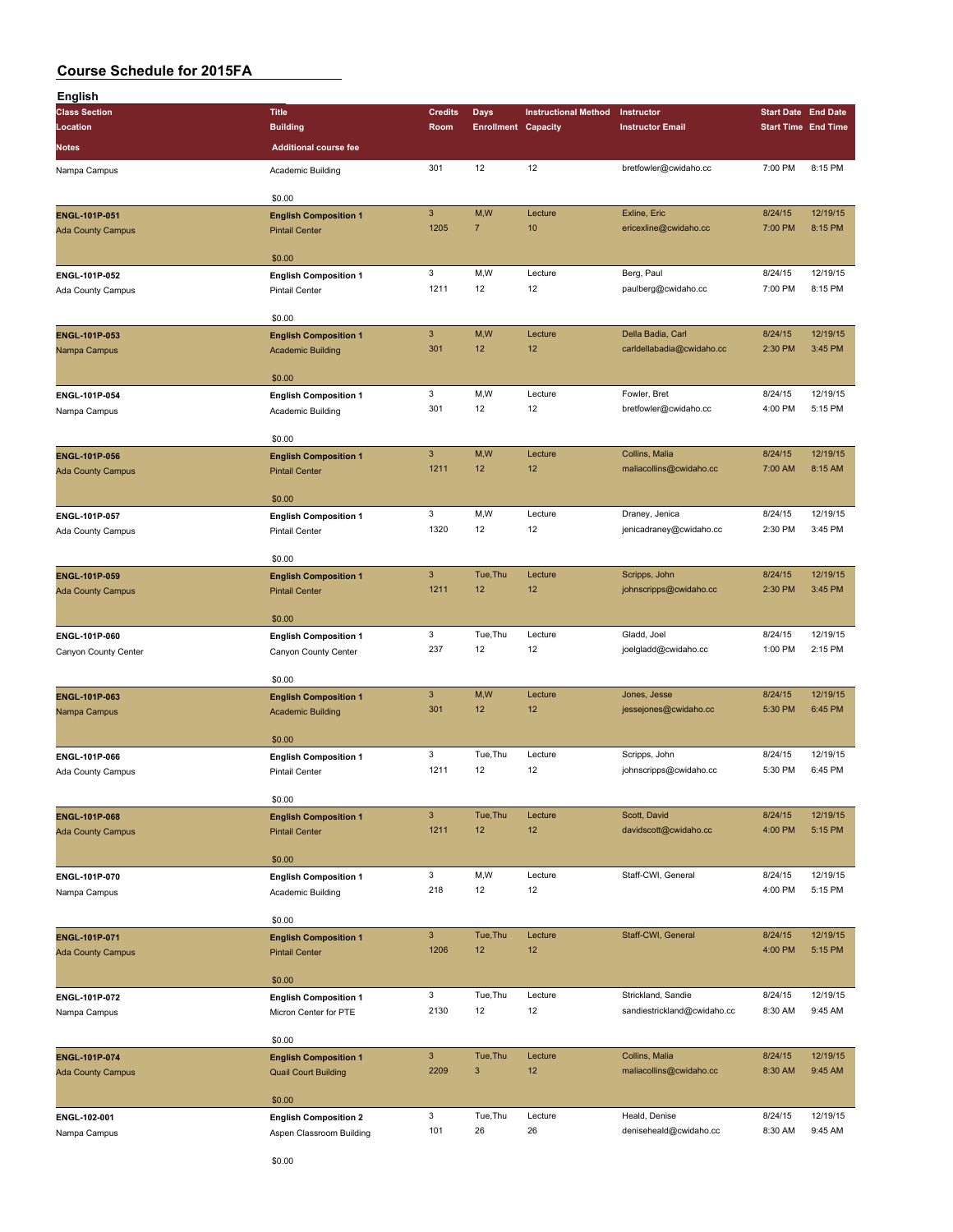| English                                  |                                                       |                     |                            |                             |                                       |                            |                     |
|------------------------------------------|-------------------------------------------------------|---------------------|----------------------------|-----------------------------|---------------------------------------|----------------------------|---------------------|
| <b>Class Section</b>                     | <b>Title</b>                                          | <b>Credits</b>      | Days                       | <b>Instructional Method</b> | Instructor                            | <b>Start Date End Date</b> |                     |
| Location                                 | <b>Building</b>                                       | Room                | <b>Enrollment Capacity</b> |                             | <b>Instructor Email</b>               | <b>Start Time End Time</b> |                     |
| <b>Notes</b>                             | <b>Additional course fee</b>                          |                     |                            |                             |                                       |                            |                     |
| ENGL-102-002                             | <b>English Composition 2</b>                          | $\mathbf{3}$        | M,W                        | Lecture                     | Nordstrom, Amy                        | 8/24/15                    | 12/19/15            |
| Nampa Campus                             | <b>Academic Building</b>                              | 325                 | 25                         | 26                          | amynordstrom@cwidaho.cc               | 4:00 PM                    | 5:15 PM             |
|                                          |                                                       |                     |                            |                             |                                       |                            |                     |
|                                          | \$0.00                                                |                     |                            |                             |                                       |                            |                     |
| ENGL-102-004                             | <b>English Composition 2</b>                          | 3                   | M,W                        | Lecture                     | Wolford, Abigail                      | 8/24/15                    | 12/19/15            |
| Ada County Campus                        | <b>Pintail Center</b>                                 | 1230                | 24                         | 24                          | abbywolford@cwidaho.cc                | 10:00 AM                   | 11:15 AM            |
|                                          |                                                       |                     |                            |                             |                                       |                            |                     |
|                                          | \$0.00                                                |                     |                            |                             |                                       |                            |                     |
| ENGL-102-005H                            | <b>English Composition 2</b>                          | $\mathbf{3}$        | Tue                        | <b>Hybrid</b>               | Jewkes, Leslie                        | 8/24/15                    | 12/19/15            |
| Nampa Campus                             | <b>Academic Building</b>                              | 201                 | 25                         | 26                          | lesliejewkes@cwidaho.cc               | 1:00 PM                    | 2:15 PM             |
|                                          |                                                       |                     |                            |                             |                                       |                            |                     |
| Hybrid course - has an online component  | \$0.00                                                | 3                   | M,W                        | Lecture                     | Wolford, Abigail                      | 8/24/15                    | 12/19/15            |
| ENGL-102-006                             | <b>English Composition 2</b>                          | 1211                | 24                         | 24                          | abbywolford@cwidaho.cc                | 8:30 AM                    | 9:45 AM             |
| Ada County Campus                        | <b>Pintail Center</b>                                 |                     |                            |                             |                                       |                            |                     |
|                                          | \$0.00                                                |                     |                            |                             |                                       |                            |                     |
| ENGL-102-011W                            | <b>English Composition 2</b>                          | $\mathsf 3$         |                            | On-Line                     | Samuelson, Richard                    | 8/24/15                    | 12/19/15            |
|                                          |                                                       |                     |                            |                             | RichardSamuelson@cwidaho.c            |                            |                     |
| Online                                   | Online                                                | <b>ONL</b>          | 26                         | 26                          | $\mathbf{C}$                          |                            |                     |
|                                          |                                                       |                     |                            |                             |                                       |                            |                     |
|                                          | \$30.00                                               |                     |                            |                             |                                       |                            |                     |
| ENGL-102-012W                            | <b>English Composition 2</b>                          | 3<br>ONL            |                            | On-Line                     | Braley-Smith, Ann                     | 8/24/15                    | 12/19/15            |
| Online                                   | Online                                                |                     | 26                         | 26                          | annbraley-smith@cwidaho.cc            |                            |                     |
|                                          | \$30.00                                               |                     |                            |                             |                                       |                            |                     |
| ENGL-102-013W                            | <b>English Composition 2</b>                          | $\mathbf{3}$        |                            | On-Line                     | Pettitt, William                      | 8/24/15                    | 12/19/15            |
| Online                                   | Online                                                | <b>ONL</b>          | 25                         | 26                          | billpettitt@cwidaho.cc                |                            |                     |
|                                          |                                                       |                     |                            |                             |                                       |                            |                     |
|                                          | \$30.00                                               |                     |                            |                             |                                       |                            |                     |
| ENGL-102-014W                            | <b>English Composition 2</b>                          | 3                   |                            | On-Line                     | Pettitt, William                      | 8/24/15                    | 12/19/15            |
| Online                                   | Online                                                | ONL                 | 26                         | 26                          | billpettitt@cwidaho.cc                |                            |                     |
|                                          |                                                       |                     |                            |                             |                                       |                            |                     |
|                                          | \$30.00                                               |                     |                            |                             |                                       |                            |                     |
| <b>ENGL-102-015W</b>                     | <b>English Composition 2</b>                          | $\mathbf{3}$        |                            | On-Line                     | Hughes, Stewart                       | 8/24/15                    | 12/19/15            |
| Online                                   | Online                                                | <b>ONL</b>          | 26                         | 26                          | collinhughes@cwidaho.cc               |                            |                     |
|                                          |                                                       |                     |                            |                             |                                       |                            |                     |
|                                          | \$30.00                                               | 3                   |                            | On-Line                     | Pettitt, William                      | 8/24/15                    | 12/19/15            |
| ENGL-102-016W<br>Online                  | <b>English Composition 2</b><br>Online                | ONL                 | 26                         | 26                          | billpettitt@cwidaho.cc                |                            |                     |
|                                          |                                                       |                     |                            |                             |                                       |                            |                     |
|                                          | \$30.00                                               |                     |                            |                             |                                       |                            |                     |
| <b>ENGL-102-017</b>                      | <b>English Composition 2</b>                          | $\mathbf{3}$        | Tue, Thu                   | Lecture                     | Roseburg, Sandra                      | 8/24/15                    | 12/19/15            |
| <b>Ada County Campus</b>                 | <b>Pintail Center</b>                                 | 1320                | 26                         | 26                          | sandraroseburg@cwidaho.cc             |                            | 10:00 AM 11:15 AM   |
|                                          |                                                       |                     |                            |                             |                                       |                            |                     |
|                                          | \$0.00                                                |                     |                            |                             |                                       |                            |                     |
| ENGL-102-018W                            | <b>English Composition 2</b>                          | 3                   |                            | On-Line                     | Pettitt, William                      | 8/24/15                    | 12/19/15            |
| Online                                   | Online                                                | ONL                 | 8                          | 26                          | billpettitt@cwidaho.cc                |                            |                     |
|                                          |                                                       |                     |                            |                             |                                       |                            |                     |
|                                          | \$30.00                                               |                     | F                          |                             |                                       |                            |                     |
| ENGL-102-021                             | <b>English Composition 2</b>                          | $\mathbf{3}$<br>303 | 26                         | Lecture<br>26               | Jones, Jesse<br>jessejones@cwidaho.cc | 8/24/15<br>11:00 AM        | 12/19/15<br>1:45 PM |
| Nampa Campus                             | <b>Academic Building</b>                              |                     |                            |                             |                                       |                            |                     |
|                                          | \$0.00                                                |                     |                            |                             |                                       |                            |                     |
| ENGL-102-029H                            | <b>English Composition 2</b>                          | 3                   | W                          | Hybrid                      | Jewkes, Leslie                        | 8/24/15                    | 12/19/15            |
| Nampa Campus                             | Academic Building                                     | 201                 | 25                         | 26                          | lesliejewkes@cwidaho.cc               | 11:30 AM                   | 12:45 PM            |
|                                          |                                                       |                     |                            |                             |                                       |                            |                     |
| Hybrid course - has an online component  | \$0.00                                                |                     |                            |                             |                                       |                            |                     |
| ENGL-102-030W                            | <b>English Composition 2</b>                          | $\mathbf{3}$        |                            | On-Line                     | Braley-Smith, Ann                     | 8/24/15                    | 12/19/15            |
| Online                                   | Online                                                | <b>ONL</b>          | 26                         | 26                          | annbraley-smith@cwidaho.cc            |                            |                     |
|                                          |                                                       |                     |                            |                             |                                       |                            |                     |
|                                          | \$30.00                                               |                     |                            |                             |                                       |                            |                     |
| ENGL-102-031W                            | <b>English Composition 2</b>                          | 3                   |                            | On-Line                     | Crumrine, Stephen                     | 8/24/15                    | 12/19/15            |
| Online                                   | Online                                                | ONL                 | 26                         | 26                          | stephencrumrine@cwidaho.cc            |                            |                     |
|                                          |                                                       |                     |                            |                             |                                       |                            |                     |
|                                          | \$30.00                                               | $\mathbf{3}$        | <b>SAT</b>                 | Lecture                     | Davis, Timothy                        | 8/24/15                    | 12/19/15            |
| ENGL-102-033<br><b>Ada County Campus</b> | <b>English Composition 2</b><br><b>Pintail Center</b> | 1320                | 26                         | 26                          | timdavis@cwidaho.cc                   | 11:00 AM                   | 1:45 PM             |
|                                          |                                                       |                     |                            |                             |                                       |                            |                     |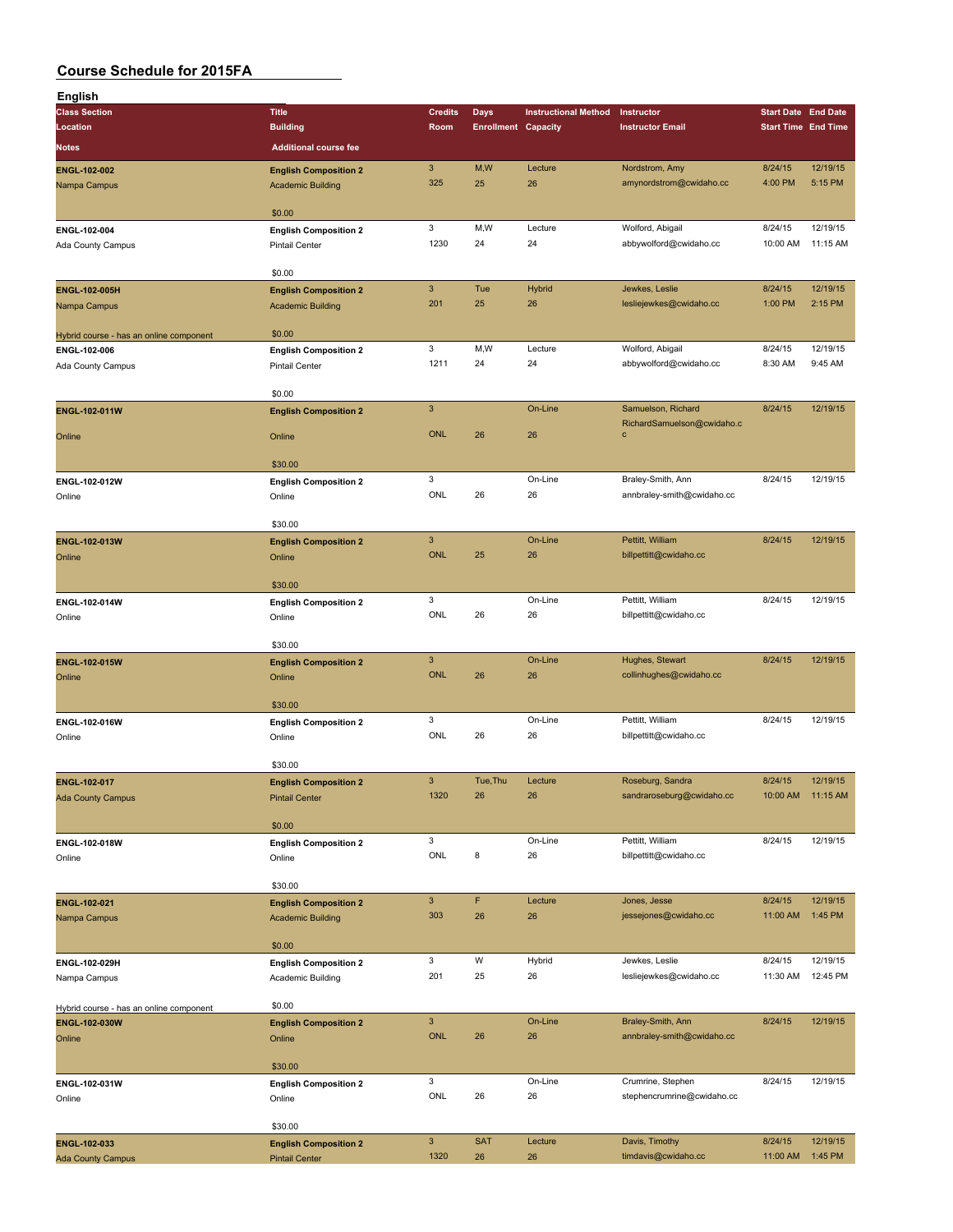| English                                                                      |                                                               |                                   |                            |                             |                                               |                            |                     |
|------------------------------------------------------------------------------|---------------------------------------------------------------|-----------------------------------|----------------------------|-----------------------------|-----------------------------------------------|----------------------------|---------------------|
| <b>Class Section</b>                                                         | <b>Title</b>                                                  | <b>Credits</b>                    | Days                       | <b>Instructional Method</b> | Instructor                                    | <b>Start Date End Date</b> |                     |
| Location                                                                     | <b>Building</b>                                               | Room                              | <b>Enrollment Capacity</b> |                             | <b>Instructor Email</b>                       | <b>Start Time End Time</b> |                     |
| <b>Notes</b>                                                                 | <b>Additional course fee</b>                                  |                                   |                            |                             |                                               |                            |                     |
|                                                                              |                                                               |                                   |                            |                             |                                               |                            |                     |
|                                                                              | \$0.00                                                        |                                   |                            |                             |                                               |                            |                     |
| ENGL-102-035                                                                 | <b>English Composition 2</b>                                  | 3                                 | F                          | Lecture                     | Davis, Timothy                                | 8/24/15                    | 12/19/15            |
| Ada County Campus                                                            | <b>Pintail Center</b>                                         | 1302                              | 26                         | 26                          | timdavis@cwidaho.cc                           | 8:00 AM                    | 10:45 AM            |
|                                                                              |                                                               |                                   |                            |                             |                                               |                            |                     |
|                                                                              | \$0.00                                                        | $\mathbf{3}$                      | Tue, Thu                   | Lecture                     | Heald, Denise                                 | 8/24/15                    | 12/19/15            |
| ENGL-102-038<br>Nampa Campus                                                 | <b>English Composition 2</b><br>Aspen Classroom Building      | 106                               | 25                         | 26                          | deniseheald@cwidaho.cc                        | 7:00 AM                    | 8:15 AM             |
|                                                                              |                                                               |                                   |                            |                             |                                               |                            |                     |
|                                                                              | \$0.00                                                        |                                   |                            |                             |                                               |                            |                     |
| ENGL-102-048H                                                                | <b>English Composition 2</b>                                  | $\mathbf 3$                       | W                          | Hybrid                      | Jewkes, Leslie                                | 8/24/15                    | 12/19/15            |
| Nampa Campus                                                                 | Academic Building                                             | 201                               | 21                         | 26                          | lesliejewkes@cwidaho.cc                       | 2:30 PM                    | 3:45 PM             |
|                                                                              |                                                               |                                   |                            |                             |                                               |                            |                     |
| Hybrid course - has an online component                                      | \$0.00                                                        | $\ensuremath{\mathsf{3}}$         | Tue, Thu                   | Lecture                     | Moorman, Matthew                              | 8/24/15                    | 12/19/15            |
| ENGL-102-055                                                                 | <b>English Composition 2</b><br><b>Mallard Place Building</b> | 1114                              | 25                         | 26                          | matthewmoorman@cwidaho.cc                     | 2:30 PM                    | 3:45 PM             |
| <b>Ada County Campus</b>                                                     |                                                               |                                   |                            |                             |                                               |                            |                     |
|                                                                              | \$0.00                                                        |                                   |                            |                             |                                               |                            |                     |
| ENGL-102-056                                                                 | <b>English Composition 2</b>                                  | 3                                 | Tue, Thu                   | Lecture                     | Moorman, Matthew                              | 8/24/15                    | 12/19/15            |
| Ada County Campus                                                            | Mallard Place Building                                        | 1114                              | 26                         | 26                          | matthewmoorman@cwidaho.cc                     | 4:00 PM                    | 5:15 PM             |
|                                                                              |                                                               |                                   |                            |                             |                                               |                            |                     |
|                                                                              | \$0.00                                                        |                                   |                            |                             |                                               |                            |                     |
| <b>ENGL-102-057</b>                                                          | <b>English Composition 2</b>                                  | $\ensuremath{\mathsf{3}}$<br>102E | M, W<br>23                 | Lecture<br>26               | Moorman, Matthew<br>matthewmoorman@cwidaho.cc | 8/24/15<br>2:30 PM         | 12/19/15<br>3:45 PM |
| Nampa Campus                                                                 | <b>Academic Building</b>                                      |                                   |                            |                             |                                               |                            |                     |
|                                                                              | \$0.00                                                        |                                   |                            |                             |                                               |                            |                     |
| ENGL-102-058                                                                 | <b>English Composition 2</b>                                  | 3                                 | M,W                        | Lecture                     | Moorman, Matthew                              | 8/24/15                    | 12/19/15            |
| Canyon County Center                                                         | Canyon County Center                                          | 252                               | 15                         | 26                          | matthewmoorman@cwidaho.cc                     | 10:00 AM                   | 11:15 AM            |
|                                                                              |                                                               |                                   |                            |                             |                                               |                            |                     |
|                                                                              | \$0.00                                                        |                                   |                            |                             |                                               |                            |                     |
| ENGL-102-059                                                                 | <b>English Composition 2</b>                                  | $\mathbf{3}$                      | M,W                        | Lecture                     | Wolford, Abigail                              | 8/24/15                    | 12/19/15            |
| <b>Ada County Campus</b>                                                     | <b>Pintail Center</b>                                         | 1320                              | 26                         | 26                          | abbywolford@cwidaho.cc                        | 11:30 AM                   | 12:45 PM            |
|                                                                              | \$0.00                                                        |                                   |                            |                             |                                               |                            |                     |
| ENGL-102-064H                                                                | <b>English Composition 2</b>                                  | $\mathbf 3$                       | М                          | Hybrid                      | Strickland, Sandie                            | 8/24/15                    | 12/19/15            |
| Nampa Campus                                                                 | Academic Building                                             | 201                               | 20                         | 26                          | sandiestrickland@cwidaho.cc                   | 11:30 AM                   | 12:45 PM            |
|                                                                              |                                                               |                                   |                            |                             |                                               |                            |                     |
| Hybrid course - has an online component                                      | \$0.00                                                        |                                   |                            |                             |                                               |                            |                     |
| <b>ENGL-102-065H</b>                                                         | <b>English Composition 2</b>                                  | $\mathbf{3}$                      | Thu                        | <b>Hybrid</b>               | Jewkes, Leslie                                | 8/24/15                    | 12/19/15            |
| Nampa Campus                                                                 | <b>Academic Building</b>                                      | 201                               | 15                         | 26                          | lesliejewkes@cwidaho.cc                       | 1:00 PM                    | 2:15 PM             |
|                                                                              |                                                               |                                   |                            |                             |                                               |                            |                     |
| Hybrid course - has an online component                                      | \$0.00                                                        | $\mathbf 3$                       |                            | On-Line                     | Roehr, Elizabeth                              | 8/24/15                    | 12/19/15            |
| ENGL-102-066W<br>Online                                                      | <b>English Composition 2</b><br>Online                        | ONL                               | 26                         | 26                          | tinaroehr@cwidaho.cc                          |                            |                     |
|                                                                              |                                                               |                                   |                            |                             |                                               |                            |                     |
|                                                                              | \$30.00                                                       |                                   |                            |                             |                                               |                            |                     |
| <b>ENGL-102-067W</b>                                                         | <b>English Composition 2</b>                                  | $\ensuremath{\mathsf{3}}$         |                            | On-Line                     | Roehr, Elizabeth                              | 8/24/15                    | 12/19/15            |
| Online                                                                       | Online                                                        | <b>ONL</b>                        | 26                         | 26                          | tinaroehr@cwidaho.cc                          |                            |                     |
|                                                                              |                                                               |                                   |                            |                             |                                               |                            |                     |
|                                                                              | \$30.00                                                       |                                   |                            |                             |                                               |                            |                     |
| ENGL-102-068W                                                                | <b>English Composition 2</b>                                  | 3<br>ONL                          | 25                         | On-Line<br>26               | Lowry, Jennifer<br>jennylowry@cwidaho.cc      | 8/24/15                    | 12/19/15            |
| Online                                                                       | Online                                                        |                                   |                            |                             |                                               |                            |                     |
|                                                                              | \$30.00                                                       |                                   |                            |                             |                                               |                            |                     |
| ENGL-102-900                                                                 | <b>English Composition 2</b>                                  | $\mathbf{3}$                      | Tue                        | Lecture                     | Terry, Michael                                | 8/24/15                    | 12/19/15            |
| <b>Community Locations</b>                                                   | Micron Technology - BOISE                                     | 127A                              | 11                         | 10                          | michaelterry@cwidaho.cc                       | 6:00 PM                    | 9:00 PM             |
| Micron Technology in Boise. Security clearance<br>req'd. Contact Paula Smith |                                                               |                                   |                            |                             |                                               |                            |                     |
| (paulasmith@micron.com)                                                      | \$0.00                                                        |                                   |                            |                             |                                               |                            |                     |
| ENGL-199-001                                                                 | ST: Children's Literature                                     | 3                                 | Tue, Thu                   | <b>Special Topics</b>       | Jewkes, Leslie                                | 8/24/15                    | 12/19/15            |
| Nampa Campus                                                                 | Multipurpose Classroom Bldg                                   | 205                               | 9                          | 15                          | lesliejewkes@cwidaho.cc                       | 8:30 AM                    | 9:45 AM             |
|                                                                              |                                                               |                                   |                            |                             |                                               |                            |                     |
| Cross Listed With EDUC 199                                                   | \$0.00                                                        | $\mathbf{3}$                      | M,W                        | Lecture                     |                                               | 8/24/15                    | 12/19/15            |
| ENGL-201-001                                                                 | <b>Intermediate Expository Comp</b>                           | 106                               | 17                         | 26                          | Witt, Ryan<br>ryanwitt@cwidaho.cc             | 2:30 PM                    | 3:45 PM             |
| Nampa Campus                                                                 | <b>Academic Building</b>                                      |                                   |                            |                             |                                               |                            |                     |
|                                                                              | \$0.00                                                        |                                   |                            |                             |                                               |                            |                     |
| ENGL-202-001W                                                                | <b>Technical Communication</b>                                | 3                                 |                            | On-Line                     | Von Der Ehe, Karl                             | 8/24/15                    | 12/19/15            |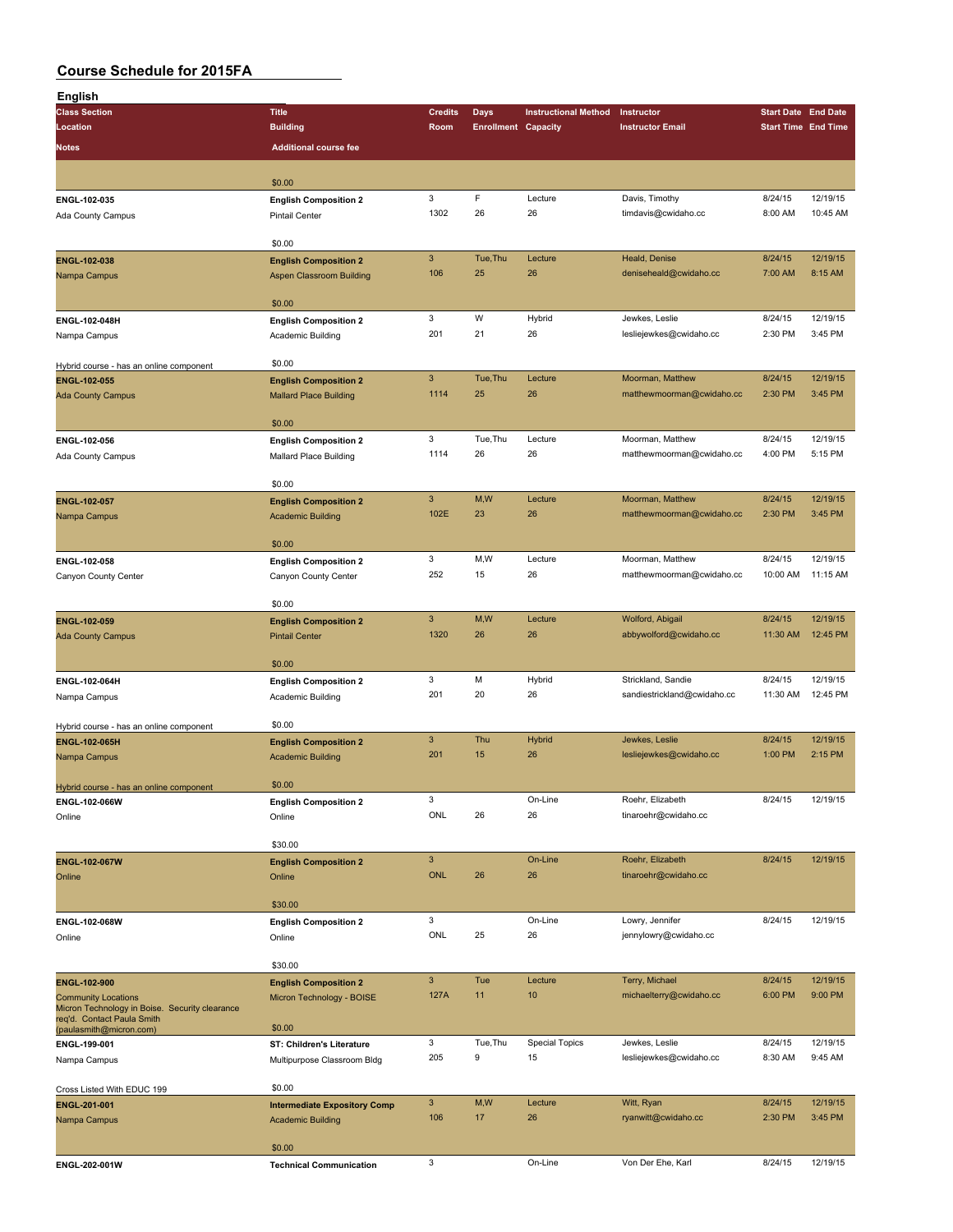| <b>English</b>           |                                                                |                           |                            |                             |                          |                            |          |
|--------------------------|----------------------------------------------------------------|---------------------------|----------------------------|-----------------------------|--------------------------|----------------------------|----------|
| <b>Class Section</b>     | <b>Title</b>                                                   | <b>Credits</b>            | <b>Days</b>                | <b>Instructional Method</b> | Instructor               | <b>Start Date</b> End Date |          |
| Location                 | <b>Building</b>                                                | Room                      | <b>Enrollment Capacity</b> |                             | <b>Instructor Email</b>  | <b>Start Time End Time</b> |          |
| <b>Notes</b>             | <b>Additional course fee</b>                                   |                           |                            |                             |                          |                            |          |
| Online                   | Online                                                         | ONL                       | 17                         | 27                          | karlvonderehe@cwidaho.cc |                            |          |
|                          | \$30.00                                                        |                           |                            |                             |                          |                            |          |
| ENGL-202-002W            | <b>Technical Communication</b>                                 | $\mathbf{3}$              |                            | On-Line                     | Von Der Ehe, Karl        | 8/24/15                    | 12/19/15 |
| Online                   | Online                                                         | <b>ONL</b>                | 26                         | 27                          | karlvonderehe@cwidaho.cc |                            |          |
|                          | \$30.00                                                        |                           |                            |                             |                          |                            |          |
| ENGL-202-003W            | <b>Technical Communication</b>                                 | 3                         |                            | On-Line                     | Von Der Ehe, Karl        | 8/24/15                    | 12/19/15 |
| Online                   | Online                                                         | ONL                       | 27                         | 27                          | karlvonderehe@cwidaho.cc |                            |          |
|                          |                                                                |                           |                            |                             |                          |                            |          |
| ENGL-204-001W            | \$30.00<br><b>Introduction to Poetry</b>                       | $\mathbf{3}$              |                            | On-Line                     | Jewkes, Leslie           | 8/24/15                    | 12/19/15 |
| Online                   | Online                                                         | ONL                       | 27                         | 27                          | lesliejewkes@cwidaho.cc  |                            |          |
|                          |                                                                |                           |                            |                             |                          |                            |          |
|                          | \$30.00                                                        |                           |                            |                             |                          |                            |          |
| ENGL-211-001             | Intro to Literary Analysis                                     | 3                         | Tue, Thu                   | Lecture                     | Nicholas, David          | 8/24/15                    | 12/19/15 |
| Ada County Campus        | <b>Mallard Place Building</b>                                  | 1114                      | 15                         | 24                          | davenicholas@cwidaho.cc  | 1:00 PM                    | 2:15 PM  |
|                          | \$0.00                                                         |                           |                            |                             |                          |                            |          |
| ENGL-215-001W            | <b>Survey of World Mythology</b>                               | $\ensuremath{\mathsf{3}}$ |                            | On-Line                     | Hughes, Stewart          | 8/24/15                    | 12/19/15 |
| Online                   | Online                                                         | <b>ONL</b>                | 27                         | 27                          | collinhughes@cwidaho.cc  |                            |          |
|                          | \$30.00                                                        |                           |                            |                             |                          |                            |          |
| ENGL-257-001W            | Surv of Western World Lit 1                                    | 3                         |                            | On-Line                     | Hughes, Stewart          | 8/24/15                    | 12/19/15 |
| Online                   | Online                                                         | ONL                       | 27                         | 27                          | collinhughes@cwidaho.cc  |                            |          |
|                          |                                                                |                           |                            |                             |                          |                            |          |
| <b>ENGL-267-001</b>      | \$30.00                                                        | $\mathbf{3}$              | F                          | Lecture                     | Wolford, Abigail         | 8/24/15                    | 12/19/15 |
| <b>Ada County Campus</b> | <b>Survey of English Literature 1</b><br><b>Pintail Center</b> | 1206                      | 18                         | 30                          | abbywolford@cwidaho.cc   | 11:00 AM                   | 1:45 PM  |
|                          |                                                                |                           |                            |                             |                          |                            |          |
|                          | \$0.00                                                         |                           |                            |                             |                          |                            |          |
| ENGL-277-001W            | Survey of American Lit 1                                       | 3                         |                            | On-Line                     | Roehr, Elizabeth         | 8/24/15                    | 12/19/15 |
| Online                   | Online                                                         | ONL                       | 27                         | 27                          | tinaroehr@cwidaho.cc     |                            |          |
|                          | \$30.00                                                        |                           |                            |                             |                          |                            |          |
| ENGL-291-001             | <b>Creative Writing Poetry</b>                                 | $\mathsf 3$               | M,W                        | Lecture                     | Wolford, Abigail         | 8/24/15                    | 12/19/15 |
| <b>Ada County Campus</b> | <b>Mallard Place Building</b>                                  | 1114                      | 13                         | 24                          | abbywolford@cwidaho.cc   | 2:30 PM                    | 3:45 PM  |
|                          | \$0.00                                                         |                           |                            |                             |                          |                            |          |
| ENGL-292-001W            | <b>Creative Writing Fiction</b>                                | 3                         |                            | On-Line                     | Nicholas, David          | 8/24/15                    | 12/19/15 |
| Online                   | Online                                                         | ONL                       | 24                         | 24                          | davenicholas@cwidaho.cc  |                            |          |
|                          |                                                                |                           |                            |                             |                          |                            |          |
| ENGL-293-002W            | \$30.00                                                        | $\ensuremath{\mathsf{3}}$ |                            | On-Line                     | Collins, Malia           | 8/24/15                    | 12/19/15 |
| Online                   | <b>Creative Writing Nonfiction</b><br>Online                   | ONL                       | 25                         | 25                          | maliacollins@cwidaho.cc  |                            |          |
|                          |                                                                |                           |                            |                             |                          |                            |          |
|                          | \$30.00                                                        |                           |                            |                             |                          |                            |          |

#### **English As a Second Language**

| <b>Class Section</b><br>Location | <b>Title</b><br><b>Building</b>    | <b>Credits</b><br>Room | <b>Days</b><br><b>Enrollment Capacity</b> | <b>Instructional Method</b> | Instructor<br><b>Instructor Email</b> | <b>Start Date End Date</b><br><b>Start Time End Time</b> |          |
|----------------------------------|------------------------------------|------------------------|-------------------------------------------|-----------------------------|---------------------------------------|----------------------------------------------------------|----------|
| <b>Notes</b>                     | <b>Additional course fee</b>       |                        |                                           |                             |                                       |                                                          |          |
| <b>ENGS-103-001</b>              | <b>ESL Reading &amp; Writing 2</b> | 3                      | Tue, Thu                                  | Lecture                     | Draney, Jenica                        | 8/24/15                                                  | 12/19/15 |
| <b>Ada County Campus</b>         | <b>Mallard Place Building</b>      | 1112                   | 12                                        | 24                          | jenicadraney@cwidaho.cc               | 2:30 PM                                                  | 3:45 PM  |
|                                  | \$0.00                             |                        |                                           |                             |                                       |                                                          |          |
| ENGS-104-001                     | <b>ESL Reading &amp; Writing 3</b> | 3                      | Tue, Thu                                  | Lecture                     | Draney, Jenica                        | 8/24/15                                                  | 12/19/15 |
| Ada County Campus                | Mallard Place Building             | 1112                   | 21                                        | 24                          | jenicadraney@cwidaho.cc               | 1:00 PM                                                  | 2:15 PM  |
|                                  | \$0.00                             |                        |                                           |                             |                                       |                                                          |          |
| Finance                          |                                    |                        |                                           |                             |                                       |                                                          |          |
| <b>Class Section</b>             | <b>Title</b>                       | <b>Credits</b>         | <b>Days</b>                               | <b>Instructional Method</b> | Instructor                            | <b>Start Date End Date</b>                               |          |

| <b>Class Section</b> | Title :                      | Credits Davs |                            | Instructional Method Instructor |                         | <b>Start Date End Date</b> |
|----------------------|------------------------------|--------------|----------------------------|---------------------------------|-------------------------|----------------------------|
| Location             | <b>Building</b>              | <b>Room</b>  | <b>Enrollment Capacity</b> |                                 | <b>Instructor Email</b> | <b>Start Time End Time</b> |
| <b>Notes</b>         | <b>Additional course fee</b> |              |                            |                                 |                         |                            |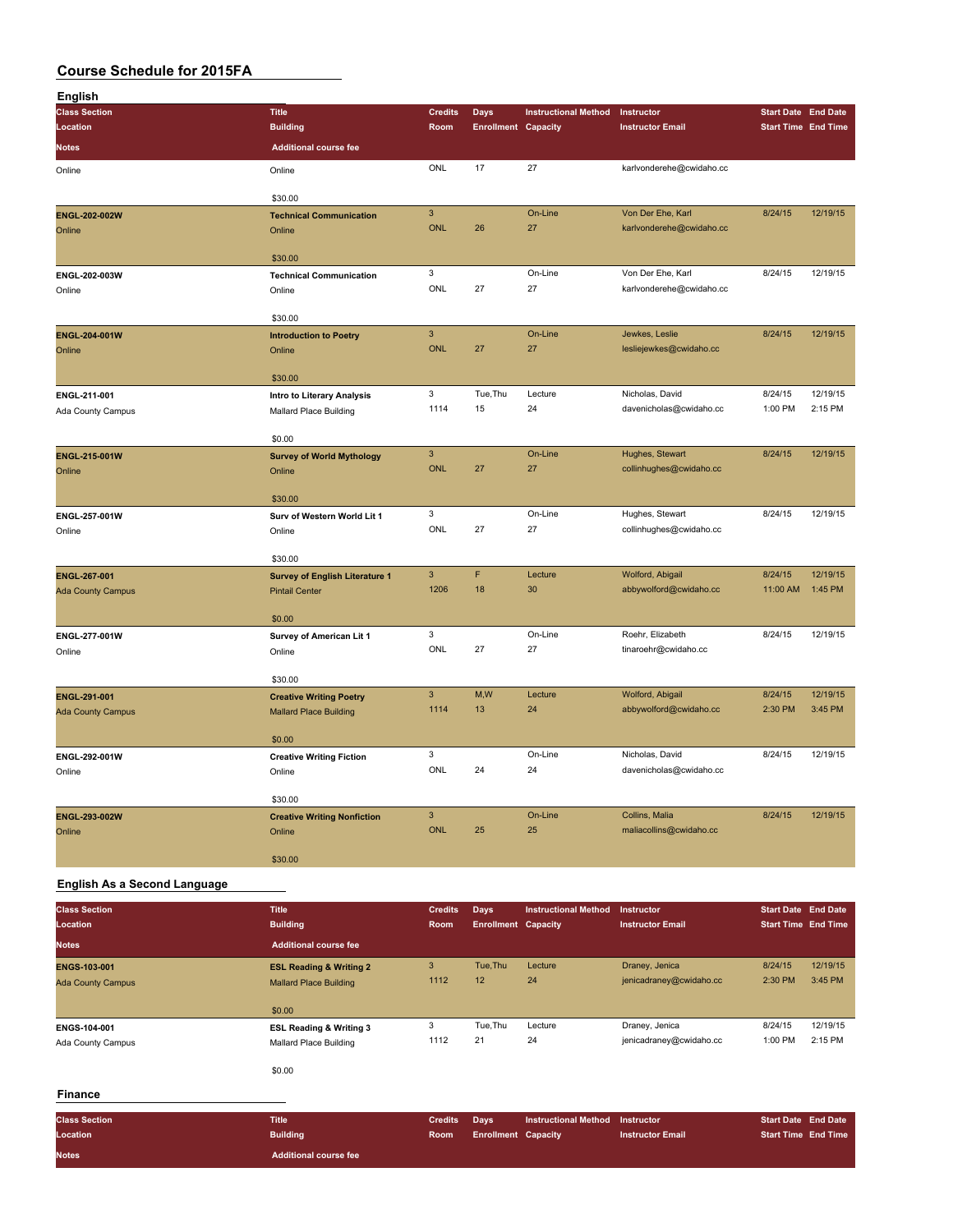| <b>Finance</b>                          |                                  |                |                            |                             |                          |         |                            |
|-----------------------------------------|----------------------------------|----------------|----------------------------|-----------------------------|--------------------------|---------|----------------------------|
| <b>Class Section</b>                    | <b>Title</b>                     | <b>Credits</b> | <b>Days</b>                | <b>Instructional Method</b> | Instructor               |         | <b>Start Date End Date</b> |
| Location                                | <b>Building</b>                  | Room           | <b>Enrollment Capacity</b> |                             | <b>Instructor Email</b>  |         | <b>Start Time</b> End Time |
| <b>Notes</b>                            | <b>Additional course fee</b>     |                |                            |                             |                          |         |                            |
| <b>FINA-102-001H</b>                    | <b>Personal Finance</b>          | 3              | W                          | <b>Hybrid</b>               | Batali, Jorene           | 8/24/15 | 12/19/15                   |
| Nampa Campus                            | <b>Academic Building</b>         | 105            | 18                         | 30                          | jorenebatali@cwidaho.cc  | 2:30 PM | 3:45 PM                    |
| Hybrid course - has an online component | \$0.00                           |                |                            |                             |                          |         |                            |
| FINA-102-006W                           | <b>Personal Finance</b>          | 3              |                            | On-Line                     | Batali, Jorene           | 8/24/15 | 12/19/15                   |
| Online                                  | Online                           | ONL            | 30                         | 30                          | jorenebatali@cwidaho.cc  |         |                            |
|                                         | \$30.00                          |                |                            |                             |                          |         |                            |
| <b>FINA-102-007W</b>                    | <b>Personal Finance</b>          | 3              |                            | On-Line                     | Smith, Courtney          | 8/24/15 | 12/19/15                   |
| Online                                  | Online                           | <b>ONL</b>     | 30                         | 30                          | courtneysmith@cwidaho.cc |         |                            |
|                                         | \$30.00                          |                |                            |                             |                          |         |                            |
| FINA-209-001W                           | <b>Fundamentals of Investing</b> | 3              |                            | On-Line                     | Welker, Joseph           | 8/24/15 | 12/19/15                   |
| Online                                  | Online                           | ONL            | 20                         | 30                          | joewelker@cwidaho.cc     |         |                            |
|                                         | \$30.00                          |                |                            |                             |                          |         |                            |

#### **French**

| <b>Class Section</b><br>Location<br><b>Notes</b> | <b>Title</b><br><b>Building</b><br>Additional course fee         | <b>Credits</b><br><b>Room</b>  | Days<br><b>Enrollment Capacity</b> | <b>Instructional Method</b> | Instructor<br><b>Instructor Email</b>       | <b>Start Date End Date</b><br><b>Start Time End Time</b> |                     |
|--------------------------------------------------|------------------------------------------------------------------|--------------------------------|------------------------------------|-----------------------------|---------------------------------------------|----------------------------------------------------------|---------------------|
| FREN-101-001<br>Nampa Campus                     | <b>Elementary French 1</b><br><b>Academic Building</b><br>\$0.00 | 4<br>309                       | M,W<br>29                          | Lecture<br>29               | Horning, Andrew<br>andrewhorning@cwidaho.cc | 8/24/15<br>5:30 PM                                       | 12/19/15<br>7:20 PM |
| FREN-101-002W<br>Online                          | <b>Elementary French 1</b><br>Online<br>\$40.00                  | $\overline{\mathbf{4}}$<br>ONL | 28                                 | On-Line<br>29               | Horning, Andrew<br>andrewhorning@cwidaho.cc | 8/24/15                                                  | 12/19/15            |

#### **Geography**

| <b>Class Section</b>        | <b>Title</b>                    | <b>Credits</b>          | Days                       | <b>Instructional Method</b> | Instructor               | <b>Start Date End Date</b> |          |
|-----------------------------|---------------------------------|-------------------------|----------------------------|-----------------------------|--------------------------|----------------------------|----------|
| Location                    | <b>Building</b>                 | Room                    | <b>Enrollment Capacity</b> |                             | <b>Instructor Email</b>  | <b>Start Time End Time</b> |          |
| <b>Notes</b>                | <b>Additional course fee</b>    |                         |                            |                             |                          |                            |          |
| GEOG-100-001W               | <b>Physical Geography</b>       | $\overline{4}$          |                            | On-Line                     | Webber, Beau             | 8/24/15                    | 12/19/15 |
| Online                      | Online                          | <b>ONL</b>              | 30                         | 30                          | beauwebber@cwidaho.cc    |                            |          |
| Corequisite: GEOG 100L 001W | \$40.00                         |                         |                            |                             |                          |                            |          |
| GEOG-100-002W               | <b>Physical Geography</b>       | $\overline{\mathbf{4}}$ |                            | On-Line                     | Webber, Beau             | 8/24/15                    | 12/19/15 |
| Online                      | Online                          | ONL                     | 30                         | 30                          | beauwebber@cwidaho.cc    |                            |          |
| Corequsite: GEOG 100L 002W  | \$40.00                         |                         |                            |                             |                          |                            |          |
| GEOG-100-004W               | <b>Physical Geography</b>       | $\overline{4}$          |                            | On-Line                     | Krouse, Bryan            | 8/24/15                    | 12/19/15 |
| Online                      | Online                          | <b>ONL</b>              | 30                         | 30                          | bryankrouse@cwidaho.cc   |                            |          |
| Corequsite: GEOG 100L 004W  | \$40.00                         |                         |                            |                             |                          |                            |          |
| GEOG-100L-001W              | <b>Physical Geography Lab</b>   | 0                       |                            | On-Line                     | Webber, Beau             | 8/24/15                    | 12/19/15 |
| Online                      | Online                          | ONL                     | 120                        | 120                         | beauwebber@cwidaho.cc    |                            |          |
| Corequisite: GEOG 100 001W  | \$0.00                          |                         |                            |                             |                          |                            |          |
| GEOG-100L-002W              | <b>Physical Geography Lab</b>   | $\pmb{0}$               |                            | On-Line                     | Webber, Beau             | 8/24/15                    | 12/19/15 |
| Online                      | Online                          | <b>ONL</b>              | 30                         | 30                          | beauwebber@cwidaho.cc    |                            |          |
| Corequisite: GEOG 100 002W  | \$0.00                          |                         |                            |                             |                          |                            |          |
| GEOG-100L-004W              | <b>Physical Geography Lab</b>   | $\mathbf 0$             |                            | On-Line                     | Krouse, Bryan            | 8/24/15                    | 12/19/15 |
| Online                      | Online                          | ONL                     | 120                        | 120                         | bryankrouse@cwidaho.cc   |                            |          |
| Corequisite: GEOG 100 004W  | \$0.00                          |                         |                            |                             |                          |                            |          |
| GEOG-102-001W               | <b>Cultural Geography</b>       | 3                       |                            | On-Line                     | Ferney, Natalya          | 8/24/15                    | 12/19/15 |
| Online                      | Online                          | <b>ONL</b>              | 35                         | 35                          | natashaferney@cwidaho.cc |                            |          |
|                             | \$30.00                         |                         |                            |                             |                          |                            |          |
| GEOG-200-001W               | <b>World Regional Geography</b> | 3                       |                            | On-Line                     | Ferney, Natalya          | 8/24/15                    | 12/19/15 |
| Online                      | Online                          | ONL                     | 30                         | 30                          | natashaferney@cwidaho.cc |                            |          |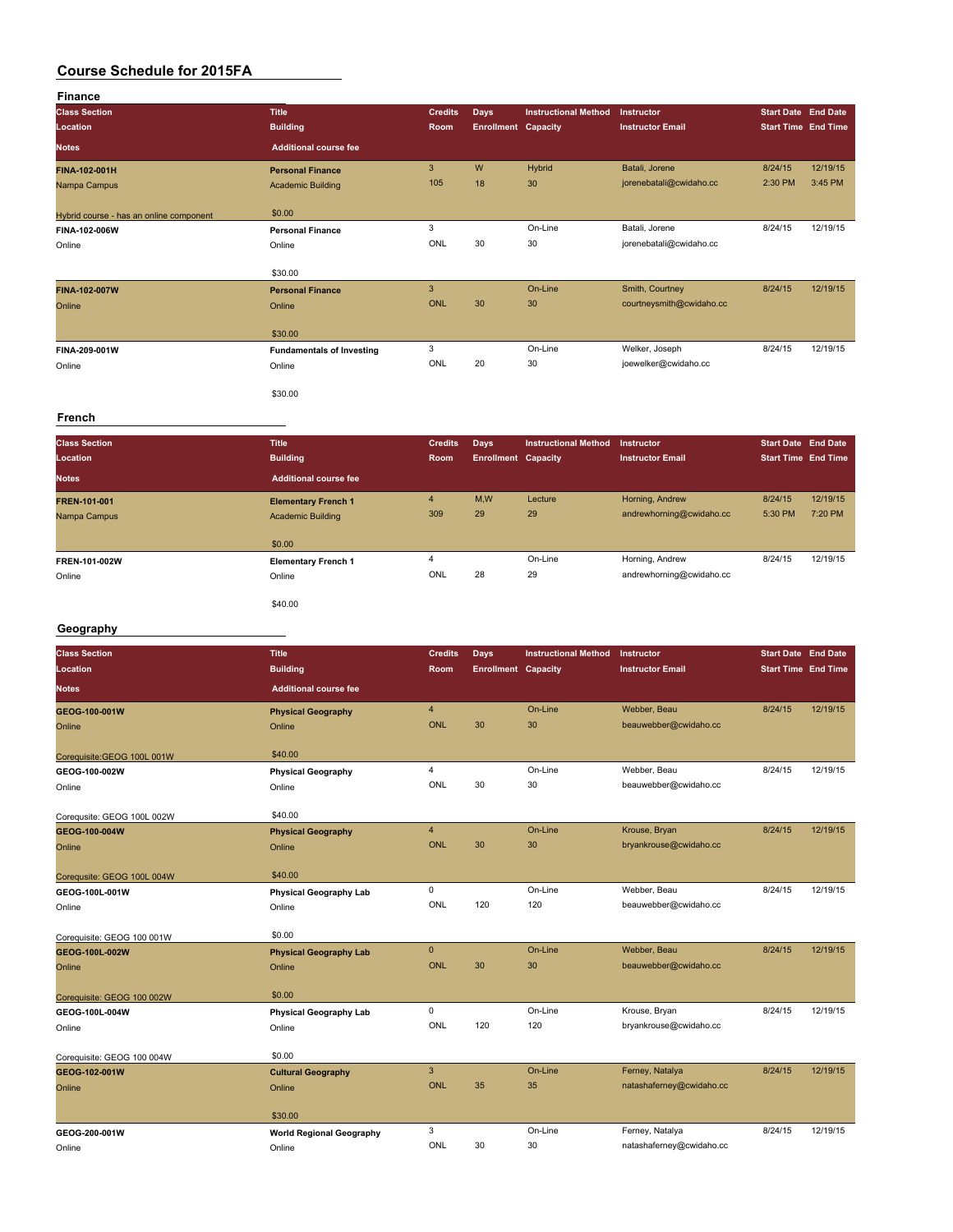| Geography                     |                                                  |                         |                            |                             |                            |                            |          |
|-------------------------------|--------------------------------------------------|-------------------------|----------------------------|-----------------------------|----------------------------|----------------------------|----------|
| <b>Class Section</b>          | <b>Title</b>                                     | <b>Credits</b>          | <b>Days</b>                | <b>Instructional Method</b> | Instructor                 | <b>Start Date End Date</b> |          |
| Location                      | <b>Building</b>                                  | Room                    | <b>Enrollment Capacity</b> |                             | <b>Instructor Email</b>    | <b>Start Time End Time</b> |          |
| <b>Notes</b>                  | <b>Additional course fee</b>                     |                         |                            |                             |                            |                            |          |
|                               | \$30.00                                          |                         |                            |                             |                            |                            |          |
| Geology                       |                                                  |                         |                            |                             |                            |                            |          |
| <b>Class Section</b>          | <b>Title</b>                                     | <b>Credits</b>          | <b>Days</b>                | <b>Instructional Method</b> | Instructor                 | <b>Start Date End Date</b> |          |
| Location                      | <b>Building</b>                                  | Room                    | <b>Enrollment Capacity</b> |                             | <b>Instructor Email</b>    | <b>Start Time End Time</b> |          |
| <b>Notes</b>                  | <b>Additional course fee</b>                     |                         |                            |                             |                            |                            |          |
| GEOL-101-001                  | <b>Physical Geology</b>                          | $\overline{\mathbf{4}}$ | M,W                        | Lecture                     | Sundell, Ander             | 8/24/15                    | 12/19/15 |
| Nampa Campus                  | <b>Academic Building</b>                         | 102E                    | 48                         | 48                          | andersundell@cwidaho.cc    | 11:30 AM                   | 12:45 PM |
| Corequisite: GEOL 101L        | \$0.00                                           |                         |                            |                             |                            |                            |          |
| GEOL-101-002                  | <b>Physical Geology</b>                          | $\overline{4}$          | M,W                        | Lecture                     | Sundell, Ander             | 8/24/15                    | 12/19/15 |
| Nampa Campus                  | Academic Building                                | 102E                    | 24                         | 24                          | andersundell@cwidaho.cc    | 4:00 PM                    | 5:15 PM  |
| Corequisite: GEOL 101L        | \$0.00                                           |                         |                            |                             |                            |                            |          |
| GEOL-101L-001                 | <b>Physical Geology Lab</b>                      | $\mathbf 0$             | F                          | Lab                         | Sundell, Ander             | 8/24/15                    | 12/19/15 |
| Nampa Campus                  | <b>Academic Building</b>                         | 220                     | 24                         | 24                          | andersundell@cwidaho.cc    | 9:00 AM                    | 10:45 AM |
|                               | \$30.00                                          |                         |                            |                             |                            |                            |          |
| Corequisite: GEOL 101         |                                                  | $\mathsf 0$             | W                          | Lab                         | Sundell, Ander             | 8/24/15                    | 12/19/15 |
| GEOL-101L-005<br>Nampa Campus | <b>Physical Geology Lab</b><br>Academic Building | 220                     | 24                         | 24                          | andersundell@cwidaho.cc    | 1:00 PM                    | 2:45 PM  |
|                               |                                                  |                         |                            |                             |                            |                            |          |
| Corequisite: GEOL 101         | \$30.00                                          |                         |                            |                             |                            |                            |          |
| GEOL-101L-006                 | <b>Physical Geology Lab</b>                      | $\pmb{0}$               | Thu                        | Lab                         | McCutcheon, Ryan           | 8/24/15                    | 12/19/15 |
| Nampa Campus                  | <b>Academic Building</b>                         | 220                     | 24                         | 24                          | ryanmccutcheon@cwidaho.cc  | 2:00 PM                    | 3:45 PM  |
| Corequisite: GEOL 101         | \$30.00                                          |                         |                            |                             |                            |                            |          |
| GEOL-104-001                  | <b>Natural Disasters &amp; Env Geol</b>          | $\overline{4}$          | Tue, Thu                   | Lecture                     | Schlegel, Melissa          | 8/24/15                    | 12/19/15 |
| Nampa Campus                  | Academic Building                                | 102E                    | 42                         | 48                          | melissaschlegel@cwidaho.cc | 4:00 PM                    | 5:15 PM  |
| Corequisite: GEOL 104L        | \$0.00                                           |                         |                            |                             |                            |                            |          |
| GEOL-104L-001                 | Nat Disasters & Env Geol Lab                     | $\mathbf{0}$            | Tue                        | Lab                         | McCutcheon, Ryan           | 8/24/15                    | 12/19/15 |
| Nampa Campus                  | <b>Academic Building</b>                         | 220                     | 18                         | 24                          | ryanmccutcheon@cwidaho.cc  | 2:00 PM                    | 3:45 PM  |
| Corequisite: GEOL 104         | \$10.00                                          |                         |                            |                             |                            |                            |          |
| GEOL-104L-002                 | Nat Disasters & Env Geol Lab                     | $\pmb{0}$               | Thu                        | Lab                         | McCutcheon, Ryan           | 8/24/15                    | 12/19/15 |
| Nampa Campus                  | Academic Building                                | 220                     | 24                         | 24                          | ryanmccutcheon@cwidaho.cc  | 5:30 PM                    | 7:15 PM  |
| Corequisite: GEOL 104         | \$10.00                                          |                         |                            |                             |                            |                            |          |
| GEOL-155-001                  | <b>Intro to GPS</b>                              | $\overline{2}$          | F                          | Lecture                     | Krouse, Bryan              | 8/24/15                    | 12/19/15 |
| Nampa Campus                  | <b>Academic Building</b>                         | 201                     | 19                         | 30                          | bryankrouse@cwidaho.cc     | 10:00 AM                   | 11:45 AM |
|                               | \$0.00                                           |                         |                            |                             |                            |                            |          |
| GEOL-275-001                  | <b>Field Geology</b>                             | $\overline{4}$          | $\mathsf F$                | Lecture                     | Sundell, Ander             | 8/24/15                    | 12/19/15 |
| Nampa Campus                  | Academic Building                                | 309                     | 14                         | 16                          | andersundell@cwidaho.cc    | 12:00 PM                   | 5:00 PM  |
|                               |                                                  |                         |                            |                             |                            |                            |          |
|                               | \$0.00                                           |                         |                            |                             |                            |                            |          |

#### **Health, Rec & Fitness-Academic**

| <b>Class Section</b>                   | <b>Title</b>                 | <b>Credits</b> | <b>Days</b>                | <b>Instructional Method</b> | <b>Instructor</b>       | <b>Start Date End Date</b> |          |
|----------------------------------------|------------------------------|----------------|----------------------------|-----------------------------|-------------------------|----------------------------|----------|
| Location                               | <b>Building</b>              | Room           | <b>Enrollment Capacity</b> |                             | <b>Instructor Email</b> | <b>Start Time End Time</b> |          |
| <b>Notes</b>                           | <b>Additional course fee</b> |                |                            |                             |                         |                            |          |
| <b>HLTH-155-001</b>                    | <b>Health &amp; Wellness</b> | 3              | M,W                        | Lecture                     | Curry, Timothy          | 8/24/15                    | 12/19/15 |
| Nampa Campus                           | Aspen Classroom Building     | 101            | 31                         | 35                          | timcurry@cwidaho.cc     | 1:00 PM                    | 2:15 PM  |
|                                        |                              |                |                            |                             |                         |                            |          |
|                                        | \$15.00                      |                |                            |                             |                         |                            |          |
| HLTH-155-002                           | <b>Health &amp; Wellness</b> | 3              | M,W                        | Lecture                     | Lung, Janice            | 8/24/15                    | 12/19/15 |
| Nampa Campus                           | Aspen Classroom Building     | 108            | 35                         | 35                          | janicelung@cwidaho.cc   | 8:30 AM                    | 9:45 AM  |
|                                        |                              |                |                            |                             |                         |                            |          |
|                                        | \$15.00                      |                |                            |                             |                         |                            |          |
| <b>HLTH-155-003H</b>                   | <b>Health &amp; Wellness</b> | 3              | M                          | Hybrid                      | Lung, Janice            | 8/24/15                    | 12/19/15 |
| Nampa Campus                           | Aspen Classroom Building     | 106            | 35                         | 35                          | janicelung@cwidaho.cc   | 1:00 PM                    | 2:15 PM  |
|                                        |                              |                |                            |                             |                         |                            |          |
| Hybrid Course-Has an online component. | \$15.00                      |                |                            |                             |                         |                            |          |
| HLTH-155-004                           | <b>Health &amp; Wellness</b> | 3              | M,W                        | Lecture                     | Lung, Janice            | 8/24/15                    | 12/19/15 |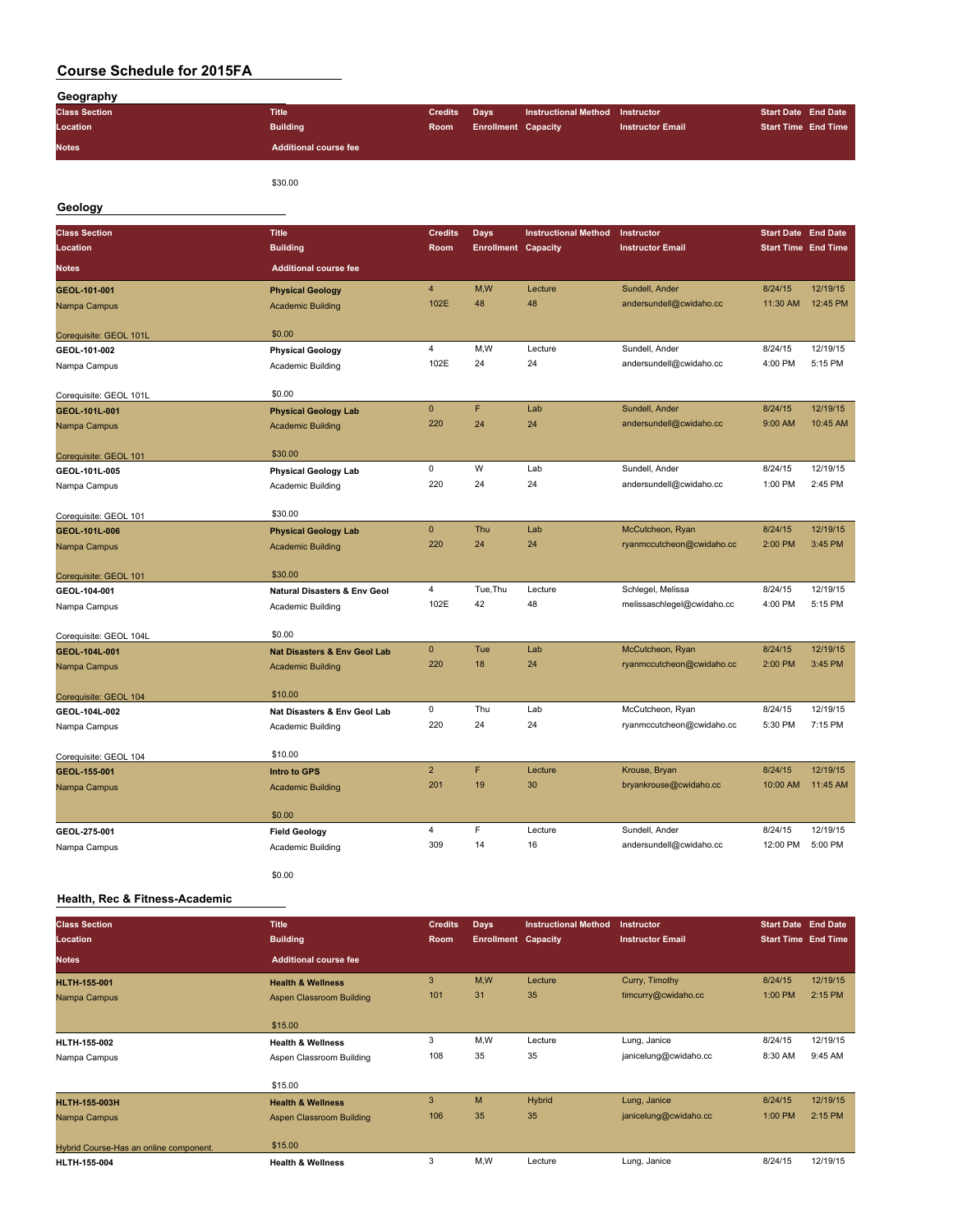#### **Health, Rec & Fitness-Academic**

| <b>Class Section</b>                   | <b>Title</b>                                          | <b>Credits</b>          | Days                       | <b>Instructional Method</b> | Instructor                            | <b>Start Date End Date</b> |          |
|----------------------------------------|-------------------------------------------------------|-------------------------|----------------------------|-----------------------------|---------------------------------------|----------------------------|----------|
| Location                               | <b>Building</b>                                       | Room                    | <b>Enrollment Capacity</b> |                             | <b>Instructor Email</b>               | <b>Start Time End Time</b> |          |
| <b>Notes</b>                           | <b>Additional course fee</b>                          |                         |                            |                             |                                       |                            |          |
| Nampa Campus                           | Aspen Classroom Building                              | 101                     | 34                         | 35                          | janicelung@cwidaho.cc                 | 2:30 PM                    | 3:45 PM  |
|                                        | \$15.00                                               |                         |                            |                             |                                       |                            |          |
| <b>HLTH-155-005H</b>                   | <b>Health &amp; Wellness</b>                          | $\mathbf{3}$            | Tue                        | <b>Hybrid</b>               | Curry, Timothy                        | 8/24/15                    | 12/19/15 |
| Nampa Campus                           | Aspen Classroom Building                              | 127                     | 35                         | 35                          | timcurry@cwidaho.cc                   | 11:30 AM                   | 12:45 PM |
|                                        |                                                       |                         |                            |                             |                                       |                            |          |
| Hybrid Course-Has an online component. | \$15.00                                               | 3                       |                            | On-Line                     | Tigue, Jaime                          | 8/24/15                    | 12/19/15 |
| <b>HLTH-155-007W</b><br>Online         | <b>Health &amp; Wellness</b><br>Online                | ONL                     | 33                         | 33                          | jaimetigue@cwidaho.cc                 |                            |          |
|                                        |                                                       |                         |                            |                             |                                       |                            |          |
|                                        | \$30.00                                               |                         |                            |                             |                                       |                            |          |
| <b>HLTH-155-008W</b>                   | <b>Health &amp; Wellness</b>                          | $\mathsf 3$             |                            | On-Line                     | Harwood, Kristin                      | 8/24/15                    | 12/19/15 |
| Online                                 | Online                                                | <b>ONL</b>              | 32                         | 33                          | kristinharwood@cwidaho.cc             |                            |          |
|                                        |                                                       |                         |                            |                             |                                       |                            |          |
|                                        | \$30.00                                               | 3                       |                            | On-Line                     |                                       | 8/24/15                    | 12/19/15 |
| HLTH-155-009W                          | <b>Health &amp; Wellness</b>                          | ONL                     | 32                         | 33                          | Tigue, Jaime<br>jaimetigue@cwidaho.cc |                            |          |
| Online                                 | Online                                                |                         |                            |                             |                                       |                            |          |
|                                        | \$30.00                                               |                         |                            |                             |                                       |                            |          |
| <b>HLTH-155-010W</b>                   | <b>Health &amp; Wellness</b>                          | $\mathsf 3$             |                            | On-Line                     | Harwood, Kristin                      | 8/24/15                    | 12/19/15 |
| Online                                 | Online                                                | <b>ONL</b>              | 32                         | 33                          | kristinharwood@cwidaho.cc             |                            |          |
|                                        |                                                       |                         |                            |                             |                                       |                            |          |
|                                        | \$30.00                                               | $\mathbf 3$             | M,W                        | Lecture                     |                                       |                            | 12/19/15 |
| HLTH-155-011                           | <b>Health &amp; Wellness</b>                          | 1230                    | 24                         | 24                          | Smit, Melody<br>melodysmit@cwidaho.cc | 8/24/15<br>7:00 PM         | 8:15 PM  |
| Ada County Campus                      | Pintail Center                                        |                         |                            |                             |                                       |                            |          |
|                                        | \$15.00                                               |                         |                            |                             |                                       |                            |          |
| <b>HLTH-155-012W</b>                   | <b>Health &amp; Wellness</b>                          | $\mathsf 3$             |                            | On-Line                     | Harwood, Kristin                      | 8/24/15                    | 12/19/15 |
| Online                                 | Online                                                | <b>ONL</b>              | 33                         | 33                          | kristinharwood@cwidaho.cc             |                            |          |
|                                        |                                                       |                         |                            |                             |                                       |                            |          |
|                                        | \$30.00                                               | 3                       | M,W                        | Lecture                     | Curry, Timothy                        | 8/24/15                    | 12/19/15 |
| HLTH-155-013                           | <b>Health &amp; Wellness</b><br><b>Pintail Center</b> | 1208                    | 29                         | 30                          | timcurry@cwidaho.cc                   | 4:00 PM                    | 5:15 PM  |
| Ada County Campus                      |                                                       |                         |                            |                             |                                       |                            |          |
|                                        | \$15.00                                               |                         |                            |                             |                                       |                            |          |
| <b>HLTH-220-001</b>                    | <b>Care &amp; Prevention Athltc Injry</b>             | $\overline{\mathbf{4}}$ | M,W                        | Lecture                     | Ford, Philip                          | 8/24/15                    | 12/19/15 |
| Nampa Campus                           | <b>Aspen Classroom Building</b>                       | 101                     | 10                         | 24                          | philford@cwidaho.cc                   | 4:00 PM                    | 5:50 PM  |
|                                        |                                                       |                         |                            |                             |                                       |                            |          |
|                                        | \$0.00                                                | 3                       | M,W                        | Lecture                     | Curry, Timothy                        | 8/24/15                    | 12/19/15 |
| HLTH-243-001                           | <b>Anatomical Foundations</b>                         | 101                     | 11                         | 25                          | timcurry@cwidaho.cc                   | 8:30 AM                    | 9:45 AM  |
| Nampa Campus                           | Aspen Classroom Building                              |                         |                            |                             |                                       |                            |          |
|                                        | \$0.00                                                |                         |                            |                             |                                       |                            |          |
| HLTH-280-001                           | <b>Global Health</b>                                  | $\mathbf{3}$            | Tue, Thu                   | Lecture                     | Krouse, Rhonna                        | 8/24/15                    | 12/19/15 |
| Nampa Campus                           | <b>Aspen Classroom Building</b>                       | 101                     | 35                         | 35                          | rhonnakrouse@cwidaho.cc               | 10:00 AM                   | 11:15 AM |
|                                        |                                                       |                         |                            |                             |                                       |                            |          |
|                                        | \$0.00                                                |                         |                            |                             |                                       |                            |          |

#### **Health, Rec & Fitness-Activity**

| <b>Class Section</b><br>Location | <b>Title</b><br><b>Building</b>   | <b>Credits</b><br>Room | <b>Days</b><br><b>Enrollment Capacity</b> | <b>Instructional Method</b> | Instructor<br><b>Instructor Email</b> | <b>Start Date End Date</b><br><b>Start Time End Time</b> |          |
|----------------------------------|-----------------------------------|------------------------|-------------------------------------------|-----------------------------|---------------------------------------|----------------------------------------------------------|----------|
| <b>Notes</b>                     | <b>Additional course fee</b>      |                        |                                           |                             |                                       |                                                          |          |
| HACT-135-002W                    | <b>Walking for Fitness</b>        | $\overline{1}$         |                                           | On-Line                     | Fedigan, Jill                         | 8/24/15                                                  | 12/19/15 |
| Online                           | Online                            | <b>ONL</b>             | 132                                       | 132                         | jillfedigan@cwidaho.cc                |                                                          |          |
|                                  | \$10.00                           |                        |                                           |                             |                                       |                                                          |          |
| HACT-135-005W                    | <b>Walking for Fitness</b>        |                        |                                           | On-Line                     | Harris, Barbara                       | 8/24/15                                                  | 12/19/15 |
| Online                           | Online                            | ONL                    | 128                                       | 132                         | barbaraharris@cwidaho.cc              |                                                          |          |
|                                  | \$10.00                           |                        |                                           |                             |                                       |                                                          |          |
| HACT-136-001W                    | <b>Train to Walk/Run Distance</b> | $\overline{1}$         |                                           | On-Line                     | Fedigan, Jill                         | 8/24/15                                                  | 12/19/15 |
| Online                           | Online                            | <b>ONL</b>             | 132                                       | 132                         | jillfedigan@cwidaho.cc                |                                                          |          |
|                                  | \$10.00                           |                        |                                           |                             |                                       |                                                          |          |
| HACT-151-001                     | <b>Stress Management</b>          |                        | F                                         | Lecture                     | Smit, Melody                          | 8/24/15                                                  | 12/19/15 |
| Nampa Campus                     | Aspen Classroom Building          | 101                    | 144                                       | 144                         | melodysmit@cwidaho.cc                 | 11:00 AM                                                 | 12:50 PM |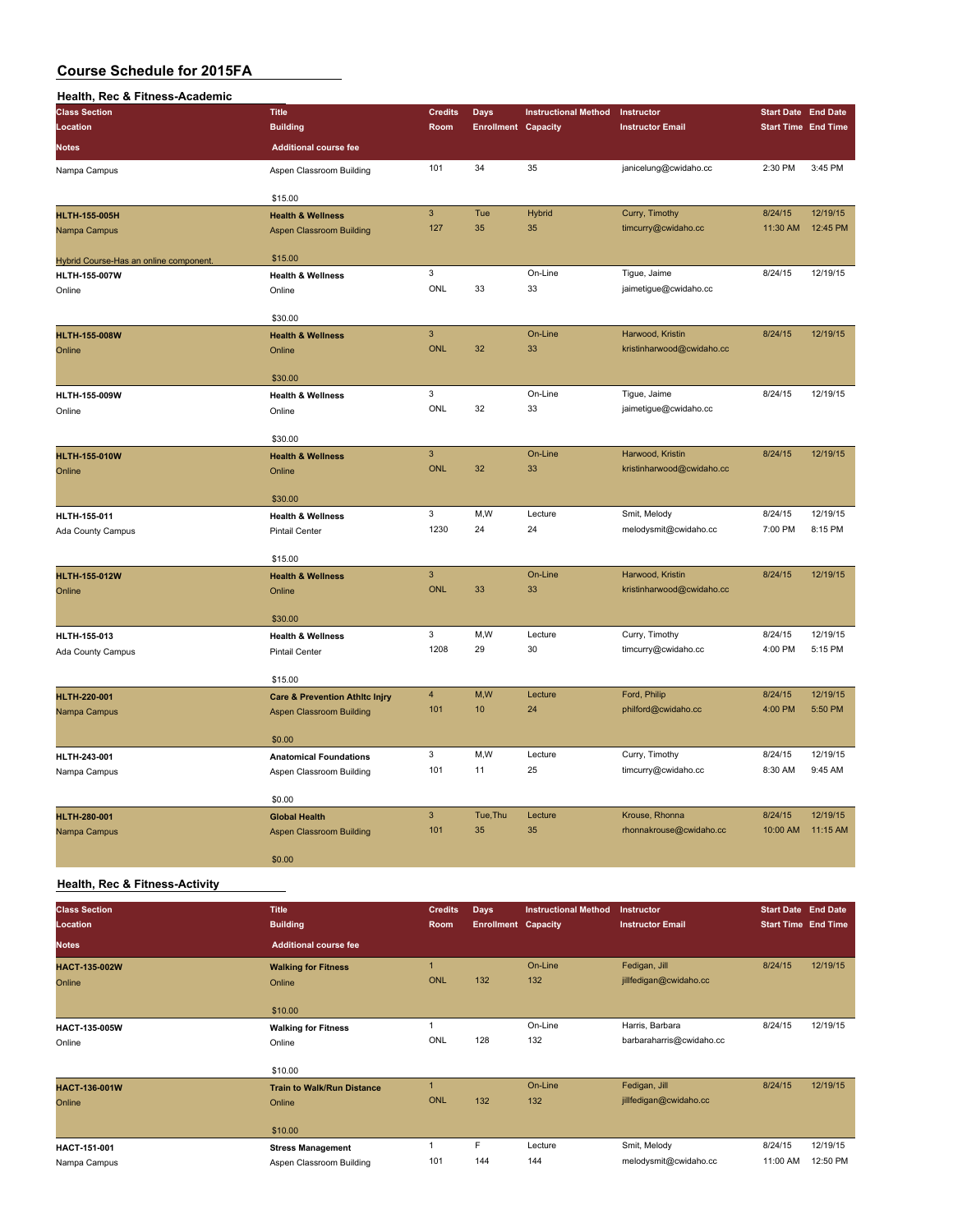| Health, Rec & Fitness-Activity |                                    |                |                            |                             |                           |                            |          |
|--------------------------------|------------------------------------|----------------|----------------------------|-----------------------------|---------------------------|----------------------------|----------|
| <b>Class Section</b>           | <b>Title</b>                       | <b>Credits</b> | Days                       | <b>Instructional Method</b> | Instructor                | <b>Start Date End Date</b> |          |
| Location                       | <b>Building</b>                    | Room           | <b>Enrollment Capacity</b> |                             | <b>Instructor Email</b>   | <b>Start Time End Time</b> |          |
| <b>Notes</b>                   | <b>Additional course fee</b>       |                |                            |                             |                           |                            |          |
|                                | \$0.00                             |                |                            |                             |                           |                            |          |
| HACT-151-002W                  |                                    | $\mathbf{1}$   |                            | On-Line                     | Tigue, Jaime              | 8/24/15                    | 12/19/15 |
|                                | <b>Stress Management</b><br>Online | <b>ONL</b>     | 132                        | 132                         | jaimetigue@cwidaho.cc     |                            |          |
| Online                         |                                    |                |                            |                             |                           |                            |          |
|                                | \$10.00                            |                |                            |                             |                           |                            |          |
| HACT-151-003W                  | <b>Stress Management</b>           | $\mathbf{1}$   |                            | On-Line                     | Tique, Jaime              | 8/24/15                    | 12/19/15 |
| Online                         | Online                             | ONL            | 132                        | 132                         | jaimetigue@cwidaho.cc     |                            |          |
|                                |                                    |                |                            |                             |                           |                            |          |
|                                | \$10.00                            |                |                            |                             |                           |                            |          |
| HACT-153-002W                  | <b>Activity by Contract 1</b>      | $\mathbf{1}$   |                            | On-Line                     | Fedigan, Jill             | 8/24/15                    | 12/19/15 |
| Online                         | Online                             | <b>ONL</b>     | 132                        | 132                         | jillfedigan@cwidaho.cc    |                            |          |
|                                |                                    |                |                            |                             |                           |                            |          |
|                                | \$10.00                            |                |                            |                             |                           |                            |          |
| HACT-154-001W                  | <b>Activity by Contract 2</b>      | $\mathbf{1}$   |                            | On-Line                     | Pennington, Lisa          | 8/24/15                    | 12/19/15 |
| Online                         | Online                             | ONL            | 132                        | 132                         | lisapennington@cwidaho.cc |                            |          |
|                                |                                    |                |                            |                             |                           |                            |          |
|                                | \$10.00                            |                |                            |                             |                           |                            |          |
| HACT-155-001                   | Lose Big, Win Big!                 | $\mathbf{1}$   | F                          | Lecture                     | Desilet, Lisa             | 8/24/15                    | 12/19/15 |
| Nampa Campus                   | <b>Aspen Classroom Building</b>    | 101            | 92                         | 144                         | lisadesilet@cwidaho.cc    | 9:00 AM                    | 10:40 AM |
|                                | \$5.00                             |                |                            |                             |                           |                            |          |
| HACT-155-002W                  | Lose Big, Win Big!                 | $\mathbf{1}$   |                            | On-Line                     | Stauffer, Kelly           | 8/24/15                    | 12/19/15 |
| Online                         | Online                             | ONL            | 124                        | 132                         | kellystauffer@cwidaho.cc  |                            |          |
|                                |                                    |                |                            |                             |                           |                            |          |
|                                | \$10.00                            |                |                            |                             |                           |                            |          |

#### **Heavy Duty Truck Technician**

| <b>Class Section</b>                             | <b>Title</b>                 | <b>Credits</b> | <b>Days</b>                | <b>Instructional Method</b> | Instructor              | <b>Start Date End Date</b> |          |
|--------------------------------------------------|------------------------------|----------------|----------------------------|-----------------------------|-------------------------|----------------------------|----------|
| Location                                         | <b>Building</b>              | Room           | <b>Enrollment Capacity</b> |                             | <b>Instructor Email</b> | <b>Start Time End Time</b> |          |
| <b>Notes</b>                                     | <b>Additional course fee</b> |                |                            |                             |                         |                            |          |
| <b>TTEC-100-001</b>                              | <b>Shop Practices</b>        | $\overline{4}$ | F                          | Lecture                     | Church, Donald          | 8/24/15                    | 9/26/15  |
| Nampa Campus                                     | <b>Micron Center for PTE</b> | 1802           | 18                         | 18                          | rockychurch@cwidaho.cc  | 10:00 AM                   | 4:00 PM  |
| Heavy Duty Truck Technician Students Only.       | \$0.00                       |                |                            |                             |                         |                            |          |
| <b>TTEC-100-001</b>                              | <b>Shop Practices</b>        | 4              | F                          | Lecture                     | Rayburn, Steven         | 8/24/15                    | 9/26/15  |
| Nampa Campus                                     | Micron Center for PTE        | 1802           | 18                         | 18                          | steverayburn@cwidaho.cc | 10:00 AM                   | 4:00 PM  |
| Heavy Duty Truck Technician Students Only.       | \$0.00                       |                |                            |                             |                         |                            |          |
| <b>TTEC-100-001</b>                              | <b>Shop Practices</b>        | $\overline{4}$ | M, Tue, W, Thu Lecture     |                             | Church, Donald          | 8/24/15                    | 9/26/15  |
| Nampa Campus                                     | <b>Micron Center for PTE</b> | 1802           | 18                         | 18                          | rockychurch@cwidaho.cc  | 10:00 AM                   | 1:00 PM  |
| Heavy Duty Truck Technician Students Only.       | \$0.00                       |                |                            |                             |                         |                            |          |
| <b>TTEC-100-001</b>                              | <b>Shop Practices</b>        | 4              | M.Tue, W.Thu Lecture       |                             | Rayburn, Steven         | 8/24/15                    | 9/26/15  |
| Nampa Campus                                     | Micron Center for PTE        | 1802           | 18                         | 18                          | steverayburn@cwidaho.cc | 10:00 AM                   | 1:00 PM  |
| Heavy Duty Truck Technician Students Only.       | \$0.00                       |                |                            |                             |                         |                            |          |
| <b>TTEC-100-001</b>                              | <b>Shop Practices</b>        | $\overline{4}$ | M, Tue, W, Thu Lecture     |                             | Church, Donald          | 8/24/15                    | 9/26/15  |
| Nampa Campus                                     | <b>Micron Center for PTE</b> | 1804           | 18                         | 18                          | rockychurch@cwidaho.cc  | 10:00 AM                   | 4:00 PM  |
| Heavy Duty Truck Technician Students Only.       | \$0.00                       |                |                            |                             |                         |                            |          |
| TTEC-100-001                                     | <b>Shop Practices</b>        | 4              | M.Tue, W.Th. Lecture       |                             | Rayburn, Steven         | 8/24/15                    | 9/26/15  |
| Nampa Campus                                     | Micron Center for PTE        | 1804           | 18                         | 18                          | steverayburn@cwidaho.cc | 10:00 AM                   | 4:00 PM  |
| Heavy Duty Truck Technician Students Only.       | \$0.00                       |                |                            |                             |                         |                            |          |
| <b>TTEC-105-001</b>                              | <b>Electrical Systems</b>    | $\overline{4}$ | F                          | Lecture                     | Beal, Alex              | 9/28/15                    | 10/31/15 |
| Nampa Campus                                     | <b>Micron Center for PTE</b> | 1802           | 18                         | 18                          | alexbeal@cwidaho.cc     | 10:00 AM                   | 4:00 PM  |
| <b>Heavy Duty Truck Technician Students Only</b> | \$0.00                       |                |                            |                             |                         |                            |          |
| TTEC-105-001                                     | <b>Electrical Systems</b>    | 4              | M, Tue, W, Thu Lecture     |                             | Beal, Alex              | 9/28/15                    | 10/31/15 |
| Nampa Campus                                     | Micron Center for PTE        | 1802           | 18                         | 18                          | alexbeal@cwidaho.cc     | 10:00 AM                   | 1:00 PM  |
| Heavy Duty Truck Technician Students Only        | \$0.00                       |                |                            |                             |                         |                            |          |
| <b>TTEC-105-001</b>                              | <b>Electrical Systems</b>    | $\overline{4}$ | M, Tue, W, Thu Lecture     |                             | Beal, Alex              | 9/28/15                    | 10/31/15 |
| Nampa Campus                                     | <b>Micron Center for PTE</b> | 1804           | 18                         | 18                          | alexbeal@cwidaho.cc     | 10:00 AM                   | 4:00 PM  |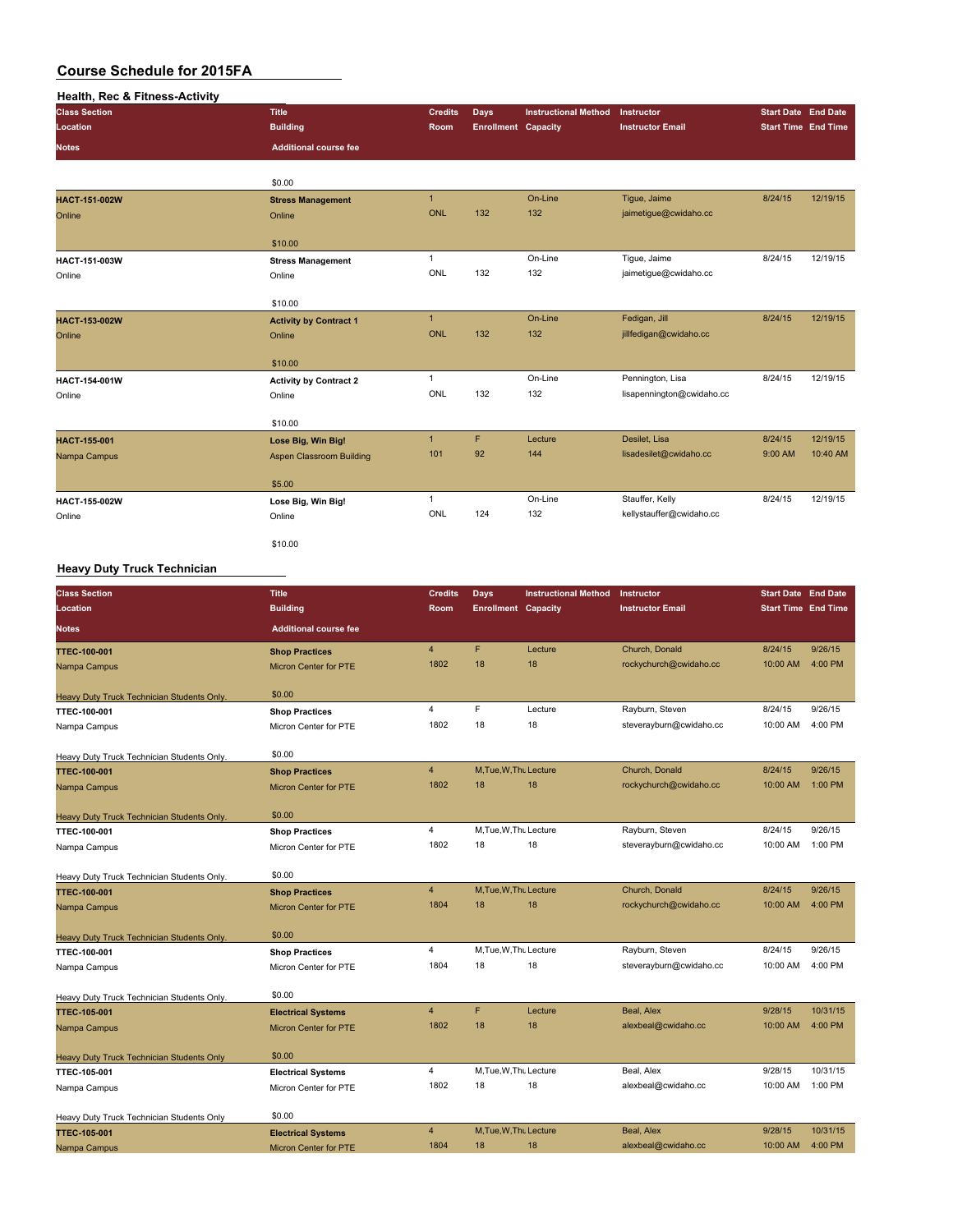| <br>.<br><b>Class Section</b>                    | <b>Title</b>                            | <b>Credits</b> | <b>Days</b>                | <b>Instructional Method</b> | Instructor                                 | <b>Start Date End Date</b> |          |
|--------------------------------------------------|-----------------------------------------|----------------|----------------------------|-----------------------------|--------------------------------------------|----------------------------|----------|
| Location                                         | <b>Building</b>                         | Room           | <b>Enrollment Capacity</b> |                             | <b>Instructor Email</b>                    | <b>Start Time End Time</b> |          |
| <b>Notes</b>                                     | <b>Additional course fee</b>            |                |                            |                             |                                            |                            |          |
|                                                  |                                         |                |                            |                             |                                            |                            |          |
| Heavy Duty Truck Technician Students Only        | \$0.00                                  |                |                            |                             |                                            |                            |          |
| TTEC-110-001                                     | <b>Engines/Engine Controls</b>          | 4              | F                          | Lecture                     | Church, Donald                             | 11/2/15                    | 12/12/15 |
| Nampa Campus                                     | Micron Center for PTE                   | 1802           | 18                         | 18                          | rockychurch@cwidaho.cc                     | 10:00 AM                   | 4:00 PM  |
|                                                  |                                         |                |                            |                             |                                            |                            |          |
| Heavy Duty Truck Technician Students Only        | \$0.00                                  |                |                            |                             |                                            |                            |          |
| <b>TTEC-110-001</b>                              | <b>Engines/Engine Controls</b>          | 4              | M, Tue, W, Thu Lecture     |                             | Church, Donald                             | 11/2/15                    | 12/12/15 |
| Nampa Campus                                     | <b>Micron Center for PTE</b>            | 1802           | 18                         | 18                          | rockychurch@cwidaho.cc                     | 10:00 AM                   | 1:00 PM  |
| <b>Heavy Duty Truck Technician Students Only</b> | \$0.00                                  |                |                            |                             |                                            |                            |          |
| TTEC-110-001                                     | <b>Engines/Engine Controls</b>          | 4              | M, Tue, W, Thu Lecture     |                             | Church, Donald                             | 11/2/15                    | 12/12/15 |
| Nampa Campus                                     | Micron Center for PTE                   | 1804           | 18                         | 18                          | rockychurch@cwidaho.cc                     | 10:00 AM                   | 4:00 PM  |
|                                                  |                                         |                |                            |                             |                                            |                            |          |
| Heavy Duty Truck Technician Students Only        | \$0.00                                  |                |                            |                             |                                            |                            |          |
| <b>TTEC-220-001</b>                              | <b>Advanced Electrical Systems</b>      | 4              | F                          | Lecture                     | Rayburn, Steven                            | 8/24/15                    | 9/26/15  |
| Nampa Campus                                     | Micron Center for PTE                   | 1802           | 12                         | 16                          | steverayburn@cwidaho.cc                    | 8:00 AM                    | 2:00 PM  |
| Heavy Duty Truck Technician Students Only        | \$10.00                                 |                |                            |                             |                                            |                            |          |
| TTEC-220-001                                     | <b>Advanced Electrical Systems</b>      | 4              | M, Tue, W, Thu Lecture     |                             | Rayburn, Steven                            | 8/24/15                    | 9/26/15  |
| Nampa Campus                                     | Micron Center for PTE                   | 1802           | 12                         | 16                          | steverayburn@cwidaho.cc                    | 8:00 AM                    | 10:00 AM |
|                                                  |                                         |                |                            |                             |                                            |                            |          |
| Heavy Duty Truck Technician Students Only        | \$10.00                                 |                |                            |                             |                                            |                            |          |
| <b>TTEC-220-001</b>                              | <b>Advanced Electrical Systems</b>      | $\overline{4}$ | M, Tue, W, Thu Lecture     |                             | Rayburn, Steven                            | 8/24/15                    | 9/26/15  |
| Nampa Campus                                     | <b>Micron Center for PTE</b>            | 1804           | 12                         | 16                          | steverayburn@cwidaho.cc                    | 8:00 AM                    | 2:00 PM  |
| Heavy Duty Truck Technician Students Only        | \$10.00                                 |                |                            |                             |                                            |                            |          |
| TTEC-230-001                                     | <b>Adv Engine/Eng Controls</b>          | 4              | F                          | Lecture                     | Church, Donald                             | 9/28/15                    | 10/31/15 |
| Nampa Campus                                     | Micron Center for PTE                   | 1802           | 13                         | 16                          | rockychurch@cwidaho.cc                     | 8:00 AM                    | 2:00 PM  |
|                                                  |                                         |                |                            |                             |                                            |                            |          |
| <b>Heavy Duty Truck Technician Students Only</b> | \$10.00                                 |                |                            |                             |                                            |                            |          |
| <b>TTEC-230-001</b>                              | <b>Adv Engine/Eng Controls</b>          | 4              | M, Tue, W, Thu Lecture     |                             | Church, Donald                             | 9/28/15                    | 10/31/15 |
| Nampa Campus                                     | <b>Micron Center for PTE</b>            | 1802           | 13                         | 16                          | rockychurch@cwidaho.cc                     | 8:00 AM                    | 10:00 AM |
| <b>Heavy Duty Truck Technician Students Only</b> | \$10.00                                 |                |                            |                             |                                            |                            |          |
| TTEC-230-001                                     | <b>Adv Engine/Eng Controls</b>          | 4              | M, Tue, W, Thu Lecture     |                             | Church, Donald                             | 9/28/15                    | 10/31/15 |
| Nampa Campus                                     | Micron Center for PTE                   | 1804           | 13                         | 16                          | rockychurch@cwidaho.cc                     | 8:00 AM                    | 2:00 PM  |
|                                                  |                                         |                |                            |                             |                                            |                            |          |
| Heavy Duty Truck Technician Students Only        | \$10.00                                 |                |                            |                             |                                            |                            |          |
| TTEC-240-001                                     | <b>Adv Drivetrains/Steer &amp; Susp</b> | 4              | F                          | Lecture                     | Rayburn, Steven                            | 11/2/15                    | 12/12/15 |
| Nampa Campus                                     | <b>Micron Center for PTE</b>            | 1802           | 12                         | 16                          | steverayburn@cwidaho.cc                    | 8:00 AM                    | 2:00 PM  |
| Heavy Duty Truck Technician Students Only        | \$0.00                                  |                |                            |                             |                                            |                            |          |
| TTEC-240-001                                     | <b>Adv Drivetrains/Steer &amp; Susp</b> | 4              | M, Tue, W, Thu Lecture     |                             | Rayburn, Steven                            | 11/2/15                    | 12/12/15 |
| Nampa Campus                                     | Micron Center for PTE                   | 1802           | 12                         | 16                          | steverayburn@cwidaho.cc                    | 8:00 AM                    | 10:00 AM |
|                                                  |                                         |                |                            |                             |                                            |                            |          |
| Heavy Duty Truck Technician Students Only        | \$0.00                                  | 4              | M, Tue, W, Thu Lecture     |                             |                                            | 11/2/15                    | 12/12/15 |
| TTEC-240-001                                     | <b>Adv Drivetrains/Steer &amp; Susp</b> | 1804           | 12                         | 16                          | Rayburn, Steven<br>steverayburn@cwidaho.cc | 8:00 AM                    | 2:00 PM  |
| Nampa Campus                                     | Micron Center for PTE                   |                |                            |                             |                                            |                            |          |
| Heavy Duty Truck Technician Students Only        | \$0.00                                  |                |                            |                             |                                            |                            |          |

#### **Heavy Equipment Technician**

| <b>Class Section</b>                            | <b>Title</b>                 | <b>Credits</b>          | <b>Days</b>                | <b>Instructional Method</b> | Instructor               | <b>Start Date End Date</b> |         |
|-------------------------------------------------|------------------------------|-------------------------|----------------------------|-----------------------------|--------------------------|----------------------------|---------|
| Location                                        | <b>Building</b>              | <b>Room</b>             | <b>Enrollment Capacity</b> |                             | <b>Instructor Email</b>  | <b>Start Time End Time</b> |         |
| <b>Notes</b>                                    | <b>Additional course fee</b> |                         |                            |                             |                          |                            |         |
| <b>HTEC-100-001</b>                             | <b>Shop Practices</b>        | $\overline{4}$          | F                          | Lecture                     | Kendall, Andrew          | 8/24/15                    | 9/26/15 |
| Nampa Campus                                    | <b>Micron Center for PTE</b> | 1801                    | 17                         | 18                          | andrewkendall@cwidaho.cc | 10:00 AM                   | 4:00 PM |
|                                                 |                              |                         |                            |                             |                          |                            |         |
| <b>Heavy Equipment Technician students only</b> | \$10.00                      |                         |                            |                             |                          |                            |         |
| <b>HTEC-100-001</b>                             | <b>Shop Practices</b>        | $\overline{\mathbf{4}}$ | E                          | Lecture                     | Rayburn, Steven          | 8/24/15                    | 9/26/15 |
| Nampa Campus                                    | Micron Center for PTE        | 1801                    | 17                         | 18                          | steverayburn@cwidaho.cc  | 10:00 AM                   | 4:00 PM |
|                                                 |                              |                         |                            |                             |                          |                            |         |
| Heavy Equipment Technician students only        | \$10.00                      |                         |                            |                             |                          |                            |         |
| <b>HTEC-100-001</b>                             | <b>Shop Practices</b>        | $\overline{4}$          | M, Tue, W, Thu Lecture     |                             | Kendall, Andrew          | 8/24/15                    | 9/26/15 |
| Nampa Campus                                    | <b>Micron Center for PTE</b> | 1801                    | 17                         | 18                          | andrewkendall@cwidaho.cc | 10:00 AM                   | 1:00 PM |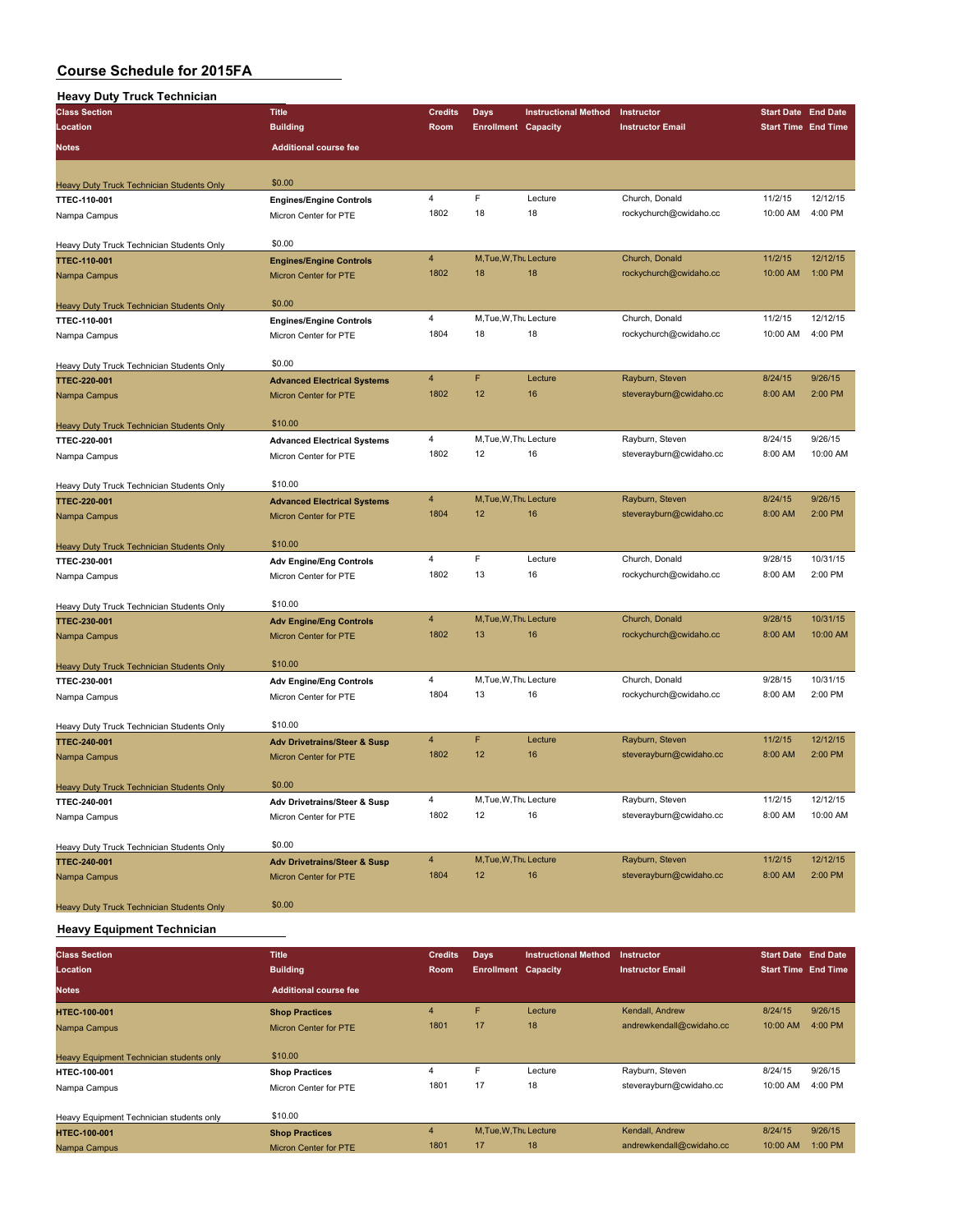#### **Heavy Equipment Technician**

| <b>Class Section</b>                                            | <b>Title</b>                       | <b>Credits</b>          | <b>Days</b>                  | <b>Instructional Method</b> | Instructor               | <b>Start Date End Date</b> |          |
|-----------------------------------------------------------------|------------------------------------|-------------------------|------------------------------|-----------------------------|--------------------------|----------------------------|----------|
| Location                                                        | <b>Building</b>                    | Room                    | <b>Enrollment Capacity</b>   |                             | <b>Instructor Email</b>  | <b>Start Time End Time</b> |          |
|                                                                 |                                    |                         |                              |                             |                          |                            |          |
| Notes                                                           | <b>Additional course fee</b>       |                         |                              |                             |                          |                            |          |
|                                                                 |                                    |                         |                              |                             |                          |                            |          |
| Heavy Equipment Technician students only                        | \$10.00                            |                         |                              |                             |                          |                            |          |
| HTEC-100-001                                                    | <b>Shop Practices</b>              | 4                       | M, Tue, W, Thu Lecture       |                             | Rayburn, Steven          | 8/24/15                    | 9/26/15  |
| Nampa Campus                                                    | Micron Center for PTE              | 1801                    | 17                           | 18                          | steverayburn@cwidaho.cc  | 10:00 AM                   | 1:00 PM  |
|                                                                 |                                    |                         |                              |                             |                          |                            |          |
| Heavy Equipment Technician students only                        | \$10.00                            |                         |                              |                             |                          |                            |          |
| HTEC-100-001                                                    | <b>Shop Practices</b>              | $\overline{4}$          | M, Tue, W, Thu Lecture       |                             | Kendall, Andrew          | 8/24/15                    | 9/26/15  |
| Nampa Campus                                                    | Micron Center for PTE              | 1803                    | 17                           | 18                          | andrewkendall@cwidaho.cc | 10:00 AM                   | 4:00 PM  |
|                                                                 |                                    |                         |                              |                             |                          |                            |          |
| Heavy Equipment Technician students only                        | \$10.00                            |                         |                              |                             |                          |                            |          |
| HTEC-100-001                                                    | <b>Shop Practices</b>              | $\overline{4}$          | M, Tue, W, Thu Lecture       |                             | Rayburn, Steven          | 8/24/15                    | 9/26/15  |
| Nampa Campus                                                    | Micron Center for PTE              | 1803                    | 17                           | 18                          | steverayburn@cwidaho.cc  | 10:00 AM                   | 4:00 PM  |
|                                                                 |                                    |                         |                              |                             |                          |                            |          |
| Heavy Equipment Technician students only                        | \$10.00                            |                         |                              |                             |                          |                            |          |
| HTEC-105-001                                                    | <b>Electrical Systems</b>          | $\overline{4}$          | F                            | Lecture                     | Beal, Alex               | 11/2/15                    | 12/12/15 |
| Nampa Campus                                                    | Micron Center for PTE              | 1801                    | 17                           | 18                          | alexbeal@cwidaho.cc      | 10:00 AM                   | 4:00 PM  |
|                                                                 |                                    |                         |                              |                             |                          |                            |          |
| Heavy Equipment Technician students only                        | \$10.00                            |                         |                              |                             |                          |                            |          |
| HTEC-105-001                                                    | <b>Electrical Systems</b>          | $\overline{\mathbf{4}}$ | M.Tue.W.Tht Lecture          |                             | Beal, Alex               | 11/2/15                    | 12/12/15 |
| Nampa Campus                                                    | Micron Center for PTE              | 1801                    | 17                           | 18                          | alexbeal@cwidaho.cc      | 10:00 AM                   | 1:00 PM  |
|                                                                 |                                    |                         |                              |                             |                          |                            |          |
| Heavy Equipment Technician students only                        | \$10.00                            | $\overline{4}$          |                              |                             | Beal, Alex               | 11/2/15                    | 12/12/15 |
| <b>HTEC-105-001</b>                                             | <b>Electrical Systems</b>          | 1803                    | M, Tue, W, Thu Lecture<br>17 | 18                          |                          | 10:00 AM                   | 4:00 PM  |
| Nampa Campus                                                    | <b>Micron Center for PTE</b>       |                         |                              |                             | alexbeal@cwidaho.cc      |                            |          |
|                                                                 | \$10.00                            |                         |                              |                             |                          |                            |          |
| Heavy Equipment Technician students only                        |                                    | $\overline{4}$          | F                            | Lecture                     | Rayburn, Steven          | 9/28/15                    | 10/31/15 |
| HTEC-110-001                                                    | <b>Engines/Engine Controls</b>     | 1801                    | 17                           | 18                          | steverayburn@cwidaho.cc  | 10:00 AM                   | 4:00 PM  |
| Nampa Campus                                                    | Micron Center for PTE              |                         |                              |                             |                          |                            |          |
|                                                                 | \$0.00                             |                         |                              |                             |                          |                            |          |
| Heavy Equipment Technician students only<br>HTEC-110-001        | <b>Engines/Engine Controls</b>     | $\overline{4}$          | M, Tue, W, Thu Lecture       |                             | Rayburn, Steven          | 9/28/15                    | 10/31/15 |
| Nampa Campus                                                    | Micron Center for PTE              | 1801                    | 17                           | 18                          | steverayburn@cwidaho.cc  | 10:00 AM                   | 1:00 PM  |
|                                                                 |                                    |                         |                              |                             |                          |                            |          |
| Heavy Equipment Technician students only                        | \$0.00                             |                         |                              |                             |                          |                            |          |
| HTEC-110-001                                                    | <b>Engines/Engine Controls</b>     | $\overline{\mathbf{4}}$ | M, Tue, W, Thu Lecture       |                             | Rayburn, Steven          | 9/28/15                    | 10/31/15 |
| Nampa Campus                                                    | Micron Center for PTE              | 1803                    | 17                           | 18                          | steverayburn@cwidaho.cc  | 10:00 AM                   | 4:00 PM  |
|                                                                 |                                    |                         |                              |                             |                          |                            |          |
| Heavy Equipment Technician students only                        | \$0.00                             |                         |                              |                             |                          |                            |          |
| HTEC-220-001                                                    | <b>Advanced Electrical Systems</b> | $\overline{4}$          | F                            | Lecture                     | Beal, Alex               | 8/24/15                    | 9/26/15  |
| Nampa Campus                                                    | Micron Center for PTE              | 1801                    | 13                           | 16                          | alexbeal@cwidaho.cc      | 8:00 AM                    | 2:00 PM  |
|                                                                 |                                    |                         |                              |                             |                          |                            |          |
| <b>Heavy Equipment Technician Students only</b>                 | \$0.00                             |                         |                              |                             |                          |                            |          |
| <b>HTEC-220-001</b>                                             | <b>Advanced Electrical Systems</b> | 4                       | M, Tue, W, Thu Lecture       |                             | Beal, Alex               | 8/24/15                    | 9/26/15  |
| Nampa Campus                                                    | Micron Center for PTE              | 1801                    | 13                           | 16                          | alexbeal@cwidaho.cc      | 8:00 AM                    | 10:00 AM |
|                                                                 |                                    |                         |                              |                             |                          |                            |          |
| Heavy Equipment Technician Students only                        | \$0.00                             |                         |                              |                             |                          |                            |          |
| HTEC-220-001                                                    | <b>Advanced Electrical Systems</b> | 4                       | M, Tue, W, Thu Lecture       |                             | Beal, Alex               | 8/24/15                    | 9/26/15  |
| Nampa Campus                                                    | Micron Center for PTE              | 1803                    | 13                           | 16                          | alexbeal@cwidaho.cc      | 8:00 AM                    | 2:00 PM  |
|                                                                 |                                    |                         |                              |                             |                          |                            |          |
| <b>Heavy Equipment Technician Students only</b>                 | \$0.00                             |                         |                              |                             |                          |                            |          |
| HTEC-230-001                                                    | <b>Adv Engines/Engine Controls</b> | 4                       | F                            | Lecture                     | Kendall, Andrew          | 9/28/15                    | 10/31/15 |
| Nampa Campus                                                    | Micron Center for PTE              | 1801                    | 13                           | 16                          | andrewkendall@cwidaho.cc | 8:00 AM                    | 2:00 PM  |
|                                                                 |                                    |                         |                              |                             |                          |                            |          |
| Heavy Equipment Technician Students Only                        | \$0.00                             |                         |                              |                             |                          |                            |          |
| HTEC-230-001                                                    | <b>Adv Engines/Engine Controls</b> | $\overline{\mathbf{4}}$ | M, Tue, W, Thu Lecture       |                             | Kendall, Andrew          | 9/28/15                    | 10/31/15 |
| Nampa Campus                                                    | Micron Center for PTE              | 1801                    | 13                           | 16                          | andrewkendall@cwidaho.cc | 8:00 AM                    | 10:00 AM |
|                                                                 |                                    |                         |                              |                             |                          |                            |          |
| Heavy Equipment Technician Students Only                        | \$0.00                             |                         |                              |                             |                          |                            |          |
| HTEC-230-001                                                    | <b>Adv Engines/Engine Controls</b> | 4                       | M, Tue, W, Thu Lecture       |                             | Kendall, Andrew          | 9/28/15                    | 10/31/15 |
| Nampa Campus                                                    | Micron Center for PTE              | 1803                    | 13                           | 16                          | andrewkendall@cwidaho.cc | 8:00 AM                    | 2:00 PM  |
|                                                                 |                                    |                         |                              |                             |                          |                            |          |
| Heavy Equipment Technician Students Only                        | \$0.00                             | $\overline{4}$          | F                            | Lecture                     | Kendall, Andrew          | 11/2/15                    | 12/12/15 |
| HTEC-240-001                                                    | <b>Advanced Powertrain</b>         | 1801                    | 13                           | 16                          | andrewkendall@cwidaho.cc | 8:00 AM                    | 2:00 PM  |
| Nampa Campus                                                    | Micron Center for PTE              |                         |                              |                             |                          |                            |          |
|                                                                 | \$0.00                             |                         |                              |                             |                          |                            |          |
| <b>Heavy Equipment Technician Students Only</b><br>HTEC-240-001 | <b>Advanced Powertrain</b>         | 4                       | M, Tue, W, Thu Lecture       |                             | Kendall, Andrew          | 11/2/15                    | 12/12/15 |
|                                                                 |                                    |                         |                              |                             |                          |                            |          |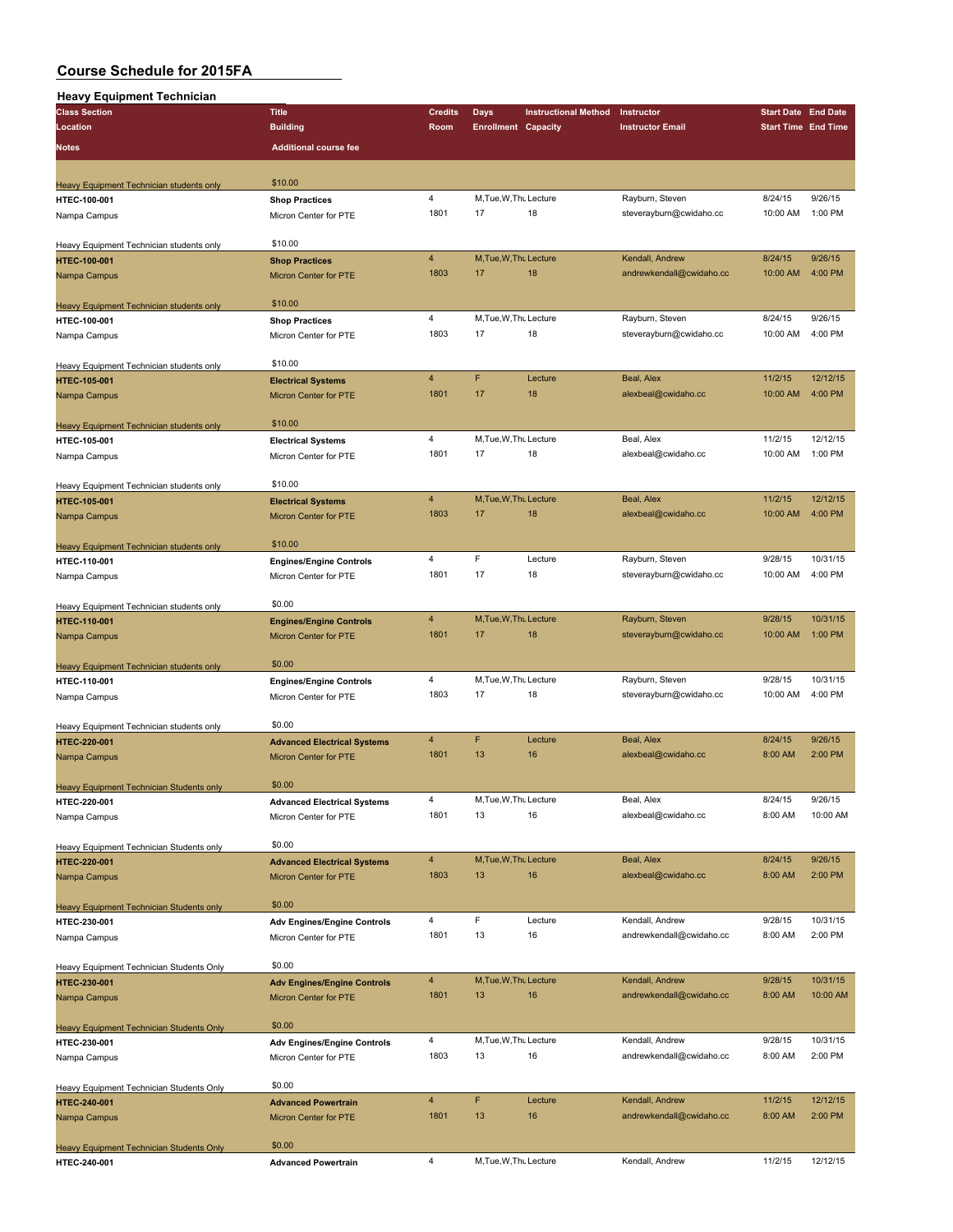| <b>Heavy Equipment Technician</b>               |                              |                |                            |                             |                          |                            |          |
|-------------------------------------------------|------------------------------|----------------|----------------------------|-----------------------------|--------------------------|----------------------------|----------|
| <b>Class Section</b>                            | <b>Title</b>                 | <b>Credits</b> | <b>Days</b>                | <b>Instructional Method</b> | Instructor               | <b>Start Date End Date</b> |          |
| Location                                        | <b>Building</b>              | Room           | <b>Enrollment Capacity</b> |                             | <b>Instructor Email</b>  | <b>Start Time End Time</b> |          |
| <b>Notes</b>                                    | <b>Additional course fee</b> |                |                            |                             |                          |                            |          |
| Nampa Campus                                    | Micron Center for PTE        | 1801           | 13                         | 16                          | andrewkendall@cwidaho.cc | 8:00 AM                    | 10:00 AM |
|                                                 |                              |                |                            |                             |                          |                            |          |
| Heavy Equipment Technician Students Only        | \$0.00                       |                |                            |                             |                          |                            |          |
| <b>HTEC-240-001</b>                             | <b>Advanced Powertrain</b>   | $\overline{4}$ | M, Tue, W, Thu Lecture     |                             | Kendall, Andrew          | 11/2/15                    | 12/12/15 |
| Nampa Campus                                    | <b>Micron Center for PTE</b> | 1803           | 13                         | 16                          | andrewkendall@cwidaho.cc | 8:00 AM                    | 2:00 PM  |
|                                                 |                              |                |                            |                             |                          |                            |          |
| <b>Heavy Equipment Technician Students Only</b> | \$0.00                       |                |                            |                             |                          |                            |          |

**History**

| <b>Class Section</b>                  | <b>Title</b>                    | <b>Credits</b>            | Days                       | <b>Instructional Method</b> | Instructor                  | <b>Start Date End Date</b> |          |
|---------------------------------------|---------------------------------|---------------------------|----------------------------|-----------------------------|-----------------------------|----------------------------|----------|
| Location                              | <b>Building</b>                 | Room                      | <b>Enrollment Capacity</b> |                             | <b>Instructor Email</b>     | <b>Start Time End Time</b> |          |
| <b>Notes</b>                          | <b>Additional course fee</b>    |                           |                            |                             |                             |                            |          |
|                                       |                                 |                           |                            |                             |                             |                            |          |
| HIST-101-001W                         | <b>Western Civilization 1</b>   | $\mathbf{3}$              |                            | On-Line                     | Jayne, Reginald             | 8/24/15                    | 12/19/15 |
| Online                                | Online                          | <b>ONL</b>                | 33                         | 35                          | reggiejayne@cwidaho.cc      |                            |          |
|                                       | \$30.00                         |                           |                            |                             |                             |                            |          |
|                                       |                                 | 3                         |                            | On-Line                     | Cowger, Alicia              | 8/24/15                    | 12/19/15 |
| HIST-101-002W                         | <b>Western Civilization 1</b>   | ONL                       | 34                         | 35                          | aliciacowger@cwidaho.cc     |                            |          |
| Online                                | Online                          |                           |                            |                             |                             |                            |          |
|                                       | \$30.00                         |                           |                            |                             |                             |                            |          |
| HIST-101-004                          | <b>Western Civilization 1</b>   | $\overline{3}$            | M,W                        | Lecture                     | Jayne, Reginald             | 8/24/15                    | 12/19/15 |
| Nampa Campus                          | <b>Aspen Classroom Building</b> | 101                       | 35                         | 35                          | reggiejayne@cwidaho.cc      | 11:30 AM                   | 12:45 PM |
|                                       |                                 |                           |                            |                             |                             |                            |          |
|                                       | \$0.00                          |                           |                            |                             |                             |                            |          |
| HIST-101-006                          | <b>Western Civilization 1</b>   | 3                         | Tue, Thu                   | Lecture                     | Reed, Jeffrey               | 8/24/15                    | 12/19/15 |
| Ada County Campus                     | <b>Pintail Center</b>           | 1208                      | 30                         | 30                          | jeffreed2@cwidaho.cc        | 8:30 AM                    | 9:45 AM  |
|                                       |                                 |                           |                            |                             |                             |                            |          |
|                                       | \$0.00                          |                           |                            |                             |                             |                            |          |
| HIST-102-001H                         | <b>Western Civilization 2</b>   | $\overline{3}$            | Tue                        | <b>Hybrid</b>               | Jayne, Reginald             | 8/24/15                    | 12/19/15 |
| Nampa Campus                          | Aspen Classroom Building        | 127                       | 30                         | 44                          | reggiejayne@cwidaho.cc      | 1:00 PM                    | 2:15 PM  |
|                                       |                                 |                           |                            |                             |                             |                            |          |
| Hybrid Course-Has an online Component | \$0.00                          |                           |                            |                             |                             |                            |          |
| HIST-102-002W                         | <b>Western Civilization 2</b>   | 3                         |                            | On-Line                     | Miszczenko, Wladimir        | 8/24/15                    | 12/19/15 |
| Online                                | Online                          | <b>ONL</b>                | 40                         | 40                          | waltermiszczenko@cwidaho.cc |                            |          |
|                                       |                                 |                           |                            |                             |                             |                            |          |
|                                       | \$30.00                         |                           |                            |                             |                             |                            |          |
| HIST-102-003                          | <b>Western Civilization 2</b>   | $\ensuremath{\mathsf{3}}$ | M,W                        | Lecture                     | Miszczenko, Wladimir        | 8/24/15                    | 12/19/15 |
| <b>Ada County Campus</b>              | <b>Pintail Center</b>           | 1318                      | 29                         | 42                          | waltermiszczenko@cwidaho.cc | 1:00 PM                    | 2:15 PM  |
|                                       |                                 |                           |                            |                             |                             |                            |          |
|                                       | \$0.00                          |                           |                            |                             |                             |                            |          |
| HIST-111-001                          | <b>United States History 1</b>  | 3                         | Tue, Thu                   | Lecture                     | Miszczenko, Wladimir        | 8/24/15                    | 12/19/15 |
| Ada County Campus                     | <b>Pintail Center</b>           | 1318                      | 35                         | 35                          | waltermiszczenko@cwidaho.cc | 2:30 PM                    | 3:45 PM  |
|                                       | \$0.00                          |                           |                            |                             |                             |                            |          |
|                                       |                                 | $\overline{3}$            | M,W                        | Lecture                     | Jayne, Reginald             | 8/24/15                    | 12/19/15 |
| HIST-111-002                          | <b>United States History 1</b>  | 108                       | 35                         | 35                          |                             | 10:00 AM                   | 11:15 AM |
| Nampa Campus                          | <b>Aspen Classroom Building</b> |                           |                            |                             | reggiejayne@cwidaho.cc      |                            |          |
|                                       | \$0.00                          |                           |                            |                             |                             |                            |          |
| HIST-111-003W                         | <b>United States History 1</b>  | 3                         |                            | On-Line                     | Jayne, Reginald             | 8/24/15                    | 12/19/15 |
| Online                                | Online                          | <b>ONL</b>                | 34                         | 35                          | reggiejayne@cwidaho.cc      |                            |          |
|                                       |                                 |                           |                            |                             |                             |                            |          |
|                                       | \$30.00                         |                           |                            |                             |                             |                            |          |
| HIST-111-004W                         | <b>United States History 1</b>  | $\mathbf{3}$              |                            | On-Line                     | Miszczenko, Wladimir        | 8/24/15                    | 12/19/15 |
| Online                                | Online                          | <b>ONL</b>                | 34                         | 35                          | waltermiszczenko@cwidaho.cc |                            |          |
|                                       |                                 |                           |                            |                             |                             |                            |          |
|                                       | \$30.00                         |                           |                            |                             |                             |                            |          |
| HIST-112-001                          | <b>United States History 2</b>  | 3                         | Tue, Thu                   | Lecture                     | Miszczenko, Wladimir        | 8/24/15                    | 12/19/15 |
| Ada County Campus                     | Pintail Center                  | 1230                      | 24                         | 24                          | waltermiszczenko@cwidaho.cc | 11:30 AM                   | 12:45 PM |
|                                       |                                 |                           |                            |                             |                             |                            |          |
|                                       | \$0.00                          |                           |                            |                             |                             |                            |          |
| HIST-112-002W                         | <b>United States History 2</b>  | $\mathbf{3}$              |                            | On-Line                     | Miszczenko, Wladimir        | 8/24/15                    | 12/19/15 |
| Online                                | Online                          | <b>ONL</b>                | 40                         | 40                          | waltermiszczenko@cwidaho.cc |                            |          |
|                                       |                                 |                           |                            |                             |                             |                            |          |
|                                       | \$30.00                         |                           |                            |                             |                             |                            |          |
| HIST-199-001                          | ST: Rise & Fall of 3rd Reich    | 3                         | M, W                       | <b>Special Topics</b>       | Miszczenko, Wladimir        | 8/24/15                    | 12/19/15 |
| Nampa Campus                          | Academic Building               | 106                       | 30                         | 30                          | waltermiszczenko@cwidaho.cc | 10:00 AM                   | 11:15 AM |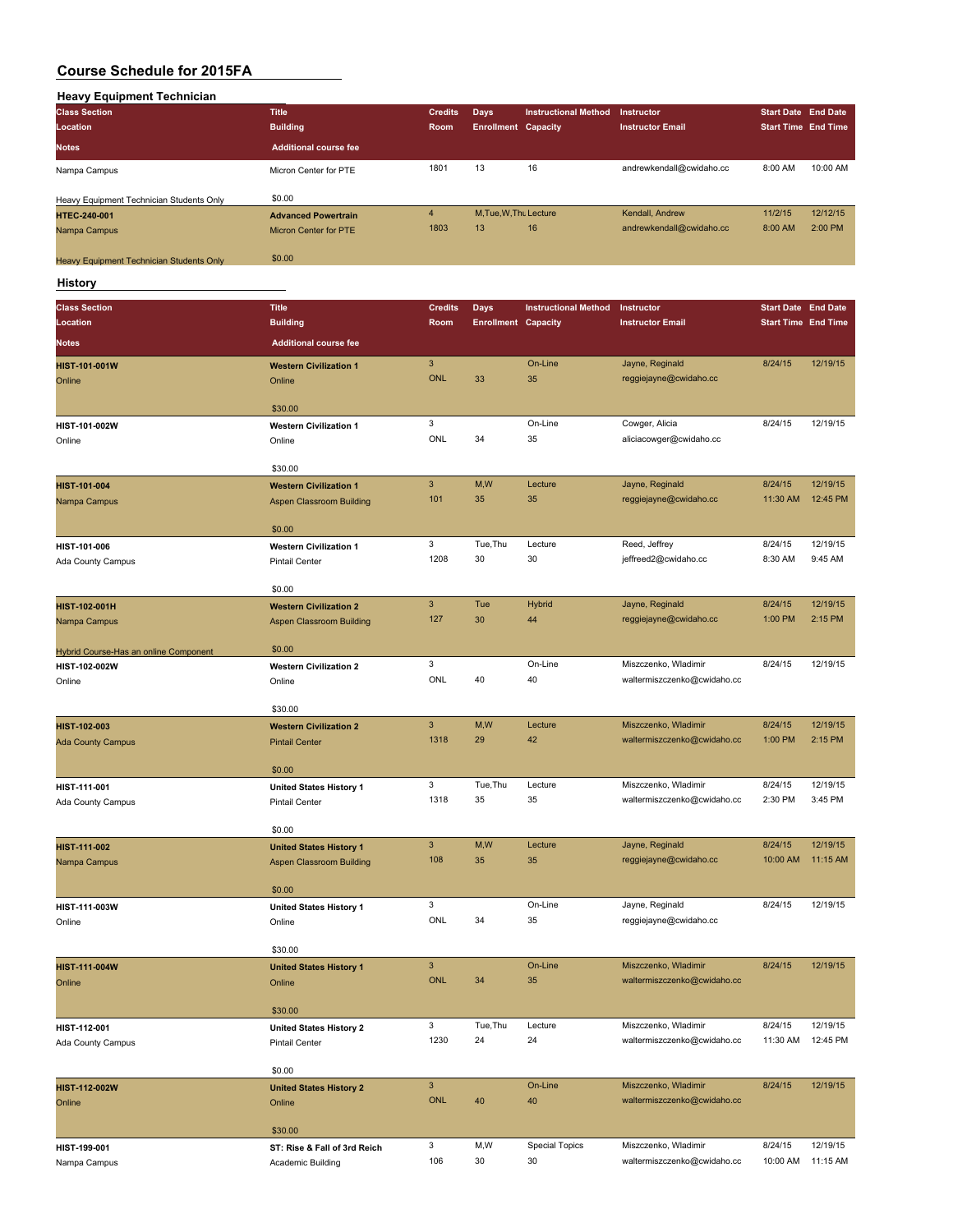| <b>History</b>       |                              |                |                            |                                 |                         |                            |  |
|----------------------|------------------------------|----------------|----------------------------|---------------------------------|-------------------------|----------------------------|--|
| <b>Class Section</b> | <b>Title</b>                 | <b>Credits</b> | <b>Davs</b>                | Instructional Method Instructor |                         | <b>Start Date End Date</b> |  |
| Location             | <b>Building</b>              | <b>Room</b>    | <b>Enrollment Capacity</b> |                                 | <b>Instructor Email</b> | <b>Start Time End Time</b> |  |
| <b>Notes</b>         | <b>Additional course fee</b> |                |                            |                                 |                         |                            |  |

\$0.00

### **Horticulture Technology**

| <b>Class Section</b>                           | <b>Title</b>                                            | <b>Credits</b>      | <b>Days</b>                | <b>Instructional Method</b> | Instructor                                      | <b>Start Date End Date</b> |          |
|------------------------------------------------|---------------------------------------------------------|---------------------|----------------------------|-----------------------------|-------------------------------------------------|----------------------------|----------|
| Location                                       | <b>Building</b>                                         | Room                | <b>Enrollment Capacity</b> |                             | <b>Instructor Email</b>                         | <b>Start Time End Time</b> |          |
| Notes                                          | <b>Additional course fee</b>                            |                     |                            |                             |                                                 |                            |          |
| <b>HRTC-106-001</b>                            | <b>Annuals and Perennials</b>                           | $\mathbf{3}$        | M,W,F                      | Lecture                     | Blackburn, Leslie                               | 8/24/15                    | 12/19/15 |
| <b>CWI Horticulture</b>                        | Guardhouse                                              | 104                 | 15                         | 15                          | leslieblackburn@cwidaho.cc                      | 10:00 AM                   | 11:40 AM |
|                                                |                                                         |                     |                            |                             |                                                 |                            |          |
|                                                | \$10.00                                                 |                     |                            |                             |                                                 |                            |          |
| HRTC-106-001                                   | <b>Annuals and Perennials</b>                           | 3                   | M,W,F                      | Lecture                     | Jenkins, Lawrence                               | 8/24/15                    | 12/19/15 |
| <b>CWI Horticulture</b>                        | Guardhouse                                              | 104                 | 15                         | 15                          | jimjenkins@cwidaho.cc                           | 10:00 AM                   | 11:40 AM |
|                                                | \$10.00                                                 |                     |                            |                             |                                                 |                            |          |
| <b>HRTC-107-001</b>                            | <b>Landscape Mgmt - Maintenance</b>                     | $\mathbf{3}$        | M                          | Lecture                     | Blackburn, Leslie                               | 8/24/15                    | 12/19/15 |
| <b>CWI Horticulture</b>                        | Guardhouse                                              | 104                 | 24                         | 24                          | leslieblackburn@cwidaho.cc                      | 12:30 PM                   | 2:20 PM  |
|                                                |                                                         |                     |                            |                             |                                                 |                            |          |
|                                                | \$35.00                                                 |                     |                            |                             |                                                 |                            |          |
| HRTC-107-001                                   | Landscape Mgmt - Maintenance                            | 3                   | M                          | Lecture                     | Jenkins, Lawrence                               | 8/24/15                    | 12/19/15 |
| <b>CWI Horticulture</b>                        | Guardhouse                                              | 104                 | 24                         | 24                          | jimjenkins@cwidaho.cc                           | 12:30 PM                   | 2:20 PM  |
|                                                | \$35.00                                                 |                     |                            |                             |                                                 |                            |          |
| <b>HRTC-107-001</b>                            | Landscape Mgmt - Maintenance                            | 3                   | W                          | Lecture                     | Blackburn, Leslie                               | 8/24/15                    | 12/19/15 |
| <b>CWI Horticulture</b>                        | Guardhouse                                              | 104                 | 24                         | 24                          | leslieblackburn@cwidaho.cc                      | 12:30 PM                   | 3:20 PM  |
|                                                | \$35.00                                                 |                     |                            |                             |                                                 |                            |          |
| HRTC-107-001                                   | Landscape Mgmt - Maintenance                            | 3                   | W                          | Lecture                     | Jenkins, Lawrence                               | 8/24/15                    | 12/19/15 |
| <b>CWI Horticulture</b>                        | Guardhouse                                              | 104                 | 24                         | 24                          | jimjenkins@cwidaho.cc                           | 12:30 PM                   | 3:20 PM  |
|                                                |                                                         |                     |                            |                             |                                                 |                            |          |
|                                                | \$35.00                                                 |                     |                            |                             |                                                 |                            |          |
| <b>HRTC-108-001</b>                            | <b>Plant Propagation &amp; Management</b>               | 3                   | Thu                        | Lecture                     | Blackburn, Leslie                               | 8/24/15                    | 12/19/15 |
| <b>CWI Horticulture</b>                        | Guardhouse                                              | <b>NGRH</b>         | 22                         | 24                          | leslieblackburn@cwidaho.cc                      | 9:00 AM                    | 11:50 AM |
|                                                | \$25.00                                                 |                     |                            |                             |                                                 |                            |          |
| <b>HRTC-108-001</b>                            | <b>Plant Propagation &amp; Management</b>               | 3                   | Tue                        | Lecture                     | Blackburn, Leslie                               | 8/24/15                    | 12/19/15 |
| <b>CWI Horticulture</b>                        | Guardhouse                                              | 104                 | 22                         | 24                          | leslieblackburn@cwidaho.cc                      | 9:00 AM                    | 10:50 AM |
|                                                |                                                         |                     |                            |                             |                                                 |                            |          |
|                                                | \$25.00                                                 | 3                   | Thu                        | Lecture                     | Blackburn, Leslie                               | 8/24/15                    | 12/19/15 |
| HRTC-108-002<br><b>CWI Horticulture</b>        | <b>Plant Propagation &amp; Management</b><br>Guardhouse | <b>NGRH</b>         | 10                         | 24                          | leslieblackburn@cwidaho.cc                      | 1:00 PM                    | 3:50 PM  |
|                                                |                                                         |                     |                            |                             |                                                 |                            |          |
|                                                | \$25.00                                                 |                     |                            |                             |                                                 |                            |          |
| HRTC-108-002                                   | <b>Plant Propagation &amp; Management</b>               | 3                   | Tue                        | Lecture                     | Blackburn, Leslie                               | 8/24/15                    | 12/19/15 |
| <b>CWI Horticulture</b>                        | Guardhouse                                              | 104                 | 10                         | 24                          | leslieblackburn@cwidaho.cc                      | 9:00 AM                    | 10:50 AM |
|                                                | \$25.00                                                 |                     |                            |                             |                                                 |                            |          |
| <b>HRTC-110-001</b>                            | <b>Horticulture Botany</b>                              | 3                   | M, W, F                    | Lecture                     | Blackburn, Leslie                               | 8/24/15                    | 12/19/15 |
| <b>CWI Horticulture</b>                        | Guardhouse                                              | 001                 | 12                         | 18                          | leslieblackburn@cwidaho.cc                      | 8:00 AM                    | 9:40 AM  |
|                                                |                                                         |                     |                            |                             |                                                 |                            |          |
|                                                | \$50.00                                                 |                     | F                          | Lecture                     |                                                 |                            | 12/19/15 |
| HRTC-143-001<br><b>CWI Horticulture</b>        | <b>Horticulture Intern Seminar</b>                      | $\mathbf{1}$<br>104 | $\sqrt{7}$                 | 20                          | Blackburn, Leslie<br>leslieblackburn@cwidaho.cc | 8/24/15<br>12:30 PM        | 1:20 PM  |
|                                                | Guardhouse                                              |                     |                            |                             |                                                 |                            |          |
|                                                | \$0.00                                                  |                     |                            |                             |                                                 |                            |          |
| <b>HRTC-143-001</b>                            | <b>Horticulture Intern Seminar</b>                      | $\mathbf{1}$        | F                          | Lecture                     | Schults, Dan                                    | 8/24/15                    | 12/19/15 |
| <b>CWI Horticulture</b>                        | Guardhouse                                              | 104                 | $\overline{7}$             | 20                          | danschults@cwidaho.cc                           | 12:30 PM                   | 1:20 PM  |
|                                                | \$0.00                                                  |                     |                            |                             |                                                 |                            |          |
| HRTC-200-001                                   | QWEL: Water Effcnt Landscpr                             | 3                   | Tue                        | Lecture                     | Blackburn, Leslie                               | 8/24/15                    | 12/19/15 |
| <b>CWI Horticulture</b>                        | Guardhouse                                              | 104                 | 10                         | 15                          | leslieblackburn@cwidaho.cc                      | 4:30 PM                    | 7:20 PM  |
|                                                |                                                         |                     |                            |                             |                                                 |                            |          |
|                                                | \$0.00                                                  | $\mathbf{3}$        | Tue                        | Lecture                     | Schults, Dan                                    | 8/24/15                    | 12/19/15 |
| <b>HRTC-200-001</b><br><b>CWI Horticulture</b> | <b>QWEL: Water Effcnt Landscpr</b><br>Guardhouse        | 104                 | 10                         | $15\,$                      | danschults@cwidaho.cc                           | 4:30 PM                    | 7:20 PM  |
|                                                |                                                         |                     |                            |                             |                                                 |                            |          |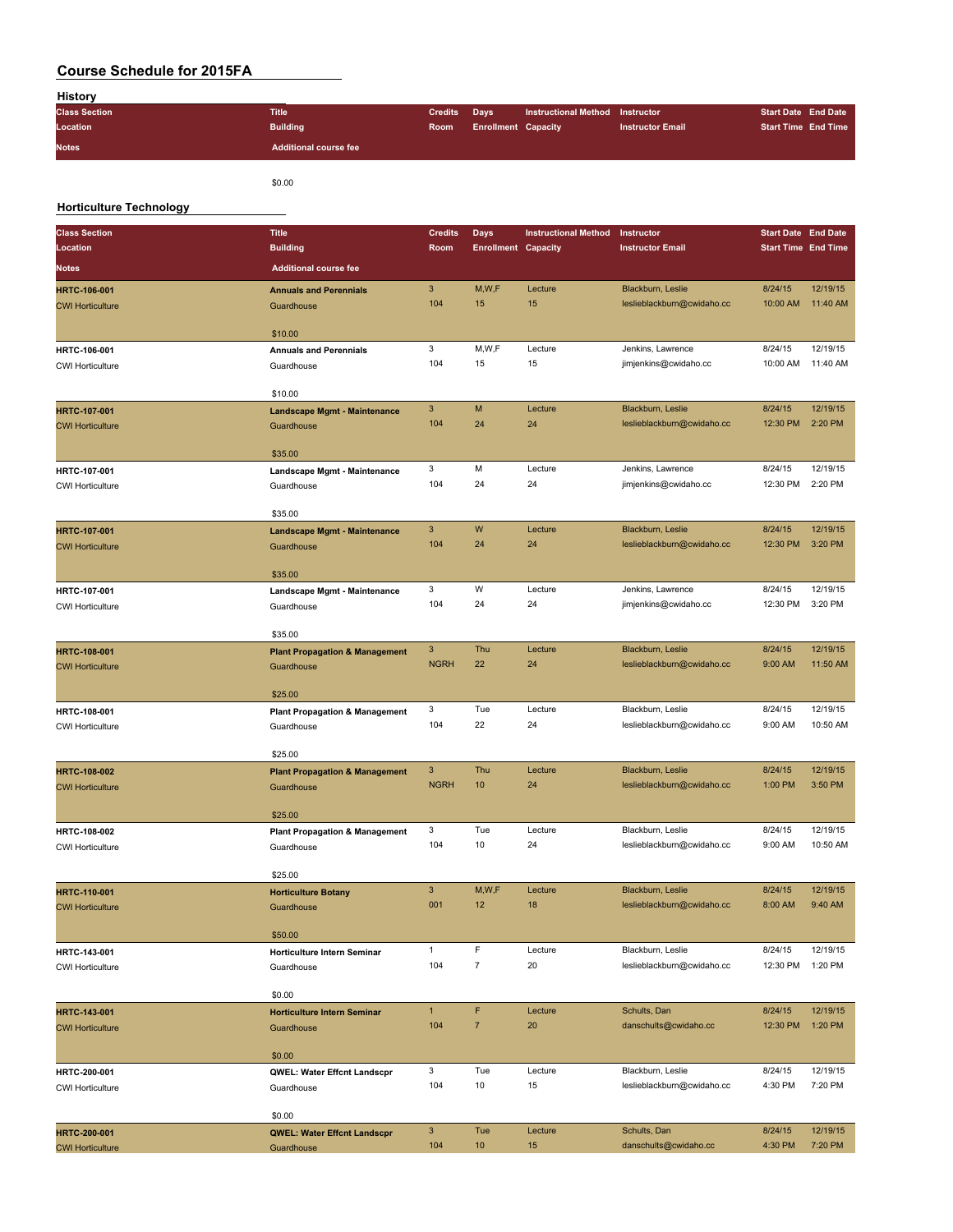| <b>Horticulture Technology</b> |                                               |                |                            |                             |                            |                                                                                                                                                                                                                                                                                                        |                     |
|--------------------------------|-----------------------------------------------|----------------|----------------------------|-----------------------------|----------------------------|--------------------------------------------------------------------------------------------------------------------------------------------------------------------------------------------------------------------------------------------------------------------------------------------------------|---------------------|
| <b>Class Section</b>           | <b>Title</b>                                  | <b>Credits</b> | Days                       | <b>Instructional Method</b> | Instructor                 |                                                                                                                                                                                                                                                                                                        |                     |
| Location                       | <b>Building</b>                               | Room           | <b>Enrollment Capacity</b> |                             | <b>Instructor Email</b>    |                                                                                                                                                                                                                                                                                                        |                     |
| Notes                          | <b>Additional course fee</b>                  |                |                            |                             |                            |                                                                                                                                                                                                                                                                                                        |                     |
|                                | \$0.00                                        |                |                            |                             |                            |                                                                                                                                                                                                                                                                                                        |                     |
| HRTC-203-001                   | <b>Landscape Trees</b>                        | 3              | F                          | Lecture                     | Blackburn, Leslie          | 8/24/15                                                                                                                                                                                                                                                                                                | 12/19/15            |
| <b>CWI Horticulture</b>        | Guardhouse                                    | 100            | 28                         | 30                          | leslieblackburn@cwidaho.cc | 9:00 AM                                                                                                                                                                                                                                                                                                | 9:50 AM             |
|                                |                                               |                |                            |                             |                            |                                                                                                                                                                                                                                                                                                        |                     |
|                                | \$0.00                                        |                |                            |                             |                            |                                                                                                                                                                                                                                                                                                        |                     |
| HRTC-203-001                   | <b>Landscape Trees</b>                        | $\mathbf{3}$   | F                          | Lecture                     | Schults, Dan               |                                                                                                                                                                                                                                                                                                        | 12/19/15            |
| <b>CWI Horticulture</b>        | Guardhouse                                    | 100            | 28                         | 30                          | danschults@cwidaho.cc      |                                                                                                                                                                                                                                                                                                        | 9:50 AM             |
|                                | \$0.00                                        |                |                            |                             |                            |                                                                                                                                                                                                                                                                                                        |                     |
| HRTC-203-001                   | <b>Landscape Trees</b>                        | 3              | M,W                        | Lecture                     | Blackburn, Leslie          | 8/24/15                                                                                                                                                                                                                                                                                                | 12/19/15            |
| <b>CWI Horticulture</b>        | Guardhouse                                    | 100            | 28                         | 30                          | leslieblackburn@cwidaho.cc | <b>Start Date End Date</b><br><b>Start Time End Time</b><br>8/24/15<br>9:00 AM<br>9:00 AM<br>8/24/15<br>9:00 AM<br>8/24/15<br>12:30 PM<br>8/24/15<br>12:30 PM<br>8/24/15<br>12:30 PM<br>8/24/15<br>12:30 PM<br>8/24/15<br>12:00 PM<br>8/24/15<br>2:30 PM<br>8/24/15<br>12:30 PM<br>8/24/15<br>12:30 PM | 10:50 AM            |
|                                |                                               |                |                            |                             |                            |                                                                                                                                                                                                                                                                                                        |                     |
|                                | \$0.00                                        | $\mathbf{3}$   | M,W                        | Lecture                     | Schults, Dan               |                                                                                                                                                                                                                                                                                                        | 12/19/15            |
| HRTC-203-001                   | <b>Landscape Trees</b>                        | 100            | 28                         | 30                          | danschults@cwidaho.cc      |                                                                                                                                                                                                                                                                                                        | 10:50 AM            |
| <b>CWI Horticulture</b>        | Guardhouse                                    |                |                            |                             |                            |                                                                                                                                                                                                                                                                                                        |                     |
|                                | \$0.00                                        |                |                            |                             |                            |                                                                                                                                                                                                                                                                                                        |                     |
| HRTC-204-001                   | <b>Landscape Mgmt-Installation</b>            | 3              | Thu                        | Lecture                     | Blackburn, Leslie          |                                                                                                                                                                                                                                                                                                        | 12/19/15            |
| <b>CWI Horticulture</b>        | Guardhouse                                    | 104            | 22                         | 24                          | leslieblackburn@cwidaho.cc |                                                                                                                                                                                                                                                                                                        | 3:30 PM             |
|                                |                                               |                |                            |                             |                            |                                                                                                                                                                                                                                                                                                        |                     |
| <b>HRTC-204-001</b>            | \$30.00<br><b>Landscape Mgmt-Installation</b> | $\mathbf{3}$   | Thu                        | Lecture                     | Schults, Dan               |                                                                                                                                                                                                                                                                                                        | 12/19/15            |
| <b>CWI Horticulture</b>        | Guardhouse                                    | 104            | 22                         | 24                          | danschults@cwidaho.cc      |                                                                                                                                                                                                                                                                                                        | 3:30 PM             |
|                                |                                               |                |                            |                             |                            |                                                                                                                                                                                                                                                                                                        |                     |
|                                | \$30.00                                       |                |                            |                             |                            |                                                                                                                                                                                                                                                                                                        |                     |
| HRTC-204-001                   | <b>Landscape Mgmt-Installation</b>            | 3              | Tue                        | Lecture                     | Blackburn, Leslie          |                                                                                                                                                                                                                                                                                                        | 12/19/15            |
| <b>CWI Horticulture</b>        | Guardhouse                                    | 104            | 22                         | 24                          | leslieblackburn@cwidaho.cc |                                                                                                                                                                                                                                                                                                        | 2:20 PM             |
|                                | \$30.00                                       |                |                            |                             |                            |                                                                                                                                                                                                                                                                                                        |                     |
| HRTC-204-001                   | <b>Landscape Mgmt-Installation</b>            | $\mathbf{3}$   | Tue                        | Lecture                     | Schults, Dan               |                                                                                                                                                                                                                                                                                                        | 12/19/15            |
| <b>CWI Horticulture</b>        | Guardhouse                                    | 104            | 22                         | 24                          | danschults@cwidaho.cc      |                                                                                                                                                                                                                                                                                                        | 2:20 PM             |
|                                |                                               |                |                            |                             |                            |                                                                                                                                                                                                                                                                                                        |                     |
|                                | \$30.00                                       |                |                            |                             |                            |                                                                                                                                                                                                                                                                                                        |                     |
| HRTC-206-001                   | Integrated Turf & Weed Mgt                    | 3<br>001       | M,W<br>22                  | Lecture                     | Blackburn, Leslie          |                                                                                                                                                                                                                                                                                                        | 12/19/15<br>2:20 PM |
| <b>CWI Horticulture</b>        | Guardhouse                                    |                |                            | 30                          | leslieblackburn@cwidaho.cc |                                                                                                                                                                                                                                                                                                        |                     |
|                                | \$0.00                                        |                |                            |                             |                            |                                                                                                                                                                                                                                                                                                        |                     |
| <b>HRTC-220-001</b>            | <b>Interior &amp; Floral Plants</b>           | $\mathbf{3}$   | M,W                        | Lecture                     | Blackburn, Leslie          |                                                                                                                                                                                                                                                                                                        | 12/19/15            |
| <b>CWI Horticulture</b>        | Guardhouse                                    | 001            | 18                         | 30                          | leslieblackburn@cwidaho.cc |                                                                                                                                                                                                                                                                                                        | 4:50 PM             |
|                                | \$15.00                                       |                |                            |                             |                            |                                                                                                                                                                                                                                                                                                        |                     |
| HRTC-271-001                   | <b>Capstone Horticulture Projects</b>         | 3              | F                          | Lecture                     | Blackburn, Leslie          |                                                                                                                                                                                                                                                                                                        | 12/19/15            |
| <b>CWI Horticulture</b>        | Guardhouse                                    | 001            | 6                          | 10                          | leslieblackburn@cwidaho.cc |                                                                                                                                                                                                                                                                                                        | 2:30 PM             |
|                                |                                               |                |                            |                             |                            |                                                                                                                                                                                                                                                                                                        |                     |
|                                | \$50.00                                       |                |                            |                             |                            |                                                                                                                                                                                                                                                                                                        |                     |
| <b>HRTC-271-001</b>            | <b>Capstone Horticulture Projects</b>         | $\mathbf{3}$   | F                          | Lecture                     | Schults, Dan               |                                                                                                                                                                                                                                                                                                        | 12/19/15            |
| <b>CWI Horticulture</b>        | Guardhouse                                    | 001            | $\bf 6$                    | 10                          | danschults@cwidaho.cc      |                                                                                                                                                                                                                                                                                                        | 2:30 PM             |
|                                | \$50.00                                       |                |                            |                             |                            |                                                                                                                                                                                                                                                                                                        |                     |
|                                |                                               |                |                            |                             |                            |                                                                                                                                                                                                                                                                                                        |                     |

**Humanities**

| <b>Class Section</b><br>Location | <b>Title</b><br><b>Building</b> | <b>Credits</b><br>Room | <b>Days</b><br><b>Enrollment Capacity</b> | <b>Instructional Method</b> | Instructor<br><b>Instructor Email</b> | <b>Start Date End Date</b><br><b>Start Time End Time</b> |          |
|----------------------------------|---------------------------------|------------------------|-------------------------------------------|-----------------------------|---------------------------------------|----------------------------------------------------------|----------|
| <b>Notes</b>                     | <b>Additional course fee</b>    |                        |                                           |                             |                                       |                                                          |          |
| <b>HUMA-101-001W</b>             | <b>Intro to Humanities 1</b>    | 3                      |                                           | On-Line                     | Jewkes, Leslie                        | 8/24/15                                                  | 12/19/15 |
| Online                           | Online                          | <b>ONL</b>             | 29                                        | 30                          | lesliejewkes@cwidaho.cc               |                                                          |          |
|                                  | \$30.00                         |                        |                                           |                             |                                       |                                                          |          |
| HUMA-101-002W                    | Intro to Humanities 1           | 3                      |                                           | On-Line                     | Hughes, Stewart                       | 8/24/15                                                  | 12/19/15 |
| Online                           | Online                          | ONL                    | 29                                        | 30                          | collinhughes@cwidaho.cc               |                                                          |          |
|                                  | \$30.00                         |                        |                                           |                             |                                       |                                                          |          |
| <b>HUMA-101-003</b>              | <b>Intro to Humanities 1</b>    | 3                      | M,W                                       | Lecture                     | Yadlin, Michal                        | 8/24/15                                                  | 12/19/15 |
| Nampa Campus                     | Micron Center for PTE           | 2130                   | 28                                        | 28                          | michalyadlin@cwidaho.cc               | 10:00 AM                                                 | 11:15 AM |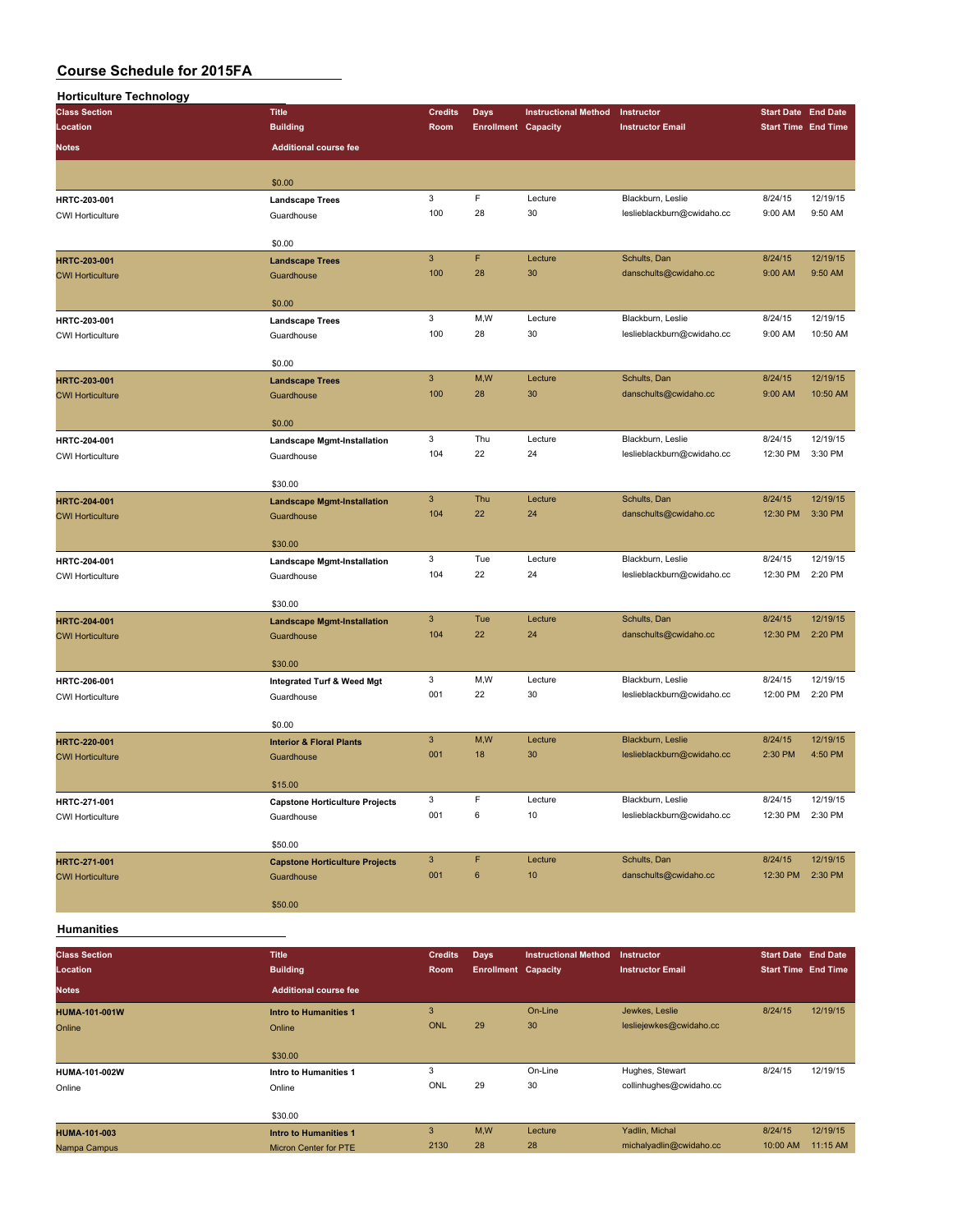| <b>Humanities</b>                       |                                  |                           |                            |                             |                                               |                            |          |
|-----------------------------------------|----------------------------------|---------------------------|----------------------------|-----------------------------|-----------------------------------------------|----------------------------|----------|
| <b>Class Section</b>                    | <b>Title</b>                     | <b>Credits</b>            | <b>Days</b>                | <b>Instructional Method</b> | Instructor                                    | <b>Start Date End Date</b> |          |
| Location                                | <b>Building</b>                  | Room                      | <b>Enrollment Capacity</b> |                             | <b>Instructor Email</b>                       | <b>Start Time End Time</b> |          |
| <b>Notes</b>                            | <b>Additional course fee</b>     |                           |                            |                             |                                               |                            |          |
|                                         |                                  |                           |                            |                             |                                               |                            |          |
|                                         | \$0.00                           |                           |                            |                             |                                               |                            |          |
| HUMA-101-004W                           | Intro to Humanities 1            | $\mathsf 3$               |                            | On-Line                     | Cook, Elizabeth                               | 8/24/15                    | 12/19/15 |
| Online                                  | Online                           | ONL                       | 28                         | 30                          | elizabethcook@cwidaho.cc                      |                            |          |
|                                         |                                  |                           |                            |                             |                                               |                            |          |
|                                         | \$30.00                          |                           |                            |                             |                                               |                            |          |
| <b>HUMA-101-005W</b>                    | <b>Intro to Humanities 1</b>     | $\ensuremath{\mathsf{3}}$ |                            | On-Line                     | Wilson, Harold                                | 8/24/15                    | 12/19/15 |
| Online                                  | Online                           | <b>ONL</b>                | 29                         | 30                          | gregwilson@cwidaho.cc                         |                            |          |
|                                         | \$30.00                          |                           |                            |                             |                                               |                            |          |
| HUMA-101-006W                           | Intro to Humanities 1            | 3                         |                            | On-Line                     | Bonde, Deborah                                | 8/24/15                    | 12/19/15 |
| Online                                  | Online                           | ONL                       | 30                         | 30                          | debbiebonde@cwidaho.cc                        |                            |          |
|                                         |                                  |                           |                            |                             |                                               |                            |          |
|                                         | \$30.00                          |                           |                            |                             |                                               |                            |          |
| <b>HUMA-101-007</b>                     | <b>Intro to Humanities 1</b>     | $\overline{3}$            | M,W                        | Lecture                     | Purvis Aldrich, Jennifer                      | 8/24/15                    | 12/19/15 |
| Nampa Campus                            | Aspen Classroom Building         | 102                       | 42                         | 42                          | christianaldrich@cwidaho.cc                   | 1:00 PM                    | 2:15 PM  |
|                                         | \$0.00                           |                           |                            |                             |                                               |                            |          |
| HUMA-101-008                            | Intro to Humanities 1            | $\mathbf 3$               | SAT                        | Lecture                     | Cook, Elizabeth                               | 8/24/15                    | 12/19/15 |
| Ada County Campus                       | <b>Pintail Center</b>            | 1318                      | 42                         | 42                          | elizabethcook@cwidaho.cc                      | 11:00 AM                   | 1:45 PM  |
|                                         |                                  |                           |                            |                             |                                               |                            |          |
|                                         | \$0.00                           |                           |                            |                             |                                               |                            |          |
| <b>HUMA-101-014H</b>                    | <b>Intro to Humanities 1</b>     | $\mathbf{3}$              | Tue                        | <b>Hybrid</b>               | Portales, Fonda                               | 8/24/15                    | 12/19/15 |
| <b>Ada County Campus</b>                | <b>Pintail Center</b>            | 1208                      | 30                         | 30                          | fondaportales@cwidaho.cc                      | 2:30 PM                    | 3:45 PM  |
|                                         |                                  |                           |                            |                             |                                               |                            |          |
| Hybrid course - has an online component | \$0.00                           | 3                         | M,W                        | Lecture                     | Jones, Jesse                                  |                            | 12/19/15 |
| HUMA-102-001                            | Intro to Humanities 2            | 218                       | 28                         | 30                          | jessejones@cwidaho.cc                         | 8/24/15<br>2:30 PM         | 3:45 PM  |
| Nampa Campus                            | Academic Building                |                           |                            |                             |                                               |                            |          |
|                                         | \$0.00                           |                           |                            |                             |                                               |                            |          |
| HUMA-102-002W                           | <b>Intro to Humanities 2</b>     | $\mathbf{3}$              |                            | On-Line                     | Bonde, Deborah                                | 8/24/15                    | 12/19/15 |
| Online                                  | Online                           | <b>ONL</b>                | 30                         | 30                          | debbiebonde@cwidaho.cc                        |                            |          |
|                                         |                                  |                           |                            |                             |                                               |                            |          |
|                                         | \$30.00                          |                           |                            |                             |                                               |                            |          |
| HUMA-102-003W                           | Intro to Humanities 2            | 3                         |                            | On-Line                     | Hurlbert, Jarrod                              | 8/24/15                    | 12/19/15 |
| Online                                  | Online                           | ONL                       | 30                         | 30                          | jarrodhurlbert@cwidaho.cc                     |                            |          |
|                                         |                                  |                           |                            |                             |                                               |                            |          |
|                                         | \$30.00                          | $\mathbf{3}$              | F                          |                             |                                               |                            | 12/19/15 |
| HUMA-199-001H                           | <b>ST: Intro to Film Studies</b> | 1208                      | 17                         | <b>Special Topics</b><br>30 | McMorrow, Sharon<br>sharonmcmorrow@cwidaho.cc | 8/24/15<br>2:00 PM         | 3:15 PM  |
| <b>Ada County Campus</b>                | <b>Pintail Center</b>            |                           |                            |                             |                                               |                            |          |
| Hybrid course - has an online component | \$0.00                           |                           |                            |                             |                                               |                            |          |
| Providence Products of The              |                                  |                           |                            |                             |                                               |                            |          |

**Idaho Profess Driver Training**

| <b>Class Section</b><br>Location      | <b>Title</b><br><b>Building</b>         | <b>Credits</b><br><b>Room</b> | Days<br><b>Enrollment Capacity</b> | <b>Instructional Method</b> | Instructor<br><b>Instructor Email</b> | <b>Start Date End Date</b><br><b>Start Time End Time</b> |          |
|---------------------------------------|-----------------------------------------|-------------------------------|------------------------------------|-----------------------------|---------------------------------------|----------------------------------------------------------|----------|
| <b>Notes</b>                          | <b>Additional course fee</b>            |                               |                                    |                             |                                       |                                                          |          |
| <b>IPDT-102-001</b>                   | <b>Basic Knowledge Dev &amp; Theory</b> | $\overline{4}$                | M.Tue.W.Tht Lecture                |                             | Younger, Tracy                        | 7/13/15                                                  | 7/30/15  |
| Nampa Campus                          | <b>Professional Truck Driving</b>       | <b>CLASS</b>                  | 3                                  | 12                          | TracyYounger@cwidaho.cc               | 7:00 AM                                                  | 5:30 PM  |
| <b>Instructor Permission Required</b> | \$984.08                                |                               |                                    |                             |                                       |                                                          |          |
| IPDT-102-002                          | Basic Knowledge Dev & Theory            | 4                             | M.Tue                              | Lecture                     | Younger, Tracy                        | 7/27/15                                                  | 11/19/15 |
| Nampa Campus                          | Professional Truck Driving              | <b>CLASS</b>                  | 5                                  | 12                          | TracyYounger@cwidaho.cc               | 6:00 PM                                                  | 9:00 PM  |
| Instructor Permission Required        | \$984.08                                |                               |                                    |                             |                                       |                                                          |          |
| <b>IPDT-102-002</b>                   | <b>Basic Knowledge Dev &amp; Theory</b> | $\overline{4}$                | <b>SAT.SUN</b>                     | Lecture                     | Younger, Tracy                        | 7/27/15                                                  | 11/19/15 |
| Nampa Campus                          | <b>Professional Truck Driving</b>       | <b>YARD</b>                   | 5                                  | 12                          | TracyYounger@cwidaho.cc               | 7:00 AM                                                  | 5:30 PM  |
| <b>Instructor Permission Required</b> | \$984.08                                |                               |                                    |                             |                                       |                                                          |          |
| IPDT-102-003                          | Basic Knowledge Dev & Theory            | 4                             | M.Tue, W.Thu Lecture               |                             | Younger, Tracy                        | 8/3/15                                                   | 8/20/15  |
| Nampa Campus                          | Professional Truck Driving              | <b>CLASS</b>                  | 6                                  | 12                          | TracyYounger@cwidaho.cc               | 7:00 AM                                                  | 5:30 PM  |
| Instructor Permission Required        | \$984.08                                |                               |                                    |                             |                                       |                                                          |          |
| <b>IPDT-102-004</b>                   | <b>Basic Knowledge Dev &amp; Theory</b> | $\overline{4}$                | M.Tue.W.Tht Lecture                |                             | Younger, Tracy                        | 8/24/15                                                  | 9/10/15  |
| Nampa Campus                          | <b>Professional Truck Driving</b>       | <b>CLASS</b>                  | $\mathbf{0}$                       | 12                          | TracyYounger@cwidaho.cc               | 7:00 AM                                                  | 5:30 PM  |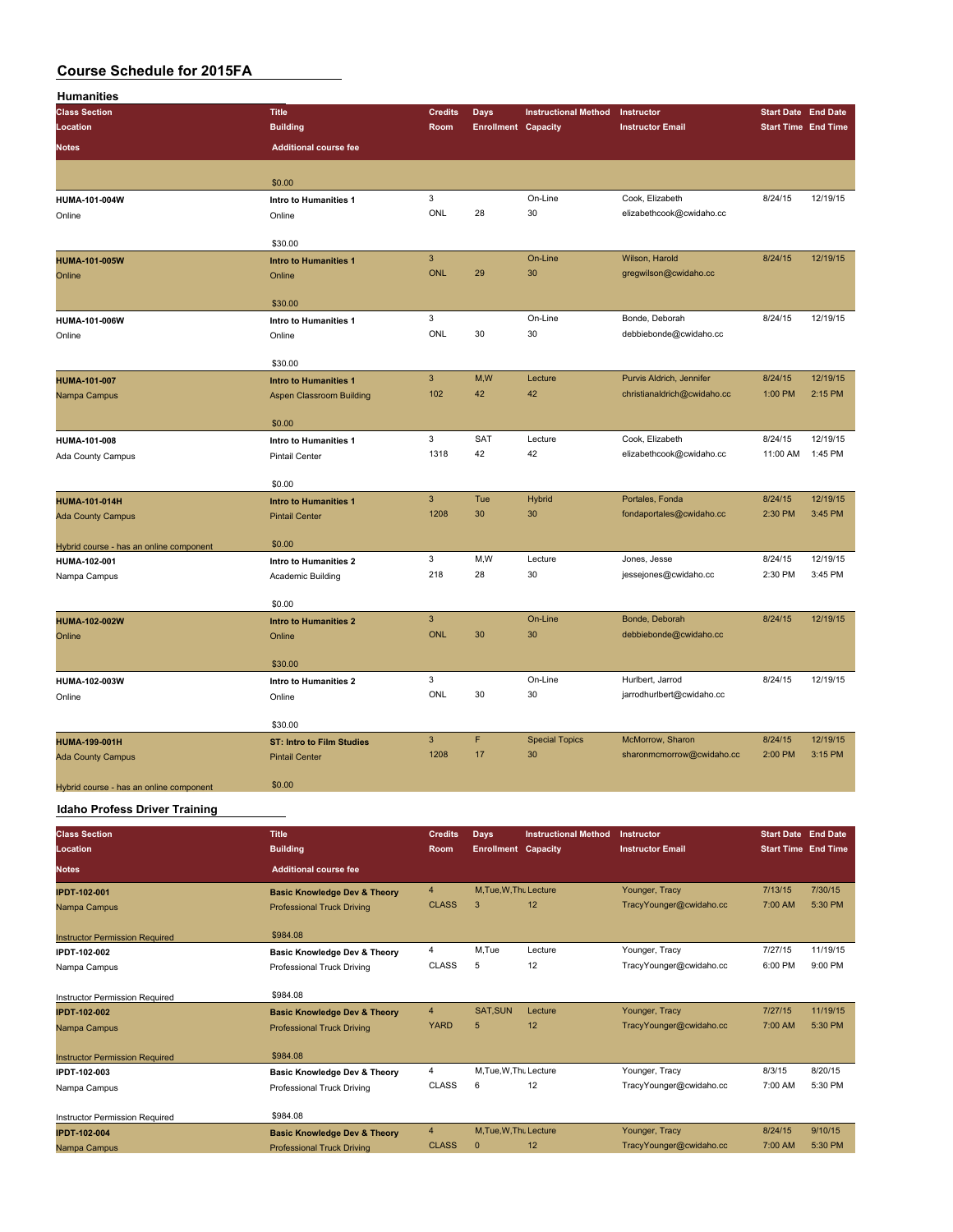### **Idaho Profess Driver Training**

| <b>Class Section</b>                                  | <b>Title</b>                            | <b>Credits</b> | Days                       | <b>Instructional Method</b> | Instructor              | <b>Start Date End Date</b> |                    |
|-------------------------------------------------------|-----------------------------------------|----------------|----------------------------|-----------------------------|-------------------------|----------------------------|--------------------|
| Location                                              | <b>Building</b>                         | Room           | <b>Enrollment Capacity</b> |                             | <b>Instructor Email</b> | <b>Start Time End Time</b> |                    |
|                                                       |                                         |                |                            |                             |                         |                            |                    |
| <b>Notes</b>                                          | <b>Additional course fee</b>            |                |                            |                             |                         |                            |                    |
|                                                       |                                         |                |                            |                             |                         |                            |                    |
| <b>Instructor Permission Required</b>                 | \$984.08                                |                |                            |                             |                         |                            |                    |
| IPDT-102-005                                          | <b>Basic Knowledge Dev &amp; Theory</b> | 4              | M, Tue, W, Thu Lecture     |                             | Younger, Tracy          | 9/14/15                    | 10/1/15            |
| Nampa Campus                                          | Professional Truck Driving              | CLASS          | $\mathsf 0$                | 12                          | TracyYounger@cwidaho.cc | 7:00 AM                    | 5:30 PM            |
|                                                       |                                         |                |                            |                             |                         |                            |                    |
| Instructor Permission Required                        | \$984.08                                |                |                            |                             |                         |                            |                    |
| <b>IPDT-102-006</b>                                   | <b>Basic Knowledge Dev &amp; Theory</b> | 4              | M, Tue, W, Thu Lecture     |                             | Younger, Tracy          | 10/5/15                    | 10/22/15           |
| Nampa Campus                                          | <b>Professional Truck Driving</b>       | <b>CLASS</b>   | $\mathbf{0}$               | 12                          | TracyYounger@cwidaho.cc | 7:00 AM                    | 5:30 PM            |
|                                                       |                                         |                |                            |                             |                         |                            |                    |
| <b>Instructor Permission Required</b>                 | \$984.08                                |                |                            |                             |                         |                            |                    |
| IPDT-106-001                                          | <b>Driving Skills Development</b>       | 4              | M, Tue, W, Thu Lab         |                             | Younger, Tracy          | 8/3/15                     | 8/20/15            |
| Nampa Campus                                          | Professional Truck Driving              | YARD           | 3                          | 12                          | TracyYounger@cwidaho.cc | 7:00 AM                    | 5:30 PM            |
|                                                       |                                         |                |                            |                             |                         |                            |                    |
| Instructor Permission Required                        | \$1,269.12                              |                |                            |                             |                         |                            |                    |
| <b>IPDT-106-002</b>                                   | <b>Driving Skills Development</b>       | 4              | M,Tue                      | Lab                         | Younger, Tracy          | 8/3/15                     | 9/27/15            |
| Nampa Campus                                          | <b>Professional Truck Driving</b>       | <b>CLASS</b>   | 5                          | 12                          | TracyYounger@cwidaho.cc | 6:00 PM                    | 9:00 PM            |
|                                                       |                                         |                |                            |                             |                         |                            |                    |
| <b>Instructor Permission Required</b>                 | \$1,269.12                              |                |                            |                             |                         |                            |                    |
| IPDT-106-002                                          | <b>Driving Skills Development</b>       | 4              | SAT, SUN                   | Lab                         | Younger, Tracy          | 8/3/15                     | 9/27/15            |
| Nampa Campus                                          | Professional Truck Driving              | YARD           | 5                          | 12                          | TracyYounger@cwidaho.cc | 7:00 AM                    | 5:30 PM            |
|                                                       |                                         |                |                            |                             |                         |                            |                    |
| Instructor Permission Required                        | \$1,269.12                              |                |                            |                             |                         |                            |                    |
| <b>IPDT-106-003</b>                                   | <b>Driving Skills Development</b>       | 4              | M, Tue, W, Thu Lab         |                             | Younger, Tracy          | 8/24/15                    | 9/10/15            |
| Nampa Campus                                          | <b>Professional Truck Driving</b>       | <b>YARD</b>    | 6                          | 12                          | TracyYounger@cwidaho.cc | 7:00 AM                    | 5:30 PM            |
|                                                       |                                         |                |                            |                             |                         |                            |                    |
| <b>Instructor Permission Required</b>                 | \$1,269.12                              |                |                            |                             |                         |                            |                    |
| IPDT-106-004                                          | <b>Driving Skills Development</b>       | 4<br>YARD      | M, Tue, W, Thu Lab         |                             | Younger, Tracy          | 9/14/15<br>7:00 AM         | 10/1/15<br>5:30 PM |
| Nampa Campus                                          | Professional Truck Driving              |                | 0                          | 12                          | TracyYounger@cwidaho.cc |                            |                    |
|                                                       | \$1,269.12                              |                |                            |                             |                         |                            |                    |
| <b>Instructor Permission Required</b>                 |                                         | 4              | M, Tue, W, Thu Lab         |                             | Younger, Tracy          | 10/5/15                    | 10/22/15           |
| <b>IPDT-106-005</b>                                   | <b>Driving Skills Development</b>       | <b>YARD</b>    | $\mathbf{0}$               | 12                          | TracyYounger@cwidaho.cc | 7:00 AM                    | 5:30 PM            |
| Nampa Campus                                          | <b>Professional Truck Driving</b>       |                |                            |                             |                         |                            |                    |
|                                                       | \$1,269.12                              |                |                            |                             |                         |                            |                    |
| <b>Instructor Permission Required</b><br>IPDT-106-006 | <b>Driving Skills Development</b>       | 4              | M, Tue, W, Thu Lab         |                             | Younger, Tracy          | 10/26/15                   | 11/12/15           |
|                                                       | Professional Truck Driving              | YARD           | 0                          | 12                          | TracyYounger@cwidaho.cc | 7:00 AM                    | 5:30 PM            |
| Nampa Campus                                          |                                         |                |                            |                             |                         |                            |                    |
| <b>Instructor Permission Required</b>                 | \$1,269.12                              |                |                            |                             |                         |                            |                    |
| <b>IPDT-112-001</b>                                   | <b>Driving Skills Enhancement</b>       | 4              | M, Tue, W, Thu Lab         |                             | Younger, Tracy          | 8/24/15                    | 9/10/15            |
| Nampa Campus                                          | <b>Professional Truck Driving</b>       | <b>YARD</b>    | 3                          | 12                          | TracyYounger@cwidaho.cc | 7:00 AM                    | 5:30 PM            |
|                                                       |                                         |                |                            |                             |                         |                            |                    |
| <b>Instructor Permission Required</b>                 | \$1,269.12                              |                |                            |                             |                         |                            |                    |
| IPDT-112-002                                          | <b>Driving Skills Enhancement</b>       | 4              | M,Tue                      | Lab                         | Younger, Tracy          | 9/28/15                    | 11/19/15           |
| Nampa Campus                                          | Professional Truck Driving              | YARD           | 5                          | 12                          | TracyYounger@cwidaho.cc | 6:00 PM                    | 9:00 PM            |
|                                                       |                                         |                |                            |                             |                         |                            |                    |
| Instructor Permission Required                        | \$1,269.12                              |                |                            |                             |                         |                            |                    |
| <b>IPDT-112-002</b>                                   | <b>Driving Skills Enhancement</b>       | 4              | SAT, SUN                   | Lab                         | Younger, Tracy          | 9/28/15                    | 11/19/15           |
| Nampa Campus                                          | <b>Professional Truck Driving</b>       | <b>CLASS</b>   | 5                          | 12                          | TracyYounger@cwidaho.cc | 7:00 AM                    | 5:30 PM            |
|                                                       |                                         |                |                            |                             |                         |                            |                    |
| <b>Instructor Permission Required</b>                 | \$1,269.12                              |                |                            |                             |                         |                            |                    |
| IPDT-112-003                                          | <b>Driving Skills Enhancement</b>       | 4              | M, Tue, W, Thu Lab         |                             | Younger, Tracy          | 9/14/15                    | 10/1/15            |
| Nampa Campus                                          | Professional Truck Driving              | <b>YARD</b>    | 6                          | 12                          | TracyYounger@cwidaho.cc | 7:00 AM                    | 5:30 PM            |
|                                                       |                                         |                |                            |                             |                         |                            |                    |
| Instructor Permission Required                        | \$1,269.12                              |                |                            |                             |                         |                            |                    |
| <b>IPDT-112-004</b>                                   | <b>Driving Skills Enhancement</b>       | 4              | M, Tue, W, Thu Lab         |                             | Younger, Tracy          | 10/5/15                    | 10/22/15           |
| Nampa Campus                                          | <b>Professional Truck Driving</b>       | <b>YARD</b>    | $\pmb{0}$                  | 12                          | TracyYounger@cwidaho.cc | 7:00 AM                    | 5:30 PM            |
|                                                       |                                         |                |                            |                             |                         |                            |                    |
| <b>Instructor Permission Required</b>                 | \$1,269.12                              |                |                            |                             |                         |                            |                    |
| IPDT-112-005                                          | <b>Driving Skills Enhancement</b>       | 4              | M, Tue, W, Thu Lab         |                             | Younger, Tracy          | 10/26/15                   | 11/12/15           |
| Nampa Campus                                          | Professional Truck Driving              | YARD           | 0                          | 12                          | TracyYounger@cwidaho.cc | 7:00 AM                    | 5:30 PM            |
|                                                       |                                         |                |                            |                             |                         |                            |                    |
| Instructor Permission Required                        | \$1,269.12                              |                |                            |                             |                         |                            |                    |
| <b>IPDT-112-006</b>                                   | <b>Driving Skills Enhancement</b>       | $\overline{4}$ | M, Tue, W, Thu Lab         |                             | Younger, Tracy          | 11/16/15                   | 12/3/15            |
| Nampa Campus                                          | <b>Professional Truck Driving</b>       | <b>YARD</b>    | $\pmb{0}$                  | 12                          | TracyYounger@cwidaho.cc | 7:00 AM                    | 5:30 PM            |
|                                                       |                                         |                |                            |                             |                         |                            |                    |
| <b>Instructor Permission Required</b>                 | \$1,269.12                              |                |                            |                             |                         |                            |                    |
| IPDT-120-001                                          | <b>Adv Professional Truck Drvg</b>      | 6              | M, Tue, W, Thu Lecture     |                             | Younger, Tracy          | 9/14/15                    | 10/22/15           |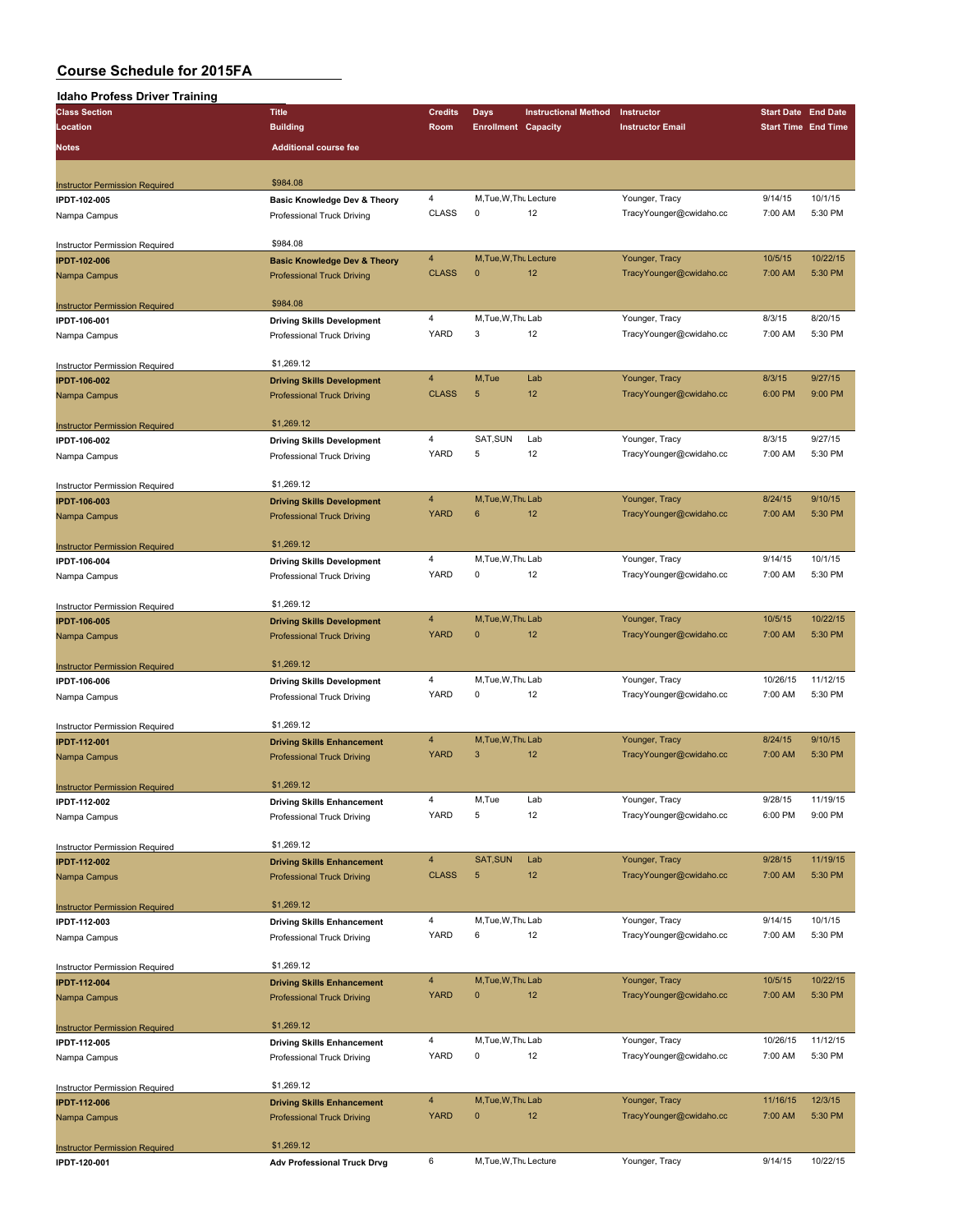| <b>Idaho Profess Driver Training</b>  |                                    |                |                            |                             |                         |          |                            |
|---------------------------------------|------------------------------------|----------------|----------------------------|-----------------------------|-------------------------|----------|----------------------------|
| <b>Class Section</b>                  | <b>Title</b>                       | <b>Credits</b> | Days                       | <b>Instructional Method</b> | Instructor              |          | <b>Start Date End Date</b> |
| Location                              | <b>Building</b>                    | Room           | <b>Enrollment Capacity</b> |                             | <b>Instructor Email</b> |          | <b>Start Time End Time</b> |
| <b>Notes</b>                          | <b>Additional course fee</b>       |                |                            |                             |                         |          |                            |
| Nampa Campus                          | Professional Truck Driving         | <b>CLASS</b>   | 3                          | 12                          | TracyYounger@cwidaho.cc | 7:00 AM  | 5:30 PM                    |
|                                       | \$1,408.68                         |                |                            |                             |                         |          |                            |
| <b>IPDT-120-002</b>                   | <b>Adv Professional Truck Drvg</b> | $6\phantom{.}$ | M.Tue                      | Lecture                     | Younger, Tracy          | 11/23/15 | 1/14/16                    |
| Nampa Campus                          | <b>Professional Truck Driving</b>  | <b>CLASS</b>   | 5                          | 12                          | TracyYounger@cwidaho.cc | 6:00 PM  | 9:00 PM                    |
|                                       | \$1,408.68                         |                |                            |                             |                         |          |                            |
| IPDT-120-002                          | <b>Adv Professional Truck Drvg</b> | 6              | SAT, SUN                   | Lecture                     | Younger, Tracy          | 11/23/15 | 1/14/16                    |
| Nampa Campus                          | Professional Truck Driving         | <b>YARD</b>    | 5                          | 12                          | TracyYounger@cwidaho.cc | 7:00 AM  | 5:30 PM                    |
|                                       | \$1,408.68                         |                |                            |                             |                         |          |                            |
| <b>IPDT-120-003</b>                   | <b>Adv Professional Truck Drvg</b> | $6\phantom{1}$ | M, Tue, W, Thu Lecture     |                             | Younger, Tracy          | 10/5/15  | 11/12/15                   |
| Nampa Campus                          | <b>Professional Truck Driving</b>  | <b>YARD</b>    | 6                          | 12                          | TracyYounger@cwidaho.cc | 7:00 AM  | 5:30 PM                    |
| <b>Instructor Permission Required</b> | \$1,408.68                         |                |                            |                             |                         |          |                            |
| IPDT-120-004                          | <b>Adv Professional Truck Drvg</b> | 6              | M, Tue, W, Thu Lecture     |                             | Younger, Tracy          | 10/26/15 | 12/3/15                    |
| Nampa Campus                          | Professional Truck Driving         | <b>YARD</b>    | 0                          | 12                          | TracyYounger@cwidaho.cc | 7:00 AM  | 5:30 PM                    |
| Instructor Permission Required        | \$1,408.68                         |                |                            |                             |                         |          |                            |
| <b>IPDT-120-005</b>                   | <b>Adv Professional Truck Drvg</b> | 6              | M, Tue, W, Thu Lecture     |                             | Younger, Tracy          | 11/16/15 | 1/7/16                     |
| Nampa Campus                          | <b>Professional Truck Driving</b>  | <b>CLASS</b>   | $\mathbf{0}$               | 12                          | TracyYounger@cwidaho.cc | 7:00 AM  | 5:30 PM                    |
|                                       | \$1,408.68                         |                |                            |                             |                         |          |                            |
| IPDT-120-006                          | <b>Adv Professional Truck Drvg</b> | 6              | M, Tue, W, Thu Lecture     |                             | Younger, Tracy          | 12/7/15  | 1/28/16                    |
| Nampa Campus                          | Professional Truck Driving         | <b>CLASS</b>   | $\mathbf 0$                | 12                          | TracyYounger@cwidaho.cc | 7:00 AM  | 5:30 PM                    |
|                                       | \$1,408.68                         |                |                            |                             |                         |          |                            |
| <b>IPDT-150-001E</b>                  | <b>Truck Driving Skills</b>        | $\overline{3}$ |                            | Lecture                     | Staff-CWI, General      | 8/24/15  | 12/19/15                   |
| <b>Community Locations</b>            | <b>Community Location</b>          | <b>CMTY</b>    | $\mathbf{0}$               | 1                           |                         |          |                            |
|                                       | \$81.60                            |                |                            |                             |                         |          |                            |

#### **Info Secrty & Digital Forensic**

**Notes Additional course fee**

| <b>Class Section</b>                 | <b>Title</b>                              | <b>Credits</b> | Days                       | <b>Instructional Method</b> | <b>Instructor</b>       | <b>Start Date End Date</b> |          |
|--------------------------------------|-------------------------------------------|----------------|----------------------------|-----------------------------|-------------------------|----------------------------|----------|
| Location                             | <b>Building</b>                           | Room           | <b>Enrollment Capacity</b> |                             | <b>Instructor Email</b> | <b>Start Time End Time</b> |          |
| <b>Notes</b>                         | <b>Additional course fee</b>              |                |                            |                             |                         |                            |          |
| ISDF-110-001                         | <b>Hardware &amp; Client Oper Systems</b> | $\overline{4}$ | M, Tue, W, Thu Lecture     |                             | Otto, Linda             | 8/24/15                    | 9/26/15  |
| <b>Ada County Campus</b>             | <b>Pintail Center</b>                     | 1411           | 21                         | 21                          | lindaotto@cwidaho.cc    | 7:45 AM                    | 11:45 AM |
| For Information Security majors only | \$25.00                                   |                |                            |                             |                         |                            |          |
| ISDF-123-001                         | <b>Network Fundamentals</b>               | $\overline{4}$ | M.Tue, W.Thu Lecture       |                             | Otto, Linda             | 9/28/15                    | 10/31/15 |
| Ada County Campus                    | <b>Pintail Center</b>                     | 1411           | 21                         | 21                          | lindaotto@cwidaho.cc    | 7:45 AM                    | 11:45 AM |
| For Information Security majors only | \$15.00                                   |                |                            |                             |                         |                            |          |
| ISDF-125-001                         | <b>Basic Network Routing</b>              | $\overline{4}$ | M.Tue.W.Thu Lecture        |                             | Otto, Linda             | 11/2/15                    | 12/12/15 |
| <b>Ada County Campus</b>             | <b>Pintail Center</b>                     | 1411           | 21                         | 21                          | lindaotto@cwidaho.cc    | 7:45 AM                    | 11:45 AM |
| For Information Security majors only | \$0.00                                    |                |                            |                             |                         |                            |          |
| ISDF-246-001                         | <b>Securing Directory Serv Infras</b>     | $\overline{4}$ | M.Tue, W.Thu Lecture       |                             | Bowers, Donald          | 8/24/15                    | 9/26/15  |
| Ada County Campus                    | <b>Pintail Center</b>                     | 1411           | 21                         | 21                          | donbowers@cwidaho.cc    | 1:30 PM                    | 5:30 PM  |
|                                      | \$0.00                                    |                |                            |                             |                         |                            |          |
| ISDF-248-001                         | <b>Fund of Network Security</b>           | $\overline{4}$ | M.Tue, W.Thu Lecture       |                             | Bowers, Donald          | 9/28/15                    | 10/31/15 |
| <b>Ada County Campus</b>             | <b>Pintail Center</b>                     | 1411           | 21                         | 21                          | donbowers@cwidaho.cc    | 1:30 PM                    | 5:30 PM  |
|                                      | \$0.00                                    |                |                            |                             |                         |                            |          |
| ISDF-252-001                         | <b>Programming for Info Security</b>      | $\overline{4}$ | M.Tue, W.Thu Lecture       |                             | Bowers, Donald          | 11/2/15                    | 12/12/15 |
| Ada County Campus                    | <b>Pintail Center</b>                     | 1411           | 21                         | 21                          | donbowers@cwidaho.cc    | 1:30 PM                    | 5:30 PM  |
|                                      | \$0.00                                    |                |                            |                             |                         |                            |          |
| <b>Law Enforcement</b>               |                                           |                |                            |                             |                         |                            |          |
| <b>Class Section</b>                 | <b>Title</b>                              | <b>Credits</b> | Days                       | <b>Instructional Method</b> | Instructor              | <b>Start Date End Date</b> |          |
| Location                             | <b>Building</b>                           | Room           | <b>Enrollment Capacity</b> |                             | <b>Instructor Email</b> | <b>Start Time End Time</b> |          |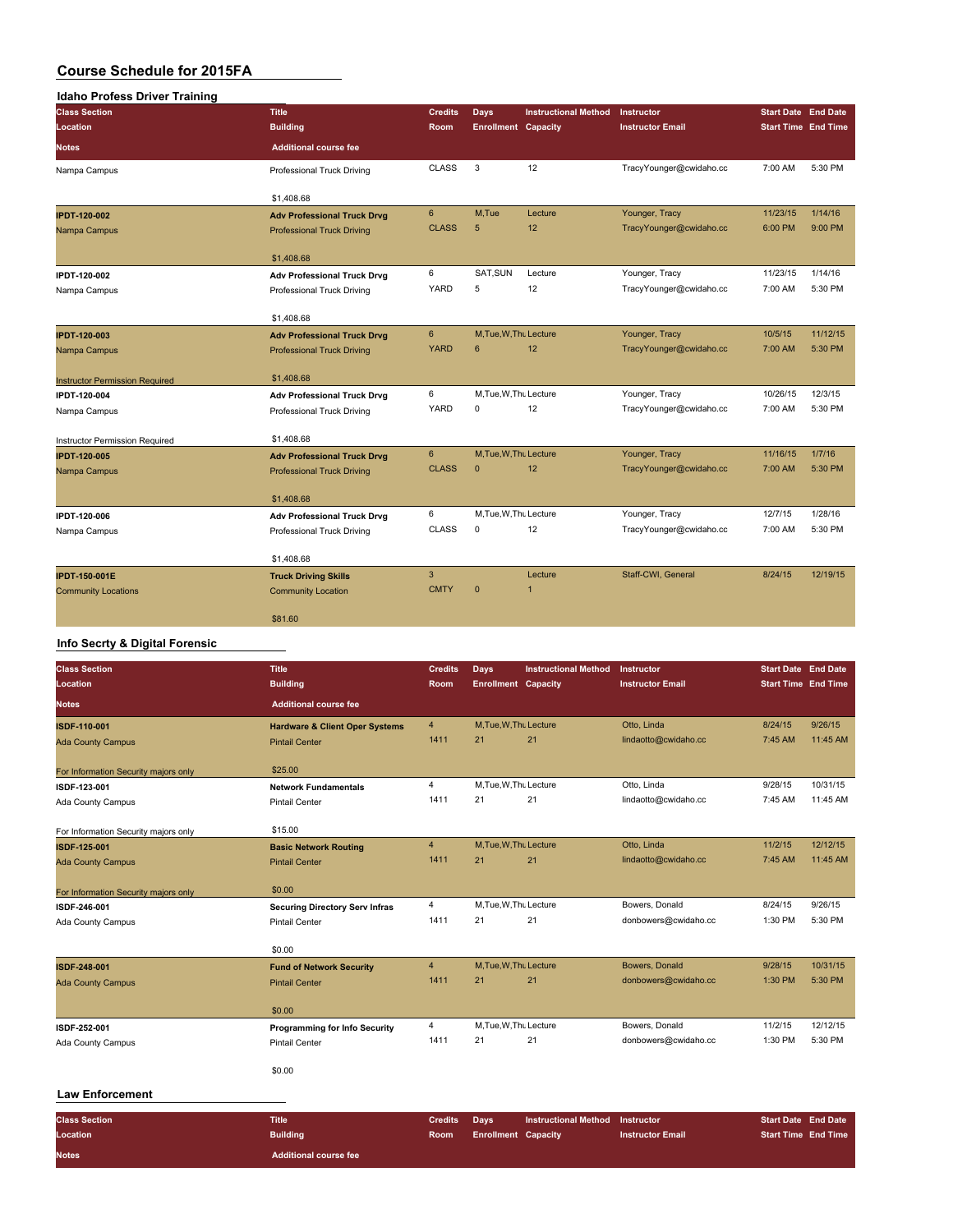| <b>Law Enforcement</b>                                                            |                                                         |                |                            |                             |                                            |                            |                      |
|-----------------------------------------------------------------------------------|---------------------------------------------------------|----------------|----------------------------|-----------------------------|--------------------------------------------|----------------------------|----------------------|
| <b>Class Section</b>                                                              | <b>Title</b>                                            | <b>Credits</b> | <b>Days</b>                | <b>Instructional Method</b> | Instructor                                 | <b>Start Date End Date</b> |                      |
| Location                                                                          | <b>Building</b>                                         | Room           | <b>Enrollment Capacity</b> |                             | <b>Instructor Email</b>                    | <b>Start Time End Time</b> |                      |
|                                                                                   |                                                         |                |                            |                             |                                            |                            |                      |
| <b>Notes</b>                                                                      | <b>Additional course fee</b>                            |                |                            |                             |                                            |                            |                      |
| LAWE-101-001                                                                      | <b>Intro to Law Enforcement</b>                         | $\overline{2}$ | M                          | Lecture                     | Forsman, LeRoy                             | 8/24/15                    | 12/19/15             |
| <b>Canyon County Center</b>                                                       | <b>Canyon County Center</b>                             | 120            | 16                         | 25                          | leroyforsman@cwidaho.cc                    | 1:00 PM                    | 2:00 PM              |
| Mandatory Course for PTE Law Enforcement<br>Program students. Not Open Admission  | \$0.00                                                  |                |                            |                             |                                            |                            |                      |
| LAWE-101-001                                                                      | Intro to Law Enforcement                                | $\overline{2}$ | M, W                       | Lecture                     | Forsman, LeRoy                             | 8/24/15                    | 12/19/15             |
| Canyon County Center                                                              | Canyon County Center                                    | 112AB          | 16                         | 25                          | leroyforsman@cwidaho.cc                    | 1:00 PM                    | 2:00 PM              |
| Mandatory Course for PTE Law Enforcement                                          |                                                         |                |                            |                             |                                            |                            |                      |
| Program students. Not Open Admission                                              | \$0.00                                                  | $\overline{2}$ | F                          | Lecture                     |                                            | 8/24/15                    | 12/19/15             |
| LAWE-105-001<br><b>Canyon County Center</b>                                       | <b>Police Procedures</b><br><b>Canyon County Center</b> | <b>112AB</b>   | 16                         | 25                          | Forsman, LeRoy<br>leroyforsman@cwidaho.cc  | 10:00 AM                   | 12:00 PM             |
| Mandatory Course for PTE Law Enforcement                                          |                                                         |                |                            |                             |                                            |                            |                      |
| Program students. Not Open Admission                                              | \$0.00                                                  |                |                            |                             |                                            |                            |                      |
| <b>LAWE-120-001</b>                                                               | <b>Cadet Practicum 1</b>                                | $\mathbf{1}$   |                            | Lab                         | Forsman, LeRoy                             | 8/24/15                    | 12/19/15             |
| Community Locations                                                               | Community Location                                      | <b>CMTY</b>    | 16                         | 25                          | leroyforsman@cwidaho.cc                    |                            |                      |
| Mandatory Course for PTE Law Enforcement<br>Program students. Not Open Admission. | \$0.00                                                  |                |                            |                             |                                            |                            |                      |
| <b>LAWE-222-001</b>                                                               | <b>Fit for Duty</b>                                     | $\mathbf{3}$   | M,W                        | Lecture                     | Forsman, LeRoy                             | 8/24/15                    | 12/19/15             |
| <b>Canyon County Center</b>                                                       | <b>Canyon County Center</b>                             | <b>112AB</b>   | 16                         | 25                          | leroyforsman@cwidaho.cc                    | 2:30 PM                    | 3:15 PM              |
| Mandatory Course for PTE Law Enforcement                                          |                                                         |                |                            |                             |                                            |                            |                      |
| Program students. Not Open Admission                                              | \$0.00                                                  |                |                            |                             |                                            |                            |                      |
| LAWE-222-001                                                                      | <b>Fit for Duty</b>                                     | 3              | M, W                       | Lecture                     | Forsman, LeRoy                             | 8/24/15                    | 12/19/15             |
| Canyon County Center                                                              | Canyon County Center                                    | 118            | 16                         | 25                          | leroyforsman@cwidaho.cc                    | 3:15 PM                    | 4:00 PM              |
| Mandatory Course for PTE Law Enforcement<br>Program students. Not Open Admission. | \$0.00                                                  |                |                            |                             |                                            |                            |                      |
| <b>Machine Tool Tech</b>                                                          |                                                         |                |                            |                             |                                            |                            |                      |
| <b>Class Section</b>                                                              | <b>Title</b>                                            | <b>Credits</b> | <b>Days</b>                | <b>Instructional Method</b> | Instructor                                 | <b>Start Date End Date</b> |                      |
| Location                                                                          | <b>Building</b>                                         | Room           | <b>Enrollment Capacity</b> |                             | <b>Instructor Email</b>                    | <b>Start Time End Time</b> |                      |
| Notes                                                                             | <b>Additional course fee</b>                            |                |                            |                             |                                            |                            |                      |
|                                                                                   |                                                         |                |                            |                             |                                            |                            |                      |
| MACH-103-001                                                                      | <b>Machine Shop Laboratory</b>                          | 6              | M, W, F                    | Lab                         | Sperry, David                              | 8/24/15                    | 12/19/15             |
| Nampa Campus                                                                      | Micron Center for PTE                                   | 1501           | 17                         | 18                          | davesperry@cwidaho.cc                      | 9:00 AM                    | 12:00 PM             |
|                                                                                   |                                                         |                |                            |                             |                                            |                            |                      |
|                                                                                   | \$400.00                                                | 6              |                            |                             |                                            |                            |                      |
| MACH-103-001                                                                      | <b>Machine Shop Laboratory</b>                          | 1501           | M,W,F<br>17                | Lab<br>18                   | Starkey, William<br>billstarkey@cwidaho.cc | 8/24/15<br>9:00 AM         | 12/19/15<br>12:00 PM |
| Nampa Campus                                                                      | Micron Center for PTE                                   |                |                            |                             |                                            |                            |                      |
|                                                                                   | \$400.00                                                |                |                            |                             |                                            |                            |                      |
| MACH-103-001                                                                      | <b>Machine Shop Laboratory</b>                          | 6              | Tue, Thu                   | Lab                         | Sperry, David                              | 8/24/15                    | 12/19/15             |
| Nampa Campus                                                                      | <b>Micron Center for PTE</b>                            | 1501           | 17                         | 18                          | davesperry@cwidaho.cc                      | 8:00 AM                    | 12:20 PM             |
|                                                                                   |                                                         |                |                            |                             |                                            |                            |                      |
|                                                                                   | \$400.00                                                |                |                            |                             |                                            |                            |                      |
| MACH-103-001                                                                      | <b>Machine Shop Laboratory</b>                          | 6              | Tue, Thu                   | Lab                         | Starkey, William                           | 8/24/15                    | 12/19/15             |
| Nampa Campus                                                                      | Micron Center for PTE                                   | 1501           | 17                         | 18                          | billstarkey@cwidaho.cc                     | 8:00 AM                    | 12:20 PM             |
|                                                                                   |                                                         |                |                            |                             |                                            |                            |                      |
|                                                                                   | \$400.00                                                |                |                            |                             |                                            |                            |                      |
| MACH-126-001                                                                      | <b>Related Blueprint Reading</b>                        | $\overline{2}$ | Tue, Thu                   | Lecture                     | Sperry, David                              | 8/24/15                    | 12/19/15             |
| Nampa Campus                                                                      | Micron Center for PTE                                   | 1602           | 17                         | 18                          | davesperry@cwidaho.cc                      | 8:00 AM                    | 8:50 AM              |
|                                                                                   | \$0.00                                                  |                |                            |                             |                                            |                            |                      |
|                                                                                   |                                                         | $\overline{2}$ | Tue, Thu                   | Lecture                     | Starkey, William                           | 8/24/15                    | 12/19/15             |
| MACH-126-001                                                                      | <b>Related Blueprint Reading</b>                        | 1602           | 17                         | 18                          | billstarkey@cwidaho.cc                     | 8:00 AM                    | 8:50 AM              |
| Nampa Campus                                                                      | Micron Center for PTE                                   |                |                            |                             |                                            |                            |                      |
|                                                                                   | \$0.00                                                  |                |                            |                             |                                            |                            |                      |
| MACH-143-001                                                                      | <b>Related Machine Shop Math</b>                        | 3              | M,W,F                      | Lecture                     | Sperry, David                              | 8/24/15                    | 12/19/15             |
| Nampa Campus                                                                      | Micron Center for PTE                                   | 1602           | 18                         | 20                          | davesperry@cwidaho.cc                      | 8:00 AM                    | 8:50 AM              |
|                                                                                   |                                                         |                |                            |                             |                                            |                            |                      |
|                                                                                   | \$0.00                                                  |                |                            |                             |                                            |                            |                      |
| MACH-143-001                                                                      | <b>Related Machine Shop Math</b>                        | $\mathbf{3}$   | M,W,F                      | Lecture                     | Starkey, William                           | 8/24/15                    | 12/19/15             |
| Nampa Campus                                                                      | Micron Center for PTE                                   | 1602           | 18                         | 20                          | billstarkey@cwidaho.cc                     | 8:00 AM                    | 8:50 AM              |
|                                                                                   |                                                         |                |                            |                             |                                            |                            |                      |
|                                                                                   | \$0.00                                                  |                |                            |                             |                                            |                            |                      |
| MACH-153-001                                                                      | <b>Machine Shop Theory</b>                              | $\mathbf{3}$   | M,W,F                      | Lecture                     | Sperry, David                              | 8/24/15                    | 12/19/15             |
| Nampa Campus                                                                      | Micron Center for PTE                                   | 1602           | 18                         | 19                          | davesperry@cwidaho.cc                      | 7:00 AM                    | 7:50 AM              |

**MACH-153-001 Machine Shop Theory** 3 M,W,F Lecture Starkey, William 8/24/15 12/19/15

\$0.00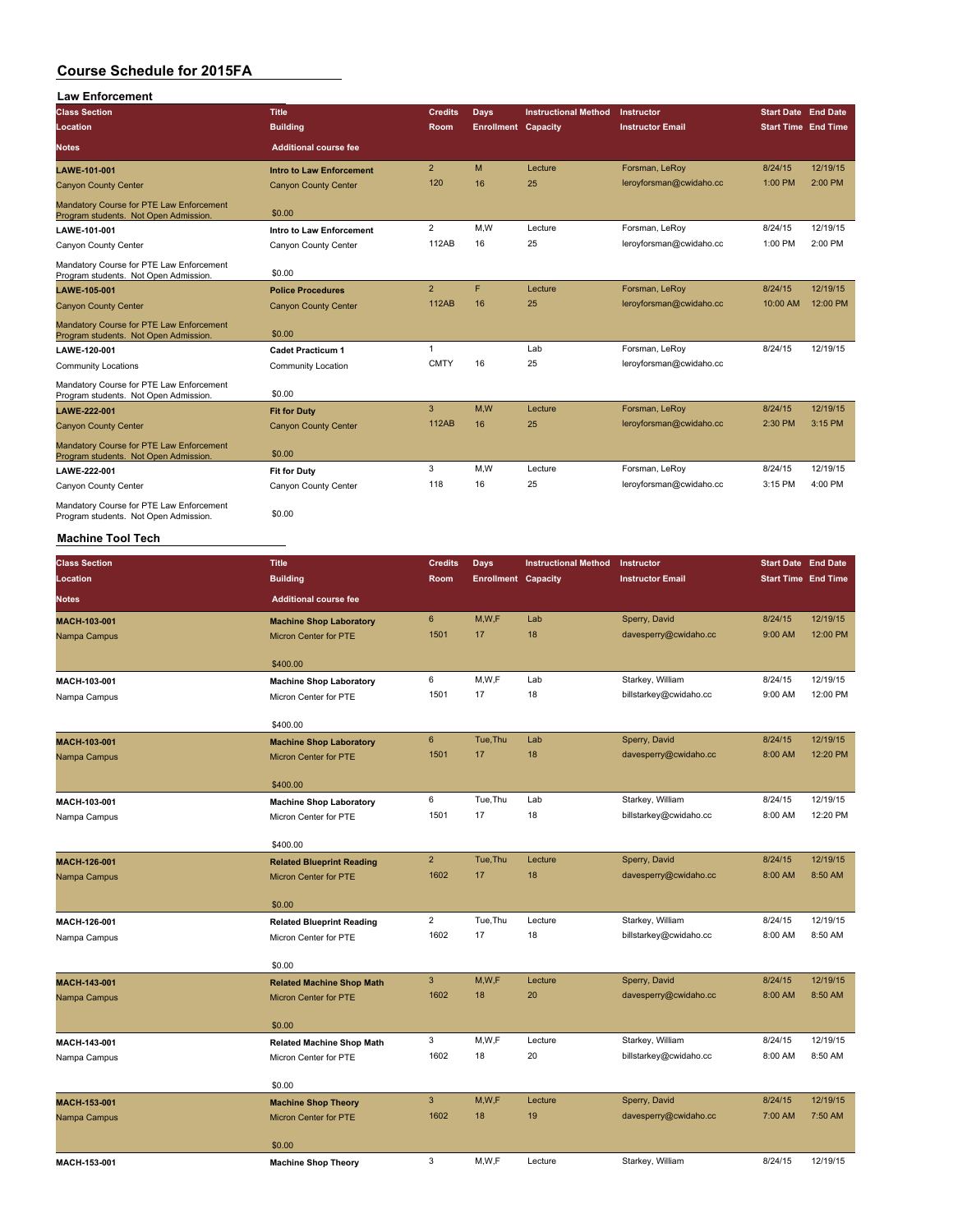| <b>Machine Tool Tech</b> |                                         |                |                            |                             |                         |                            |          |
|--------------------------|-----------------------------------------|----------------|----------------------------|-----------------------------|-------------------------|----------------------------|----------|
| <b>Class Section</b>     | <b>Title</b>                            | <b>Credits</b> | Days                       | <b>Instructional Method</b> | Instructor              | <b>Start Date End Date</b> |          |
| Location                 | <b>Building</b>                         | Room           | <b>Enrollment Capacity</b> |                             | <b>Instructor Email</b> | <b>Start Time End Time</b> |          |
| <b>Notes</b>             | <b>Additional course fee</b>            |                |                            |                             |                         |                            |          |
| Nampa Campus             | Micron Center for PTE                   | 1602           | 18                         | 19                          | billstarkey@cwidaho.cc  | 7:00 AM                    | 7:50 AM  |
|                          | \$0.00                                  |                |                            |                             |                         |                            |          |
| MACH-203-001             | <b>Advanced Machine Shop Lab</b>        | 6              | M,W,F                      | Lab                         | Sperry, David           | 8/24/15                    | 12/19/15 |
| Nampa Campus             | <b>Micron Center for PTE</b>            | 1501           | 15                         | 15                          | davesperry@cwidaho.cc   | 9:00 AM                    | 12:20 PM |
|                          | \$125.00                                |                |                            |                             |                         |                            |          |
| MACH-203-001             | <b>Advanced Machine Shop Lab</b>        | 6              | Tue, Thu                   | Lab                         | Sperry, David           | 8/24/15                    | 12/19/15 |
| Nampa Campus             | Micron Center for PTE                   | 1501           | 15                         | 15                          | davesperry@cwidaho.cc   | 8:00 AM                    | 12:20 PM |
|                          | \$125.00                                |                |                            |                             |                         |                            |          |
| MACH-211-001             | <b>Fund of Computer Aided Draft</b>     | $\overline{2}$ | M,W,F                      | Lecture                     | Sperry, David           | 8/24/15                    | 12/19/15 |
| Nampa Campus             | <b>Micron Center for PTE</b>            | 1506           | 16                         | 16                          | davesperry@cwidaho.cc   | 7:00 AM                    | 7:50 AM  |
|                          | \$0.00                                  |                |                            |                             |                         |                            |          |
| MACH-225-001             | <b>Geometric Dimensioning &amp; Tol</b> | $\overline{2}$ | Tue, Thu                   | Lecture                     | Sperry, David           | 8/24/15                    | 12/19/15 |
| Nampa Campus             | Micron Center for PTE                   | 1506           | 17                         | 16                          | davesperry@cwidaho.cc   | 7:00 AM                    | 7:50 AM  |
|                          | \$0.00                                  |                |                            |                             |                         |                            |          |
| MACH-253-001             | <b>Adv Machine Shop Theory</b>          | 3              | M, W, F                    | Lecture                     | Sperry, David           | 8/24/15                    | 12/19/15 |
| Nampa Campus             | <b>Micron Center for PTE</b>            | 1506           | 15                         | 15                          | davesperry@cwidaho.cc   | 8:00 AM                    | 8:50 AM  |
|                          | \$0.00                                  |                |                            |                             |                         |                            |          |

#### **Marketing Management**

| <b>Class Section</b>                  | <b>Title</b>                              | <b>Credits</b> | Days                       | <b>Instructional Method</b> | Instructor                 | <b>Start Date End Date</b> |          |
|---------------------------------------|-------------------------------------------|----------------|----------------------------|-----------------------------|----------------------------|----------------------------|----------|
| Location                              | <b>Building</b>                           | Room           | <b>Enrollment Capacity</b> |                             | <b>Instructor Email</b>    | <b>Start Time End Time</b> |          |
| <b>Notes</b>                          | <b>Additional course fee</b>              |                |                            |                             |                            |                            |          |
| <b>MRKT-121-001H</b>                  | <b>Business Concepts</b>                  | 3              | W                          | Hybrid                      | Walker, Robert             | 8/24/15                    | 12/19/15 |
| <b>Ada County Campus</b>              | <b>Pintail Center</b>                     | 1208           | 22                         | 30                          | robwalker@cwidaho.cc       | 2:30 PM                    | 3:45 PM  |
| Hybrid Course-Has an online component | \$0.00                                    |                |                            |                             |                            |                            |          |
| MRKT-125-001H                         | <b>Introduction to Marketing</b>          | 3              | Thu                        | Hybrid                      | Walker, Robert             | 8/24/15                    | 12/19/15 |
| Ada County Campus                     | <b>Pintail Center</b>                     | 1208           | 28                         | 30                          | robwalker@cwidaho.cc       | 2:30 PM                    | 3:45 PM  |
|                                       |                                           |                |                            |                             |                            |                            |          |
| Hybrid Course-Has an online component | \$0.00                                    |                |                            |                             |                            |                            |          |
| <b>MRKT-161-001H</b>                  | <b>Intro to Computer Applications</b>     | $\mathbf{3}$   | Tue                        | Hybrid                      | Wallgren, Lindsey          | 8/24/15                    | 12/19/15 |
| <b>Ada County Campus</b>              | <b>Pintail Center</b>                     | 1205           | 19                         | 20                          | lindseywallgren@cwidaho.cc | 11:30 AM                   | 12:45 PM |
|                                       |                                           |                |                            |                             |                            |                            |          |
| Hybrid Course-Has an online component | \$10.00                                   |                |                            |                             |                            |                            |          |
| MRKT-245-001                          | <b>Business Simulation &amp; Analysis</b> | 3              | Tue, Thu                   | Lecture                     | Walker, Robert             | 8/24/15                    | 12/19/15 |
| Ada County Campus                     | <b>Pintail Center</b>                     | 1203           | 15                         | 15                          | robwalker@cwidaho.cc       | 1:00 PM                    | 2:15 PM  |
|                                       |                                           |                |                            |                             |                            |                            |          |
|                                       | \$0.00                                    |                |                            |                             |                            |                            |          |
| <b>MRKT-257-001</b>                   | <b>Principles of Management</b>           | 3              | M,W                        | Lecture                     | Walker, Robert             | 8/24/15                    | 12/19/15 |
| <b>Ada County Campus</b>              | <b>Pintail Center</b>                     | 1208           | 30                         | 30                          | robwalker@cwidaho.cc       | 1:00 PM                    | 2:15 PM  |
|                                       |                                           |                |                            |                             |                            |                            |          |
|                                       | \$40.00                                   |                |                            |                             |                            |                            |          |
| MRKT-265-001                          | <b>Digital Publishing</b>                 | 3              | M, W                       | Lecture                     | Wallgren, Lindsey          | 8/24/15                    | 12/19/15 |
| Ada County Campus                     | <b>Pintail Center</b>                     | 1203           | 20                         | 20                          | lindseywallgren@cwidaho.cc | 2:30 PM                    | 3:45 PM  |
|                                       | \$10.00                                   |                |                            |                             |                            |                            |          |
| MRKT-293-001H                         | <b>Marketing Management Intern.</b>       | 3              | M                          | Internship                  | Walker, Robert             | 8/24/15                    | 12/19/15 |
| <b>Ada County Campus</b>              | <b>Pintail Center</b>                     | 1208           | $\mathbf{1}$               | 10                          | robwalker@cwidaho.cc       | 2:30 PM                    | 3:45 PM  |
|                                       |                                           |                |                            |                             |                            |                            |          |
| Hybrid Course-Has an online Component | \$0.00                                    |                |                            |                             |                            |                            |          |

#### **Mathematics**

| <b>Class Section</b><br>Location<br><b>Notes</b> | <b>Title</b><br><b>Building</b><br>Additional course fee | <b>Credits</b><br><b>Room</b> | Days<br><b>Enrollment Capacity</b> | <b>Instructional Method</b> | Instructor<br><b>Instructor Email</b>       | <b>Start Date End Date</b><br><b>Start Time End Time</b> |          |
|--------------------------------------------------|----------------------------------------------------------|-------------------------------|------------------------------------|-----------------------------|---------------------------------------------|----------------------------------------------------------|----------|
| MATH-123-001W<br>Online                          | <b>Math in Modern Society</b><br>Online                  | <b>ONL</b>                    | 30                                 | On-Line<br>30               | Quintana, Emiko<br>emikoguintana@cwidaho.cc | 8/24/15                                                  | 12/19/15 |
|                                                  | \$142.00                                                 |                               |                                    |                             |                                             |                                                          |          |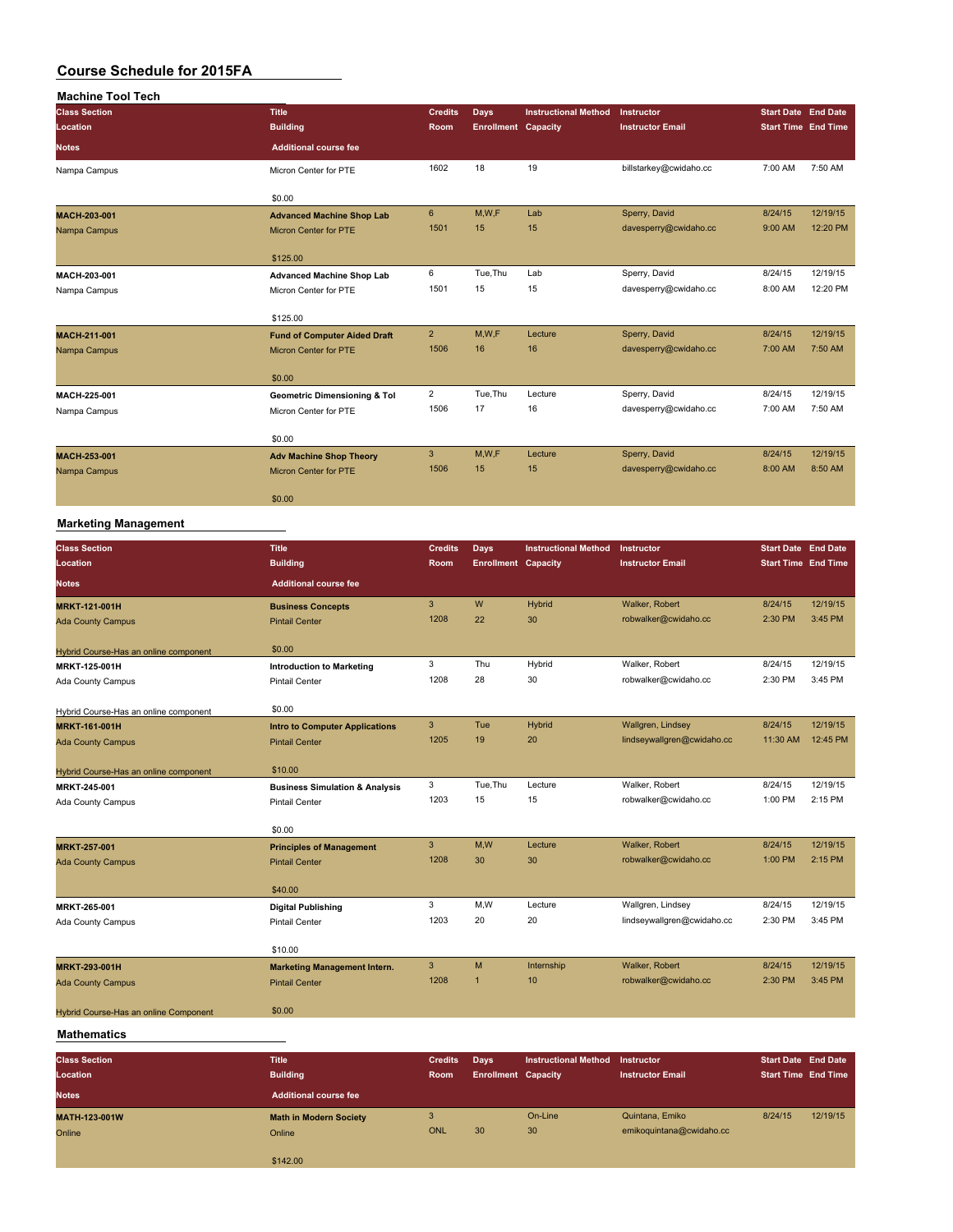| Mathematics                                              |                                                    |                           |                            |                             |                                             |                            |                     |
|----------------------------------------------------------|----------------------------------------------------|---------------------------|----------------------------|-----------------------------|---------------------------------------------|----------------------------|---------------------|
| <b>Class Section</b>                                     | <b>Title</b>                                       | <b>Credits</b>            | <b>Days</b>                | <b>Instructional Method</b> | Instructor                                  | <b>Start Date End Date</b> |                     |
| Location                                                 | <b>Building</b>                                    | Room                      | <b>Enrollment Capacity</b> |                             | <b>Instructor Email</b>                     | <b>Start Time End Time</b> |                     |
| Notes                                                    | <b>Additional course fee</b>                       |                           |                            |                             |                                             |                            |                     |
|                                                          |                                                    |                           |                            |                             |                                             |                            |                     |
| MATH-123-002                                             | <b>Math in Modern Society</b>                      | 3<br>1318                 | Tue, Thu<br>30             | Lecture<br>30               | Quintana, Emiko<br>emikoguintana@cwidaho.cc | 8/24/15<br>4:00 PM         | 12/19/15<br>5:15 PM |
| Ada County Campus                                        | <b>Pintail Center</b>                              |                           |                            |                             |                                             |                            |                     |
|                                                          | \$112.00                                           |                           |                            |                             |                                             |                            |                     |
| MATH-123-003                                             | <b>Math in Modern Society</b>                      | $\mathbf{3}$              | Tue, Thu                   | Lecture                     | Quintana, Emiko                             | 8/24/15                    | 12/19/15            |
| <b>Ada County Campus</b>                                 | <b>Pintail Center</b>                              | 1318                      | 30                         | 30                          | emikoquintana@cwidaho.cc                    | 10:00 AM                   | 11:15 AM            |
|                                                          |                                                    |                           |                            |                             |                                             |                            |                     |
|                                                          | \$112.00                                           |                           |                            |                             |                                             |                            |                     |
| MATH-123-004                                             | <b>Math in Modern Society</b>                      | 3                         | F                          | Lecture                     | Isom, Teresa                                | 8/24/15                    | 12/19/15            |
| Ada County Campus                                        | <b>Pintail Center</b>                              | 1318                      | 29                         | 30                          | teresaisom@cwidaho.cc                       | 2:00 PM                    | 4:45 PM             |
|                                                          |                                                    |                           |                            |                             |                                             |                            |                     |
|                                                          | \$112.00                                           |                           |                            |                             |                                             |                            |                     |
| MATH-123-006                                             | <b>Math in Modern Society</b>                      | $\ensuremath{\mathsf{3}}$ | M,W                        | Lecture                     | Young, Mary                                 | 8/24/15                    | 12/19/15            |
| Nampa Campus                                             | Aspen Classroom Building                           | 106                       | 30                         | 30                          | maryyoung@cwidaho.cc                        | 4:00 PM                    | 5:15 PM             |
|                                                          |                                                    |                           |                            |                             |                                             |                            |                     |
|                                                          | \$112.00                                           |                           |                            |                             |                                             |                            |                     |
| MATH-123-007                                             | Math in Modern Society                             | 3                         | M,W                        | Lecture                     | Carson, Catherine                           | 8/24/15                    | 12/19/15            |
| Nampa Campus                                             | Aspen Classroom Building                           | 108                       | 30                         | 30                          | cathycarson@cwidaho.cc                      | 1:00 PM                    | 2:15 PM             |
|                                                          |                                                    |                           |                            |                             |                                             |                            |                     |
|                                                          | \$112.00                                           |                           |                            |                             |                                             |                            |                     |
| MATH-123-008H                                            | <b>Math in Modern Society</b>                      | $\mathbf{3}$<br>106       | Tue                        | <b>Hybrid</b>               | Cook, Kristin                               | 8/24/15                    | 12/19/15            |
| Nampa Campus                                             | <b>Academic Building</b>                           |                           | 30                         | 30                          | kristincook@cwidaho.cc                      | 1:00 PM                    | 2:15 PM             |
|                                                          | \$112.00                                           |                           |                            |                             |                                             |                            |                     |
| Hybrid course - has an online component<br>MATH-123-009H |                                                    | 3                         | Thu                        | Hybrid                      | Cook, Kristin                               | 8/24/15                    | 12/19/15            |
| Nampa Campus                                             | <b>Math in Modern Society</b><br>Academic Building | 106                       | 30                         | 30                          | kristincook@cwidaho.cc                      | 1:00 PM                    | 2:15 PM             |
|                                                          |                                                    |                           |                            |                             |                                             |                            |                     |
| Hybrid course - has an online component                  | \$112.00                                           |                           |                            |                             |                                             |                            |                     |
| MATH-123-010W                                            | <b>Math in Modern Society</b>                      | $\mathbf{3}$              |                            | On-Line                     | Cook, Kristin                               | 8/24/15                    | 12/19/15            |
| Online                                                   | Online                                             | <b>ONL</b>                | 30                         | 30                          | kristincook@cwidaho.cc                      |                            |                     |
|                                                          |                                                    |                           |                            |                             |                                             |                            |                     |
|                                                          | \$142.00                                           |                           |                            |                             |                                             |                            |                     |
| MATH-123-011W                                            | Math in Modern Society                             | 3                         |                            | On-Line                     | Carson, Catherine                           | 8/24/15                    | 12/19/15            |
| Online                                                   | Online                                             | ONL                       | 30                         | 30                          | cathycarson@cwidaho.cc                      |                            |                     |
|                                                          |                                                    |                           |                            |                             |                                             |                            |                     |
|                                                          | \$142.00                                           |                           |                            |                             |                                             |                            |                     |
| MATH-123-012W                                            | <b>Math in Modern Society</b>                      | $\overline{3}$            |                            | On-Line                     | Young, Mary                                 | 8/24/15                    | 12/19/15            |
| Online                                                   | Online                                             | <b>ONL</b>                | 30                         | 30                          | maryyoung@cwidaho.cc                        |                            |                     |
|                                                          |                                                    |                           |                            |                             |                                             |                            |                     |
|                                                          | \$142.00                                           |                           |                            |                             |                                             |                            |                     |
| MATH-123-013W                                            | <b>Math in Modern Society</b>                      | 3                         |                            | On-Line                     | Young, Mary                                 | 8/24/15                    | 12/19/15            |
| Online                                                   | Online                                             | ONL                       | 30                         | 30                          | maryyoung@cwidaho.cc                        |                            |                     |
|                                                          |                                                    |                           |                            |                             |                                             |                            |                     |
|                                                          | \$142.00                                           | $\mathbf{3}$              | M,W                        | Lecture                     | Murdock, Timothy                            | 8/24/15                    | 12/19/15            |
| MATH-123-014                                             | <b>Math in Modern Society</b>                      | 1208                      | 29                         | 30                          | timothymurdock@cwidaho.cc                   | 8:30 AM                    | 9:45 AM             |
| <b>Ada County Campus</b>                                 | <b>Pintail Center</b>                              |                           |                            |                             |                                             |                            |                     |
|                                                          | \$112.00                                           |                           |                            |                             |                                             |                            |                     |
| MATH-123-015                                             | <b>Math in Modern Society</b>                      | 3                         | M,W                        | Lecture                     | Lloyd, Merla                                | 8/24/15                    | 12/19/15            |
| Ada County Campus                                        | Pintail Center                                     | 1206                      | 14                         | 30                          | merlalloyd@cwidaho.cc                       | 8:30 PM                    | 9:45 PM             |
|                                                          |                                                    |                           |                            |                             |                                             |                            |                     |
|                                                          | \$112.00                                           |                           |                            |                             |                                             |                            |                     |
| MATH-123-016                                             | <b>Math in Modern Society</b>                      | $\mathbf{3}$              | W                          | Lecture                     | Keenan, Robert                              | 8/24/15                    | 12/19/15            |
| Nampa Campus                                             | <b>Academic Building</b>                           | 325                       | 18                         | 30                          | robertkeenan@cwidaho.cc                     | 7:00 PM                    | 9:45 PM             |
|                                                          |                                                    |                           |                            |                             |                                             |                            |                     |
|                                                          | \$112.00                                           |                           |                            |                             |                                             |                            |                     |
| MATH-143-001                                             | <b>College Algebra</b>                             | 3                         | Tue, Thu                   | Lecture                     | Belue, Paul                                 | 8/24/15                    | 12/19/15            |
| Ada County Campus                                        | Pintail Center                                     | 1206                      | 29                         | 30                          | paulbelue@cwidaho.cc                        | 2:30 PM                    | 3:45 PM             |
|                                                          |                                                    |                           |                            |                             |                                             |                            |                     |
|                                                          | \$112.00                                           |                           |                            |                             |                                             |                            |                     |
| MATH-143-002                                             | <b>College Algebra</b>                             | $\mathbf{3}$              | M,W                        | Lecture                     | Quintana, Emiko                             | 8/24/15                    | 12/19/15            |
| <b>Ada County Campus</b>                                 | <b>Mallard Place Building</b>                      | 1108                      | 23                         | 24                          | emikoquintana@cwidaho.cc                    | 1:00 PM                    | 2:15 PM             |
|                                                          |                                                    |                           |                            |                             |                                             |                            |                     |
|                                                          | \$112.00                                           |                           |                            |                             |                                             |                            |                     |
| MATH-143-003                                             | <b>College Algebra</b>                             | 3                         | F                          | Lecture                     | Lloyd, Merla                                | 8/24/15                    | 12/19/15            |
| Ada County Campus                                        | Pintail Center                                     | 1318                      | 31                         | 35                          | merlalloyd@cwidaho.cc                       | 11:00 AM                   | 1:45 PM             |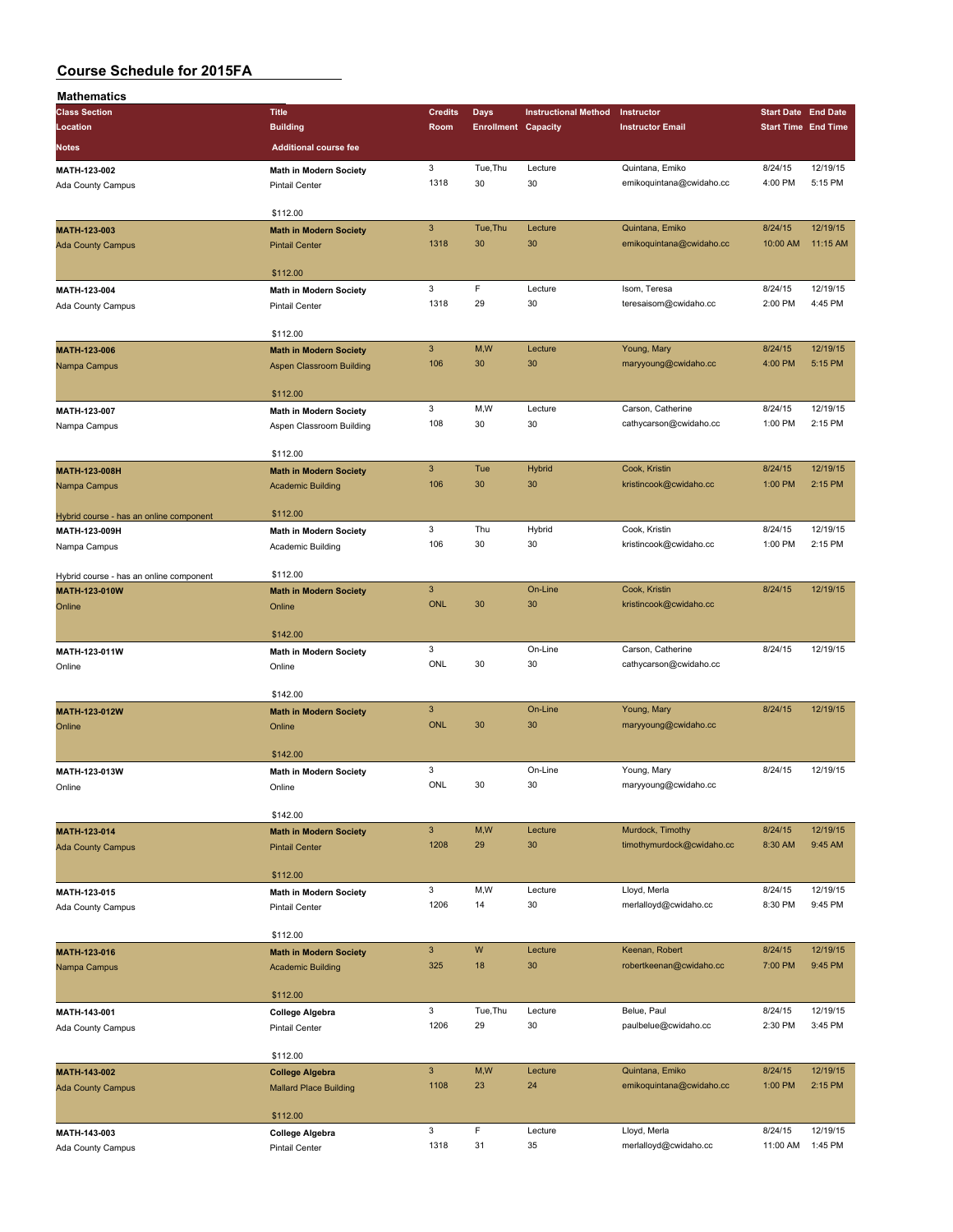| Mathematics                 |                                          |                           |                            |                             |                         |                            |                            |
|-----------------------------|------------------------------------------|---------------------------|----------------------------|-----------------------------|-------------------------|----------------------------|----------------------------|
| <b>Class Section</b>        | <b>Title</b>                             | <b>Credits</b>            | Days                       | <b>Instructional Method</b> | Instructor              | <b>Start Date End Date</b> |                            |
| Location                    | <b>Building</b>                          | Room                      | <b>Enrollment Capacity</b> |                             | <b>Instructor Email</b> |                            | <b>Start Time End Time</b> |
| Notes                       | <b>Additional course fee</b>             |                           |                            |                             |                         |                            |                            |
|                             |                                          |                           |                            |                             |                         |                            |                            |
|                             |                                          |                           |                            |                             |                         |                            |                            |
|                             | \$112.00                                 | $\mathsf 3$               | M,W                        | Lecture                     | Belue, Paul             | 8/24/15                    | 12/19/15                   |
| MATH-143-004                | <b>College Algebra</b>                   | 1320                      | 28                         | 30                          | paulbelue@cwidaho.cc    | 8:30 AM                    | 9:45 AM                    |
| <b>Ada County Campus</b>    | <b>Pintail Center</b>                    |                           |                            |                             |                         |                            |                            |
|                             | \$112.00                                 |                           |                            |                             |                         |                            |                            |
| MATH-143-005                |                                          | 3                         | Tue, Thu                   | Lecture                     | Belue, Paul             | 8/24/15                    | 12/19/15                   |
| Ada County Campus           | College Algebra<br><b>Pintail Center</b> | 1318                      | 30                         | 30                          | paulbelue@cwidaho.cc    | 5:30 PM                    | 6:45 PM                    |
|                             |                                          |                           |                            |                             |                         |                            |                            |
|                             | \$112.00                                 |                           |                            |                             |                         |                            |                            |
| MATH-143-006                | <b>College Algebra</b>                   | $\mathbf{3}$              | Thu                        | Lecture                     | Lloyd, Merla            | 8/24/15                    | 12/19/15                   |
| <b>Ada County Campus</b>    | <b>Pintail Center</b>                    | 1318                      | 23                         | 30                          | merlalloyd@cwidaho.cc   | 7:00 PM                    | 9:45 PM                    |
|                             |                                          |                           |                            |                             |                         |                            |                            |
|                             | \$112.00                                 |                           |                            |                             |                         |                            |                            |
| MATH-143-007                | <b>College Algebra</b>                   | 3                         | Tue, Thu                   | Lecture                     | Brown, Ryan             | 8/24/15                    | 12/19/15                   |
| Nampa Campus                | Aspen Classroom Building                 | 106                       | 29                         | 30                          | ryanbrown@cwidaho.cc    | 10:00 AM                   | 11:15 AM                   |
|                             |                                          |                           |                            |                             |                         |                            |                            |
|                             | \$112.00                                 |                           |                            |                             |                         |                            |                            |
| MATH-143-008                | <b>College Algebra</b>                   | $\mathbf{3}$              | M,W                        | Lecture                     | Isaacson, Kathleen      | 8/24/15                    | 12/19/15                   |
| <b>Canyon County Center</b> | <b>Canyon County Center</b>              | 232                       | 26                         | 30                          | katisaacson@cwidaho.cc  | 1:00 PM                    | 2:15 PM                    |
|                             |                                          |                           |                            |                             |                         |                            |                            |
|                             | \$112.00                                 |                           |                            |                             |                         |                            |                            |
| MATH-143-009                | College Algebra                          | 3                         | M,W                        | Lecture                     | Young, Mary             | 8/24/15                    | 12/19/15                   |
| Nampa Campus                | Academic Building                        | 309                       | 29                         | 30                          | maryyoung@cwidaho.cc    | 10:00 AM                   | 11:15 AM                   |
|                             |                                          |                           |                            |                             |                         |                            |                            |
|                             | \$112.00                                 |                           |                            |                             |                         |                            |                            |
| <b>MATH-143-010</b>         | <b>College Algebra</b>                   | $\ensuremath{\mathsf{3}}$ | M,W                        | Lecture                     | Young, Mary             | 8/24/15                    | 12/19/15                   |
| Nampa Campus                | Aspen Classroom Building                 | 127                       | 29                         | 30                          | maryyoung@cwidaho.cc    | 2:30 PM                    | 3:45 PM                    |
|                             |                                          |                           |                            |                             |                         |                            |                            |
|                             | \$112.00                                 |                           |                            |                             |                         |                            |                            |
| MATH-143-011                | College Algebra                          | 3                         | M                          | Lecture                     | Orduno, Kathleen        | 8/24/15                    | 12/19/15                   |
| Nampa Campus                | Academic Building                        | 320                       | 30                         | 30                          | kateorduno@cwidaho.cc   | 7:00 PM                    | 9:45 PM                    |
|                             |                                          |                           |                            |                             |                         |                            |                            |
|                             | \$112.00                                 |                           |                            |                             |                         |                            |                            |
| MATH-143-012                | <b>College Algebra</b>                   | $\mathbf{3}$              | Tue, Thu                   | Lecture                     | Brown, Ryan             | 8/24/15                    | 12/19/15                   |
| Nampa Campus                | <b>Aspen Classroom Building</b>          | 104                       | 30                         | 30                          | ryanbrown@cwidaho.cc    | 1:00 PM                    | 2:15 PM                    |
|                             |                                          |                           |                            |                             |                         |                            |                            |
|                             | \$112.00                                 |                           |                            |                             |                         |                            | 12/19/15                   |
| MATH-143-013                | College Algebra                          | 3                         | M,W                        | Lecture                     | McCue, James            | 8/24/15                    |                            |
| Nampa Campus                | Academic Building                        | 325                       | 30                         | 30                          | jimmccue@cwidaho.cc     | 8:30 AM                    | 9:45 AM                    |
|                             | \$112.00                                 |                           |                            |                             |                         |                            |                            |
|                             |                                          | $\ensuremath{\mathsf{3}}$ |                            | On-Line                     | Young, Mary             | 8/24/15                    | 12/19/15                   |
| MATH-143-014W               | <b>College Algebra</b>                   | ONL                       | 30                         | 30                          | maryyoung@cwidaho.cc    |                            |                            |
| Online                      | Online                                   |                           |                            |                             |                         |                            |                            |
|                             | \$142.00                                 |                           |                            |                             |                         |                            |                            |
|                             |                                          | 3                         |                            | On-Line                     | Young, Mary             | 8/24/15                    | 12/19/15                   |
| MATH-143-015W<br>Online     | College Algebra<br>Online                | ONL                       | 30                         | 30                          | maryyoung@cwidaho.cc    |                            |                            |
|                             |                                          |                           |                            |                             |                         |                            |                            |
|                             | \$142.00                                 |                           |                            |                             |                         |                            |                            |
| MATH-143-016W               | <b>College Algebra</b>                   | $\mathbf{3}$              |                            | On-Line                     | Belue, Paul             | 8/24/15                    | 12/19/15                   |
| Online                      | Online                                   | <b>ONL</b>                | 29                         | 30                          | paulbelue@cwidaho.cc    |                            |                            |
|                             |                                          |                           |                            |                             |                         |                            |                            |
|                             | \$142.00                                 |                           |                            |                             |                         |                            |                            |
| MATH-143-017W               | <b>College Algebra</b>                   | 3                         |                            | On-Line                     | Belue, Paul             | 8/24/15                    | 12/19/15                   |
| Online                      | Online                                   | ONL                       | 30                         | 30                          | paulbelue@cwidaho.cc    |                            |                            |
|                             |                                          |                           |                            |                             |                         |                            |                            |
|                             | \$142.00                                 |                           |                            |                             |                         |                            |                            |
| MATH-143-018                | <b>College Algebra</b>                   | $\mathsf 3$               | Thu                        | Lecture                     | Isaacson, Kathleen      | 8/24/15                    | 12/19/15                   |
| Nampa Campus                | <b>Academic Building</b>                 | 309                       | 11                         | 30                          | katisaacson@cwidaho.cc  | 7:00 PM                    | 9:45 PM                    |
|                             |                                          |                           |                            |                             |                         |                            |                            |
|                             | \$112.00                                 |                           |                            |                             |                         |                            |                            |
| MATH-143-019W               | College Algebra                          | 3                         |                            | On-Line                     | Orduno, Kathleen        | 8/24/15                    | 12/19/15                   |
| Online                      | Online                                   | ONL                       | 22                         | 30                          | kateorduno@cwidaho.cc   |                            |                            |
|                             |                                          |                           |                            |                             |                         |                            |                            |
|                             | \$142.00                                 |                           |                            |                             |                         |                            |                            |
| MATH-143-900                | <b>College Algebra</b>                   | $\ensuremath{\mathsf{3}}$ | Thu,F                      | Lecture                     | Willoughby, Amanda      | 8/24/15                    | 12/19/15                   |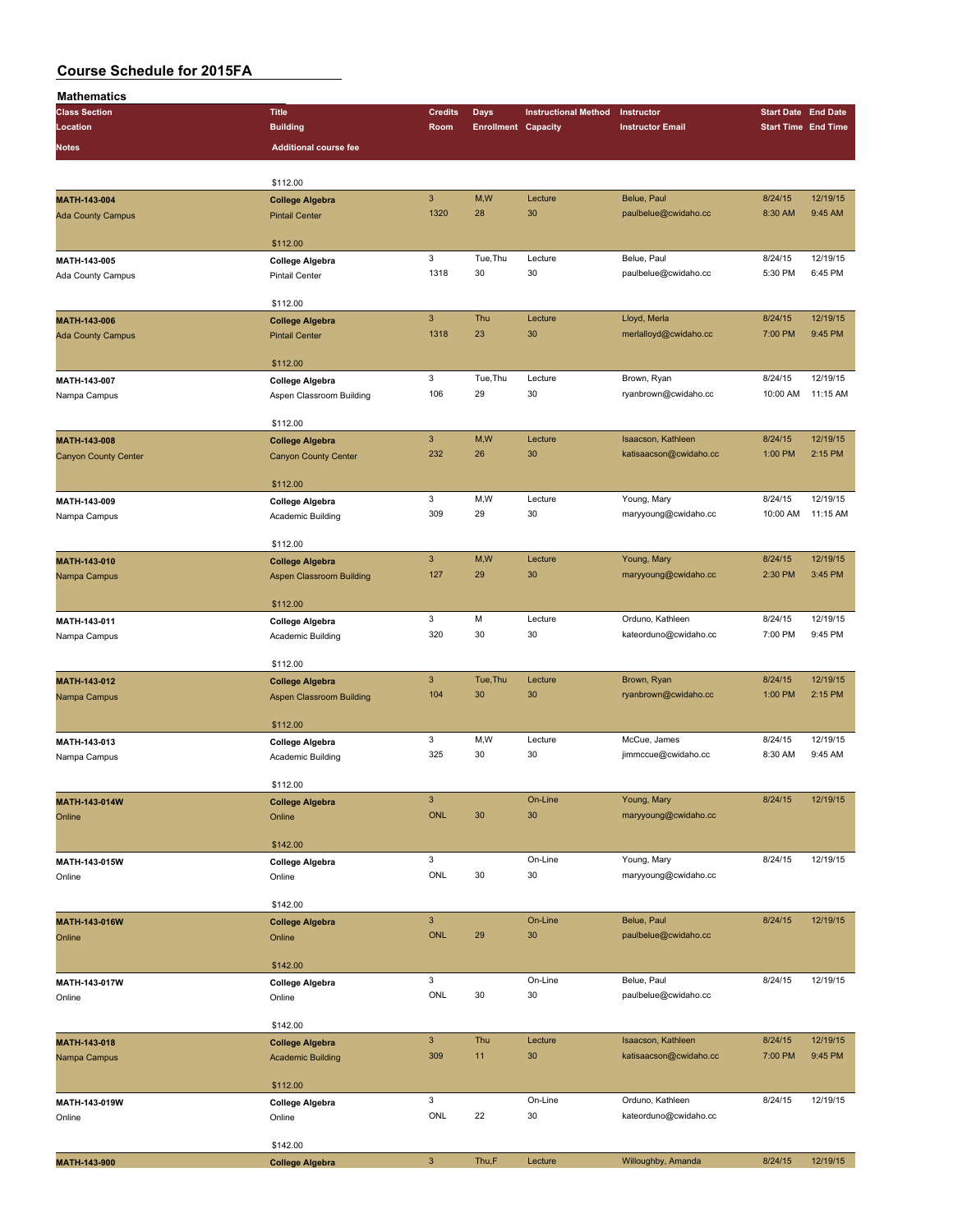| <b>Mathematics</b>                                                           |                                                      |                           |                            |                             |                                           |                            |          |
|------------------------------------------------------------------------------|------------------------------------------------------|---------------------------|----------------------------|-----------------------------|-------------------------------------------|----------------------------|----------|
| <b>Class Section</b>                                                         | <b>Title</b>                                         | <b>Credits</b>            | <b>Days</b>                | <b>Instructional Method</b> | Instructor                                | <b>Start Date End Date</b> |          |
| Location                                                                     | <b>Building</b>                                      | Room                      | <b>Enrollment Capacity</b> |                             | <b>Instructor Email</b>                   | <b>Start Time End Time</b> |          |
| <b>Notes</b>                                                                 | <b>Additional course fee</b>                         |                           |                            |                             |                                           |                            |          |
|                                                                              |                                                      | 128B                      | 9                          | 15                          | amandawilloughby@cwidaho.c                |                            |          |
| <b>Community Locations</b><br>Micron Technology in Boise. Security clearance | Micron Technology - BOISE                            |                           |                            |                             | $\mathbf c$                               | 11:00 AM                   | 12:15 PM |
| req'd. Contact Paula Smith<br>(paulasmith@micron.com)                        | \$112.00                                             |                           |                            |                             |                                           |                            |          |
| MATH-144-001                                                                 | Trigonometry                                         | $\overline{2}$            | Tue, Thu                   | Lecture                     | Cook, Kristin                             | 8/24/15                    | 12/19/15 |
| Nampa Campus                                                                 | Aspen Classroom Building                             | 127                       | 35                         | 35                          | kristincook@cwidaho.cc                    | 10:00 AM                   | 10:50 AM |
|                                                                              | \$0.00                                               |                           |                            |                             |                                           |                            |          |
| MATH-144-900                                                                 | <b>Trigonometry</b>                                  | $\overline{2}$            | Tue                        | Lecture                     | Willoughby, Amanda                        | 8/24/15                    | 12/19/15 |
| <b>Community Locations</b>                                                   | Micron Technology - BOISE                            | 128B                      | 14                         | 15                          | amandawilloughby@cwidaho.c<br>$\mathbf c$ | 11:00 AM                   | 12:45 PM |
| Micron Technology in Boise. Security clearance                               |                                                      |                           |                            |                             |                                           |                            |          |
| req'd. Contact Paula Smith<br>(paulasmith@micron.com)                        | \$0.00                                               |                           |                            |                             |                                           |                            |          |
| MATH-147-001                                                                 | Precalculus                                          | 5                         | M, Tue, W, Thu Lecture     |                             | Carson, Catherine                         | 8/24/15                    | 12/19/15 |
| Nampa Campus                                                                 | Aspen Classroom Building                             | 104                       | 33                         | 35                          | cathycarson@cwidaho.cc                    | 11:30 AM                   | 12:35 PM |
|                                                                              | \$112.00                                             |                           |                            |                             |                                           |                            |          |
| MATH-147-002W                                                                | <b>Precalculus</b>                                   | $\sqrt{5}$                |                            | On-Line                     | Carson, Catherine                         | 8/24/15                    | 12/19/15 |
| Online                                                                       | Online                                               | <b>ONL</b>                | 29                         | 30                          | cathycarson@cwidaho.cc                    |                            |          |
|                                                                              | \$162.00                                             |                           |                            |                             |                                           |                            |          |
| MATH-147-003W                                                                | Precalculus                                          | 5                         |                            | On-Line                     | Smith, Eric                               | 8/24/15                    | 12/19/15 |
| Online                                                                       | Online                                               | ONL                       | 30                         | 30                          | ericsmith2@cwidaho.cc                     |                            |          |
|                                                                              | \$162.00                                             |                           |                            |                             |                                           |                            |          |
| MATH-153-001                                                                 | <b>Elementary Statistics</b>                         | $\mathbf{3}$              | Tue, Thu                   | Lecture                     | Cook, Kristin                             | 8/24/15                    | 12/19/15 |
| Nampa Campus                                                                 | <b>Academic Building</b>                             | 201                       | 28                         | 28                          | kristincook@cwidaho.cc                    | 11:30 AM                   | 12:45 PM |
|                                                                              |                                                      |                           |                            |                             |                                           |                            |          |
| MATH-153-002                                                                 | \$112.00<br><b>Elementary Statistics</b>             | 3                         | M, W                       | Lecture                     | Quintana, Emiko                           | 8/24/15                    | 12/19/15 |
| Ada County Campus                                                            | <b>Pintail Center</b>                                | 1207                      | 20                         | 20                          | emikoquintana@cwidaho.cc                  | 10:00 AM                   | 11:15 AM |
|                                                                              |                                                      |                           |                            |                             |                                           |                            |          |
|                                                                              | \$112.00                                             | $\mathbf{3}$              |                            | On-Line                     | Cook, Kristin                             | 8/24/15                    | 12/19/15 |
| MATH-153-003W<br>Online                                                      | <b>Elementary Statistics</b><br>Online               | <b>ONL</b>                | 28                         | 28                          | kristincook@cwidaho.cc                    |                            |          |
|                                                                              |                                                      |                           |                            |                             |                                           |                            |          |
|                                                                              | \$142.00                                             |                           |                            |                             |                                           |                            |          |
| MATH-153-004W                                                                | <b>Elementary Statistics</b>                         | 3<br>ONL                  | 28                         | On-Line<br>28               | Cook, Kristin<br>kristincook@cwidaho.cc   | 8/24/15                    | 12/19/15 |
| Online                                                                       | Online                                               |                           |                            |                             |                                           |                            |          |
|                                                                              | \$142.00                                             |                           |                            |                             |                                           |                            |          |
| MATH-153-005                                                                 | <b>Elementary Statistics</b>                         | $\ensuremath{\mathsf{3}}$ | M,W                        | Lecture                     | Smith, Eric                               | 8/24/15                    | 12/19/15 |
| <b>Ada County Campus</b>                                                     | <b>Pintail Center</b>                                | 1203                      | 20                         | 20                          | ericsmith2@cwidaho.cc                     | 5:30 PM                    | 6:45 PM  |
|                                                                              | \$112.00                                             |                           |                            |                             |                                           |                            |          |
| MATH-157-001                                                                 | Math for Elementary Teachers 1                       | 3                         | Tue, Thu                   | Lecture                     | Brown, Ryan                               | 8/24/15                    | 12/19/15 |
| Nampa Campus                                                                 | Academic Building                                    | 320                       | 25                         | 32                          | ryanbrown@cwidaho.cc                      | 5:30 PM                    | 6:45 PM  |
|                                                                              | \$0.00                                               |                           |                            |                             |                                           |                            |          |
| MATH-160-001W                                                                | <b>Brief Calculus</b>                                | $\overline{4}$            |                            | On-Line                     | Aydelotte, Susan                          | 8/24/15                    | 12/19/15 |
| Online                                                                       | Online                                               | ONL                       | 30                         | 30                          | susanaydelotte@cwidaho.cc                 |                            |          |
|                                                                              | \$152.00                                             |                           |                            |                             |                                           |                            |          |
| MATH-160-002W                                                                | <b>Brief Calculus</b>                                | $\sqrt{4}$                |                            | On-Line                     | Aydelotte, Susan                          | 8/24/15                    | 12/19/15 |
| Online                                                                       | Online                                               | ONL                       | 19                         | 30                          | susanaydelotte@cwidaho.cc                 |                            |          |
|                                                                              | \$152.00                                             |                           |                            |                             |                                           |                            |          |
| MATH-160-003                                                                 | <b>Brief Calculus</b>                                | $\overline{4}$            | Tue, Thu                   | Lecture                     | Brown, Ryan                               | 8/24/15                    | 12/19/15 |
| Nampa Campus                                                                 | <b>Aspen Classroom Building</b>                      | 104                       | 35                         | 35                          | ryanbrown@cwidaho.cc                      | 2:30 PM                    | 4:20 PM  |
|                                                                              |                                                      |                           |                            |                             |                                           |                            |          |
| MATH-160-005                                                                 | \$112.00<br><b>Brief Calculus</b>                    | $\overline{\mathbf{4}}$   | M,W                        | Lecture                     | Murdock, Timothy                          | 8/24/15                    | 12/19/15 |
| Ada County Campus                                                            | <b>Pintail Center</b>                                | 1208                      | 30                         | 30                          | timothymurdock@cwidaho.cc                 | 7:00 PM                    | 8:50 PM  |
|                                                                              |                                                      |                           |                            |                             |                                           |                            |          |
|                                                                              | \$112.00                                             | $\sqrt{5}$                | M, Tue, W, Thu Lecture     |                             | Aydelotte, Susan                          | 8/24/15                    | 12/19/15 |
| MATH-170-001<br>Nampa Campus                                                 | <b>Calculus 1</b><br><b>Aspen Classroom Building</b> | 127                       | 28                         | 35                          | susanaydelotte@cwidaho.cc                 | 8:30 AM                    | 9:35 AM  |
|                                                                              |                                                      |                           |                            |                             |                                           |                            |          |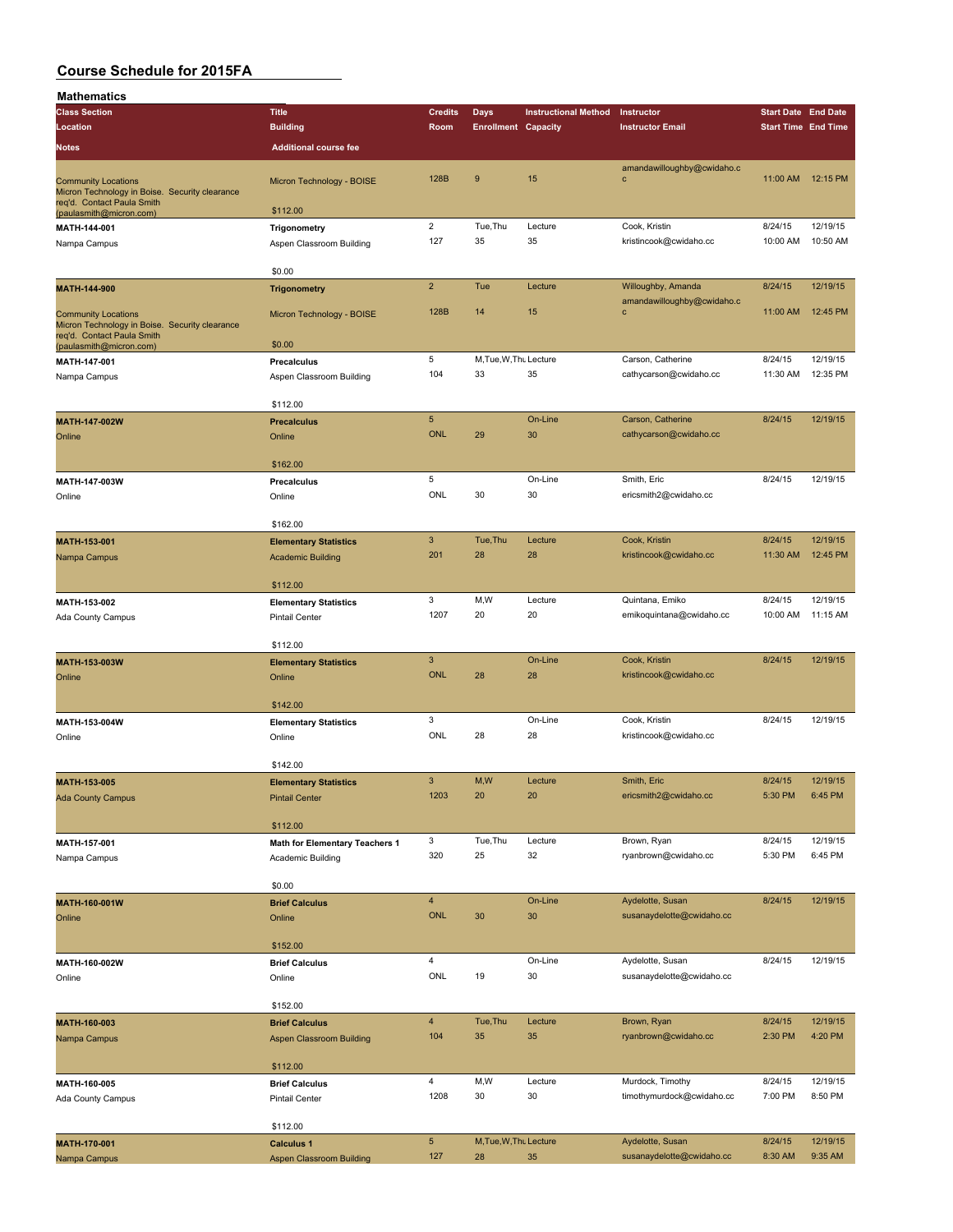| <b>Mathematics</b>                                                                                         |                              |                 |                            |                             |                                            |                            |                            |
|------------------------------------------------------------------------------------------------------------|------------------------------|-----------------|----------------------------|-----------------------------|--------------------------------------------|----------------------------|----------------------------|
| <b>Class Section</b>                                                                                       | <b>Title</b>                 | <b>Credits</b>  | <b>Days</b>                | <b>Instructional Method</b> | Instructor                                 | <b>Start Date End Date</b> |                            |
| Location                                                                                                   | <b>Building</b>              | <b>Room</b>     | <b>Enrollment Capacity</b> |                             | <b>Instructor Email</b>                    |                            | <b>Start Time End Time</b> |
| <b>Notes</b>                                                                                               | <b>Additional course fee</b> |                 |                            |                             |                                            |                            |                            |
|                                                                                                            | \$112.00                     |                 |                            |                             |                                            |                            |                            |
| MATH-170-004                                                                                               | Calculus 1                   | 5               | M.Tue, W.Thu Lecture       |                             | Smith, Eric                                | 8/24/15                    | 12/19/15                   |
| <b>Ada County Campus</b>                                                                                   | Mallard Place Building       | 1111            | 32                         | 32                          | ericsmith2@cwidaho.cc                      | 4:00 PM                    | 5:05 PM                    |
|                                                                                                            | \$112.00                     |                 |                            |                             |                                            |                            |                            |
| MATH-170-900                                                                                               | <b>Calculus 1</b>            | $5\phantom{.0}$ | Thu,F                      | Lecture                     | Willoughby, Amanda                         | 8/24/15                    | 12/19/15                   |
| <b>Community Locations</b><br>Micron Technology in Boise. Security clearance                               | Micron Technology - BOISE    | 128B            | 20                         | 15                          | amandawilloughby@cwidaho.c<br>$\mathbf{C}$ | 1:00 PM                    | 3:05 PM                    |
| reg'd. Contact Paula Smith<br>(paulasmith@micron.com)                                                      | \$112.00                     |                 |                            |                             |                                            |                            |                            |
| MATH-175-002                                                                                               | <b>Calculus 2</b>            | $\overline{4}$  | Tue, Thu                   | Lecture                     | Aydelotte, Susan                           | 8/24/15                    | 12/19/15                   |
| Nampa Campus                                                                                               | Aspen Classroom Building     | 108             | 23                         | 35                          | susanaydelotte@cwidaho.cc                  | 1:00 PM                    | 2:50 PM                    |
|                                                                                                            | \$0.00                       |                 |                            |                             |                                            |                            |                            |
| <b>MATH-175-900</b>                                                                                        | <b>Calculus 2</b>            | $\overline{4}$  | M.Tue                      | Lecture                     | Maloof, Giles                              | 8/24/15                    | 12/19/15                   |
| <b>Community Locations</b><br>Micron Technology in Boise. Security clearance<br>reg'd. Contact Paula Smith | Micron Technology - BOISE    | <b>127A</b>     | 21                         | 20                          | gilesmaloof@cwidaho.cc                     | 12:00 PM                   | 1:45 PM                    |
| (paulasmith@micron.com)                                                                                    | \$0.00                       |                 |                            |                             |                                            |                            |                            |
| MATH-275-001                                                                                               | <b>Calculus 3</b>            | 4               | M,W                        | Lecture                     | Aydelotte, Susan                           | 8/24/15                    | 12/19/15                   |
| Nampa Campus                                                                                               | Aspen Classroom Building     | 127             | 21                         | 35                          | susanaydelotte@cwidaho.cc                  | 11:00 AM                   | 12:50 PM                   |
|                                                                                                            | \$112.00                     |                 |                            |                             |                                            |                            |                            |
| MATH-275-001I                                                                                              | <b>Calculus 3</b>            | $\overline{4}$  |                            | Lecture                     | Aydelotte, Susan                           | 8/24/15                    | 12/19/15                   |
| <b>Community Locations</b>                                                                                 | <b>Community Location</b>    | <b>CMTY</b>     | $\overline{1}$             | $\overline{4}$              | susanaydelotte@cwidaho.cc                  |                            |                            |
| <b>Instructor Permission Required</b>                                                                      | \$112.00                     |                 |                            |                             |                                            |                            |                            |
| MATH-275-900                                                                                               | <b>Calculus 3</b>            | $\overline{4}$  | Thu,F                      | Lecture                     | Maloof, Giles                              | 8/24/15                    | 12/19/15                   |
| Community Locations<br>Micron Technology in Boise. Security clearance                                      | Micron Technology - BOISE    | 127A            | 16                         | 15                          | gilesmaloof@cwidaho.cc                     | 8:30 AM                    | 10:15 AM                   |
| reg'd. Contact Paula Smith<br>(paulasmith@micron.com)                                                      | \$112.00                     |                 |                            |                             |                                            |                            |                            |

### **Medical Administrative Support**

| <b>Class Section</b>                       | <b>Title</b>                          | <b>Credits</b> | Days                       | <b>Instructional Method</b> | Instructor              | <b>Start Date End Date</b> |          |
|--------------------------------------------|---------------------------------------|----------------|----------------------------|-----------------------------|-------------------------|----------------------------|----------|
| Location                                   | <b>Building</b>                       | Room           | <b>Enrollment Capacity</b> |                             | <b>Instructor Email</b> | <b>Start Time End Time</b> |          |
| <b>Notes</b>                               | <b>Additional course fee</b>          |                |                            |                             |                         |                            |          |
| <b>MADM-113-001</b>                        | <b>Medical Front Office Skills</b>    | $\mathbf{3}$   | Tue, Thu                   | Lecture                     | Mai, Stephanie          | 8/24/15                    | 12/19/15 |
| <b>Ada County Campus</b>                   | <b>Pintail Center</b>                 | 1211           | 18                         | 24                          | stephaniemai@cwidaho.cc | 8:30 AM                    | 9:45 AM  |
|                                            | \$0.00                                |                |                            |                             |                         |                            |          |
| MADM-115-001                               | <b>Human Relations in Healthcare</b>  | 3              | M,W                        | Lecture                     | Mai, Stephanie          | 8/24/15                    | 12/19/15 |
| Ada County Campus                          | <b>Pintail Center</b>                 | 1211           | 16                         | 24                          | stephaniemai@cwidaho.cc | 10:00 AM                   | 11:15 AM |
|                                            | \$0.00                                |                |                            |                             |                         |                            |          |
| MADM-121-001                               | <b>Health Information Management</b>  | 3              | Tue, Thu                   | Lecture                     | Mai, Stephanie          | 8/24/15                    | 12/19/15 |
| <b>Ada County Campus</b>                   | <b>Pintail Center</b>                 | 1203           | 13                         | 20                          | stephaniemai@cwidaho.cc | 10:00 AM                   | 11:15 AM |
|                                            |                                       |                |                            |                             |                         |                            |          |
|                                            | \$0.00                                |                |                            |                             |                         |                            |          |
| MADM-125-001                               | <b>Employmt SkIs for Med Office</b>   | 3              | Tue, Thu                   | Lecture                     | Lowney, Teresa          | 8/24/15                    | 12/19/15 |
| Ada County Campus                          | <b>Pintail Center</b>                 | 1230           | 8                          | 20                          | teresalowney@cwidaho.cc | 1:00 PM                    | 2:15 PM  |
| Medical Administrative Support majors only | \$0.00                                |                |                            |                             |                         |                            |          |
| MADM-223-001                               | <b>Integrated Med Office Software</b> | $\mathbf{3}$   | M,W                        | Lecture                     | Mai, Stephanie          | 8/24/15                    | 12/19/15 |
| <b>Ada County Campus</b>                   | <b>Pintail Center</b>                 | 1203           | 12                         | 20                          | stephaniemai@cwidaho.cc | 11:30 AM                   | 12:45 PM |
|                                            |                                       |                |                            |                             |                         |                            |          |
|                                            | \$0.00                                |                |                            |                             |                         |                            |          |
| MADM-293-001                               | Internship                            | 3              |                            | Internship                  | Mai, Stephanie          | 8/24/15                    | 12/19/15 |
| <b>Community Locations</b>                 | Community Location                    | <b>CMTY</b>    | 0                          | 10                          | stephaniemai@cwidaho.cc |                            |          |
| Instructor Permission Required.            | \$0.00                                |                |                            |                             |                         |                            |          |
| <b>MADM-295-001</b>                        | Capstone                              | $\mathbf{1}$   | Tue                        | Lecture                     | Mai, Stephanie          | 8/24/15                    | 12/19/15 |
| <b>Ada County Campus</b>                   | <b>Pintail Center</b>                 | 1207           | 3                          | 20                          | stephaniemai@cwidaho.cc | 2:30 PM                    | 3:20 PM  |
|                                            |                                       |                |                            |                             |                         |                            |          |
|                                            | \$110.00                              |                |                            |                             |                         |                            |          |
| .                                          |                                       |                |                            |                             |                         |                            |          |

**Medical Assistant**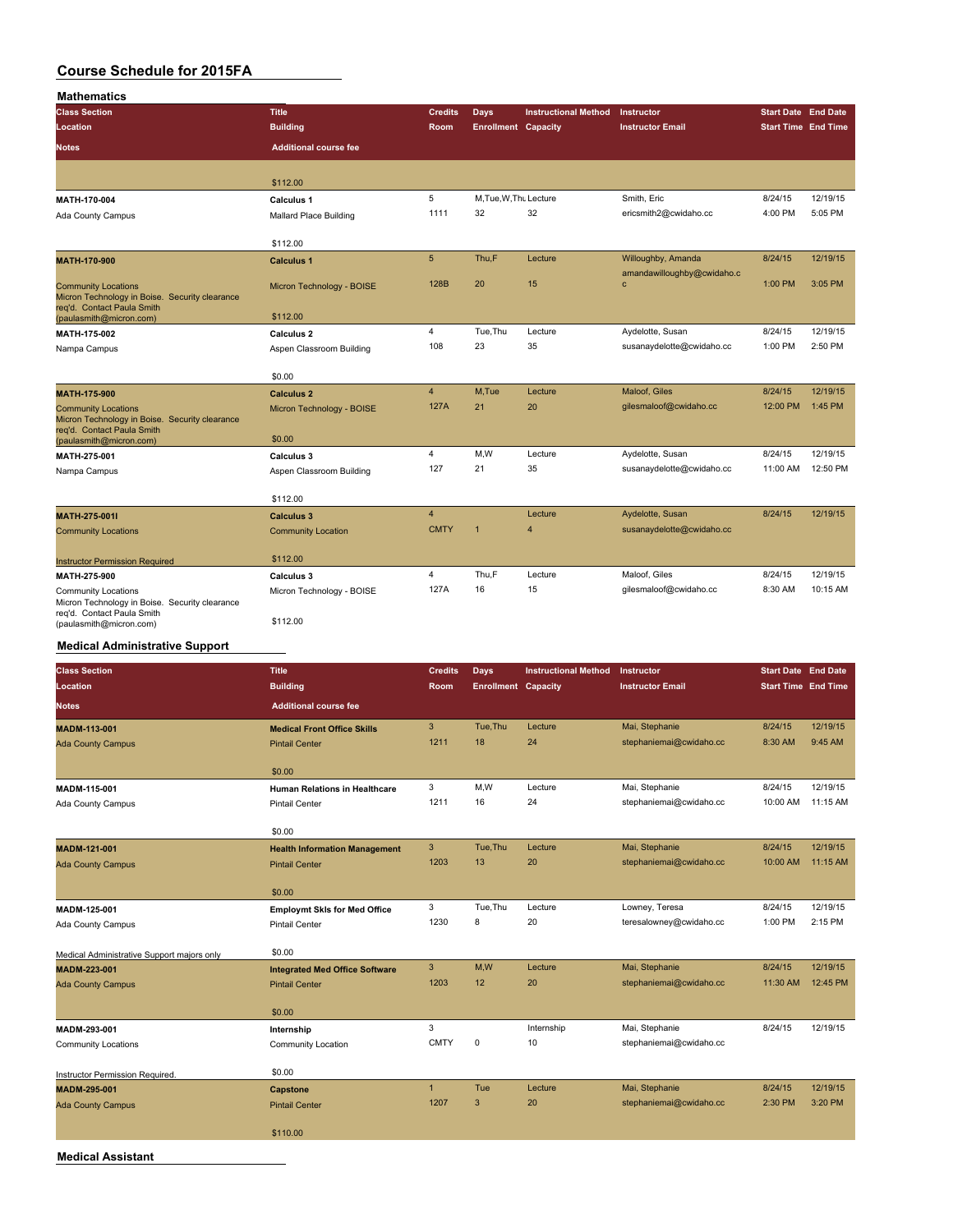| <b>Medical Assistant</b>   |                                       |                                         |                                    |                             |                                                  |                            |                            |
|----------------------------|---------------------------------------|-----------------------------------------|------------------------------------|-----------------------------|--------------------------------------------------|----------------------------|----------------------------|
| <b>Class Section</b>       | <b>Title</b>                          | <b>Credits</b>                          | <b>Days</b>                        | <b>Instructional Method</b> | Instructor                                       | <b>Start Date End Date</b> |                            |
| Location                   | <b>Building</b>                       | Room                                    | <b>Enrollment Capacity</b>         |                             | <b>Instructor Email</b>                          | <b>Start Time End Time</b> |                            |
| <b>Notes</b>               | <b>Additional course fee</b>          |                                         |                                    |                             |                                                  |                            |                            |
| MEDA-201-001               | <b>Integrated Medical Procedures</b>  | $\mathbf{3}$                            | M,W                                | Lecture                     | Omair, Tabinda                                   | 8/24/15                    | 12/19/15                   |
| <b>Ada County Campus</b>   | <b>Quail Court Building</b>           | 2202                                    | 15                                 | 20                          | sabinaomair@cwidaho.cc                           | 1:00 PM                    | 2:20 PM                    |
|                            |                                       |                                         |                                    |                             |                                                  |                            |                            |
|                            | \$0.00                                |                                         |                                    |                             |                                                  |                            |                            |
| MEDA-201-001               | <b>Integrated Medical Procedures</b>  | 3                                       | Thu                                | Lecture                     | Omair, Tabinda                                   | 8/24/15                    | 12/19/15                   |
| Ada County Campus          | Pintail Center                        | 1203                                    | 15                                 | 20                          | sabinaomair@cwidaho.cc                           | 2:30 PM                    | 3:30 PM                    |
|                            | \$0.00                                |                                         |                                    |                             |                                                  |                            |                            |
| MEDA-234-001               | <b>Clinical Procedures 2</b>          | $\ensuremath{\mathsf{3}}$               | M,W,F                              | Lecture                     | Omair, Tabinda                                   | 8/24/15                    | 12/19/15                   |
| <b>Community Locations</b> | <b>Community Location</b>             | <b>CMTY</b>                             | 15                                 | 20                          | sabinaomair@cwidaho.cc                           | 9:30 AM                    | 11:20 AM                   |
|                            |                                       |                                         |                                    |                             |                                                  |                            |                            |
|                            | \$75.00                               |                                         |                                    |                             |                                                  |                            |                            |
| MEDA-235-001               | Practicum                             | 5                                       | M, Tue, W, Thu Lecture             |                             | Omair, Tabinda                                   | 11/16/15                   | 12/19/15                   |
| <b>Community Locations</b> | Community Location                    | <b>CMTY</b>                             | 15                                 | 20                          | sabinaomair@cwidaho.cc                           | 8:00 AM                    | 5:00 PM                    |
|                            | \$125.00                              |                                         |                                    |                             |                                                  |                            |                            |
| MEDA-236-001               | Phlebotomy                            | $\overline{2}$                          | M,W,F                              | Lecture                     | Omair, Tabinda                                   | 8/24/15                    | 12/19/15                   |
| <b>Community Locations</b> | <b>Community Location</b>             | <b>CMTY</b>                             | 15                                 | 20                          | sabinaomair@cwidaho.cc                           | 12:00 PM                   | 1:00 PM                    |
|                            |                                       |                                         |                                    |                             |                                                  |                            |                            |
|                            | \$65.00                               |                                         |                                    |                             |                                                  |                            |                            |
| Music                      |                                       |                                         |                                    |                             |                                                  |                            |                            |
| <b>Class Section</b>       | <b>Title</b>                          | <b>Credits</b>                          |                                    | <b>Instructional Method</b> | Instructor                                       | <b>Start Date End Date</b> |                            |
| Location                   | <b>Building</b>                       | Room                                    | Days<br><b>Enrollment Capacity</b> |                             | <b>Instructor Email</b>                          |                            | <b>Start Time End Time</b> |
| <b>Notes</b>               | <b>Additional course fee</b>          |                                         |                                    |                             |                                                  |                            |                            |
|                            |                                       |                                         |                                    |                             |                                                  |                            |                            |
| <b>MUSI-100-002</b>        | <b>Music Appreciation</b>             | $\ensuremath{\mathsf{3}}$<br>218        | Tue, Thu<br>31                     | Lecture                     | Hansen, Bethanie<br>bethaniehansen@cwidaho.cc    | 8/24/15                    | 12/19/15<br>6:45 PM        |
| Nampa Campus               | <b>Academic Building</b>              |                                         |                                    | 32                          |                                                  | 5:30 PM                    |                            |
|                            | \$0.00                                |                                         |                                    |                             |                                                  |                            |                            |
| MUSI-100-003W              | <b>Music Appreciation</b>             | 3                                       |                                    | On-Line                     | Davis, Jeffrey                                   | 8/24/15                    | 12/19/15                   |
| Online                     | Online                                | ONL                                     | 32                                 | 33                          | jeffreydavis@cwidaho.cc                          |                            |                            |
|                            |                                       |                                         |                                    |                             |                                                  |                            |                            |
|                            | \$30.00                               |                                         |                                    |                             |                                                  |                            |                            |
| MUSI-100-004W              | <b>Music Appreciation</b>             | $\ensuremath{\mathsf{3}}$<br><b>ONL</b> | 33                                 | On-Line<br>33               | San Miguel, Adrian<br>adriansanmiguel@cwidaho.cc | 8/24/15                    | 12/19/15                   |
| Online                     | Online                                |                                         |                                    |                             |                                                  |                            |                            |
|                            | \$30.00                               |                                         |                                    |                             |                                                  |                            |                            |
| MUSI-100-006W              | <b>Music Appreciation</b>             | 3                                       |                                    | On-Line                     | Maddox, Svetlana                                 | 8/24/15                    | 12/19/15                   |
| Online                     | Online                                | ONL                                     | 33                                 | 33                          | svetlanamaddox@cwidaho.cc                        |                            |                            |
|                            |                                       |                                         |                                    |                             |                                                  |                            |                            |
|                            | \$30.00                               | $\ensuremath{\mathsf{3}}$               |                                    | On-Line                     | San Miguel, Adrian                               | 8/24/15                    | 12/19/15                   |
| MUSI-100-007W<br>Online    | <b>Music Appreciation</b><br>Online   | <b>ONL</b>                              | $\pmb{0}$                          | 33                          | adriansanmiguel@cwidaho.cc                       |                            |                            |
|                            |                                       |                                         |                                    |                             |                                                  |                            |                            |
|                            | \$30.00                               |                                         |                                    |                             |                                                  |                            |                            |
| MUSI-103-001W              | <b>Fundamentals of Music</b>          | $\overline{2}$                          |                                    | On-Line                     | Maddox, Svetlana                                 | 8/24/15                    | 12/19/15                   |
| Online                     | Online                                | ONL                                     | 124                                | 128                         | svetlanamaddox@cwidaho.cc                        |                            |                            |
|                            | \$20.00                               |                                         |                                    |                             |                                                  |                            |                            |
| MUSI-108-001               | <b>Survey of Jazz &amp; Pop Music</b> | $\mathsf 3$                             | Tue, Thu                           | Lecture                     | Lidral, Karel                                    | 8/24/15                    | 12/19/15                   |
| Nampa Campus               | <b>Academic Building</b>              | 218                                     | 27                                 | 32                          | karellidral@cwidaho.cc                           | 11:30 AM                   | 12:45 PM                   |
|                            |                                       |                                         |                                    |                             |                                                  |                            |                            |
|                            | \$0.00                                |                                         |                                    |                             |                                                  |                            |                            |
| MUSI-109-001               | <b>Survey of World Music</b>          | 3                                       | Tue, Thu                           | Lecture                     | Davis, Jeffrey                                   | 8/24/15                    | 12/19/15                   |
| Nampa Campus               | Academic Building                     | 218                                     | 9                                  | 30                          | jeffreydavis@cwidaho.cc                          | 10:00 AM                   | 11:15 AM                   |

|                     | \$0.00                   |     |         |         |                         |         |          |
|---------------------|--------------------------|-----|---------|---------|-------------------------|---------|----------|
| <b>MUSI-130-001</b> | <b>Chamber Choir</b>     |     | W       | Lecture | Davis, Jeffrey          | 8/24/15 | 12/19/15 |
| Nampa Campus        | <b>Academic Building</b> | 218 | 40      | 64      | jeffreydavis@cwidaho.cc | 7:00 PM | 8:50 PM  |
|                     | \$30.00                  |     |         |         |                         |         |          |
| MUSI-130-002        | <b>Chamber Choir</b>     | 0   | W       | Lecture | Davis, Jeffrey          | 8/24/15 | 12/19/15 |
| Nampa Campus        | Academic Building        | 218 | 4       | 16      | jeffreydavis@cwidaho.cc | 7:00 PM | 8:50 PM  |
|                     | \$30.00                  |     |         |         |                         |         |          |
| <b>MUSI-144-001</b> | <b>Class Guitar</b>      |     | Tue.Thu | Lecture | Ineck, Jacob            | 8/24/15 | 12/19/15 |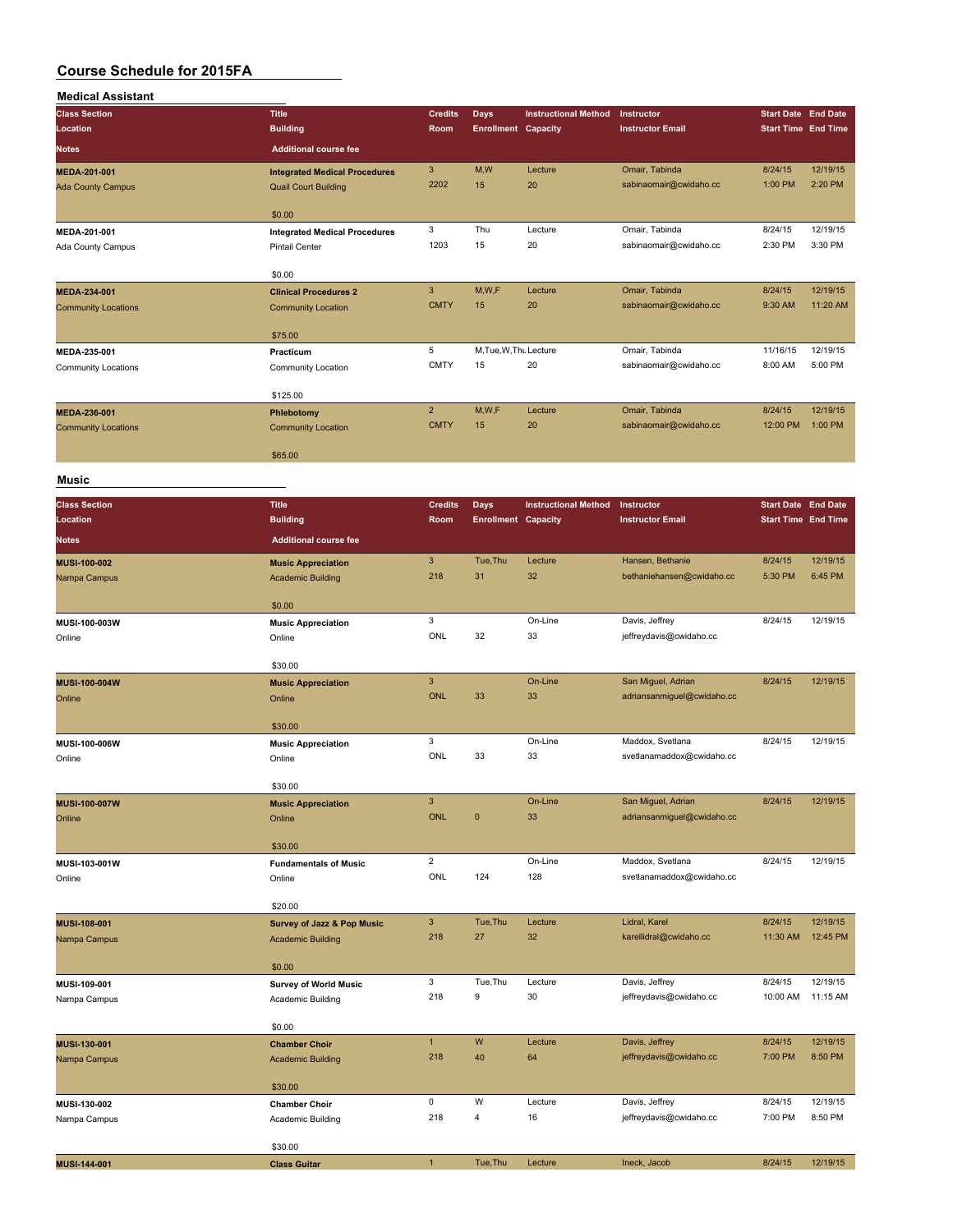| Music                |                              |                |                            |                             |                         |                            |          |
|----------------------|------------------------------|----------------|----------------------------|-----------------------------|-------------------------|----------------------------|----------|
| <b>Class Section</b> | <b>Title</b>                 | <b>Credits</b> | <b>Days</b>                | <b>Instructional Method</b> | Instructor              | <b>Start Date End Date</b> |          |
| Location             | <b>Building</b>              | Room           | <b>Enrollment Capacity</b> |                             | <b>Instructor Email</b> | <b>Start Time End Time</b> |          |
| <b>Notes</b>         | <b>Additional course fee</b> |                |                            |                             |                         |                            |          |
| Nampa Campus         | <b>Academic Building</b>     | 218            | 36                         | 96                          | jakeineck@cwidaho.cc    | 2:30 PM                    | 3:20 PM  |
|                      | \$10.00                      |                |                            |                             |                         |                            |          |
| MUSI-199-001         | <b>ST: Guitar Ensemble</b>   |                | Tue, Thu                   | Lecture                     | Ineck, Jacob            | 8/24/15                    | 12/19/15 |
| Nampa Campus         | Academic Building            | 218            | 28                         | 48                          | jakeineck@cwidaho.cc    | 4:00 PM                    | 4:50 PM  |
|                      | \$0.00                       |                |                            |                             |                         |                            |          |
| <b>MUSI-199-002</b>  | <b>ST: Guitar Ensemble</b>   | $\mathbf{0}$   | Tue, Thu                   | Lecture                     | Ineck, Jacob            | 8/24/15                    | 12/19/15 |
| Nampa Campus         | <b>Academic Building</b>     | 218            | $\mathbf{0}$               | 12                          | jakeineck@cwidaho.cc    | 4:00 PM                    | 4:50 PM  |
|                      | \$0.00                       |                |                            |                             |                         |                            |          |

### **Network Administration**

| <b>Class Section</b><br>Location      | <b>Title</b><br><b>Building</b>           | <b>Credits</b><br>Room | Days<br><b>Enrollment Capacity</b> | <b>Instructional Method</b> | Instructor<br><b>Instructor Email</b> | Start Date End Date<br><b>Start Time End Time</b> |          |
|---------------------------------------|-------------------------------------------|------------------------|------------------------------------|-----------------------------|---------------------------------------|---------------------------------------------------|----------|
| <b>Notes</b>                          | <b>Additional course fee</b>              |                        |                                    |                             |                                       |                                                   |          |
| <b>NADM-140-001</b>                   | <b>Fund of Windows Operating Syst</b>     | $\overline{4}$         | M, Tue, W, Thu Lecture             |                             | O'Hanahan, Patrick                    | 8/24/15                                           | 9/26/15  |
| <b>Ada County Campus</b>              | <b>Pintail Center</b>                     | 1413                   | 21                                 | 21                          | patrickohanahan@cwidaho.cc            | 8:00 AM                                           | 12:00 PM |
| For Network Adminstration majors only | \$25.00                                   |                        |                                    |                             |                                       |                                                   |          |
| NADM-142-001                          | <b>Network Services</b>                   | $\overline{4}$         | M, Tue, W, Thu Lecture             |                             | O'Hanahan, Patrick                    | 9/28/15                                           | 10/31/15 |
| Ada County Campus                     | <b>Pintail Center</b>                     | 1413                   | 21                                 | 21                          | patrickohanahan@cwidaho.cc            | 8:00 AM                                           | 12:00 PM |
| For Network Admistration maiors only  | \$15.00                                   |                        |                                    |                             |                                       |                                                   |          |
| <b>NADM-144-001</b>                   | <b>Routing &amp; Switching Environmnt</b> | $\overline{4}$         | M, Tue, W, Thu Lecture             |                             | O'Hanahan, Patrick                    | 11/2/15                                           | 12/12/15 |
| <b>Ada County Campus</b>              | <b>Pintail Center</b>                     | 1413                   | 21                                 | 21                          | patrickohanahan@cwidaho.cc            | 8:00 AM                                           | 12:00 PM |
| For Network Adminstration majors only | \$0.00                                    |                        |                                    |                             |                                       |                                                   |          |
| NADM-260-001                          | <b>Network Infrastructure</b>             | 4                      | M, Tue, W, Thu Lecture             |                             | Young, Melinda                        | 8/24/15                                           | 9/26/15  |
| Ada County Campus                     | <b>Pintail Center</b>                     | 1413                   | 14                                 | 21                          | mindyyoung@cwidaho.cc                 | 1:00 PM                                           | 5:00 PM  |
|                                       | \$0.00                                    |                        |                                    |                             |                                       |                                                   |          |
| NADM-262-001                          | <b>Directory Services</b>                 | $\overline{4}$         | M, Tue, W, Thu Lecture             |                             | Young, Melinda                        | 9/28/15                                           | 10/31/15 |
| <b>Ada County Campus</b>              | <b>Pintail Center</b>                     | 1413                   | 14                                 | 21                          | mindyyoung@cwidaho.cc                 | 1:00 PM                                           | 5:00 PM  |
|                                       | \$0.00                                    |                        |                                    |                             |                                       |                                                   |          |
| NADM-264-001                          | <b>E-Mail Systems</b>                     | $\overline{4}$         | M, Tue, W, Thu Lecture             |                             | Young, Melinda                        | 11/2/15                                           | 12/12/15 |
| Ada County Campus                     | <b>Pintail Center</b>                     | 1413                   | 14                                 | 21                          | mindyyoung@cwidaho.cc                 | 1:00 PM                                           | 5:00 PM  |
|                                       | \$0.00                                    |                        |                                    |                             |                                       |                                                   |          |

### **Nursing**

| <b>Class Section</b>        | <b>Title</b>                              | <b>Credits</b> | <b>Days</b>                | <b>Instructional Method</b> | Instructor               | Start Date End Date        |          |
|-----------------------------|-------------------------------------------|----------------|----------------------------|-----------------------------|--------------------------|----------------------------|----------|
| Location                    | <b>Building</b>                           | Room,          | <b>Enrollment Capacity</b> |                             | <b>Instructor Email</b>  | <b>Start Time End Time</b> |          |
| <b>Notes</b>                | <b>Additional course fee</b>              |                |                            |                             |                          |                            |          |
| <b>NURS-100-001</b>         | <b>Fundamentals of Nursing</b>            | 3              | M                          | Lecture                     | Baker, Allison           | 8/24/15                    | 12/19/15 |
| <b>Canyon County Center</b> | <b>Canyon County Center</b>               | 220AB          | 39                         | 43                          | allisonbaker2@cwidaho.cc | 9:00 AM                    | 12:00 PM |
|                             | \$228.00                                  |                |                            |                             |                          |                            |          |
| <b>NURS-100-001</b>         | <b>Fundamentals of Nursing</b>            | 3              | M                          | Lecture                     | Hutchings, Jennifer      | 8/24/15                    | 12/19/15 |
| Canyon County Center        | Canyon County Center                      | 220AB          | 39                         | 43                          | jenhutchings@cwidaho.cc  | 9:00 AM                    | 12:00 PM |
|                             | \$228.00                                  |                |                            |                             |                          |                            |          |
| <b>NURS-103-001</b>         | <b>Nursing &amp; Hith Assess Lab/Clin</b> | 3              | Thu,F                      | Lab                         | Baker, Allison           | 8/24/15                    | 12/19/15 |
| <b>Canyon County Center</b> | <b>Canyon County Center</b>               | 214AB          | 11                         | 11                          | allisonbaker2@cwidaho.cc | 8:00 AM                    | 12:30 PM |
|                             | \$200.00                                  |                |                            |                             |                          |                            |          |
| NURS-103-001                | Nursing & Hith Assess Lab/Clin            | 3              | Thu,F                      | Lab                         | Dina, Aja                | 8/24/15                    | 12/19/15 |
| Canyon County Center        | Canvon County Center                      | 214AB          | 11                         | 11                          | ajadina@cwidaho.cc       | 8:00 AM                    | 12:30 PM |
|                             | \$200.00                                  |                |                            |                             |                          |                            |          |
| <b>NURS-103-001</b>         | <b>Nursing &amp; Hith Assess Lab/Clin</b> | 3              | Thu,F                      | Lab                         | Hutchings, Jennifer      | 8/24/15                    | 12/19/15 |
| <b>Canyon County Center</b> | <b>Canyon County Center</b>               | 214AB          | 11                         | 11                          | jenhutchings@cwidaho.cc  | 8:00 AM                    | 12:30 PM |
|                             | \$200.00                                  |                |                            |                             |                          |                            |          |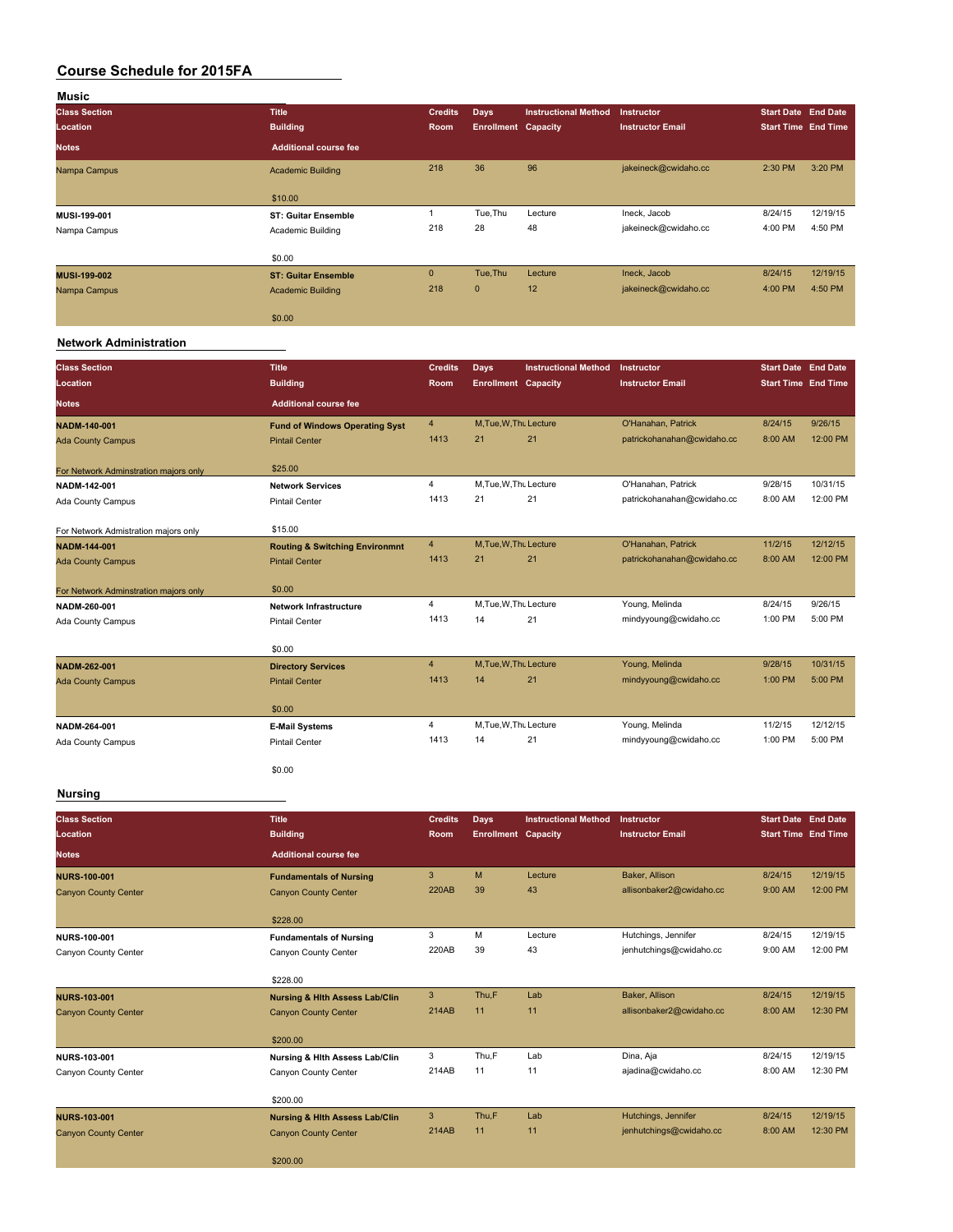| Nursing                     |                                                           |                       |                            |                             |                                                |                            |                      |
|-----------------------------|-----------------------------------------------------------|-----------------------|----------------------------|-----------------------------|------------------------------------------------|----------------------------|----------------------|
| <b>Class Section</b>        | <b>Title</b>                                              | <b>Credits</b>        | Days                       | <b>Instructional Method</b> | Instructor                                     | <b>Start Date End Date</b> |                      |
| Location                    | <b>Building</b>                                           | Room                  | <b>Enrollment Capacity</b> |                             | <b>Instructor Email</b>                        | <b>Start Time End Time</b> |                      |
| Notes                       | <b>Additional course fee</b>                              |                       |                            |                             |                                                |                            |                      |
| NURS-103-001                | Nursing & Hith Assess Lab/Clin                            | 3                     | Thu,F                      | Lab                         | Wees, Suzanne                                  | 8/24/15                    | 12/19/15             |
| Canyon County Center        | Canyon County Center                                      | 214AB                 | 11                         | 11                          | suzannewees@cwidaho.cc                         | 8:00 AM                    | 12:30 PM             |
|                             |                                                           |                       |                            |                             |                                                |                            |                      |
|                             | \$200.00                                                  |                       |                            |                             |                                                |                            |                      |
| <b>NURS-103-002</b>         | <b>Nursing &amp; Hith Assess Lab/Clin</b>                 | $\mathbf{3}$          | Tue, W                     | Lab                         | Baker, Allison                                 | 8/24/15                    | 12/19/15             |
| <b>Canyon County Center</b> | <b>Canyon County Center</b>                               | 214AB                 | 11                         | 11                          | allisonbaker2@cwidaho.cc                       | 8:00 AM                    | 12:30 PM             |
|                             | \$200.00                                                  |                       |                            |                             |                                                |                            |                      |
| NURS-103-002                | Nursing & Hlth Assess Lab/Clin                            | 3                     | Tue, W                     | Lab                         | Dina, Aja                                      | 8/24/15                    | 12/19/15             |
| Canyon County Center        | Canyon County Center                                      | 214AB                 | 11                         | 11                          | ajadina@cwidaho.cc                             | 8:00 AM                    | 12:30 PM             |
|                             |                                                           |                       |                            |                             |                                                |                            |                      |
|                             | \$200.00                                                  |                       |                            |                             |                                                |                            |                      |
| <b>NURS-103-002</b>         | <b>Nursing &amp; Hith Assess Lab/Clin</b>                 | $\mathbf{3}$          | Tue, W                     | Lab                         | Hutchings, Jennifer                            | 8/24/15                    | 12/19/15             |
| <b>Canyon County Center</b> | <b>Canyon County Center</b>                               | 214AB                 | 11                         | 11                          | jenhutchings@cwidaho.cc                        | 8:00 AM                    | 12:30 PM             |
|                             | \$200.00                                                  |                       |                            |                             |                                                |                            |                      |
| NURS-103-002                | Nursing & Hlth Assess Lab/Clin                            | 3                     | Tue, W                     | Lab                         | Wees, Suzanne                                  | 8/24/15                    | 12/19/15             |
| Canyon County Center        | Canyon County Center                                      | 214AB                 | 11                         | 11                          | suzannewees@cwidaho.cc                         | 8:00 AM                    | 12:30 PM             |
|                             |                                                           |                       |                            |                             |                                                |                            |                      |
|                             | \$200.00                                                  |                       |                            |                             |                                                |                            |                      |
| <b>NURS-103-003</b>         | <b>Nursing &amp; Hith Assess Lab/Clin</b>                 | $\mathbf{3}$          | Thu,F                      | Lab                         | Baker, Allison                                 | 8/24/15                    | 12/19/15             |
| <b>Canyon County Center</b> | <b>Canyon County Center</b>                               | 214AB                 | $\overline{7}$             | 11                          | allisonbaker2@cwidaho.cc                       | 8:00 AM                    | 12:30 PM             |
|                             | \$200.00                                                  |                       |                            |                             |                                                |                            |                      |
| NURS-103-003                | Nursing & Hith Assess Lab/Clin                            | 3                     | Thu,F                      | Lab                         | Dina, Aja                                      | 8/24/15                    | 12/19/15             |
| Canyon County Center        | Canyon County Center                                      | 214AB                 | $\overline{7}$             | 11                          | ajadina@cwidaho.cc                             | 8:00 AM                    | 12:30 PM             |
|                             |                                                           |                       |                            |                             |                                                |                            |                      |
|                             | \$200.00                                                  |                       |                            |                             |                                                |                            |                      |
| <b>NURS-103-003</b>         | <b>Nursing &amp; Hith Assess Lab/Clin</b>                 | $\mathbf{3}$<br>214AB | Thu,F<br>$\overline{7}$    | Lab<br>11                   | Hutchings, Jennifer<br>jenhutchings@cwidaho.cc | 8/24/15<br>8:00 AM         | 12/19/15<br>12:30 PM |
| <b>Canyon County Center</b> | <b>Canyon County Center</b>                               |                       |                            |                             |                                                |                            |                      |
|                             | \$200.00                                                  |                       |                            |                             |                                                |                            |                      |
| NURS-103-003                | Nursing & Hith Assess Lab/Clin                            | 3                     | Thu,F                      | Lab                         | Wees, Suzanne                                  | 8/24/15                    | 12/19/15             |
| Canyon County Center        | Canyon County Center                                      | 214AB                 | $\overline{7}$             | 11                          | suzannewees@cwidaho.cc                         | 8:00 AM                    | 12:30 PM             |
|                             |                                                           |                       |                            |                             |                                                |                            |                      |
|                             | \$200.00                                                  | $\mathbf{3}$          |                            |                             |                                                |                            | 12/19/15             |
| <b>NURS-103-004</b>         | <b>Nursing &amp; Hith Assess Lab/Clin</b>                 | 214AB                 | Tue, W<br>10               | Lab<br>10                   | Baker, Allison<br>allisonbaker2@cwidaho.cc     | 8/24/15<br>8:00 AM         | 12:30 PM             |
| <b>Canyon County Center</b> | <b>Canyon County Center</b>                               |                       |                            |                             |                                                |                            |                      |
|                             | \$200.00                                                  |                       |                            |                             |                                                |                            |                      |
| NURS-103-004                | Nursing & Hlth Assess Lab/Clin                            | 3                     | Tue, W                     | Lab                         | Dina, Aja                                      | 8/24/15                    | 12/19/15             |
| Canyon County Center        | Canyon County Center                                      | 214AB                 | 10                         | 10                          | ajadina@cwidaho.cc                             | 8:00 AM                    | 12:30 PM             |
|                             |                                                           |                       |                            |                             |                                                |                            |                      |
|                             | \$200.00                                                  | $\mathbf{3}$          | Tue, W                     | Lab                         | Hutchings, Jennifer                            | 8/24/15                    | 12/19/15             |
| <b>NURS-103-004</b>         | <b>Nursing &amp; Hith Assess Lab/Clin</b>                 | 214AB                 | 10                         | 10                          | jenhutchings@cwidaho.cc                        | 8:00 AM                    | 12:30 PM             |
| <b>Canyon County Center</b> | <b>Canyon County Center</b>                               |                       |                            |                             |                                                |                            |                      |
|                             | \$200.00                                                  |                       |                            |                             |                                                |                            |                      |
| NURS-103-004                | Nursing & Hith Assess Lab/Clin                            | 3                     | Tue, W                     | Lab                         | Wees, Suzanne                                  | 8/24/15                    | 12/19/15             |
| Canyon County Center        | Canyon County Center                                      | 214AB                 | 10                         | 10                          | suzannewees@cwidaho.cc                         | 8:00 AM                    | 12:30 PM             |
|                             | \$200.00                                                  |                       |                            |                             |                                                |                            |                      |
| <b>NURS-200-001</b>         | <b>Nursing Specialties</b>                                | $\overline{4}$        | Tue                        | Lecture                     | Baker, Allison                                 | 8/24/15                    | 12/19/15             |
| <b>Canyon County Center</b> | <b>Canyon County Center</b>                               | 220AB                 | 38                         | 40                          | allisonbaker2@cwidaho.cc                       | 8:00 AM                    | 12:00 PM             |
|                             |                                                           |                       |                            |                             |                                                |                            |                      |
|                             | \$198.00                                                  |                       |                            |                             |                                                |                            |                      |
| <b>NURS-200-001</b>         | <b>Nursing Specialties</b>                                | $\overline{4}$        | Tue                        | Lecture                     | Floyd, Cynthia                                 | 8/24/15                    | 12/19/15             |
| Canyon County Center        | Canyon County Center                                      | 220AB                 | 38                         | 40                          | cindyfloyd@cwidaho.cc                          | 8:00 AM                    | 12:00 PM             |
|                             | \$198.00                                                  |                       |                            |                             |                                                |                            |                      |
| <b>NURS-200-001</b>         |                                                           | $\overline{4}$        | Tue                        | Lecture                     | Staff-CWI, General                             | 8/24/15                    | 12/19/15             |
| <b>Canyon County Center</b> | <b>Nursing Specialties</b><br><b>Canyon County Center</b> | 220AB                 | 38                         | 40                          |                                                | 8:00 AM                    | 12:00 PM             |
|                             |                                                           |                       |                            |                             |                                                |                            |                      |
|                             | \$198.00                                                  |                       |                            |                             |                                                |                            |                      |
| <b>NURS-200-001</b>         | <b>Nursing Specialties</b>                                | $\overline{4}$        | Tue                        | Lecture                     | Wees, Suzanne                                  | 8/24/15                    | 12/19/15             |
| Canyon County Center        | Canyon County Center                                      | 220AB                 | 38                         | 40                          | suzannewees@cwidaho.cc                         | 8:00 AM                    | 12:00 PM             |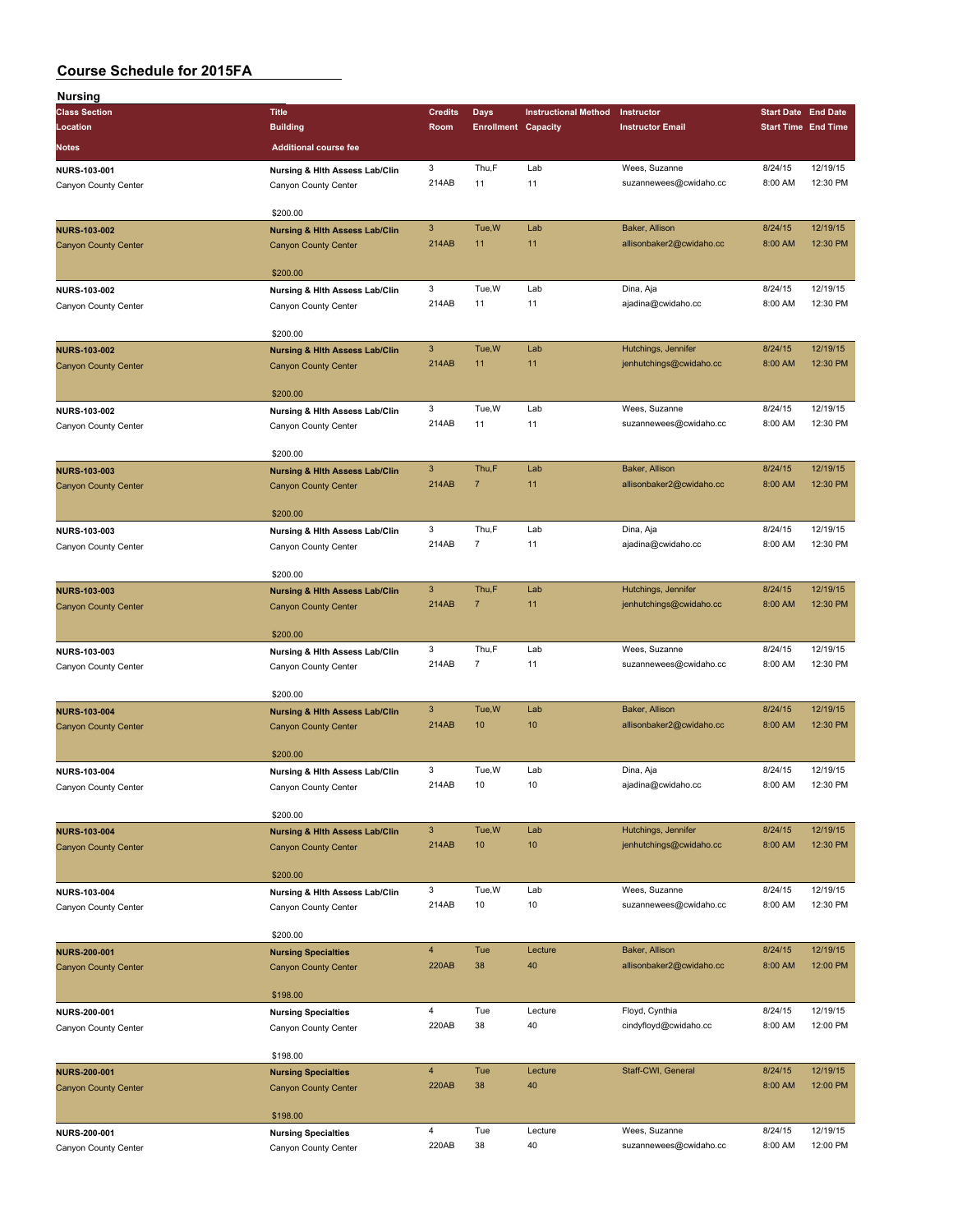| <b>Nursing</b>             |                                     |                                                                                                                                                                                                                                                                                                                                                                                                                                                                                                                                                                                                                                                                                                                                                                                                                                                                                                                                                                                                                                                                                                                                                                                                                                                                                                                                                         |                |                             |                          |                            |          |
|----------------------------|-------------------------------------|---------------------------------------------------------------------------------------------------------------------------------------------------------------------------------------------------------------------------------------------------------------------------------------------------------------------------------------------------------------------------------------------------------------------------------------------------------------------------------------------------------------------------------------------------------------------------------------------------------------------------------------------------------------------------------------------------------------------------------------------------------------------------------------------------------------------------------------------------------------------------------------------------------------------------------------------------------------------------------------------------------------------------------------------------------------------------------------------------------------------------------------------------------------------------------------------------------------------------------------------------------------------------------------------------------------------------------------------------------|----------------|-----------------------------|--------------------------|----------------------------|----------|
| <b>Class Section</b>       | <b>Title</b>                        | <b>Credits</b>                                                                                                                                                                                                                                                                                                                                                                                                                                                                                                                                                                                                                                                                                                                                                                                                                                                                                                                                                                                                                                                                                                                                                                                                                                                                                                                                          | <b>Days</b>    | <b>Instructional Method</b> | Instructor               | <b>Start Date End Date</b> |          |
| Location                   | <b>Building</b>                     | Room                                                                                                                                                                                                                                                                                                                                                                                                                                                                                                                                                                                                                                                                                                                                                                                                                                                                                                                                                                                                                                                                                                                                                                                                                                                                                                                                                    |                |                             | <b>Instructor Email</b>  | <b>Start Time End Time</b> |          |
| Notes                      | <b>Additional course fee</b>        |                                                                                                                                                                                                                                                                                                                                                                                                                                                                                                                                                                                                                                                                                                                                                                                                                                                                                                                                                                                                                                                                                                                                                                                                                                                                                                                                                         |                |                             |                          |                            |          |
|                            | \$198.00                            |                                                                                                                                                                                                                                                                                                                                                                                                                                                                                                                                                                                                                                                                                                                                                                                                                                                                                                                                                                                                                                                                                                                                                                                                                                                                                                                                                         |                |                             |                          |                            |          |
| <b>NURS-201-001</b>        |                                     |                                                                                                                                                                                                                                                                                                                                                                                                                                                                                                                                                                                                                                                                                                                                                                                                                                                                                                                                                                                                                                                                                                                                                                                                                                                                                                                                                         |                |                             |                          |                            | 12/19/15 |
| <b>Community Locations</b> | <b>Community Location</b>           | <b>CMTY</b>                                                                                                                                                                                                                                                                                                                                                                                                                                                                                                                                                                                                                                                                                                                                                                                                                                                                                                                                                                                                                                                                                                                                                                                                                                                                                                                                             | $\overline{7}$ | 9                           |                          |                            | 3:00 PM  |
|                            |                                     |                                                                                                                                                                                                                                                                                                                                                                                                                                                                                                                                                                                                                                                                                                                                                                                                                                                                                                                                                                                                                                                                                                                                                                                                                                                                                                                                                         |                |                             |                          |                            |          |
|                            | \$98.00                             |                                                                                                                                                                                                                                                                                                                                                                                                                                                                                                                                                                                                                                                                                                                                                                                                                                                                                                                                                                                                                                                                                                                                                                                                                                                                                                                                                         |                |                             |                          |                            |          |
| NURS-201-001               | <b>Nursing Specialties Clinical</b> |                                                                                                                                                                                                                                                                                                                                                                                                                                                                                                                                                                                                                                                                                                                                                                                                                                                                                                                                                                                                                                                                                                                                                                                                                                                                                                                                                         |                |                             |                          |                            | 12/19/15 |
| <b>Community Locations</b> | Community Location                  |                                                                                                                                                                                                                                                                                                                                                                                                                                                                                                                                                                                                                                                                                                                                                                                                                                                                                                                                                                                                                                                                                                                                                                                                                                                                                                                                                         |                |                             |                          |                            | 3:00 PM  |
|                            | \$98.00                             |                                                                                                                                                                                                                                                                                                                                                                                                                                                                                                                                                                                                                                                                                                                                                                                                                                                                                                                                                                                                                                                                                                                                                                                                                                                                                                                                                         |                |                             |                          |                            |          |
| <b>NURS-201-002</b>        | <b>Nursing Specialties Clinical</b> |                                                                                                                                                                                                                                                                                                                                                                                                                                                                                                                                                                                                                                                                                                                                                                                                                                                                                                                                                                                                                                                                                                                                                                                                                                                                                                                                                         |                |                             |                          |                            | 12/19/15 |
| <b>Community Locations</b> | <b>Community Location</b>           |                                                                                                                                                                                                                                                                                                                                                                                                                                                                                                                                                                                                                                                                                                                                                                                                                                                                                                                                                                                                                                                                                                                                                                                                                                                                                                                                                         |                |                             |                          |                            | 3:00 PM  |
|                            | \$98.00                             |                                                                                                                                                                                                                                                                                                                                                                                                                                                                                                                                                                                                                                                                                                                                                                                                                                                                                                                                                                                                                                                                                                                                                                                                                                                                                                                                                         |                |                             |                          |                            |          |
| NURS-201-002               | <b>Nursing Specialties Clinical</b> | $\overline{c}$                                                                                                                                                                                                                                                                                                                                                                                                                                                                                                                                                                                                                                                                                                                                                                                                                                                                                                                                                                                                                                                                                                                                                                                                                                                                                                                                          | F              | Lab                         | Floyd, Cynthia           | 8/24/15                    | 12/19/15 |
| Community Locations        | Community Location                  | <b>CMTY</b>                                                                                                                                                                                                                                                                                                                                                                                                                                                                                                                                                                                                                                                                                                                                                                                                                                                                                                                                                                                                                                                                                                                                                                                                                                                                                                                                             | $\overline{7}$ | 9                           | cindyfloyd@cwidaho.cc    | 7:00 AM                    | 3:00 PM  |
|                            | \$98.00                             |                                                                                                                                                                                                                                                                                                                                                                                                                                                                                                                                                                                                                                                                                                                                                                                                                                                                                                                                                                                                                                                                                                                                                                                                                                                                                                                                                         |                |                             |                          |                            |          |
| NURS-201-003               | <b>Nursing Specialties Clinical</b> | $\overline{2}$                                                                                                                                                                                                                                                                                                                                                                                                                                                                                                                                                                                                                                                                                                                                                                                                                                                                                                                                                                                                                                                                                                                                                                                                                                                                                                                                          | Thu            | Lab                         | Baker, Allison           | 8/24/15                    | 12/19/15 |
| <b>Community Locations</b> | <b>Community Location</b>           | <b>CMTY</b>                                                                                                                                                                                                                                                                                                                                                                                                                                                                                                                                                                                                                                                                                                                                                                                                                                                                                                                                                                                                                                                                                                                                                                                                                                                                                                                                             | 6              | 9                           | allisonbaker2@cwidaho.cc | 7:00 AM                    | 3:00 PM  |
|                            | \$98.00                             |                                                                                                                                                                                                                                                                                                                                                                                                                                                                                                                                                                                                                                                                                                                                                                                                                                                                                                                                                                                                                                                                                                                                                                                                                                                                                                                                                         |                |                             |                          |                            |          |
| NURS-201-003               |                                     |                                                                                                                                                                                                                                                                                                                                                                                                                                                                                                                                                                                                                                                                                                                                                                                                                                                                                                                                                                                                                                                                                                                                                                                                                                                                                                                                                         |                |                             |                          |                            | 12/19/15 |
| Community Locations        | Community Location                  | <b>CMTY</b>                                                                                                                                                                                                                                                                                                                                                                                                                                                                                                                                                                                                                                                                                                                                                                                                                                                                                                                                                                                                                                                                                                                                                                                                                                                                                                                                             | 6              | 9                           | cindyfloyd@cwidaho.cc    | 7:00 AM                    | 3:00 PM  |
|                            |                                     |                                                                                                                                                                                                                                                                                                                                                                                                                                                                                                                                                                                                                                                                                                                                                                                                                                                                                                                                                                                                                                                                                                                                                                                                                                                                                                                                                         |                |                             |                          |                            |          |
|                            | \$98.00                             |                                                                                                                                                                                                                                                                                                                                                                                                                                                                                                                                                                                                                                                                                                                                                                                                                                                                                                                                                                                                                                                                                                                                                                                                                                                                                                                                                         |                |                             |                          |                            |          |
| <b>NURS-201-004</b>        | <b>Nursing Specialties Clinical</b> |                                                                                                                                                                                                                                                                                                                                                                                                                                                                                                                                                                                                                                                                                                                                                                                                                                                                                                                                                                                                                                                                                                                                                                                                                                                                                                                                                         |                |                             |                          |                            | 12/19/15 |
| <b>Community Locations</b> | <b>Community Location</b>           |                                                                                                                                                                                                                                                                                                                                                                                                                                                                                                                                                                                                                                                                                                                                                                                                                                                                                                                                                                                                                                                                                                                                                                                                                                                                                                                                                         |                |                             |                          |                            | 3:00 PM  |
|                            | \$98.00                             |                                                                                                                                                                                                                                                                                                                                                                                                                                                                                                                                                                                                                                                                                                                                                                                                                                                                                                                                                                                                                                                                                                                                                                                                                                                                                                                                                         |                |                             |                          |                            |          |
| NURS-201-004               | <b>Nursing Specialties Clinical</b> | $\overline{c}$                                                                                                                                                                                                                                                                                                                                                                                                                                                                                                                                                                                                                                                                                                                                                                                                                                                                                                                                                                                                                                                                                                                                                                                                                                                                                                                                          | F              | Lab                         | Baker, Allison           | 8/24/15                    | 12/19/15 |
| <b>Community Locations</b> | Community Location                  | <b>Enrollment Capacity</b><br>$\overline{2}$<br>Thu<br>Lab<br>Baker, Allison<br>8/24/15<br><b>Nursing Specialties Clinical</b><br>allisonbaker2@cwidaho.cc<br>7:00 AM<br>$\overline{2}$<br>Thu<br>Staff-CWI, General<br>Lab<br>8/24/15<br><b>CMTY</b><br>$\overline{7}$<br>9<br>7:00 AM<br>F<br>$\overline{2}$<br>Lab<br>Baker, Allison<br>8/24/15<br>$\boldsymbol{9}$<br><b>CMTY</b><br>$\overline{7}$<br>allisonbaker2@cwidaho.cc<br>7:00 AM<br>$\overline{2}$<br>Thu<br>Lab<br>Floyd, Cynthia<br>8/24/15<br><b>Nursing Specialties Clinical</b><br>F<br>$\overline{2}$<br>Lab<br>Ashworth, Sandra<br>8/24/15<br><b>CMTY</b><br>$\overline{7}$<br>9<br>sandraashworth@cwidaho.cc<br>7:00 AM<br><b>CMTY</b><br>$\overline{7}$<br>9<br>allisonbaker2@cwidaho.cc<br>7:00 AM<br>F<br>$\overline{2}$<br>Lab<br>Baker, Allison<br>8/24/15<br><b>CMTY</b><br>$\mathbf{3}$<br>3<br>allisonbaker2@cwidaho.cc<br>7:00 AM<br>$\overline{2}$<br>F<br>8/24/15<br>Lab<br>Murray, Shauna<br><b>Nursing Specialties Clinical</b><br><b>CMTY</b><br>3<br>3<br>shaunamurray@cwidaho.cc<br>7:00 AM<br>$\overline{a}$<br>F<br>Baker, Allison<br>8/24/15<br>Lab<br><b>CMTY</b><br>$\bf8$<br>$\bf8$<br>allisonbaker2@cwidaho.cc<br>7:00 AM<br>$\overline{\mathbf{c}}$<br>F<br>Lab<br>Wees, Suzanne<br>8/24/15<br><b>CMTY</b><br>8<br>8<br>7:00 AM<br>suzannewees@cwidaho.cc | 3:00 PM        |                             |                          |                            |          |
|                            | \$98.00                             |                                                                                                                                                                                                                                                                                                                                                                                                                                                                                                                                                                                                                                                                                                                                                                                                                                                                                                                                                                                                                                                                                                                                                                                                                                                                                                                                                         |                |                             |                          |                            |          |
| <b>NURS-201-005</b>        | <b>Nursing Specialties Clinical</b> |                                                                                                                                                                                                                                                                                                                                                                                                                                                                                                                                                                                                                                                                                                                                                                                                                                                                                                                                                                                                                                                                                                                                                                                                                                                                                                                                                         |                |                             |                          |                            | 12/19/15 |
| <b>Community Locations</b> | <b>Community Location</b>           |                                                                                                                                                                                                                                                                                                                                                                                                                                                                                                                                                                                                                                                                                                                                                                                                                                                                                                                                                                                                                                                                                                                                                                                                                                                                                                                                                         |                |                             |                          |                            | 3:00 PM  |
|                            |                                     |                                                                                                                                                                                                                                                                                                                                                                                                                                                                                                                                                                                                                                                                                                                                                                                                                                                                                                                                                                                                                                                                                                                                                                                                                                                                                                                                                         |                |                             |                          |                            |          |
| NURS-201-005               | \$98.00                             |                                                                                                                                                                                                                                                                                                                                                                                                                                                                                                                                                                                                                                                                                                                                                                                                                                                                                                                                                                                                                                                                                                                                                                                                                                                                                                                                                         |                |                             |                          |                            | 12/19/15 |
| <b>Community Locations</b> | Community Location                  |                                                                                                                                                                                                                                                                                                                                                                                                                                                                                                                                                                                                                                                                                                                                                                                                                                                                                                                                                                                                                                                                                                                                                                                                                                                                                                                                                         |                |                             |                          |                            | 3:00 PM  |
|                            |                                     |                                                                                                                                                                                                                                                                                                                                                                                                                                                                                                                                                                                                                                                                                                                                                                                                                                                                                                                                                                                                                                                                                                                                                                                                                                                                                                                                                         |                |                             |                          |                            |          |
|                            | \$98.00                             |                                                                                                                                                                                                                                                                                                                                                                                                                                                                                                                                                                                                                                                                                                                                                                                                                                                                                                                                                                                                                                                                                                                                                                                                                                                                                                                                                         |                |                             |                          |                            |          |
| <b>NURS-201-006</b>        | <b>Nursing Specialties Clinical</b> |                                                                                                                                                                                                                                                                                                                                                                                                                                                                                                                                                                                                                                                                                                                                                                                                                                                                                                                                                                                                                                                                                                                                                                                                                                                                                                                                                         |                |                             |                          |                            | 12/19/15 |
| <b>Community Locations</b> | <b>Community Location</b>           |                                                                                                                                                                                                                                                                                                                                                                                                                                                                                                                                                                                                                                                                                                                                                                                                                                                                                                                                                                                                                                                                                                                                                                                                                                                                                                                                                         |                |                             |                          |                            | 3:00 PM  |
|                            | \$98.00                             |                                                                                                                                                                                                                                                                                                                                                                                                                                                                                                                                                                                                                                                                                                                                                                                                                                                                                                                                                                                                                                                                                                                                                                                                                                                                                                                                                         |                |                             |                          |                            |          |
| NURS-201-006               | <b>Nursing Specialties Clinical</b> |                                                                                                                                                                                                                                                                                                                                                                                                                                                                                                                                                                                                                                                                                                                                                                                                                                                                                                                                                                                                                                                                                                                                                                                                                                                                                                                                                         |                |                             |                          |                            | 12/19/15 |
| <b>Community Locations</b> | Community Location                  |                                                                                                                                                                                                                                                                                                                                                                                                                                                                                                                                                                                                                                                                                                                                                                                                                                                                                                                                                                                                                                                                                                                                                                                                                                                                                                                                                         |                |                             |                          |                            | 3:00 PM  |
|                            | \$98.00                             |                                                                                                                                                                                                                                                                                                                                                                                                                                                                                                                                                                                                                                                                                                                                                                                                                                                                                                                                                                                                                                                                                                                                                                                                                                                                                                                                                         |                |                             |                          |                            |          |
| Philosophy                 |                                     |                                                                                                                                                                                                                                                                                                                                                                                                                                                                                                                                                                                                                                                                                                                                                                                                                                                                                                                                                                                                                                                                                                                                                                                                                                                                                                                                                         |                |                             |                          |                            |          |

| <b>Class Section</b>     | <b>Title</b>                 | <b>Credits</b> | <b>Days</b>                | <b>Instructional Method</b> | <b>Instructor</b>          | <b>Start Date End Date</b> |          |
|--------------------------|------------------------------|----------------|----------------------------|-----------------------------|----------------------------|----------------------------|----------|
| Location                 | <b>Building</b>              | <b>Room</b>    | <b>Enrollment Capacity</b> |                             | <b>Instructor Email</b>    | <b>Start Time End Time</b> |          |
| <b>Notes</b>             | <b>Additional course fee</b> |                |                            |                             |                            |                            |          |
| PHIL-101-001             | <b>Intro to Philosophy</b>   | 3              | Tue, Thu                   | Lecture                     | Robinson, Michael          | 8/24/15                    | 12/19/15 |
| Nampa Campus             | <b>Academic Building</b>     | 102E           | 60                         | 60                          | michaelrobinson@cwidaho.cc | 10:00 AM                   | 11:15 AM |
|                          |                              |                |                            |                             |                            |                            |          |
|                          | \$0.00                       |                |                            |                             |                            |                            |          |
| PHIL-101-002             | Intro to Philosophy          | 3              | M,W                        | Lecture                     | Robinson, Michael          | 8/24/15                    | 12/19/15 |
| Ada County Campus        | <b>Pintail Center</b>        | 1318           | 40                         | 40                          | michaelrobinson@cwidaho.cc | 8:30 AM                    | 9:45 AM  |
|                          |                              |                |                            |                             |                            |                            |          |
|                          | \$0.00                       |                |                            |                             |                            |                            |          |
| PHIL-101-003             | Intro to Philosophy          | 3              | M,W                        | Lecture                     | Robinson, Michael          | 8/24/15                    | 12/19/15 |
| <b>Ada County Campus</b> | <b>Pintail Center</b>        | 1318           | 39                         | 40                          | michaelrobinson@cwidaho.cc | 10:00 AM                   | 11:15 AM |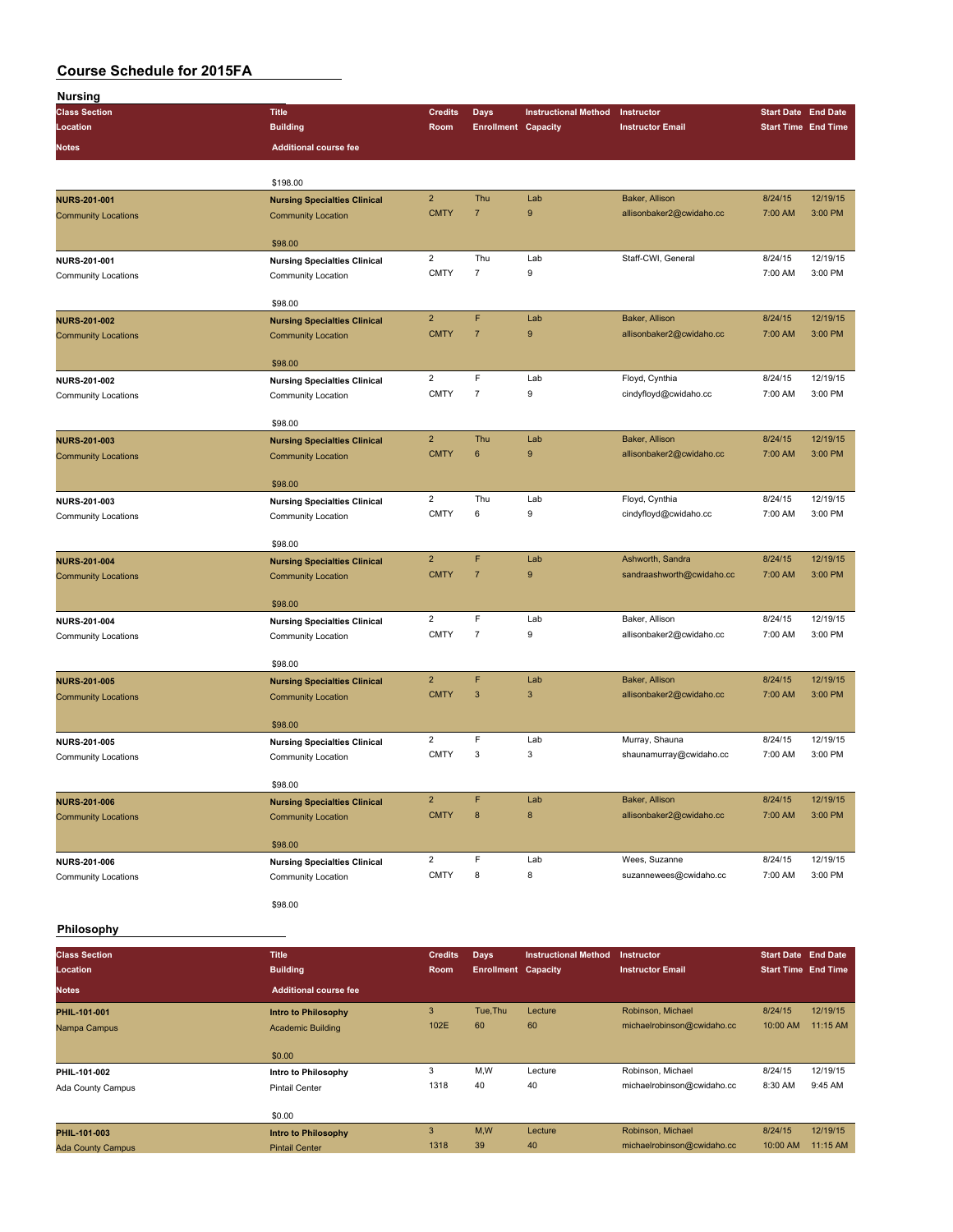| Philosophy                   |                                    |                |                            |                             |                             |          |                            |
|------------------------------|------------------------------------|----------------|----------------------------|-----------------------------|-----------------------------|----------|----------------------------|
| <b>Class Section</b>         | <b>Title</b>                       | <b>Credits</b> | <b>Days</b>                | <b>Instructional Method</b> | Instructor                  |          | <b>Start Date End Date</b> |
| Location                     | <b>Building</b>                    | Room           | <b>Enrollment Capacity</b> |                             | <b>Instructor Email</b>     |          | <b>Start Time End Time</b> |
| <b>Notes</b>                 | <b>Additional course fee</b>       |                |                            |                             |                             |          |                            |
|                              | \$0.00                             |                |                            |                             |                             |          |                            |
| PHIL-101-004W                | Intro to Philosophy                | 3              |                            | On-Line                     | Wilson, Harold              | 8/24/15  | 12/19/15                   |
| Online                       | Online                             | ONL            | 40                         | 40                          | gregwilson@cwidaho.cc       |          |                            |
|                              | \$30.00                            |                |                            |                             |                             |          |                            |
| PHIL-101-006                 | Intro to Philosophy                | $\mathbf{3}$   | <b>SAT</b>                 | Lecture                     | Dickey, Kenneth             | 8/24/15  | 12/19/15                   |
| Nampa Campus                 | <b>Academic Building</b>           | 102E           | 32                         | 40                          | kennethdickey@cwidaho.cc    | 11:00 AM | 1:45 PM                    |
|                              | \$0.00                             |                |                            |                             |                             |          |                            |
| PHIL-111-001                 | <b>Survey of World Religions</b>   | 3              | Tue, Thu                   | Lecture                     | Robinson, Michael           | 8/24/15  | 12/19/15                   |
| Nampa Campus                 | Academic Building                  | 102E           | 60                         | 60                          | michaelrobinson@cwidaho.cc  | 1:00 PM  | 2:15 PM                    |
|                              | \$0.00                             |                |                            |                             |                             |          |                            |
| PHIL-202-001                 | <b>Ethics</b>                      | $\mathbf{3}$   | Tue, Thu                   | Lecture                     | Robinson, Michael           | 8/24/15  | 12/19/15                   |
| Nampa Campus                 | <b>Academic Building</b>           | 102E           | 60                         | 60                          | michaelrobinson@cwidaho.cc  | 8:30 AM  | 9:45 AM                    |
|                              | \$0.00                             |                |                            |                             |                             |          |                            |
| PHIL-202-002W                | <b>Ethics</b>                      | 3              |                            | On-Line                     | Robinson, Michael           | 8/24/15  | 12/19/15                   |
| Online                       | Online                             | ONL            | 40                         | 40                          | michaelrobinson@cwidaho.cc  |          |                            |
|                              | \$30.00                            |                |                            |                             |                             |          |                            |
| PHIL-202-003                 | <b>Ethics</b>                      | $\mathbf{3}$   | M,W                        | Lecture                     | Innes, Christopher          | 8/24/15  | 12/19/15                   |
| <b>Ada County Campus</b>     | <b>Pintail Center</b>              | 1206           | 27                         | 30                          | christopherinnes@cwidaho.cc | 7:00 AM  | 8:15 AM                    |
|                              | \$0.00                             |                |                            |                             |                             |          |                            |
| PHIL-202-004W                | <b>Ethics</b>                      | 3              |                            | On-Line                     | Anchustegui, Ann-Marie      | 8/24/15  | 12/19/15                   |
| Online                       | Online                             | ONL            | 38                         | 40                          | erinanchustegui@cwidaho.cc  |          |                            |
|                              | \$30.00                            |                |                            |                             |                             |          |                            |
| PHIL-202-006W                | <b>Ethics</b>                      | $\overline{3}$ |                            | On-Line                     | Anchustegui, Ann-Marie      | 8/24/15  | 12/19/15                   |
| Online                       | Online                             | <b>ONL</b>     | 39                         | 40                          | erinanchustegui@cwidaho.cc  |          |                            |
|                              |                                    |                |                            |                             |                             |          |                            |
|                              | \$30.00                            | 3              | Tue, Thu                   | Lecture                     | Innes, Christopher          | 8/24/15  | 12/19/15                   |
| PHIL-202-007<br>Nampa Campus | <b>Ethics</b><br>Academic Building | 102E           | 31                         | 40                          | christopherinnes@cwidaho.cc | 2:30 PM  | 3:45 PM                    |
|                              |                                    |                |                            |                             |                             |          |                            |
|                              | \$0.00                             |                |                            |                             |                             |          |                            |

#### **Physical Therapist Assistant**

| <b>Class Section</b><br>Location | <b>Title</b><br><b>Building</b>   | <b>Credits</b><br><b>Room</b> | Days<br><b>Enrollment Capacity</b> | <b>Instructional Method</b> | Instructor<br><b>Instructor Email</b> | <b>Start Date End Date</b><br><b>Start Time End Time</b> |          |
|----------------------------------|-----------------------------------|-------------------------------|------------------------------------|-----------------------------|---------------------------------------|----------------------------------------------------------|----------|
| <b>Notes</b>                     | <b>Additional course fee</b>      |                               |                                    |                             |                                       |                                                          |          |
| PTAE-202-001                     | <b>Therapeutic Modalities</b>     | 2 <sup>2</sup>                | M,W                                | Lecture                     | Daigle, Richard                       | 8/24/15                                                  | 12/19/15 |
| <b>Canyon County Center</b>      | <b>Canyon County Center</b>       | 184                           | 13                                 | 14                          | rickdaigle@cwidaho.cc                 | 11:00 AM                                                 | 12:15 PM |
|                                  | \$20.00                           |                               |                                    |                             |                                       |                                                          |          |
| PTAE-202-001                     | <b>Therapeutic Modalities</b>     | $\overline{2}$                | M,W                                | Lecture                     | Wilsey, Leah                          | 8/24/15                                                  | 12/19/15 |
| Canyon County Center             | Canyon County Center              | 184                           | 13                                 | 14                          | leahwilsey@cwidaho.cc                 | 11:00 AM                                                 | 12:15 PM |
|                                  | \$20.00                           |                               |                                    |                             |                                       |                                                          |          |
| PTAE-202L-001                    | <b>Therapeutic Modalities Lab</b> | $\overline{2}$                | Tue, Thu                           | Lab                         | Daigle, Richard                       | 8/24/15                                                  | 12/19/15 |
| <b>Canyon County Center</b>      | <b>Canyon County Center</b>       | 147                           | 13                                 | 14                          | rickdaigle@cwidaho.cc                 | 9:00 AM                                                  | 11:25 AM |
|                                  | \$0.00                            |                               |                                    |                             |                                       |                                                          |          |
| PTAE-202L-001                    | <b>Therapeutic Modalities Lab</b> | $\overline{2}$                | Tue, Thu                           | Lab                         | Wilsey, Leah                          | 8/24/15                                                  | 12/19/15 |
| Canyon County Center             | Canyon County Center              | 147                           | 13                                 | 14                          | leahwilsey@cwidaho.cc                 | 9:00 AM                                                  | 11:25 AM |
|                                  | \$0.00                            |                               |                                    |                             |                                       |                                                          |          |
| PTAE-203-001                     | <b>Therapeutic Exercise</b>       | $\mathbf{1}$                  | M                                  | Lecture                     | Daigle, Richard                       | 8/24/15                                                  | 12/19/15 |
| <b>Canyon County Center</b>      | <b>Canyon County Center</b>       | 184                           | 13                                 | 14                          | rickdaigle@cwidaho.cc                 | 1:30 PM                                                  | 2:45 PM  |
|                                  | \$20.00                           |                               |                                    |                             |                                       |                                                          |          |
| PTAE-203-001                     | <b>Therapeutic Exercise</b>       | $\mathbf{1}$                  | M                                  | Lecture                     | Wilsey, Leah                          | 8/24/15                                                  | 12/19/15 |
| Canyon County Center             | Canyon County Center              | 184                           | 13                                 | 14                          | leahwilsey@cwidaho.cc                 | 1:30 PM                                                  | 2:45 PM  |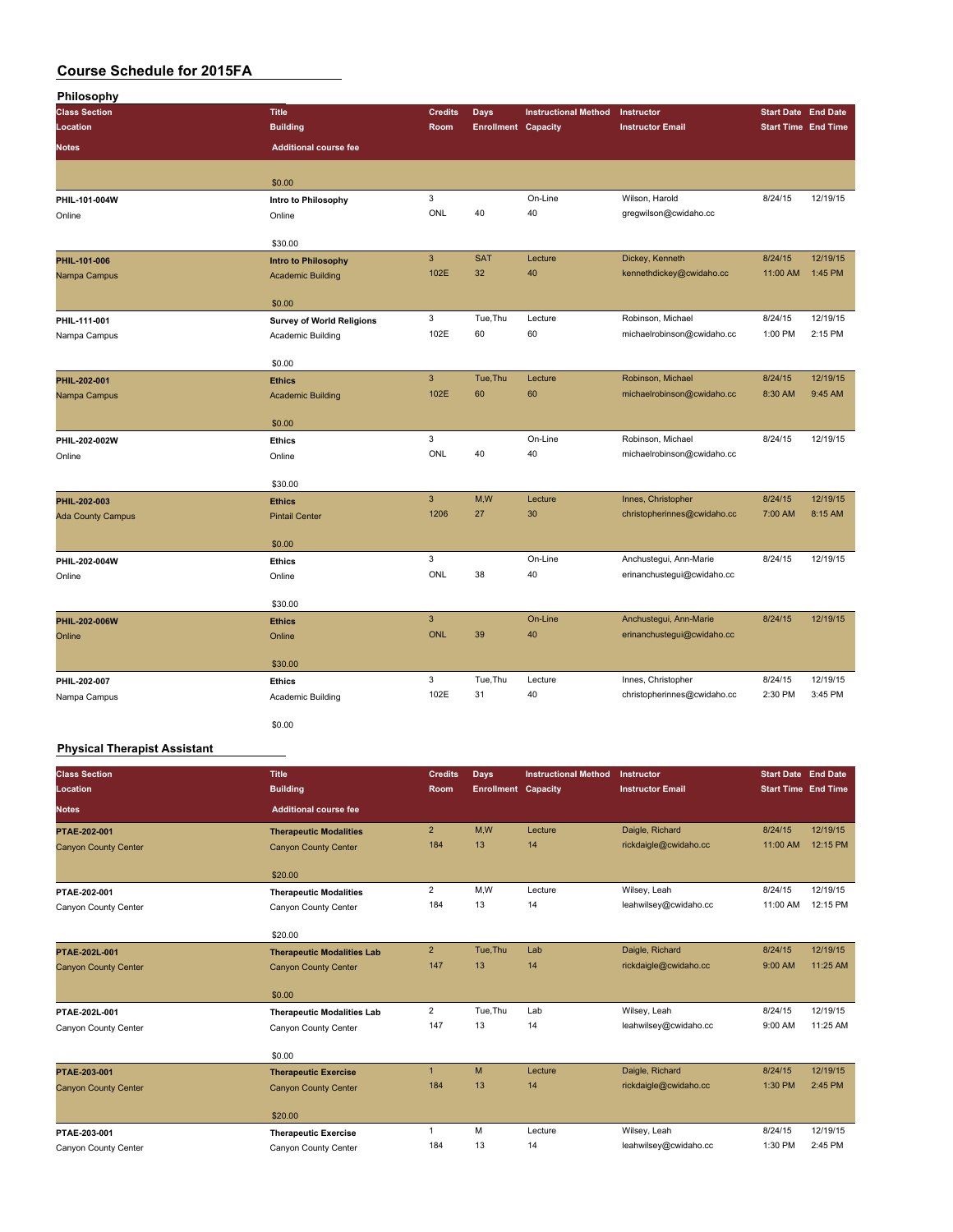| <b>Physical Therapist Assistant</b>                                                                                                                                                                                                                                                                                                                                                                                                                                                                                                                                                                                                                                                                                                                                                                                                                                                                                                                                                                                                                        |                                 |                |                            |                                                                                                                                                                                                                                                                                                                                                             |                         |                                                                                                                                                                                                                                                                                                                                                                                |          |
|------------------------------------------------------------------------------------------------------------------------------------------------------------------------------------------------------------------------------------------------------------------------------------------------------------------------------------------------------------------------------------------------------------------------------------------------------------------------------------------------------------------------------------------------------------------------------------------------------------------------------------------------------------------------------------------------------------------------------------------------------------------------------------------------------------------------------------------------------------------------------------------------------------------------------------------------------------------------------------------------------------------------------------------------------------|---------------------------------|----------------|----------------------------|-------------------------------------------------------------------------------------------------------------------------------------------------------------------------------------------------------------------------------------------------------------------------------------------------------------------------------------------------------------|-------------------------|--------------------------------------------------------------------------------------------------------------------------------------------------------------------------------------------------------------------------------------------------------------------------------------------------------------------------------------------------------------------------------|----------|
| <b>Class Section</b>                                                                                                                                                                                                                                                                                                                                                                                                                                                                                                                                                                                                                                                                                                                                                                                                                                                                                                                                                                                                                                       | <b>Title</b>                    | <b>Credits</b> | <b>Days</b>                | <b>Instructional Method</b>                                                                                                                                                                                                                                                                                                                                 | Instructor              |                                                                                                                                                                                                                                                                                                                                                                                |          |
| Location                                                                                                                                                                                                                                                                                                                                                                                                                                                                                                                                                                                                                                                                                                                                                                                                                                                                                                                                                                                                                                                   | <b>Building</b>                 | Room           | <b>Enrollment Capacity</b> |                                                                                                                                                                                                                                                                                                                                                             | <b>Instructor Email</b> |                                                                                                                                                                                                                                                                                                                                                                                |          |
| Notes                                                                                                                                                                                                                                                                                                                                                                                                                                                                                                                                                                                                                                                                                                                                                                                                                                                                                                                                                                                                                                                      | <b>Additional course fee</b>    |                |                            |                                                                                                                                                                                                                                                                                                                                                             |                         |                                                                                                                                                                                                                                                                                                                                                                                |          |
|                                                                                                                                                                                                                                                                                                                                                                                                                                                                                                                                                                                                                                                                                                                                                                                                                                                                                                                                                                                                                                                            |                                 |                |                            |                                                                                                                                                                                                                                                                                                                                                             |                         |                                                                                                                                                                                                                                                                                                                                                                                |          |
|                                                                                                                                                                                                                                                                                                                                                                                                                                                                                                                                                                                                                                                                                                                                                                                                                                                                                                                                                                                                                                                            | \$20.00                         |                |                            |                                                                                                                                                                                                                                                                                                                                                             |                         |                                                                                                                                                                                                                                                                                                                                                                                |          |
| PTAE-203L-001                                                                                                                                                                                                                                                                                                                                                                                                                                                                                                                                                                                                                                                                                                                                                                                                                                                                                                                                                                                                                                              |                                 | $\overline{2}$ | M                          | Lab                                                                                                                                                                                                                                                                                                                                                         | Daigle, Richard         |                                                                                                                                                                                                                                                                                                                                                                                | 12/19/15 |
|                                                                                                                                                                                                                                                                                                                                                                                                                                                                                                                                                                                                                                                                                                                                                                                                                                                                                                                                                                                                                                                            | <b>Therapeutic Exercise Lab</b> | 147            | 13                         | 14                                                                                                                                                                                                                                                                                                                                                          | rickdaigle@cwidaho.cc   |                                                                                                                                                                                                                                                                                                                                                                                | 5:30 PM  |
| <b>Canyon County Center</b>                                                                                                                                                                                                                                                                                                                                                                                                                                                                                                                                                                                                                                                                                                                                                                                                                                                                                                                                                                                                                                | <b>Canyon County Center</b>     |                |                            |                                                                                                                                                                                                                                                                                                                                                             |                         | <b>Start Date End Date</b><br><b>Start Time End Time</b><br>8/24/15<br>3:00 PM<br>8/24/15<br>3:00 PM<br>8/24/15<br>1:00 PM<br>8/24/15<br>1:00 PM<br>8/24/15<br>9:00 AM<br>8/24/15<br>9:00 AM<br>8/24/15<br>9:00 AM<br>8/24/15<br>9:00 AM<br>8/24/15<br>9:00 AM<br>8/24/15<br>9:00 AM<br>8/24/15<br>11:30 AM<br>8/24/15<br>11:30 AM<br>8/24/15<br>8/24/15<br>7/20/15<br>7/27/15 |          |
|                                                                                                                                                                                                                                                                                                                                                                                                                                                                                                                                                                                                                                                                                                                                                                                                                                                                                                                                                                                                                                                            | \$0.00                          |                |                            |                                                                                                                                                                                                                                                                                                                                                             |                         |                                                                                                                                                                                                                                                                                                                                                                                |          |
| PTAE-203L-001                                                                                                                                                                                                                                                                                                                                                                                                                                                                                                                                                                                                                                                                                                                                                                                                                                                                                                                                                                                                                                              | <b>Therapeutic Exercise Lab</b> | $\overline{2}$ | M                          | Lab                                                                                                                                                                                                                                                                                                                                                         | Moore, Susan            |                                                                                                                                                                                                                                                                                                                                                                                | 12/19/15 |
| Canyon County Center                                                                                                                                                                                                                                                                                                                                                                                                                                                                                                                                                                                                                                                                                                                                                                                                                                                                                                                                                                                                                                       | Canyon County Center            | 147            | 13                         | 14                                                                                                                                                                                                                                                                                                                                                          | susanmoore@cwidaho.cc   |                                                                                                                                                                                                                                                                                                                                                                                | 5:30 PM  |
|                                                                                                                                                                                                                                                                                                                                                                                                                                                                                                                                                                                                                                                                                                                                                                                                                                                                                                                                                                                                                                                            |                                 |                |                            |                                                                                                                                                                                                                                                                                                                                                             |                         |                                                                                                                                                                                                                                                                                                                                                                                |          |
|                                                                                                                                                                                                                                                                                                                                                                                                                                                                                                                                                                                                                                                                                                                                                                                                                                                                                                                                                                                                                                                            | \$0.00                          |                |                            |                                                                                                                                                                                                                                                                                                                                                             |                         |                                                                                                                                                                                                                                                                                                                                                                                |          |
| PTAE-203L-001                                                                                                                                                                                                                                                                                                                                                                                                                                                                                                                                                                                                                                                                                                                                                                                                                                                                                                                                                                                                                                              | <b>Therapeutic Exercise Lab</b> | $\overline{2}$ | W                          | Lab                                                                                                                                                                                                                                                                                                                                                         | Daigle, Richard         |                                                                                                                                                                                                                                                                                                                                                                                | 12/19/15 |
| <b>Canyon County Center</b>                                                                                                                                                                                                                                                                                                                                                                                                                                                                                                                                                                                                                                                                                                                                                                                                                                                                                                                                                                                                                                | <b>Canyon County Center</b>     | 147            | 13                         | 14                                                                                                                                                                                                                                                                                                                                                          | rickdaigle@cwidaho.cc   |                                                                                                                                                                                                                                                                                                                                                                                | 3:30 PM  |
| \$0.00<br>$\overline{2}$<br>W<br>Lab<br>Moore, Susan<br>PTAE-203L-001<br><b>Therapeutic Exercise Lab</b><br>13<br>147<br>14<br>susanmoore@cwidaho.cc<br>Canyon County Center<br>Canyon County Center<br>\$0.00<br>W<br>$\mathbf{1}$<br>Lecture<br>Daigle, Richard<br>PTAE-205-001<br><b>Orthopedic Rehabilitation</b><br>184<br>13<br>14<br>rickdaigle@cwidaho.cc<br><b>Canyon County Center</b><br><b>Canyon County Center</b><br>\$20.00<br>$\mathbf{1}$<br>W<br>Lecture<br>Wilsey, Leah<br>PTAE-205-001<br><b>Orthopedic Rehabilitation</b><br>184<br>13<br>14<br>leahwilsey@cwidaho.cc<br>Canyon County Center<br>Canyon County Center<br>\$20.00<br>F<br>$\mathbf{1}$<br>Lab<br>Daigle, Richard<br>PTAE-205L-001<br><b>Orthopedic Rehabilitation Lab</b><br>147<br>13<br>14<br>rickdaigle@cwidaho.cc<br><b>Canyon County Center</b><br><b>Canyon County Center</b><br>\$0.00<br>F<br>$\mathbf{1}$<br>Lab<br>Wilsey, Leah<br>PTAE-205L-001<br><b>Orthopedic Rehabilitation Lab</b><br>147<br>13<br>14<br>leahwilsey@cwidaho.cc<br>Canyon County Center |                                 |                |                            |                                                                                                                                                                                                                                                                                                                                                             |                         |                                                                                                                                                                                                                                                                                                                                                                                |          |
|                                                                                                                                                                                                                                                                                                                                                                                                                                                                                                                                                                                                                                                                                                                                                                                                                                                                                                                                                                                                                                                            |                                 |                |                            |                                                                                                                                                                                                                                                                                                                                                             |                         |                                                                                                                                                                                                                                                                                                                                                                                |          |
|                                                                                                                                                                                                                                                                                                                                                                                                                                                                                                                                                                                                                                                                                                                                                                                                                                                                                                                                                                                                                                                            |                                 |                |                            |                                                                                                                                                                                                                                                                                                                                                             |                         |                                                                                                                                                                                                                                                                                                                                                                                | 12/19/15 |
|                                                                                                                                                                                                                                                                                                                                                                                                                                                                                                                                                                                                                                                                                                                                                                                                                                                                                                                                                                                                                                                            |                                 |                |                            |                                                                                                                                                                                                                                                                                                                                                             |                         |                                                                                                                                                                                                                                                                                                                                                                                | 3:30 PM  |
|                                                                                                                                                                                                                                                                                                                                                                                                                                                                                                                                                                                                                                                                                                                                                                                                                                                                                                                                                                                                                                                            |                                 |                |                            |                                                                                                                                                                                                                                                                                                                                                             |                         |                                                                                                                                                                                                                                                                                                                                                                                |          |
|                                                                                                                                                                                                                                                                                                                                                                                                                                                                                                                                                                                                                                                                                                                                                                                                                                                                                                                                                                                                                                                            |                                 |                |                            |                                                                                                                                                                                                                                                                                                                                                             |                         |                                                                                                                                                                                                                                                                                                                                                                                |          |
|                                                                                                                                                                                                                                                                                                                                                                                                                                                                                                                                                                                                                                                                                                                                                                                                                                                                                                                                                                                                                                                            |                                 |                |                            |                                                                                                                                                                                                                                                                                                                                                             |                         |                                                                                                                                                                                                                                                                                                                                                                                | 12/19/15 |
|                                                                                                                                                                                                                                                                                                                                                                                                                                                                                                                                                                                                                                                                                                                                                                                                                                                                                                                                                                                                                                                            |                                 |                |                            |                                                                                                                                                                                                                                                                                                                                                             |                         |                                                                                                                                                                                                                                                                                                                                                                                | 10:15 AM |
|                                                                                                                                                                                                                                                                                                                                                                                                                                                                                                                                                                                                                                                                                                                                                                                                                                                                                                                                                                                                                                                            |                                 |                |                            |                                                                                                                                                                                                                                                                                                                                                             |                         |                                                                                                                                                                                                                                                                                                                                                                                |          |
|                                                                                                                                                                                                                                                                                                                                                                                                                                                                                                                                                                                                                                                                                                                                                                                                                                                                                                                                                                                                                                                            |                                 |                |                            |                                                                                                                                                                                                                                                                                                                                                             |                         |                                                                                                                                                                                                                                                                                                                                                                                |          |
|                                                                                                                                                                                                                                                                                                                                                                                                                                                                                                                                                                                                                                                                                                                                                                                                                                                                                                                                                                                                                                                            |                                 |                |                            |                                                                                                                                                                                                                                                                                                                                                             |                         |                                                                                                                                                                                                                                                                                                                                                                                | 12/19/15 |
|                                                                                                                                                                                                                                                                                                                                                                                                                                                                                                                                                                                                                                                                                                                                                                                                                                                                                                                                                                                                                                                            |                                 |                |                            |                                                                                                                                                                                                                                                                                                                                                             |                         |                                                                                                                                                                                                                                                                                                                                                                                | 10:15 AM |
|                                                                                                                                                                                                                                                                                                                                                                                                                                                                                                                                                                                                                                                                                                                                                                                                                                                                                                                                                                                                                                                            |                                 |                |                            |                                                                                                                                                                                                                                                                                                                                                             |                         |                                                                                                                                                                                                                                                                                                                                                                                |          |
|                                                                                                                                                                                                                                                                                                                                                                                                                                                                                                                                                                                                                                                                                                                                                                                                                                                                                                                                                                                                                                                            |                                 |                |                            |                                                                                                                                                                                                                                                                                                                                                             |                         |                                                                                                                                                                                                                                                                                                                                                                                |          |
|                                                                                                                                                                                                                                                                                                                                                                                                                                                                                                                                                                                                                                                                                                                                                                                                                                                                                                                                                                                                                                                            |                                 |                |                            | 12/19/15                                                                                                                                                                                                                                                                                                                                                    |                         |                                                                                                                                                                                                                                                                                                                                                                                |          |
|                                                                                                                                                                                                                                                                                                                                                                                                                                                                                                                                                                                                                                                                                                                                                                                                                                                                                                                                                                                                                                                            |                                 |                |                            |                                                                                                                                                                                                                                                                                                                                                             |                         |                                                                                                                                                                                                                                                                                                                                                                                | 11:00 AM |
|                                                                                                                                                                                                                                                                                                                                                                                                                                                                                                                                                                                                                                                                                                                                                                                                                                                                                                                                                                                                                                                            |                                 |                |                            |                                                                                                                                                                                                                                                                                                                                                             |                         |                                                                                                                                                                                                                                                                                                                                                                                |          |
|                                                                                                                                                                                                                                                                                                                                                                                                                                                                                                                                                                                                                                                                                                                                                                                                                                                                                                                                                                                                                                                            |                                 |                |                            |                                                                                                                                                                                                                                                                                                                                                             |                         |                                                                                                                                                                                                                                                                                                                                                                                | 12/19/15 |
| Canyon County Center                                                                                                                                                                                                                                                                                                                                                                                                                                                                                                                                                                                                                                                                                                                                                                                                                                                                                                                                                                                                                                       |                                 |                |                            |                                                                                                                                                                                                                                                                                                                                                             |                         |                                                                                                                                                                                                                                                                                                                                                                                | 11:00 AM |
|                                                                                                                                                                                                                                                                                                                                                                                                                                                                                                                                                                                                                                                                                                                                                                                                                                                                                                                                                                                                                                                            |                                 |                |                            |                                                                                                                                                                                                                                                                                                                                                             |                         |                                                                                                                                                                                                                                                                                                                                                                                |          |
|                                                                                                                                                                                                                                                                                                                                                                                                                                                                                                                                                                                                                                                                                                                                                                                                                                                                                                                                                                                                                                                            | \$0.00                          |                |                            |                                                                                                                                                                                                                                                                                                                                                             |                         |                                                                                                                                                                                                                                                                                                                                                                                |          |
| PTAE-211-001                                                                                                                                                                                                                                                                                                                                                                                                                                                                                                                                                                                                                                                                                                                                                                                                                                                                                                                                                                                                                                               | <b>Data Collection</b>          | $\mathbf{1}$   | M                          |                                                                                                                                                                                                                                                                                                                                                             |                         |                                                                                                                                                                                                                                                                                                                                                                                | 12/19/15 |
| <b>Canyon County Center</b>                                                                                                                                                                                                                                                                                                                                                                                                                                                                                                                                                                                                                                                                                                                                                                                                                                                                                                                                                                                                                                | <b>Canyon County Center</b>     | 184            | 13                         |                                                                                                                                                                                                                                                                                                                                                             |                         |                                                                                                                                                                                                                                                                                                                                                                                | 10:15 AM |
|                                                                                                                                                                                                                                                                                                                                                                                                                                                                                                                                                                                                                                                                                                                                                                                                                                                                                                                                                                                                                                                            |                                 |                |                            |                                                                                                                                                                                                                                                                                                                                                             |                         |                                                                                                                                                                                                                                                                                                                                                                                |          |
|                                                                                                                                                                                                                                                                                                                                                                                                                                                                                                                                                                                                                                                                                                                                                                                                                                                                                                                                                                                                                                                            | \$20.00                         |                |                            |                                                                                                                                                                                                                                                                                                                                                             |                         |                                                                                                                                                                                                                                                                                                                                                                                |          |
| PTAE-211-001                                                                                                                                                                                                                                                                                                                                                                                                                                                                                                                                                                                                                                                                                                                                                                                                                                                                                                                                                                                                                                               | <b>Data Collection</b>          | $\mathbf{1}$   | M                          | Lecture                                                                                                                                                                                                                                                                                                                                                     | Wilsey, Leah            |                                                                                                                                                                                                                                                                                                                                                                                | 12/19/15 |
| Canyon County Center                                                                                                                                                                                                                                                                                                                                                                                                                                                                                                                                                                                                                                                                                                                                                                                                                                                                                                                                                                                                                                       | Canyon County Center            | 184            | 13                         | 14                                                                                                                                                                                                                                                                                                                                                          | leahwilsey@cwidaho.cc   |                                                                                                                                                                                                                                                                                                                                                                                | 10:15 AM |
|                                                                                                                                                                                                                                                                                                                                                                                                                                                                                                                                                                                                                                                                                                                                                                                                                                                                                                                                                                                                                                                            |                                 |                |                            |                                                                                                                                                                                                                                                                                                                                                             |                         |                                                                                                                                                                                                                                                                                                                                                                                |          |
|                                                                                                                                                                                                                                                                                                                                                                                                                                                                                                                                                                                                                                                                                                                                                                                                                                                                                                                                                                                                                                                            | \$20.00                         |                |                            |                                                                                                                                                                                                                                                                                                                                                             |                         |                                                                                                                                                                                                                                                                                                                                                                                |          |
| PTAE-211L-001                                                                                                                                                                                                                                                                                                                                                                                                                                                                                                                                                                                                                                                                                                                                                                                                                                                                                                                                                                                                                                              | <b>Data Collection Lab</b>      | $\overline{2}$ | Tue, Thu                   | Lab                                                                                                                                                                                                                                                                                                                                                         | Daigle, Richard         |                                                                                                                                                                                                                                                                                                                                                                                | 12/19/15 |
| <b>Canyon County Center</b>                                                                                                                                                                                                                                                                                                                                                                                                                                                                                                                                                                                                                                                                                                                                                                                                                                                                                                                                                                                                                                | <b>Canyon County Center</b>     | 147            | 13                         | 14                                                                                                                                                                                                                                                                                                                                                          | rickdaigle@cwidaho.cc   |                                                                                                                                                                                                                                                                                                                                                                                | 2:00 PM  |
|                                                                                                                                                                                                                                                                                                                                                                                                                                                                                                                                                                                                                                                                                                                                                                                                                                                                                                                                                                                                                                                            |                                 |                |                            |                                                                                                                                                                                                                                                                                                                                                             |                         |                                                                                                                                                                                                                                                                                                                                                                                |          |
|                                                                                                                                                                                                                                                                                                                                                                                                                                                                                                                                                                                                                                                                                                                                                                                                                                                                                                                                                                                                                                                            | \$0.00                          |                |                            | Lecture<br>Daigle, Richard<br>14<br>rickdaigle@cwidaho.cc<br>Lab<br>Wilsey, Leah<br>14<br>leahwilsey@cwidaho.cc<br>Daigle, Richard<br>Lecture<br>14<br>rickdaigle@cwidaho.cc<br>Wilsey, Leah<br>Lecture<br>14<br>leahwilsey@cwidaho.cc<br>Clinical<br>Wilsey, Leah<br>11<br>leahwilsey@cwidaho.cc<br>Clinical<br>Wilsey, Leah<br>1<br>leahwilsey@cwidaho.cc |                         |                                                                                                                                                                                                                                                                                                                                                                                |          |
| PTAE-211L-001                                                                                                                                                                                                                                                                                                                                                                                                                                                                                                                                                                                                                                                                                                                                                                                                                                                                                                                                                                                                                                              | <b>Data Collection Lab</b>      | $\overline{2}$ | Tue, Thu                   |                                                                                                                                                                                                                                                                                                                                                             |                         |                                                                                                                                                                                                                                                                                                                                                                                | 12/19/15 |
| Canyon County Center                                                                                                                                                                                                                                                                                                                                                                                                                                                                                                                                                                                                                                                                                                                                                                                                                                                                                                                                                                                                                                       | Canyon County Center            | 147            | 13                         |                                                                                                                                                                                                                                                                                                                                                             |                         |                                                                                                                                                                                                                                                                                                                                                                                | 2:00 PM  |
|                                                                                                                                                                                                                                                                                                                                                                                                                                                                                                                                                                                                                                                                                                                                                                                                                                                                                                                                                                                                                                                            |                                 |                |                            |                                                                                                                                                                                                                                                                                                                                                             |                         |                                                                                                                                                                                                                                                                                                                                                                                |          |
|                                                                                                                                                                                                                                                                                                                                                                                                                                                                                                                                                                                                                                                                                                                                                                                                                                                                                                                                                                                                                                                            | \$0.00                          |                |                            |                                                                                                                                                                                                                                                                                                                                                             |                         |                                                                                                                                                                                                                                                                                                                                                                                |          |
| PTAE-245-001                                                                                                                                                                                                                                                                                                                                                                                                                                                                                                                                                                                                                                                                                                                                                                                                                                                                                                                                                                                                                                               | <b>Clinical Affiliation 1</b>   | $\overline{2}$ |                            |                                                                                                                                                                                                                                                                                                                                                             |                         |                                                                                                                                                                                                                                                                                                                                                                                | 12/19/15 |
| <b>Community Locations</b>                                                                                                                                                                                                                                                                                                                                                                                                                                                                                                                                                                                                                                                                                                                                                                                                                                                                                                                                                                                                                                 | <b>Community Location</b>       | <b>CMTY</b>    | 12                         |                                                                                                                                                                                                                                                                                                                                                             |                         |                                                                                                                                                                                                                                                                                                                                                                                |          |
|                                                                                                                                                                                                                                                                                                                                                                                                                                                                                                                                                                                                                                                                                                                                                                                                                                                                                                                                                                                                                                                            |                                 |                |                            |                                                                                                                                                                                                                                                                                                                                                             |                         |                                                                                                                                                                                                                                                                                                                                                                                |          |
|                                                                                                                                                                                                                                                                                                                                                                                                                                                                                                                                                                                                                                                                                                                                                                                                                                                                                                                                                                                                                                                            | \$0.00                          |                |                            |                                                                                                                                                                                                                                                                                                                                                             |                         |                                                                                                                                                                                                                                                                                                                                                                                |          |
| PTAE-245-001                                                                                                                                                                                                                                                                                                                                                                                                                                                                                                                                                                                                                                                                                                                                                                                                                                                                                                                                                                                                                                               | <b>Clinical Affiliation 1</b>   | $\overline{c}$ |                            |                                                                                                                                                                                                                                                                                                                                                             |                         |                                                                                                                                                                                                                                                                                                                                                                                | 12/19/15 |
| <b>Community Locations</b>                                                                                                                                                                                                                                                                                                                                                                                                                                                                                                                                                                                                                                                                                                                                                                                                                                                                                                                                                                                                                                 | Community Location              | <b>CMTY</b>    | 12                         |                                                                                                                                                                                                                                                                                                                                                             |                         |                                                                                                                                                                                                                                                                                                                                                                                |          |
|                                                                                                                                                                                                                                                                                                                                                                                                                                                                                                                                                                                                                                                                                                                                                                                                                                                                                                                                                                                                                                                            |                                 |                |                            |                                                                                                                                                                                                                                                                                                                                                             |                         |                                                                                                                                                                                                                                                                                                                                                                                |          |
|                                                                                                                                                                                                                                                                                                                                                                                                                                                                                                                                                                                                                                                                                                                                                                                                                                                                                                                                                                                                                                                            | \$0.00                          |                |                            |                                                                                                                                                                                                                                                                                                                                                             |                         |                                                                                                                                                                                                                                                                                                                                                                                |          |
| PTAE-255-001                                                                                                                                                                                                                                                                                                                                                                                                                                                                                                                                                                                                                                                                                                                                                                                                                                                                                                                                                                                                                                               | <b>Clinical Affiliation 3</b>   | $\bf 6$        |                            |                                                                                                                                                                                                                                                                                                                                                             |                         |                                                                                                                                                                                                                                                                                                                                                                                | 8/28/15  |
| <b>Community Locations</b>                                                                                                                                                                                                                                                                                                                                                                                                                                                                                                                                                                                                                                                                                                                                                                                                                                                                                                                                                                                                                                 | <b>Community Location</b>       | <b>CMTY</b>    | 11                         |                                                                                                                                                                                                                                                                                                                                                             |                         |                                                                                                                                                                                                                                                                                                                                                                                |          |
|                                                                                                                                                                                                                                                                                                                                                                                                                                                                                                                                                                                                                                                                                                                                                                                                                                                                                                                                                                                                                                                            |                                 |                |                            |                                                                                                                                                                                                                                                                                                                                                             |                         |                                                                                                                                                                                                                                                                                                                                                                                |          |
|                                                                                                                                                                                                                                                                                                                                                                                                                                                                                                                                                                                                                                                                                                                                                                                                                                                                                                                                                                                                                                                            | \$0.00                          | 6              |                            |                                                                                                                                                                                                                                                                                                                                                             |                         |                                                                                                                                                                                                                                                                                                                                                                                | 9/4/15   |
| PTAE-255-002                                                                                                                                                                                                                                                                                                                                                                                                                                                                                                                                                                                                                                                                                                                                                                                                                                                                                                                                                                                                                                               | <b>Clinical Affiliation 3</b>   | <b>CMTY</b>    | $\mathbf{1}$               |                                                                                                                                                                                                                                                                                                                                                             |                         |                                                                                                                                                                                                                                                                                                                                                                                |          |
| Community Locations                                                                                                                                                                                                                                                                                                                                                                                                                                                                                                                                                                                                                                                                                                                                                                                                                                                                                                                                                                                                                                        | Community Location              |                |                            |                                                                                                                                                                                                                                                                                                                                                             |                         |                                                                                                                                                                                                                                                                                                                                                                                |          |
|                                                                                                                                                                                                                                                                                                                                                                                                                                                                                                                                                                                                                                                                                                                                                                                                                                                                                                                                                                                                                                                            |                                 |                |                            |                                                                                                                                                                                                                                                                                                                                                             |                         |                                                                                                                                                                                                                                                                                                                                                                                |          |

\$0.00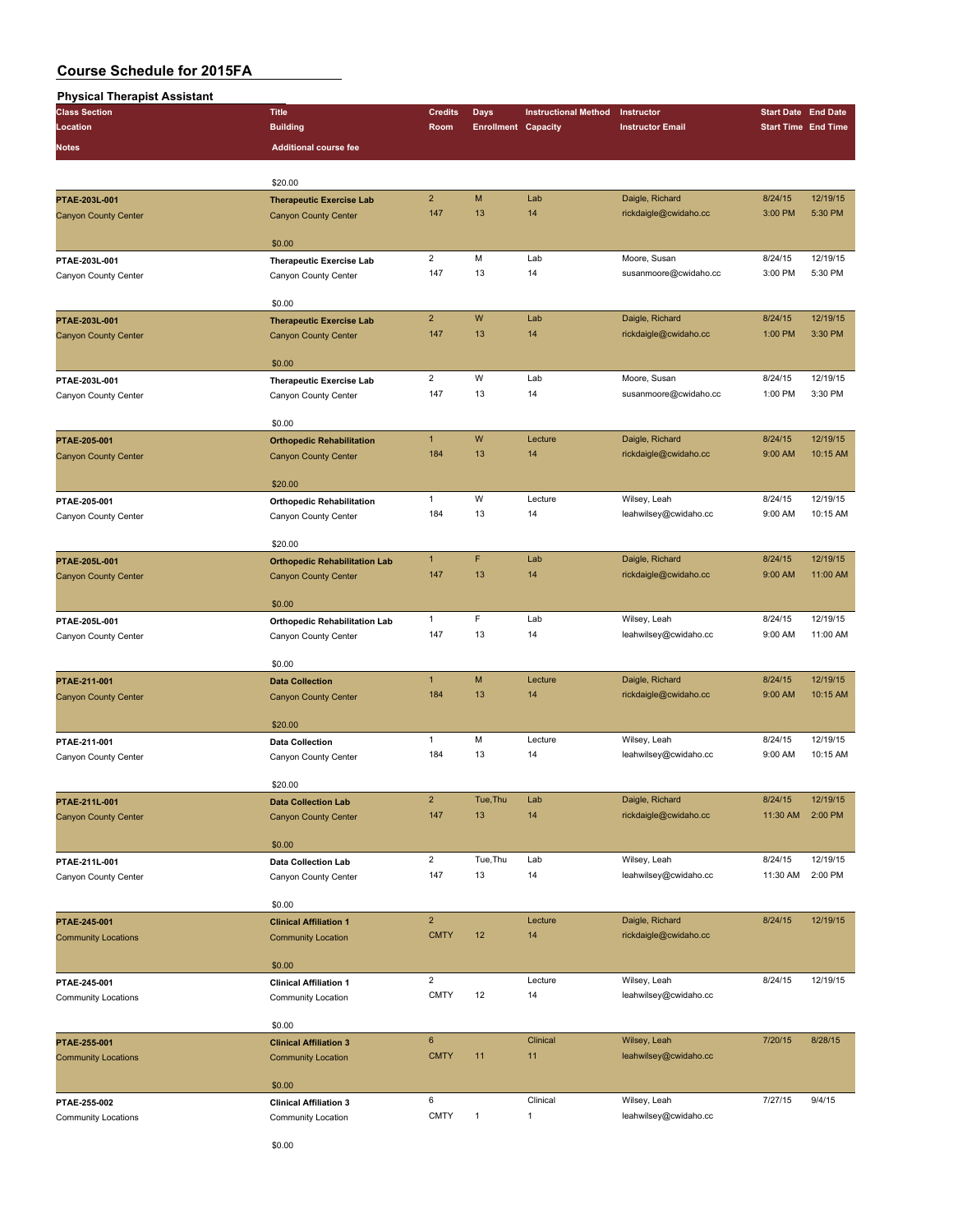| <b>Physics</b>                                                               |                                                           |                |                            |                             |                                             |                            |                      |
|------------------------------------------------------------------------------|-----------------------------------------------------------|----------------|----------------------------|-----------------------------|---------------------------------------------|----------------------------|----------------------|
| <b>Class Section</b>                                                         | <b>Title</b>                                              | <b>Credits</b> | <b>Days</b>                | <b>Instructional Method</b> | Instructor                                  | <b>Start Date End Date</b> |                      |
| Location                                                                     | <b>Building</b>                                           | Room           | <b>Enrollment Capacity</b> |                             | <b>Instructor Email</b>                     | <b>Start Time End Time</b> |                      |
| <b>Notes</b>                                                                 | <b>Additional course fee</b>                              |                |                            |                             |                                             |                            |                      |
| PHYS-100-001                                                                 | <b>Survey of Physics</b>                                  | 4              | M, W                       | Lecture                     | Sevigny, Stephanie                          | 8/24/15                    | 12/19/15             |
| Nampa Campus                                                                 | <b>Academic Building</b>                                  | 320            | 56                         | 56                          | stephaniesevigny@cwidaho.cc                 | 5:30 PM                    | 6:45 PM              |
|                                                                              |                                                           |                |                            |                             |                                             |                            |                      |
| Corequisite: PHYS 100L                                                       | \$0.00                                                    |                |                            |                             |                                             |                            |                      |
| PHYS-100-900                                                                 | <b>Survey of Physics</b>                                  | 4              | M,Tue                      | Lecture                     | Sevigny, Stephanie                          | 8/24/15                    | 12/19/15             |
| <b>Community Locations</b><br>Micron Technology in Boise. Security clearance | Micron Technology - BOISE                                 | 127C           | 12                         | 12                          | stephaniesevigny@cwidaho.cc                 | 1:00 PM                    | 2:15 PM              |
| req'd. Contact Paula Smith                                                   |                                                           |                |                            |                             |                                             |                            |                      |
| (paulasmith@micron.com) Corequisite: PHYS<br>100L 900                        | \$0.00                                                    |                |                            |                             |                                             |                            |                      |
| PHYS-100L-001                                                                | <b>Survey of Physics Lab</b>                              | $\pmb{0}$      | M                          | Lab                         | Marji, Ehab                                 | 8/24/15                    | 12/19/15             |
| Nampa Campus                                                                 | <b>Academic Building</b>                                  | 220            | 28                         | 28                          | ehabmarji@cwidaho.cc                        | 7:00 PM                    | 8:45 PM              |
|                                                                              |                                                           |                |                            |                             |                                             |                            |                      |
| Corequisite: PHYS 100                                                        | \$10.00                                                   |                |                            |                             |                                             |                            |                      |
| PHYS-100L-002                                                                | <b>Survey of Physics Lab</b>                              | 0              | W                          | Lab                         | Marji, Ehab                                 | 8/24/15                    | 12/19/15             |
| Nampa Campus                                                                 | Academic Building                                         | 220            | 28                         | 28                          | ehabmarji@cwidaho.cc                        | 7:30 PM                    | 9:15 PM              |
|                                                                              | \$10.00                                                   |                |                            |                             |                                             |                            |                      |
| Corequisite: PHYS 100                                                        |                                                           | $\pmb{0}$      | M                          | Lab                         | Sevigny, Stephanie                          | 8/24/15                    | 12/19/15             |
| PHYS-100L-900<br><b>Community Locations</b>                                  | <b>Survey of Physics Lab</b><br>Micron Technology - BOISE | 127C           | 12                         | 12                          | stephaniesevigny@cwidaho.cc                 | 2:15 PM                    | 3:45 PM              |
| Micron Technology in Boise. Security clearance                               |                                                           |                |                            |                             |                                             |                            |                      |
| req'd. Contact Paula Smith<br>(paulasmith@micron.com) Co-requisite course:   |                                                           |                |                            |                             |                                             |                            |                      |
| <b>PHYS 100L 900</b>                                                         | \$10.00                                                   |                |                            |                             |                                             |                            |                      |
| PHYS-101-001                                                                 | <b>Survey of Astronomy</b>                                | 4              | Tue, Thu                   | Lecture                     | Horowitz, Irwin                             | 8/24/15                    | 12/19/15             |
| Nampa Campus                                                                 | Micron Center for PTE                                     | 2130           | 28                         | 28                          | irwinhorowitz@cwidaho.cc                    | 5:30 PM                    | 6:45 PM              |
|                                                                              |                                                           |                |                            |                             |                                             |                            |                      |
|                                                                              | \$0.00                                                    | 4              | W,F                        | Lecture                     |                                             | 8/24/15                    | 12/19/15             |
| PHYS-101-002                                                                 | <b>Survey of Astronomy</b>                                | 1112           | 28                         | 30                          | Horowitz, Irwin<br>irwinhorowitz@cwidaho.cc | 1:00 PM                    | 2:15 PM              |
| <b>Ada County Campus</b>                                                     | <b>Mallard Place Building</b>                             |                |                            |                             |                                             |                            |                      |
|                                                                              | \$0.00                                                    |                |                            |                             |                                             |                            |                      |
| PHYS-101L-001                                                                | <b>Survey of Astronomy Lab</b>                            | 0              | W                          | Lab                         | Horowitz, Irwin                             | 8/24/15                    | 12/19/15             |
| Ada County Campus                                                            | <b>Mallard Place Building</b>                             | 1112           | 29                         | 30                          | irwinhorowitz@cwidaho.cc                    | 2:30 PM                    | 5:15 PM              |
|                                                                              |                                                           |                |                            |                             |                                             |                            |                      |
| Corequisite: PHYS 101                                                        | \$0.00                                                    |                |                            |                             |                                             |                            |                      |
| PHYS-101L-003                                                                | <b>Survey of Astronomy Lab</b>                            | 0              | Tue                        | Lab                         | Horowitz, Irwin                             | 8/24/15                    | 12/19/15             |
| Nampa Campus                                                                 | <b>Micron Center for PTE</b>                              | 2130           | 27                         | 28                          | irwinhorowitz@cwidaho.cc                    | 7:00 PM                    | 9:45 PM              |
|                                                                              | \$0.00                                                    |                |                            |                             |                                             |                            |                      |
| Co-requisite course: Phys 101<br>PHYS-111-001                                | <b>General Physics 1</b>                                  | 4              | Tue, Thu                   | Lecture                     | Marji, Ehab                                 | 8/24/15                    | 12/19/15             |
| Nampa Campus                                                                 | Academic Building                                         | 105            | 44                         | 45                          | ehabmarji@cwidaho.cc                        | 1:00 PM                    | 2:15 PM              |
|                                                                              |                                                           |                |                            |                             |                                             |                            |                      |
| Corequisite: PHYS 111L                                                       | \$0.00                                                    |                |                            |                             |                                             |                            |                      |
| PHYS-111L-001                                                                | <b>General Physics 1 Lab</b>                              | $\pmb{0}$      | Tue                        | Lab                         | Marji, Ehab                                 | 8/24/15                    | 12/19/15             |
| Nampa Campus                                                                 | <b>Academic Building</b>                                  | 220            | 23                         | 24                          | ehabmarji@cwidaho.cc                        | 11:00 AM                   | 12:45 PM             |
|                                                                              |                                                           |                |                            |                             |                                             |                            |                      |
| Corequisite: PHYS 111                                                        | \$10.00                                                   |                |                            |                             |                                             |                            |                      |
| PHYS-111L-002                                                                | <b>General Physics 1 Lab</b>                              | 0<br>220       | Thu<br>21                  | Lab<br>21                   | Marji, Ehab<br>ehabmarji@cwidaho.cc         | 8/24/15<br>11:00 AM        | 12/19/15<br>12:45 PM |
| Nampa Campus                                                                 | <b>Academic Building</b>                                  |                |                            |                             |                                             |                            |                      |
| Corequisite: PHYS 111                                                        | \$10.00                                                   |                |                            |                             |                                             |                            |                      |
| PHYS-211-001                                                                 | <b>Phys Scientists &amp; Engineers 1</b>                  | $\overline{5}$ | M,W                        | Lecture                     | Marji, Ehab                                 | 8/24/15                    | 12/19/15             |
| Nampa Campus                                                                 | <b>Academic Building</b>                                  | 220            | 30                         | 30                          | ehabmarji@cwidaho.cc                        | 8:00 AM                    | 9:45 AM              |
|                                                                              |                                                           |                |                            |                             |                                             |                            |                      |
| Corequisite: PHYS 211L                                                       | \$0.00                                                    |                |                            |                             |                                             |                            |                      |
| PHYS-211L-001                                                                | Phys Scien & Engin 1 Lab                                  | 0              | М                          | Lab                         | Marji, Ehab                                 | 8/24/15                    | 12/19/15             |
| Nampa Campus                                                                 | <b>Academic Building</b>                                  | 220            | 30                         | 30                          | ehabmarji@cwidaho.cc                        | 10:00 AM                   | 12:45 PM             |
|                                                                              | \$10.00                                                   |                |                            |                             |                                             |                            |                      |
| Corequisite: PHYS 211                                                        |                                                           |                |                            |                             |                                             |                            |                      |
| <b>Political Science</b>                                                     |                                                           |                |                            |                             |                                             |                            |                      |
| <b>Class Section</b>                                                         | <b>Title</b>                                              | <b>Credits</b> | <b>Days</b>                | <b>Instructional Method</b> | Instructor                                  | <b>Start Date End Date</b> |                      |
| Location                                                                     | <b>Building</b>                                           | Room           | <b>Enrollment Capacity</b> |                             | <b>Instructor Email</b>                     | <b>Start Time End Time</b> |                      |
|                                                                              |                                                           |                |                            |                             |                                             |                            |                      |
| <b>Notes</b>                                                                 | <b>Additional course fee</b>                              |                |                            |                             |                                             |                            |                      |
| POLS-101-001                                                                 | <b>American National Government</b>                       | 3              | M,W                        | Lecture                     | Harbaugh, Robert                            | 8/24/15                    | 12/19/15             |

Nampa Campus Academic Building 309 42 42 robharbaugh@cwidaho.cc 1:00 PM 2:15 PM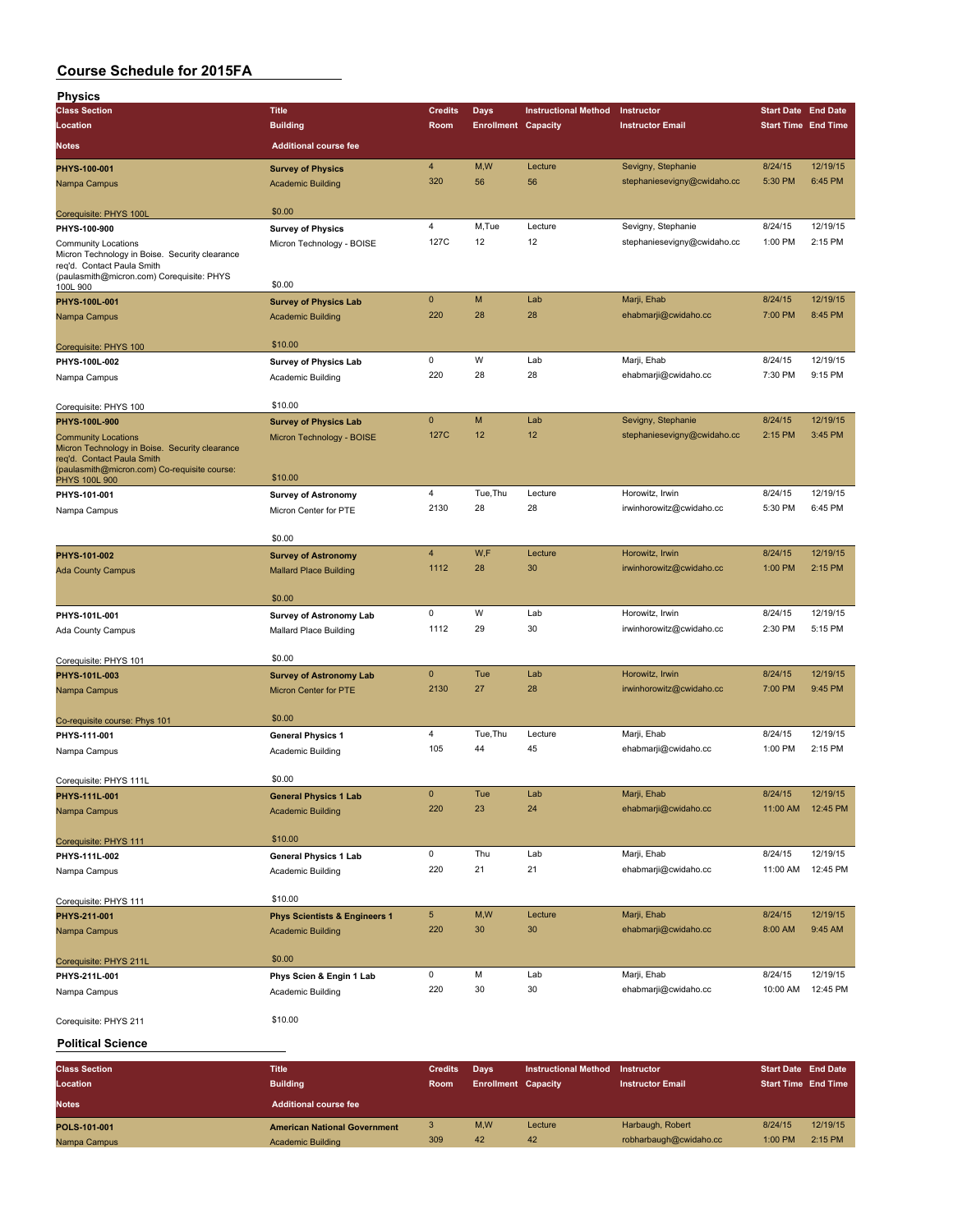| <b>Political Science</b>                    |                                     |                |                            |                             |                         |                            |          |
|---------------------------------------------|-------------------------------------|----------------|----------------------------|-----------------------------|-------------------------|----------------------------|----------|
| <b>Class Section</b>                        | <b>Title</b>                        | <b>Credits</b> | <b>Days</b>                | <b>Instructional Method</b> | Instructor              | <b>Start Date End Date</b> |          |
| Location                                    | <b>Building</b>                     | Room           | <b>Enrollment Capacity</b> |                             | <b>Instructor Email</b> | <b>Start Time End Time</b> |          |
| <b>Notes</b>                                | <b>Additional course fee</b>        |                |                            |                             |                         |                            |          |
|                                             | \$0.00                              |                |                            |                             |                         |                            |          |
| POLS-101-003W                               | <b>American National Government</b> | 3              |                            | On-Line                     | Harbaugh, Robert        | 8/24/15                    | 12/19/15 |
| Online                                      | Online                              | ONL            | 39                         | 40                          | robharbaugh@cwidaho.cc  |                            |          |
|                                             | \$30.00                             |                |                            |                             |                         |                            |          |
| POLS-101-004W                               | <b>American National Government</b> | $\mathbf{3}$   |                            | On-Line                     | Harbaugh, Robert        | 8/24/15                    | 12/19/15 |
| Online                                      | Online                              | <b>ONL</b>     | 40                         | 40                          | robharbaugh@cwidaho.cc  |                            |          |
|                                             | \$30.00                             |                |                            |                             |                         |                            |          |
| POLS-101-006                                | <b>American National Government</b> | 3              | M                          | Lecture                     | Schweitzer, William     | 8/24/15                    | 12/19/15 |
| Ada County Campus                           | <b>Pintail Center</b>               | 1318           | 36                         | 42                          | jschweitzer@cwidaho.cc  | 7:00 PM                    | 9:45 PM  |
|                                             | \$0.00                              |                |                            |                             |                         |                            |          |
| POLS-101-007                                | <b>American National Government</b> | $\mathbf{3}$   | Tue, Thu                   | Lecture                     | Harbaugh, Robert        | 8/24/15                    | 12/19/15 |
| Nampa Campus                                | <b>Academic Building</b>            | 105            | 36                         | 45                          | robharbaugh@cwidaho.cc  | 11:30 AM                   | 12:45 PM |
|                                             | \$0.00                              |                |                            |                             |                         |                            |          |
| POLS-102-001                                | <b>Intro to Political Science</b>   | 3              | Tue, Thu                   | Lecture                     | Harbaugh, Robert        | 8/24/15                    | 12/19/15 |
| Nampa Campus                                | Academic Building                   | 106            | 22                         | 40                          | robharbaugh@cwidaho.cc  | 2:30 PM                    | 3:45 PM  |
|                                             | \$0.00                              |                |                            |                             |                         |                            |          |
| POLS-102-002W                               | <b>Intro to Political Science</b>   | $\overline{3}$ |                            | On-Line                     | Harbaugh, Robert        | 8/24/15                    | 12/19/15 |
| Online                                      | Online                              | <b>ONL</b>     | 35                         | 35                          | robharbaugh@cwidaho.cc  |                            |          |
|                                             | \$30.00                             |                |                            |                             |                         |                            |          |
| POLS-221-001                                | Intro to Internat'l Relations       | 3              | Tue, Thu                   | Lecture                     | Harbaugh, Robert        | 8/24/15                    | 12/19/15 |
| Nampa Campus                                | Academic Building                   | 106            | 10                         | 30                          | robharbaugh@cwidaho.cc  | 4:00 PM                    | 5:15 PM  |
|                                             | \$0.00                              |                |                            |                             |                         |                            |          |
| POLS-293-001W                               | <b>Legislative Internship</b>       | $\mathbf{3}$   |                            | On-Line                     | Harbaugh, Robert        | 8/24/15                    | 12/19/15 |
| Online                                      | Online                              | <b>ONL</b>     | $\mathbf{0}$               | 5                           | robharbaugh@cwidaho.cc  |                            |          |
| Instructor permission required to register. | \$30.00                             |                |                            |                             |                         |                            |          |

#### **Powersports & Small Eng Repair**

| <b>Class Section</b><br>Location | <b>Title</b><br><b>Building</b>     | <b>Credits</b><br>Room | <b>Days</b><br><b>Enrollment Capacity</b> | <b>Instructional Method</b> | Instructor<br><b>Instructor Email</b> | <b>Start Date End Date</b><br><b>Start Time End Time</b> |          |
|----------------------------------|-------------------------------------|------------------------|-------------------------------------------|-----------------------------|---------------------------------------|----------------------------------------------------------|----------|
| <b>Notes</b>                     | <b>Additional course fee</b>        |                        |                                           |                             |                                       |                                                          |          |
| <b>PSER-101-001</b>              | <b>Small Engine Laboratory</b>      | $9$                    | M, Tue, W, Thu Lab                        |                             | Hemley, Jared                         | 8/24/15                                                  | 12/19/15 |
| Nampa Campus                     | <b>Micron Center for PTE</b>        | 1304                   | 20                                        | 20                          | jaredhemley@cwidaho.cc                | 9:30 AM                                                  | 1:50 PM  |
|                                  | \$35.00                             |                        |                                           |                             |                                       |                                                          |          |
| PSER-141-001                     | <b>Small Engine Theory</b>          | 5                      | M, Tue, W, Thu Lecture                    |                             | Hemley, Jared                         | 8/24/15                                                  | 12/19/15 |
| Nampa Campus                     | Micron Center for PTE               | 1301                   | 20                                        | 20                          | jaredhemley@cwidaho.cc                | 7:30 AM                                                  | 9:20 AM  |
|                                  | \$0.00                              |                        |                                           |                             |                                       |                                                          |          |
| PSER-201-001                     | <b>Adv Small Engine Laboratory</b>  | 9                      | M.Tue.W.Thu Lab                           |                             | Wartman, Kirk                         | 8/24/15                                                  | 12/19/15 |
| Nampa Campus                     | <b>Micron Center for PTE</b>        | 1304                   | 10                                        | 16                          | kirkwartman@cwidaho.cc                | 9:30 AM                                                  | 1:50 PM  |
|                                  | \$35.00                             |                        |                                           |                             |                                       |                                                          |          |
| PSER-241-001                     | <b>Advanced Small Engine Theory</b> | 4                      | M.Tue, W.Thu Lecture                      |                             | Wartman, Kirk                         | 8/24/15                                                  | 12/19/15 |
| Nampa Campus                     | Micron Center for PTE               | 1304                   | 10                                        | 16                          | kirkwartman@cwidaho.cc                | 7:30 AM                                                  | 9:20 AM  |
|                                  | \$0.00                              |                        |                                           |                             |                                       |                                                          |          |

### **Psychology**

| <b>Class Section</b><br>Location | <b>Title</b><br><b>Building</b> | <b>Credits</b><br>Room | Days<br><b>Enrollment Capacity</b> | <b>Instructional Method</b> | Instructor<br><b>Instructor Email</b> | <b>Start Date End Date</b><br><b>Start Time End Time</b> |          |
|----------------------------------|---------------------------------|------------------------|------------------------------------|-----------------------------|---------------------------------------|----------------------------------------------------------|----------|
| <b>Notes</b>                     | <b>Additional course fee</b>    |                        |                                    |                             |                                       |                                                          |          |
| <b>PSYC-101-001</b>              | <b>General Psychology</b>       | 3                      | M,W                                | Lecture                     | McCurdy, Jana                         | 8/24/15                                                  | 12/19/15 |
| Nampa Campus                     | Aspen Classroom Building        | 102                    | 43                                 | 44                          | janamccurdy@cwidaho.cc                | 10:00 AM                                                 | 11:15 AM |
|                                  | \$0.00                          |                        |                                    |                             |                                       |                                                          |          |
| <b>PSYC-101-002</b>              | <b>General Psychology</b>       | ه                      | M,W                                | Lecture                     | Edwards, Kathy                        | 8/24/15                                                  | 12/19/15 |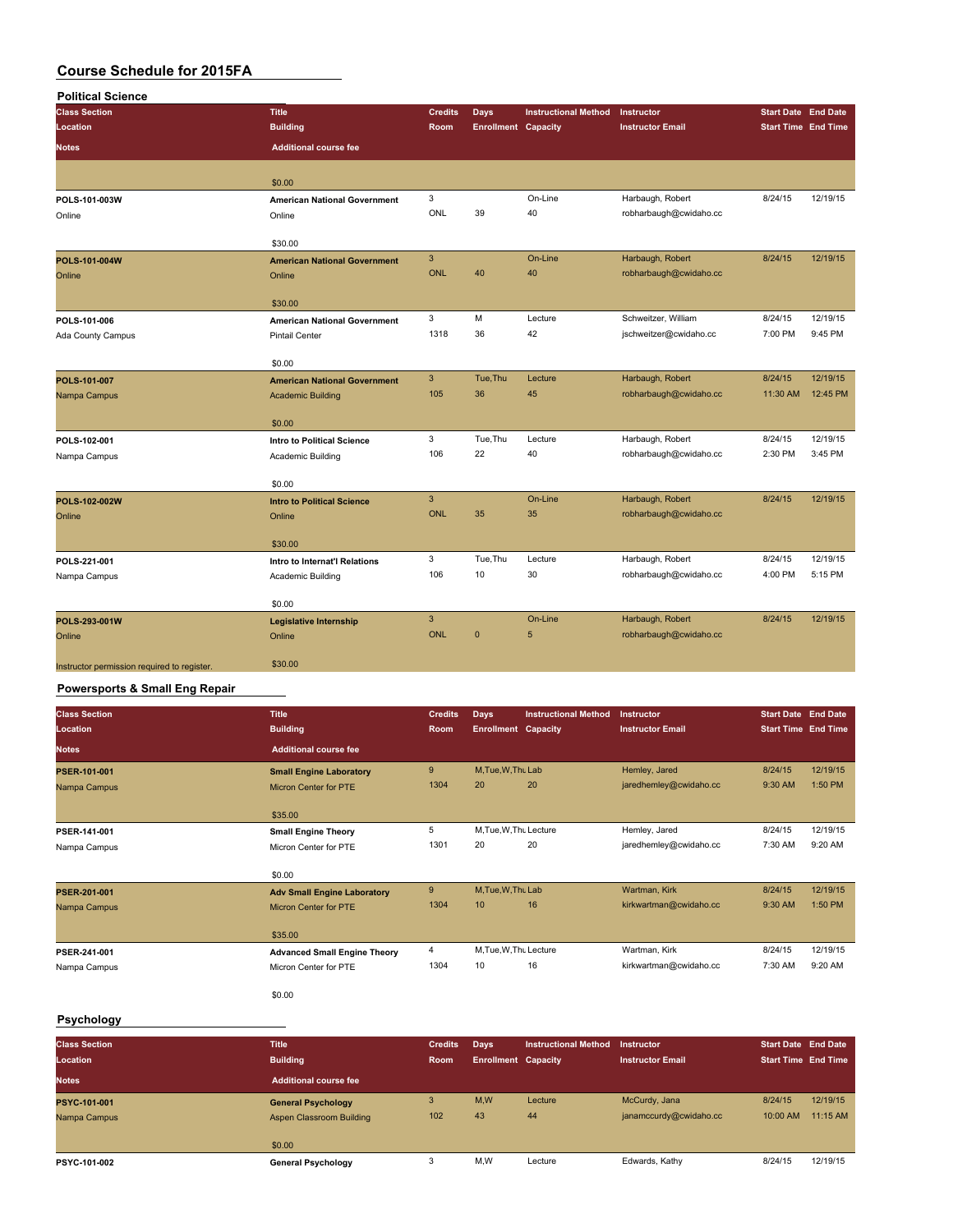| Psychology                   |                                                       |                            |                            |                             |                                                 |                            |                            |
|------------------------------|-------------------------------------------------------|----------------------------|----------------------------|-----------------------------|-------------------------------------------------|----------------------------|----------------------------|
| <b>Class Section</b>         | <b>Title</b>                                          | <b>Credits</b>             | <b>Days</b>                | <b>Instructional Method</b> | Instructor                                      | <b>Start Date End Date</b> |                            |
| Location                     | <b>Building</b>                                       | Room                       | <b>Enrollment Capacity</b> |                             | <b>Instructor Email</b>                         |                            | <b>Start Time End Time</b> |
| <b>Notes</b>                 | <b>Additional course fee</b>                          |                            |                            |                             |                                                 |                            |                            |
| Ada County Campus            | <b>Pintail Center</b>                                 | 1204                       | 29                         | 30                          | kathyedwards@cwidaho.cc                         | 4:00 PM                    | 5:15 PM                    |
|                              |                                                       |                            |                            |                             |                                                 |                            |                            |
|                              | \$0.00                                                |                            |                            |                             |                                                 |                            |                            |
| PSYC-101-003                 | <b>General Psychology</b>                             | $\mathbf{3}$               | Tue, Thu                   | Lecture                     | Ponsford, Ronald                                | 8/24/15                    | 12/19/15                   |
| <b>Canyon County Center</b>  | <b>Canyon County Center</b>                           | 230                        | 40                         | 40                          | ronponsford@cwidaho.cc                          | 11:30 AM                   | 12:45 PM                   |
|                              | \$0.00                                                |                            |                            |                             |                                                 |                            |                            |
| PSYC-101-004                 | <b>General Psychology</b>                             | 3                          | M, W                       | Lecture                     | Kamplain, Michael                               | 8/24/15                    | 12/19/15                   |
| Nampa Campus                 | Academic Building                                     | 106                        | 39                         | 40                          | michaelkamplain@cwidaho.cc                      | 8:30 AM                    | 9:45 AM                    |
|                              |                                                       |                            |                            |                             |                                                 |                            |                            |
|                              | \$0.00                                                |                            |                            |                             |                                                 |                            |                            |
| PSYC-101-005                 | <b>General Psychology</b>                             | $\mathbf{3}$<br>1208       | Tue, Thu<br>30             | Lecture<br>30               | Kamplain, Michael<br>michaelkamplain@cwidaho.cc | 8/24/15<br>1:00 PM         | 12/19/15<br>2:15 PM        |
| <b>Ada County Campus</b>     | <b>Pintail Center</b>                                 |                            |                            |                             |                                                 |                            |                            |
|                              | \$0.00                                                |                            |                            |                             |                                                 |                            |                            |
| PSYC-101-006                 | <b>General Psychology</b>                             | 3                          | M,W                        | Lecture                     | McCurdy, Jana                                   | 8/24/15                    | 12/19/15                   |
| Ada County Campus            | <b>Pintail Center</b>                                 | 1318                       | 40                         | 40                          | janamccurdy@cwidaho.cc                          | 2:30 PM                    | 3:45 PM                    |
|                              | \$0.00                                                |                            |                            |                             |                                                 |                            |                            |
|                              |                                                       | $\mathbf{3}$               | Tue, Thu                   | Lecture                     | Ponsford, Ronald                                | 8/24/15                    | 12/19/15                   |
| PSYC-101-007<br>Nampa Campus | <b>General Psychology</b><br><b>Academic Building</b> | 105                        | 40                         | 42                          | ronponsford@cwidaho.cc                          | 2:30 PM                    | 3:45 PM                    |
|                              |                                                       |                            |                            |                             |                                                 |                            |                            |
|                              | \$0.00                                                |                            |                            |                             |                                                 |                            |                            |
| PSYC-101-008                 | <b>General Psychology</b>                             | 3                          | F                          | Lecture                     | Conley-Durkin, Shelly                           | 8/24/15                    | 12/19/15                   |
| Ada County Campus            | <b>Pintail Center</b>                                 | 1318                       | 40                         | 42                          | shellyconley-<br>durkin@cwidaho.cc              | 8:00 AM                    | 10:45 AM                   |
|                              |                                                       |                            |                            |                             |                                                 |                            |                            |
|                              | \$0.00                                                |                            |                            |                             |                                                 |                            |                            |
| PSYC-101-009                 | <b>General Psychology</b>                             | $\mathbf{3}$               | Tue                        | Lecture                     | Kamplain, Michael                               | 8/24/15                    | 12/19/15                   |
| <b>Ada County Campus</b>     | <b>Pintail Center</b>                                 | 1204                       | 30                         | 30                          | michaelkamplain@cwidaho.cc                      | 7:00 PM                    | 9:45 PM                    |
|                              | \$0.00                                                |                            |                            |                             |                                                 |                            |                            |
| PSYC-101-011W                | <b>General Psychology</b>                             | 3                          |                            | On-Line                     | Schoenherr, Heather                             | 8/24/15                    | 12/19/15                   |
|                              |                                                       |                            |                            |                             | heatherschoenherr@cwidaho.c                     |                            |                            |
| Online                       | Online                                                | ONL                        | 34                         | 35                          | c                                               |                            |                            |
|                              | \$30.00                                               |                            |                            |                             |                                                 |                            |                            |
| PSYC-101-012W                | <b>General Psychology</b>                             | $\mathbf{3}$               |                            | On-Line                     | Schoenherr, Heather                             | 8/24/15                    | 12/19/15                   |
|                              |                                                       |                            |                            |                             | heatherschoenherr@cwidaho.c                     |                            |                            |
| Online                       | Online                                                | <b>ONL</b>                 | 35                         | 35                          | $\mathbf c$                                     |                            |                            |
|                              | \$30.00                                               |                            |                            |                             |                                                 |                            |                            |
| PSYC-101-013W                | <b>General Psychology</b>                             | 3                          |                            | On-Line                     | Vachon, Mark                                    | 8/24/15                    | 12/19/15                   |
| Online                       | Online                                                | ONL                        | 35                         | 35                          | markvachon@cwidaho.cc                           |                            |                            |
|                              |                                                       |                            |                            |                             |                                                 |                            |                            |
|                              | \$30.00                                               |                            |                            |                             |                                                 |                            |                            |
| PSYC-101-014W<br>Online      | <b>General Psychology</b><br>Online                   | $\mathbf{3}$<br><b>ONL</b> | 35                         | On-Line<br>35               | Molitor, Allison<br>allisonmolitor@cwidaho.cc   | 8/24/15                    | 12/19/15                   |
|                              |                                                       |                            |                            |                             |                                                 |                            |                            |
|                              | \$30.00                                               |                            |                            |                             |                                                 |                            |                            |
| PSYC-101-015W                | <b>General Psychology</b>                             | 3                          |                            | On-Line                     | Hyde, Monty                                     | 8/24/15                    | 12/19/15                   |
| Online                       | Online                                                | ONL                        | 35                         | 35                          | montyhyde@cwidaho.cc                            |                            |                            |
|                              | \$30.00                                               |                            |                            |                             |                                                 |                            |                            |
| PSYC-101-016W                |                                                       | $\mathbf{3}$               |                            | On-Line                     | Hyde, Monty                                     | 8/24/15                    | 12/19/15                   |
| Online                       | <b>General Psychology</b><br>Online                   | <b>ONL</b>                 | 35                         | 35                          | montyhyde@cwidaho.cc                            |                            |                            |
|                              |                                                       |                            |                            |                             |                                                 |                            |                            |
|                              | \$30.00                                               |                            |                            |                             |                                                 |                            |                            |
| PSYC-101-017W                | <b>General Psychology</b>                             | 3                          |                            | On-Line                     | Edwards, Kathy                                  | 8/24/15                    | 12/19/15                   |
| Online                       | Online                                                | ONL                        | 34                         | 35                          | kathyedwards@cwidaho.cc                         |                            |                            |
|                              | \$30.00                                               |                            |                            |                             |                                                 |                            |                            |
| PSYC-101-018W                | <b>General Psychology</b>                             | $\mathsf 3$                |                            | On-Line                     | Vachon, Mark                                    | 8/24/15                    | 12/19/15                   |
| Online                       | Online                                                | <b>ONL</b>                 | $\overline{4}$             | 35                          | markvachon@cwidaho.cc                           |                            |                            |
|                              |                                                       |                            |                            |                             |                                                 |                            |                            |
|                              | \$30.00                                               |                            |                            |                             |                                                 |                            |                            |
| PSYC-120-001                 | <b>Careers in Psychology</b>                          | $\mathbf{1}$<br>106        | W<br>47                    | Lecture<br>50               | Yellen, Lori<br>loriyellen@cwidaho.cc           | 8/24/15<br>7:00 PM         | 12/19/15<br>7:50 PM        |
| Nampa Campus                 | Academic Building                                     |                            |                            |                             |                                                 |                            |                            |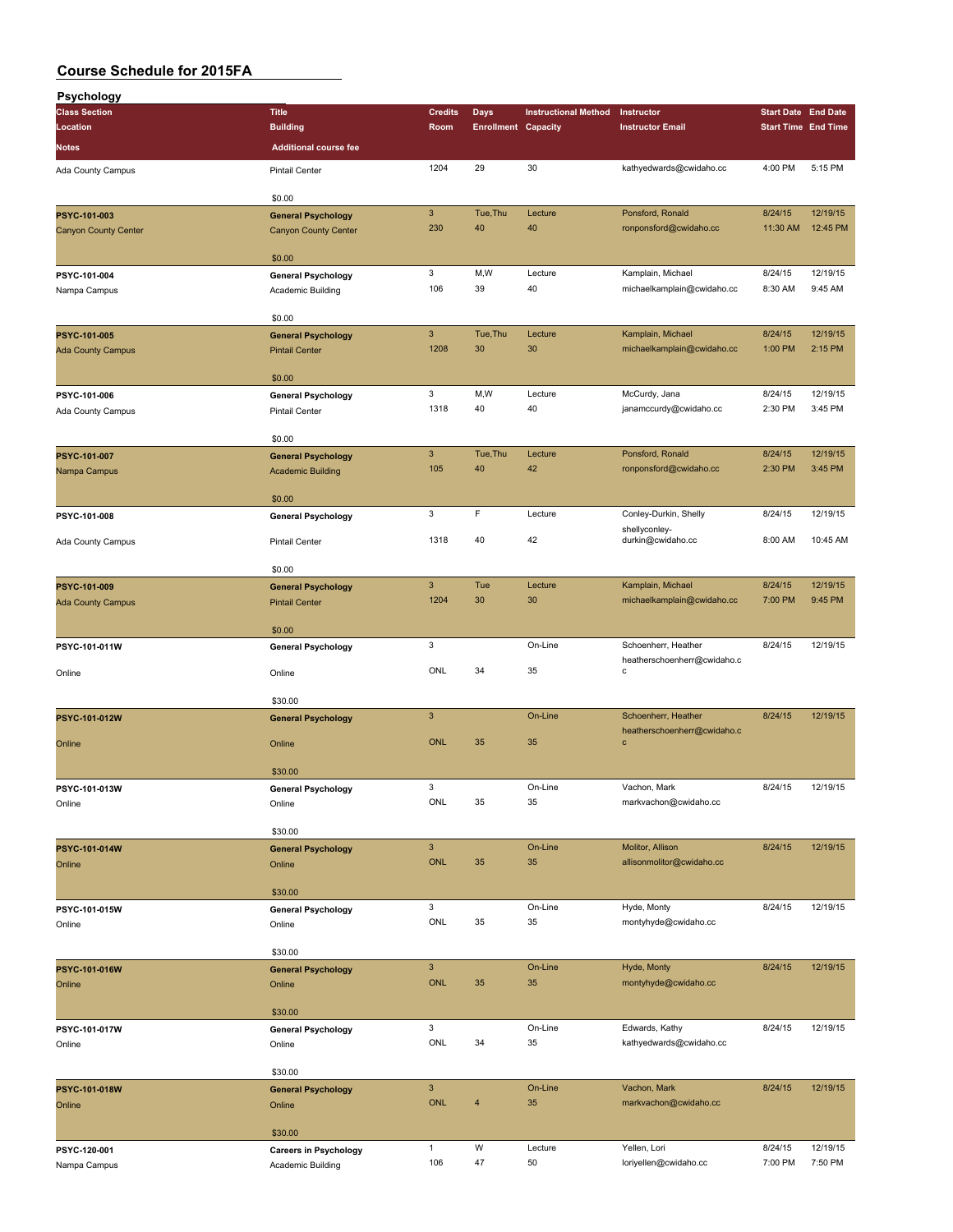| Psychology                              |                                           |                |                            |                             |                                  |                            |          |
|-----------------------------------------|-------------------------------------------|----------------|----------------------------|-----------------------------|----------------------------------|----------------------------|----------|
| <b>Class Section</b>                    | <b>Title</b>                              | <b>Credits</b> | Days                       | <b>Instructional Method</b> | Instructor                       | <b>Start Date End Date</b> |          |
| Location                                | <b>Building</b>                           | <b>Room</b>    | <b>Enrollment Capacity</b> |                             | <b>Instructor Email</b>          | <b>Start Time End Time</b> |          |
| <b>Notes</b>                            | <b>Additional course fee</b>              |                |                            |                             |                                  |                            |          |
|                                         | \$0.00                                    |                |                            |                             |                                  |                            |          |
| <b>PSYC-201-001H</b>                    | <b>Child &amp; Adolescent Development</b> | 3              | Tue                        | Hybrid                      | Fellows, Michelle                | 8/24/15                    | 12/19/15 |
| <b>Ada County Campus</b>                | <b>Pintail Center</b>                     | 1318           | 42                         | 42                          | michellefellows@cwidaho.cc       | 11:30 AM                   | 12:45 PM |
| Hybrid course - has an online component | \$0.00                                    |                |                            |                             |                                  |                            |          |
| PSYC-201-002H                           | <b>Child &amp; Adolescent Development</b> | 3              | Thu                        | Hybrid                      | Fellows, Michelle                | 8/24/15                    | 12/19/15 |
| Ada County Campus                       | <b>Pintail Center</b>                     | 1318           | 38                         | 42                          | michellefellows@cwidaho.cc       | 11:30 AM                   | 12:45 PM |
| Hybrid course - has an online component | \$0.00                                    |                |                            |                             |                                  |                            |          |
| PSYC-201-003                            | <b>Child &amp; Adolescent Development</b> | 3              | Tue, Thu                   | Lecture                     | Fellows, Michelle                | 8/24/15                    | 12/19/15 |
| Nampa Campus                            | Aspen Classroom Building                  | 127            | 44                         | 44                          | michellefellows@cwidaho.cc       | 4:00 PM                    | 5:15 PM  |
| Hybrid course- has online component     | \$0.00                                    |                |                            |                             |                                  |                            |          |
| PSYC-211-001                            | Psychology of Death & Dying               | 3              | Tue                        | Lecture                     | Zamora, Alejandro                | 8/24/15                    | 12/19/15 |
| Nampa Campus                            | Academic Building                         | 322            | 42                         | 42                          | alexzamora@cwidaho.cc            | 7:00 PM                    | 9:45 PM  |
|                                         | \$0.00                                    |                |                            |                             |                                  |                            |          |
| PSYC-217-001                            | <b>Statistical Methods</b>                | 3              | Tue.Thu                    | Lecture                     | Fellows, Michelle                | 8/24/15                    | 12/19/15 |
| <b>Ada County Campus</b>                | <b>Pintail Center</b>                     | 1205           | 20                         | 20                          | michellefellows@cwidaho.cc       | 10:00 AM                   | 11:15 AM |
|                                         | \$0.00                                    |                |                            |                             |                                  |                            |          |
| PSYC-217-002                            | <b>Statistical Methods</b>                | 3              | Tue, Thu                   | Lecture                     | Schoenherr, Heather              | 8/24/15                    | 12/19/15 |
| Ada County Campus                       | Mallard Place Building                    | 1116           | 19                         | 20                          | heatherschoenherr@cwidaho.c<br>с | 4:00 PM                    | 5:15 PM  |
|                                         | \$0.00                                    |                |                            |                             |                                  |                            |          |

#### **Sign Language, American**

| <b>Class Section</b>              | <b>Title</b>                    | <b>Credits</b> | <b>Days</b>                | <b>Instructional Method</b> | Instructor                | <b>Start Date End Date</b> |          |
|-----------------------------------|---------------------------------|----------------|----------------------------|-----------------------------|---------------------------|----------------------------|----------|
| Location                          | <b>Building</b>                 | Room           | <b>Enrollment Capacity</b> |                             | <b>Instructor Email</b>   | <b>Start Time</b> End Time |          |
| <b>Notes</b>                      | <b>Additional course fee</b>    |                |                            |                             |                           |                            |          |
| SIGL-101-001                      | American Sign Language 1        | $\overline{4}$ | M,W                        | Lecture                     | Nelson, April             | 8/24/15                    | 12/19/15 |
| <b>Ada County Campus</b>          | <b>Pintail Center</b>           | 1204           | 23                         | 25                          | aprilnelson@cwidaho.cc    | 6:00 PM                    | 7:50 PM  |
|                                   | \$0.00                          |                |                            |                             |                           |                            |          |
| SIGL-101-002                      | American Sign Language 1        | 4              | Tue, Thu                   | Lecture                     | Nelson, Mikkel            | 8/24/15                    | 12/19/15 |
| Nampa Campus                      | Aspen Classroom Building        | 108            | 24                         | 25                          | mikkelnelson@cwidaho.cc   | 10:00 AM                   | 11:50 AM |
|                                   |                                 |                |                            |                             |                           |                            |          |
|                                   | \$0.00                          |                |                            |                             |                           |                            |          |
| SIGL-101-004                      | American Sign Language 1        | $\overline{4}$ | M,W                        | Lecture                     | Nelson, April             | 8/24/15                    | 12/19/15 |
| <b>Ada County Campus</b>          | <b>Pintail Center</b>           | 1230           | 21                         | 24                          | aprilnelson@cwidaho.cc    | 4:00 PM                    | 5:50 PM  |
|                                   | \$0.00                          |                |                            |                             |                           |                            |          |
| SIGL-101-005                      | American Sign Language 1        | 4              | Tue, Thu                   | Lecture                     | Nelson, Mikkel            | 8/24/15                    | 12/19/15 |
| Nampa Campus                      | Academic Building               | 322            | 25                         | 25                          | mikkelnelson@cwidaho.cc   | 8:00 AM                    | 9:50 AM  |
|                                   |                                 |                |                            |                             |                           |                            |          |
|                                   | \$0.00                          |                |                            |                             |                           |                            |          |
| SIGL-101-006                      | American Sign Language 1        | 4              | M,W                        | Lecture                     | Matthews, Sherry          | 8/24/15                    | 12/19/15 |
| Nampa Campus                      | <b>Aspen Classroom Building</b> | 104            | 25                         | 25                          | sherrymatthews@cwidaho.cc | 1:00 PM                    | 2:50 PM  |
|                                   |                                 |                |                            |                             |                           |                            |          |
|                                   | \$0.00                          |                |                            |                             |                           |                            |          |
| SIGL-101-007                      | American Sign Language 1        | 4              | M,W                        | Lecture                     | Nelson, Mikkel            | 8/24/15                    | 12/19/15 |
| Nampa Campus                      | Academic Building               | 218            | 25                         | 25                          | mikkelnelson@cwidaho.cc   | 11:30 AM                   | 1:20 PM  |
|                                   | \$0.00                          |                |                            |                             |                           |                            |          |
| SIGL-102-001                      | American Sign Language 2        | $\overline{4}$ | M                          | Lecture                     | Matthews, Sherry          | 8/24/15                    | 12/19/15 |
| Nampa Campus                      | <b>Academic Building</b>        | 322            | 19                         | 25                          | sherrymatthews@cwidaho.cc | 9:00 AM                    | 10:50 AM |
|                                   | \$0.00                          |                |                            |                             |                           |                            |          |
| Co-requsite course: SIGL 102L 001 |                                 | 0              | W                          | Lab                         | Matthews, Sherry          | 8/24/15                    | 12/19/15 |
| SIGL-102L-001                     | American Sign Language 2 Lab    | 322            | 19                         | 25                          | sherrymatthews@cwidaho.cc | 9:00 AM                    | 10:50 AM |
| Nampa Campus                      | Academic Building               |                |                            |                             |                           |                            |          |
| Co-requsite course: SIGL 102 001  | \$0.00                          |                |                            |                             |                           |                            |          |
| SIGL-201-001                      | <b>American Sign Language 3</b> | $\overline{4}$ | Tue                        | Lecture                     | Smith, Michael            | 8/24/15                    | 12/19/15 |
| <b>Ada County Campus</b>          | <b>Pintail Center</b>           | 1230           | 10                         | 24                          | mikesmith@cwidaho.cc      | 2:30 PM                    | 4:20 PM  |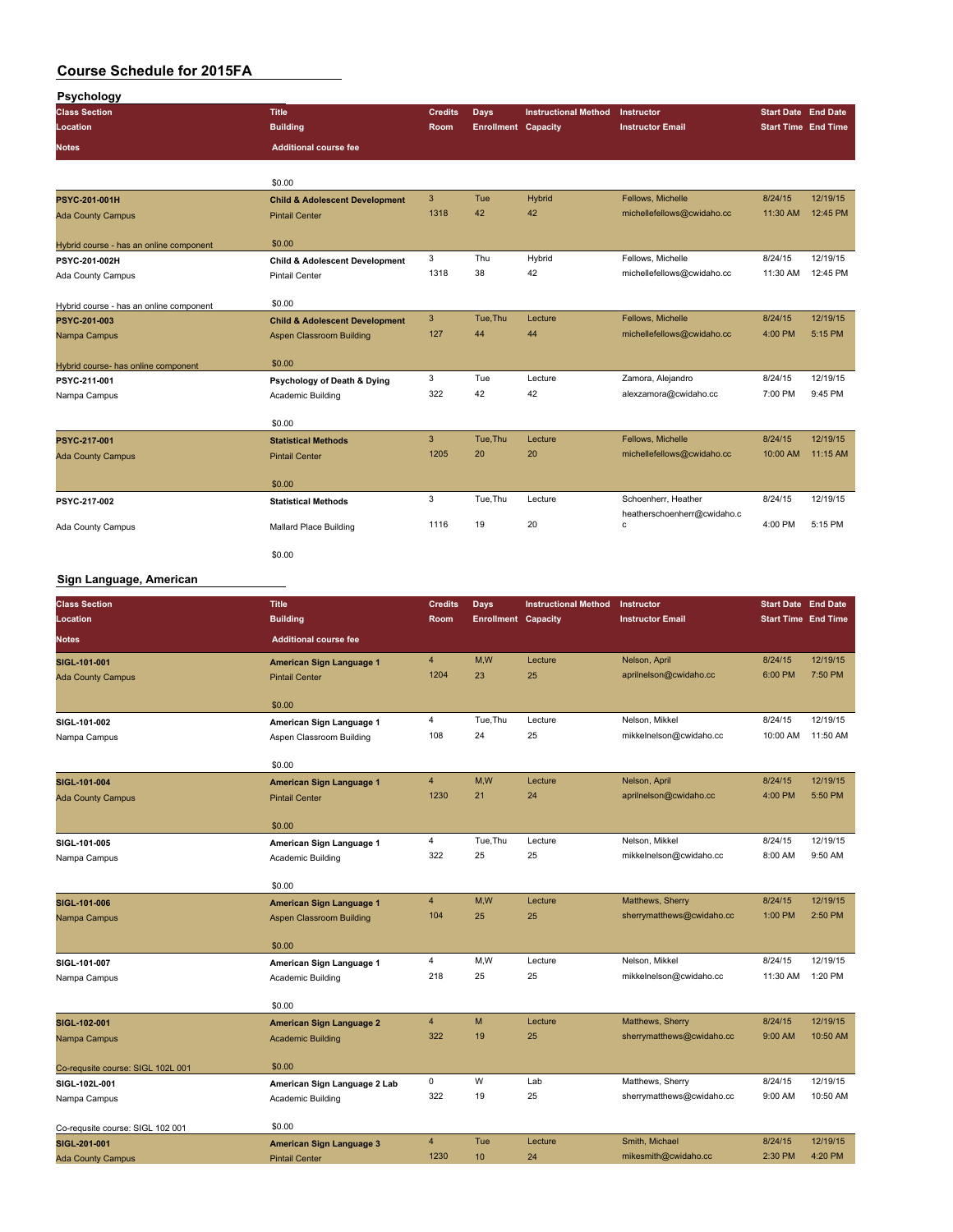| <b>Class Section</b>        | <b>Title</b>                 | <b>Credits</b> | Days                       | <b>Instructional Method</b> | Instructor              | <b>Start Date End Date</b> |          |
|-----------------------------|------------------------------|----------------|----------------------------|-----------------------------|-------------------------|----------------------------|----------|
| Location                    | <b>Building</b>              | Room           | <b>Enrollment Capacity</b> |                             | <b>Instructor Email</b> | <b>Start Time End Time</b> |          |
| <b>Notes</b>                | <b>Additional course fee</b> |                |                            |                             |                         |                            |          |
| Co-requisite: SIGL 201L 001 | \$0.00                       |                |                            |                             |                         |                            |          |
| SIGL-201L-001               | American Sign Language 3 Lab | 0              | Thu                        | Lab                         | Smith, Michael          | 8/24/15                    | 12/19/15 |
| Ada County Campus           | <b>Pintail Center</b>        | 1230           | 10                         | 24                          | mikesmith@cwidaho.cc    | 2:30 PM                    | 4:20 PM  |
|                             |                              |                |                            |                             |                         |                            |          |

### **Sociology**

| <b>Class Section</b>                    | <b>Title</b>                                | <b>Credits</b>            | <b>Days</b>                | <b>Instructional Method</b> | Instructor                  | <b>Start Date End Date</b> |          |
|-----------------------------------------|---------------------------------------------|---------------------------|----------------------------|-----------------------------|-----------------------------|----------------------------|----------|
| Location                                | <b>Building</b>                             | Room                      | <b>Enrollment Capacity</b> |                             | <b>Instructor Email</b>     | <b>Start Time End Time</b> |          |
| <b>Notes</b>                            | <b>Additional course fee</b>                |                           |                            |                             |                             |                            |          |
| SOCY-101-002H                           | <b>Intro to Sociology</b>                   | 3                         | Tue                        | Hybrid                      | Armstrong, Jacob            | 8/24/15                    | 12/19/15 |
| Nampa Campus                            | <b>Aspen Classroom Building</b>             | 106                       | 42                         | 42                          | jacobarmstrong@cwidaho.cc   | 1:00 PM                    | 2:15 PM  |
|                                         | \$0.00                                      |                           |                            |                             |                             |                            |          |
| Hybrid course - has an online component |                                             | 3                         | M,W                        | Lecture                     | Dickinson, Charles          | 8/24/15                    | 12/19/15 |
| SOCY-101-003                            | Intro to Sociology<br><b>Pintail Center</b> | 1318                      | 42                         | 42                          | charlesdickinson@cwidaho.cc | 11:30 AM                   | 12:45 PM |
| Ada County Campus                       |                                             |                           |                            |                             |                             |                            |          |
|                                         | \$0.00                                      |                           |                            |                             |                             |                            |          |
| SOCY-101-004H                           | <b>Intro to Sociology</b>                   | $\ensuremath{\mathsf{3}}$ | M                          | Hybrid                      | Armstrong, Jacob            | 8/24/15                    | 12/19/15 |
| <b>Canyon County Center</b>             | <b>Canyon County Center</b>                 | 230                       | 39                         | 40                          | jacobarmstrong@cwidaho.cc   | 1:00 PM                    | 2:15 PM  |
| Hybrid Course-Has an online component   | \$0.00                                      |                           |                            |                             |                             |                            |          |
| SOCY-101-005                            | Intro to Sociology                          | 3                         | M,W                        | Lecture                     | Dickinson, Charles          | 8/24/15                    | 12/19/15 |
| Ada County Campus                       | <b>Pintail Center</b>                       | 1320                      | 30                         | 30                          | charlesdickinson@cwidaho.cc | 1:00 PM                    | 2:15 PM  |
|                                         | \$0.00                                      |                           |                            |                             |                             |                            |          |
| SOCY-101-006                            | <b>Intro to Sociology</b>                   | 3                         | Tue, Thu                   | Lecture                     | Armstrong, Jacob            | 8/24/15                    | 12/19/15 |
| Nampa Campus                            | <b>Academic Building</b>                    | 325                       | 40                         | 40                          | jacobarmstrong@cwidaho.cc   | 2:30 PM                    | 3:45 PM  |
|                                         | \$0.00                                      |                           |                            |                             |                             |                            |          |
| SOCY-101-007                            | Intro to Sociology                          | 3                         | Tue                        | Lecture                     | Jorgensen, Ashley           | 8/24/15                    | 12/19/15 |
| Nampa Campus                            | Academic Building                           | 105                       | 44                         | 44                          | ashleyjorgensen@cwidaho.cc  | 7:00 PM                    | 9:45 PM  |
|                                         |                                             |                           |                            |                             |                             |                            |          |
|                                         | \$0.00                                      | 3                         | F                          | Lecture                     | Jorgensen, Ashley           | 8/24/15                    | 12/19/15 |
| SOCY-101-008                            | <b>Intro to Sociology</b>                   | 1208                      | 30                         | 30                          | ashleyjorgensen@cwidaho.cc  | 8:00 AM                    | 10:45 AM |
| <b>Ada County Campus</b>                | <b>Pintail Center</b>                       |                           |                            |                             |                             |                            |          |
|                                         | \$0.00                                      |                           |                            |                             |                             |                            |          |
| SOCY-101-010W                           | Intro to Sociology                          | 3                         |                            | On-Line                     | Armstrong, Jacob            | 8/24/15                    | 12/19/15 |
| Online                                  | Online                                      | ONL                       | 35                         | 35                          | jacobarmstrong@cwidaho.cc   |                            |          |
|                                         | \$30.00                                     |                           |                            |                             |                             |                            |          |
| SOCY-101-011W                           | <b>Intro to Sociology</b>                   | 3                         |                            | On-Line                     | Vermette, Linda             | 8/24/15                    | 12/19/15 |
| Online                                  | Online                                      | <b>ONL</b>                | 35                         | 35                          | lindavermette@cwidaho.cc    |                            |          |
|                                         |                                             |                           |                            |                             |                             |                            |          |
|                                         | \$30.00                                     |                           |                            |                             |                             |                            |          |
| SOCY-101-012W                           | Intro to Sociology                          | 3<br>ONL                  | 34                         | On-Line                     | Armstrong, Jacob            | 8/24/15                    | 12/19/15 |
| Online                                  | Online                                      |                           |                            | 35                          | jacobarmstrong@cwidaho.cc   |                            |          |
|                                         | \$30.00                                     |                           |                            |                             |                             |                            |          |
| SOCY-101-013W                           | <b>Intro to Sociology</b>                   | 3                         |                            | On-Line                     | Vermette, Linda             | 8/24/15                    | 12/19/15 |
| Online                                  | Online                                      | <b>ONL</b>                | 34                         | 35                          | lindavermette@cwidaho.cc    |                            |          |
|                                         | \$30.00                                     |                           |                            |                             |                             |                            |          |
| SOCY-101-014W                           | Intro to Sociology                          | 3                         |                            | On-Line                     | Armstrong, Jacob            | 8/24/15                    | 12/19/15 |
| Online                                  | Online                                      | ONL                       | 35                         | 35                          | jacobarmstrong@cwidaho.cc   |                            |          |
|                                         |                                             |                           |                            |                             |                             |                            |          |
|                                         | \$30.00                                     | $\mathbf{3}$              |                            |                             | Reed, Robert                | 8/24/15                    | 12/19/15 |
| SOCY-102-001                            | <b>Social Problems</b>                      | 1206                      | Tue, Thu<br>30             | Lecture<br>30               | robertreed@cwidaho.cc       | 1:00 PM                    | 2:15 PM  |
| <b>Ada County Campus</b>                | <b>Pintail Center</b>                       |                           |                            |                             |                             |                            |          |
|                                         | \$0.00                                      |                           |                            |                             |                             |                            |          |
| SOCY-102-002                            | <b>Social Problems</b>                      | 3                         | Thu                        | Lecture                     | Jorgensen, Ashley           | 8/24/15                    | 12/19/15 |
| Nampa Campus                            | Academic Building                           | 105                       | 44                         | 44                          | ashleyjorgensen@cwidaho.cc  | 7:00 PM                    | 9:45 PM  |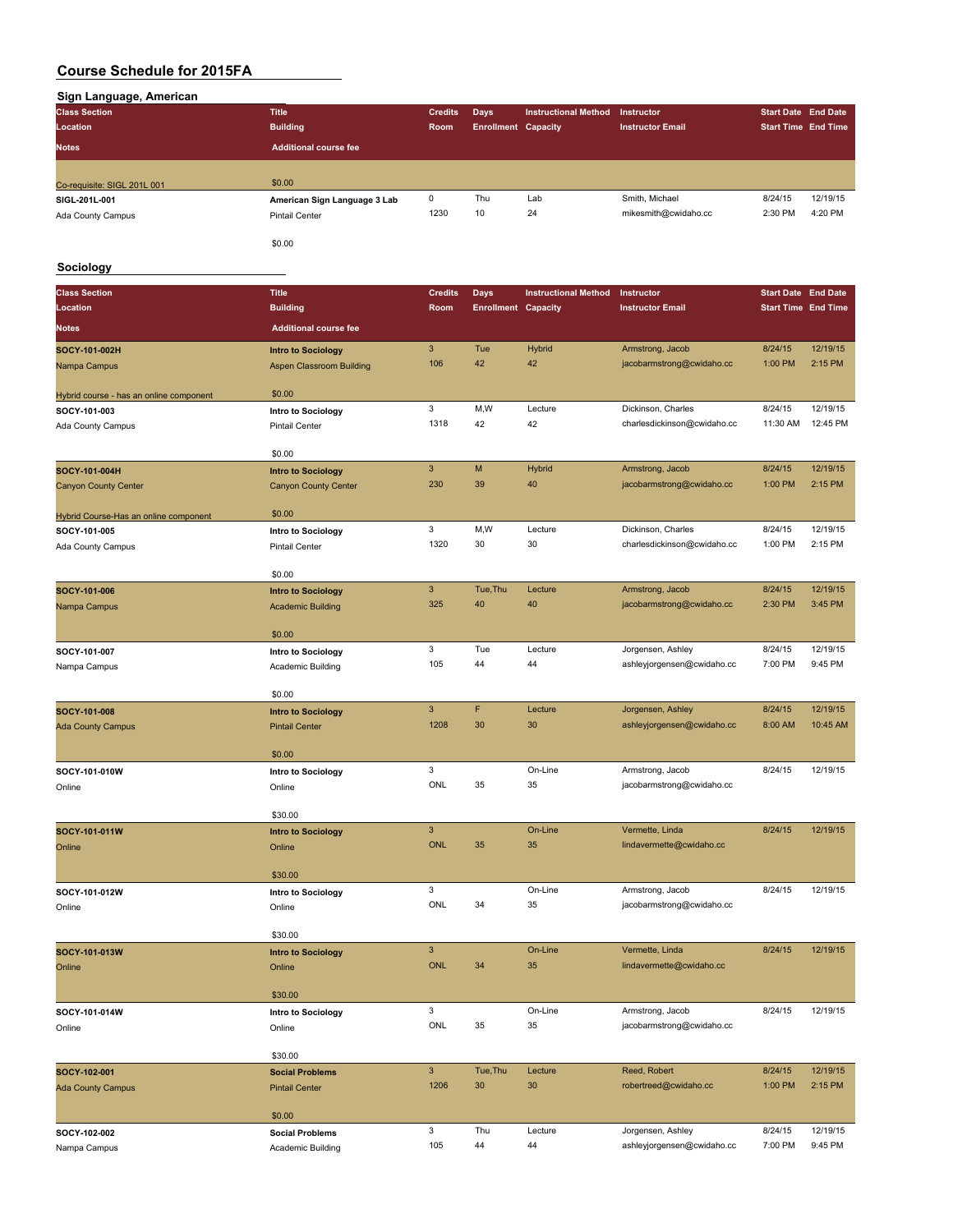| Sociology                |                                    |                |                            |                             |                             |                            |          |
|--------------------------|------------------------------------|----------------|----------------------------|-----------------------------|-----------------------------|----------------------------|----------|
| <b>Class Section</b>     | <b>Title</b>                       | <b>Credits</b> | <b>Days</b>                | <b>Instructional Method</b> | <b>Instructor</b>           | <b>Start Date End Date</b> |          |
| Location                 | <b>Building</b>                    | Room           | <b>Enrollment Capacity</b> |                             | <b>Instructor Email</b>     | <b>Start Time End Time</b> |          |
| <b>Notes</b>             | <b>Additional course fee</b>       |                |                            |                             |                             |                            |          |
|                          |                                    |                |                            |                             |                             |                            |          |
|                          | \$0.00                             |                |                            |                             |                             |                            |          |
| SOCY-199-001             | <b>ST: Sociology of Deviance</b>   | 3              | M,W                        | Lecture                     | Dickinson, Charles          | 8/24/15                    | 12/19/15 |
| <b>Ada County Campus</b> | <b>Pintail Center</b>              | 1206           | 29                         | 30                          | charlesdickinson@cwidaho.cc | 2:30 PM                    | 3:45 PM  |
|                          | \$0.00                             |                |                            |                             |                             |                            |          |
| SOCY-238-001             | <b>Race &amp; Ethnic Relations</b> | 3              | M,W                        | Lecture                     | Reed, Robert                | 8/24/15                    | 12/19/15 |
| Ada County Campus        | <b>Pintail Center</b>              | 1302           | 30                         | 30                          | robertreed@cwidaho.cc       | 4:00 PM                    | 5:15 PM  |
|                          | \$0.00                             |                |                            |                             |                             |                            |          |

#### **Software Development**

| <b>Class Section</b><br>Location | <b>Title</b><br><b>Building</b>      | <b>Credits</b><br>Room | Days<br><b>Enrollment Capacity</b> | <b>Instructional Method</b> | Instructor<br><b>Instructor Email</b> | <b>Start Date End Date</b><br><b>Start Time End Time</b> |           |
|----------------------------------|--------------------------------------|------------------------|------------------------------------|-----------------------------|---------------------------------------|----------------------------------------------------------|-----------|
| <b>Notes</b>                     | <b>Additional course fee</b>         |                        |                                    |                             |                                       |                                                          |           |
| SWDV-101-001                     | <b>Web Graphics &amp; Multimedia</b> | $\overline{4}$         | M, Tue, W, Thu Lecture             |                             | Nelson, Sondra                        | 8/24/15                                                  | 9/26/15   |
| <b>Ada County Campus</b>         | <b>Pintail Center</b>                | 1404                   | 17                                 | 20                          | sondranelson@cwidaho.cc               | 9:00 AM                                                  | 1:00 PM   |
|                                  | \$0.00                               |                        |                                    |                             |                                       |                                                          |           |
| SWDV-116-001                     | <b>Web Scripting Language</b>        | $\overline{4}$         | M, Tue, W, Thu Lecture             |                             | Nelson, Sondra                        | 9/28/15                                                  | 10/31/15  |
| Ada County Campus                | <b>Pintail Center</b>                | 1404                   | 17                                 | 20                          | sondranelson@cwidaho.cc               | 9:00 AM                                                  | 1:00 PM   |
|                                  | \$0.00                               |                        |                                    |                             |                                       |                                                          |           |
| <b>SWDV-131-001</b>              | <b>Web Styling</b>                   | $\overline{4}$         | M, Tue, W, Thu Lecture             |                             | Nelson, Sondra                        | 11/2/15                                                  | 12/12/15  |
| <b>Ada County Campus</b>         | <b>Pintail Center</b>                | 1404                   | 17                                 | 20                          | sondranelson@cwidaho.cc               | 9:00 AM                                                  | 1:00 PM   |
|                                  | \$0.00                               |                        |                                    |                             |                                       |                                                          |           |
| SWDV-205-001                     | Intro to Web Application Dev         | $\overline{4}$         | M, Tue, W, Thu Lecture             |                             | Wokersien, Virginia                   | 8/24/15                                                  | 9/26/15   |
| Ada County Campus                | <b>Pintail Center</b>                | 1402                   | 13                                 | 20                          | jennywokersien@cwidaho.cc             | 9:00 AM                                                  | $1:00$ PM |
|                                  | \$0.00                               |                        |                                    |                             |                                       |                                                          |           |
| SWDV-220-001                     | <b>Fund of Database Systems</b>      | $\overline{4}$         | M, Tue, W, Thu Lecture             |                             | Wokersien, Virginia                   | 9/28/15                                                  | 10/31/15  |
| <b>Ada County Campus</b>         | <b>Pintail Center</b>                | 1402                   | 13                                 | 20                          | jennywokersien@cwidaho.cc             | 9:00 AM                                                  | 1:00 PM   |
|                                  | \$0.00                               |                        |                                    |                             |                                       |                                                          |           |
| SWDV-235-001                     | <b>Intermediate Web App Devlpmnt</b> | 4                      | M, Tue, W, Thu Lecture             |                             | Wokersien, Virginia                   | 11/2/15                                                  | 12/12/15  |
| Ada County Campus                | <b>Pintail Center</b>                | 1402                   | 13                                 | 20                          | jennywokersien@cwidaho.cc             | 9:00 AM                                                  | 1:00 PM   |
|                                  | \$10.00                              |                        |                                    |                             |                                       |                                                          |           |

### **Spanish**

| <b>Class Section</b>                    | <b>Title</b>                 | Credits        | <b>Days</b>                | <b>Instructional Method</b> | Instructor                | <b>Start Date End Date</b> |          |
|-----------------------------------------|------------------------------|----------------|----------------------------|-----------------------------|---------------------------|----------------------------|----------|
| Location                                | <b>Building</b>              | <b>Room</b>    | <b>Enrollment Capacity</b> |                             | <b>Instructor Email</b>   | <b>Start Time End Time</b> |          |
|                                         |                              |                |                            |                             |                           |                            |          |
| <b>Notes</b>                            | <b>Additional course fee</b> |                |                            |                             |                           |                            |          |
| SPAN-101-001                            | <b>Elementary Spanish 1</b>  | $\overline{4}$ | M,W                        | Lecture                     | Holt, Janel               | 8/24/15                    | 12/19/15 |
| <b>Ada County Campus</b>                | <b>Quail Court Building</b>  | 2209           | 24                         | 24                          | janelholt@cwidaho.cc      | 12:00 PM                   | 1:50 PM  |
|                                         | \$0.00                       |                |                            |                             |                           |                            |          |
| SPAN-101-002H                           | <b>Elementary Spanish 1</b>  | $\overline{4}$ | Tue                        | Hybrid                      | Vassar, Amy               | 8/24/15                    | 12/19/15 |
| Nampa Campus                            | Academic Building            | 322            | 29                         | 29                          | amyvassar@cwidaho.cc      | 12:00 PM                   | 1:50 PM  |
| Hybrid course - has an online component | \$0.00                       |                |                            |                             |                           |                            |          |
| SPAN-101-003W                           | <b>Elementary Spanish 1</b>  | $\overline{4}$ |                            | On-Line                     | Vassar, Amy               | 8/24/15                    | 12/19/15 |
| Online                                  | Online                       | ONL            | 28                         | 29                          | amyvassar@cwidaho.cc      |                            |          |
|                                         | \$40.00                      |                |                            |                             |                           |                            |          |
| SPAN-101-004H                           | <b>Elementary Spanish 1</b>  | 4              | Thu                        | Hybrid                      | Vassar, Amy               | 8/24/15                    | 12/19/15 |
| Nampa Campus                            | Academic Building            | 322            | 29                         | 29                          | amyvassar@cwidaho.cc      | 12:00 PM                   | 1:50 PM  |
| Hybrid course - has an online component | \$0.00                       |                |                            |                             |                           |                            |          |
| <b>SPAN-101-005</b>                     | <b>Elementary Spanish 1</b>  | $\overline{4}$ | Tue, Thu                   | Lecture                     | Marcotte, Sandra          | 8/24/15                    | 12/19/15 |
| <b>Ada County Campus</b>                | <b>Pintail Center</b>        | 1204           | 29                         | 29                          | sandramarcotte@cwidaho.cc | 9:00 AM                    | 10:50 AM |
|                                         | \$0.00                       |                |                            |                             |                           |                            |          |
| SPAN-101-006W                           | <b>Elementary Spanish 1</b>  | $\overline{4}$ |                            | On-Line                     | Holt, Janel               | 8/24/15                    | 12/19/15 |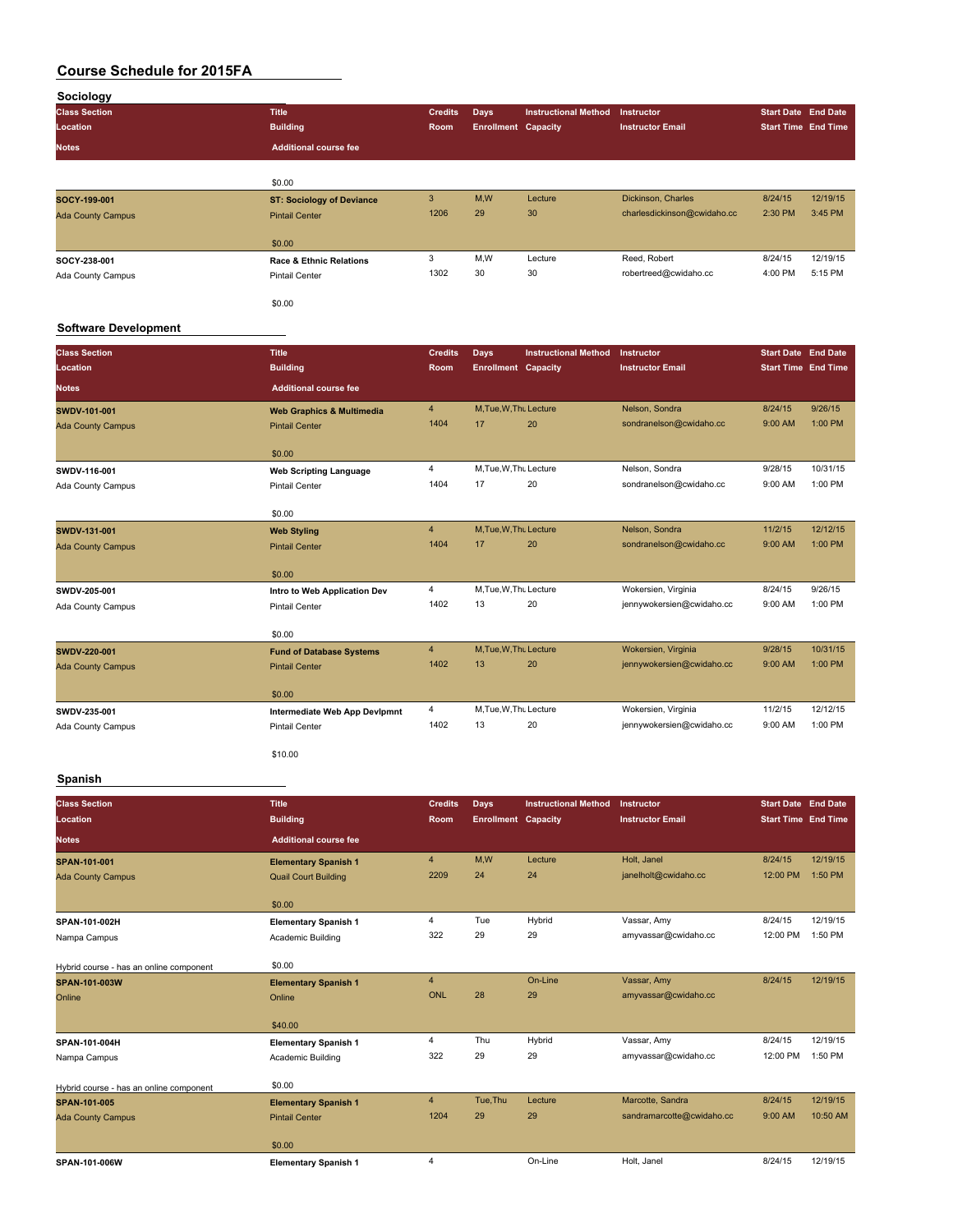| Spanish                                |                               |                         |                            |                             |                           |                            |          |
|----------------------------------------|-------------------------------|-------------------------|----------------------------|-----------------------------|---------------------------|----------------------------|----------|
| <b>Class Section</b>                   | <b>Title</b>                  | <b>Credits</b>          | <b>Days</b>                | <b>Instructional Method</b> | Instructor                | <b>Start Date End Date</b> |          |
| Location                               | <b>Building</b>               | Room                    | <b>Enrollment Capacity</b> |                             | <b>Instructor Email</b>   | <b>Start Time End Time</b> |          |
| <b>Notes</b>                           | <b>Additional course fee</b>  |                         |                            |                             |                           |                            |          |
| Online                                 | Online                        | ONL                     | 27                         | 29                          | janelholt@cwidaho.cc      |                            |          |
|                                        | \$40.00                       |                         |                            |                             |                           |                            |          |
| SPAN-101-007                           | <b>Elementary Spanish 1</b>   | $\overline{4}$          | Tue, Thu                   | Lecture                     | Sheehy, Craig             | 8/24/15                    | 12/19/15 |
| Nampa Campus                           | <b>Academic Building</b>      | 322                     | 28                         | 29                          | craigsheehy@cwidaho.cc    | 5:00 PM                    | 6:50 PM  |
|                                        | \$0.00                        |                         |                            |                             |                           |                            |          |
| SPAN-101-008W                          | <b>Elementary Spanish 1</b>   | $\overline{4}$          |                            | On-Line                     | Holt, Janel               | 8/24/15                    | 12/19/15 |
| Online                                 | Online                        | ONL                     | 27                         | 29                          | janelholt@cwidaho.cc      |                            |          |
|                                        | \$40.00                       |                         |                            |                             |                           |                            |          |
| SPAN-101-009                           | <b>Elementary Spanish 1</b>   | $\overline{4}$          | Tue, Thu                   | Lecture                     | Shue, Aaron               | 8/24/15                    | 12/19/15 |
| Nampa Campus                           | <b>Academic Building</b>      | 322                     | 29                         | 29                          | maxshue@cwidaho.cc        | 10:00 AM                   | 11:50 AM |
|                                        | \$0.00                        |                         |                            |                             |                           |                            |          |
| SPAN-101-014W                          | <b>Elementary Spanish 1</b>   | $\overline{\mathbf{4}}$ |                            | On-Line                     | Vassar, Amy               | 8/24/15                    | 12/19/15 |
| Online                                 | Online                        | ONL                     | 29                         | 29                          | amyvassar@cwidaho.cc      |                            |          |
|                                        | \$40.00                       |                         |                            |                             |                           |                            |          |
| SPAN-101-023                           | <b>Elementary Spanish 1</b>   | $\overline{4}$          | M,W                        | Lecture                     | Shue, Aaron               | 8/24/15                    | 12/19/15 |
| Nampa Campus                           | <b>Academic Building</b>      | 325                     | 29                         | 29                          | maxshue@cwidaho.cc        | 2:00 PM                    | 3:50 PM  |
|                                        | \$0.00                        |                         |                            |                             |                           |                            |          |
| SPAN-102-001                           | <b>Elementary Spanish 2</b>   | $\overline{4}$          | M,W                        | Lecture                     | Shue, Aaron               | 8/24/15                    | 12/19/15 |
| Nampa Campus                           | Academic Building             | 325                     | 27                         | 29                          | maxshue@cwidaho.cc        | 10:00 AM                   | 11:50 AM |
|                                        | \$0.00                        |                         |                            |                             |                           |                            |          |
| SPAN-102-002W                          | <b>Elementary Spanish 2</b>   | $\overline{4}$          |                            | On-Line                     | Pereira, Carolyn          | 8/24/15                    | 12/19/15 |
| Online                                 | Online                        | ONL                     | 28                         | 29                          | carolynpereira@cwidaho.cc |                            |          |
|                                        | \$40.00                       |                         |                            |                             |                           |                            |          |
| SPAN-102-003                           | <b>Elementary Spanish 2</b>   | $\overline{4}$          | Tue, Thu                   | Lecture                     | Sheehy, Craig             | 8/24/15                    | 12/19/15 |
| Nampa Campus                           | Academic Building             | 301                     | 14                         | 29                          | craigsheehy@cwidaho.cc    | 7:00 PM                    | 8:50 PM  |
|                                        | \$0.00                        |                         |                            |                             |                           |                            |          |
| SPAN-201-001H                          | <b>Intermediate Spanish 1</b> | $\overline{4}$          | W                          | Hybrid                      | Shue, Aaron               | 8/24/15                    | 12/19/15 |
| Nampa Campus                           | <b>Academic Building</b>      | 325                     | 13                         | 29                          | maxshue@cwidaho.cc        | 12:00 PM                   | 1:50 PM  |
| Hybrid Course-Has an online component. | \$0.00                        |                         |                            |                             |                           |                            |          |
| <b>Study Skills</b>                    |                               |                         |                            |                             |                           |                            |          |
| <b>Class Section</b>                   | <b>Title</b>                  | <b>Credits</b>          | <b>Days</b>                | <b>Instructional Method</b> | Instructor                | <b>Start Date End Date</b> |          |
| Location                               | <b>Building</b>               | Room                    | <b>Enrollment Capacity</b> |                             | <b>Instructor Email</b>   | <b>Start Time End Time</b> |          |
| <b>Notes</b>                           | <b>Additional course fee</b>  |                         |                            |                             |                           |                            |          |

| <b>Notes</b>         | <b>Additional course fee</b>    |                |          |         |                       |         |          |
|----------------------|---------------------------------|----------------|----------|---------|-----------------------|---------|----------|
| <b>STUS-101-003</b>  | <b>College Study Methods</b>    | $\overline{2}$ | Tue, Thu | Lecture | Norton, Greg          | 8/24/15 | 12/19/15 |
| Nampa Campus         | <b>Aspen Classroom Building</b> | 108            | 17       | 28      | gregnorton@cwidaho.cc | 3:00 PM | 3:50 PM  |
|                      | \$0.00                          |                |          |         |                       |         |          |
| STUS-101-004W        | <b>College Study Methods</b>    | $\overline{2}$ |          | On-Line | Lund, Jenni           | 8/24/15 | 12/19/15 |
| Online               | Online                          | ONL            | 26       | 28      | jenlund@cwidaho.cc    |         |          |
|                      | \$20.00                         |                |          |         |                       |         |          |
| <b>STUS-101-005W</b> | <b>College Study Methods</b>    | $\overline{2}$ |          | On-Line | Lund, Jenni           | 8/24/15 | 12/19/15 |
| Online               | Online                          | <b>ONL</b>     | 28       | 28      | jenlund@cwidaho.cc    |         |          |
|                      | \$20.00                         |                |          |         |                       |         |          |

### **Surgical Technology**

| <b>Class Section</b><br>Location<br><b>Notes</b> | <b>Title</b><br><b>Building</b><br><b>Additional course fee</b>  | <b>Credits</b><br>Room | Days<br><b>Enrollment Capacity</b> | Instructional Method | <b>Instructor</b><br><b>Instructor Email</b>    | <b>Start Date End Date</b><br><b>Start Time End Time</b> |                      |
|--------------------------------------------------|------------------------------------------------------------------|------------------------|------------------------------------|----------------------|-------------------------------------------------|----------------------------------------------------------|----------------------|
| <b>SURG-100-001</b><br><b>Ada County Campus</b>  | <b>Intro &amp; Basic Sciences</b><br><b>Quail Court Building</b> | 3<br>2210              | Е<br>18                            | Lecture<br>18        | Bourbonnais, Mona<br>monabourbonnais@cwidaho.cc | 8/24/15<br>10:00 AM                                      | 12/19/15<br>10:50 AM |
|                                                  | \$0.00                                                           |                        |                                    |                      |                                                 |                                                          |                      |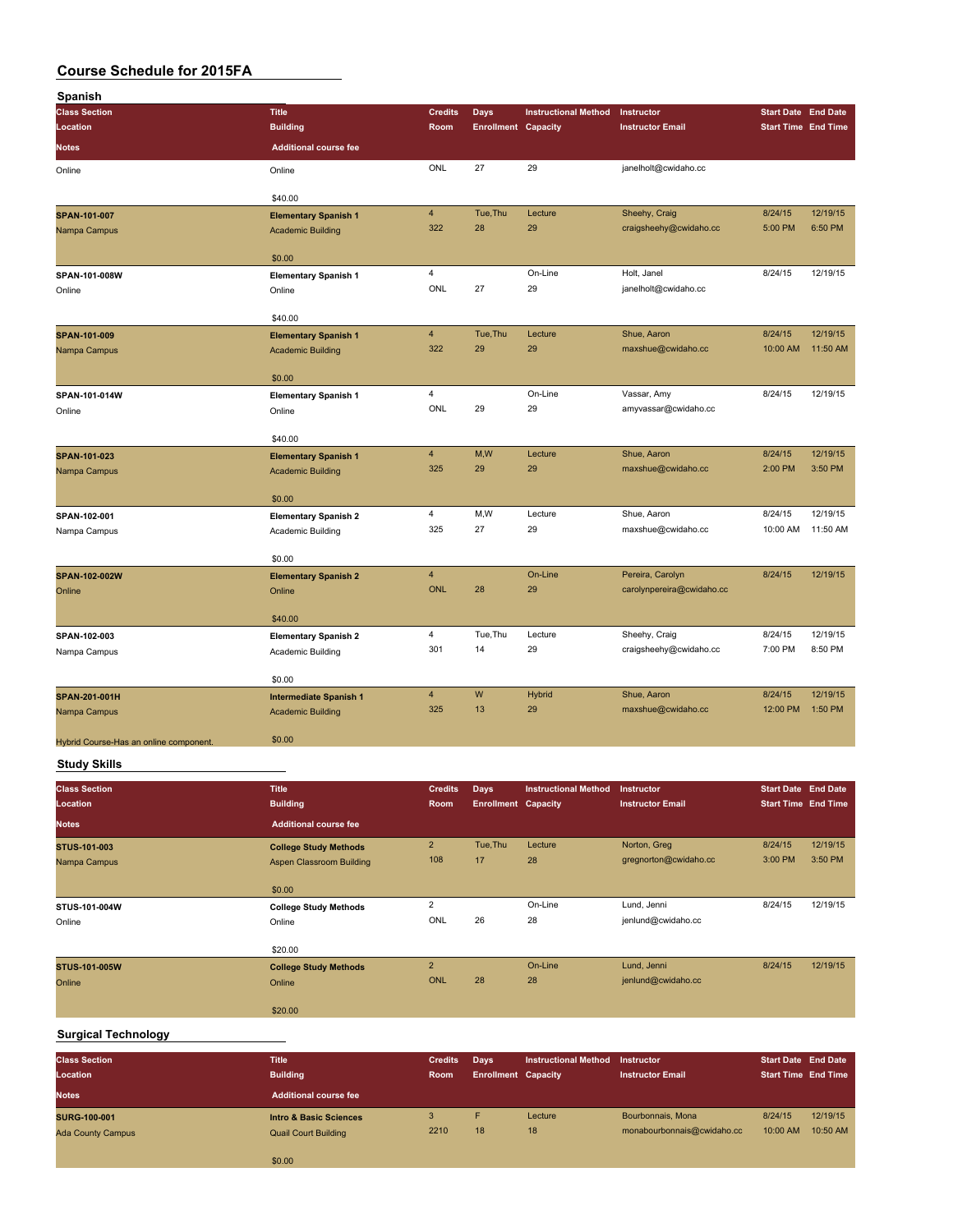| <b>Surgical Technology</b>                      |                                                                      |                |                            |                             |                                                 |                            |                      |
|-------------------------------------------------|----------------------------------------------------------------------|----------------|----------------------------|-----------------------------|-------------------------------------------------|----------------------------|----------------------|
| <b>Class Section</b>                            | <b>Title</b>                                                         | <b>Credits</b> | <b>Days</b>                | <b>Instructional Method</b> | Instructor                                      | <b>Start Date End Date</b> |                      |
| Location                                        | <b>Building</b>                                                      | Room           | <b>Enrollment Capacity</b> |                             | <b>Instructor Email</b>                         | <b>Start Time End Time</b> |                      |
| <b>Notes</b>                                    | <b>Additional course fee</b>                                         |                |                            |                             |                                                 |                            |                      |
| SURG-100-001                                    | Intro & Basic Sciences                                               | 3              | M                          | Lecture                     | Bourbonnais, Mona                               | 8/24/15                    | 12/19/15             |
| Ada County Campus                               | <b>Quail Court Building</b>                                          | 2210           | 18                         | 18                          | monabourbonnais@cwidaho.cc                      | 11:00 AM                   | 12:50 PM             |
|                                                 | \$0.00                                                               |                |                            |                             |                                                 |                            |                      |
| <b>SURG-100-001</b>                             | <b>Intro &amp; Basic Sciences</b>                                    | 3              | W                          | Lecture                     | Bourbonnais, Mona                               | 8/24/15                    | 12/19/15             |
| <b>Ada County Campus</b>                        | <b>Quail Court Building</b>                                          | 1110           | 18                         | 18                          | monabourbonnais@cwidaho.cc                      | 11:00 AM                   | 11:50 AM             |
|                                                 | \$0.00                                                               |                |                            |                             |                                                 |                            |                      |
| SURG-101-001                                    | <b>Operating Room Techniques</b>                                     | 5              | Tue, Thu                   | Lecture                     | Bourbonnais, Mona                               | 8/24/15                    | 12/19/15             |
| Ada County Campus                               | Quail Court Building                                                 | 1110           | 18                         | 18                          | monabourbonnais@cwidaho.cc                      | 8:00 AM                    | 11:00 AM             |
|                                                 |                                                                      |                |                            |                             |                                                 |                            |                      |
|                                                 | \$170.00                                                             | $\mathbf{1}$   | M                          | Lecture                     | Bourbonnais, Mona                               | 8/24/15                    | 12/19/15             |
| <b>SURG-102-001</b><br><b>Ada County Campus</b> | <b>Sterilization and Disinfection</b><br><b>Quail Court Building</b> | 2210           | 36                         | 36                          | monabourbonnais@cwidaho.cc                      | 10:00 AM                   | 10:50 AM             |
|                                                 |                                                                      |                |                            |                             |                                                 |                            |                      |
|                                                 | \$50.00                                                              |                |                            |                             |                                                 |                            |                      |
| SURG-102-001                                    | <b>Sterilization and Disinfection</b>                                | 1<br>1110      | W<br>36                    | Lecture<br>36               | Bourbonnais, Mona<br>monabourbonnais@cwidaho.cc | 8/24/15<br>10:00 AM        | 12/19/15<br>10:50 AM |
| Ada County Campus                               | <b>Quail Court Building</b>                                          |                |                            |                             |                                                 |                            |                      |
|                                                 | \$50.00                                                              |                |                            |                             |                                                 |                            |                      |
| <b>SURG-103-001</b>                             | <b>Surgical Technological Science</b>                                | 3              | M,F                        | Lecture                     | Bourbonnais, Mona                               | 8/24/15                    | 12/19/15             |
| <b>Ada County Campus</b>                        | <b>Quail Court Building</b>                                          | 2210           | 18                         | 18                          | monabourbonnais@cwidaho.cc                      | 1:00 PM                    | 1:50 PM              |
|                                                 | \$30.00                                                              |                |                            |                             |                                                 |                            |                      |
| SURG-103-001                                    | <b>Surgical Technological Science</b>                                | 3              | M,F                        | Lecture                     | Wachter, Angela                                 | 8/24/15                    | 12/19/15             |
| Ada County Campus                               | <b>Quail Court Building</b>                                          | 2210           | 18                         | 18                          | angiewachter@cwidaho.cc                         | 1:00 PM                    | 1:50 PM              |
|                                                 | \$30.00                                                              |                |                            |                             |                                                 |                            |                      |
| <b>SURG-103-001</b>                             | <b>Surgical Technological Science</b>                                | 3              | W                          | Lecture                     | Bourbonnais, Mona                               | 8/24/15                    | 12/19/15             |
| <b>Ada County Campus</b>                        | <b>Quail Court Building</b>                                          | 1110           | 18                         | 18                          | monabourbonnais@cwidaho.cc                      | 1:00 PM                    | 1:50 PM              |
|                                                 |                                                                      |                |                            |                             |                                                 |                            |                      |
|                                                 | \$30.00                                                              | 3              | W                          | Lecture                     | Wachter, Angela                                 | 8/24/15                    | 12/19/15             |
| SURG-103-001<br>Ada County Campus               | <b>Surgical Technological Science</b><br>Quail Court Building        | 1110           | 18                         | 18                          | angiewachter@cwidaho.cc                         | 1:00 PM                    | 1:50 PM              |
|                                                 |                                                                      |                |                            |                             |                                                 |                            |                      |
|                                                 | \$30.00                                                              |                |                            |                             |                                                 |                            |                      |
| <b>SURG-110-001</b><br><b>Ada County Campus</b> | <b>Prep of the Surgical Patient</b><br><b>Quail Court Building</b>   | 3<br>1110      | Tue, Thu<br>18             | Lecture<br>18               | Bourbonnais, Mona<br>monabourbonnais@cwidaho.cc | 8/24/15<br>12:00 PM        | 12/19/15<br>3:30 PM  |
|                                                 |                                                                      |                |                            |                             |                                                 |                            |                      |
|                                                 | \$15.00                                                              |                |                            |                             |                                                 |                            |                      |
| SURG-110-001                                    | Prep of the Surgical Patient                                         | 3              | Tue, Thu                   | Lecture                     | Wachter, Angela                                 | 8/24/15                    | 12/19/15             |
| Ada County Campus                               | Quail Court Building                                                 | 1110           | 18                         | 18                          | angiewachter@cwidaho.cc                         | 12:00 PM 3:30 PM           |                      |
|                                                 | \$15.00                                                              |                |                            |                             |                                                 |                            |                      |
| <b>SURG-150-001</b>                             | <b>Job-Seeking Skills</b>                                            | $\mathbf{1}$   | F                          | Lecture                     | Bourbonnais, Mona                               | 8/24/15                    | 12/19/15             |
| <b>Ada County Campus</b>                        | <b>Quail Court Building</b>                                          | 2210           | 18                         | 18                          | monabourbonnais@cwidaho.cc                      | 11:00 AM                   | 11:50 AM             |
|                                                 | \$0.00                                                               |                |                            |                             |                                                 |                            |                      |
| <b>Theatre Arts</b>                             |                                                                      |                |                            |                             |                                                 |                            |                      |
|                                                 |                                                                      |                |                            |                             |                                                 |                            |                      |
| <b>Class Section</b>                            | <b>Title</b>                                                         | <b>Credits</b> | <b>Days</b>                | <b>Instructional Method</b> | Instructor                                      | <b>Start Date End Date</b> |                      |
| Location                                        | <b>Building</b>                                                      | Room           | <b>Enrollment Capacity</b> |                             | <b>Instructor Email</b>                         | <b>Start Time End Time</b> |                      |
| <b>Notes</b>                                    | <b>Additional course fee</b>                                         |                |                            |                             |                                                 |                            |                      |
| THEA-101-001                                    | <b>Theatre Appreciation</b>                                          | 3              | F                          | Lecture                     | Staff-CWI, General                              | 8/24/15                    | 12/19/15             |
| <b>Ada County Campus</b>                        | <b>Pintail Center</b>                                                | 1320           | 30                         | 30                          |                                                 | 11:00 AM                   | 1:45 PM              |
|                                                 | \$0.00                                                               |                |                            |                             |                                                 |                            |                      |
| THEA-101-002W                                   | <b>Theatre Appreciation</b>                                          | 3              |                            | On-Line                     | Petersen, Jeffrey                               | 8/24/15                    | 12/19/15             |
| Online                                          | Online                                                               | ONL            | 30                         | 30                          | jeffreypetersen@cwidaho.cc                      |                            |                      |
|                                                 | \$30.00                                                              |                |                            |                             |                                                 |                            |                      |
| THEA-101-003W                                   | <b>Theatre Appreciation</b>                                          | $\mathbf{3}$   |                            | On-Line                     | Petersen, Jeffrey                               | 8/24/15                    | 12/19/15             |
| Online                                          | Online                                                               | <b>ONL</b>     | 30                         | 30                          | jeffreypetersen@cwidaho.cc                      |                            |                      |
|                                                 | \$30.00                                                              |                |                            |                             |                                                 |                            |                      |
|                                                 |                                                                      |                |                            |                             |                                                 |                            |                      |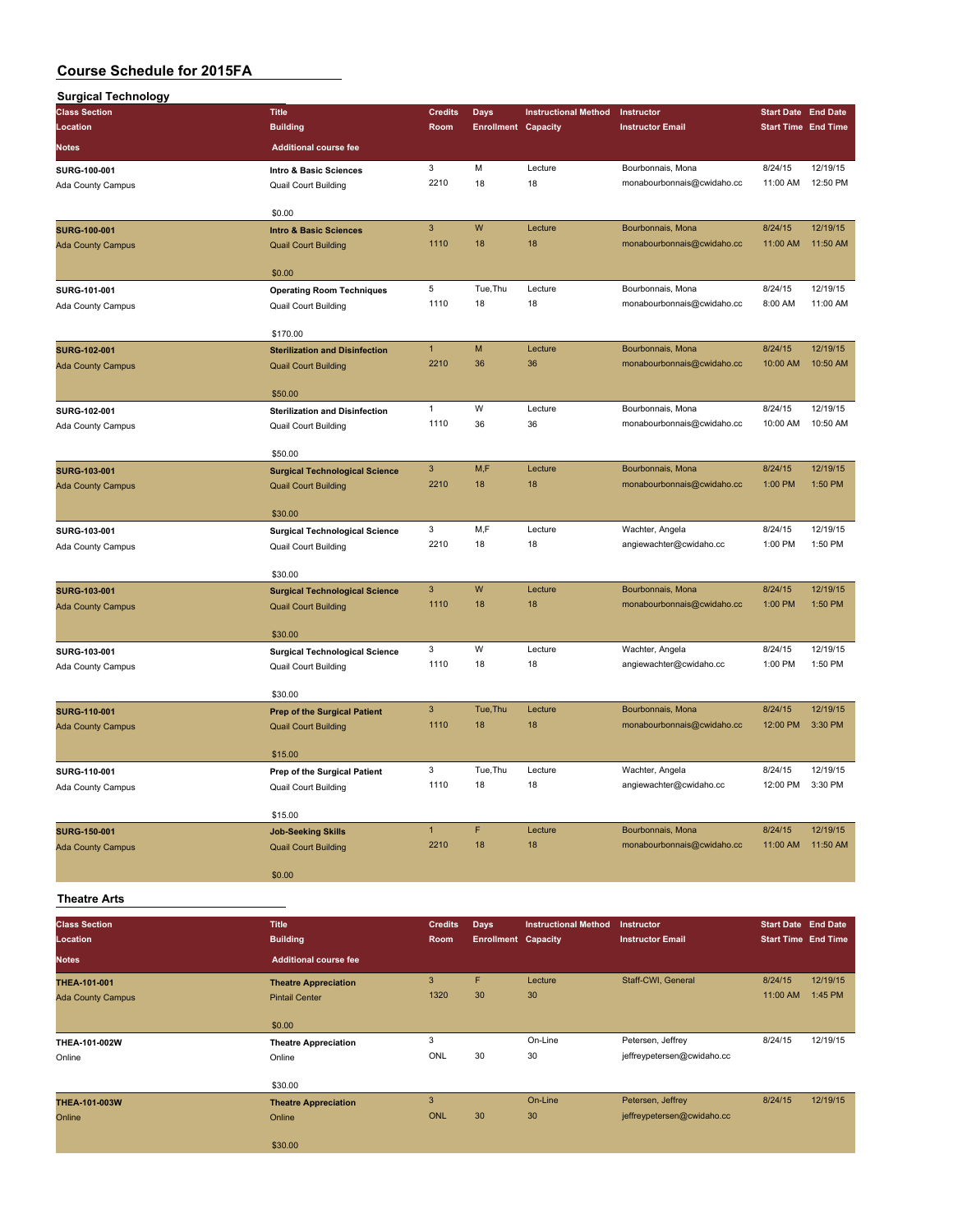| Water Resource Management  |                               |                |                            |                             |                         |                            |          |
|----------------------------|-------------------------------|----------------|----------------------------|-----------------------------|-------------------------|----------------------------|----------|
| <b>Class Section</b>       | <b>Title</b>                  | <b>Credits</b> | <b>Days</b>                | <b>Instructional Method</b> | <b>Instructor</b>       | <b>Start Date End Date</b> |          |
| Location                   | <b>Building</b>               | Room           | <b>Enrollment Capacity</b> |                             | <b>Instructor Email</b> | <b>Start Time End Time</b> |          |
| <b>Notes</b>               | <b>Additional course fee</b>  |                |                            |                             |                         |                            |          |
| <b>WATR-140-001L</b>       | <b>Irrigation Systems</b>     | $\overline{2}$ |                            | Lecture                     | Cox, Kim                | 8/24/15                    | 12/19/15 |
| <b>Community Locations</b> | <b>Community Location</b>     | <b>CMTY</b>    |                            | 5                           | taylorcox@cwidaho.cc    |                            |          |
|                            | \$0.00                        |                |                            |                             |                         |                            |          |
| <b>WATR-140L-001I</b>      | <b>Irrigation Systems Lab</b> |                |                            | Lab                         | Cox, Kim                | 8/24/15                    | 12/19/15 |
| <b>Community Locations</b> | Community Location            | <b>CMTY</b>    |                            | 5                           | taylorcox@cwidaho.cc    |                            |          |
|                            | \$0.00                        |                |                            |                             |                         |                            |          |

#### **Welding & Metals Fabrication**

| <b>Class Section</b>                                                 | <b>Title</b>                             | <b>Credits</b> | Days                       | <b>Instructional Method</b> | Instructor              | <b>Start Date End Date</b> |          |
|----------------------------------------------------------------------|------------------------------------------|----------------|----------------------------|-----------------------------|-------------------------|----------------------------|----------|
| Location                                                             | <b>Building</b>                          | Room           | <b>Enrollment Capacity</b> |                             | <b>Instructor Email</b> | <b>Start Time End Time</b> |          |
| Notes                                                                | <b>Additional course fee</b>             |                |                            |                             |                         |                            |          |
| <b>WEMF-125-001</b>                                                  | <b>Blueprint Read &amp; Shop Pract 1</b> | $\mathbf{1}$   | M,W                        | Lecture                     | Bothman, Benjamin       | 8/24/15                    | 10/17/15 |
| Nampa Campus                                                         | <b>Micron Center for PTE</b>             | 1602           | 16                         | 16                          | benbothman@cwidaho.cc   | 12:30 PM                   | 1:20 PM  |
| Corequisites: WEMF 126-001, WEMF 155-001,<br>WEMF 156-001            | \$0.00                                   |                |                            |                             |                         |                            |          |
| WEMF-125-002                                                         | <b>Blueprint Read &amp; Shop Pract 1</b> | 1              | M,W                        | Lecture                     | Wheeler, Michael        | 8/24/15                    | 10/17/15 |
| Nampa Campus                                                         | Micron Center for PTE                    | 1602           | 16                         | 16                          | mikewheeler@cwidaho.cc  | 11:30 AM                   | 12:20 PM |
| Corequisites: WEMF 126-002, WEMF 155-002,<br>WEMF 156-002            | \$0.00                                   |                |                            |                             |                         |                            |          |
| <b>WEMF-126-001</b>                                                  | <b>Blueprint Read &amp; Shop Pract 2</b> | $\mathbf{1}$   | M, W                       | Lecture                     | Bothman, Benjamin       | 10/19/15                   | 12/19/15 |
| Nampa Campus                                                         | Micron Center for PTE                    | 1602           | 16                         | 16                          | benbothman@cwidaho.cc   | 12:30 PM                   | 1:20 PM  |
| Corequisites: WEMF 125-001, WEMF 155-001,<br>WEMF 156-001            | \$0.00                                   |                |                            |                             |                         |                            |          |
| <b>WEMF-126-002</b>                                                  | <b>Blueprint Read &amp; Shop Pract 2</b> | 1              | M,W                        | Lecture                     | Wheeler, Michael        | 10/19/15                   | 12/19/15 |
| Nampa Campus                                                         | Micron Center for PTE                    | 1602           | 16                         | 16                          | mikewheeler@cwidaho.cc  | 11:30 AM                   | 12:20 PM |
| Corequisites: WEMF 125-002, WEMF 155-002,<br>WEMF 156-002            | \$0.00                                   |                |                            |                             |                         |                            |          |
| <b>WEMF-131-001</b>                                                  | Gas Metal Arc Weld (Dwnhnd) 1            | $\mathbf{1}$   | M, Tue, W, Thu Lecture     |                             | Bothman, Benjamin       | 10/19/15                   | 10/31/15 |
| Nampa Campus                                                         | <b>Micron Center for PTE</b>             | 1601           | 16                         | 16                          | benbothman@cwidaho.cc   | 7:30 AM                    | 11:20 AM |
| Corequisites: WEMF125-001, WEMF126-001<br>WEMF155-001, WEMF 156-001  | \$30.00                                  |                |                            |                             |                         |                            |          |
| WEMF-131-002                                                         | Gas Metal Arc Weld (Dwnhnd) 1            | $\mathbf{1}$   | F                          | Lecture                     | Wheeler, Michael        | 10/19/15                   | 10/31/15 |
| Nampa Campus                                                         | Micron Center for PTE                    | 1601           | 16                         | 16                          | mikewheeler@cwidaho.cc  | 11:30 AM                   | 3:30 PM  |
| Corequisites: WEMF125-002,WEMF126-002;<br>WEMF155-002, WEMF 156-002  | \$30.00                                  |                |                            |                             |                         |                            |          |
| <b>WEMF-131-002</b>                                                  | Gas Metal Arc Weld (Dwnhnd) 1            | 1              | M, Tue, W, Thu Lecture     |                             | Wheeler, Michael        | 10/19/15                   | 10/31/15 |
| Nampa Campus                                                         | <b>Micron Center for PTE</b>             | 1601           | 16                         | 16                          | mikewheeler@cwidaho.cc  | 1:30 PM                    | 5:30 PM  |
| Corequisites: WEMF125-002, WEMF126-002;<br>WEMF155-002, WEMF 156-002 | \$30.00                                  |                |                            |                             |                         |                            |          |
| WEMF-132-001                                                         | Gas Metal Arc Weld (Postnl) 2            | $\mathbf{1}$   | M.Tue, W.Thu Lecture       |                             | Bothman, Benjamin       | 11/2/15                    | 11/14/15 |
| Nampa Campus                                                         | Micron Center for PTE                    | 1601           | 16                         | 16                          | benbothman@cwidaho.cc   | 7:30 AM                    | 11:20 AM |
| Corequisites: WEMF125-001, WEMF126-001<br>WEMF155-001, WEMF 156-001  | \$30.00                                  |                |                            |                             |                         |                            |          |
| <b>WEMF-132-002</b>                                                  | <b>Gas Metal Arc Weld (Postnl) 2</b>     | $\mathbf{1}$   | F                          | Lecture                     | Wheeler, Michael        | 11/2/15                    | 11/14/15 |
| Nampa Campus                                                         | Micron Center for PTE                    | 1601           | 16                         | 16                          | mikewheeler@cwidaho.cc  | 11:30 AM                   | 3:30 PM  |
| Corequisites: WEMF125-002, WEMF126-002,<br>WEMF155-002, WEMF156-002  | \$30.00                                  |                |                            |                             |                         |                            |          |
| WEMF-132-002                                                         | Gas Metal Arc Weld (Postnl) 2            | $\mathbf{1}$   | M, Tue, W, Thu Lecture     |                             | Wheeler, Michael        | 11/2/15                    | 11/14/15 |
| Nampa Campus                                                         | Micron Center for PTE                    | 1601           | 16                         | 16                          | mikewheeler@cwidaho.cc  | 1:30 PM                    | 5:30 PM  |
| Corequisites: WEMF125-002, WEMF126-002,<br>WEMF155-002, WEMF156-002  | \$30.00                                  |                |                            |                             |                         |                            |          |
| <b>WEMF-141-001</b>                                                  | Flux Cored Arc Weld (dwnhnd) 1           | 1              | M, Tue, W, Thu Lecture     |                             | Bothman, Benjamin       | 11/16/15                   | 12/4/15  |
| Nampa Campus                                                         | <b>Micron Center for PTE</b>             | 1601           | 16                         | 16                          | benbothman@cwidaho.cc   | 7:30 AM                    | 11:20 AM |
| Corequisites: WEMF125-001, WEMF126-001<br>WEMF155-001, WEMF 156-001  | \$30.00                                  |                |                            |                             |                         |                            |          |
| <b>WEMF-141-002</b>                                                  | Flux Cored Arc Weld (dwnhnd) 1           | 1              | F                          | Lecture                     | Wheeler, Michael        | 11/16/15                   | 12/4/15  |
| Nampa Campus                                                         | Micron Center for PTE                    | 1601           | 16                         | 16                          | mikewheeler@cwidaho.cc  | 11:30 AM                   | 3:30 PM  |
| Corequisites: WEMF125-002, WEMF126-002,<br>WEMF155-002, WEMF 156-002 | \$30.00                                  |                |                            |                             |                         |                            |          |
| <b>WEMF-141-002</b>                                                  | Flux Cored Arc Weld (dwnhnd) 1           | $\mathbf{1}$   | M, Tue, W, Thu Lecture     |                             | Wheeler, Michael        | 11/16/15                   | 12/4/15  |
| Nampa Campus                                                         | Micron Center for PTE                    | 1601           | 16                         | 16                          | mikewheeler@cwidaho.cc  | 1:30 PM                    | 5:30 PM  |
| Corequisites: WEMF125-002, WEMF126-002,<br>WEMF155-002, WEMF 156-002 | \$30.00                                  |                |                            |                             |                         |                            |          |
| WEMF-155-001                                                         | <b>Welding Theory 1</b>                  | $\mathbf{1}$   | Tue, Thu                   | Lecture                     | Bothman, Benjamin       | 8/24/15                    | 10/17/15 |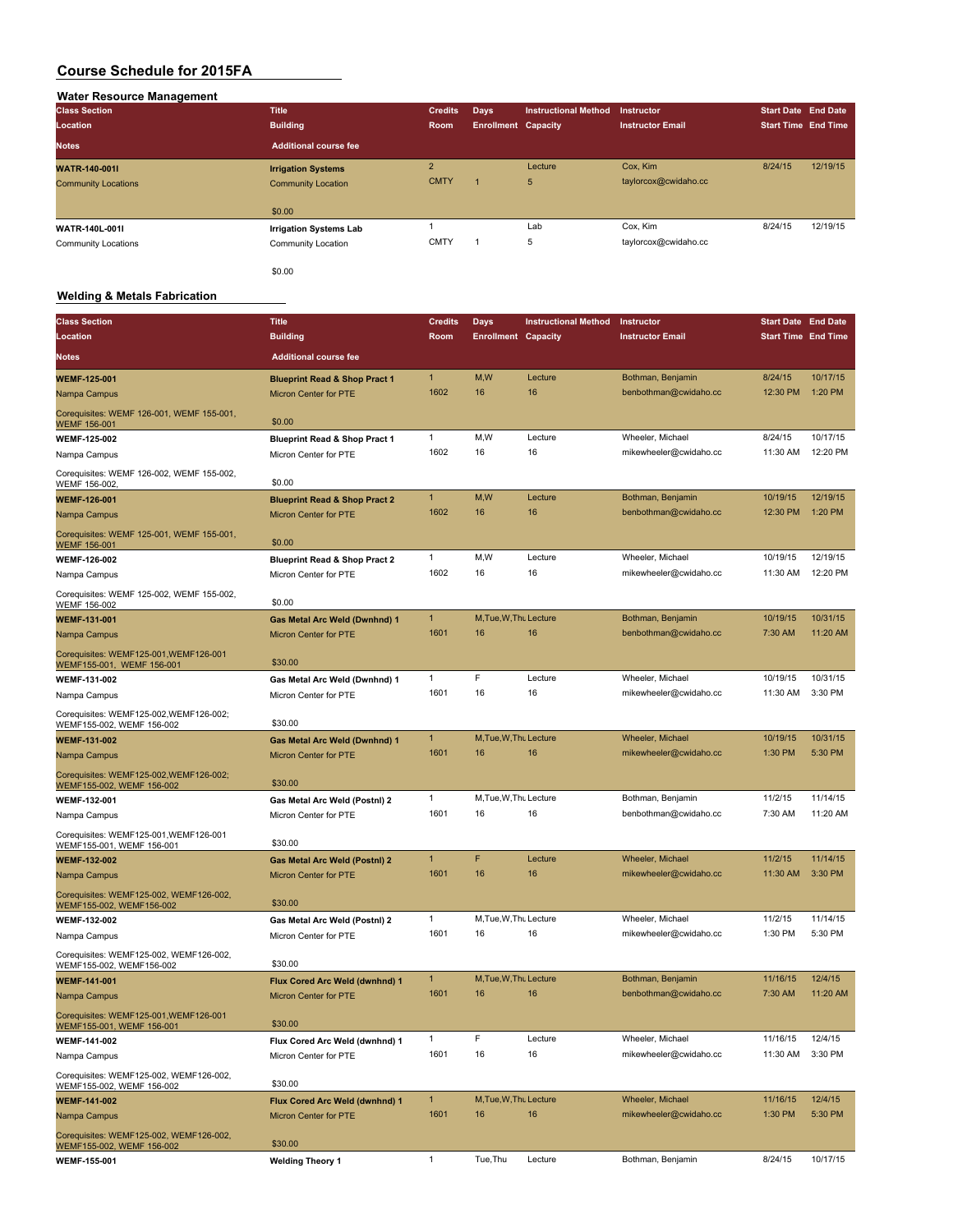| <b>Welding &amp; Metals Fabrication</b>                                    |                                 |                |                            |                             |                         |                            |          |
|----------------------------------------------------------------------------|---------------------------------|----------------|----------------------------|-----------------------------|-------------------------|----------------------------|----------|
| <b>Class Section</b>                                                       | <b>Title</b>                    | <b>Credits</b> | Days                       | <b>Instructional Method</b> | Instructor              | <b>Start Date End Date</b> |          |
| Location                                                                   | <b>Building</b>                 | Room           | <b>Enrollment Capacity</b> |                             | <b>Instructor Email</b> | <b>Start Time End Time</b> |          |
| Notes                                                                      | <b>Additional course fee</b>    |                |                            |                             |                         |                            |          |
| Nampa Campus                                                               | Micron Center for PTE           | 1602           | 16                         | 16                          | benbothman@cwidaho.cc   | 12:30 PM                   | 1:20 PM  |
| Corequisites: WEMF 125-001, WEMF 126-001,<br>WEMF 156-001                  | \$0.00                          |                |                            |                             |                         |                            |          |
| <b>WEMF-155-002</b>                                                        | <b>Welding Theory 1</b>         | $\mathbf{1}$   | Tue, Thu                   | Lecture                     | Wheeler, Michael        | 8/24/15                    | 10/17/15 |
| Nampa Campus                                                               | <b>Micron Center for PTE</b>    | 1602           | 16                         | 16                          | mikewheeler@cwidaho.cc  | 11:30 AM                   | 12:30 PM |
| <b>Corequisites: WEMF</b><br>125-002, WEMF126-002, WEMF 156-002            | \$0.00                          |                |                            |                             |                         |                            |          |
| WEMF-156-001                                                               | <b>Welding Theory 2</b>         | $\mathbf{1}$   | Tue, Thu                   | Lecture                     | Bothman, Benjamin       | 10/19/15                   | 12/19/15 |
| Nampa Campus                                                               | Micron Center for PTE           | 1602           | 16                         | 16                          | benbothman@cwidaho.cc   | 12:30 PM                   | 1:20 PM  |
| Corequisites: WEMF 125-001, WEMF126-001,<br>WEMF155-001                    | \$0.00                          |                |                            |                             |                         |                            |          |
| <b>WEMF-156-002</b>                                                        | <b>Welding Theory 2</b>         | $\mathbf{1}$   | Tue, Thu                   | Lecture                     | Wheeler, Michael        | 10/19/15                   | 12/19/15 |
| Nampa Campus                                                               | Micron Center for PTE           | 1602           | 17                         | 17                          | mikewheeler@cwidaho.cc  | 11:30 AM                   | 12:30 PM |
| Corequisites: WEMF 125-002, WEMF 126-002,<br><b>WEMF 155-002</b>           | \$0.00                          |                |                            |                             |                         |                            |          |
| <b>WEMF-161-001</b>                                                        | <b>Cutting Processes 1</b>      | 1              | M, Tue, W, Thu Lecture     |                             | Bothman, Benjamin       | 12/7/15                    | 12/19/15 |
| Nampa Campus                                                               | Micron Center for PTE           | 1601           | 16                         | 16                          | benbothman@cwidaho.cc   | 7:30 AM                    | 11:20 AM |
| Corequisites: WEMF125-001, WEMF126-001<br>WEMF155-001, WEMF 156-001        | \$0.00                          |                |                            |                             |                         |                            |          |
| <b>WEMF-161-002</b>                                                        | <b>Cutting Processes 1</b>      | $\overline{1}$ | F                          | Lecture                     | Wheeler, Michael        | 12/7/15                    | 12/19/15 |
| Nampa Campus                                                               | Micron Center for PTE           | 1601           | 16                         | 16                          | mikewheeler@cwidaho.cc  | 11:30 AM                   | 3:30 PM  |
| Corequisites: WEMF125-002, WEMF126-002<br>WEMF155-002, WEMF 156-002        | \$0.00                          |                |                            |                             |                         |                            |          |
| <b>WEMF-161-002</b>                                                        | <b>Cutting Processes 1</b>      | $\mathbf{1}$   | M, Tue, W, Thu Lecture     |                             | Wheeler, Michael        | 12/7/15                    | 12/19/15 |
| Nampa Campus                                                               | Micron Center for PTE           | 1601           | 16                         | 16                          | mikewheeler@cwidaho.cc  | 1:30 PM                    | 5:30 PM  |
| Corequisites: WEMF125-002, WEMF126-002<br>WEMF155-002, WEMF 156-002        | \$0.00                          |                |                            |                             |                         |                            |          |
| WEMF-171-001                                                               | <b>SMAW Weld (Dwnhnd/Hor) 1</b> | $\mathbf{1}$   | M, Tue, W, Thu Lecture     |                             | Bothman, Benjamin       | 8/24/15                    | 9/5/15   |
| Nampa Campus                                                               | Micron Center for PTE           | 1601           | 16                         | 16                          | benbothman@cwidaho.cc   | 7:30 AM                    | 11:20 AM |
| Corequisites: WEMF125-001, WEMF126-001,<br>WEMF155-001, WEMF 156-001       | \$30.00                         |                |                            |                             |                         |                            |          |
| <b>WEMF-171-002</b>                                                        | SMAW Weld (Dwnhnd/Hor) 1        | 1              | F                          | Lecture                     | Wheeler, Michael        | 8/24/15                    | 9/5/15   |
| Nampa Campus                                                               | Micron Center for PTE           | 1601           | 16                         | 16                          | mikewheeler@cwidaho.cc  | 11:30 AM                   | 3:30 PM  |
| Corequisites: WEMF125-002, WEMF126-002,<br>WEMF155-002, WEMF 156-002       | \$30.00                         |                |                            |                             |                         |                            |          |
| <b>WEMF-171-002</b>                                                        | <b>SMAW Weld (Dwnhnd/Hor) 1</b> | $\mathbf{1}$   | M, Tue, W, Thu Lecture     |                             | <b>Wheeler, Michael</b> | 8/24/15                    | 9/5/15   |
| Nampa Campus                                                               | Micron Center for PTE           | 1601           | 16                         | 16                          | mikewheeler@cwidaho.cc  | 1:30 PM                    | 5:30 PM  |
| Corequisites: WEMF125-002, WEMF126-002,<br>WEMF155-002, WEMF 156-002       | \$30.00                         |                |                            |                             |                         |                            |          |
| WEMF-172-001                                                               | SMAW Weld (Dwnhnd/Hor) 2        | 1              | M, Tue, W, Thu Lecture     |                             | Bothman, Benjamin       | 9/8/15                     | 9/19/15  |
| Nampa Campus                                                               | Micron Center for PTE           | 1601           | 16                         | 16                          | benbothman@cwidaho.cc   | 7:30 AM                    | 11:20 AM |
| Corequisites: WEMF125-001, WEMF126-001<br><u>WEMF155-001, WEMF 156-001</u> | \$30.00                         |                |                            |                             |                         |                            |          |
| <b>WEMF-172-002</b>                                                        | <b>SMAW Weld (Dwnhnd/Hor) 2</b> | $\mathbf{1}$   | F                          | Lecture                     | Wheeler, Michael        | 9/8/15                     | 9/19/15  |
| Nampa Campus                                                               | Micron Center for PTE           | 1601           | 16                         | 16                          | mikewheeler@cwidaho.cc  | 11:30 AM                   | 3:30 PM  |
| Corequisites: WEMF125-002, WEMF126-002,<br>WEMF155-002, WEMF 156-002       | \$30.00                         |                |                            |                             |                         |                            |          |
| WEMF-172-002                                                               | SMAW Weld (Dwnhnd/Hor) 2        | $\mathbf{1}$   | M, Tue, W, Thu Lecture     |                             | Wheeler, Michael        | 9/8/15                     | 9/19/15  |
| Nampa Campus                                                               | Micron Center for PTE           | 1601           | 16                         | 16                          | mikewheeler@cwidaho.cc  | 1:30 PM                    | 5:30 PM  |
| Corequisites: WEMF125-002, WEMF126-002,<br>WEMF155-002, WEMF 156-002       | \$30.00                         |                |                            |                             |                         |                            |          |
| WEMF-173-001                                                               | <b>SMAW Weld (Positional) 1</b> | $\mathbf{1}$   | M, Tue, W, Thu Lecture     |                             | Bothman, Benjamin       | 9/21/15                    | 10/3/15  |
| Nampa Campus<br>Corequisites: WEMF125-001, WEMF126-001                     | <b>Micron Center for PTE</b>    | 1601           | 16                         | 16                          | benbothman@cwidaho.cc   | 7:30 AM                    | 11:20 AM |
| WEMF155-001, WEMF 156-001                                                  | \$30.00                         |                |                            |                             |                         |                            |          |
| <b>WEMF-173-002</b>                                                        | <b>SMAW Weld (Positional) 1</b> | $\mathbf{1}$   | F                          | Lecture                     | Wheeler, Michael        | 9/21/15                    | 10/3/15  |
| Nampa Campus                                                               | Micron Center for PTE           | 1601           | 16                         | 16                          | mikewheeler@cwidaho.cc  | 11:30 AM                   | 3:30 PM  |
| Corequisites: WEMF125-002, WEMF126-002,<br>WEMF155-002, WEMF 156-002       | \$30.00                         |                |                            |                             |                         |                            |          |
| <b>WEMF-173-002</b>                                                        | <b>SMAW Weld (Positional) 1</b> | $\mathbf{1}$   | M, Tue, W, Thu Lecture     |                             | Wheeler, Michael        | 9/21/15                    | 10/3/15  |
| Nampa Campus                                                               | <b>Micron Center for PTE</b>    | 1601           | 16                         | 16                          | mikewheeler@cwidaho.cc  | 1:30 PM                    | 5:30 PM  |
| Corequisites: WEMF125-002, WEMF126-002,<br>WEMF155-002, WEMF 156-002       | \$30.00                         |                |                            |                             |                         |                            |          |
| <b>WEMF-174-001</b>                                                        | <b>SMAW Weld (Positional) 2</b> | $\mathbf{1}$   | M, Tue, W, Thu Lecture     |                             | Bothman, Benjamin       | 10/5/15                    | 10/17/15 |
| Nampa Campus                                                               | Micron Center for PTE           | 1601           | 16                         | 16                          | benbothman@cwidaho.cc   | 7:30 AM                    | 11:20 AM |

Corequisites: WEMF125-001,WEMF126-001 WEMF155-001, WEMF 156-001 \$30.00